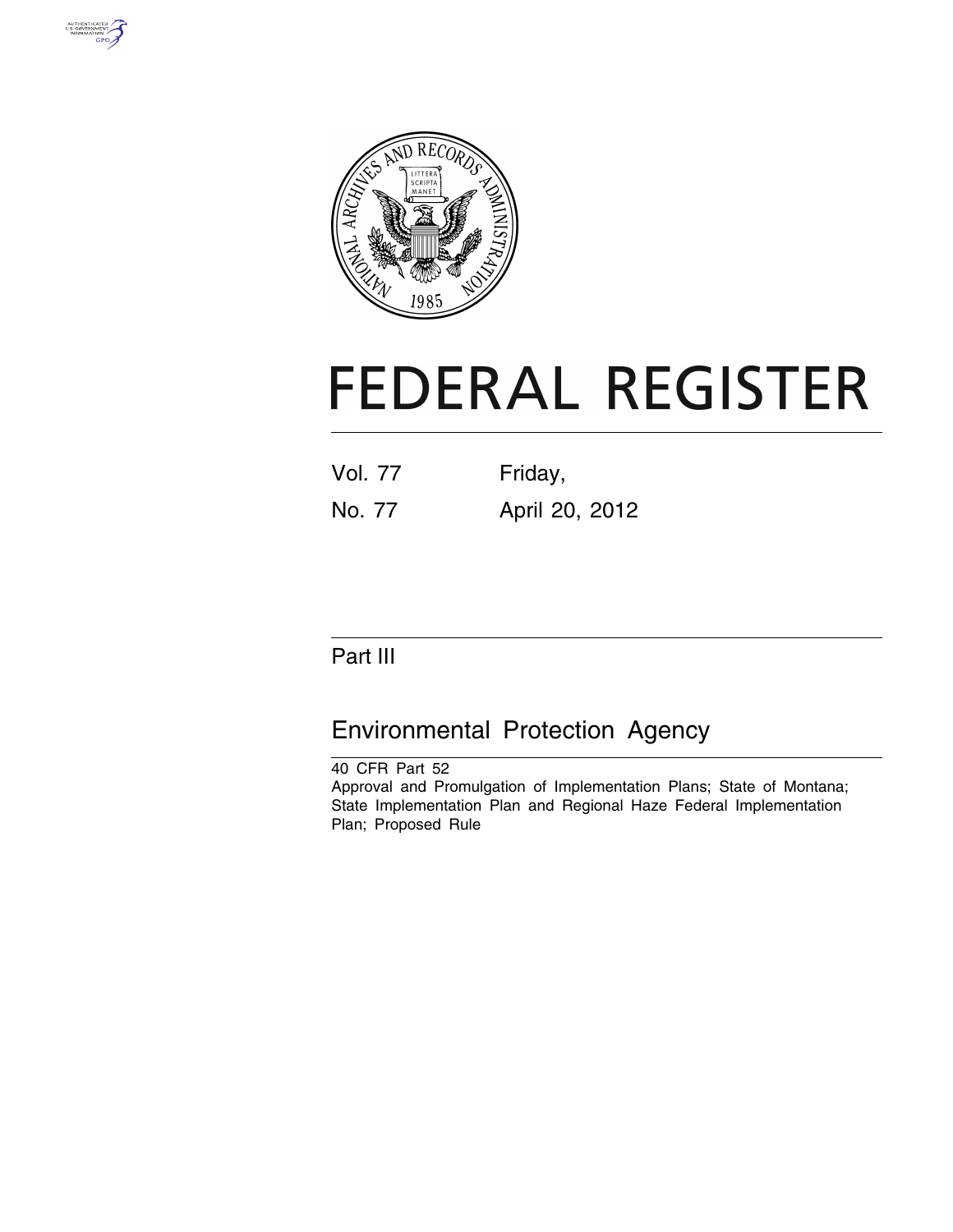#### **ENVIRONMENTAL PROTECTION AGENCY**

#### **40 CFR Part 52**

**[EPA–R08–OAR–2011–0851; FRL–9655–7]** 

#### **Approval and Promulgation of Implementation Plans; State of Montana; State Implementation Plan and Regional Haze Federal Implementation Plan**

**AGENCY:** Environmental Protection Agency.

**ACTION:** Proposed rule.

**SUMMARY:** The Environmental Protection Agency (EPA) is proposing a Federal Implementation Plan (FIP) to address regional haze in the State of Montana. EPA developed this proposal in response to the State's decision in 2006 to not submit a regional haze State Implementation Plan (SIP) revision. EPA is proposing to determine that the FIP satisfies requirements of the Clean Air Act (CAA or ''the Act'') that require states, or EPA in promulgating a FIP, to assure reasonable progress towards the national goal of preventing any future and remedying any existing man-made impairment of visibility in mandatory Class I areas. In addition, EPA is also proposing to approve a revision to the Montana SIP submitted by the State of Montana through the Montana Department of Environmental Quality on February 17, 2012. The State's submittal contains revisions to the Montana Visibility Plan that includes amendments to the ''Smoke Management'' section, which adds a reference to Best Available Control Technology (BACT) as the visibility control measure for open burning as currently administered through the State's air quality permit program. This change was made to meet the requirements of the Regional Haze Rule. EPA will act on the remaining revisions in the State's submittal in a future action.

**DATES:** Written comments must be received at the address below on or before June 19, 2012.

*Public Hearings.* We will be holding two public hearings for this proposal. One hearing is scheduled to be held in Helena, Montana on Tuesday, May 1, 2012 from 2 p.m. until 5:30 p.m. and from 6:30 p.m. until 9 p.m. at the Lewis & Clark Library, 120 S. Last Chance Gulch, Helena, Montana 59601, (406) 447–1690. The other hearing is scheduled to be held in Billings, Montana on Wednesday, May 2, 2012 from 1 p.m. until 5 p.m. and from 6 p.m. until 8 p.m. at the Montana State

University—Downtown Campus, Meeting Room—Broadway III A, 2804 3rd Avenue North, Billings, Montana 59101, (406) 896–5860.

**ADDRESSES:** Submit your comments, identified by Docket ID No. EPA–R08– OAR–2011–0851, by one of the following methods:

• *[http://www.regulations.gov.](http://www.regulations.gov)* Follow the on-line instructions for submitting comments.

• *Email: [r8airrulemakings@epa.gov.](mailto:r8airrulemakings@epa.gov)* 

• *Fax:* (303) 312–6064 (please alert the individual listed in **FOR FURTHER INFORMATION CONTACT** if you are faxing comments).

• *Mail:* Carl Daly, Director, Air Program, Environmental Protection Agency (EPA), Region 8, Mailcode 8P– AR, 1595 Wynkoop Street, Denver, Colorado 80202–1129.

• *Hand Delivery:* Carl Daly, Director, Air Program, Environmental Protection Agency (EPA), Region 8, Mailcode 8P– AR, 1595 Wynkoop, Denver, Colorado 80202–1129. Such deliveries are only accepted Monday through Friday, 8 a.m. to 4:30 p.m., excluding federal holidays. Special arrangements should be made for deliveries of boxed information.

*Instructions:* Direct your comments to Docket ID No. EPA–R08–OAR–2011– 0851. EPA's policy is that all comments received will be included in the public docket without change and may be made available online at *[http://](http://www.regulations.gov)  [www.regulations.gov,](http://www.regulations.gov)* including any personal information provided, unless the comment includes information claimed to be Confidential Business Information (CBI) or other information whose disclosure is restricted by statute. Do not submit information that you consider to be CBI or otherwise protected through *[http://](http://www.regulations.gov)  [www.regulations.gov](http://www.regulations.gov)* or email. The *<http://www.regulations.gov>* Web site is an ''anonymous access'' system, which means EPA will not know your identity or contact information unless you provide it in the body of your comment. If you send an email comment directly to EPA, without going through *[http://](http://www.regulations.gov)  [www.regulations.gov,](http://www.regulations.gov)* your email address will be automatically captured and included as part of the comment that is placed in the public docket and made available on the Internet. If you submit an electronic comment, EPA recommends that you include your name and other contact information in the body of your comment and with any disk or CD–ROM you submit. If EPA cannot read your comment due to technical difficulties and cannot contact you for clarification, EPA may not be able to consider your comment. Electronic files should avoid the use of

special characters, any form of encryption, and be free of any defects or viruses. For additional instructions on submitting comments, go to Section I. General Information of the **SUPPLEMENTARY INFORMATION** section of

this document.

*Docket:* All documents in the docket are listed in the *[http://](http://www.regulations.gov) [www.regulations.gov](http://www.regulations.gov)* index. Although listed in the index, some information is not publicly available, e.g., CBI or other information whose disclosure is restricted by statute. Certain other material, such as copyrighted material, will be publicly available only in hard copy. Publicly-available docket materials are available either electronically in *[http://](http://www.regulations.gov) [www.regulations.gov](http://www.regulations.gov)* or in hard copy at the Air Program, Environmental Protection Agency (EPA), Region 8, Mailcode 8P–AR, 1595 Wynkoop, Denver, Colorado 80202–1129. EPA requests that if at all possible, you contact the individual listed in the **FOR FURTHER INFORMATION CONTACT** section to view the hard copy of the docket. You may view the hard copy of the docket Monday through Friday, 8 a.m. to 4 p.m., excluding federal holidays.

#### **FOR FURTHER INFORMATION CONTACT:**

Vanessa Hinkle, Air Program, U.S. Environmental Protection Agency, Region 8, Mailcode 8P–AR, 1595 Wynkoop, Denver, Colorado 80202– 1129, (303) 312–6561, *[hinkle.vanessa@epa.gov.](mailto:hinkle.vanessa@epa.gov)* 

#### **SUPPLEMENTARY INFORMATION:**

#### **Table of Contents**

I. General Information

- II. What Action is EPA Proposing to Take?
- III. Background
	- A. Regional Haze B. Requirements of the CAA and EPA's
	- Regional Haze Rule C. Roles of Agencies in Addressing Regional Haze
- IV. Requirements for a Regional Haze FIP
	- A. The CAA and the Regional Haze Rule
	- B. EPA's Authority to Promulgate a FIP
	- C. Determination of Baseline, Natural, and Current Visibility Conditions
	- D. Determination of Reasonable Progress Goals (RPGs)
	- E. Best Available Retrofit Technology (BART)
	- F. Long-Term Strategy (LTS)
	- G. Coordinating Regional Haze and Reasonably Attributable Visibility Impairment (RAVI)
	- H. Monitoring Strategy and Other Implementation Plan Requirements
	- I. Consultation with States and Federal Land Managers (FLMs)
- V. EPA's Analysis of Montana's Regional Haze
- A. Affected Class I Areas
- B. Baseline Visibility, Natural Visibility, and Uniform Rate of Progress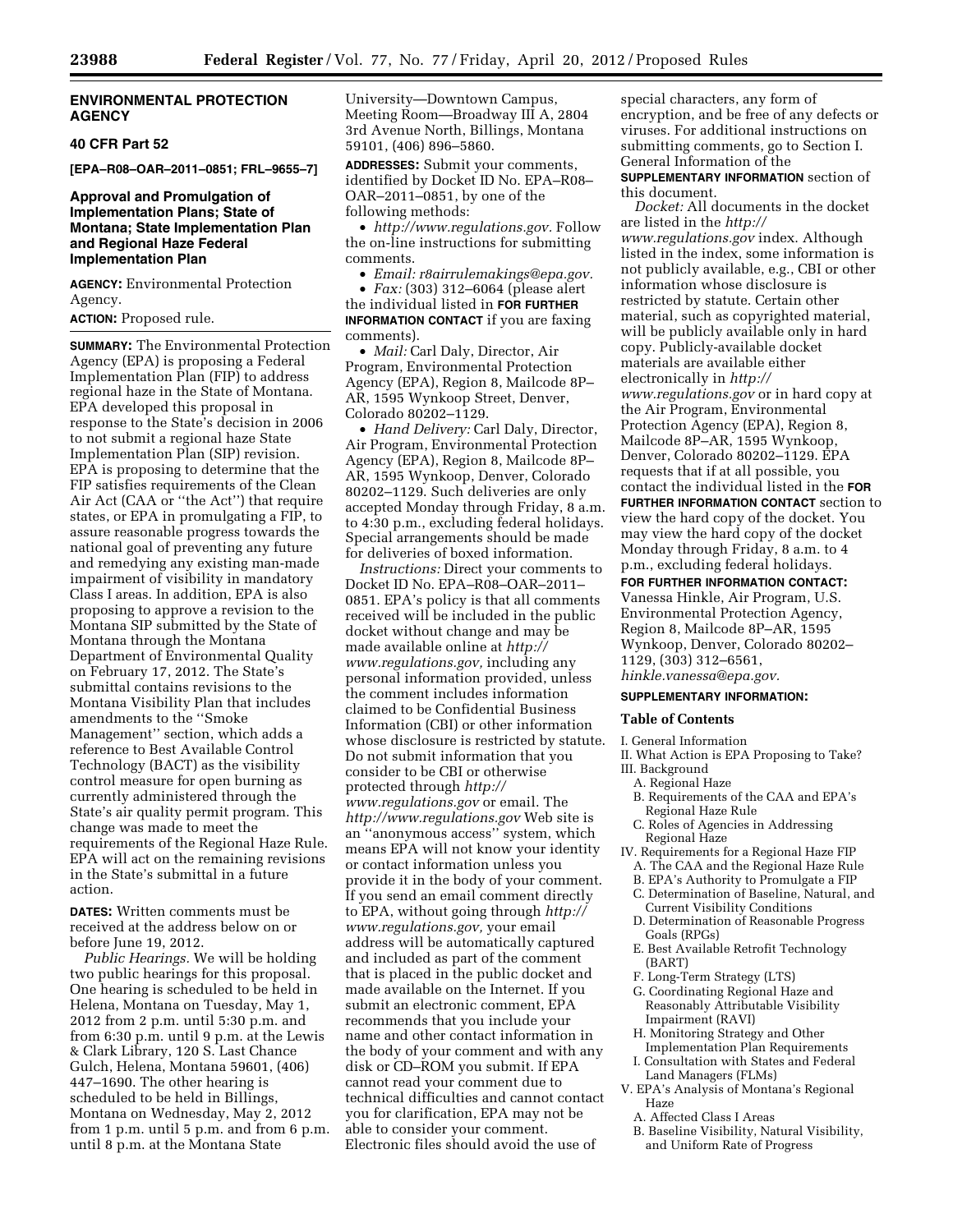- 1. Estimating Natural Visibility Conditions
- 2. Estimating Baseline Conditions
- 3. Summary of Baseline and Natural
- Conditions
- 4. Uniform Rate of Progress
- 5. Contribution Assessment According to Improve Monitoring Data
- C. BART Determinations
- 1. BART-Eligible Sources
- 2. Sources Subject to BART
- a. Modeling Methodology
- b. Contribution Threshold
- c. Sources Identified by EPA as BART-Eligible and Subject to BART
- 3. BART Determinations and Federally Enforceable Limits
- a. Visibility Improvement Modeling
- b. BART Five-Factor Determinations and Federally Enforceable Limits
- i. Ash Grove Cement
- ii. Holcim
- iii. Columbia Falls Aluminum Company (CFAC)
- iv. Colstrip
- (a) Colstrip Unit 1
- (b) Colstrip Unit 2
- v. Corette
- D. Long-Term Strategy/Strategies
- 1. Emissions Inventories
- 2. Sources of Visibility Impairment in Montana Class I Areas
- 3. Other States' Class I Areas Affected by Montana Emissions
- 4. Visibility Projection Modeling
- 5. Consultation and Emissions Reductions for Other States' Class I Areas
- 6. EPA's Reasonable Progress Goals for Montana
- a. EPA's Use of WRAP Visibility Modeling b. EPA's Reasonable Progress ''Four-
- Factor'' Analysis c. Four Factor Analyses for Point Sources
- i. Colstrip Energy Limited Partnership
- ii. Colstrip Unit 3
- iii. Colstrip Unit 4
- iv. Devon Energy Production
- v. Montana-Dakota Utilities Lewis & Clark Station
- vi. Montana Sulphur and Chemical
- vii. Plum Creek Manufacturing
- viii. Roseburg Forest Products
- ix. Smurfit Stone Container
- x. Yellowstone Energy Limited Partnership d. Establishment of the Reasonable
- Progress Goal
- e. Reasonable Progress Consultation
- f. Mandatory Long-Term Strategy Requirements
- i. Reductions Due to Ongoing Air Pollution Programs
- ii. Measures to Mitigate the Impacts of Construction Activities
- iii. Emission Limitations and Schedules for Compliance
- iv. Sources Retirement and Replacement Schedules
- v. Agricultural and Forestry Smoke Management Techniques
- vi. Enforceability of Montana's Measures vii. Anticipated Net Effect on Visibility
- Due to Projected Changes E. Coordination of RAVI and Regional Haze
- Requirements F. Monitoring Strategy and Other
- Implementation Plan Requirements
- G. Coordination with FLMs
- H. Periodic FIP Revisions and Five-Year Progress Reports
- VI. Proposed Action
- VII. Statutory and Executive Order Reviews

#### **Definitions**

- For the purpose of this document, we are giving meaning to certain words or initials as follows:
- i. The words or initials *Act* or *CAA* mean or refer to the Clean Air Act, unless the context indicates otherwise.
- ii. The initials *A/F* mean or refer to air-tofuel.
- iii. The initials *ARM* mean or refer to
- Administrative Rule of Montana. iv. The initials *ARP* mean or refer to the acid rain program.
- v. The initials *ASOFA* mean or refer to advanced separated overfire air.
- vi. The initials *BACT* mean or refer to Best Available Control Technology.
- vii. The initials *BART* mean or refer to Best Available Retrofit Technology.
- viii. The initials *CAMD* mean or refer to EPA Clean Air Markets Division.
- ix. The initials *CAMx* mean or refer to Comprehensive Air Quality Model.
- x. The initials *CCM* mean or refer to EPA Control Cost Manual.
- xi. The initials *CCOFA* mean or refer to close-coupled overfire air system.
- xii. The initials *CDS* mean or refer to circulating dry scrubber.
- xiii. The initials *CELP* mean or refer to Colstrip Energy Limited Partnership.
- xiv. The initials *CEMS* mean or refer to continuous exhaust monitoring systems.
- xv. The initials *CEPCI* mean or refer to Chemical Engineering Plant Cost Index.
- xvi. The initials *CFAC* mean or refer to Columbia Falls Aluminum Company.
- xvii. The initials *CFB* mean or refer to circulating fluidized bed.
- xviii. The initials *CKD* mean or refer to cement kiln dust.
- xix. The initials *CMAQ* mean or refer to
- Community Multi-Scale Air Quality
- modeling system.
- xx. The initials *CO* mean or refer to carbon monoxide.
- xxi. The initials *CPI* mean or refer to
- Consumer Price Index.
- xxii. The initials *CRF* mean or refer to Capital Recovery Factor.
- xxiii. The initials *DAA* mean or refer to Dry Absorbent Addition.
- xxiv. The initials *DPCS* mean or refer to digital process control system.
- xxv. The initials *D–R* mean or refer to Dresser-Rand.
- xxvi. The initials *DSI* mean or refer to dry sorbent injection.
- xxvii. The initials *EC* mean or refer to elemental carbon.
- xxviii. The initials *EGU* mean or refer to Electric Generating Units.
- xxix. The words *EPA, we, us* or *our* mean or refer to the United States Environmental Protection Agency.
- xxx. The initials *ESP* mean or refer to electrostatic precipitator.
- xxxi. The initials *FCCU* mean or refer to fluid catalytic cracking unit.
- xxxii. The initials *FGD* mean or refer to flue gas desulfurization.

xxxiii. The initials *FGR* mean or refer to flue gas recirculation.

- xxxiv. The initials *FIP* mean or refer to Federal Implementation Plan.
- xxxv. The initials *FLMs* mean or refer to Federal Land Managers.
- xxxvi. The initials *HAR* mean or refer to hydrated ash reinjection.
- xxxvii. The initials *HDSCR* mean or refer to high-dust selective catalytic reduction. xxxviii. The initials *HC* mean or refer to

Environments monitoring network. xl. The initials *IPM* mean or refer to

Integrated Planning Model.

limestone forced oxidation.

medium density fiberboard.

kiln firing of solid fuel.

National Emission Inventory.

selective catalytic reduction.

National Wildlife Reserve.

Source Performance Standards.

State of Montana.

Air Pollutants.

nitrogen oxides.

National Park.

organic carbon.

pulverized coal.

preheater/precalciner.

particulate matter.

particulate matter).

overfire air.

ammonia.

Long-Term Strategy.

xxxix. The initials *IMPROVE* mean or refer to Interagency Monitoring of Protected Visual

xli. The initials *LDSCR* mean or refer to low-dust selective catalytic reduction. xlii. The initials *LEA* mean or refer to low

xliii. The initials *LNBs* mean or refer to low

xliv. The initials *LSD* mean or refer to lime

xlv. The initials *LSFO* mean or refer to

xlvi. The initials *LTS* mean or refer to

xlvii. The initials *MDEQ* mean or refer to Montana's Department of Environmental

xlviii. The initials *MDF* mean or refer to

xlix. The initials *MISO* mean or refer to Midwest Independent Transmission System

lii. The words *Montana* and *State* mean the

liii. The initials *MSCC* mean or refer to Montana Sulphur and Chemical Company. liv. The initials *NEI* mean or refer to

lv. The initials *NESHAP* mean or refer to National Emission Standards for Hazardous

lvi. The initials *NH*3 mean or refer to

lvii. The initials *NO*X mean or refer to

lviii. The initials *NP* mean or refer to

lxi. The initials *NWR* mean or refer to

lxii. The initials *OC* mean or refer to

lxiv. The initials *PC* mean or refer to

lxvi. The initials *PM* mean or refer to

lxiii. The initials *OFA* mean or refer to

lxv. The initials *PH/PC* mean or refer to

lxvii. The initials *PM*2.5 mean or refer to particulate matter with an aerodynamic diameter of less than 2.5 micrometers (fine

lix. The initials *NSCR* mean or refer to non-

lx. The initials *NSPS* mean or refer to New

l. The initials *MDU* mean or refer to Montana-Dakota Utilities Company. li. The initials *MKF* mean or refer to mid-

hydrocarbons.

excess air.

 $NO<sub>x</sub>$  burners.

spray drying.

Quality.

Operator.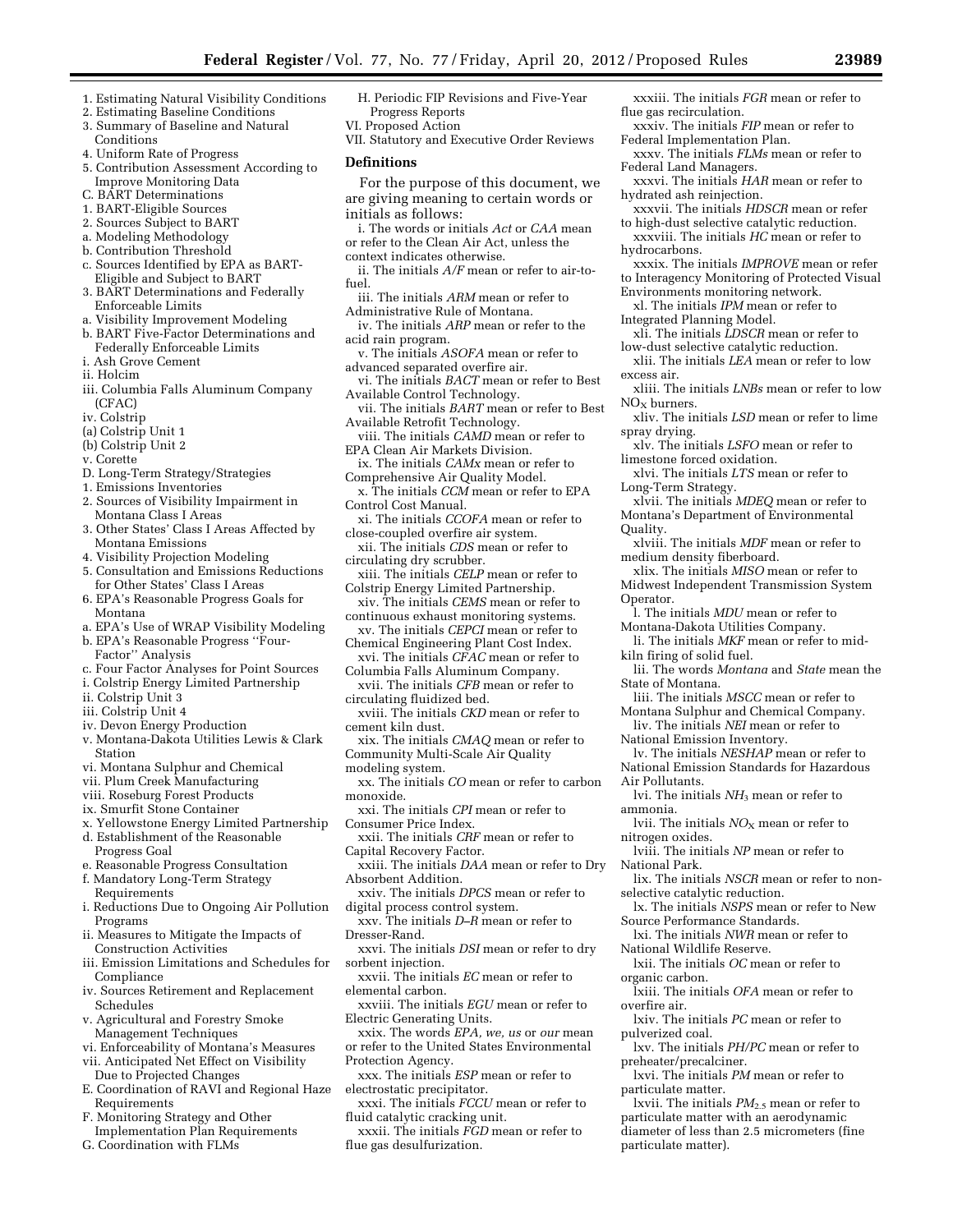lxviii. The initials *PM*10 mean or refer to particulate matter with an aerodynamic diameter of less than 10 micrometers (coarse particulate matter).

lxix. The initials *PMCD* mean or refer to particulate matter control device.

lxx. The initials *ppm* mean or refer to parts per million.

lxxi. The initials *PRB* mean or refer to Powder River Basin.

lxxii. The initials *PSAT* mean or refer to Particulate Matter Source Apportionment Technology.

lxxiii. The initials *PSD* mean or refer to Prevention of Significant Deterioration.

lxxiv. The initials *RAVI* mean or refer to Reasonably Attributable Visibility

Impairment.

lxxv. The initials *RICE* mean or refer to Reciprocating Internal Combustion Engines. lxxvi. The initials *RMC* mean or refer to

Regional Modeling Center. lxxvii. The initials *ROFA* mean or refer to

rotating opposed fire air.

lxxviii. The initials *RP* mean or refer to Reasonable Progress.

lxxix. The initials *RPG* or *RPGs* mean or refer to Reasonable Progress Goal(s).

- lxxx. The initials *RPOs* mean or refer to regional planning organizations.
- lxxxi. The initials *RRI* mean or refer to rich reagent injection.

lxxxii. The initials *RSCR* mean or refer to regenerative selective catalytic reduction.

- lxxxiii. The initials *SCOT* mean or refer to Shell Claus Off-Gas Treatment.
- lxxxiv. The initials *SCR* mean or refer to selective catalytic reduction.

lxxxv. The initials *SDA* mean or refer to spray dryer absorbers.

lxxxvi. The initials *SIP* mean or refer to State Implementation Plan.

lxxxvii. The initials *SMOKE* mean or refer to Sparse Matrix Operator Kernel Emissions. lxxxviii. The initials *SNCR* mean or refer

to selective non-catalytic reduction. lxxxix. The initials *SO*2 mean or refer to sulfur dioxide.

xc. The initials *SOFA* mean or refer to separated overfire air.

xci. The initials *SRU* mean or refer to sulfur recovery unit.

xcii. The initials *TESCR* mean or refer to tail-end selective catalytic reduction.

xciii. The initials *TCEQ* mean or refer to Texas Commission on Environmental Quality.

xciv. The initials *tpy* mean tons per year. xcv. The initials *TSD* mean or refer to

Technical Support Document.

xcvi. The initials *URP* mean or refer to Uniform Rate of Progress.

xcvii. The initials *VOC* mean or refer to volatile organic compounds.

xcviii. The initials *WA* mean or refer to Wilderness Area.

xcic. The initials *WEP* mean or refer to Weighted Emissions Potential.

c. The initials *WRAP* mean or refer to the Western Regional Air Partnership.

ci. The initials *YELP* mean or refer to Yellowstone Energy Limited Partnership.

#### **I. General Information**

The public hearings will provide interested parties the opportunity to

present information and opinions to EPA concerning our proposal. Interested parties may also submit written comments, as discussed in the proposal. Written statements and supporting information submitted during the comment period will be considered with the same weight as any oral comments and supporting information presented at the public hearing. We will not respond to comments during the public hearing. When we publish our final action, we will provide written responses to all oral and written comments received on our proposal.

At the public hearing, the hearing officer may limit the time available for each commenter to address the proposal to 5 minutes or less if the hearing officer determines it to be appropriate. We will not be providing equipment for commenters to show overhead slides or make computerized slide presentations. Any person may provide written or oral comments and data pertaining to our proposal at the public hearing. Verbatim transcripts, in English, of the hearing and written statements will be included in the rulemaking docket.

#### *A. What should I consider as I prepare my comments for EPA?*

1. *Submitting CBI.* Do not submit CBI to EPA through *[http://](http://www.regulations.gov) [www.regulations.gov](http://www.regulations.gov)* or email. Clearly mark the part or all of the information that you claim to be CBI. For CBI information in a disk or CD ROM that you mail to EPA, mark the outside of the disk or CD ROM as CBI and then identify electronically within the disk or CD ROM the specific information that is claimed as CBI. In addition to one complete version of the comment that includes information claimed as CBI, a copy of the comment that does not contain the information claimed as CBI must be submitted for inclusion in the public docket. Information so marked will not be disclosed except in accordance with procedures set forth in 40 CFR part 2.

2. *Tips for Preparing Your Comments.*  When submitting comments, remember to:

a. Identify the rulemaking by docket number and other identifying information (subject heading, Federal Register date and page number).

b. Follow directions—The agency may ask you to respond to specific questions or organize comments by referencing a Code of Federal Regulations (CFR) part or section number.

c. Explain why you agree or disagree; suggest alternatives and substitute language for your requested changes.

d. Describe any assumptions and provide any technical information and/ or data that you used.

e. If you estimate potential costs or burdens, explain how you arrived at your estimate in sufficient detail to allow for it to be reproduced.

f. Provide specific examples to illustrate your concerns, and suggest alternatives.

g. Explain your views as clearly as possible, avoiding the use of profanity or personal threats.

h. Make sure to submit your comments by the comment period deadline identified.

#### **II. What action is EPA proposing to take?**

EPA is proposing a FIP for the State of Montana (State) to address regional haze. In so doing, EPA is proposing to determine that the federal plan along with the change to Montana's visibility plan, submitted on February 17, 2012, that requires BACT as the visibility control measure for open burning satisfy the requirements of 40 CFR 51.308.

#### **III. Background**

#### *A. Regional Haze*

Regional haze is visibility impairment that is produced by a multitude of sources and activities which are located across a broad geographic area and emit fine particulates  $(PM_{2.5})$  (e.g., sulfates, nitrates, organic carbon (OC), elemental carbon (EC), and soil dust), and their precursors (e.g., sulfur dioxide (SO<sub>2</sub>), nitrogen oxides  $(NO<sub>X</sub>)$ , and in some cases, ammonia  $(NH<sub>3</sub>)$  and volatile organic compounds (VOC)). Fine particle precursors react in the atmosphere to form  $PM_{2.5}$ , which impairs visibility by scattering and absorbing light. Visibility impairment reduces the clarity, color, and visible distance that one can see.  $PM_{2.5}$  can also cause serious health effects and mortality in humans and contributes to environmental effects such as acid deposition and eutrophication.

Data from the existing visibility monitoring network, the ''Interagency Monitoring of Protected Visual Environments'' (IMPROVE) monitoring network, show that visibility impairment caused by air pollution occurs virtually all the time at most national park (NP) and wilderness areas (WA). The average visual range  $1$  in many Class I areas (i.e., NPs and memorial parks, WA, and international parks meeting certain size criteria) in the western United States is 100–150

<sup>1</sup> Visual range is the greatest distance, in kilometers or miles, at which a dark object can be viewed against the sky.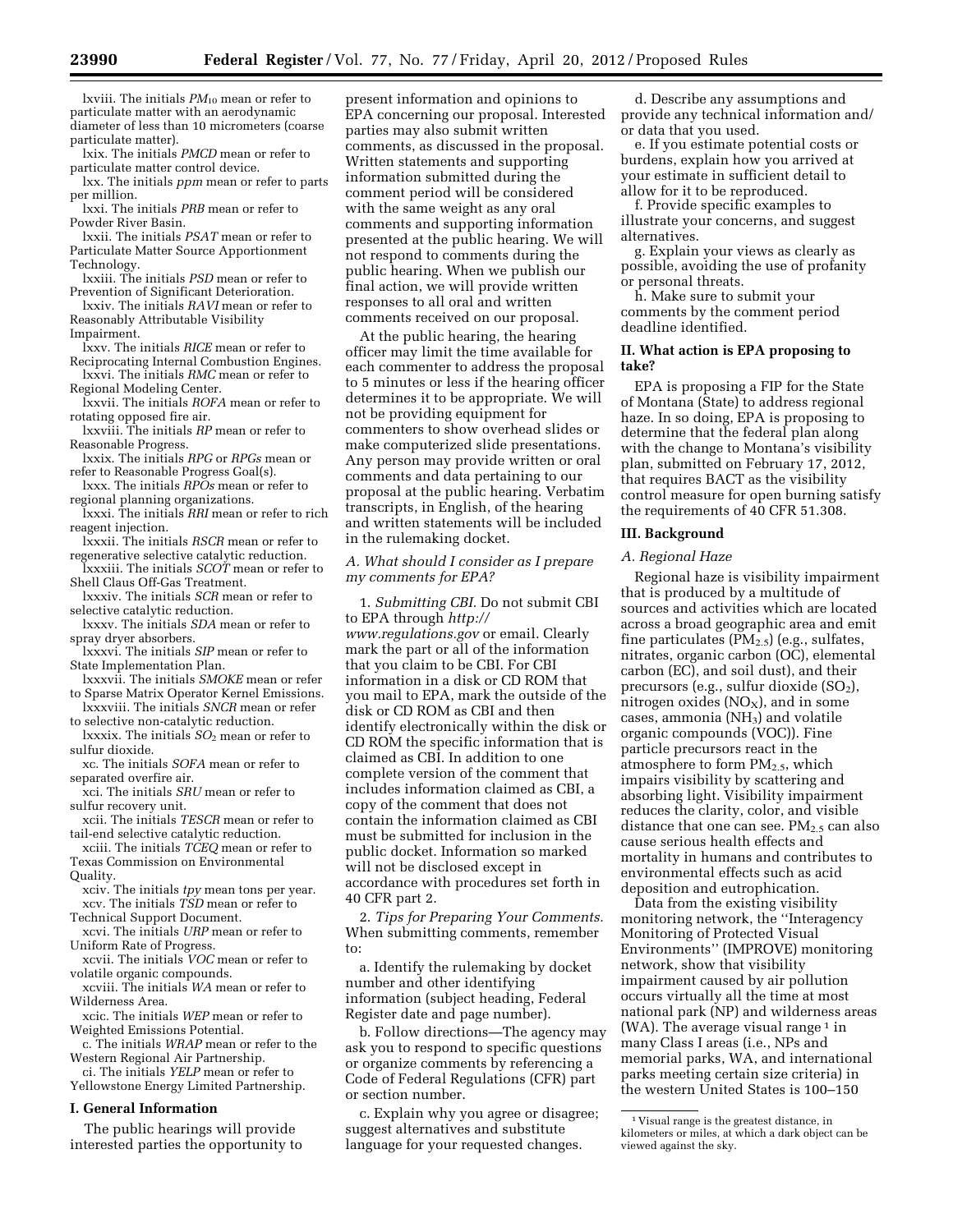kilometers, or about one-half to twothirds of the visual range that would exist without anthropogenic air pollution. In most of the eastern Class I areas of the United States, the average visual range is less than 30 kilometers, or about one-fifth of the visual range that would exist under estimated natural conditions. 64 FR 35715 (July 1, 1999).

#### *B. Requirements of the CAA and EPA's Regional Haze Rule*

In section 169A of the 1977 Amendments to the CAA, Congress created a program for protecting visibility in the nation's national parks and wilderness areas. This section of the CAA establishes as a national goal the ''prevention of any future, and the remedying of any existing, impairment of visibility in mandatory Class I Federal areas<sup>2</sup> which impairment results from manmade air pollution.'' On December 2, 1980, EPA promulgated regulations to address visibility impairment in Class I areas that is ''reasonably attributable'' to a single source or small group of sources, i.e., ''reasonably attributable visibility impairment.'' 45 FR 80084 (December 2, 1980). These regulations represented the first phase in addressing visibility impairment. EPA deferred action on regional haze that emanates from a variety of sources until monitoring, modeling and scientific knowledge about the relationships between pollutants and visibility impairment were improved.

Congress added section 169B to the CAA in 1990 to address regional haze issues. EPA promulgated a rule to address regional haze on July 1, 1999. 64 FR 35714 (July 1, 1999), codified at 40 CFR part 51, subpart P. The Regional Haze Rule revised the existing visibility regulations to integrate into the regulation provisions addressing regional haze impairment and

established a comprehensive visibility protection program for Class I areas. The requirements for regional haze, found at 40 CFR 51.308 and 51.309, are included in EPA's visibility protection regulations at 40 CFR 51.300–309. Some of the main elements of the regional haze requirements are summarized in this section of this preamble. The requirement to submit a regional haze SIP applies to all 50 states, the District of Columbia and the Virgin Islands.3 40 CFR 51.308(b) requires states to submit the first implementation plan addressing regional haze visibility impairment no later than December 17, 2007.4

Few states submitted a Regional Haze SIP prior to the December 17, 2007 deadline, and on January 15, 2009, EPA found that 37 states, including Montana and the District of Columbia, and the Virgin Islands, had failed to submit SIPs addressing the regional haze requirements. 74 FR 2392 (January 15, 2009). Once EPA has found that a state has failed to make a required submission, EPA is required to promulgate a FIP within two years unless the state submits a SIP and the Agency approves it within the two year period. CAA § 110(c)(1).

#### *C. Roles of Agencies in Addressing Regional Haze*

Successful implementation of the regional haze program will require longterm regional coordination among states, tribal governments and various federal agencies. As noted above, pollution affecting the air quality in Class I areas can be transported over long distances, even hundreds of kilometers. Therefore, to effectively address the problem of visibility impairment in Class I areas, states, or the EPA when implementing a FIP, need to develop strategies in coordination with one another, taking into account the effect of emissions from one jurisdiction on the air quality in another.

Because the pollutants that lead to regional haze can originate from sources located across broad geographic areas, EPA has encouraged the states and tribes across the United States to address visibility impairment from a regional perspective. Five regional planning organizations (RPOs) were

developed to address regional haze and related issues. The RPOs first evaluated technical information to better understand how their states and tribes impact Class I areas across the country, and then pursued the development of regional strategies to reduce emissions of particulate matter (PM) and other pollutants leading to regional haze.

The Western Regional Air Partnership (WRAP) RPO is a collaborative effort of state governments, tribal governments, and various federal agencies established to initiate and coordinate activities associated with the management of regional haze, visibility and other air quality issues in the western United States. WRAP member State governments include: Alaska, Arizona, California, Colorado, Idaho, Montana, New Mexico, North Dakota, Oregon, South Dakota, Utah, Washington, and Wyoming. Tribal members include Campo Band of Kumeyaay Indians, Confederated Salish and Kootenai Tribes, Cortina Indian Rancheria, Hopi Tribe, Hualapai Nation of the Grand Canyon, Native Village of Shungnak, Nez Perce Tribe, Northern Cheyenne Tribe, Pueblo of Acoma, Pueblo of San Felipe, and Shoshone-Bannock Tribes of Fort Hall.

#### **IV. Requirements for a Regional Haze FIP**

The following is a summary of the requirements of the Regional Haze Rule. See 40 CFR 51.308 for further detail regarding the requirements of the rule.

# *A. The CAA and the Regional Haze Rule*

Regional haze FIPs must assure Reasonable Progress towards the national goal of achieving natural visibility conditions in Class I areas. Section 169A of the CAA and EPA's implementing regulations require states, or EPA when implementing a FIP, to establish long-term strategies for making Reasonable Progress toward meeting this goal. The FIP must also give specific attention to certain stationary sources that were in existence on August 7, 1977, but were not in operation before August 7, 1962, and require these sources, where appropriate, to install BART controls for the purpose of eliminating or reducing visibility impairment. The specific regional haze FIP requirements are discussed in further detail below.

#### *B. EPA's Authority To Promulgate a FIP*

On June 19, 2006, Montana submitted a letter to us signifying that the State would be discontinuing its efforts to revise the visibility control plan that would have incorporated provisions of

<sup>2</sup>Areas designated as mandatory Class I Federal areas consist of national parks exceeding 6000 acres, wilderness areas and national memorial parks exceeding 5000 acres, and all international parks that were in existence on August 7, 1977. 42 U.S.C. 7472(a). In accordance with section 169A of the CAA, EPA, in consultation with the Department of Interior, promulgated a list of 156 areas where visibility is identified as an important value. 44 FR 69122 (November 30, 1979). The extent of a mandatory Class I area includes subsequent changes in boundaries, such as park expansions. 42 U.S.C. 7472(a). Although states and tribes may designate as Class I additional areas which they consider to have visibility as an important value, the requirements of the visibility program set forth in section 169A of the CAA apply only to ''mandatory Class I Federal areas.'' Each mandatory Class I Federal area is the responsibility of a ''Federal Land Manager.'' 42 U.S.C. 7602(i). When we use the term ''Class I area'' in this action, we mean a ''mandatory Class I Federal area.''

<sup>3</sup>Albuquerque/Bernalillo County in New Mexico must also submit a regional haze SIP to completely satisfy the requirements of section  $110(a)(2)(D)$  of the CAA for the entire State of New Mexico under the New Mexico Air Quality Control Act (section  $74 - 2 - 4$ .

<sup>4</sup>EPA's regional haze regulations require subsequent updates to the regional haze SIPs. 40  $CFR 51.308(g)–(i)$ .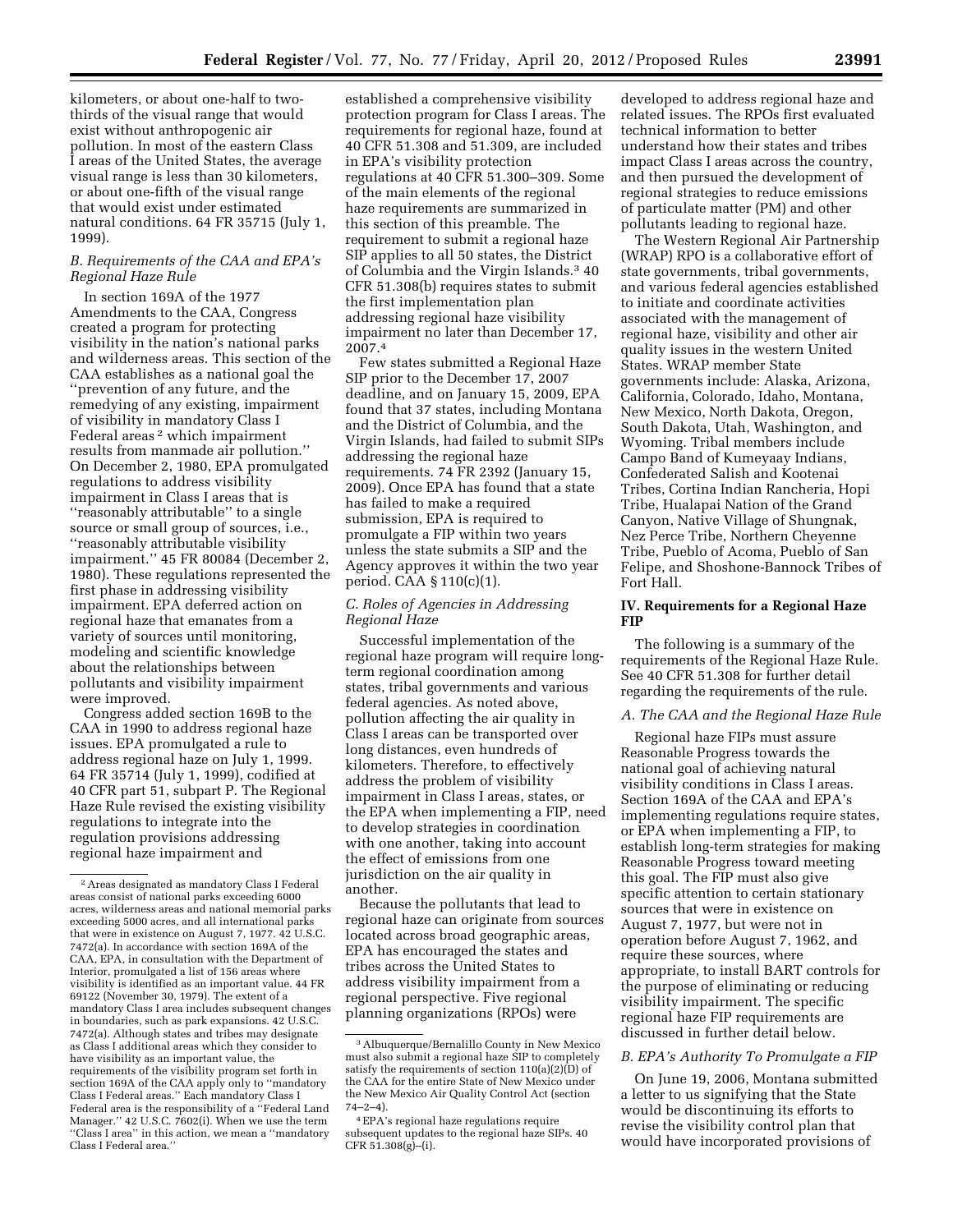the Regional Haze Rule.<sup>5</sup> The State acknowledged with this letter that EPA would make a finding of failure to submit and thus promulgate additional federal rules to address the requirements of the Regional Haze Rule, including BART. In response to the State's decision EPA made a finding of SIP inadequacy on January 15, 2009 (74 FR 2392), determining that Montana failed to submit a SIP that addressed any of the required regional haze SIP elements of 40 CFR 51.308.

Under section 110(c) of the Act, whenever we find that a State has failed to make a required submission we are required to promulgate a FIP. Specifically, section 110(c) provides:

''(1) The Administrator shall promulgate a Federal implementation plan at any time within 2 years after the Administrator—

(A) finds that a State has failed to make a required submission or finds that the plan or plan revision submitted by the State does not satisfy the minimum criteria established under [section  $110(k)(1)(A)$ ], or

(B) disapproves a State implementation plan submission in whole or in part, unless the State corrects the deficiency, and the Administrator approves the plan or plan revision, before the Administrator promulgates such Federal implementation plan.''

Section 302(y) defines the term ''Federal implementation plan'' in pertinent part, as:

''[A] plan (or portion thereof) promulgated by the Administrator to fill all or a portion of a gap or otherwise correct all or a portion of an inadequacy in a State implementation plan, and which includes enforceable emission limitations or other control measures, means or techniques (including economic incentives, such as marketable permits or auctions or emissions allowances) \* \* \*.''

Thus, because the State withdrew their efforts to revise the visibility control plan that would have incorporated provisions of the Regional Haze Rule and we determined the State failed to submit the SIP, we are required to promulgate a FIP.

#### *C. Determination of Baseline, Natural, and Current Visibility Conditions*

The Regional Haze Rule establishes the deciview as the principal metric or unit for expressing visibility. *See* 70 FR 39104, 39118 (July 6, 2005). This

visibility metric expresses uniform changes in the degree of haze in terms of common increments across the entire range of visibility conditions, from pristine to extremely hazy conditions. Visibility expressed in deciviews is determined by using air quality measurements to estimate light extinction and then transforming the value of light extinction using a logarithm function. The deciview is a more useful measure for tracking progress in improving visibility than light extinction itself because each deciview change is an equal incremental change in visibility perceived by the human eye. Most people can detect a change in visibility at one deciview.6

The deciview is used in expressing Reasonable Progress Goals (which are interim visibility goals towards meeting the national visibility goal), defining baseline, current, and natural conditions, and tracking changes in visibility. The regional haze FIPs must contain measures that ensure ''reasonable progress'' toward the national goal of preventing and remedying visibility impairment in Class I areas caused by anthropogenic air pollution by reducing anthropogenic emissions that cause regional haze. The national goal is a return to natural conditions, i.e., anthropogenic sources of air pollution would no longer impair visibility in Class I areas.

To track changes in visibility over time at each of the 156 Class I areas covered by the visibility program (40 CFR 81.401–437), and as part of the process for determining Reasonable Progress, states, or EPA when implementing a FIP, must calculate the degree of existing visibility impairment at each Class I area at the time of each regional haze SIP submittal and periodically review progress every five years midway through each 10-year implementation period. To do this, the Regional Haze Rule requires states, or EPA when implementing a FIP, to determine the degree of impairment (in deciviews) for the average of the 20% least impaired (''best'') and 20% most impaired (''worst'') visibility days over a specified time period at each of their Class I areas. In addition, states, or EPA if implementing a FIP, must also develop an estimate of natural visibility conditions for the purpose of comparing progress toward the national goal. Natural visibility is determined by estimating the natural concentrations of pollutants that cause visibility impairment and then calculating total

light extinction based on those estimates. We have provided guidance regarding how to calculate baseline, natural and current visibility conditions.7

For the first regional haze SIPs that were due by December 17, 2007, ''baseline visibility conditions'' were the starting points for assessing ''current'' visibility impairment. If a state does not submit this SIP, EPA will implement a FIP to cover this requirement. Baseline visibility conditions represent the degree of visibility impairment for the 20% least impaired days and 20% most impaired days for each calendar year from 2000 to 2004. Using monitoring data for 2000 through 2004, states, or EPA if implementing a FIP, are required to calculate the average degree of visibility impairment for each Class I area, based on the average of annual values over the five-year period. The comparison of initial baseline visibility conditions to natural visibility conditions indicates the amount of improvement necessary to attain natural visibility, while the future comparison of baseline conditions to the then current conditions will indicate the amount of progress made. In general, the 2000 to 2004 baseline period is considered the time from which improvement in visibility is measured.

### *D. Determination of Reasonable Progress Goals (RPGs)*

The vehicle for ensuring continuing progress toward achieving the natural visibility goal is the submission of a series of regional haze SIPs from the states that establish two RPGs (*i.e.,* two distinct goals, one for the ''best'' and one for the ''worst'' days) for every Class I area for each (approximately) 10-year implementation period. *See* 40 CFR 51.308(d), (f). However, if a state does not submit a SIP for any of these requirements, then EPA shall implement a FIP. The Regional Haze Rule does not mandate specific milestones or rates of progress, but instead requires EPA to establish goals that provide for ''reasonable progress'' towards achieving natural (*i.e.,*  ''background'') visibility conditions. In setting RPGs, EPA must provide for an improvement in visibility for the most

<sup>5</sup>Letter from Richard H. Opper, Director Montana Department of Environmental Quality (further referred to as MDEQ) to Laurel Dygowski, EPA Region Air Program, June 19, 2006.

<sup>6</sup>The preamble to the Regional Haze Rule provides additional details about the deciview. 64 FR 35714, 35725 (July 1, 1999).

<sup>7</sup> *Guidance for Estimating Natural Visibility Conditions Under the Regional Haze Rule,*  September 2003, EPA–454/B–03–005, *available* at *[http://www.epa.gov/ttncaaa1/t1/memoranda/](http://www.epa.gov/ttncaaa1/t1/memoranda/RegionalHaze_envcurhr_gd.pdf) [RegionalHaze](http://www.epa.gov/ttncaaa1/t1/memoranda/RegionalHaze_envcurhr_gd.pdf)*\_*envcurhr*\_*gd.pdf,* (hereinafter referred to as "our 2003 Natural Visibility Guidance''); and *Guidance for Tracking Progress Under the Regional Haze Rule,* (September 2003, EPA–454/B–03–004, available at *[http://www.epa.](http://www.epa.gov/ttncaaa1/t1/memoranda/rh_tpurhr_gd.pdf) [gov/ttncaaa1/t1/memoranda/rh](http://www.epa.gov/ttncaaa1/t1/memoranda/rh_tpurhr_gd.pdf)*\_*tpurhr*\_*gd.pdf,*  (hereinafter referred to as our ''2003 Tracking Progress Guidance'').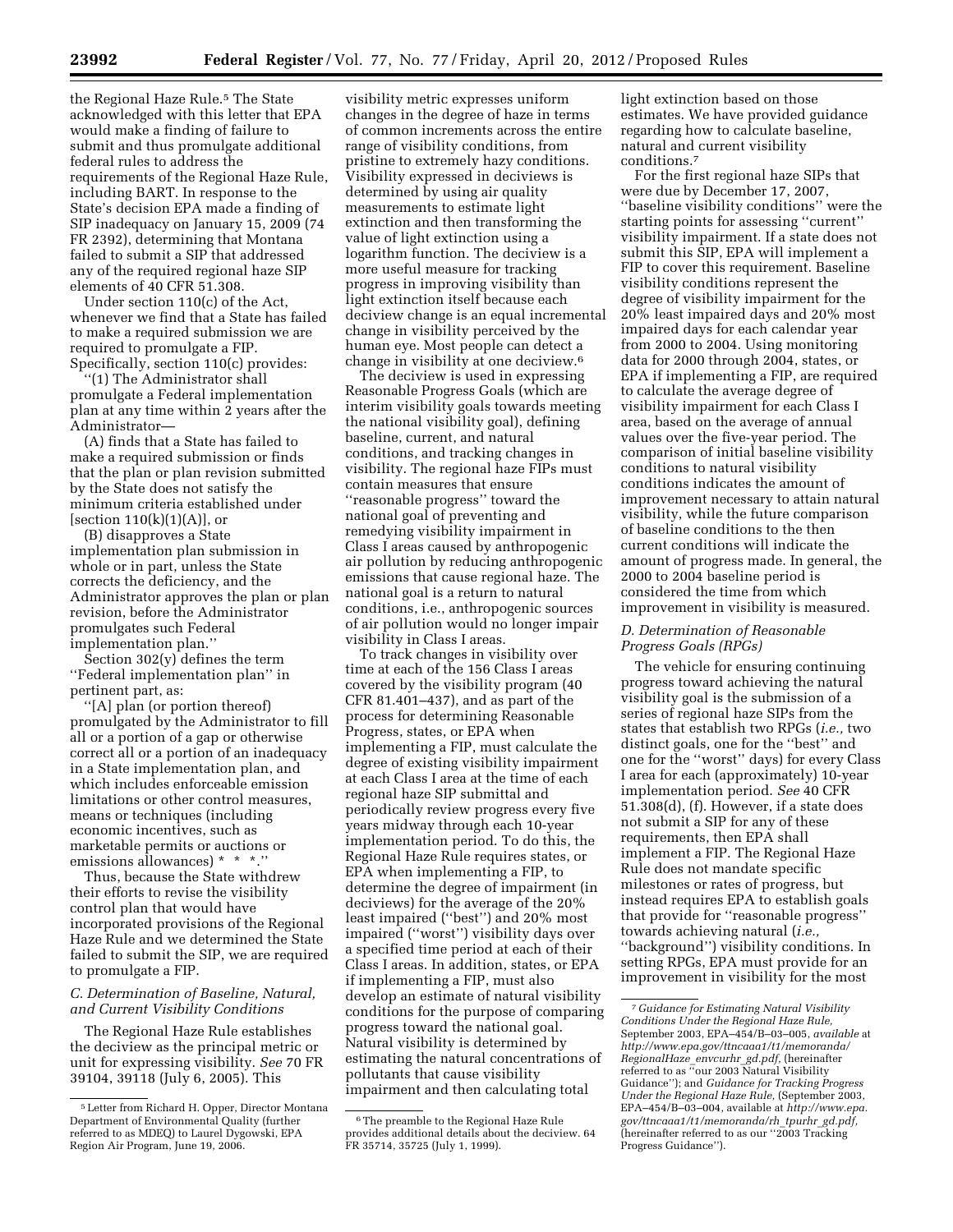impaired days over the (approximately) 10-year period of the FIP, and ensure no degradation in visibility for the least impaired days over the same period. *Id.* 

In establishing RPGs, states, or EPA if implementing a FIP, are required to consider the following factors established in section 169A of the CAA and in our Regional Haze Rule at 40 CFR  $51.308(d)(1)(i)(A)$ : (1) The costs of compliance; (2) the time necessary for compliance; (3) the energy and non-air quality environmental impacts of compliance; and (4) the remaining useful life of any potentially affected sources. EPA must demonstrate in our FIP, how these factors are considered when selecting the RPGs for the best and worst days for each applicable Class I area. In setting the RPGs, EPA must also consider the rate of progress needed to reach natural visibility conditions by 2064 (referred to as the ''uniform rate of progress'' or the ''glidepath'') and the emission reduction measures needed to achieve that rate of progress over the 10 year period of the FIP. Uniform progress towards achievement of natural conditions by the year 2064 represents a rate of progress which EPA is to use for analytical comparison to the amount of progress we expect to achieve. In setting RPGs, EPA must also consult with potentially "contributing states," *i.e.,* other nearby states with emission sources that may be affecting visibility impairment at Montana's Class I areas. 40 CFR 51.308(d)(1)(iv). In determining whether EPA's goals for visibility improvement provide for Reasonable Progress toward natural visibility conditions, EPA is required to evaluate the demonstrations developed through our FIP, pursuant to paragraphs 40 CFR 51.308(d)(1)(i) and (d)(1)(ii). 40 CFR 51.308(d)(1)(iii).

#### *E. Best Available Retrofit Technology (BART)*

Section 169A of the CAA directs states, or EPA if implementing a FIP, to evaluate the use of retrofit controls at certain larger, often uncontrolled, older stationary sources in order to address visibility impacts from these sources. Specifically, section 169A(b)(2)(A) of the CAA requires EPA to implement a FIP to contain such measures as may be necessary to make Reasonable Progress towards the natural visibility goal, including a requirement that certain categories of existing major stationary sources 8 built between 1962 and 1977 procure, install, and operate the ''Best Available Retrofit Technology'' as determined by EPA. Under the Regional Haze Rule, EPA is directed to conduct BART determinations for such ''BARTeligible'' sources that may be anticipated to cause or contribute to any visibility impairment in a Class I area. Rather than requiring source-specific BART controls, EPA also has the flexibility to adopt an emissions trading program or other alternative program as long as the alternative provides greater Reasonable Progress towards improving visibility than BART.

On July 6, 2005, EPA published the *Guidelines for BART Determinations Under the Regional Haze Rule* at appendix Y to 40 CFR part 51 (hereinafter referred to as the ''BART Guidelines'') to assist states, or EPA if implementing a FIP, in determining which of their sources should be subject to the BART requirements and in determining appropriate emission limits for each applicable source. 70 FR 39104 (July 6, 2005). In making a BART determination for a fossil fuel-fired electric generating plant with a total generating capacity in excess of 750 megawatts (MW), EPA must use the approach set forth in the BART Guidelines. EPA is encouraged, but not required, to follow the BART Guidelines in making BART determinations for other types of sources. Regardless of source size or type, EPA must meet the requirements of the CAA and our regulations for selection of BART, and EPA's BART analysis and determination must be reasonable in light of the overarching purpose of the regional haze program.

The process of establishing BART emission limitations can be logically broken down into three steps: first, EPA identifies those sources which meet the definition of ''BART-eligible source'' set forth in 40 CFR 51.301; 9 second, EPA determines which of such sources ''emits any air pollutant which may reasonably be anticipated to cause or contribute to any impairment of visibility in any such area'' (a source which fits this description is ''subject to BART''); and third, for each source subject to BART, EPA then identifies the best available type and level of control for reducing emissions.

States, or EPA if implementing a FIP, must address all visibility-impairing pollutants emitted by a source in the BART determination process. The most significant visibility impairing pollutants are  $SO_2$ ,  $NO<sub>X</sub>$ , and PM. EPA

has stated that we should use our best judgment in determining whether VOC or NH<sub>3</sub> compounds impair visibility in Class I areas.

Under the BART Guidelines, states, or EPA if implementing a FIP, may select an exemption threshold value for their BART modeling, below which a BARTeligible source would not be expected to cause or contribute to visibility impairment in any Class I area. EPA must document this exemption threshold value in the FIP, and must state the basis for our selection of that value. Any source with emissions that model above the threshold value would be subject to a BART determination review. The BART Guidelines acknowledge varying circumstances affecting different Class I areas. EPA should consider the number of emission sources affecting the Class I areas at issue and the magnitude of the individual sources' impacts. Any exemption threshold set by EPA should not be higher than 0.5 deciviews. 40 CFR part 51, appendix Y, section III.A.1.

A regional haze FIP, must include source-specific BART emission limits and compliance schedules for each source subject to BART. Once EPA has made its BART determination, the BART controls must be installed and in operation as expeditiously as practicable, but no later than five years after the date of the final FIP. CAA section  $169(g)(4)$  and  $40$  CFR  $51.308(e)(1)(iv)$ . In addition to what is required by the Regional Haze Rule, general SIP, or FIP, requirements mandate that the SIP, or FIP, must also include all regulatory requirements related to monitoring, recordkeeping, and reporting for the BART controls on the source. See CAA section 110(a). As noted above, the Regional Haze Rule allows EPA to implement an alternative program in lieu of BART so long as the alternative program can be demonstrated to achieve greater Reasonable Progress toward the national visibility goal than would BART.

#### *F. Long-Term Strategy (LTS)*

Consistent with the requirement in section 169A(b) of the CAA that states, or EPA if implementing a FIP, include in the regional haze SIP, or FIP, a 10 to 15 year strategy for making Reasonable Progress, section 51.308(d)(3) of the Regional Haze Rule requires that states, or EPA if implementing a FIP, include a LTS in the regional haze SIP, or FIP. The LTS is the compilation of all control measures that will be used during the implementation period of the FIP to meet applicable RPGs. The LTS must include ''enforceable emissions limitations, compliance schedules, and

<sup>8</sup>The set of ''major stationary sources'' potentially subject to BART is listed in  $CAA$  section 169A(g)(7).

<sup>9</sup>BART-eligible sources are those sources that have the potential to emit 250 tons or more of a visibility-impairing air pollutant, were not in operation prior to August 7, 1962, but were in existence on August 7, 1977, and whose operations fall within one or more of 26 specifically listed source categories. 40 CFR 51.301.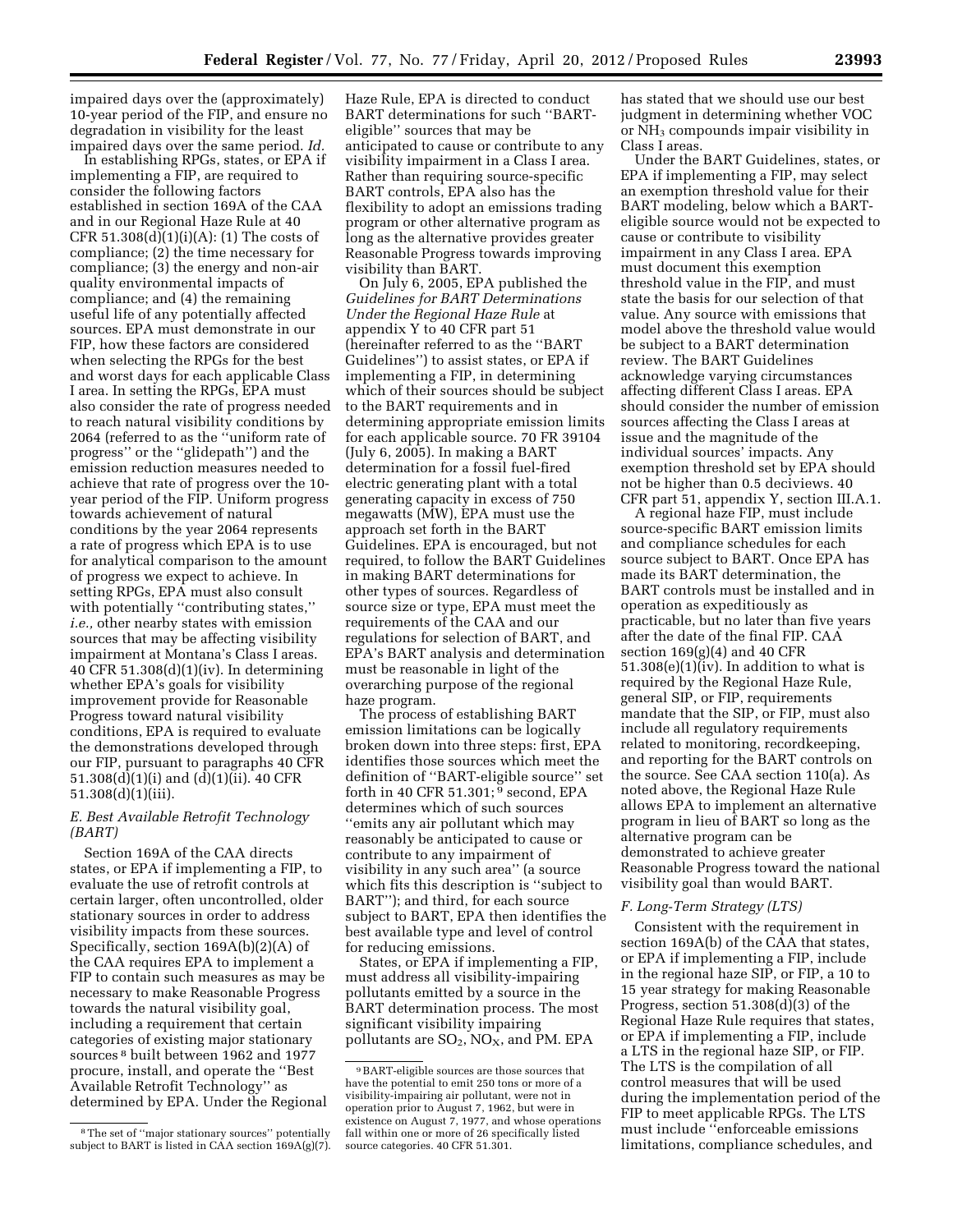other measures as necessary to achieve the reasonable progress goals'' for all Class I areas within, or affected by emissions from, the state of Montana. 40 CFR 51.308(d)(3).

When a state's emissions are reasonably anticipated to cause or contribute to visibility impairment in a Class I area located in another state, the Regional Haze Rule requires the impacted state, or EPA if implementing a FIP, to coordinate with the contributing states in order to develop coordinated emissions management strategies. 40 CFR 51.308(d)(3)(i). In such cases, EPA must demonstrate that it has included in its FIP, all measures necessary to obtain its share of the emission reductions needed to meet the RPGs for the Class I area. *Id.* at (d)(3)(ii). The RPOs have provided forums for significant interstate consultation, but additional consultations between states, or EPA if implementing a FIP, may be required to sufficiently address interstate visibility issues. This is especially true where two states belong to different RPOs.

States, or EPA if implementing a FIP, should consider all types of anthropogenic sources of visibility impairment in developing their LTS, including stationary, minor, mobile, and area sources. At a minimum, EPA must describe how each of the following seven factors listed below are taken into account in developing our LTS: (1) Emission reductions due to ongoing air pollution control programs, including measures to address Reasonably Attributable Visibility Impairment; (2) measures to mitigate the impacts of construction activities; (3) emissions limitations and schedules for compliance to achieve the RPG; (4) source retirement and replacement schedules; (5) smoke management techniques for agricultural and forestry management purposes including plans as currently exist within the state for these purposes; (6) enforceability of emissions limitations and control measures; and (7) the anticipated net effect on visibility due to projected changes in point, area, and mobile source emissions over the period addressed by the LTS. 40 CFR 51.308(d)(3)(v).

#### *G. Coordinating Regional Haze and Reasonably Attributable Visibility Impairment (RAVI)*

As part of the Regional Haze Rule, EPA revised 40 CFR 51.306(c) regarding the LTS for RAVI to require that the RAVI plan must provide for a periodic review and SIP revision not less frequently than every three years until the date of submission of the state's first

plan addressing regional haze visibility impairment, which was due December 17, 2007, in accordance with 40 CFR 51.308(b) and (c). On or before this date, the state must revise its plan to provide for review and revision of a coordinated LTS for addressing RAVI and regional haze, and the state must submit the first such coordinated LTS with its first regional haze SIP. If the state does not revise its plan in the appropriate amount of time, EPA shall implement a FIP to address this requirement. Future coordinated LTS's, and periodic progress reports evaluating progress towards RPGs, must be submitted consistent with the schedule for SIP submission and periodic progress reports set forth in 40 CFR 51.308(f) and 51.308(g), respectively. The periodic review of a state's LTS must report on both regional haze and RAVI impairment and must be submitted to EPA as a SIP revision. However, if the state does not provide future coordinated LTS and periodic progress reports towards RPGs then EPA will cover this by implementing a FIP.

#### *H. Monitoring Strategy and Other Implementation Plan Requirements*

Section 51.308(d)(4) of the Regional Haze Rule includes the requirement for a monitoring strategy for measuring, characterizing, and reporting of regional haze visibility impairment that is representative of all mandatory Class I Federal areas within the state. The strategy must be coordinated with the monitoring strategy required in section 51.305 for RAVI. Compliance with this requirement may be met through ''participation'' in the IMPROVE network, i.e., review and use of monitoring data from the network. The monitoring strategy is due with the first regional haze SIP, and it must be reviewed every five (5) years. The monitoring strategy must also provide for additional monitoring sites if the IMPROVE network is not sufficient to determine whether RPGs will be met.

Under section 51.308(d)(4), the SIP must also provide for the following:

• Procedures for using monitoring data and other information in a state with mandatory Class I areas to determine the contribution of emissions from within the state to regional haze visibility impairment at Class I areas both within and outside the state;

• Procedures for using monitoring data and other information in a state with no mandatory Class I areas to determine the contribution of emissions from within the state to regional haze visibility impairment at Class I areas in other states;

• Reporting of all visibility monitoring data to the Administrator at least annually for each Class I area in the state, and where possible, in electronic format;

• Developing a statewide inventory of emissions of pollutants that are reasonably anticipated to cause or contribute to visibility impairment in any Class I area. The inventory must include emissions for a baseline year, emissions for the most recent year for which data are available, and estimates of future projected emissions. A state must also make a commitment to update the inventory periodically; and

• Other elements, including reporting, recordkeeping, and other measures necessary to assess and report on visibility.

The Regional Haze Rule requires control strategies to cover an initial implementation period extending to the year 2018, with a comprehensive reassessment and revision of those strategies, as appropriate, every 10 years thereafter. Periodic SIP revisions must meet the core requirements of section 51.308(d), with the exception of BART. The requirement to evaluate sources for BART applies only to the first Regional Haze SIP. Facilities subject to BART must continue to comply with the BART provisions of section 51.308(e). Periodic SIP revisions will assure that the statutory requirement of reasonable progress will continue to be met.

#### *I. Consultation with States and Federal Land Managers (FLMs)*

The Regional Haze Rule requires that states, or EPA if implementing a FIP, consult with FLMs before adopting and submitting their SIPs, or FIPs. 40 CFR 51.308(i). EPA must provide FLMs an opportunity for consultation, in person and at least 60 days prior to holding any public hearing on the FIP. This consultation must include the opportunity for the FLMs to discuss their assessment of impairment of visibility in any Class I area and to offer recommendations on the development of the RPGs and on the development and implementation of strategies to address visibility impairment. Further, EPA must include in its FIP, a description of how it addressed any comments provided by the FLMs. Finally, a FIP must provide procedures for continuing consultation between EPA and FLMs regarding EPA's FIP, visibility protection program, including development and review of FIP revisions, five-year progress reports, and the implementation of other programs having the potential to contribute to impairment of visibility in Class I areas.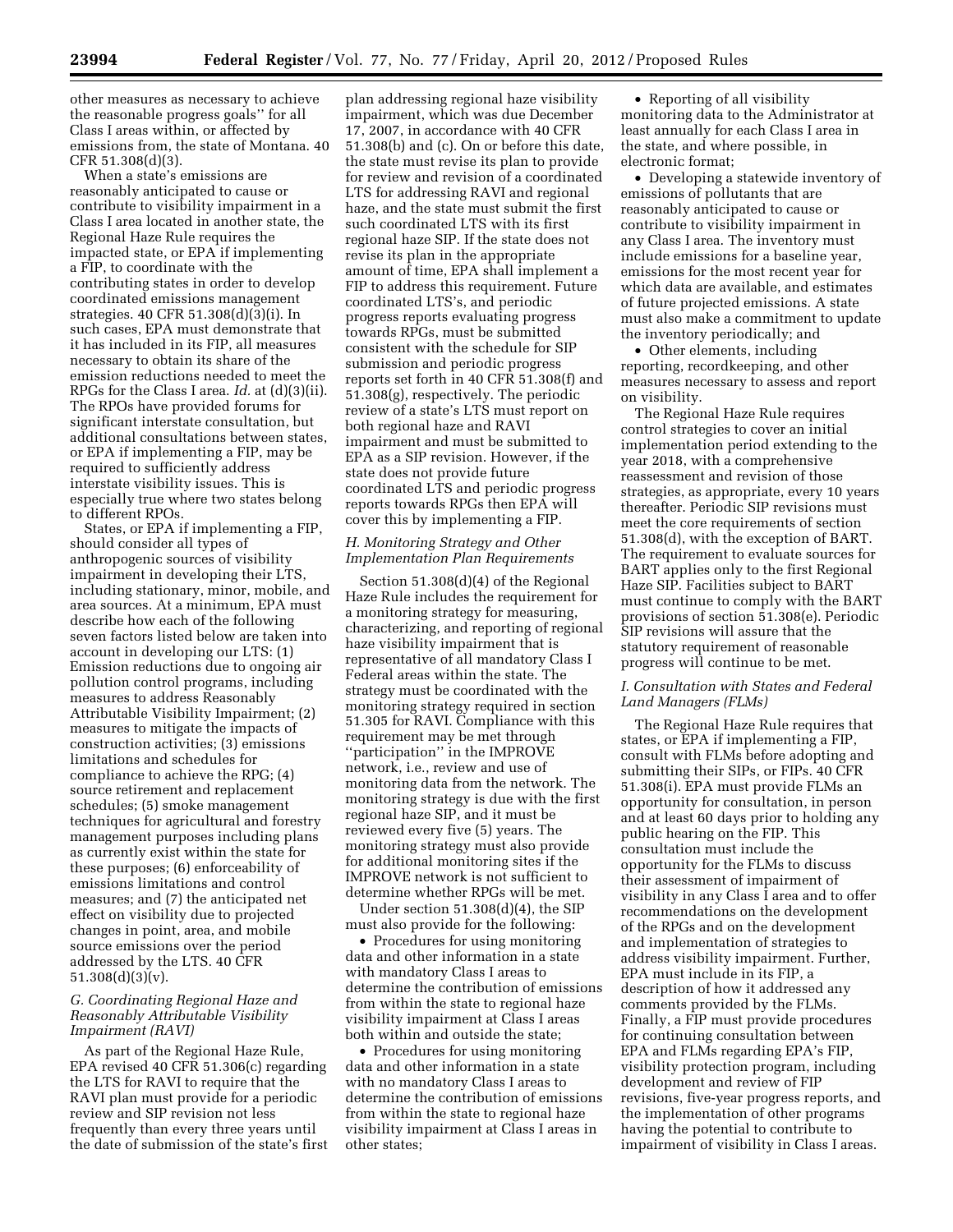#### **V. EPA's Analysis of Montana's Regional Haze**

#### *A. Affected Class I Areas*

In accordance with 40 CFR 51.308(d), we have identified 12 Class I areas within Montana: Anaconda-Pintler WA, Bob Marshall WA, Cabinet Mountains WA, Gates of the Mountains WA, Glacier NP, Medicine Lake WA, Mission Mountain WA, Red Rock Lakes WA, Scapegoat WA, Selway-Bitterroot WA, U.L. Bend WA and Yellowstone NP. EPA is responsible for developing RPGs for these 12 Class I areas. EPA has also determined that Montana emissions have or may reasonably be expected to have impacts at Class I areas in other states including: Badlands WA, Bridger WA, Craters of the Moon WA, Fitzpatrick WA, Grand Teton NP, Hells Canyon WA, Lostwood National Wildlife Reserve (NWR), North Absaroka NP, Teton WA, Theodore Roosevelt NP, Washakie WA and Wind

Cave NP. This determination was based on Particulate Matter Source Apportionment Technology (PSAT) and Weighted Emissions Potential (WEP) analysis and is further described in Table 150.

EPA worked with the appropriate state air quality agency in each of these states through our involvement with the WRAP. The WRAP is a collaborative effort of tribal governments, state governments and various federal agencies to implement the Grand Canyon Visibility Transport Commission's recommendations and to develop the technical and policy tools needed by western states and tribes to comply with the U.S. EPA's regional haze regulations. Assessment of Montana's contribution to haze in these Class I areas is based on technical analyses developed by WRAP as discussed in this notice.

#### *B. Baseline Visibility, Natural Visibility, and Uniform Rate of Progress*

As required by section 51.308(d)(2)(i) of the Regional Haze Rule and in accordance with our 2003 Natural Visibility Guidance, EPA calculated baseline/current and natural visibility conditions for the Montana Class I areas, Anaconda-Pintler WA, Bob Marshall WA, Cabinet Mountains WA, Gates of the Mountains WA, Glacier NP, Medicine Lake WA, Mission Mountain WA, Red Rock Lakes WA, Scapegoat WA, Selway-Bitterroot WA, U.L. Bend WA and Yellowstone NP on the most impaired and least impaired days, as summarized below (and further described in the docket).10 The natural visibility conditions, baseline visibility conditions, and visibility impact reductions needed to achieve the Uniform Rate of Progress (URP) in 2018 for all Montana Class I areas are presented in Table 1 and further explained in this section.

| TABLE 1- VISIBILITY IMPACT REDUCTIONS NEEDED BASED ON BEST AND WORST DAYS BASELINES, NATURAL |  |
|----------------------------------------------------------------------------------------------|--|
| CONDITIONS, AND UNIFORM RATE OF PROGRESS GOALS FOR MONTANA CLASS I AREAS                     |  |

|                      |                                     | 20% Worst days                        | 20% Best days                                      |                                             |                                            |                                             |
|----------------------|-------------------------------------|---------------------------------------|----------------------------------------------------|---------------------------------------------|--------------------------------------------|---------------------------------------------|
| Montana class I area | 2000-2004<br>Baseline<br>(deciview) | 2018<br><b>URP Goal</b><br>(deciview) | 2018<br>Reduction<br>needed<br>(delta<br>deciview) | 2064<br>Natural<br>conditions<br>(deciview) | 2000-2004<br><b>Baseline</b><br>(deciview) | 2064<br>Natural<br>conditions<br>(deciview) |
|                      | 13.41                               | 12.02                                 | 1.39                                               | 7.43                                        | 2.58                                       | 1.12                                        |
|                      | 14.48                               | 12.91                                 | 1.57                                               | 7.73                                        | 3.85                                       | 1.48                                        |
|                      | 14.09                               | 12.56                                 | 1.53                                               | 7.52                                        | 3.62                                       | 1.48                                        |
|                      | 11.29                               | 10.15                                 | 1.14                                               | 6.38                                        | 1.71                                       | 0.32                                        |
|                      | 22.26                               | 19.21                                 | 3.05                                               | 9.18                                        | 7.22                                       | 2.42                                        |
|                      | 17.72                               | 15.42                                 | 2.30                                               | 7.89                                        | 7.26                                       | 2.96                                        |
|                      | 14.48                               | 12.91                                 | 1.57                                               | 7.73                                        | 3.85                                       | 1.48                                        |
|                      | 11.76                               | 10.52                                 | 1.24                                               | 6.44                                        | 2.58                                       | 0.43                                        |
|                      | 14.48                               | 12.91                                 | 1.57                                               | 7.73                                        | 3.85                                       | 1.48                                        |
|                      | 13.41                               | 12.02                                 | 1.39                                               | 7.43                                        | 2.58                                       | 1.12                                        |
|                      | 15.14                               | 13.51                                 | 1.63                                               | 8.16                                        | 4.75                                       | 2.45                                        |
|                      | 11.76                               | 10.52                                 | 1.24                                               | 6.44                                        | 2.58                                       | 0.43                                        |

#### 1. Estimating Natural Visibility Conditions

Natural background visibility, as defined in our 2003 Natural Visibility Guidance, is estimated by calculating the expected light extinction using default estimates of natural concentrations of fine particle components adjusted by site-specific estimates of humidity. This calculation uses the IMPROVE equation, which is a formula for estimating light extinction from the estimated natural concentrations of fine particle components (or from components measured by the IMPROVE monitors). As documented in our 2003 Natural Visibility Guidance, EPA allows the use of ''refined'' or alternative approaches to this guidance to estimate the values that characterize the natural visibility conditions of Class I areas. One

alternative approach is to develop and justify the use of alternative estimates of natural concentrations of fine particle components. Another alternative is to use the ''new IMPROVE equation'' that was adopted for use by the IMPROVE Steering Committee in December 2005 and the Natural Conditions II algorithm that was finalized in May 2007.11 The purpose of this refinement to the ''old IMPROVE equation'' is to provide more

<sup>10</sup> Information presented here was taken from the WRAP TSS (*<http://vista.cira.colostate.edu/tss/>*). Some of this information was printed and is available in the docket in the document titled Selected Information from the WRAP TSS (''WRAP TSS Information'').

<sup>11</sup>The IMPROVE program is a cooperative measurement effort governed by a steering

committee composed of representatives from Federal agencies (including representatives from EPA and the FLMs) and RPOs. The IMPROVE monitoring program was established in 1985 to aid the creation of Federal and State implementation plans for the protection of visibility in Class I areas. One of the objectives of IMPROVE is to identify chemical species and emission sources responsible

for existing anthropogenic visibility impairment. The IMPROVE program has also been a key instrument in visibility-related research, including the advancement of monitoring instrumentation, analysis techniques, visibility modeling, policy formulation and source attribution field studies. *[http://vista.cira.colostate.edu/improve/](http://vista.cira.colostate.edu/improve/Publications/GrayLit/gray_literature.htm) [Publications/GrayLit/gray](http://vista.cira.colostate.edu/improve/Publications/GrayLit/gray_literature.htm)*\_*literature.htm.*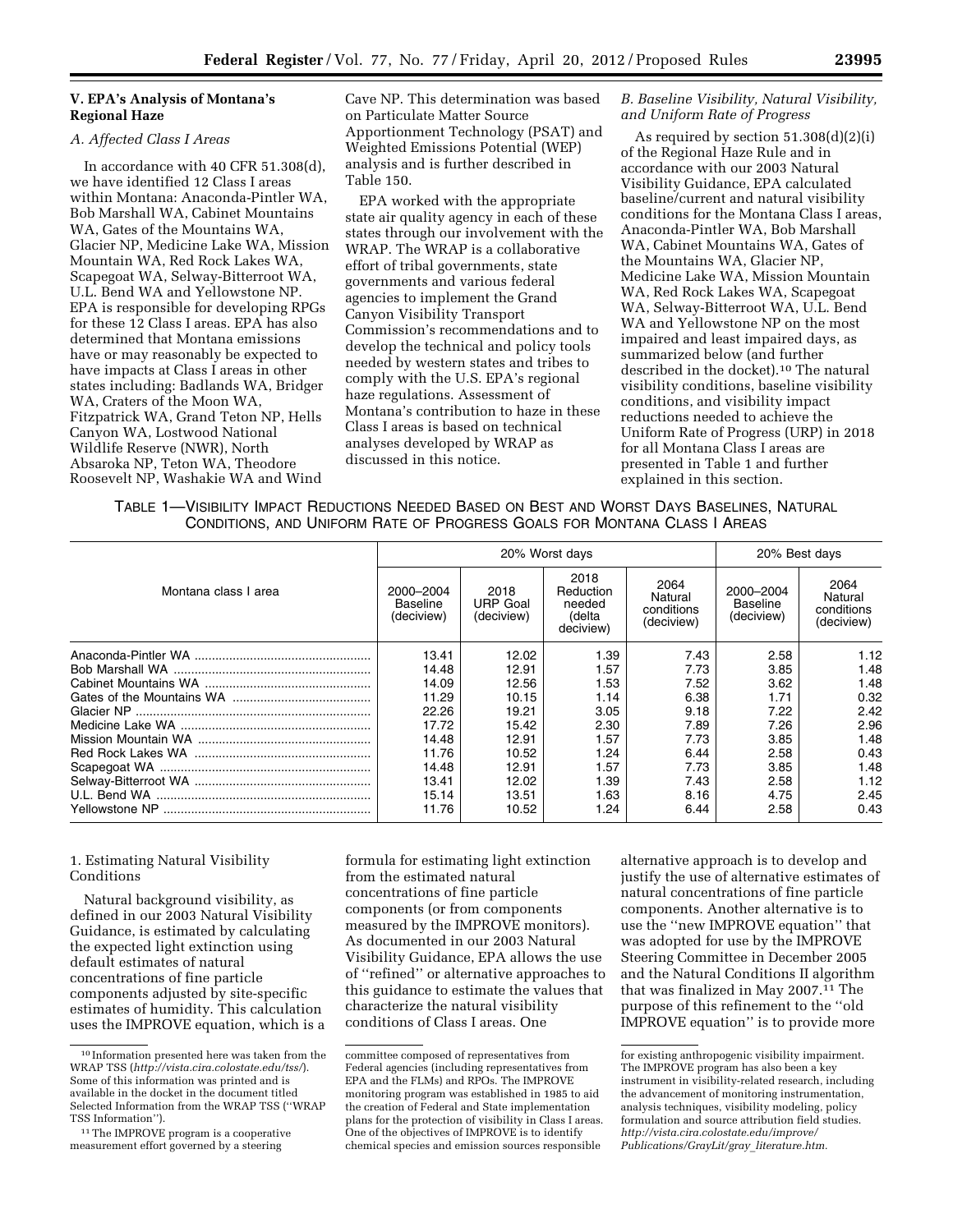accurate estimates of the various factors that affect the calculation of light extinction.

For all 12 Class I Areas in Montana, EPA opted to use WRAP calculations in which the default estimates for the natural conditions (see Table 2) were combined with the ''new IMPROVE equation'' and the Natural Conditions II algorithm (see Table 3). This is an acceptable approach under our 2003 Natural Visibility Guidance. Table 2 shows the default natural visibility values for the 20% worst days and 20% best days.

TABLE 2—DEFAULT NATURAL VISI-BILITY VALUES FOR THE 20% BEST DAYS AND 20% WORST DAYS

| Class I area             | 20%<br>Worst<br>days | 20% Best<br>days |
|--------------------------|----------------------|------------------|
| Anaconda-Pintler WA      | 7.28                 | 2.16             |
| Bob Marshall WA          | 7.36                 | 2.24             |
| <b>Cabinet Mountains</b> |                      |                  |
| WA                       | 7.43                 | 2.31             |
| Gates of the Moun-       |                      |                  |
| tains WA                 | 7.22                 | 2.10             |
| Glacier NP               | 7.56                 | 2.44             |
| Medicine Lake WA         | 7.30                 | 2.18             |
| Mission Mountain WA      | 7.39                 | 2.27             |
| Red Rock Lakes WA        | 7.14                 | 2.02             |
| Scapegoat WA             | 7.29                 | 2.17             |
| Selway-Bitterroot WA     | 7.32                 | 2.20             |
| U.L. Bend WA             | 7.18                 | 2.06             |
| Yellowstone NP           | 7.12                 | 2.00             |

EPA also referred to WRAP calculations using the new IMPROVE equation. Table 3 shows the natural visibility values for each Class I Area for the 20% worst days and 20% best days using the new IMPROVE Equation and Natural Conditions II algorithm.

TABLE 3—VISIBILITY VALUES FOR THE 20% BEST DAYS AND 20% WORST DAYS USING THE NEW IMPROVE **EQUATION** 

| Class I area         | 20%<br>Worst<br>days | 20% Best<br>days |
|----------------------|----------------------|------------------|
| Anaconda-Pintler WA  | 7.43                 | 1.12             |
| Bob Marshall WA      | 7.73                 | 1.48             |
| Cabinet Mountains    |                      |                  |
| WA ……………………          | 7.52                 | 1.48             |
| Gates of the Moun-   |                      |                  |
| tains WA             | 6.38                 | 0.32             |
| Glacier NP           | 9.18                 | 2.42             |
| Medicine Lake WA     | 7.89                 | 2.96             |
| Mission Mountain WA  | 7.73                 | 1.48             |
| Red Rock Lakes WA    | 6.44                 | 0.43             |
| Scapegoat WA         | 7.73                 | 1.48             |
| Selway-Bitterroot WA | 7.43                 | 1.12             |
| U.L. Bend WA         | 8.16                 | 2.45             |
| Yellowstone NP       | 6.44                 | 0.43             |

The new IMPROVE equation takes into account the most recent review of the science 12 and accounts for the effect of particle size distribution on light extinction efficiency of sulfate, nitrate, and OC. It also adjusts the mass multiplier for OC (particulate organic matter) by increasing it from 1.4 to 1.8. New terms are added to the equation to account for light extinction by sea salt and light absorption by gaseous nitrogen dioxide. Site-specific values are used for Rayleigh scattering (scattering of light due to atmospheric gases) to account for the site-specific effects of elevation and temperature. Separate relative humidity enhancement factors are used for small and large size distributions of ammonium sulfate and ammonium nitrate and for sea salt. The terms for the remaining contributors, EC (lightabsorbing carbon), fine soil, and coarse mass terms, do not change between the original and new IMPROVE equations.

2. Estimating Baseline Conditions

As required by section 51.308(d)(2)(i) of the Regional Haze Rule and in accordance with our 2003 Natural Visibility Guidance, EPA calculated baseline visibility conditions for Anaconda-Pintler WA, Bob Marshall WA, Cabinet Mountains WA, Gates of the Mountains WA, Glacier NP, Medicine Lake WA, Mission Mountain WA, Red Rock Lakes WA, Scapegoat WA, Selway-Bitterroot WA, U.L. Bend WA and Yellowstone NP. The baseline condition calculation begins with the calculation of light extinction, using the IMPROVE equation. The IMPROVE equation sums the light extinction 13 resulting from individual pollutants, such as sulfates and nitrates. As with the natural visibility conditions

12The science behind the revised IMPROVE equation is summarized in our technical support document (TSD), in the TSD for Technical Products Prepared by the WRAP in Support of Western Regional Haze Plans (''WRAP TSD''), February 28, 2011, and in numerous published papers. See for example: Hand, J.L., and Malm, W.C., 2006, *Review of the IMPROVE Equation for Estimating Ambient Light Extinction Coefficients—Final Report.* March 2006. Prepared for IMPROVE, Colorado State University, Cooperative Institute for Research in the Atmosphere, Fort Collins, Colorado, *available at [http://vista.cira.colostate.edu/improve/](http://vista.cira.colostate.edu/improve/publications/GrayLit/016_IMPROVEeqReview/IMPROVEeqReview.htm) [publications/GrayLit/016](http://vista.cira.colostate.edu/improve/publications/GrayLit/016_IMPROVEeqReview/IMPROVEeqReview.htm)*\_*IMPROVEeqReview/ [IMPROVEeqReview.htm](http://vista.cira.colostate.edu/improve/publications/GrayLit/016_IMPROVEeqReview/IMPROVEeqReview.htm)* and Pitchford, March 2006, *Natural Haze Levels II: Application of the New IMPROVE Algorithm to Natural Species Concentrations Estimates.* Final Report of the Natural Haze Levels II Committee to the RPO Monitoring/Data Analysis Workgroup. September 2006, *available at [http://vista.cira.colostate.edu/](http://vista.cira.colostate.edu/improve/Publications/GrayLit/029_NaturalCondII/naturalhazelevelsIIreport.ppt) [improve/Publications/GrayLit/029](http://vista.cira.colostate.edu/improve/Publications/GrayLit/029_NaturalCondII/naturalhazelevelsIIreport.ppt)*\_*NaturalCondII/ [naturalhazelevelsIIreport.ppt](http://vista.cira.colostate.edu/improve/Publications/GrayLit/029_NaturalCondII/naturalhazelevelsIIreport.ppt)*. <sup>13</sup> The amount of light lost as it travels over one

million meters. The haze index, in units of deciviews, is calculated directly from the total light extinction, bext expressed in inverse megameters  $(Mm^{-1})$ , as follows: HI = 10  $ln(b_{ext}/10)$ .

calculation, EPA chose to use the new IMPROVE equation.

The period for establishing baseline visibility conditions is 2000 through 2004, and baseline conditions must be calculated using available monitoring data. 40 CFR 51.308(d)(2). This FIP proposes to use visibility monitoring data collected by IMPROVE monitors located in all Montana Class I areas for the years 2000 through 2004 and the resulting baseline conditions represent an average for 2000 through 2004. Table 4 shows the baseline conditions for each Class I area.

TABLE 4—BASELINE CONDITIONS ON 20% WORST DAYS AND 20% BEST DAYS

| Class I area                                         | 20%<br>Worst<br>days | 20% Best<br>days |
|------------------------------------------------------|----------------------|------------------|
| Anaconda-Pintler WA                                  | 13.41                | 2.58             |
| Bob Marshall WA                                      | 14.48                | 3.85             |
| <b>Cabinet Mountains</b><br>WA<br>Gates of the Moun- | 14.09                | 3.62             |
| tains WA                                             | 11.29                | 1.71             |
| Glacier NP                                           | 22.26                | 7.22             |
| Medicine Lake WA                                     | 17.72                | 7.26             |
| Mission Mountain WA                                  | 14.48                | 3.85             |
| Red Rock Lakes WA                                    | 11.76                | 2.58             |
| Scapegoat WA                                         | 14.48                | 3.85             |
| Selway-Bitterroot WA                                 | 13.41                | 2.58             |
| U.L. Bend WA                                         | 15.14                | 4.75             |
| Yellowstone NP                                       | 11.76                | 2.58             |

3. Summary of Baseline and Natural Conditions

To address the requirements of 40 CFR 51.308(d)(2)(iv)(A), EPA also calculated the number of deciviews by which baseline conditions exceed natural visibility conditions at each Class I area. Table 5 shows the number of deciviews by which baseline conditions exceed natural visibility conditions at each Class I area.

# TABLE 5—NUMBER OF DECIVIEWS BY WHICH BASELINE CONDITIONS EX-CEED NATURAL VISIBILITY CONDI-**TIONS**

| 20%<br>Worst<br>days | 20% Best<br>days |
|----------------------|------------------|
| 5.98                 | 1.46             |
| 6.75                 | 2.37             |
| 6.57                 | 2.14             |
|                      |                  |
| 4.91                 | 1.39             |
| 13.08                | 4.8              |
| 9.83                 | 4.3              |
| 6.75                 | 2.37             |
| 5.32                 | 2.15             |
| 6.75                 | 2.37             |
| 5.98                 | 1.46             |
|                      |                  |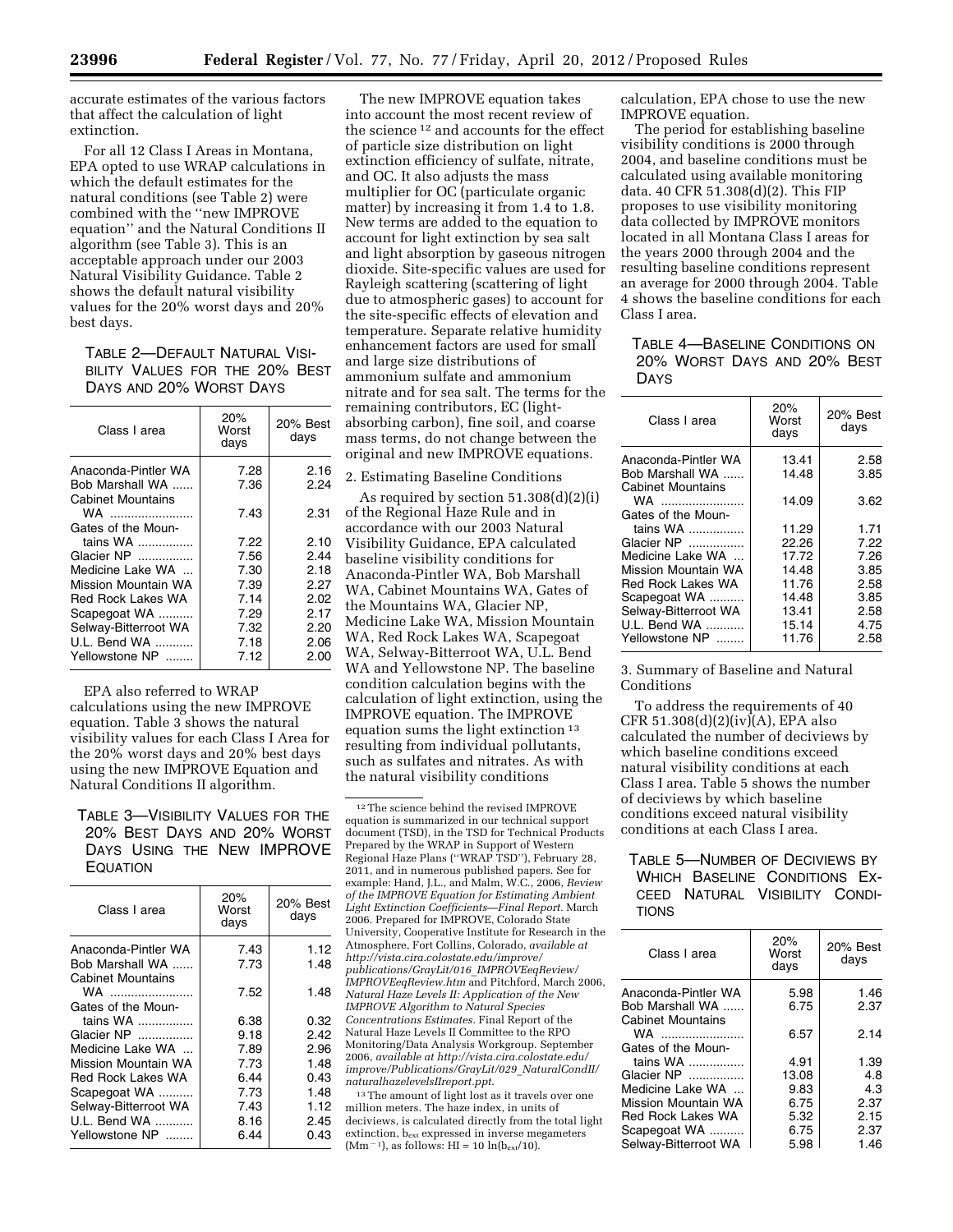TABLE 5—NUMBER OF DECIVIEWS BY WHICH BASELINE CONDITIONS EX-CEED NATURAL VISIBILITY CONDI-TIONS—Continued

| Class I area   | 20%<br>Worst<br>days | 20% Best<br>days |
|----------------|----------------------|------------------|
| U.L. Bend WA   | 6.98                 | 2.3              |
| Yellowstone NP | 5.32                 | 2.15             |

4. Uniform Rate of Progress

In setting the RPGs, EPA reviewed and relied on the WRAP analysis to

analyze and determine the URP needed to reach natural visibility conditions by the year 2064. In so doing, the analysis compared the baseline visibility conditions in each Class I area to the natural visibility conditions in each Class I area (as described above) and determined the URP needed in order to attain natural visibility conditions by 2064 in all Class I areas. The analysis constructed the URP consistent with the requirements of the Regional Haze Rule and consistent with our 2003 Tracking Progress Guidance by plotting a straight graphical line from the baseline level of

visibility impairment for 2000 through 2004 to the level of visibility conditions representing no anthropogenic impairment in 2064 for each Class I area. The URPs are summarized in Table 6. It is clear from Table 6 that there is a large range of baseline and natural visibility conditions across the 12 Class I areas in Montana. The degree of improvement to meet the URP at these sites varies from, 1.24 deciviews at Yellowstone NP to 3.05 deciviews at Glacier NP.

# TABLE 6—SUMMARY OF UNIFORM RATE OF PROGRESS FOR 20% WORST DAYS

| Class I area | Baseline<br>conditions<br>(deciview) | Natural<br>visibility<br>(deciview) | Total improve-<br>ment by 2064<br>(deciview) | URP<br>(deciview/<br>vear) | 2018 URP<br>target<br>(deciview) | Improvement<br>by 2018<br>(deciview) |
|--------------|--------------------------------------|-------------------------------------|----------------------------------------------|----------------------------|----------------------------------|--------------------------------------|
|              | 13.41                                | 7.43                                | 5.98                                         | 0.10                       | 12.02                            | 1.39                                 |
|              | 14.48                                | 7.73                                | 6.75                                         | 0.11                       | 12.91                            | 1.57                                 |
|              | 14.09                                | 7.52                                | 6.57                                         | 0.11                       | 12.56                            | 1.53                                 |
|              | 11.29                                | 6.38                                | 4.91                                         | 0.08                       | 10.15                            | 1.14                                 |
|              | 22.26                                | 9.18                                | 13.08                                        | 0.22                       | 19.21                            | 3.05                                 |
|              | 17.72                                | 7.89                                | 9.83                                         | 0.16                       | 15.42                            | 2.3                                  |
|              | 14.48                                | 7.73                                | 6.75                                         | 0.11                       | 12.91                            | 1.57                                 |
|              | 11.76                                | 6.44                                | 5.32                                         | 0.09                       | 10.52                            | 1.24                                 |
|              | 14.48                                | 7.73                                | 6.75                                         | 0.11                       | 12.91                            | 1.57                                 |
|              | 13.41                                | 7.43                                | 5.98                                         | 0.10                       | 12.02                            | 1.39                                 |
|              | 15.14                                | 8.16                                | 6.98                                         | 0.12                       | 13.51                            | 1.63                                 |
|              | 11.76                                | 6.44                                | 5.32                                         | 0.09                       | 10.52                            | 1.24                                 |

#### 5. Contribution Assessment According to IMPROVE Monitoring Data

The visibility and pollutant contributions on the 20% worst visibility days for the baseline period (2000–2004) show considerable variation across the 12 Class I areas in Montana. Table 7 shows average data from the IMPROVE monitors for 2000 to 2004.14 The table shows light extinction from specific pollutants as well as total

extinction, as determined by the monitoring data. As stated above, this data provides further detail regarding the considerable variation across the 12 Class I areas in Montana.

|  |  |  |  | TABLE 7—SPECIES-SPECIFIC LIGHT EXTINCTION DETERMINED FROM MONITORING DATA |
|--|--|--|--|---------------------------------------------------------------------------|
|--|--|--|--|---------------------------------------------------------------------------|

| Class I area              | Deciview | Sulfate | Nitrate | Organic<br>carbon | Elemental<br>carbon | Soil | Sea salt | Coarse<br>matter | Total<br>extinction |
|---------------------------|----------|---------|---------|-------------------|---------------------|------|----------|------------------|---------------------|
| Anaconda-Pintler WA       | 13.41    | 4.83    | 1.46    | 20.01             | 2.52                | 0.94 | 0.26     | 2.49             | 42.52               |
| Bob Marshall WA           | 14.48    | 5.12    | 1.43    | 22.29             | 2.80                | 1.29 | 0.03     | 3.60             | 46.58               |
| Cabinet Mountains WA      | 14.09    | 6.48    | 2.02    | 16.95             | 2.79                | 1.03 | 0.10     | 2.81             | 42.18               |
| Gates of the Mountains WA | 11.29    | 5.41    | 1.88    | 11.26             | 1.82                | 0.75 | 0.06     | 1.68             | 31.85               |
|                           | 22.26    | 11.37   | 9.36    | 87.68             | 11.20               | 1.40 | 0.28     | 5.22             | 137.50              |
| Medicine Lake WA          | 17.72    | 16.96   | 16.27   | 9.48              | 2.34                | 0.75 | 0.03     | 4.46             | 61.30               |
| Mission Mountains WA      | 14.48    | 5.12    | 1.43    | 22.29             | 2.80                | 1.29 | 0.03     | 3.60             | 46.58               |
| Red Rock Lakes WA         | 11.76    | 4.26    | 1.77    | 13.48             | 2.48                | 0.95 | 0.02     | 2.58             | 34.55               |
|                           | 14.48    | 5.12    | 1.43    | 22.29             | 2.80                | 1.29 | 0.03     | 3.60             | 46.58               |
| Selway-Bitterroot WA      | 13.41    | 4.83    | 1.46    | 20.01             | 2.52                | 0.94 | 0.26     | 2.49             | 42.52               |
|                           | 15.14    | 9.78    | 8.01    | 12.76             | 2.08                | 0.77 | 0.01     | 4.01             | 48.43               |
| Yellowstone NP            | 11.76    | 4.26    | 1.77    | 13.48             | 2.48                | 0.95 | 0.02     | 2.58             | 34.55               |

The poorest visibility on the 20% worst days was at Glacier NP at 22.26 deciviews, while the best visibility was at Gates of the Mountains WA at 11.26 deciviews. Fire appears to be a major factor contributing to the spatial

differences. The five-year average contributions in Table 7 indicate that Glacier NP has significantly higher contributions from organic carbon mass than Gates of the Mountains WA. The daily monitoring data for Glacier NP

shows an episode of exceptionally high organic carbon mass during August 2003 that indicates a fire event. This single episode influenced the five-year average values for Glacier NP.

<sup>14</sup>Additional data and information can be found at: *[http://views.cira.colostate.edu/web/DataFiles/](http://views.cira.colostate.edu/web/DataFiles/SummaryDataFiles.aspx) [SummaryDataFiles.aspx.](http://views.cira.colostate.edu/web/DataFiles/SummaryDataFiles.aspx)*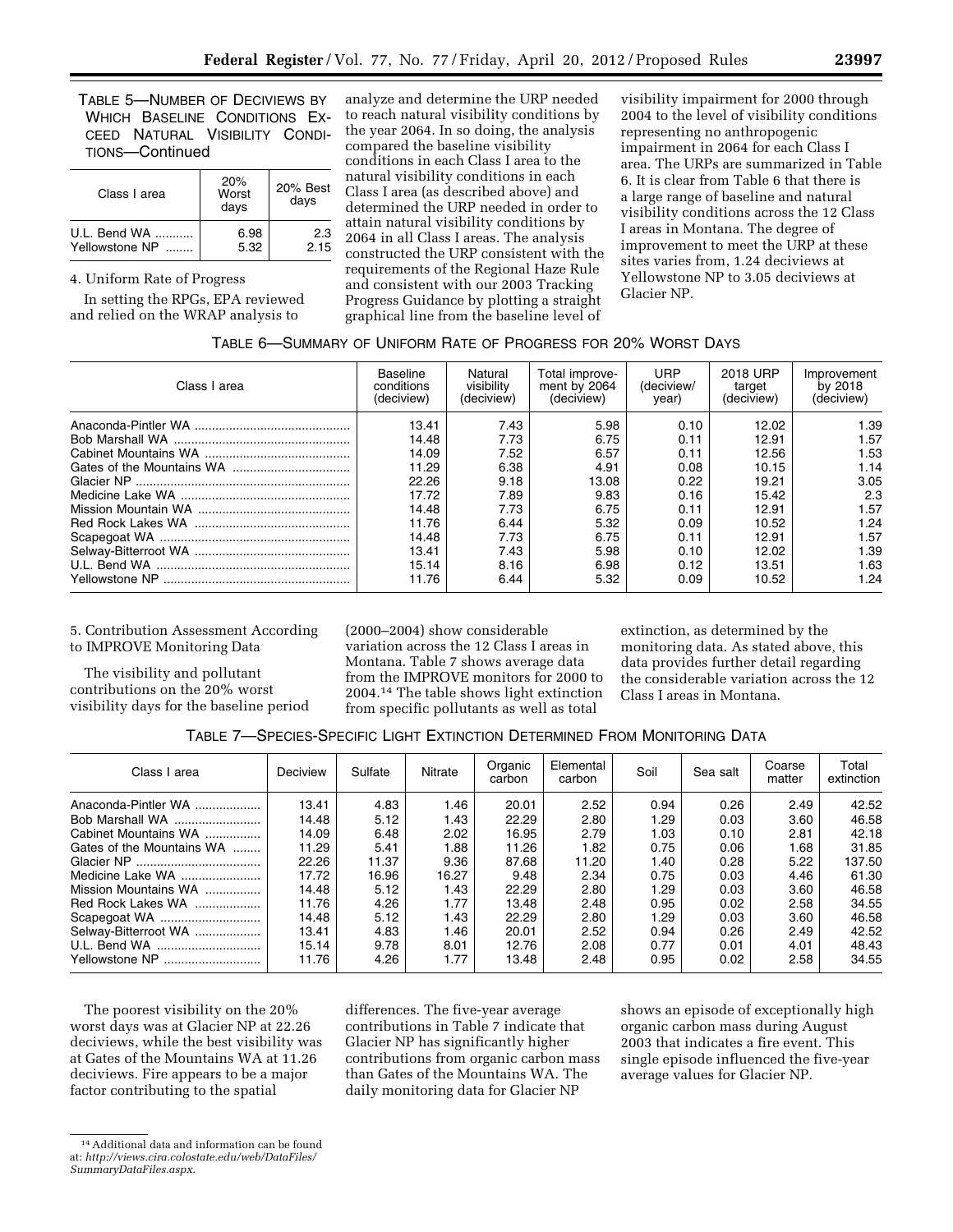#### *C. BART Determinations*

BART is an element of EPA's LTS for the first implementation period. As discussed in more detail in section IV.E of this preamble, the BART evaluation process consists of three components: (1) An identification of all the BARTeligible sources; (2) an assessment of whether those BART-eligible sources are in fact subject to BART; and (3) a determination of any BART controls. EPA addressed these steps as follows:

#### 1. BART-Eligible Sources

The first step of a BART evaluation is to identify all the BART-eligible sources within the state's boundaries. While Montana did not submit a SIP, the State did provide some useful information; and as discussed below, we are proposing it as our conclusion.

EPA used some information and analyses developed by Montana as described below.

Montana identified the following 10 sources to be BART-eligible: ASARCO LLC East Helena Plant; Ash Grove Cement Company; Cenex Harvest States Cooperative; Laurel Refinery; PPL Montana, LLC; Colstrip Steam Electric Station Units 1 and 2; Columbia Falls Aluminum Company, LLC; ExxonMobil Refining & Supply Company Billings Refinery; Holcim (US), Inc,; Montana Sulfur & Chemical Company; and Smurfit-Stone Container Enterprises Inc, Missoula Mill.15 Montana originally identified ASARCO LLC East Helena Plant as BART-eligible; however, the emission units at the facility have since been demolished. Thus, we are proposing that the ASARCO LLC East Helena Plant is not BART-eligible.16

The State identified the BART-eligible sources in Montana by utilizing the approach set out in the BART

Guidelines (70 FR 39158 (July 6, 2005)); 17 this approach provides three criteria for identifying BART-eligible sources: (1) One or more emission units at the facility fit within one of the 26 categories listed in the BART Guidelines; (2) the emission unit(s) began operation on or after August 6, 1962, and was in existence on August 6, 1977; and (3) potential emissions of any visibility-impairing pollutant from subject units are 250 tons or more per year. Montana initially screened its records to identify facilities that could potentially meet the three criteria in the BART Guidelines (70 FR 39158 (July 6, 2005)). Montana contacted the sources identified through its screening efforts, through a series of letters, to obtain or confirm this information.18

The WRAP also reviewed facility information to identify BART-eligible sources. The WRAP used the Preliminary 2002 National Emission Inventory (NEI) to identify all facilities whose actual emissions exceed 100 tons per year (tpy) or more of any visibilityimpairing pollutant. The WRAP added sources to this preliminary list if they were identified by the states or tribes; found in various CAA Title V, U.S. Department of Energy, and EPA databases; or found in EPA background documents such as those prepared for New Source Performance Standards (NSPS), maximum achievable control technology standards, and AP–42 emission factors. The WRAP then considered category, date of construction, and PTE information to determine eligibility. The results from this analysis identified facilities as BART-eligible, potentially BARTeligible, not known, or not BARTeligible.19

We have reviewed the ''Master List of Montana Sources Reviewed'' in the report titled ''Identification of BART Eligible Sources in the WRAP Region'' dated April 4, 2005. We propose to determine that the following nine facilities identified as BART-eligible by the State and the WRAP are BARTeligible: Ash Grove Cement Company; Cenex Harvest States Cooperative, Laurel Refinery; PPL Montana, LLC, Colstrip Steam Electric Station Units 1 and 2; Columbia Falls Aluminum Company, LLC; ExxonMobil Refining & Supply Company Billings Refinery; Holcim (US); Inc, Montana Sulfur & Chemical Company; and Smurfit-Stone Container Enterprises Inc, Missoula Mill. We propose to determine that the other facilities identified in the WRAP's April 4, 2005 list as ''potentially BARTeligible'', ''not known'', or ''not BARTeligible'' are not BART-eligible.

The BART Guidelines require that we address  $SO_2$ ,  $NO_X$ , and direct PM (including both coarse particulate matter ( $PM_{10}$ ) and  $PM_{2.5}$ ) emissions as visibility-impairing pollutants and to exercise our ''best judgment to determine whether VOC or ammonia emissions from a source are likely to have an impact on visibility in an area.'' See 70 FR 39160, July 6, 2005. VOCs and NH3 from point sources are not significant visibility-impairing pollutants at Montana's Class I areas. Point sources contribute less than 1% to Montana's inventory for both NH<sub>3</sub> and VOC emissions.20 As a result, we have determined that the emissions from these point sources do not merit BART review.

We are proposing that the nine Montana facilities listed in Table 8 are the BART-eligible sources in the State.

| TABLE 8—LIST OF BART-ELIGIBLE SOURCES IN MONTANA |  |
|--------------------------------------------------|--|
|--------------------------------------------------|--|

| <b>BART-eligible source</b>                                                    | Location                                       | <b>BART Source category (SC)</b>                                                                 | Nearest class I area                |
|--------------------------------------------------------------------------------|------------------------------------------------|--------------------------------------------------------------------------------------------------|-------------------------------------|
| 1. Ash Grove Cement Company                                                    | Montana City, western Montana                  | Portland cement plants                                                                           | Gates of the Mountains WA 30<br>km. |
| 2. Cenex Harvest States Coopera-<br>tives Laurel Refinery.                     | Laurel, central Montana                        | Petroleum refineries                                                                             | North Absaroka WA 113 km.           |
| 3. PPL Montana, LLC Colstrip<br>Steam Electric Station (Unit 1<br>and Unit 2). | Colstrip, southeastern Montana                 | Fossil-fuel fired steam electric<br>plants of more than 250 million<br>BTUs per hour heat input. | U.L. Bend WA 200 km.                |
| 4. Columbia Falls Aluminum Com-<br>pany, LLC.                                  | Falls.<br>Columbia<br>northwestern<br>Montana. | Primary aluminum ore reduction<br>plants.                                                        | Glacier NP 10 km.                   |
| 5. ExxonMobil Refinery & Supply<br>Company, Billings Refinery.                 | Billings, central Montana                      | Petroleum refineries                                                                             | North Absaroka WA 143 km.           |

 $^{\rm 15}$  This list can be found in the docket with the title, Montana BART-Eligible Facility List.

is referred to in a previous footnote titled,

''Montana BART-Eligible Facility List''.

20WRAP TSS Information.

<sup>&</sup>lt;sup>16</sup> Correspondence between ASARCO LLC and EPA can be found in the docket in the file titled<br>ASARCO Correspondence.

 $17$  The flow charts that Montana used to identify BART-eligible sources are included in the docket in a file titled Montana BART Flow Charts.

<sup>18</sup>Examples of the letters sent to the Montana facilities are included in the docket in a file titled Montana Letters.

<sup>19</sup>The WRAP's work is documented in the document titled, ''Identification of BART-Eligible Sources in the WRAP Region'' dated April 4, 2005. The ''Master List of Montana Sources Reviewed'' in this report is a second document from the one that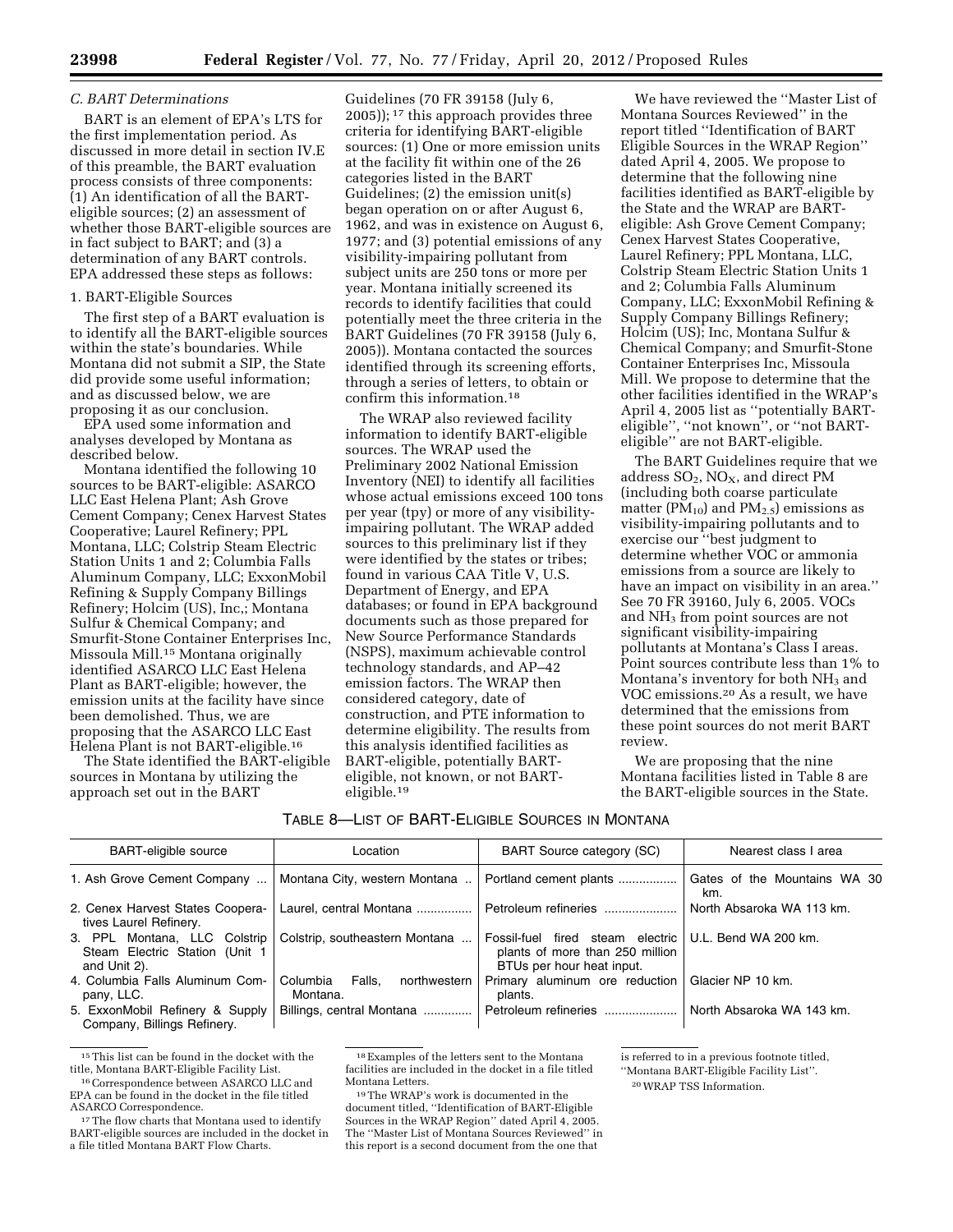| <b>BART-eligible source</b>                                      | Location                                                  | <b>BART Source category (SC)</b>                                                                                           | Nearest class I area                                |
|------------------------------------------------------------------|-----------------------------------------------------------|----------------------------------------------------------------------------------------------------------------------------|-----------------------------------------------------|
| 7. PPL Montana, LLC-JE Corette<br>Steam Electric Station.        | Three Forks, western Montana<br>Billings, central Montana | Portland cement plants<br>Fossil-fuel fired steam electric<br>plants of more than 250 million<br>BTUs per hour heat input. | Yellowstone NP 100 km.<br>North Absaroka WA 137 km. |
| 8. Montana Sulfur & Chemical<br>Company.                         | Billings, central Montana                                 | Chemical process plants                                                                                                    | North Absaroka WA 143 km.                           |
| 9. Smurfit-Stone Container Enter-<br>prises Inc., Missoula Mill. | Missoula, northwestern Montana                            | Kraft pulp mills and fossil fuel boil-<br>ers of more than 250 million<br>BTUs per hour heat input.                        | Selway-Bitterroot WA 32 km.                         |

TABLE 8—LIST OF BART-ELIGIBLE SOURCES IN MONTANA—Continued

#### 2. Sources Subject to BART

The second step of the BART evaluation is to identify those BARTeligible sources that may reasonably be anticipated to cause or contribute to any visibility impairment at any Class I area, i.e., those sources that are subject to BART. The BART Guidelines allow us to consider exempting some BARTeligible sources from further BART review because they may not reasonably be anticipated to cause or contribute to any visibility impairment in a Class I area. Consistent with the BART Guidelines, the WRAP performed dispersion modeling to assess the extent of each BART-eligible source's contribution to visibility impairment at surrounding Class I areas and we propose to use that modeling.

#### a. Modeling Methodology

The BART Guidelines provide that we may use the CALPUFF 21 modeling system or another appropriate model to predict the visibility impacts from a single source on a Class I area and to, therefore, determine whether an individual source is anticipated to cause or contribute to impairment of visibility in Class I areas, *i.e.,* ''is subject to BART.'' The Guidelines state that we find CALPUFF is the best regulatory modeling application currently available for predicting a single source's contribution to visibility impairment (70 FR 39162 (July 6, 2005)).

The BART Guidelines also recommend that a modeling protocol be developed for making individual source attributions. To determine whether each

BART-eligible source has a significant impact on visibility, we propose to use the WRAP's modeling that used the CALPUFF model to estimate daily visibility impacts above estimated natural conditions at each Class I area within 300 kilometers (km) of any BART-eligible facility, based on maximum actual 24-hour emissions over a 3-year period (2000–2002). The modeling followed the WRAP protocol, CALMET/CALPUFF Protocol for BART Exemption Screening Analysis for Class I Areas in the Western United States, August 15, 2006, which was approved by EPA.22

#### b. Contribution Threshold

For the modeling to determine the applicability of BART to single sources, the BART Guidelines note that the first step is to set a contribution threshold to assess whether the impact of a single source is sufficient to cause or contribute to visibility impairment at a Class I area. The BART Guidelines state that, ''[a] single source that is responsible for a 1.0 deciview change or more should be considered to 'cause' visibility impairment.'' 70 FR 39161, July 5, 2005. The BART Guidelines also state that ''the appropriate threshold for determining whether a source contributes to visibility impairment may reasonably differ across states,'' but, ''[a]s a general matter, any threshold that you use for determining whether a source 'contributes' to visibility impairment should not be higher than 0.5 deciviews.'' *Id.* Further, in setting a contribution threshold, states or EPA

should ''consider the number of emissions sources affecting the Class I areas at issue and the magnitude of the individual sources' impacts.'' The Guidelines affirm that states and EPA are free to use a lower threshold if they conclude that the location of a large number of BART-eligible sources in proximity to a Class I area justifies this approach.

EPA proposes to use a contribution threshold of 0.5 deciviews for determining which sources are subject to BART. EPA's proposal considered the numerous sources affecting the Class I areas and the magnitude of the individual sources impacts. 70 FR 39121, July 6, 2005. As shown in Table 9, EPA proposes to exempt four of the nine BART-eligible sources in the State from further review under the BART requirements. The visibility impacts attributable to each of these three sources fell well below 0.5 deciviews. Our proposed contribution threshold captures those sources responsible for most of the total visibility impacts, while still excluding other sources with very small impacts. *Id.* 

c. Sources Identified by EPA as BART– Eligible and Subject to BART

The results of the CALPUFF modeling are summarized in Table 9. Those facilities listed with demonstrated impacts at all Class I areas less than 0.5 deciviews are proposed by EPA to not be subject to BART; those with impacts greater than 0.5 deciviews are proposed by EPA to be subject to BART.

<sup>21</sup>Note that our reference to CALPUFF encompasses the entire CALPUFF modeling system, which includes the CALMET, CALPUFF, and CALPOST models and other pre and post processors. The different versions of CALPUFF have corresponding versions of CALMET, CALPOST, etc. which may not be compatible with

previous versions (e.g., the output from a newer version of CALMET may not be compatible with an older version of CALPUFF). The different versions of the CALPUFF modeling system are available from the model developer at *[http://www.src.com/](http://www.src.com/calpuff/calpuff1.htm) [calpuff/calpuff1.htm.](http://www.src.com/calpuff/calpuff1.htm)* 

<sup>22</sup>This approval is described on p. 57 of the WRAP TSD. The WRAP protocol, CALMET/ CALPUFF Protocol for BART Exemption Screening Analysis for Class I Areas in the Western United States, August 15, 2006 can be found in the docket.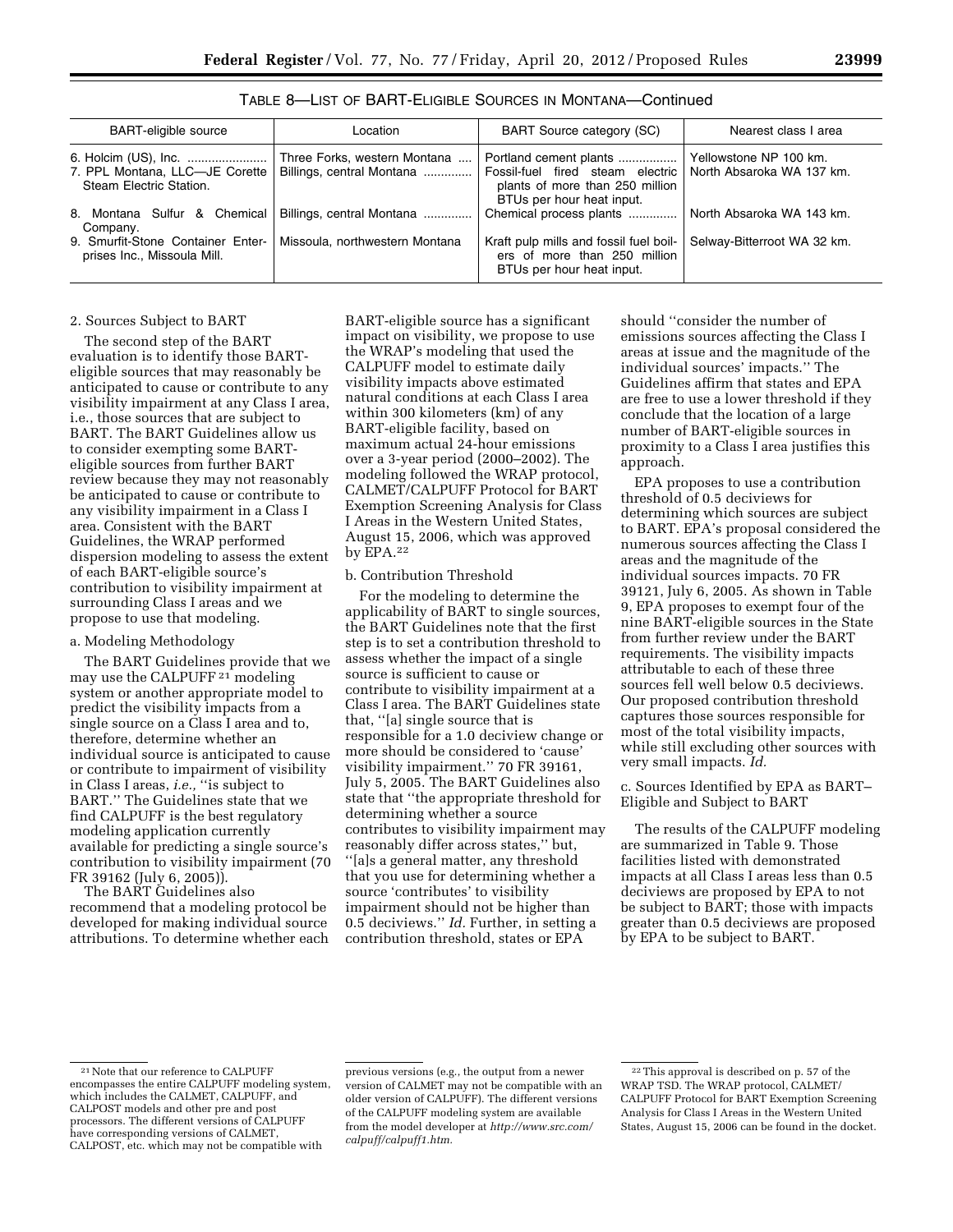E

٠

# TABLE 9—INDIVIDUAL BART-ELIGIBLE SOURCE VISIBILITY IMPACTS ON MONTANA CLASS I AREAS

| Source and unit                                                              | Class I area              | Maximum 24-<br>hour 98th per-<br>centile visibility<br>impact<br>(deciview) | Subject to BART or exempt |
|------------------------------------------------------------------------------|---------------------------|-----------------------------------------------------------------------------|---------------------------|
| 1. Ash Grove Cement Company                                                  |                           | 2.52                                                                        | Subject to BART.          |
|                                                                              |                           | 0.42                                                                        |                           |
|                                                                              |                           | 0.09                                                                        |                           |
|                                                                              |                           | 0.39                                                                        |                           |
|                                                                              |                           | 0.06                                                                        |                           |
|                                                                              |                           | 0.01                                                                        |                           |
|                                                                              |                           | 0.01                                                                        |                           |
|                                                                              |                           | 0.00                                                                        |                           |
|                                                                              |                           | 0.10                                                                        |                           |
|                                                                              |                           | 0.00<br>0.00                                                                |                           |
|                                                                              |                           | 0.00                                                                        |                           |
| 2. Cenex Harvest States Cooperatives, Laurel<br>Refinery.                    |                           | 0.04                                                                        | Exempt.                   |
|                                                                              |                           | 0.02                                                                        |                           |
|                                                                              |                           | 0.03                                                                        |                           |
|                                                                              |                           | 0.01                                                                        |                           |
|                                                                              |                           | 0.00                                                                        |                           |
|                                                                              |                           | 0.00                                                                        |                           |
| 3. PPL Montana, LLC Colstrip Steam Electric                                  |                           | 0.00<br>2.52                                                                | Subject to BART.          |
| Station Units 1 and 1.                                                       |                           | 1.35                                                                        |                           |
|                                                                              |                           | 2.28                                                                        |                           |
|                                                                              |                           | 0.69                                                                        |                           |
|                                                                              |                           | 0.86                                                                        |                           |
| 4. Columbia Falls Aluminum Company, LLC                                      |                           | 4.54                                                                        | Subject to BART.          |
|                                                                              |                           | 0.11                                                                        |                           |
|                                                                              |                           | 0.08                                                                        |                           |
|                                                                              |                           | 0.12                                                                        |                           |
|                                                                              |                           | 0.05                                                                        |                           |
|                                                                              |                           | 0.03                                                                        |                           |
|                                                                              |                           | 0.03<br>0.02                                                                |                           |
| 5. ExxonMobil Refinery & Supply Company,<br>Billings Refinery. <sup>23</sup> |                           | 0.27                                                                        | Exempt.                   |
|                                                                              |                           | 0.17                                                                        |                           |
|                                                                              |                           | 0.22                                                                        |                           |
|                                                                              |                           | 0.23                                                                        |                           |
|                                                                              |                           | 0.10                                                                        |                           |
|                                                                              | Gates of the Mountains WA | 0.22                                                                        |                           |
|                                                                              |                           | 0.09                                                                        |                           |
|                                                                              |                           | 0.52                                                                        | Subject to BART.          |
|                                                                              |                           | 1.02<br>0.23                                                                |                           |
|                                                                              |                           | 0.20                                                                        |                           |
|                                                                              |                           | 0.28                                                                        |                           |
|                                                                              |                           | 0.43                                                                        |                           |
|                                                                              |                           | 0.28                                                                        |                           |
|                                                                              |                           | 0.11                                                                        |                           |
|                                                                              |                           | 0.08                                                                        |                           |
|                                                                              |                           | 0.15                                                                        |                           |
|                                                                              |                           | 0.12                                                                        |                           |
| 7. PPL Montana, LLC-JE Corette Steam Elec-                                   |                           | 0.11<br>0.74                                                                | Subject to BART.          |
| tric Station.                                                                |                           | 0.45                                                                        |                           |
|                                                                              |                           | 0.53                                                                        |                           |
|                                                                              |                           | 0.91                                                                        |                           |
|                                                                              |                           | 0.22                                                                        |                           |
|                                                                              |                           | 0.52                                                                        |                           |
|                                                                              |                           | 0.21                                                                        |                           |
| 8. Montana Sulfur & Chemical Company                                         |                           | 0.22                                                                        | Exempt.                   |
|                                                                              |                           | 0.17<br>0.16                                                                |                           |
|                                                                              |                           | 0.30                                                                        |                           |
|                                                                              |                           | 0.08                                                                        |                           |
|                                                                              | Gates of the Mountains WA | 0.19                                                                        |                           |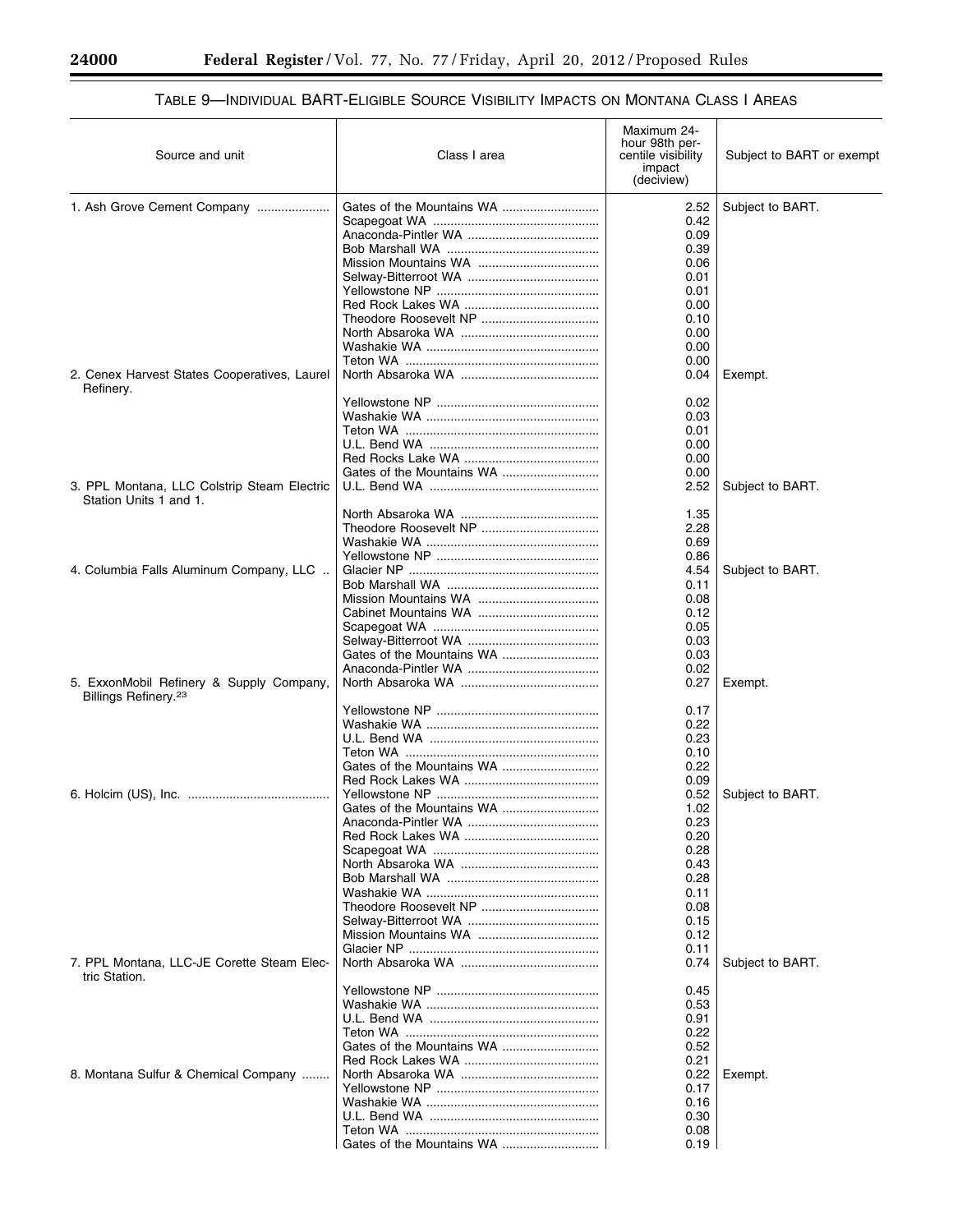TABLE 9—INDIVIDUAL BART-ELIGIBLE SOURCE VISIBILITY IMPACTS ON MONTANA CLASS I AREAS—Continued

| Source and unit                              | Class I area | Maximum 24-<br>hour 98th per-<br>centile visibility<br>impact<br>(deciview) | Subject to BART or exempt |
|----------------------------------------------|--------------|-----------------------------------------------------------------------------|---------------------------|
| 9. Smurfit-Stone Container Enterprises Inc., |              | 0.09<br>0.23                                                                |                           |
| Missoula Mill.                               |              |                                                                             | Exempt.                   |
|                                              |              | 0.36                                                                        |                           |
|                                              |              | 0.23                                                                        |                           |
|                                              |              | 0.21                                                                        |                           |
|                                              |              | 0.07                                                                        |                           |
|                                              |              | 0.14                                                                        |                           |
|                                              |              | 0.19                                                                        |                           |
|                                              |              | 0.11                                                                        |                           |
|                                              |              | 0.01                                                                        |                           |
|                                              |              | 0.00                                                                        |                           |

<sup>23</sup> Exxon Mobil submitted revised modeling dated November 29, 2007 ("Exxon Correspondence"), which is the basis for our analysis and is available in the docket.

3. BART Determinations and Federally Enforceable Limits

The third step of a BART evaluation is to perform the BART analysis. The BART Guidelines (70 FR 39164 (July 6, 2005)) describe the BART analysis as consisting of the following five steps:

• Step 1: Identify All Available Retrofit Control Technologies;

• Step 2: Eliminate Technically Infeasible Options;

• Step 3: Evaluate Control Effectiveness of Remaining Control Technologies;

• Step 4: Evaluate Impacts and Document the Results; and

• Step 5: Evaluate Visibility Impacts. In determining BART, the state, or EPA if implementing a FIP, must consider the five statutory factors in section 169A of the CAA: (1) The costs of compliance; (2) the energy and nonair quality environmental impacts of compliance; (3) any existing pollution control technology in use at the source; (4) the remaining useful life of the source; and (5) the degree of improvement in visibility which may reasonably be anticipated to result from the use of such technology. See also 40 CFR 51.308(e)(1)(ii)(A). The actual visibility impact analysis occurs during steps 4 and 5 of the process.

a. Visibility Improvement Modeling

The fifth factor to consider under EPA's BART Guidelines is the degree of visibility improvement from the BART control options. *See* 59 FR 39170 (August 1, 1994). The BART Guidelines recommend using the CALPUFF air quality dispersion modeling system to estimate the visibility improvements of alternative control technologies at each Class I area, typically those within a 300 km radius of the source, and to compare these to each other and to the impact of

the baseline (*i.e.,* current) source configuration. The CALPUFF modeling system is comprised of the CALMET data which is used to pre-process meteorological data; the CALPUFF model which is used to simulate the conversion of pollutant emissions to PM<sub>2.5</sub> and the transport and fate of PM<sub>2.5</sub>; and the CALPOST processor which is used to calculate visibility impairments at receptors sites.

The BART Guidelines recommend comparing visibility improvements between control options using the 98th percentile of 24-hour delta deciviews, which is equivalent to the facility's 8th highest visibility impact day. The 98th percentile is recommended rather than the maximum value to allow for uncertainty in the modeled impacts and to avoid undue influence from unusual meteorological conditions. The ''delta'' refers to the difference between total deciview impact from the facility plus natural background, and deciviews of natural background alone, so ''delta deciviews'' is the estimate of the facility's impact relative to natural visibility conditions. Visibility is traditionally described in terms of visual range in kilometers or miles. However, the visual range scale does not correspond to how people perceive visibility because how a given increase in visual range is perceived depends on the starting visibility against which it is compared. Thus, an increase in visual range may be perceived to be a big improvement when starting visibility is poor, but a relatively small improvement when starting visibility is good.

The ''deciview'' scale is designed to address this problem. It is linear with respect to perceived visibility changes over its entire range, and is analogous to the decibel scale for sound. This means that a given change in deciviews will be perceived as the same amount of visibility change regardless of the starting visibility. Lower deciview values represent better visibility and greater visual range, while increasing deciview values represent increasingly poor visibility. In the BART Guidelines, EPA determined that ''a 1.0 deciview change or more from an individual source would cause visibility impairment, and a change of 0.5 deciviews would contribute to impairment. Generally, 0.5 deciviews is equivalent to a 5% change in perceived visibility and is the amount of change that will evoke a just noticeable change in most landscapes.'' 24 Converting a 5% change in light extinction to a change in deciviews yields a change of approximately 0.5 deciviews.

Under the BART Guidelines, the improved visibility in deciviews from installing controls is determined by using the CALPUFF air quality model. CALPUFF, generally, simulates the transport and dispersion of emissions, and the conversion of  $SO<sub>2</sub>$  to particulate sulfate and  $NO<sub>x</sub>$  to particulate nitrate, at a rate dependent on meteorological conditions and background ozone concentration. These concentrations are then converted to delta deciviews by the CALPOST post-processor. The CALPUFF modeling system is available and documented at EPA's Model Distribution Web page.25

The ''delta deciviews'' for control options estimated by the modeling represents a BART source's impact on visibility at the Class I areas under

<sup>24</sup>BART Guidelines, 70 FR 39120 (July 6, 2005). 25EPA's Model Distribution Web page available at: *[http://www.epa.gov/ttn/scram/dispersion](http://www.epa.gov/ttn/scram/dispersion_prefrec.htm#calpuff)*\_ *[prefrec.htm#calpuff.](http://www.epa.gov/ttn/scram/dispersion_prefrec.htm#calpuff)*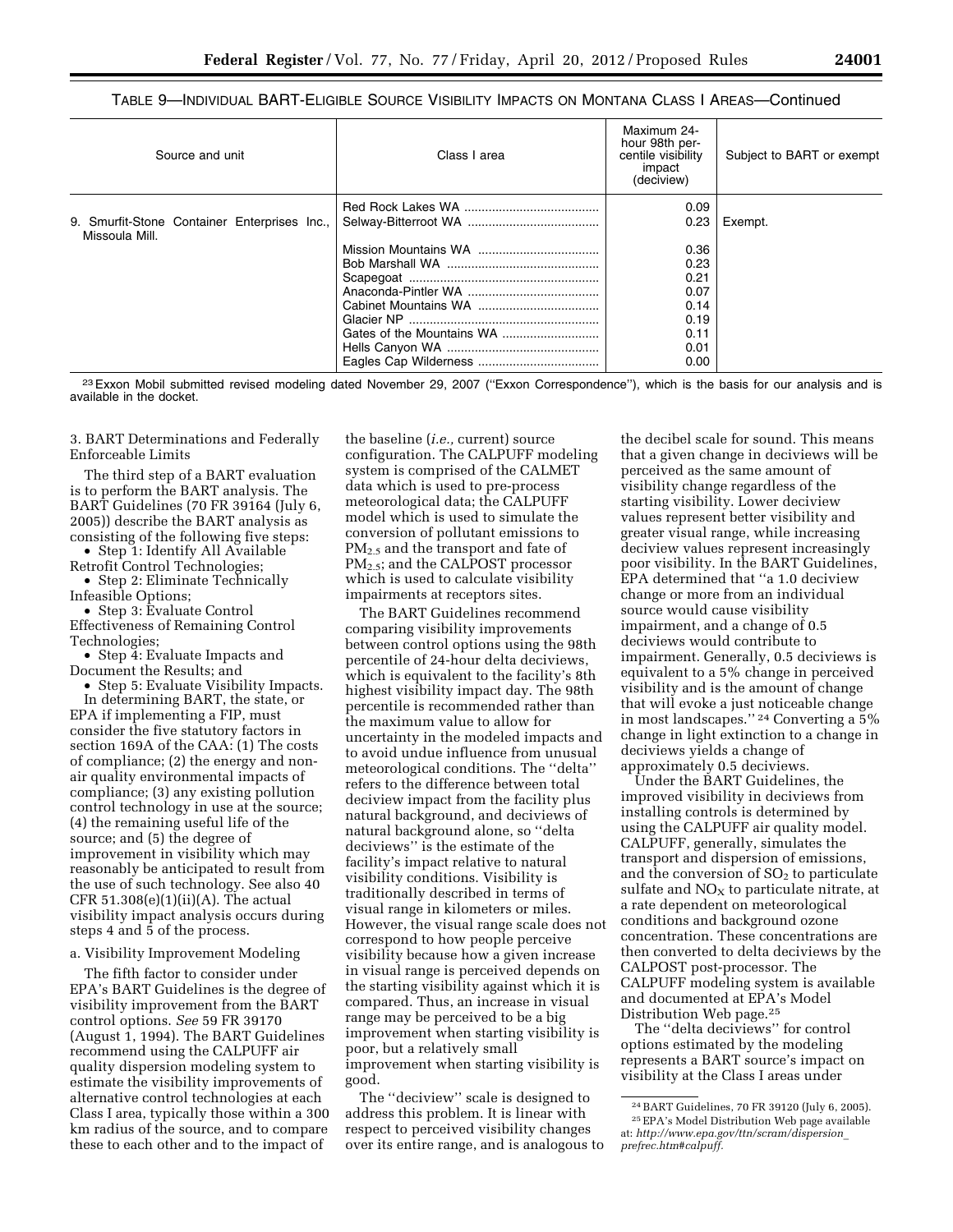different control scenarios. Each modeled day and location in the Class I area will have an associated delta deciviews for each control option. For each day, the model finds the maximum visibility impact of all locations (*i.e.,*  receptors) in the Class I area. From among these daily values, the BART Guidelines recommend use of the 98th percentile, for comparing the base case and the effects of various controls.

As part of the FIP development efforts, EPA determined that CALPUFF modeling was needed to evaluate emissions scenarios that would be consistent with the application of controls for Montana sources that were subject to BART.26 EPA contracted with the University of North Carolina and its subcontractor, Alpine Geophysics, to perform CALPUFF model simulations for BART sources in Montana. The University of North Carolina developed a modeling protocol that EPA approved. The protocol outlines the data sets, models and procedures that were used in the new CALPUFF modeling for BART sources.27 The evaluated Class I areas that were included in the modeling domain for each BART source are listed in Table 2 of the modeling protocol. The final report from this modeling effort is available in the docket.28

The BART determination guidelines recommend that visibility impacts should be estimated in deciviews relative to natural background conditions. CALPOST uses background concentrations of various pollutants to calculate the natural background visibility impact. EPA used background concentrations from Table 2–1 of ''Guidance for Estimating Natural Visibility Conditions Under the Regional Haze Rule.'' Although the concentration for each pollutant is a single value for the year, this method allows for monthly variation in its visibility impact, which changes with relative humidity.

The WRAP data sets were developed in 2006 using the CALPUFF model versions and EPA guidance available at that time.

27 ''Modeling Protocol: Montana Regional Haze Federal Implementation Plan (FIP) Support'', University of North Carolina, Contract EP–D–07– 102, November 14, 2011.

28Modeling Report: Montana Regional Haze Federal Implementation Plan (FIP) Support, March 16, 2012.

b. BART Five-Factor Determinations and Federally Enforceable Limits

#### i. Ash Grove Cement

#### Background

The Ash Grove Cement (Ash Grove) cement plant near Montana City was determined to be subject to the BART requirements as explained in section V.C. As explained in section V.C., the document titled ''Identification of BART Eligible Sources in the WRAP Region'' dated April 4, 2005 provides more details on the specific emission units at each facility. Our analysis focuses on the long wet kiln as the primary source of  $SO_2$  and  $NO<sub>X</sub>$  emissions.

We requested a five factor BART analysis for Ash Grove Cement and the company submitted that analysis along with updated information.29 Ash Grove's five factor BART analysis is contained in the docket for this action and we have taken it into consideration in our proposed action.

#### $NO_{Y}$

#### Step 1: Identify All Available Technologies

We identified that the following NO $_\mathrm{X}$ control technologies are available for the kiln at Ash Grove: low  $NO<sub>x</sub>$  burners

(LNB), mid-kiln firing of solid fuel (MKF), cement kiln dust (CKD) insufflation, flue gas recirculation (FGR), selective noncatalytic reduction (SNCR), and selective catalytic reduction (SCR).

LNBs use stepwise or staged combustion and localized exhaust gas recirculation (i.e., at the flame). Staging of combustion air as achieved by such burners is an available control technology for  $NO<sub>X</sub>$  reduction in cement kilns. In the first stage, fuel combustion is carried out in a high temperature fuelrich environment and the combustion is completed in the fuel-lean low temperature second stage. By controlling the available oxygen and temperature, LNBs attempt to reduce  $NO<sub>X</sub>$  formation in the flame zone. LNBs have been used by the cement industry for nearly 30 years and are designed to reduce flame turbulence, delay fuel/air mixing, and establish fuel-rich zones for initial combustion. LNBs can be used in combination with SNCR to achieve even greater emissions reduction.

MKF is a form of secondary combustion where a portion of the fuel is fired in a location other than the burning zone. Ash Grove currently uses a mixture of coal and petroleum coke as the primary fuels for the kiln. A common fuel used for mid kiln firing is scrap tires. By adding fuel mid-kiln, MKF changes both the flame temperature and the flame length. This reduces thermal  $NO<sub>x</sub>$  formation by burning part of the fuel at a lower temperature by creating reducing conditions at the mid-kiln fuel injection point which may destroy some of the  $NO<sub>X</sub>$  formed upstream in the kiln burning zone.

CKD insufflation is a residual byproduct that can be produced by any of the four basic types of cement kiln systems. As a means of recycling usable CKD to the cement pyroprocess, CKD can be injected or insufflated into the burning zone of the rotary kiln in or near the main flame. The presence of these cold solids within or in close proximity to the flame cools the flame and/or the burning zone thereby reducing the formation of thermal  $NO<sub>X</sub>$ .

FGR involves the use of oxygendeficient flue gas from some point in the process as a substitute for primary air in the main burner pipe in the rotary kiln.30 FGR lowers the peak flame temperature and develops localized reducing conditions in the burning zone by reducing the oxygen content of the primary combustion air. The intended

<sup>26</sup>CALPUFF model simulations had previously been performed for some MT BART sources for certain emissions scenarios using meteorological data sets for the period 2001–2003 that were developed by the WRAP. ''CALMET/CALPUFF Protocol for BART Exemption Screening Analysis for Class I Areas in the Western United States' available at *[http://pah.cert.ucr.edu/aqm/308/bart/](http://pah.cert.ucr.edu/aqm/308/bart/WRAP_RMC_BART_Protocol_Aug15_2006.pdf) WRAP*\_*RMC*\_*BART*\_*Protocol*\_*Aug15*\_*[2006.pdf.](http://pah.cert.ucr.edu/aqm/308/bart/WRAP_RMC_BART_Protocol_Aug15_2006.pdf)* 

<sup>29</sup>The following information has been submitted by Ash Grove: BART Five Factor Analysis Ash Grove Cement Montana City, Montana, Prepared by Trinity Consultants (''Ash Grove BART Analysis'') (June 2007); Letter to Callie Videtich RE: Ash Grove Cement Montana City Plant, Response to Comments on Best Available Retrofit Technology (''Ash Grove Response to Comments''), (February 28, 2008) (note that no redacted information that was claimed to be CBI by Ash Grove was used from this submittal); Letter to Callie Videtich RE: Ash Grove Cement-Montana City Plant, Response to Comments on Best Available Retrofit Technology (''Ash Grove Additional Response to Comments'') (May 5, 2008); Email to Laurel Dygowski from Bob Vantuyl RE: Ash Grove Cement Montana City BART: Cost Analysis for Ash Grove SNCR (''Ash Grove SNCR Cost'') (December 17, 2008); Email to Laurel Dygowski from Bob Vantuyl RE: Ash Grove Cement Montana City Low  $NO<sub>x</sub>$  Burner Cost Effectiveness (''Ash Grove LNB Cost'') (January 23, 2009); Letter to Vanessa Hinkle from Thomas R. Wood RE: Substantiation for Confidential Business Information Claim for Information Submitted for Best Available Retrofit Technology Analysis (''Ash Grove Additional Information July 2011'') (July 18, 2011); Letter to Vanessa Hinkle from Thomas R. Wood RE: Response to Request for Additional Information for Montana City BART Determination (''Ash Grove Additional Information October 2011'') (October 5, 2011); Email to Vanessa Hinkle from Thomas R. Wood RE: Ash Grove City Cement Company, Montana City Plant (''Ash Grove Additional Information November 2011'') (November 7, 2011); Email to Vanessa Hinkle from Curtis Lesslie RE: DAA Cost Analysis (''Ash Grove DAA Cost Analysis'') (December 20, 2011); Email to Vanessa Hinkle from Curtis Lesslie RE: Ash Grove Montana City BART Analysis Update (''Ash Grove Update January 2012'') (January 19, 2012); Letter to Vanessa Hinkle from Thomas R. Wood RE: Ash Grove Cement Company Response to Supplemental Information Request (''Ash Grove Update March

<sup>&</sup>lt;sup>30</sup> Ash Grove BART Analysis, p. 5–6.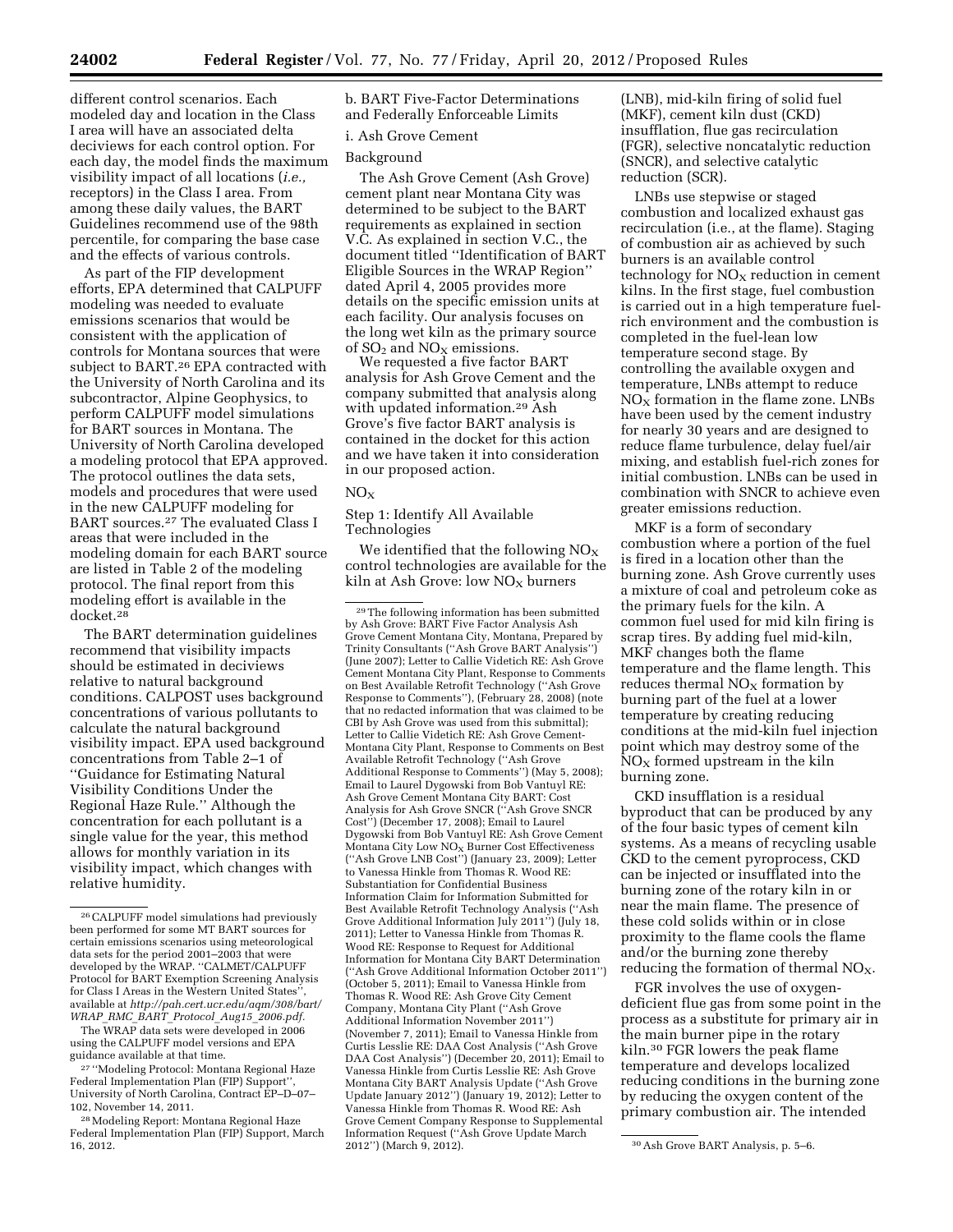effect is to decrease both thermal and fuel  $NO<sub>x</sub>$  formation in the rotary kiln.

In SNCR systems, a reagent such as  $NH<sub>3</sub>$  or urea is injected into the flue gas at a suitable temperature zone, typically in the range of 1,800 to 2,000 °F and at an appropriate ratio of reagent to  $NO<sub>X</sub>$ . SNCR system performance depends on temperature, residence time, turbulence, oxygen content, and other factors specific to the given gas stream. SNCR can be used in combination with LNBs to achieve even greater emissions control.

SCR uses either NH<sub>3</sub> or urea in the presence of a metal based catalyst to selectively reduce  $NO<sub>X</sub>$  emissions. SCR is used in the electric utility industry to  $reduce NO<sub>x</sub> emissions from boilers and$ has been used on three cement kilns in Europe. SCR is capable of reducing  $NO<sub>x</sub>$ emissions by about 80%.

Step 2: Eliminate Technically Infeasible **Options** 

Ash Grove estimated that approximately 1.3 million tires would be required to use MKF at the Montana City kiln.31 There is not a consistent supply of scrap tires of this volume that would be available for the Montana city kiln; therefore, MKF was not considered further.

CKD insufflation can be used at some cement kilns, but can be problematic for others. The cement making process requires a very hot flame to heat the clinkering raw material to about 2,700 °F in as short a time as possible.32 Because of the increased requirements for thermal energy in the burning zone when insufflation is employed, and the expected increase in fuel required, it is not an attractive technology for wet kiln

systems; therefore, CKD insufflation was not considered further.

FGR is used in the electric utility industry, but is not transferrable to cement kilns. For cement kilns, a hot flame is required to complete the chemical reactions that form the clinker minerals from the raw materials. The long/lazy flame that would be produced by FGR would result in the production of unacceptable quality clinker . Clinkering reactions must take place in an oxidizing atmosphere in the burning zone to generate clinker that can be used to produce acceptable cement. FGR would tend to produce localized or general reducing conditions that also could detrimentally affect clinker quality. Adding FGR to a burner that is already designed for optimum flame shaping and control would distort the thermal profile of the kiln, such that product quality would be unacceptably compromised. For these reasons, FGR was not considered further.

SCR has been used on three kilns in Europe; two are preheater kilns, and one kiln is a Polysius Lepol technology kiln, which is a traveling grate preheater kiln. 73 FR 34079 (June 16, 2008). Although we find that SCR is technically feasible for cement kilns, we have not analyzed it further because of the uncertainty regarding control effectiveness and costs. We note that EPA has acknowledged, in the context of establishing the NSPS for Portland Cement Plants, substantial uncertainty regarding the control effectiveness and costs associated with the use of SCR at such plants. See 75 FR 54995 (September 9, 2010). SCR for cement kilns will be re-evaluated in subsequent

reasonable progress (RP) planning periods.

Step 3: Evaluate Control Effectiveness of Remaining Control Technology

For LNB on Ash Grove's kiln it is appropriate to assume a control effectiveness of 15%.33 For SNCR, in evaluating the technology, a control effectiveness of 50% is appropriate, and for LNB+SNCR a control effectiveness of 58% is appropriate.

The following discussion is an explanation of why we consider 50% control effectiveness an appropriate estimate for SNCR at long wet kilns, such as Ash Grove's Montana City kiln. Ash Grove has used SNCR at similar wet kilns in Midlothian, TX. Emissions data submitted by Ash Grove to the Texas Commission on Environmental Quality (TCEQ) show that Ash Grove was able to achieve emission rates in the range of 1.6 to 2.9 lb/ton of clinker from June through August 2008 when using SNCR.34 The emissions reports submitted to the TCEQ indicate that Ash Grove had been using SNCR in 2007 on one of their kilns at Midlothian; however, since the report doesn't specify the exact timeframe we do not know whether the 2007 data can be compared to the June through August 2008 data. Because the emission report data submitted to the TCEQ for SNCR use in 2007 is from an unknown time, we used 2006 emission data from the same three months as the 2008 data— June through August to assess the performance of the SNCR.35 Table 10 summarizes emission from the Midlothian kilns using the 2006 and 2008 data.

TABLE  $10$ —NO<sub>X</sub> EMISSIONS FOR 2006 AND 2008 FOR ASH GROVE CEMENT

|                                |                   | June through August 2006 emission rate (Ib/ton clinker) |                   |                   | June through August 2008 emission rate (Ib/ton clinker) |                   |                   | Percentage<br>reduction |                      |
|--------------------------------|-------------------|---------------------------------------------------------|-------------------|-------------------|---------------------------------------------------------|-------------------|-------------------|-------------------------|----------------------|
|                                | June              | July                                                    | August            | Average           | June                                                    | July              | August            | Average                 | $(\% )$              |
| Kiln 1<br><br>Kiln 2<br>Kiln 3 | 5.2<br>5.0<br>5.0 | 5.0<br>4.1<br>4.4                                       | 4.5<br>3.9<br>4.2 | 4.9<br>4.4<br>4.5 | 1.7<br>2.7<br>2.9                                       | 6.،<br>2.6<br>2.6 | 2.2<br>2.8<br>2.5 | 8. ا<br>2.7<br>2.7      | 62.5<br>37.7<br>40.5 |

<sup>35</sup> See the documents received from TCEQ available in the docket: Ash Grove Texas, L.P.

<sup>31</sup>Ash Grove BART Analysis, p. 5–8.

<sup>32</sup>Ash Grove BART Analysis, p. 5–6.

<sup>33</sup>EPA provided an example of LNB on a long wet kiln with a control effectiveness of  $14\%$  in NO<sub>x</sub> Control Technologies for the Cement Industry, Final Report, September 2000, p. 61.

<sup>34</sup>See the document received from TCEQ available in the docket: Ash Grove Texas, L.P.— Midlothian Plant 2008 Actual Emission Rate Calculations—Kilns, Ash Grove Texas, L.P.— Midlothian Plant 2008 Actual Emission Rate calculations—Input Data.

Midlothian Plant 2006 Actual Emission Rate Calculations—Kilns; Ash Grove Texas, L.P.— Midlothian Plant 2006 Actual Emission Rate Calculations—Input Data; Ash Grove Texas, L.P.— Midlothian Plant 2008 Actual Emission Rate Calculations—Kilns, Ash Grove Texas, L.P.— Midlothian Plant 2008 Actual Emission Rate calculations—Input Data.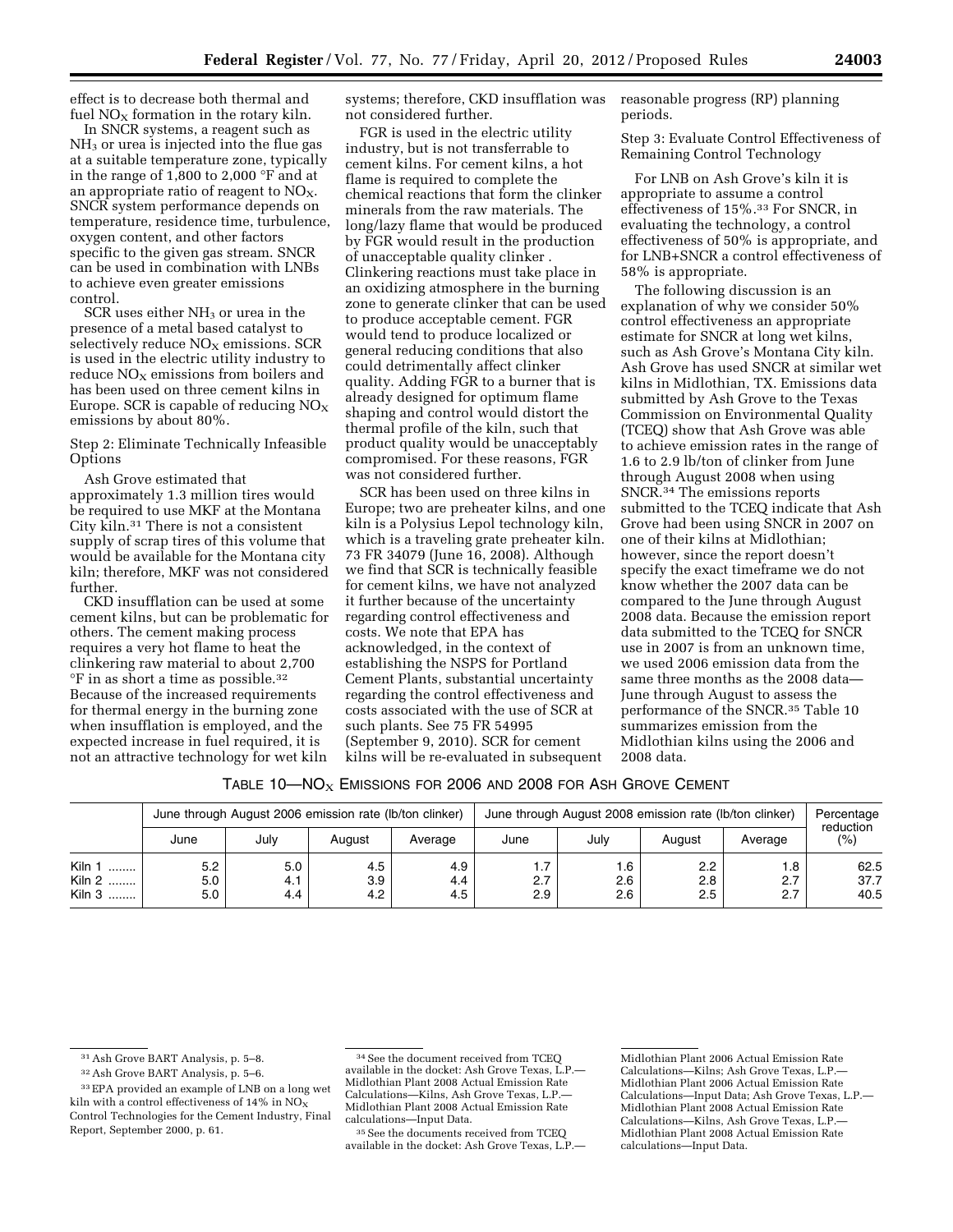When the control effectiveness on all three kilns are averaged together, a 47.5% reduction was achieved. This is within the range of control effectiveness values that have been demonstrated at other kilns.36 37 38

The concentration of baseline  $NO<sub>x</sub>$ emissions is one parameter affecting the effectiveness of SNCR. The percentage

of control effectiveness is greater when initial  $NO<sub>x</sub>$  concentrations are greater. The reaction kinetics decrease as the concentration of reactants decreases. This is due to thermodynamic considerations that limit the reduction process at low  $NO<sub>X</sub>$  concentrations.<sup>39</sup> The baseline  $NO<sub>X</sub>$  emissions of the Ash Grove Montana City kiln are

significantly higher than those at Midlothian,40 indicating that SNCR on the Montana City kiln would be expected to achieve even greater control effectiveness when compared to SNCR on the Midlothian kilns.

A summary of the emissions projections for the  $NO<sub>X</sub>$  control options is provided in Table 11.

#### TABLE 11-SUMMARY OF  $NO<sub>X</sub>$  BART ANALYSIS CONTROL TECHNOLOGIES FOR ASH GROVE

| Control option         | Control<br>effectiveness<br>(% | Emissions<br>reduction<br>(tpy) | Hemaining<br>emissions<br>(tpy) |
|------------------------|--------------------------------|---------------------------------|---------------------------------|
| LNB+SNCR               | 58                             | 1088                            | 803                             |
| <b>SNCR</b>            | 50                             | 946                             | 946                             |
| I NB                   | 15                             | 284                             | 1,607                           |
| No Controls (Baseline) |                                |                                 | 1.891                           |

1Ash Grove LNB Cost.

Step 4: Evaluate Impacts and Document Results

Factor 1: Costs of Compliance

LNB

We relied on cost estimates supplied by Ash Grove for capital costs and annual costs associated with LNB. We

present the costs for LNB in Table 12 and 13. For our analysis, we used a capital recovery factor (CRF) consistent with 20 years for the useful life of the kiln. EPA has determined that the default 20-year amortization period is most appropriate to use as the remaining useful life of the facility.

Without commitments for an early shut down, EPA cannot consider a shorter amortization period in our analysis. In order to calculate the annualized capital cost, we multiplied the capital cost by the CRF.41 We summarize the cost information for LNB in Tables 12, 13, and 14.

#### TABLE 12-SUMMARY OF  $NO<sub>X</sub>$  BART CAPITAL COST ANALYSIS FOR LNB ON ASH GROVE

| Description      | Cost (\$)          |
|------------------|--------------------|
| Capital Recovery | 266,309<br>225,140 |

1Ash Grove LNB Cost.

2 Capital Recovery was determined by multiplying the Total Capital Investment by the CRF of 0.0944 which is based on a 7% interest rate and 20 year equipment life. The justification for using the CRF of 0.0944 can be found in Office of Management and Budget, Circular A–4, Regulatory Analysis, *[http://www.whitehouse.gov/omb/circulars](http://www.whitehouse.gov/omb/circulars_a004_a-4/)*\_*a004*\_*a-4/.* 

# TABLE 13-SUMMARY OF  $NO<sub>X</sub>$  BART ANNUAL COST ANALYSIS FOR LNB ON ASH GROVE

| Description | Cost(S)                          |
|-------------|----------------------------------|
|             | <sup>1,2</sup> 65,642<br>292,988 |
|             | 158.630                          |

1 Includes capital recovery.

2Ash Grove LNB Cost.

Eric Hansen and Fred Lockwood, December 2006 available at *[http://www.cadencerecycling.com/](http://www.cadencerecycling.com/Resources/ICR-Formatted2006.pdf) [Resources/ICR–Formatted2006.pdf.](http://www.cadencerecycling.com/Resources/ICR-Formatted2006.pdf)* 

38EPA has stated that, ''there are numerous examples of SNCR systems achieving emission reductions greater than 50 percent and as high as 80 percent or more'' in the **Federal Register** notice proposing New Source Performance Standards for Portland cement plants. 73 FR 34079 (June 16, 2008).

39EPA's Control Cost Manual (further referred to as CCM) Sixth Edition, January 2002, EPA 452/B– 02–001 p. 1–10. The CCM can be found at: *[http://](http://www.epa.gov/ttncatc1/dir1/c_allchs.pdf)  [www.epa.gov/ttncatc1/dir1/c](http://www.epa.gov/ttncatc1/dir1/c_allchs.pdf)*\_*allchs.pdf.* 

<sup>36</sup>EPA has stated previously that, ''[o]n average, SNCR achieves approximately a 35 percent reduction in  $NO_X$  at a ratio of  $NH_3$ -to- $NO_X$  of about 0.5 and a reduction of 63 percent at an  $\mathrm{NH}_3$  to- $\mathrm{NO_X}$ ratio of 1.0'' in the **Federal Register** notice proposing New Source Performance Standards for Portland cement plants. 73 FR 34078 (June 16, 2008).

<sup>37</sup>The Cadence brochures available at: *[http://](http://cadencerecycling.com/sncr.html)  [cadencerecycling.com/sncr.html](http://cadencerecycling.com/sncr.html)* and *[http://](http://www.cadencerecycling.com/Resources/6-PageComplete.pdf) [www.cadencerecycling.com/Resources/6–Page](http://www.cadencerecycling.com/Resources/6-PageComplete.pdf) [Complete.pdf](http://www.cadencerecycling.com/Resources/6-PageComplete.pdf)* state that control efficiencies of up to 50% can be achieved on long wet kilns. See also Enhancing SNCR Performance by Induced Mixing,

<sup>40</sup>Ash Grove Update March 2012 (Ash Grove's email indicates a mean of 14.4 lbs./ton clinker and a 99th percentile of 18.6 lb  $NO<sub>x</sub>/ton$  clinker. This is significantly greater than the 2006 emissions shown in Table 10 for the Midlothian kilns.)

<sup>41</sup>Capital Recovery was determined by multiplying the Total Capital Investment by the CRF of 0.0944 which is based on a 7% interest rate and 20 year equipment life. The justification for using the CRF of 0.0944 can be found in Office of Management and Budget, Circular A–4, Regulatory Analysis, *[http://www.whitehouse.gov/omb/](http://www.whitehouse.gov/omb/circulars_a004_a-4/) [circulars](http://www.whitehouse.gov/omb/circulars_a004_a-4/)*\_*a004*\_*a-4/.*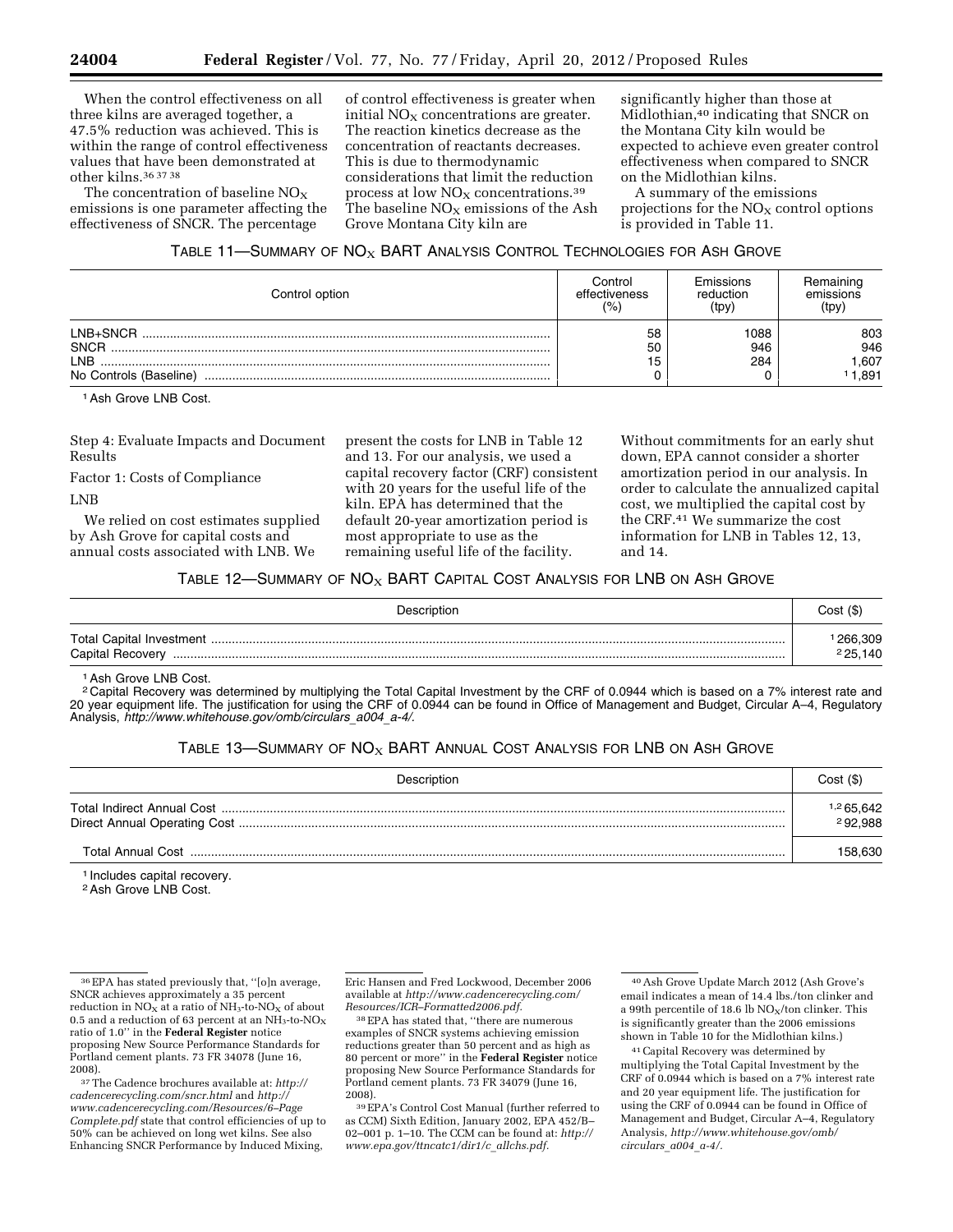| TABLE 14—SUMMARY OF $NO_x$ BART COSTS FOR LNB ON ASH GROVE |  |
|------------------------------------------------------------|--|
|------------------------------------------------------------|--|

| Control option | Total capital<br>investment<br>$($ \$) | Total annual cost<br>$($ \$) | Annual<br>emissions<br>reductions<br>(tpy) | Average cost<br>effectiveness<br>(\$/ton) |
|----------------|----------------------------------------|------------------------------|--------------------------------------------|-------------------------------------------|
| LNB            | 266,309                                | 158,630                      | 284                                        | 559                                       |

# **SNCR**

We relied on cost estimates supplied by Ash Grove for capital costs and annual costs, with the exception of the CRF. We present the costs for SNCR in Table 15. For our analysis, we used a

CRF consistent with 20 years for the useful life of the kiln. EPA has determined that the default 20-year amortization period is most appropriate to use as the remaining useful life of the facility. Without commitments for an early shut down, EPA cannot consider

a shorter amortization period in our analysis.42 In order to calculate the annualized capital cost, we multiplied the capital cost by the CRF.43 We summarize the cost information from our SNCR analysis in Tables 15, 16, and 17.

#### TABLE 15—SUMMARY OF  $NO<sub>X</sub>$  BART CAPITAL COST ANALYSIS FOR SNCR ON ASH GROVE

| Description      | Cost (\$)                        |
|------------------|----------------------------------|
| Capital Recovery | 925,324<br><sup>1,2</sup> 87,351 |

#### 1Ash Grove SNCR Cost.

2 Capital Recovery was determined by multiplying the Total Capital Investment by the CRF of 0.0944 which is based on a 7% interest rate and 20 year equipment life. The justification for using the CRF of 0.0944 can be found in Office of Management and Budget, Circular A–4, Regulatory Analysis, *[http://www.whitehouse.gov/omb/circulars](http://www.whitehouse.gov/omb/circulars_a004_a-4/)*\_*a004*\_*a-4/.* 

#### TABLE 16—SUMMARY OF  $\mathsf{NO}_{\mathsf{X}}$  BART Annual Cost Analysis for SNCR on Ash Grove

| Description | Cost (\$)                            |
|-------------|--------------------------------------|
|             | <sup>1,2</sup> 184,063<br>21,896,199 |
|             | 2,080,262                            |

1 Includes capital recovery 2Ash Grove SNCR Cost.

# TABLE 17-SUMMARY OF  $NO<sub>X</sub>$  BART COSTS FOR SNCR ON ASH GROVE

| Total capital investment<br>$($ \$) | Total annual cost<br>(\$) | Annual<br>emissions<br>reductions<br>(tpy) | Average cost<br>effectiveness<br>(\$/ton) |
|-------------------------------------|---------------------------|--------------------------------------------|-------------------------------------------|
| 925.324                             | 2,080,262                 | 946                                        | 2,199                                     |

#### LNB + SNCR

annual cost of the two technologies described above by the emissions reduction that would be achieved. We summarize the cost information from our LNB + SNCR analysis in Tables 18 and 19.

### TABLE 18—SUMMARY OF  $\mathsf{NO}_{\mathsf{X}}$  BART Capital Cost Analysis for LNB + SNCR on Ash Grove

| Description | Cost (\$)            |
|-------------|----------------------|
|             | 158.630<br>2,080,262 |
|             | 2.238.892            |

We calculated the cost effectiveness of LNB + SNCR by dividing the sum of the

> Analysis, *[http://www.whitehouse.gov/omb/](http://www.whitehouse.gov/omb/circulars_a004_a-4/) [circulars](http://www.whitehouse.gov/omb/circulars_a004_a-4/)*\_*a004*\_*a-4/.*

43CRF is 0.0944 and is based on a 7% interest rate and 20 year equipment life. Office of

 $^{42}\mathrm{CRF}$  is 0.0944 and is based on a 7% interest rate and 20 year equipment life. Office of Management and Budget, Circular A–4, Regulatory

Management and Budget, Circular A–4, Regulatory Analysis, *[http://www.whitehouse.gov/omb/](http://www.whitehouse.gov/omb/circulars_a004_a-4/) [circulars](http://www.whitehouse.gov/omb/circulars_a004_a-4/)*\_*a004*\_*a-4/.*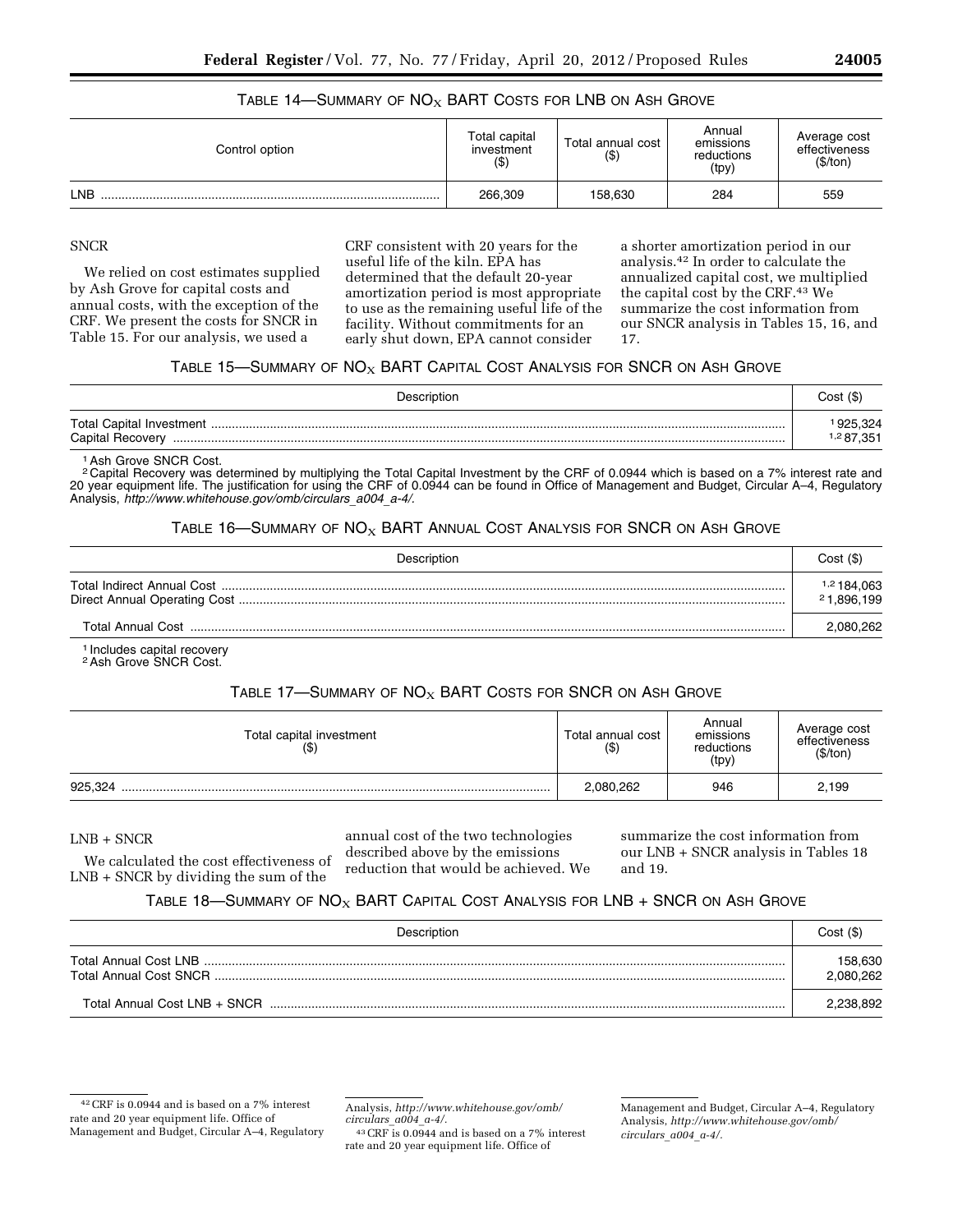| Total annual cost<br>$($ \$) | Annual<br>emissions<br>reductions<br>(tpy) | Average cost<br>effectiveness<br>(\$/ton) |
|------------------------------|--------------------------------------------|-------------------------------------------|
| 2,238,892                    | 1,088                                      | 2,058                                     |

# TABLE 19-SUMMARY OF  $NO<sub>X</sub>$  BART COSTS FOR LNB + SNCR ON ASH GROVE

Factor 2: Energy and Non Air Quality Impacts

LNBs are not expected to have energy impacts. SNCR systems require electricity to operate the blowers and pumps. The generation of the electricity will most likely involve fuel combustion, which will cause emissions. While the required electricity will result in emissions, these emissions should be small compared to the reduction in  $NO<sub>x</sub>$  that would be gained by operating an SNCR system.44 LNBs are not expected to have any non-air quality environmental impacts. Transporting the chemical reagents for SNCR would use natural resources for fuel and would have associated air

quality impacts. The chemical reagents would be stored on site and could result in spills to the environment while being transferred between storage vessels or if containers were to fail during storage or movement. The environmental impacts associated with proper transportation, storage, and/or disposal should not be significant. Therefore, the non-air quality environmental impacts did not warrant eliminating LNB or SNCR.

Factor 3: Any Existing Pollution Control Technology in Use at the Source

Ash Grove currently uses good combustion practices and burner pipe maintenance/position for  $NO<sub>x</sub>$  control. Factor 4: Remaining Useful Life

EPA has determined that the remaining useful life of the kiln is at least 20 years. EPA has determined that the default 20-year amortization period is most appropriate to use as the remaining useful life of the facility. Without commitments for an early shut down, EPA cannot consider a shorter amortization period in our analysis.

Factor 5: Evaluate Visibility Impacts

We conducted modeling for Ash Grove as described in section V.C.3.a. Table 20 presents the visibility impacts of the 98th percentile of daily maxima for each Class I area from 2006 through 2008.

# TABLE 20—DELTA DECIVIEW IMPROVEMENT FOR  $NOS$  Controls on Ash Grove

| Class I area | Baseline impact<br>(delta deciview) | Improvement<br>from LNB<br>(delta deciview) | Improvement<br>from SNCR<br>(delta deciview) | Improvement<br>from LNB $+$<br><b>SNCR</b><br>(delta deciview) |
|--------------|-------------------------------------|---------------------------------------------|----------------------------------------------|----------------------------------------------------------------|
|              | 0.426                               | 0.050                                       | 0.116                                        | 0.166                                                          |
|              | 0.604                               | 0.074                                       | 0.173                                        | 0.247                                                          |
|              | 4.446                               | 0.359                                       | 0.856                                        | 1.248                                                          |
| Glacier NP   | 0.193                               | 0.021                                       | 0.050                                        | 0.069                                                          |
|              | 0.242                               | 0.024                                       | 0.043                                        | 0.072                                                          |
|              | 0.215                               | 0.028                                       | 0.065                                        | 0.092                                                          |
|              | 0.130                               | 0.016                                       | 0.038                                        | 0.054                                                          |
|              | 1.022                               | 0.131                                       | 0.308                                        | 0.441                                                          |
|              | 0.412                               | 0.047                                       | 0.110                                        | 0.158                                                          |
|              | 0.163                               | 0.021                                       | 0.048                                        | 0.065                                                          |
|              | 0.174                               | 0.020                                       | 0.046                                        | 0.068                                                          |
|              | 0.190                               | 0.028                                       | 0.064                                        | 0.091                                                          |

Table 21 presents the number of days with impacts greater than 0.5 deciviews for each Class area from 2006 through 2008.

# TABLE 21-DAYS GREATER THAN 0.5 DECIVIEW FOR  $NO<sub>X</sub>$  CONTROLS ON ASH GROVE

[Three year total]

| Class I area | Baseline<br>ˈdavs) | Using LNB | Using SNCR | Using<br>I NR + SÑCR |
|--------------|--------------------|-----------|------------|----------------------|
|              |                    |           |            |                      |
|              |                    |           |            |                      |
|              | 361                | 349       | 327        | 296                  |
|              |                    |           |            |                      |
|              |                    |           |            |                      |
|              |                    |           |            |                      |
|              |                    |           |            |                      |
|              |                    | 35        | 25         |                      |
|              |                    |           |            |                      |
| Teton WA     |                    |           |            |                      |
|              |                    |           |            |                      |

44Ash Grove BART Analysis, pp. 5–13, 14.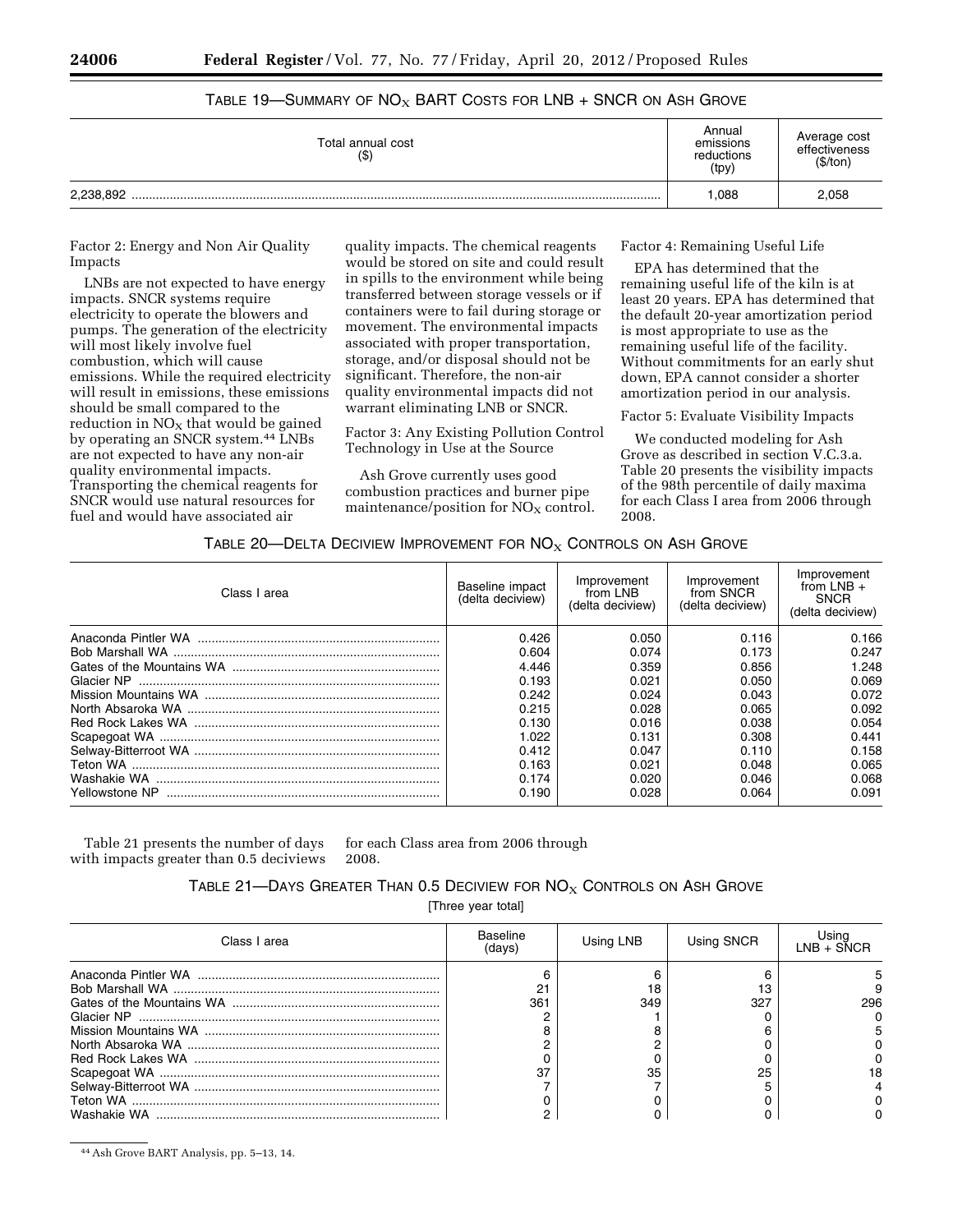Table 21—Days Greater Than 0.5 Deciview for  $\mathsf{NO}_\mathrm{X}$  Controls on Ash Grove—Continued

[Three year total]

| Class I area   | <b>Baseline</b><br>(days) | Using LNB | Using SNCR | Using<br>$LNB + SNCR$ |
|----------------|---------------------------|-----------|------------|-----------------------|
| Yellowstone NP |                           |           |            |                       |

Modeling was performed at 35% control effectiveness rather than 50% control effectiveness for SNCR and at 50% control effectiveness rather than 58% control effectiveness for LNB + SNCR. Therefore, visibility improvement from SNCR and LNB +

SNCR would be greater than what is shown.

Step 5: Select BART

We propose to find that BART for  $NO<sub>X</sub>$  is an emission limit of 8.0 lb/ton of clinker (30-day rolling average) based on the use of LNB + SNCR at Ash Grove. Of the five BART factors, cost and

visibility improvement were the critical ones in our analysis of controls for this source.

In our BART analysis for  $NO<sub>X</sub>$  at Ash Grove, we considered LNB, SNCR, and LNB + SNCR. The comparison between our LNB, SNCR, and LNB + SNCR analysis is provided in Table 22.

| TABLE 22—SUMMARY OF $\mathsf{NO}_{\mathsf{X}}$ BART ANALYSIS COMPARISON OF CONTROL OPTIONS FOR ASH GROVE |  |  |  |
|----------------------------------------------------------------------------------------------------------|--|--|--|
|----------------------------------------------------------------------------------------------------------|--|--|--|

|                                    | Total capital<br>investment     | Total annual<br>cost              | Average cost<br>effectiveness<br>(\$/ton) |                                                  | Visibility impacts $1,2$                            |                               |
|------------------------------------|---------------------------------|-----------------------------------|-------------------------------------------|--------------------------------------------------|-----------------------------------------------------|-------------------------------|
| Control option                     |                                 |                                   |                                           | Incremental<br>cost<br>effectiveness<br>(\$/ton) | Visibility im-<br>provement<br>(delta<br>deciviews) | Fewer days ><br>0.5 deciview  |
| $LNB + SNCR$<br>SNCR<br><b>LNB</b> | 1,191,632<br>925,324<br>266.309 | 2,238,893<br>2,080,262<br>158.630 | 2,058<br>2,199<br>559                     | 1,117<br>2,903                                   | 1.248<br>0.856<br>0.359                             | 65<br>34<br>$12 \overline{ }$ |

<sup>1</sup> The visibility benefit shown is for Gates of the Mountains WA.

<sup>2</sup>The visibility improvement described in this table represents the change in the maximum 98th percentile impact over the modeled 3-year meteorological period (2006 through 2008) at the Class I area that showed the greatest improvement, Gates of the Mountains, WA. Similarly, the number of days above 0.5 deciviews is the total for the modeled 3-year meteorological period at Gates of the Mountains WA.<br><sup>3</sup> Incremental cost is not applicable to the option that has the lowest effectiveness.

We have concluded that LNB, SNCR, and LNB + SNCR are all cost effective control technologies and that all would provide substantial visibility benefits. LNB has a cost effectiveness value of \$559 per ton of  $NO<sub>X</sub>$  emissions reduced. SNCR is more expensive than LNB, with a cost effectiveness value of \$2,199 per ton of  $NO<sub>x</sub>$  emissions reduced. While LNB + SNCR are more expensive than LNB or SNCR alone, it has a cost effectiveness value of \$2,058 per ton of  $NO<sub>x</sub>$  emissions reduced. This is well within the range of values we have considered reasonable for BART and that states have considered reasonable for BART. We have weighed costs against the anticipated visibility impacts for Ash Grove. Any of the control options would have a positive impact on visibility. As compared to LNB alone, LNB + SNCR would provide an additional visibility benefit of 0.889 deciviews and 53 fewer days above 0.5 deciviews at Gates of the Mountains WA. As compared to SNCR alone, LNB + SNCR would provide an additional visibility benefit of 0.392 deciviews and 31 fewer days above 0.5 deciviews at Gates of the Mountains WA. We consider these impacts to be substantial, especially in light of the fact that this Class I area is not projected to meet the

URP. Given the incremental visibility improvement associated with LNB + SNCR, the relatively low incremental cost effectiveness between the options, and the reasonable average cost effectiveness values for LNB + SNCR, we propose that the  $NO<sub>X</sub>$  BART emission limit for the kiln at Ash Grove should be based on what can be achieved with LNB + SNCR.

As EPA has stated previously, adopting an output-based standard avoids rewarding a source for becoming less efficient, i.e., requiring more feed to produce a unit of product. An outputbased standard promotes the most efficient production process. 73 FR 34076, June 16, 2008. Thus, for example, the NSPS for  $NO<sub>X</sub>$  and National Emission Standards for Hazardous Air Pollutants (NESHAP) for PM are normalized by ton of clinker produced. We have recognized previously that facilities are allowed to measure feed inputs and to use a sitespecific feed/clinker ratio to calculate clinker production. 75 FR 54990 (September 9, 2010). For these reasons, we are proposing to establish an emission limit on a lb/ton of clinker basis.

In proposing a BART emission limit of 8.00 lb/ton clinker, we considered the

emission rate currently being achieved by Ash Grove.45 This limit also allows for a sufficient margin of compliance for a 30-day rolling average limit that would apply at all times, including startup, shutdown, and malfunction.46 We also are proposing monitoring, recordkeeping, and reporting requirements in regulatory text at the end of this proposal.

As we have noted previously, under section  $51.308(e)(1)(iv)$ , "each source subject to BART [is] required to install and operate BART as expeditiously as practicable, but in no event later than 5 years after approval of the implementation plan revision.'' We propose a compliance deadline of five (5) years from the date our final FIP becomes effective because of the equipment installation and potential kiln combustion modifications that will be required.

<sup>45</sup>Ash Grove Update, March 2012 (Ash Grove lists the mean 30-day rolling average  $NO<sub>x</sub>$  emission rate for May 26, 2006 through September 8, 2008, at 14.4 lb/ton clinker. The 99th percentile 30-day rolling average was 18.63 lb/ton clinker. Applying 58% reduction to the 99th percentile figure yields 7.82 lb/ton clinker.)

<sup>46</sup>As discussed in the BART Guidelines, section V (70 FR 39172, July 6, 2005), and Section 302(k) of the CAA, emissions limits such as BART are required to be met on a continuous basis.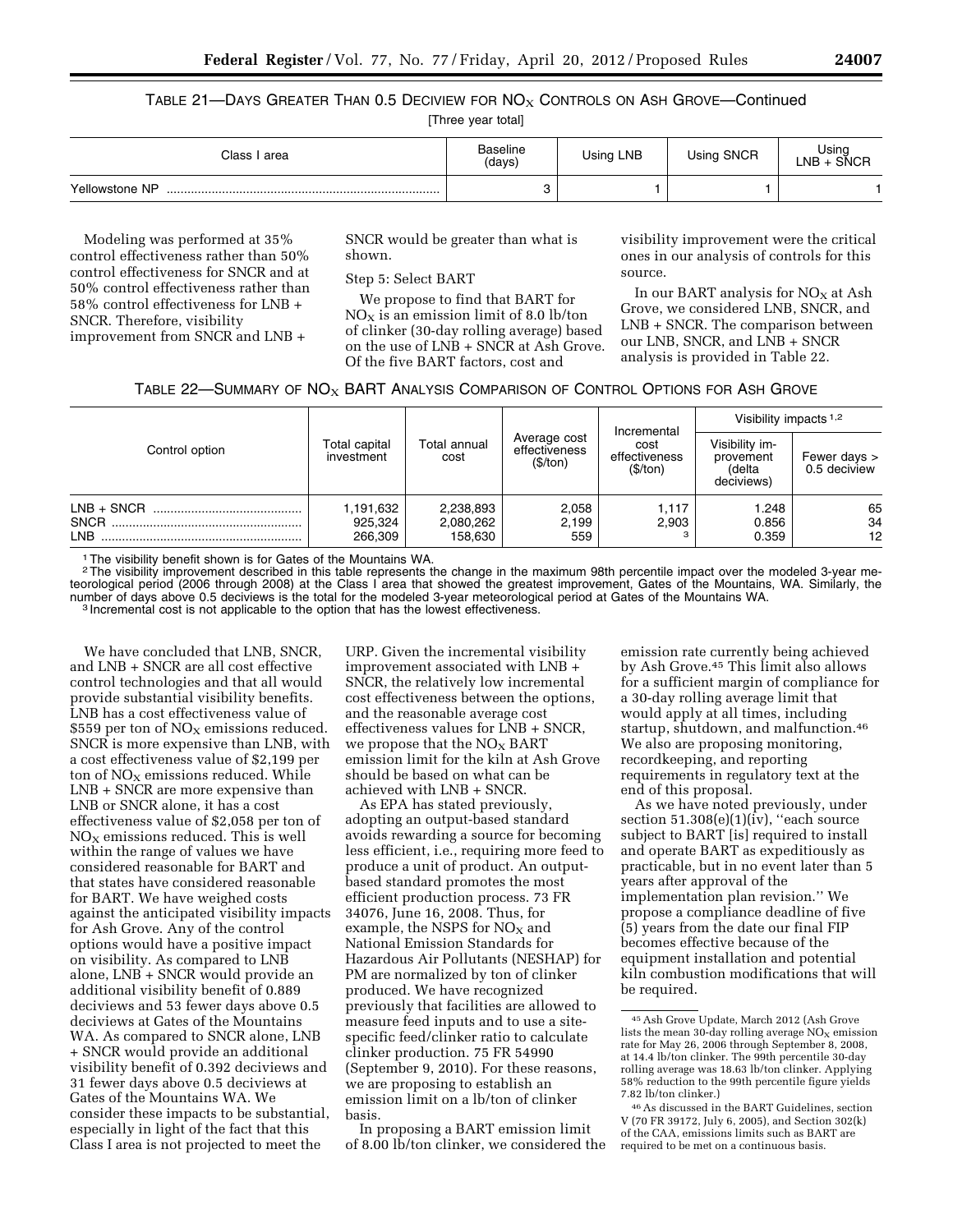#### $SO<sub>2</sub>$

Step 1: Identify All Available Technologies

We identified that the following  $\mathrm{SO}_2$ control technologies are available: dry absorbent addition (DAA), fuel substitution, raw material substitution, lime spray drying (LSD), semi-wet scrubbing, and wet scrubbing.

In the DAA process, a dry alkaline material such as lime, calcium hydrate, limestone, or soda ash would be added to the process gas stream upstream of the particulate matter control device (PMCD) to react with the  $SO<sub>2</sub>$ . Ash Grove estimated that they would add a 2:1 molar ratio of lime to  $SO<sub>2</sub>$ . Solid particles of CaSO4 would be produced, which would be removed from the gas stream along with excess reagent by a PMCD in the process flow. The  $SO<sub>2</sub>$ removal efficiency would vary depending on the point of introduction into the process according to the temperature, degree of mixing, and retention time.

Fuel substitution is a control alternative. Ash Grove currently uses a mixture of coal and petroleum coke as the primary fuels for the kiln. In 2008, Ash Grove used 50% petroleum coke, 41% coal and 1% natural gas. The sulfur content of the petroleum coke was 5.2% <sup>47</sup> and the sulfur content of the coal was approximately 0.8%.48 If sulfur in fuel input to the kiln were reduced by burning a different blend of coal and coke with lower sulfur contents, a reduction in  $SO<sub>2</sub>$  emissions would be expected. We considered two different options for fuel switching. Option 1 would use 62% coal with 0.8% sulfur and 38% coke with 5.2% sulfur. Option 2 would use 100% coal that has a lower sulfur content (0.7%), and a higher Btu value.49

Raw material substitution would entail using a different source of

limestone that contains a lower pyritic sulfur content.

LSD involves injecting an aqueous lime suspension in fine droplets into the flue gas. The lime reacts with  $SO<sub>2</sub>$  in the flue gas to create fine particles of  $CaSO<sub>3</sub>$ or CaSO4. The moisture evaporates from the particles, and the particles are collected in the PMCD.

Semi-wet scrubbers are sometimes referred to as spray dryer absorbers (SDAs). This technology uses lime or limestone to react with  $SO<sub>2</sub>$ . This technology has been used for  $SO<sub>2</sub>$ control on preheater/calciner kilns, but it can be successfully used on long kilns by adding spray nozzles that are made of special materials to prevent nozzle clogging. A semi-wet scrubber can achieve a  $SO<sub>2</sub>$  removal efficiency of 30% to 60%. Clogging may not be an issue with semi-wet scrubbers that use lime due to the small size of the lime particles (3–10 microns) which allows the particles to dissolve in water droplets quickly and react with the gaseous  $SO<sub>2</sub>$ .

Wet scrubbing involves passing flue gas downstream from the main PMCD through a sprayed aqueous suspension of lime or limestone that is contained in a scrubbing device. The  $SO<sub>2</sub>$  reacts with the scrubbing reagent to form lime sludge that is collected. The sludge usually is dewatered and disposed of at an offsite landfill.

Step 2: Eliminate Technically Infeasible Options

With regard to raw material substitution, using raw materials with a lower pyritic sulfur content could reduce  $SO<sub>2</sub>$  emissions. Because cement plants are built at or near a source of limestone so that shipping costs are minimized, it would be infeasible, however, to obtain raw material with a lower pyritic sulfur content from some other source.

The design of a wet kiln, unlike a preheater/precalciner (PH/PC) kiln, is not amenable to the addition of a LSD. By its design, a PH/PC provides a natural location for a spray dryer type control system to be used between the top of the preheater tower and the PMCD. A wet kiln does not have that attribute. The back end of Ash Grove's wet kiln has a relatively short retention time prior to the PMCD and this would not allow for a spray dryer. For this reason, this alternative was not considered further.

Step 3: Evaluate Control Effectiveness of Remaining Control Technology

EPA estimates that the appropriate control effectiveness of DAA at Ash Grove is 30%.50 A literature search indicates that hydrated lime appropriately injected can easily produce a  $30\%$  SO<sub>2</sub> control efficiency with a 2.5 to 1 GaO to  $\mathrm{SO}_2$  ratio.  $^{51}$ 

For fuel switching, we used a  $SO<sub>2</sub>$ control effectiveness of 17% for the purposes of considering fuel switching to 38% coke and 62% coal and  $SO_2$ control effectiveness of 60% for the purposes of considering fuel switching to 100% low-sulfur coal.52

The efficiency of semi-wet scrubbing is estimated to be  $90\%$ . A  $90\%$  SO<sub>2</sub> control effectiveness is the minimum of the range for a semi-wet scrubber with lime absorbent medium.53 EPA has stated that a well designed and operated wet scrubber can consistently achieve at least 90% control (75 FR 54995, Sept. 9, 2010) and that 95% control efficiency is possible on cement kilns and consistent with other information on the performance of scrubbers for SO2 removal (73 FR 34080, June 16, 2008).54 We used 90% control effectiveness for our analysis, which is at the lower end of the range that is possible.

TABLE 23—SUMMARY OF SO<sub>2</sub> BART ANALYSIS CONTROL TECHNOLOGIES FOR ASH GROVE

| Control Option | Control<br>effectiveness<br>(%) | Annual<br>emissions<br>reduction<br>(tpy) | Remaining<br>annual<br>emissions<br>(tpy) |
|----------------|---------------------------------|-------------------------------------------|-------------------------------------------|
|                | 30                              | 200<br>353                                | 978<br>825                                |
|                | 60<br>90                        | 707<br>1060                               | 471<br>118                                |
|                | 90                              | 1060                                      | 118<br>21.178                             |
|                |                                 |                                           |                                           |

1Ash Grove Response to Comments, Attachment A.

<sup>47</sup>Ash Grove Additional Response to Comments.

<sup>48</sup>Ash Grove BART Analysis, p. 4–2.

<sup>49</sup>Ash Grove Response to Comments,

Attachment A.

<sup>50</sup>Ash Grove January 2012 Update.

<sup>51</sup>Formation and Techniques for Control of Sulfur Oxide and Other Sulfur Compounds in Portland Cement Kiln Systems by F.M. Miller, G.L. Young and M. von Seebach (''Formation and Techniques of Sulfur Oxide and Other Sulfur Compounds'', (PCA R&D Serial No. 2460), p. 43.

<sup>52</sup>Ash Grove BART Analysis, p. 4–11.

<sup>53</sup>Formation and Techniques of Sulfur Oxide and Other Sulfur Compounds, p. 46.

<sup>54</sup>Assessment of Control Technology Options for BART–Eligible Sources, March 2005.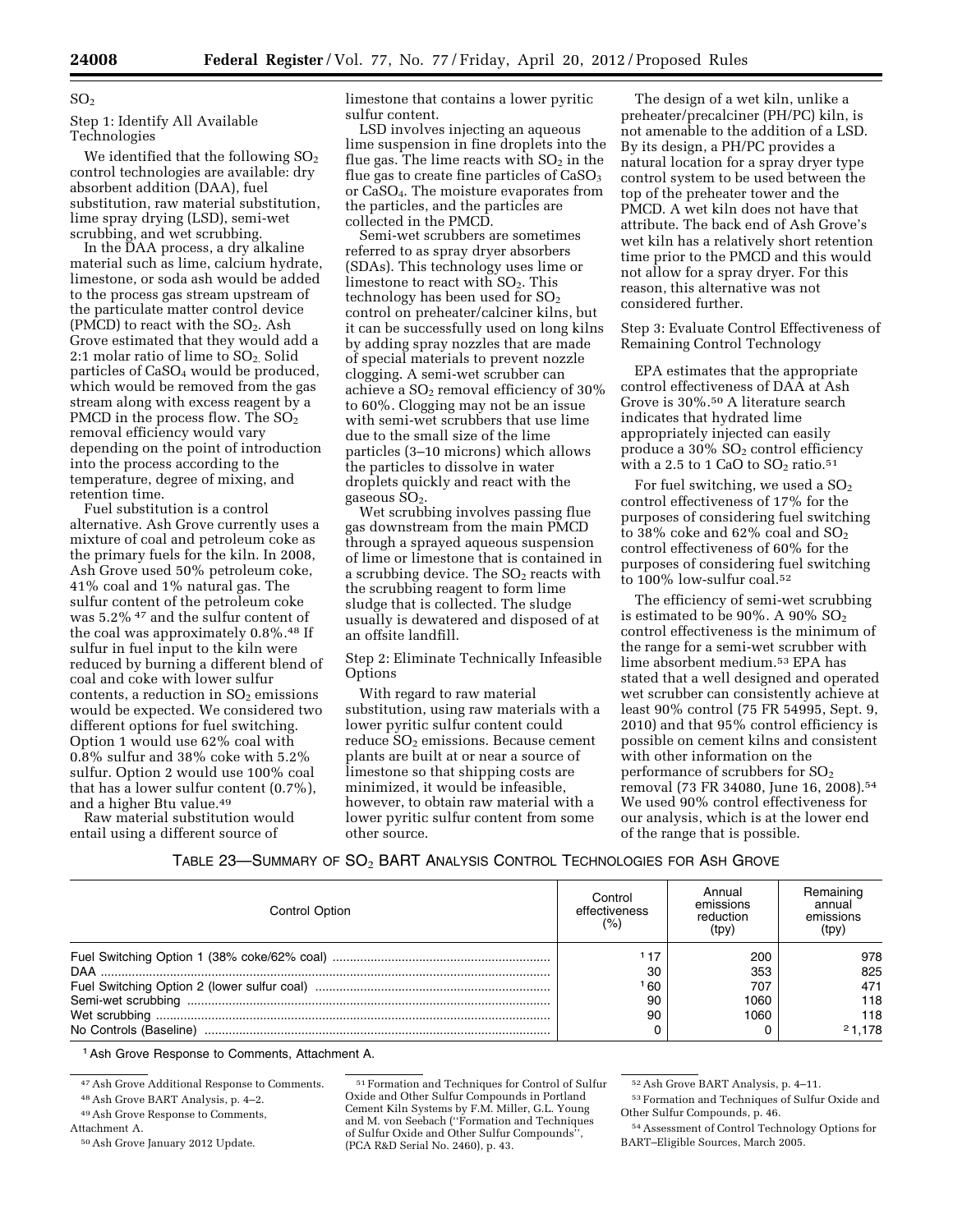2 2008 NEI.

Step 4: Evaluate Impacts and Document Results

Factor 1: Costs of Compliance

#### DAA

We relied on Ash Grove's costs 55 for DAA with the following exceptions. We present the costs for DAA in Table 24.

In our estimate, we used a CRF consistent with 20 years of useful life of the kiln and equipment.56 EPA has determined that the default 20-year amortization period is most appropriate to use as the remaining useful life of the facility. Without commitments for an early shut down, EPA cannot consider

a shorter amortization period in our analysis. In order to calculate the annualized capital cost, we multiplied the capital cost by the CRF.57 We used 1,178 tpy of  $SO<sub>2</sub>$  as was reported to the NEI for 2008.58 We summarize the cost information for DAA in Tables 24, 25, and 26.

# Table 24—Summary of  $\mathsf{SO}_2$   $\mathsf{BART}$  Capital Cost Analysis for DAA on Ash Grove

| Description      | Cost (\$) |
|------------------|-----------|
| Capital Recovery |           |

1Ash Grove Update January 2012.

2 Capital Recovery was determined by multiplying the Total Capital Investment by the CRF of 0.0944, which is based on a 7% interest rate and 20 year equipment life. The justification for using the CRF of 0.0944 can be found in Office of Management and Budget, Circular A–4, Regulatory Analysis, *[http://www.whitehouse.gov/omb/circulars](http://www.whitehouse.gov/omb/circulars_a004_a-4/)*\_*a004*\_*a-4/.* 

#### Table 25—Summary of EPA  $\mathrm{SO}_2$  BART Annual Cost Analysis for DAA on Ash Grove

| Description | Cost(S)   |
|-------------|-----------|
|             | ' 205,243 |
|             | 2257,839  |
|             | 463.082   |

1 Includes capital recovery.

<sup>2</sup> Ash Grove Update January 2012.

# TABLE  $26$ —SUMMARY OF  $SO_2$  BART COSTS FOR DAA ON ASH GROVE

| Total capital investment<br>(\$) | Total annual cost<br>( \$ ) | Annual<br>emissions<br>reductions<br>(tpy) | Average cost<br>effectiveness<br>(\$/ton) |
|----------------------------------|-----------------------------|--------------------------------------------|-------------------------------------------|
| 330.620                          | 463.082                     | 323                                        | 434. ا                                    |

We relied on Ash Grove's costs 59 for fuel switching with the following exception. We used 1,178 tpy of  $SO<sub>2</sub>$  as was reported to the NEI for 2008. There is no capital cost for fuel switching because there is no equipment to buy or install. However, annual cost will increase due to increased fuel cost. We

summarize the cost information for fuel switching in Tables 27 and 28.

# TABLE 27-SUMMARY OF EPA SO<sub>2</sub> BART ANNUAL COST ANALYSIS FOR FUEL SWITCHING FOR ASH GROVE

| Description                                    | Cost (\$)             |
|------------------------------------------------|-----------------------|
| Total Annual Cost Option 1 (38% coke/62% coal) | 987.877<br>12.908.170 |

1Ash Grove Response to Comments.

# TABLE 28-SUMMARY OF SO<sub>2</sub> BART COSTS FOR FUEL SWITCHING ON ASH GROVE

| Control option          | Total annual cost<br>$($ \$) | Emissions<br>reductions<br>(tpy) | Average cost<br>effectiveness<br>(S/ton) |
|-------------------------|------------------------------|----------------------------------|------------------------------------------|
| Fuel Switching Option 1 | 487.877<br>2,908,170         | 200<br>707                       | 2,439<br>4,113                           |

<sup>55</sup>Ash Grove Update January 2012.

58 2008 NEI.

<sup>56</sup>CRF is 0.0944 and is based on a 7% interest rate and 20 year equipment life. Office of Management and Budget, Circular A–4, Regulatory

Analysis, *[http://www.whitehouse.gov/omb/](http://www.whitehouse.gov/omb/circulars_a004_a-4/) [circulars](http://www.whitehouse.gov/omb/circulars_a004_a-4/)*\_*a004*\_*a-4/.*  57 Id.

<sup>59</sup>Ash Grove Response to Comments, Attachment A.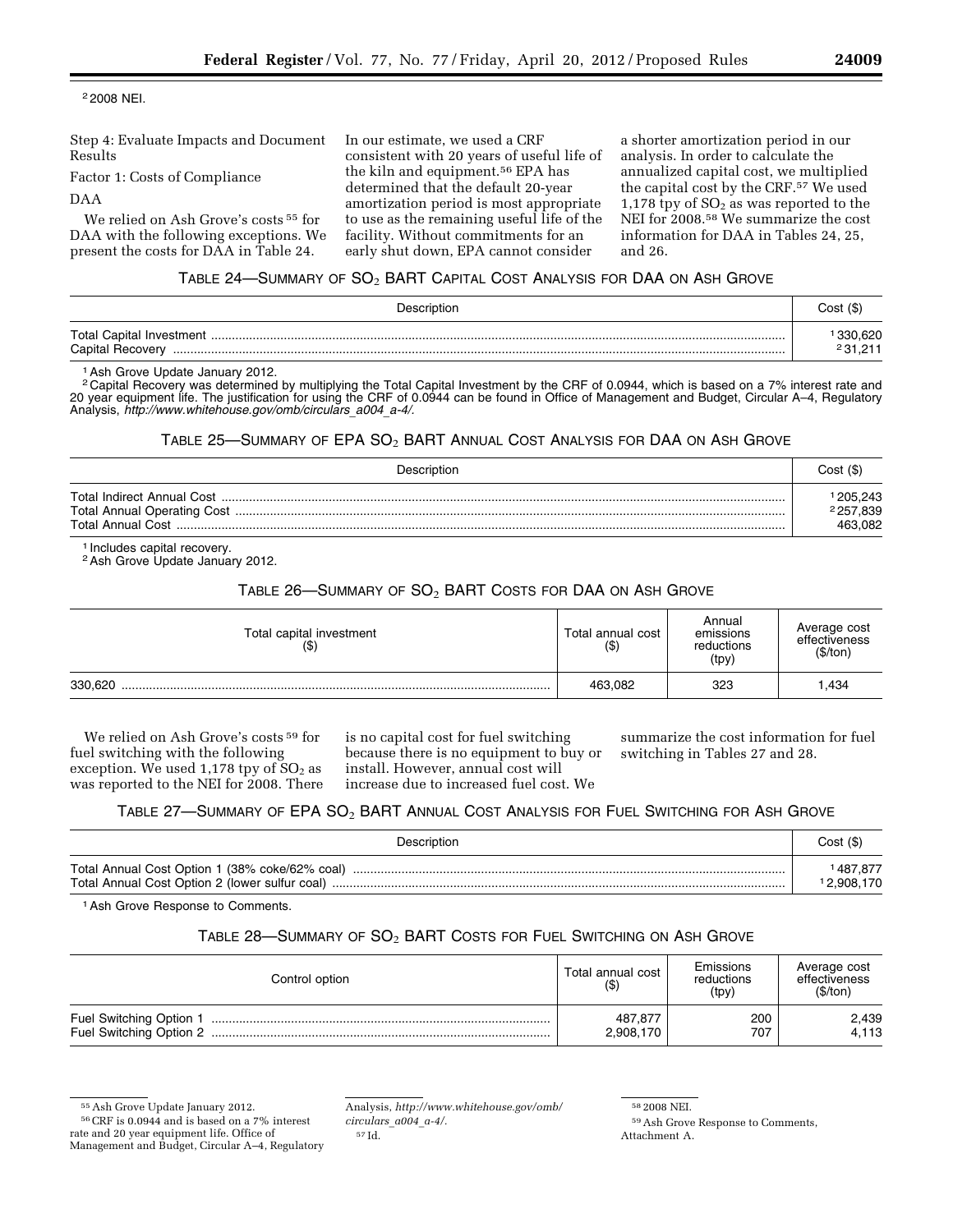#### Semi-Wet Scrubbing

We relied on Ash Grove's costs <sup>60</sup> for fuel switching with the following exceptions. We present the costs for semi-wet scrubbing in Table 29. In our estimate, we used a CRF consistent with 20 years for the useful life of the kiln<sup>61</sup>

EPA has determined that the default 20 year amortization period is most appropriate to use as the remaining useful life of the facility. Without commitments for an early shut down, EPA cannot consider a shorter amortization period in our analysis.

In order to calculate the annualized capital cost, we multiplied the capital cost by the CRF.62 We used 1,178 tpy of SO<sub>2</sub> as was reported to the NEI for 2008. We summarize the cost information for semi-wet scrubbing in Tables 29, 30, and 31.

### TABLE 29—SUMMARY OF SO2 BART CAPITAL COST ANALYSIS FOR SEMI-WET SCRUBBING ON ASH GROVE

| Description                                         |                                |  |  |
|-----------------------------------------------------|--------------------------------|--|--|
| <b>Total Capital Investment</b><br>Capital Recovery | 11,644,912<br>.099.280<br>1.21 |  |  |

1Ash Grove Additional Information October 2011.

<sup>2</sup> Capital Recovery was determined by multiplying the Total Capital Investment by the CRF of 0.0944 which is based on a 7% interest rate and 20 year equipment life. The justification for using the CRF of 0.0944 can be found in Office of Management and Budget, Circular A–4, Regulatory Analysis, *[http://www.whitehouse.gov/omb/circulars](http://www.whitehouse.gov/omb/circulars_a004_a-4/)*\_*a004*\_*a-4/.* 

#### TABLE 30—SUMMARY OF EPA SO2 BART ANNUAL COST ANALYSIS FOR SEMI-WET SCRUBBING ON ASH GROVE

| Description | Cost(S)                              |
|-------------|--------------------------------------|
|             | <sup>1,2</sup> 1,689,936<br>1250.068 |
|             | .940,004                             |

1Ash Grove Additional Information October 2011.

2 Includes capital recovery.

TABLE 31—SUMMARY OF SO2 BART COSTS FOR SEMI-WET SCRUBBING ON ASH GROVE

| Total capital investment<br>(\$) | Total annual cost<br>$($ \$) | Emissions<br>reductions<br>(tpy) | Average cost<br>effectiveness<br>(\$/ton) |
|----------------------------------|------------------------------|----------------------------------|-------------------------------------------|
| 11.644.912                       | 940,004. ا                   | .060                             | .830                                      |

#### Wet Scrubbing

We relied on costs provided by Ash Grove for wet scrubbing, which we note appear to be more expensive than other cost estimates for wet scrubbing on cement kilns. We present the costs for wet scrubbing in Table 32. In our

estimate, we used a CRF consistent with 20 years for the remaining useful life of the kiln 63 EPA has determined that the default 20-year amortization period is most appropriate to use as the remaining useful life of the facility. Without commitments for an early shut

down, EPA cannot consider a shorter amortization period in our analysis.

In order to calculate the annualized capital cost, we multiplied the capital cost by the CRF.64 We used 1,178 tpy of  $SO<sub>2</sub>$  as was reported to the NEI for 2008. We summarize the cost information for wet scrubbing in Tables 32, 33, and 34.

TABLE 32—SUMMARY OF  $SO_2$  BART CAPITAL COST ANALYSIS FOR WET SCRUBBER ON ASH GROVE

| Description      |                           |  |  |
|------------------|---------------------------|--|--|
| Capital Recovery | 130,022,424<br>117,22,834 |  |  |

1Ash Grove Additional Information October 2011.

2 Capital Recovery was determined by multiplying the Total Capital Investment by the CRF of 0.0944 which is based on a 7% interest rate and 20 year equipment life. The justification for using the CRF of 0.0944 can be found in Office of Management and Budget, Circular A–4, Regulatory Analysis, *[http://www.whitehouse.gov/omb/circulars](http://www.whitehouse.gov/omb/circulars_a004_a-4/)*\_*a004*\_*a-4/.* 

#### TABLE 33—SUMMARY OF EPA SO2 BART ANNUAL COST ANALYSIS FOR WET SCRUBBER ON ASH GROVE

| Description | Cost(S)      |
|-------------|--------------|
|             | 1,24,335,284 |
|             | 2759,278     |

60Ash Grove Additional Information October 2011.

61CRF is 0.0944 and is based on a 7% interest rate and 20 year equipment life. Office of

Management and Budget, Circular A–4, Regulatory Analysis, *[http://www.whitehouse.gov/omb/](http://www.whitehouse.gov/omb/circulars_a004_a-4/) [circulars](http://www.whitehouse.gov/omb/circulars_a004_a-4/)*\_*a004*\_*a-4/.*  62 Id.

63 *Id.*  64 *Id.*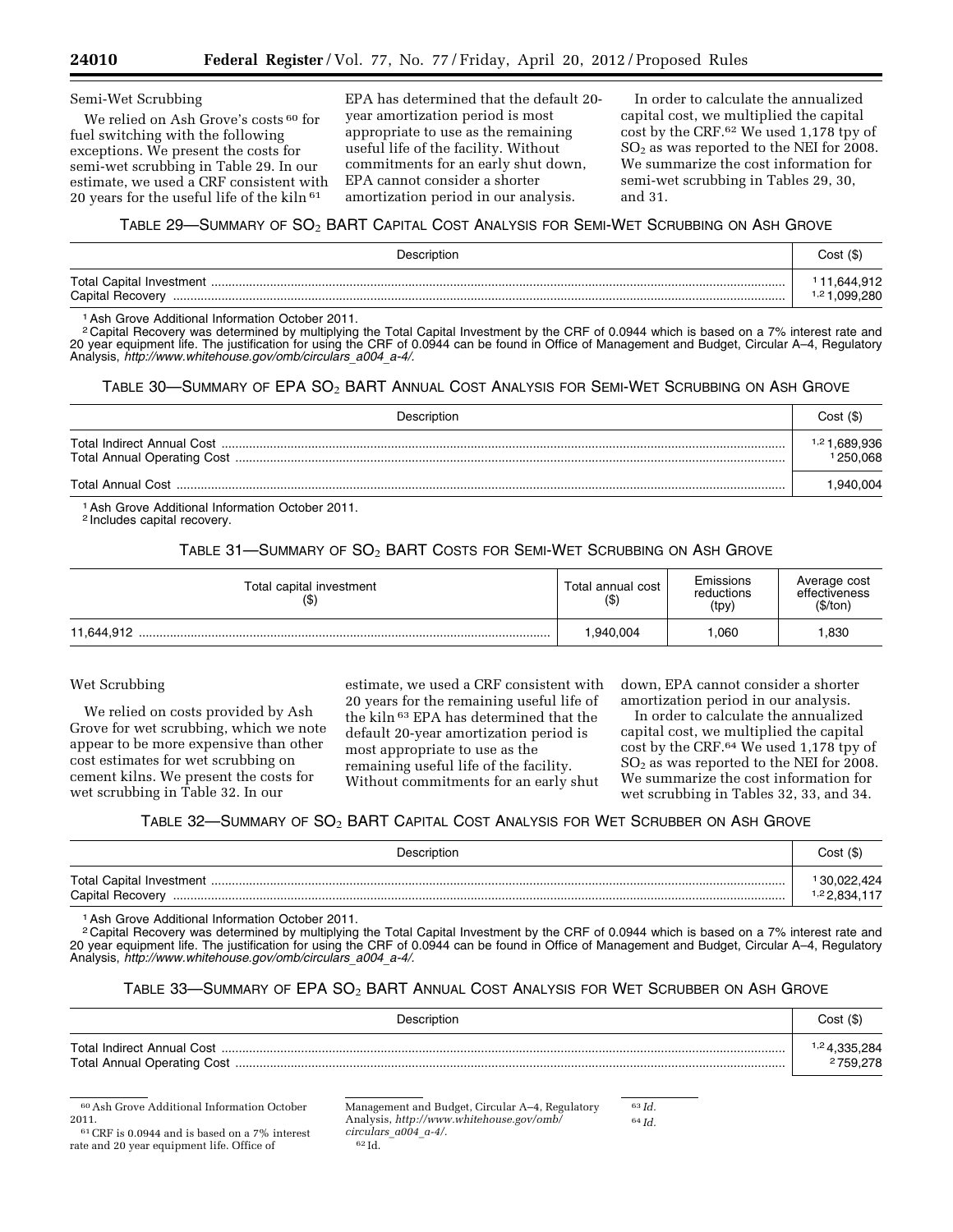### TABLE 33—SUMMARY OF  $\mathsf{EPA}$   $\mathsf{SO}_2$   $\mathsf{BART}$  Annual  $\mathsf{Cost}$  Analysis for Wet  $\mathsf{SCR}$ ubber on  $\mathsf{ASH}$  Grove—Continued

| Description       | Cost      |
|-------------------|-----------|
| Total Annual Cost | ነ በ94 562 |

1 Includes capital recovery.

2Ash Grove Additional Information October 2011.

TABLE 34—SUMMARY OF SO2 BART COSTS FOR WET SCRUBBER ON ASH GROVE

| Total capital investment<br>$($ \$) | Total annual cost<br>(\$) | Emissions<br>reductions<br>(tpy) | Average cost<br>effectiveness<br>(\$/ton) |
|-------------------------------------|---------------------------|----------------------------------|-------------------------------------------|
| 30.022.424                          | 5,094,562                 | .060                             | 4.806                                     |

Factor 2: Energy and Non Air Quality Impacts

We did not identify any energy or non-air quality environmental impacts associated with fuel switching at Ash Grove. Wet scrubbing and semi-wet scrubbing use additional water. Wet scrubbing would consume approximately 38 gallons per minute of water, resulting in approximately 19 million gallons per year. Semi-wet scrubbing would use 3.5 gallons per minute, for an annual usage of 1.75 million gallons per year.65 DAA would not require additional water. This arid location receives 11.9 inches of rainfall annually.66 Montana decreased the water rights held by Ash Grove's Montana City plant to match historical use, which resulted in withdrawal of previous water rights.67 As a result even if Ash Grove were able to obtain water rights, there is no guarantee that Ash Grove would be able to rely on that water right, as in a dryer than normal year a more senior water rights holder could require that Ash Grove cease its water use.68 The cost analysis for wet

scrubbing and semi-wet scrubbing included the costs of obtaining water.69

Wet scrubbing, semi-wet scrubbing, and DAA would also generate a waste stream that would need to be transported and disposed. Transporting the waste would use natural resources for fuel and would have associated air quality impacts. The disposal of the solid waste itself would be to a landfill and could possibly result in groundwater or surface water contamination if a landfill's engineering controls were to fail. The environmental impacts associated with proper transportation and/or disposal should not be significant.

Wet scrubbing, semi-wet scrubbing and DAA require additional electricity to service pretreatment and injection equipment, pumps, compressors, and control systems. The additional energy requirements that would be involved in installation and operation of the evaluated controls are not significant enough to warrant eliminating any of the options evaluated. Note that cost of the additional energy requirements has been included in our calculations.

Factor 3: Any Existing Pollution Control Technology in Use at the Source

The kiln currently uses low sulfur coal as a component of fuel mix and inherent scrubbing for  $SO<sub>2</sub>$  control. The kiln inherently acts as an  $SO<sub>2</sub>$  scrubber, since some of the sulfur that is oxidized to  $SO<sub>2</sub>$  is absorbed by the alkali compounds in the raw material fed to the kiln.70 Ash Grove currently uses a mixture of petroleum coke with a sulfur content of 5.2% and coal with a sulfur content of 0.8%.71

#### Factor 4: Remaining Useful Life

EPA has determined that the default 20-year amortization period is most appropriate to use as the remaining useful life of the facility. Without commitments for an early shut down, EPA cannot consider a shorter amortization period in our analysis.

#### Factor 5: Evaluate Visibility Impacts

We conducted modeling for Ash Grove as described in section V.C.3.a. Table 35 presents the visibility impacts of the 98th percentile of daily maxima for each Class I area from 2006 through 2008.

# TABLE 35-DELTA DECIVIEW IMPROVEMENT FOR SO<sub>2</sub> CONTROLS ON ASH GROVE

| Class I area              | Baseline im-<br>pact (delta<br>deciview) | Improvement<br>from fuel<br>switching-<br>Option 1<br>(delta<br>deciview) | Improvement<br>from DAA<br>(delta<br>deciview) | Improvement<br>from fuel<br>wwitching-<br>Option 2<br>(delta<br>deciview) | Improvement<br>from semi-wet<br>scrubbing<br>(delta<br>deciview) | Improvement<br>from wet<br>scrubbing<br>(delta<br>deciview) |
|---------------------------|------------------------------------------|---------------------------------------------------------------------------|------------------------------------------------|---------------------------------------------------------------------------|------------------------------------------------------------------|-------------------------------------------------------------|
|                           | 0.426                                    | 0.015                                                                     | 0.020                                          | 0.050                                                                     | 0.074                                                            | 0.074                                                       |
|                           | 0.604                                    | 0.016                                                                     | 0.023                                          | 0.056                                                                     | 0.083                                                            | 0.083                                                       |
| Gates of the Mountains WA | 4.446                                    | 0.033                                                                     | 0.049                                          | 0.119                                                                     | 0.180                                                            | 0.180                                                       |
|                           | 0.193                                    | 0.009                                                                     | 0.013                                          | 0.035                                                                     | 0.048                                                            | 0.048                                                       |
|                           | 0.242                                    | 0.012                                                                     | 0.018                                          | 0.039                                                                     | 0.059                                                            | 0.059                                                       |
|                           | 0.215                                    | 0.009                                                                     | 0.012                                          | 0.018                                                                     | 0.030                                                            | 0.030                                                       |
|                           | 0.130                                    | 0.007                                                                     | 0.010                                          | 0.015                                                                     | 0.022                                                            | 0.022                                                       |
|                           | 1.022                                    | 0.017                                                                     | 0.025                                          | 0.060                                                                     | 0.090                                                            | 0.090                                                       |
|                           | 0.412                                    | 0.014                                                                     | 0.020                                          | 0.049                                                                     | 0.074                                                            | 0.074                                                       |

65Ash Grove Additional Information October 2011, p. 14.

66Ash Grove Additional Information October 2011, p. 10.

67Ash Grove Additional Information October 2011, p. 14.

68Ash Grove Additional Information October 2011, p. 10.

69Ash Grove Additional Information October

2011, Attachments 1 and 2.

70Ash Grove Response to Comments.

71Ash Grove BART Analysis, p. 4–2.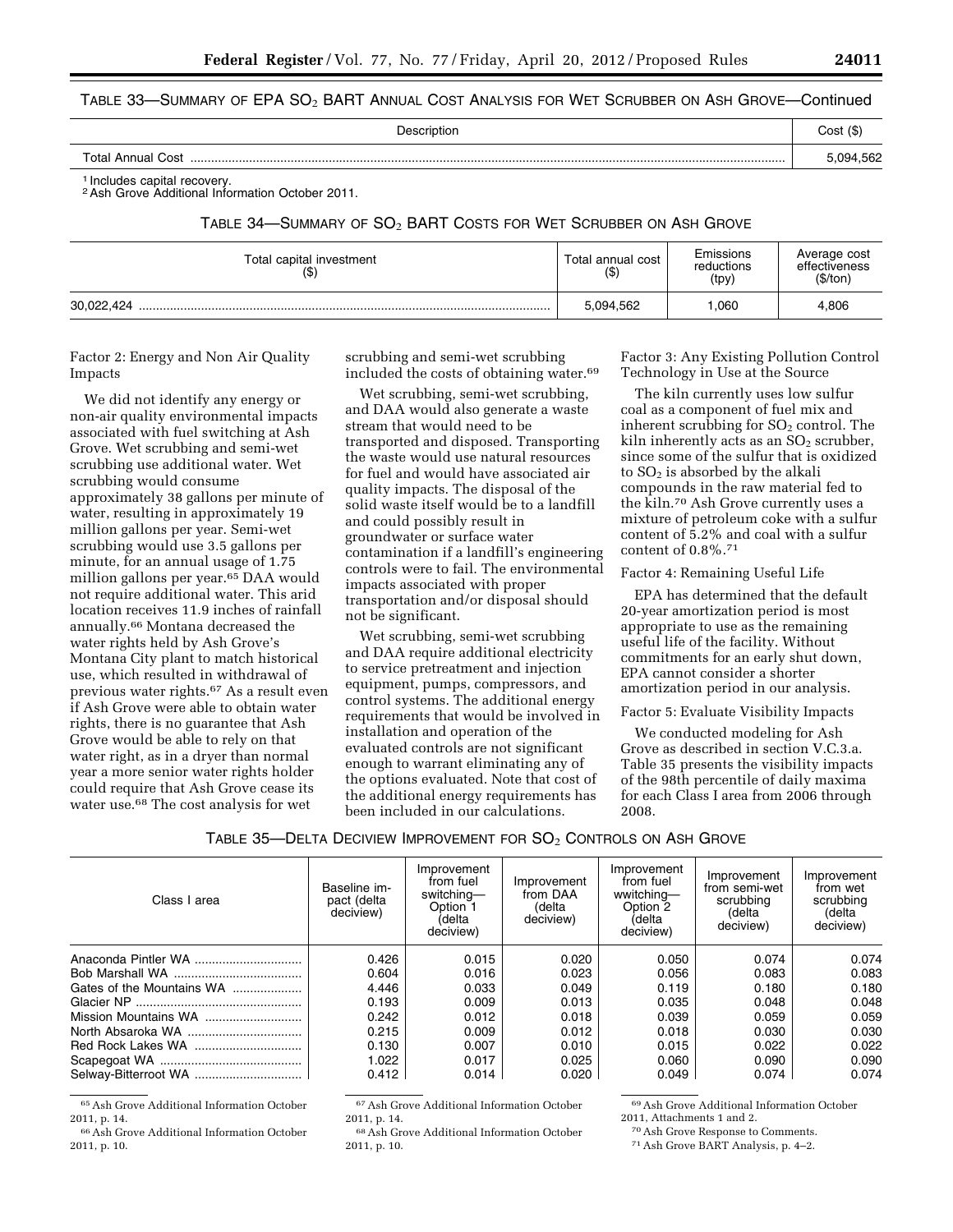#### TABLE 35—DELTA DECIVIEW IMPROVEMENT FOR  $SO_2$  Controls on Ash Grove—Continued

| Class I area   | Baseline im-<br>pact (delta<br>deciview) | Improvement<br>from fuel<br>switching-<br>Option <sub>1</sub><br>(delta<br>deciview) | Improvement<br>from DAA<br>(delta<br>deciview) | Improvement<br>from fuel<br>wwitching-<br>Option <sub>2</sub><br>(delta<br>deciview) | Improvement<br>from semi-wet<br>scrubbing<br>(delta<br>deciview) | Improvement<br>from wet<br>scrubbing<br>(delta<br>deciview) |
|----------------|------------------------------------------|--------------------------------------------------------------------------------------|------------------------------------------------|--------------------------------------------------------------------------------------|------------------------------------------------------------------|-------------------------------------------------------------|
|                | 0.163                                    | 0.008                                                                                | 0.012                                          | 0.030                                                                                | 0.044                                                            | 0.044                                                       |
|                | 0.174                                    | 0.006                                                                                | 0.009                                          | 0.021                                                                                | 0.033                                                            | 0.033                                                       |
| Yellowstone NP | 0.190                                    | 0.012                                                                                | 0.018                                          | 0.042                                                                                | 0.062                                                            | 0.062                                                       |

Table 36 presents the number of days with impacts greater than 0.5 deciviews

for each Class area from 2006 through 2008.

TABLE 36—DAYS GREATER THAN 0.5 DECIVIEW FOR  $SO_2$  Controls on Ash Grove

[Three year total]

| Class I area                                                              | Baseline days | Using fuel<br>switching<br>Option 1 | Using fuel<br>switching<br>Option 2 | Using DSI       | Using SDA       | Using wet<br>scrubber |
|---------------------------------------------------------------------------|---------------|-------------------------------------|-------------------------------------|-----------------|-----------------|-----------------------|
| Gates of the Mountains WA<br>Mission Mountains WA<br>Selway-Bitterroot WA | 361<br>37     | 21<br>359<br>37                     | 19<br>352<br>34                     | 21<br>356<br>36 | 18<br>349<br>33 | 18<br>348<br>33       |

Modeling was performed at a 25% control effectiveness rather than at a 30% control effectiveness for DAA, and at a control effectiveness of 60% rather than 50% for fuel switching—option 2; however, this should not change the outcome of the analysis because of the relatively small visibility improvement for each of the  $SO<sub>2</sub>$  controls considered.

Step 5: Select BART

We propose to find that BART for  $SO_2$ is no additional controls at Ash Grove. We are accordingly proposing a BART emission limit of 11.5 lb/ton clinker (30 day rolling average). Of the five BART factors, visibility was the critical one in our analysis of controls for this source. The low visibility improvement

predicted from the use of  $SO<sub>2</sub>$  controls did not justify proposing additional controls on this source.

In our BART analysis for  $SO<sub>2</sub>$  at Ash Grove, we considered DAA, fuel switching, semi-wet scrubbing and wet scrubbing. The comparison between our DAA, fuel switching, semi-wet scrubbing and wet scrubbing analysis is provided in Table 37.

TABLE 37—SUMMARY OF EPA SO2 BART ANALYSIS COMPARISON OF DAA, FUEL SWITCHING, SEMI-WET SCRUBBING AND WET SCRUBBING FOR ASH GROVE

|                         |                             |                             | Incremental<br>Average cost<br>effectiveness<br>ness<br>(\$/ton)<br>(\$/ton) |                 | Visibility impacts $1,2$                            |                                   |
|-------------------------|-----------------------------|-----------------------------|------------------------------------------------------------------------------|-----------------|-----------------------------------------------------|-----------------------------------|
| Control option          | Total capital<br>investment | <b>Total annual</b><br>cost |                                                                              | cost effective- | Visibility im-<br>provement<br>(delta<br>deciviews) | Fewer<br>days $> 0.5$<br>deciview |
|                         | 30,022,424                  | 5,094,562                   | 4,806                                                                        |                 | 0.180                                               | 12                                |
|                         | 11,644,912                  | 1,940,004                   | 1,830                                                                        | 2.095           | 0.180                                               | 12                                |
| Fuel Switching-Option 2 |                             | 2,908,170                   | 4,113                                                                        | 4.773           | 0.119                                               | 9                                 |
|                         | 330.620                     | 463,082                     | 1,434                                                                        |                 | 0.049                                               | 5                                 |
|                         |                             | 487,877                     | 2,439                                                                        | 6               | 0.033                                               |                                   |

1The visibility benefit shown is for Gates of the Mountains WA.

<sup>2</sup>The visibility improvement described in this table represents the change in the maximum 98th percentile impact over the modeled 3-year meteorological period (2006 through 2008) at the Class I area that showed the greatest improvement, Gates of the Mountains, WA. Similarly, the number of days above 0.5 deciviews is the total for the modeled 3-year meteorological period at Gates of the Mountains WA.<br>10 Incremental Cost Effectiveness cannot be calculated because both technologies reduce the same am

4 Capital cost is not required for fuel switching.

5 Incremental cost would result in a negative number and therefore was not calculated.

6 Incremental cost is not applicable to the option that has the lowest effectiveness.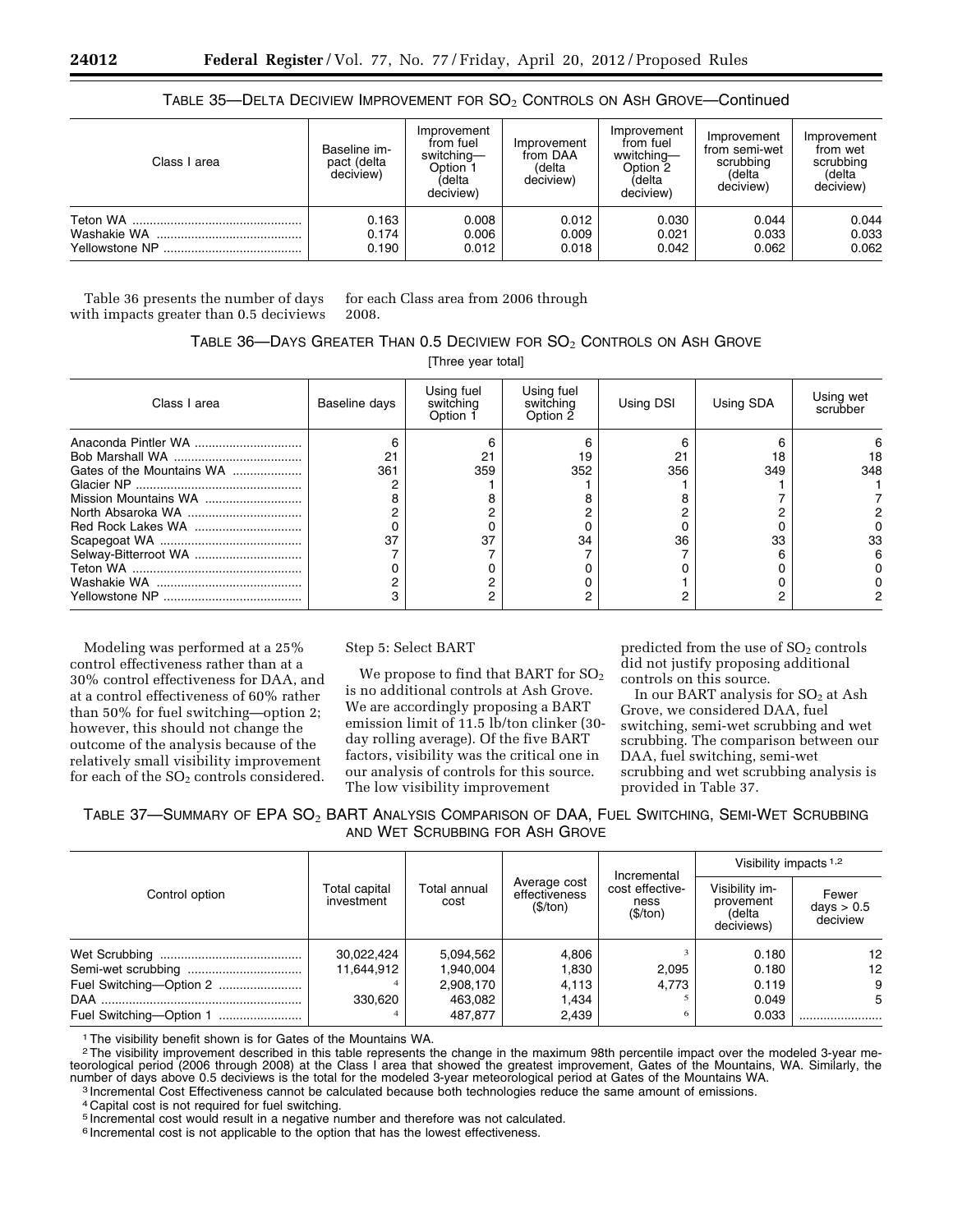We have concluded that DAA, fuel switching, semi-wet scrubbing, and wet scrubbing are all cost effective control technologies, but that they would not provide substantial visibility benefits. Given that the visibility improvement associated with SO<sub>2</sub> controls are relatively small, we propose that the SO2 BART emission limit for the kiln at Ash Grove should be based on current emissions, while allowing for a sufficient margin of compliance for a 30 day rolling average limit that would apply at all times, including startup, shutdown, and malfunction.72 As EPA has stated previously, adopting an output-based standard avoids rewarding a source for becoming less efficient, i.e., requiring more feed to produce a unit of product. An output-based standard promotes the most efficient production process. 73 FR 34076, June 16, 2008. The NSPS for  $NO<sub>X</sub>$  and NESHAP for PM are normalized by ton of clinker produced. We have recognized previously that facilities are allowed to measure feed inputs and to use sitespecific feed/clinker ratio to calculate clinker production. 75 FR 54990, Sept. 9, 2010.

Accordingly, we are proposing 11.5 lb/ton clinker as a BART emission limit for SO<sub>2</sub> at Ash Grove Cement. In proposing this limit, we considered the

emission rate currently being achieved by Ash Grove Cement in lb/ton clinker.73 We are also proposing monitoring, recordkeeping, and reporting requirements as described in our proposed regulatory text for 40 CFR 52.1395.

As we have noted previously, under section  $51.308(e)(1)(iv)$ , "each source subject to BART [is] required to install and operate BART as expeditiously as practicable, but in no event later than 5 years after approval of the implementation plan revision.'' Because we are not requiring additional controls to be installed, we propose that Ash Grove must comply with this emission limit within 180 days from the date our final FIP becomes effective. This will allow time for monitoring systems to be certified if necessary.

#### PM

Ash Grove currently has an electrostatic precipitator (ESP) for particulate control from the kiln. An ESP is a particle control device that uses electrical forces to move the particles out of the flowing gas stream and onto collector plates. The ESP places electrical charges on the particles, causing them to be attracted to oppositely charged metal plates located in the precipitator. The particles are removed from the plates by ''rapping''

and collected in a hopper located below the unit. The removal efficiencies for ESPs are highly variable; however, for very small particles alone, the removal efficiency is about 99%.74

Ash Grove Cement must meet a PM<sub>10</sub> emission rate based on the process weight of the kiln. Pursuant to the regulatory requirement in Montana's EPA approved SIP (Administrative Rule of Montana (ARM) 17.8.310), permit condition A.8 in Ash Grove's Final Title V Operating Permit #OP2005–06 contains the following requirements: if the process weight rate of the kiln is less than or equal to 30 tons per hour, then the emission limit shall be calculated using  $E = 4.10p^{0.67}$  where  $E =$  rate of emission in pounds per hour and p = process weight rate in tons per hour; however, if the process weight rate of the kiln is greater than 30 tons per hour, then the emission limit shall be calculated using  $E = 55.0p^{0.11} - 40$ , where  $E =$  rate of emission in pounds per hour and  $P =$  process weight rate in tons per hour.

Based on our modeling described in section V.C.3.a, PM contribution to the baseline visibility impairment is low. Table 38 shows the maximum baseline visibility impact from PM and percentage contribution to that impact from coarse PM and fine PM.

#### TABLE 38—ASH GROVE VISIBILITY IMPACT CONTRIBUTION FROM PM

| Maximum baseline visibility impact | % Contribution | % Contribution |
|------------------------------------|----------------|----------------|
| (deciview)                         | coarse PM      | fine PM        |
| 4.446                              | 0.84           | 4.1            |

The PM contribution to the baseline visibility impact for Ash Grove is very small; therefore, any visibility improvement that could be achieved with improvements to the existing PM controls would be negligible.

Taking into consideration the above factors we propose a BART emission limit based on use of the current control technology at Ash Grove and the emission limits described above for PM/  $PM_{10}$  as BART. We find that the BART emission limit can be achieved through the operation of the existing ESP. Thus, as described in our BART Guidelines, a full five-factor analysis for  $PM/PM_{10}$  is not needed for Ash Grove.

As we have noted previously, under section  $51.308(e)(1)(iv)$ , "each source subject to BART [is] required to install and operate BART as expeditiously as practicable, but in no event later than 5 years after approval of the implementation plan revision.'' Since we propose a BART emission limit that represents current operations and no installation is necessary, we propose a compliance deadline of 30 days from the date our final FIP becomes effective.

#### ii. Holcim

#### Background

The Holcim (US) Inc. Trident cement plant near Three Forks, MT was

determined to be subject to the BART requirements as explained in section V.C. As explained in section V.C., the document titled ''Identification of BART-Eligible Sources in the WRAP Region'' dated April 4, 2005 provides more details on the specific emission units at each facility. Our analysis focuses on the kiln as the primary source of  $SO<sub>2</sub>$  and  $NO<sub>X</sub>$  emissions. We requested a five factor BART analysis for Holcim's Trident cement plant. The company submitted that analysis on July 6, 2007, with updated information on January 25, 2008, June 9, 2009, August 12, 2009, June 16, 2011, and March 2, 2012.75 Holcim's five factor

<sup>72</sup>As discussed in the BART Guidelines, section V (70 FR 39172, July 6, 2005), and Section 302(k) of the CAA, emissions limits such as BART are required to be met on a continuous basis.

<sup>73</sup>Response to EPA request for supplemental information on emissions from the Montana City plant, March 9, 2012. Ash Grove lists the mean 30-<br>day rolling average SO<sub>2</sub> emission rate for May 26,

<sup>2006</sup> through September 8, 2008, at 7.2 lb/ton clinker. The 99th percentile 30-day rolling average was 11.02 lb/ton clinker.

<sup>74</sup>EPA Air Pollution Control Online Course, description at: *[http://www.epa.gov/apti/course422/](http://www.epa.gov/apti/course422/ce6a1.html)  [ce6a1.html.](http://www.epa.gov/apti/course422/ce6a1.html)* 

<sup>75</sup>BART analysis by Holcim for Trident Cement Plant, Three Forks, MT (''Holcim Initial Response'')

<sup>(</sup>Jul 6, 2007); Responses to EPA comments on BART analysis for Trident Cement Plant (''Holcim 2008 Responses'') (Jan. 25, 2008); BART analysis by Holcim for low  $NO<sub>X</sub>$  burners for Trident Cement Plant (''Holcim Additional Response, June 2009'') (Jun 9, 2009); Response to EPA letter regarding Confidential Business Information (CBI) claims on BART analysis for Trident Cement Plant (''Holcim Continued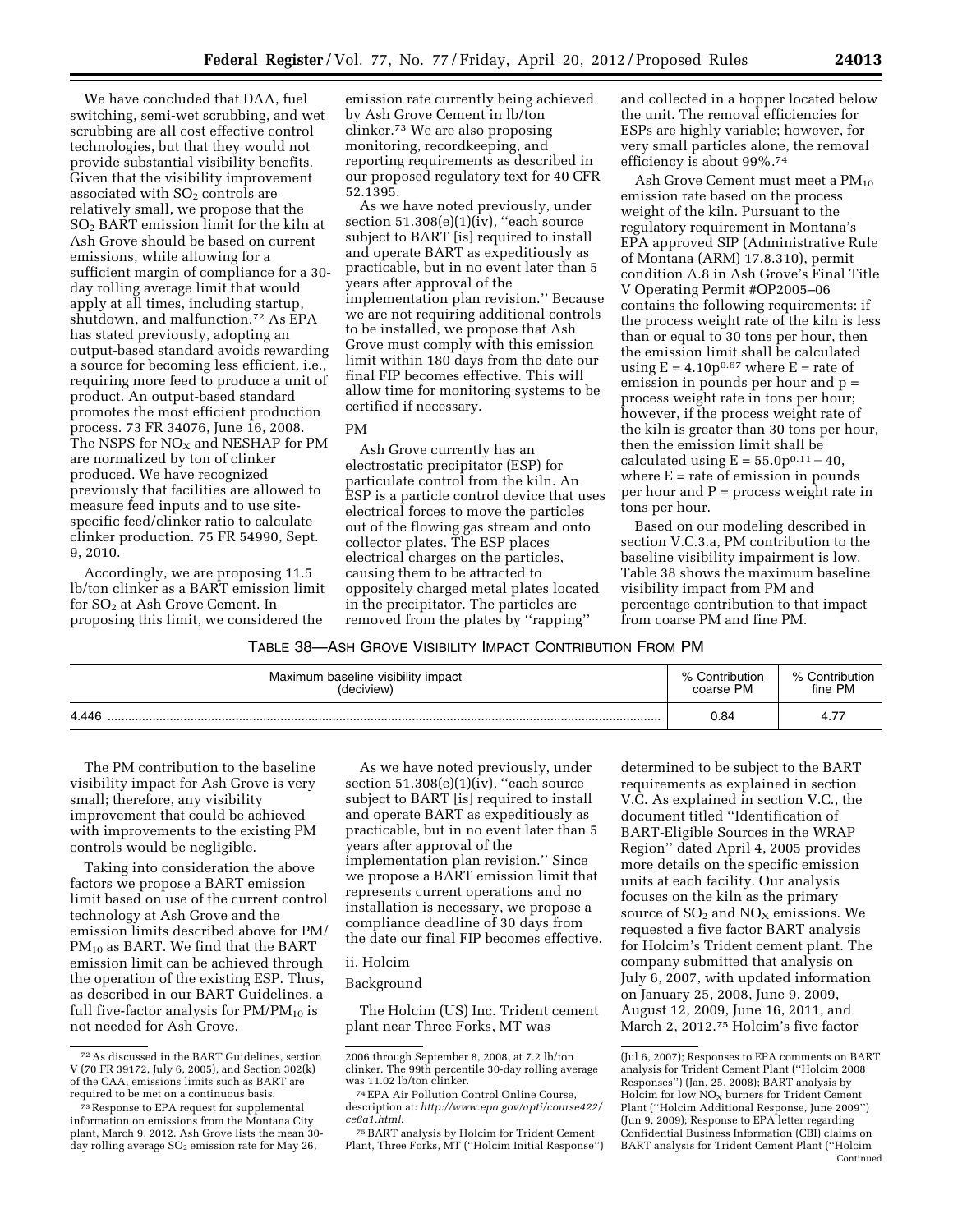BART analysis is contained in the docket for this action and we have taken it into consideration in our proposed action.

#### $NO<sub>X</sub>$

Step 1: Identify All Available Technologies

We identified the following previously described  $NO<sub>x</sub>$  control technologies are available: LNB, MKF, FGR, SNCR, and SCR.

Step 2: Eliminate Technically Infeasible **Options** 

We did not consider FGR and SCR further for Holcim since Holcim and Ash Grove are similar with regard to the relevant factors.

Step 3: Evaluate Control Effectiveness of Remaining Control Technology

For LNB on Holcim's kiln, it is appropriate to assume a control

effectiveness of 15%.76 For MKF, a control effectiveness of 30% is appropriate.77 For SNCR, in evaluating the technology, a control effectiveness of 50% is appropriate, and for LNB+SNCR a control effectiveness of 58% is appropriate.78

As described above in the Ash Grove analysis, we consider 50% control effectiveness appropriate for SNCR at long wet kilns, such as Holcim's kiln.

Concentration of baseline  $NO<sub>X</sub>$ emissions is one parameter affecting control effectiveness. The percentage of control effectiveness is greater when initial  $NO<sub>x</sub>$  concentrations are greater. The reaction kinetics decrease as the concentration of reactants decreases. This is due to thermodynamic considerations that limit the reduction process at low  $NO<sub>x</sub>$  concentrations.<sup>79</sup> The baseline  $NO<sub>X</sub>$  emissions of the Holcim Trident kiln, in pounds per ton of clinker produced (lb/ton clinker) are

significantly higher than those at Ash Grove's Midlothian kilns in Texas (described above in the Ash Grove analysis), indicating that SNCR on the Holcim kiln would be expected to achieve even greater control effectiveness when compared to SNCR on the Midlothian kilns. Information provided to EPA by Holcim on NOX emissions at the Trident cement plant from 2008 through 2010 indicate that the mean 30-day rolling average emission rate was 9.7 lb/ton clinker,<sup>80</sup> much higher than Midlothian's pre-SNCR emission rate shown in the Ash Grove analysis above, which is between 4.5 and 4.9 lb/ton clinker.

A summary of the emissions projections for the  $NO<sub>X</sub>$  control options is provided in Table 39.

#### TABLE 39-SUMMARY OF NO<sub>X</sub> BART ANALYSIS CONTROL TECHNOLOGIES FOR HOLCIM

| Control option                                                              | Control         | Emissions                | Hemaining                        |
|-----------------------------------------------------------------------------|-----------------|--------------------------|----------------------------------|
|                                                                             | effectiveness   | reduction                | emissions                        |
|                                                                             | $\frac{(9)}{0}$ | (tpy)                    | (tpy)                            |
| $LNB + SNCR$<br><b>SNCR</b><br><b>MKF</b><br>I NB<br>No Controls (Baseline) | 58<br>50<br>30  | 645<br>556<br>334<br>167 | 467<br>556<br>778<br>945<br>.112 |

1 Holcim 2012 Response. (Holcim lists  $NO_X$  emissions at 998 tons for 2009, 1,175 tons for 2010, and 1164 tons for 2011. The average is 1,112 tons).

Step 4: Evaluate Impacts and Document Results

Factor 1: Costs of Compliance

LNB

We relied on cost estimates supplied by Holcim for capital costs and annual costs,81 but with two exceptions. We used a capital cost estimate of

\$4,385,307.82 Also in our analysis, we used a CRF consistent with 20 years for the useful life of the kiln. EPA has determined that the default 20-year amortization period is most appropriate to use as the remaining useful life of the facility. Without commitments for an early shut down, EPA cannot consider a shorter amortization period in our

analysis. In order to calculate the annualized capital cost, we multiplied the capital cost by the CRF.83

We calculated the average cost effectiveness from the total annual cost and a 15% reduction from the baseline actual emissions of 1,112 tpy. We summarize the cost information for LNB in Tables 40, 41, and 42.

# TABLE 40—SUMMARY OF  $NO<sub>x</sub>$  BART CAPITAL COST ANALYSIS FOR LNB ON HOLCIM

| Description      | Cost(S)                           |
|------------------|-----------------------------------|
| Capital Recovery | 4,385,307<br><sup>2</sup> 413,972 |

1 Holcim Additional Response, June 2009 (revised by EPA to eliminate 1.5 multiplier for ''retrofit installation'').

Additional Response, August 2009'') (Aug. 12, 2009); Response to EPA request for  $NO<sub>x</sub>$  and  $SO<sub>2</sub>$ emissions data for 2008–2010 (''Holcim 2011 Response'') (Jun. 16, 2011); Response to EPA request for emissions and clinker production for Holcim pursuant to CAA section 114(a) (''Holcim 2012 Response'') (Mar. 2, 2012).

76EPA provided an example of LNB on a long wet kiln with a control effectiveness of 14% in NOx Control Technologies for the Cement Industry, Final Report, September 2000, p. 61.

77Holcim Initial Response, p. 4–16.

78We analyzed only for commercial SNCR at Holcim. In its January 25, 2008 submittal to EPA, Holcim discussed (at pages 11–12) an alternative form of SNCR, which Holcim refers to as ''dust scoops'' SNCR. This version of SNCR would use a solid pelletized form of urea, which could be mechanically introduced into the existing ''dust scoops'' mechanism. In its August 12, 2009 submittal to EPA, Holcim presented cost spreadsheets which estimated substantially less cost for ''dust scoops'' SNCR than for commercial SNCR (\$716,800 capital cost versus \$1,312,800 capital cost). However, Holcim's 2008 submittal indicated that neither type of SNCR was being considered by Holcim on anything more than a trial basis. Therefore, EPA has chosen to use the

commercial SNCR cost estimate in its analysis, rather than the ''dust scoops'' SNCR cost estimate.

79CCM, p. 1–10.

80Holcim 2012 Response.

81Holcim Additional Response, June 2009.

82Holcim applied a 1.5 multiplier to the direct installation costs, for ''retrofit installation.'' We did not.

 $^{83}\mathrm{CRF}$  is 0.0944 and is based on a 7% interest rate and 20-year equipment life. Office of Management and Budget, Circular A–4, Regulatory Analysis, *[http://www.whitehouse.gov/omb/](http://www.whitehouse.gov/omb/circulars_a004_a-4/) [circulars](http://www.whitehouse.gov/omb/circulars_a004_a-4/)*\_*a004*\_*a-4/.*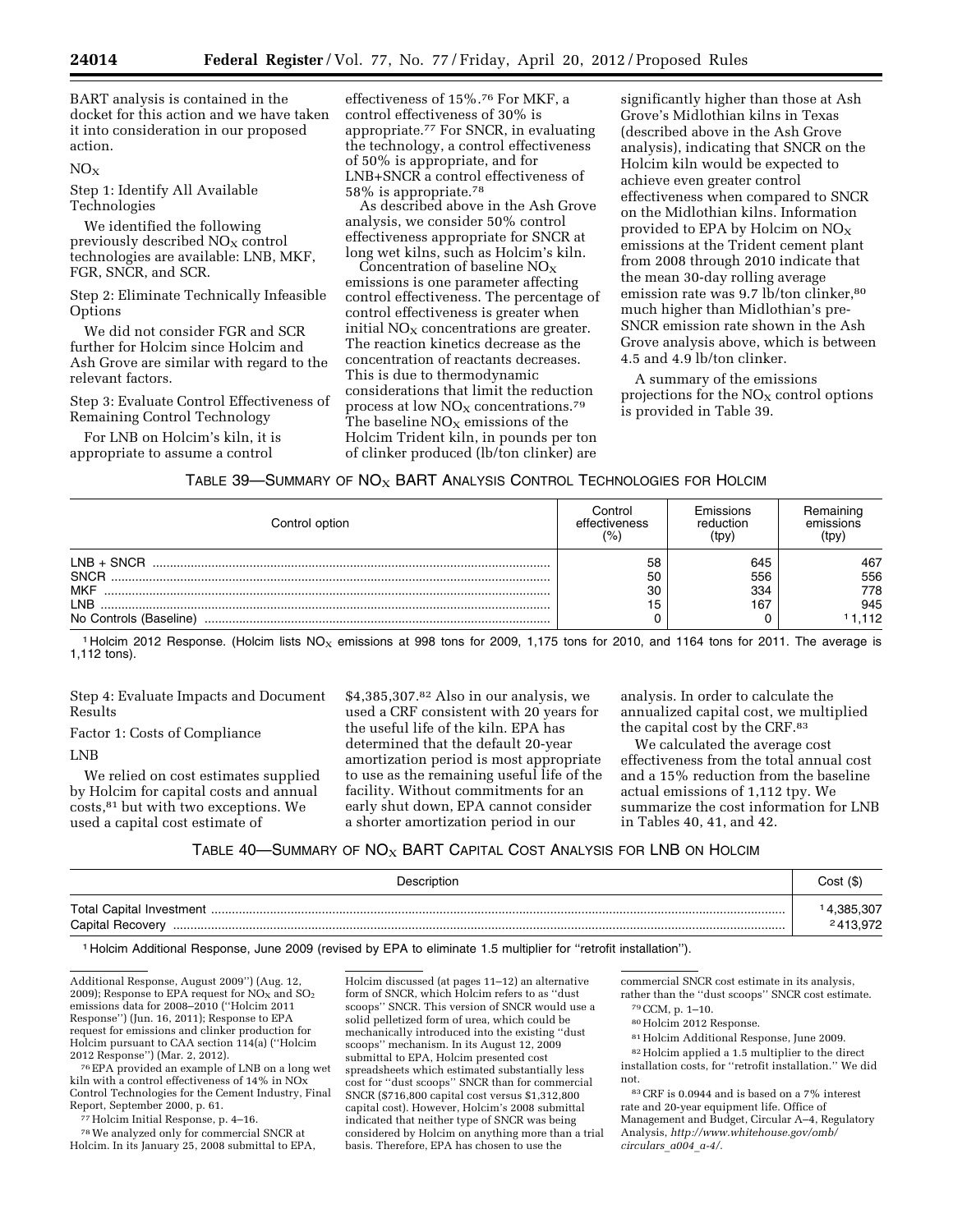2 Capital Recovery was determined by multiplying the Total Capital Investment by the CRF of 0.0944 which is based on a 7% interest rate and 20-year equipment life. The justification for using the CRF of 0.0944 can be found in Office of Management and Budget, Circular A–4, Regulatory Analysis, *[http://www.whitehouse.gov/omb/circulars](http://www.whitehouse.gov/omb/circulars_a004_a-4/)*\_*a004*\_*a-4/.* 

# TABLE 41-SUMMARY OF  $NO<sub>X</sub>$  BART ANNUAL COST ANALYSIS FOR LNB ON HOLCIM

| Description | Cost(S)              |
|-------------|----------------------|
|             | 1413,972<br>2300,658 |
|             | 714.629              |

1 Includes capital recovery.

2 Holcim Additional Response, June 2009.

The capital cost estimate of \$4,385,307 includes the cost of converting from a direct to an indirect firing system to accommodate LNB, including installation of a baghouse, additional explosion prevention,

pulverized coal storage, and dosing equipment.84

By comparison, our LNB cost analysis for Ash Grove Cement contains a capital cost estimate of \$266,309 and annual cost estimate of \$158,630. These figures

are much lower than the estimate for Holcim because Ash Grove did not factor in the cost of any kiln modifications to convert from direct to indirect firing.

| TABLE 42—SUMMARY OF $\mathsf{NO}_{\mathsf{X}}$ BART COSTS FOR LNB ON HOLCIM |
|-----------------------------------------------------------------------------|
|-----------------------------------------------------------------------------|

| Total installed capital cost<br>(\$) | Total annual cost<br>( \$ ) | Annual<br>emissions<br>reductions<br>(tpy) | Average cost<br>effectiveness<br>(\$/ton) |
|--------------------------------------|-----------------------------|--------------------------------------------|-------------------------------------------|
| 4,385,307                            | 714,629                     | 167                                        | 4,279                                     |

#### **MKF**

We relied on cost estimates supplied by Holcim for annual costs.85 No separate calculation of capital cost was presented by Holcim. Total annual cost of MKF was provided from an EPA publication,86 for MKF conversion for a 50 tons-per-hour long wet kiln, scaled up by Holcim from 1997 dollars to 2006 dollars, using a 1.25607 Consumer Price Index (CPI) multiplier.87 We calculated

the cost effectiveness, from the total annual cost and a 30% reduction from the baseline actual emissions of 1,112 tpy. We present the costs for MKF in Table 43.

#### TABLE 43-SUMMARY OF  $NO<sub>X</sub>$  BART COSTS FOR MKF ON HOLCIM

| Total capital investment | Total<br>annual<br>cost<br>(3) | Annual<br>emissions<br>reductions<br>(tpy) | Average cost<br>effectiveness<br>(\$/ton) |
|--------------------------|--------------------------------|--------------------------------------------|-------------------------------------------|
|                          | 473.738                        | 334                                        | 1.418                                     |

As explained in Holcim's BART analysis, the use of tire-derived fuel for MKF cannot be ensured within the fiveyear timeline required in the BART program. Holcim is not permitted by the State of Montana to use tires as a fuel source in its kiln until the State issues a final air quality permit allowing such use and any legal appeals are concluded.88 Therefore, MKF is not considered further.

# **SNCR**

We relied on cost estimates supplied by Holcim for capital costs and annual costs, with the exception of the CRF used.89 For our analysis, we used a CRF consistent with 20 years for the useful life of the kiln. EPA has determined that the default 20-year amortization period is most appropriate to use as the remaining useful life of the facility. Without commitments for an early shut

down, EPA cannot consider a shorter amortization period in our analysis. In order to calculate the annualized capital cost, we multiplied the capital cost by the CRF.90 We calculated the average cost effectiveness from the total annual cost and a 50% reduction from the baseline actual emissions of 1,112 tpy, yielding a 588 tpy reduction. We summarize the cost information from our SNCR analysis in Tables 44, 45, and 46.

<sup>&</sup>lt;sup>84</sup> Holcim Additional Response, June 2009.<br><sup>85</sup> Holcim Initial Response.<br><sup>86</sup> NO<sub>X</sub> Control Technologies for the Cement

Industry: Final Report, September 19, 2000, EPA– 457/R–00–002, Table 6–10.

<sup>87</sup>Holcim Initial Response, p. 4–23.

<sup>88</sup> Id., p. 4–25.

<sup>89</sup>Holcim Additional Response, August 2009, Appendix C.

 $^{90}\mathrm{CRF}$  is 0.0944 and is based on a 7% interest rate and 20-year equipment life. Office of Management and Budget, Circular A–4, Regulatory Analysis, *[http://www.whitehouse.gov/omb/](http://www.whitehouse.gov/omb/circulars_a004_a-4/) [circulars](http://www.whitehouse.gov/omb/circulars_a004_a-4/)*\_*a004*\_*a-4/.*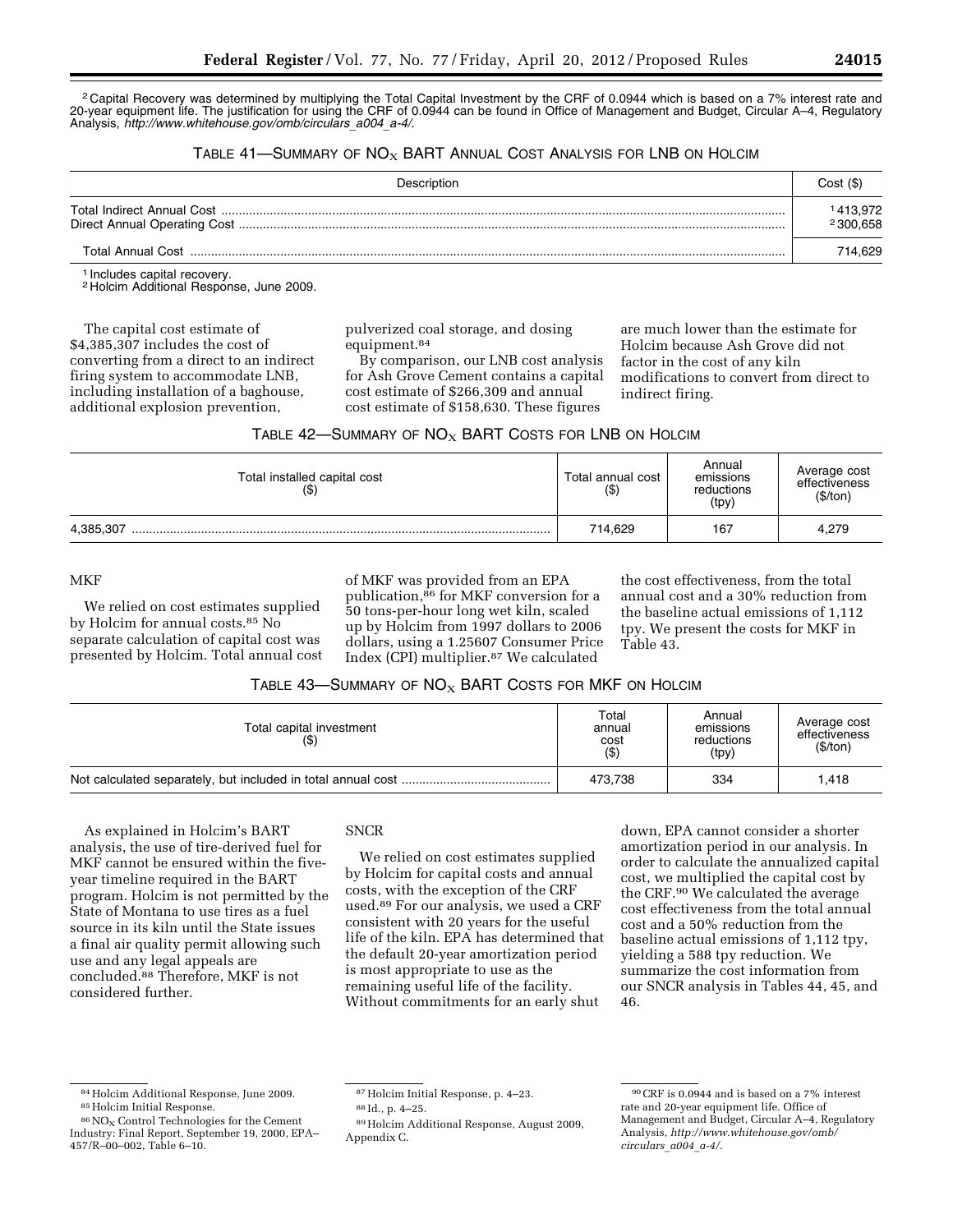#### TABLE 44—SUMMARY OF  $NO<sub>X</sub>$  BART CAPITAL COST ANALYSIS FOR SNCR ON HOLCIM

| Description      | Cost (\$)            |
|------------------|----------------------|
| Capital Recovery | 1,312,800<br>123.928 |

1 Holcim Additional Response, August, 2009.

2 Capital Recovery was determined by multiplying the Total Capital Investment by the CRF of 0.0944, which is based on a 7% interest rate and 20-year equipment life. The justification for using the CRF of 0.0944 can be found in Office of Management and Budget, Circular A–4, Regulatory Analysis, *[http://www.whitehouse.gov/omb/circulars](http://www.whitehouse.gov/omb/circulars_a004_a-4/)*\_*a004*\_*a-4/.* 

#### TABLE 45—SUMMARY OF  $NO_X$  BART ANNUAL COST ANALYSIS FOR SNCR ON HOLCIM

| Description | Cost(S)             |
|-------------|---------------------|
|             | 123,928<br>2147.288 |
|             | 271.216             |

1 Includes capital recovery.

<sup>2</sup> Holcim Additional Response, August, 2009.

# TABLE 46-SUMMARY OF  $NO<sub>X</sub>$  BART COSTS FOR SNCR ON HOLCIM

| Total capital investment<br>(\$) | Total annual cost<br>$($ \$) | Annual<br>emissions<br>reductions<br>(tpy) | Average cost<br>effectiveness<br>(\$/ton) |
|----------------------------------|------------------------------|--------------------------------------------|-------------------------------------------|
| 1,312,800                        | 271.216                      | 556                                        | 488                                       |

LNB + SNCR

We calculated the cost effectiveness of LNB + SNCR by dividing the sum of the

annual cost of the two technologies described above by the 58% emissions reduction that would be achieved. We

summarize the cost information from our LNB + SNCR analysis in Tables 47 and 48.

# TABLE 47-SUMMARY OF  $NO_X$  BART CAPITAL COST ANALYSIS FOR LNB + SNCR ON HOLCIM

| Description                   | Cost(S)            |
|-------------------------------|--------------------|
| Total Annual Cost LNB         | 714,629<br>271.216 |
| Total Annual Cost I NB + SNCR | 985.845            |

# TABLE 48—SUMMARY OF  $NO<sub>X</sub>$  BART COSTS FOR LNB + SNCR ON HOLCIM

| Total annual cost<br>$($ \$ | Annual<br>emissions<br>reductions<br>(tpy) | Average cost<br>effectiveness<br>(\$/ton) |
|-----------------------------|--------------------------------------------|-------------------------------------------|
| 985,845                     | 645                                        | .528                                      |

Factor 2: Energy and Non-Air Quality Impacts

LNBs are not expected to have any significant negative energy impacts<sup>91</sup> and are not expected to have any nonair quality environmental impacts. SNCR systems require electricity to operate the blowers and pumps. The generation of the electricity will most likely involve fuel combustion, which will cause emissions. While the required electricity will result in emissions, these emissions should be

small compared to the reduction in  $NO<sub>x</sub>$ that would be gained by operating an SNCR system.92 Transporting the chemical reagents for SNCR would use natural resources for fuel and would have associated air quality impacts. The chemical reagents would be stored on site and could result in spills to the environment while being transferred between storage vessels or if containers were to fail during storage or movement. The environmental impacts associated with proper transportation, storage, and/ or disposal should not be significant. Therefore, the non-air quality environmental impacts did not warrant eliminating LNB or SNCR.

Factor 3: Any Existing Pollution Control Technology in Use at the Source

Holcim currently uses proper kiln design and operation for  $NO<sub>X</sub>$  control.

Factor 4: Remaining Useful Life

EPA has determined that the default 20-year amortization period is most appropriate to use as the remaining useful life of the facility. Without

<sup>91</sup>Holcim Initial Response, p. 4–23. 92Holcim Initial Response, p. 5–13, 14.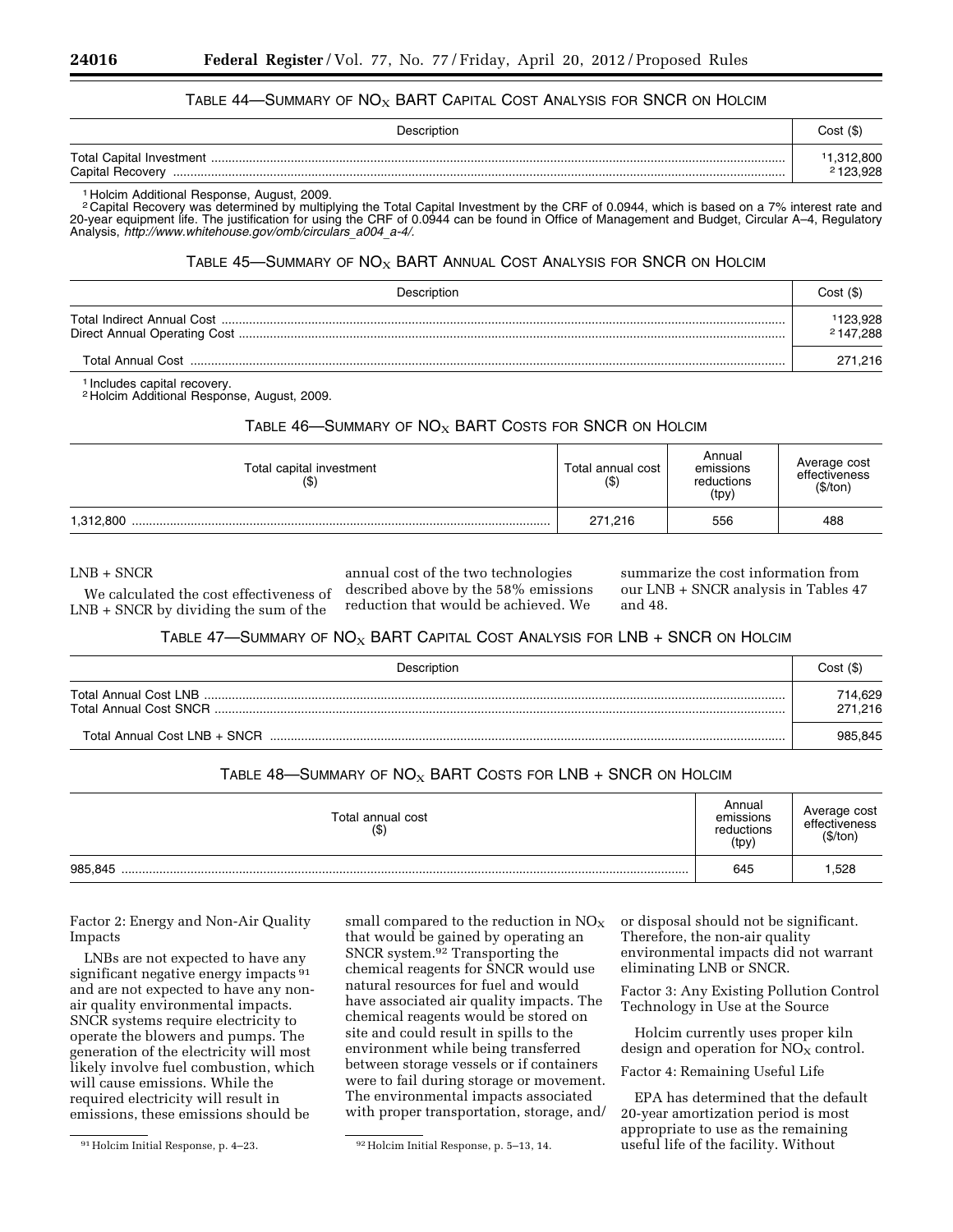commitments for an early shut down, EPA cannot consider a shorter amortization period in our analysis.

Factor 5: Evaluate Visibility Impacts

We performed modeling as described previously.

We conducted modeling for Holcim as described in section V.C.3.a. Table 49 presents the Visibility Impacts of the

98th percentile of daily maxima for each Class I area from 2006 through 2008. Table 50 presents the number of days with impacts greater than 0.5 deciviews for each Class area from 2006 through 2008.

# TABLE 49—DELTA DECIVIEW IMPROVEMENT FOR  $NO<sub>X</sub>$  Controls on Holcim

| Class I area              | <b>Baseline</b><br>impact<br>(delta<br>deciview) | Improvement<br>from LNB<br>(delta<br>deciview) | Improvement<br>from SNCR<br>(delta<br>deciview) | Improvement<br>from $LNB +$<br><b>SNCR</b><br>(delta<br>deciview) |
|---------------------------|--------------------------------------------------|------------------------------------------------|-------------------------------------------------|-------------------------------------------------------------------|
| Gates of the Mountains WA | 0.980                                            | 0.125                                          | 0.295                                           | 0.424                                                             |
| Yellowstone NP            | 0.411                                            | 0.051                                          | 0.120                                           | 0.171                                                             |

# TABLE 50—DAYS GREATER THAN 0.5 DECIVIEW FOR  $NO<sub>X</sub>$  Controls on Holcim

[Three-year total]

| Class I area                                | Baseline days | Using LNB | Using SNCR | Using<br>LNB + SÑCR |
|---------------------------------------------|---------------|-----------|------------|---------------------|
| Gates of the Mountains WA<br>Yellowstone NP | 46<br>I O     | 39        | 26         | 19<br>c             |

Modeling was performed at 35% control effectiveness rather than 50% control effectiveness for SNCR and at 50% control effectiveness rather than 58% control effectiveness for LNB + SNCR. Therefore, visibility improvement from SNCR and LNB +

SNCR would be greater than what is shown.

#### Step 5: Select BART

We propose to find that BART for  $NO<sub>X</sub>$  is LNB + SNCR with an emission limit of 5.5 lb/ton of clinker (30-day rolling average). Of the five BART

factors, cost and visibility improvement were the critical ones in our analysis of controls for this source.

In our BART analysis for  $NO<sub>x</sub>$  at Holcim, we considered LNB, SNCR, and LNB + SNCR. The comparison between our LNB, SNCR, and LNB + SNCR analysis is provided in Table 51.

# TABLE 51—SUMMARY OF  $NO<sub>X</sub>$  BART ANALYSIS COMPARISON OF CONTROL OPTIONS FOR HOLCIM

|                    |                                     |                               |                                           |                                                  | Visibility impacts $1,2$                          |                                   |
|--------------------|-------------------------------------|-------------------------------|-------------------------------------------|--------------------------------------------------|---------------------------------------------------|-----------------------------------|
| Control option     | Total capital<br>investment         | Total annual<br>cost          | Average cost<br>effectiveness<br>(\$/ton) | Incremental<br>cost<br>effectiveness<br>(\$/ton) | Visibilitv<br>improvement<br>(delta<br>deciviews) | Fewer<br>days $> 0.5$<br>deciview |
| SNCR<br><b>LNB</b> | 6,271,009<br>1,312,800<br>4,958,209 | 985,845<br>271,216<br>714.629 | 1,528<br>488<br>4,279                     | 8.029<br>$3 - 1.140$                             | 0.424<br>0.295<br>0.125                           | 27<br>20                          |

The visibility benefit shown is for Gates of the Mountains WA.

<sup>2</sup>The visibility improvement described in this table represents the change in the maximum 98th percentile impact over the modeled 3-year meteorological period (2006 through 2008) at the Class I area that showed the greatest improvement, Gates of the Mountains, WA. Similarly, the a mumber of days above 0.5 deciviews is the total for the modeled 3-year meteorological period at Gates of the Mountains WA.<br><sup>3</sup>The incremental cost effectiveness from LNB to SNCR is a negative number because the numerator

nual cost of SNCR is less than LNB) but the denominator in tons is positive (i.e., SNCR achieves more tons of emission reduction than LNB).<br><sup>4</sup> Incremental cost and impact is not applicable to the option that has the lowes

We have concluded that LNB + SNCR is a cost effective control technology and would provide substantial visibility benefits. LNB + SNCR has a cost effectiveness value of \$1,528 per ton of  $NO<sub>X</sub>$  emissions reduced. This is well within the range of values we have considered reasonable for BART and that states have considered reasonable for BART.

We have weighed costs against the anticipated visibility impacts for Holcim. Any of the control options

would have a positive impact on visibility. As compared to LNB alone, LNB + SNCR would provide an additional visibility benefit of .299 deciviews and 20 fewer days above 0.5 deciviews at Gates of the Mountains WA. As compared to SNCR alone, LNB + SNCR would provide an additional visibility benefit of 0.129 deciviews and seven fewer days above 0.5 deciviews at Gates of the Mountains WA. Overall improvement from LNB + SNCR is 0.424 deciviews. We consider this impact to

be beneficial, especially in light of the fact that this Class I area is not projected to meet the URP. Given the visibility improvement associated with LNB + SNCR and the reasonable average cost effectiveness for LNB + SNCR, we propose that the  $NO<sub>X</sub>$  BART emission limit for the kiln at Holcim should be based on what can be achieved with LNB + SNCR.

As EPA has explained in earlier in this notice, adopting an output-based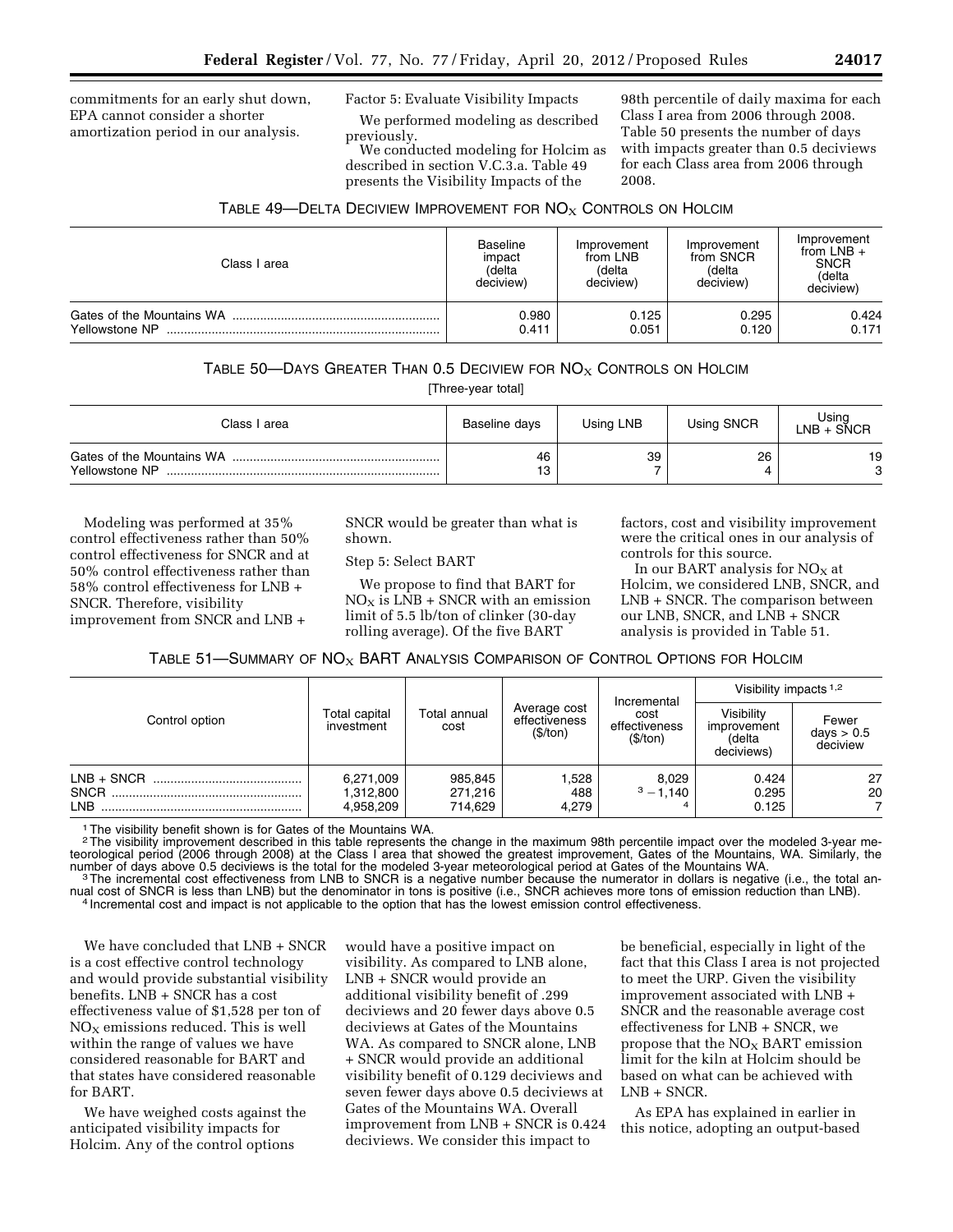standard avoids rewarding a source for becoming less efficient.

In proposing a BART emission limit of 5.5 lb/ton clinker, we considered the emission rate currently being achieved by Holcim in lb/ton clinker, then applied an emission reduction of 58%.93 This limit allows for a sufficient margin of compliance for a 30-day rolling average limit that would apply at all times, including startup, shutdown, and malfunction.94 We also are proposing monitoring, recordkeeping, and reporting requirements in regulatory text at the end of this proposal.

As we have noted previously, under section 51.308(e)(1)(iv), ''each source subject to BART [is] required to install and operate BART as expeditiously as practicable, but in no event later than 5 years after approval of the implementation plan revision.'' We propose a compliance deadline of five (5) years from the date our final FIP becomes effective because of the equipment installation and potential kiln combustion modifications that will be required.

### $SO<sub>2</sub>$

Step 1: Identify All Available Technologies

We identified that the following  $SO<sub>2</sub>$ control technologies are available: wet scrubbing, semi-wet scrubbing which for this source is the same as a SDA, fuel switching (lower sulfur fuel), and hot meal injection.

Wet scrubbing involves passing flue gas downstream from the main PMCD through a sprayed aqueous suspension of lime or limestone that is contained in a scrubbing device. The  $SO<sub>2</sub>$  reacts with the scrubbing reagent to form calcium sulfate  $(CaSO<sub>4</sub>)$  sludge that is collected. The sludge usually is dewatered and disposed of at an offsite landfill.

SDAs use lime or limestone to react with  $SO<sub>2</sub>$ . This technology involves

injecting an aqueous lime or limestone suspension in fine droplets into the flue gas. The lime reacts with  $SO<sub>2</sub>$  in the flue gas to create fine particles of calcium sulfite  $(CaSO<sub>3</sub>)$  or  $CaSO<sub>4</sub>$ . The moisture evaporates from the particles, and the particles are collected in the PMCD. Limestone absorbent scrubbers have been used for SO<sub>2</sub> control on preheater/ calciner kilns, but they can be successfully used on long kilns by adding spray nozzles that are made of special materials to prevent nozzle clogging. A SDA can achieve a  $SO<sub>2</sub>$ removal efficiency of 30% to 60%. Clogging may not be an issue with SDAs that use lime due to the small size of the lime particles (3–10 microns) which allows the particles to dissolve in water droplets quickly and react with the gaseous SO2. One manufacturer of these scrubber systems indicates an  $SO<sub>2</sub>$ removal efficiency of greater than 90% for SDAs.95

Fuel switching is a control alternative. Holcim currently uses a mixture of about 60% low-sulfur coal and 40% petroleum coke as the primary fuels for the kiln. The sulfur content of the petroleum coke is approximately 5.3% and the sulfur content of the coal is approximately 0.8%.96 If sulfur in fuel input to the kiln were reduced by burning a different blend of coal and coke with lower sulfur contents, a reduction in  $SO<sub>2</sub>$  emissions would be expected. We considered two different options for fuel switching. Option 1 would use 75% coal with 0.8% sulfur and 25% coke with 5.3% sulfur. Option 2 would use 100% coal, which has a lower sulfur content (0.8%) than coke.

Hot meal injection is the hot-meal bypass in a PH/PC kiln system, where calcined hot meal produced in the kiln is, in part, discharged in front of the kiln entrance after the precalcining process, so that the hot meal can scrub some of the  $SO<sub>2</sub>$  generated from the kiln feed.

Achievable  $SO<sub>2</sub>$  reduction has been estimated at between 0% and 30%.97

Step 2: Eliminate Technically Infeasible Options

As explained above, hot meal is produced in a calcined/preheated kiln. Holcim does not have a PH/PC kiln design from which hot meal can be obtained. Therefore, hot meal injection was not considered further.

Step 3: Evaluate Control Effectiveness of Remaining Control Technology

EPA has stated that a well designed and operated wet scrubber can consistently achieve at least 90% control (75 FR 54995 (September 9, 2010)) and that 95% control efficiency is possible (73 FR 34080 (June 16, 2008)). Holcim's analysis used 95% control, which is the upper end of the range that is possible.<sup>98</sup> We used  $95\%$ control effectiveness for our analysis of wet scrubbing.

As cited above, according to one SDA manufacturer, 90% SO<sub>2</sub> control effectiveness is the minimum of the range for a SDA with lime absorbent medium. Given the extremely low  $SO<sub>2</sub>$ emissions from Holcim's kiln (about 50 tpy),99 we consider 90% control to be optimistic here; nevertheless, relying on information from Holcim's July 6, 2007 submittal, we used 90% control effectiveness for our analysis.

For fuel substitution to 100% coal with 0.8% sulfur content, we relied on Holcim's estimate of 62% control effectiveness. For fuel substitution to 75% coal with 0.8% sulfur content and 25% petroleum coke with 5.3% sulfur content, we relied on Holcim's estimate of 32% control effectiveness.100 We also evaluated the visibility impact from fuel switching to lower sulfur coal for which we used a control effectiveness of 60%.

#### TABLE 52—SUMMARY OF SO2 BART ANALYSIS CONTROL TECHNOLOGIES FOR HOLCIM

| Control option         | Control effective-<br>ness $(\%)$ | Annual emis-<br>sions reduction<br>(tpy) | Remaining an-<br>nual emissions<br>(tpy) |
|------------------------|-----------------------------------|------------------------------------------|------------------------------------------|
|                        | 95                                | 47.7                                     | 2.5                                      |
| SDA                    | 90                                | 45.2                                     | 5.0                                      |
|                        | 62                                | 19.1                                     | 31.1                                     |
|                        | 32                                | 34.7                                     | 16.1                                     |
| No Controls (Baseline) |                                   |                                          | 50.2                                     |

<sup>93</sup>Holcim 2012 Response. (Holcim lists the mean 30-day rolling average  $NO<sub>x</sub>$  emission rate for 2008– 2011 at 9.7 lb/ton clinker. The 99th percentile 30 day rolling average was 12.6 lb/ton clinker. Applying 58% reduction to the 99th percentile figure yields 5.29 lb/ton clinker.)

96Holcim 2008 Responses, p. 6.

<sup>94</sup>As discussed in the BART Guidelines, section V (70 FR 39172, July 6, 2005), and Section 302(k) of the CAA, emissions limits such as BART are required to be met on a continuous basis.

<sup>95</sup> Formation and Techniques of Sulfur Oxide and Other Sulfur Compounds, p. 46.

<sup>97</sup>Formation and Techniques of Sulfur Oxide and Other Sulfur Compounds, pp. 31, 44 and 48.

<sup>98</sup>Holcim Initial Response, p. 4–11.

<sup>99</sup>Holcim 2012 Response (Holcim listed the SO<sup>2</sup> emissions at 53.5 tons in 2009, 64.1 tons in 2010, and 33.1 tons in 2011. The average was 50.2 tons). 100Holcim 2008 Responses, p. 6.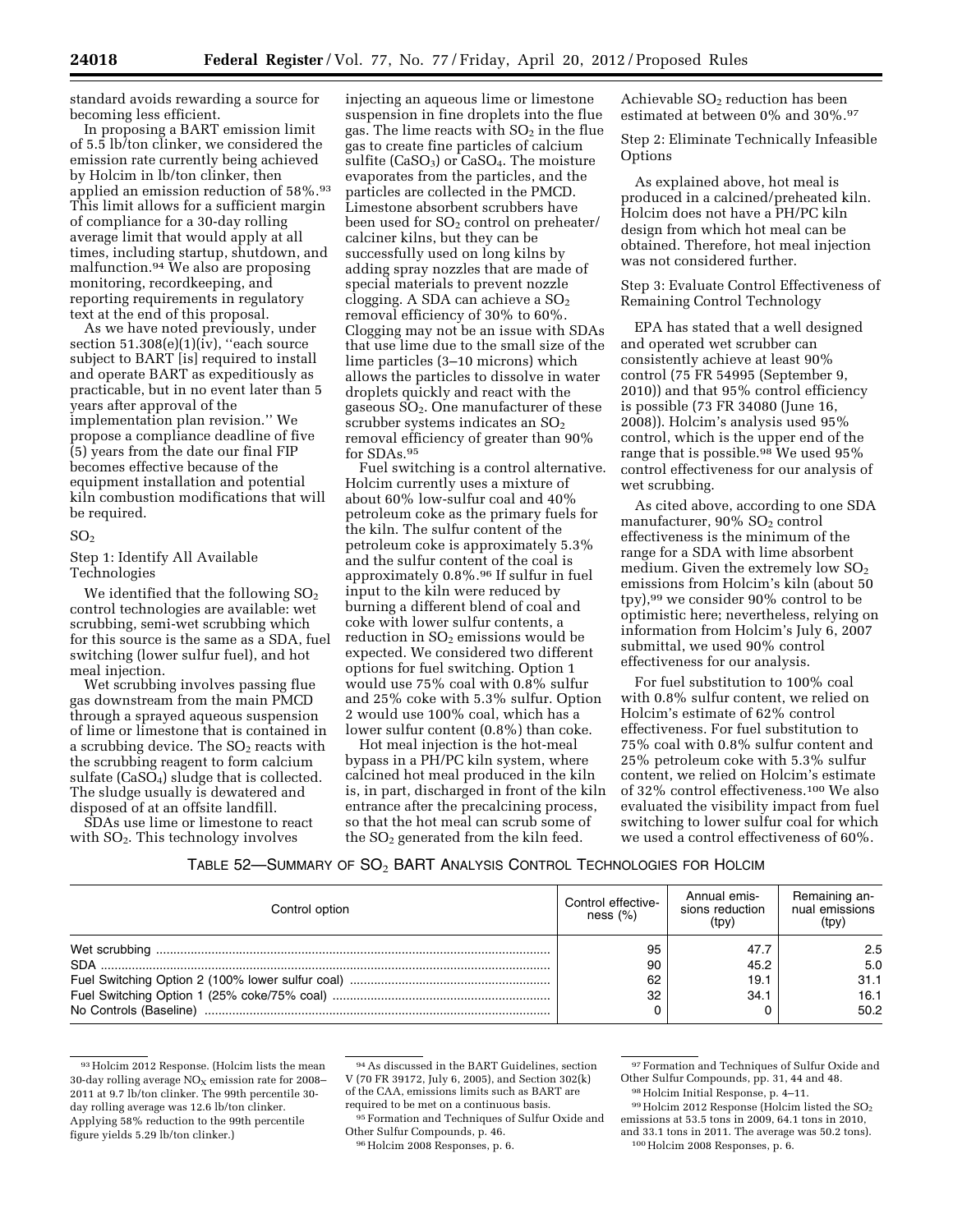Step 4: Evaluate Impacts and Document Results

# Factor 1: Costs of Compliance

#### Wet Scrubbing

We present the costs for wet scrubbing in Table 53. We relied on cost estimates from Holcim,<sup>101</sup> with the exception of the CRF. We used a CRF consistent with 20 years for the

remaining useful life of the kiln. EPA has determined that the default 20-year amortization period is most appropriate to use as the remaining useful life of the facility. Without commitments for an early shut down, EPA cannot consider a shorter amortization period in our analysis. In order to calculate the annualized capital cost, we multiplied the capital cost by the CRF.102 Since Holcim presented the capital costs and

annual costs in 2002 dollars, then scaled up the total annual cost to 2007 dollars using a 1.1582 CPI multiplier, we present the costs in the same manner here. We calculated the average cost effectiveness from the total annual cost and a 95% reduction in the baseline actual emissions of 50.2 tpy. We summarize the cost information for wet scrubbing in Tables 53, 54, and 55.

# TABLE 53—SUMMARY OF SO2 BART CAPITAL COST ANALYSIS FOR WET SCRUBBER ON HOLCIM

| Description                                                                | Cost (\$)                          |
|----------------------------------------------------------------------------|------------------------------------|
| Total Capital Investment (2002 dollars)<br>Capital Recovery (2002 dollars) | 18,098,489<br><sup>2</sup> 764.497 |

1 Holcim Additional Response, August 2009, Appendix B.

2 Capital Recovery was determined by multiplying the CRF of 0.0944 which is based on a 7% interest rate and 20 year equipment life. The justification for using the CRF of 0.0944 can be found in Office of Management and Budget, Circular A–4, Regulatory Analysis, *[http://](http://www.whitehouse.gov/omb/circulars_a004_a-4/) [www.whitehouse.gov/omb/circulars](http://www.whitehouse.gov/omb/circulars_a004_a-4/)*\_*a004*\_*a-4/*.

#### TABLE 54—SUMMARY OF EPA SO2 BART ANNUAL COST ANALYSIS FOR WET SCRUBBER ON HOLCIM

| Description                      | Cost(S)                                         |
|----------------------------------|-------------------------------------------------|
| Total Annual Cost (2007 dollars) | 764.297<br>23.453.408<br>4,217,905<br>4.885.177 |

1 Includes capital recovery.

2 Holcim Additional Response August 2009, Appendix B.

# TABLE 55-SUMMARY OF SO<sub>2</sub> BART COSTS FOR WET SCRUBBER ON HOLCIM

| Total capital investment (\$) | Total annual cost (\$)   | Emissions<br>reductions<br>(tpy) | Average<br>cost<br>effective-<br>ness<br>(\$/ton) |
|-------------------------------|--------------------------|----------------------------------|---------------------------------------------------|
| 8,098,489 (2002 dollars)      | 4,885,177 (2007 dollars) | 47.7                             | 102,414                                           |

# SDA

We present the costs for SDA in Table 56. We relied on cost estimates from Holcim,2 with the exception that we used a CRF consistent with 20 years for the useful life of the kiln. EPA has determined that the default 20-year

amortization period is most appropriate to use as the remaining useful life of the facility. Without commitments for an early shut down, EPA cannot consider a shorter amortization period in our analysis. In order to calculate the annualized capital cost, we multiplied

the capital cost by the CRF.103 We calculated the average cost effectiveness from the total annual cost and a 90% reduction in the baseline actual emissions of 50.2 tpy. We summarize the cost information for SDA in Tables 56, 57, and 58.

# TABLE 56-SUMMARY OF SO<sub>2</sub> BART CAPITAL COST ANALYSIS FOR SDA ON HOLCIM

| Description      | Cost (\$)                |
|------------------|--------------------------|
| Capital Recovery | 22,597,000<br>22,133,156 |

1 Holcim Initial Response, Appendix C.

2 Capital Recovery was determined by multiplying the CRF of 0.0944 which is based on a 7% interest rate and 20 year equipment life. The justification for using the CRF of 0.0944 can be found in Office of Management and Budget, Circular A–4, Regulatory Analysis, *[http://](http://www.whitehouse.gov/omb/circulars_a004_a-4/)  [www.whitehouse.gov/omb/circulars](http://www.whitehouse.gov/omb/circulars_a004_a-4/)*\_*a004*\_*a-4/.* 

102CRF is 0.0944 and is based on a 7% interest rate and 20 year equipment life. Office of Management and Budget, Circular A–4, Regulatory Analysis, *[http://www.whitehouse.gov/omb/](http://www.whitehouse.gov/omb/circulars_a004_a-4/) [circulars](http://www.whitehouse.gov/omb/circulars_a004_a-4/)*\_*a004*\_*a-4/.*  103 *Id.* 

<sup>101</sup>Holcim Additional Response, August 2009, Appendix B.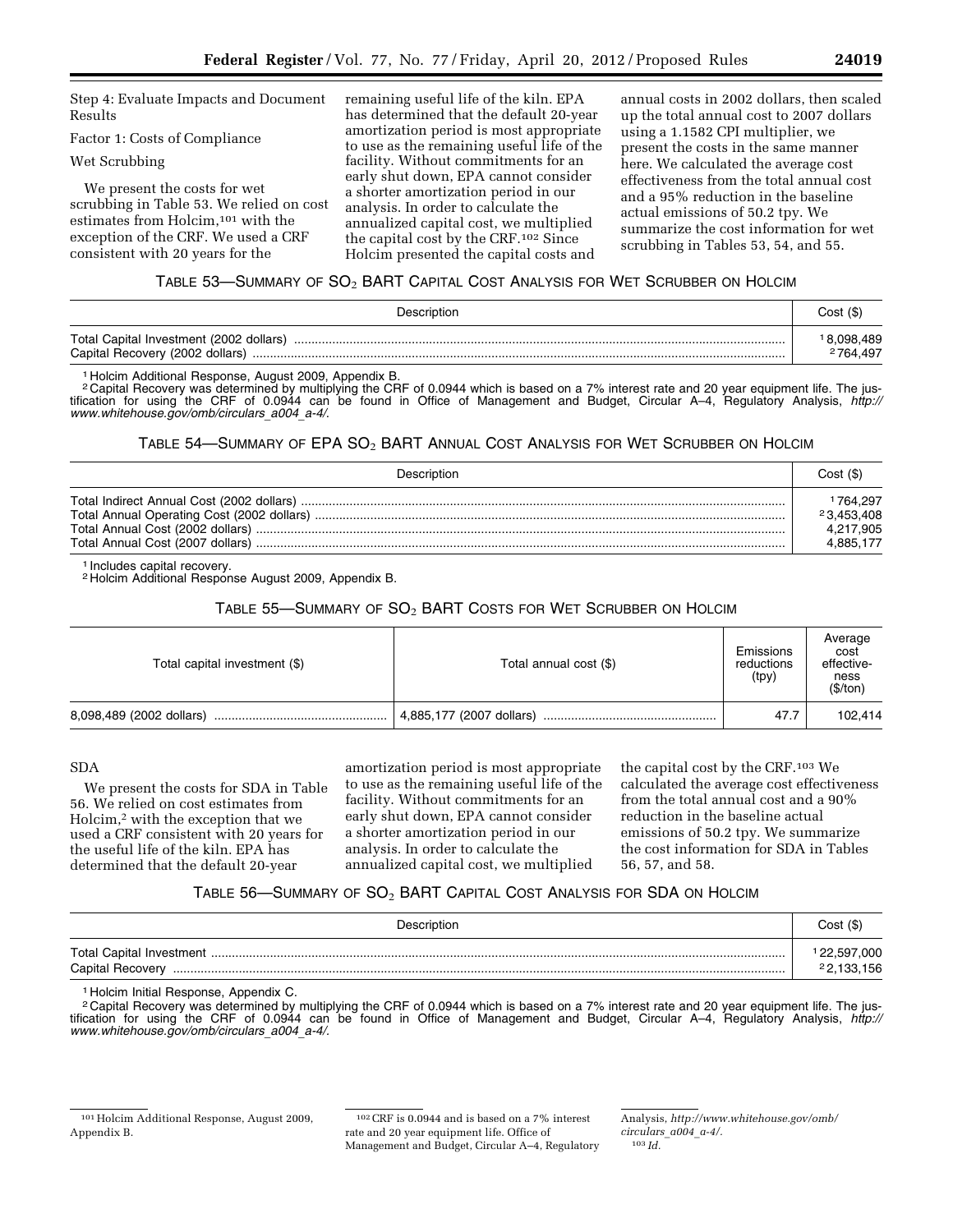## TABLE 57—SUMMARY OF EPA SO2 BART ANNUAL COST ANALYSIS FOR SDA ON HOLCIM

| Description              | Cost (\$)                             |
|--------------------------|---------------------------------------|
| <b>Total Annual Cost</b> | 12,133,156<br>21,186,133<br>3,319,289 |

1 Includes capital recovery.

2 Holcim Initial Response, Appendix C.

# TABLE 58-SUMMARY OF SO<sub>2</sub> BART COSTS FOR SDA ON HOLCIM

| Total capital investment (\$) | Total annual<br>$cost($ \$) | Emissions<br>reductions<br>(tpy) | Average<br>cost<br>effective-<br>ness<br>(\$/ton) |
|-------------------------------|-----------------------------|----------------------------------|---------------------------------------------------|
| 22,597,000                    | 3,319,289                   | 45.2                             | 73.435                                            |

Fuel Switching

We relied on Holcim's costs for fuel switching.104 We calculated the average cost effectiveness from the total annual

cost and a 32% reduction in the baseline actual emissions of 50.2 tpy for option 1, or a 62% reduction for option 2. There is no capital cost for fuel switching because there is no

equipment to buy or install. However, annual cost will increase due to increased fuel cost. We summarize the cost information for fuel switching in Tables 59 and 60.

TABLE 59—SUMMARY OF EPA SO2 BART ANNUAL COST ANALYSIS FOR FUEL SWITCHING FOR HOLCIM

| Description                                    | Cost(S)  |
|------------------------------------------------|----------|
| Total Annual Cost Option 1 (25% coke/75% coal) | 1240,515 |
|                                                | 1659.651 |

1 Holcim 2008 Response.

#### TABLE 60-SUMMARY OF SO<sub>2</sub> BART COSTS FOR FUEL SWITCHING ON HOLCIM

| Control option          |                    | Emissions<br>reductions<br>(tpy) | Average<br>cost<br>effective-<br>ness<br>(\$/ton) |  |
|-------------------------|--------------------|----------------------------------|---------------------------------------------------|--|
| Fuel Switching Option 1 | 240,515<br>659,651 | 19.1<br>234.1                    | 12,592<br>19,344                                  |  |

1 Reflects 32% reduction from 50.2 tpy baseline emissions.

<sup>2</sup> Reflects 62% reduction from 50.2 tpy baseline emissions.

Factor 2: Energy and Non Air Quality Impacts

Fuel Switching Does Not Have Energy or Non Air Quality Environmental Impacts

Wet scrubbing and SDA use additional water and would generate a waste stream that would need to be transported and be disposed. Transporting the waste would use natural resources for fuel and would have associated air quality impacts. The disposal of the solid waste itself would be to a landfill and could possibly result in groundwater or surface water contamination if a landfill's engineering controls were to fail. The environmental impacts associated with proper

104Holcim 2008 Responses, p. 6.

transportation and/or disposal should not be significant.

Wet scrubbing and SDAs require additional electricity to service pretreatment and injection equipment, pumps, compressors, and control systems. The additional energy requirements that would be involved in installation and operation of the evaluated controls are not significant enough to warrant eliminating any of the options evaluated. The cost of the additional energy requirements has been included in our calculations.

Factor 3: Any Existing Pollution Control Technology in Use at the Source

The kiln currently uses low sulfur coal as a component of fuel mix and inherent scrubbing for  $SO<sub>2</sub>$  control. The kiln inherently acts as an  $SO<sub>2</sub>$  scrubber, since some of the sulfur that is oxidized to  $SO<sub>2</sub>$  is absorbed by the alkali compounds in the raw material fed to the kiln. Holcim currently uses a mixture of petroleum coke with a sulfur content of 5.3% and coal with a sulfur content of 0.8%.

Factor 4: Remaining Useful Life

EPA has determined that the default 20-year amortization period is most appropriate to use as the remaining useful life of the facility. Without commitments for an early shut down, EPA cannot consider a shorter amortization period in our analysis.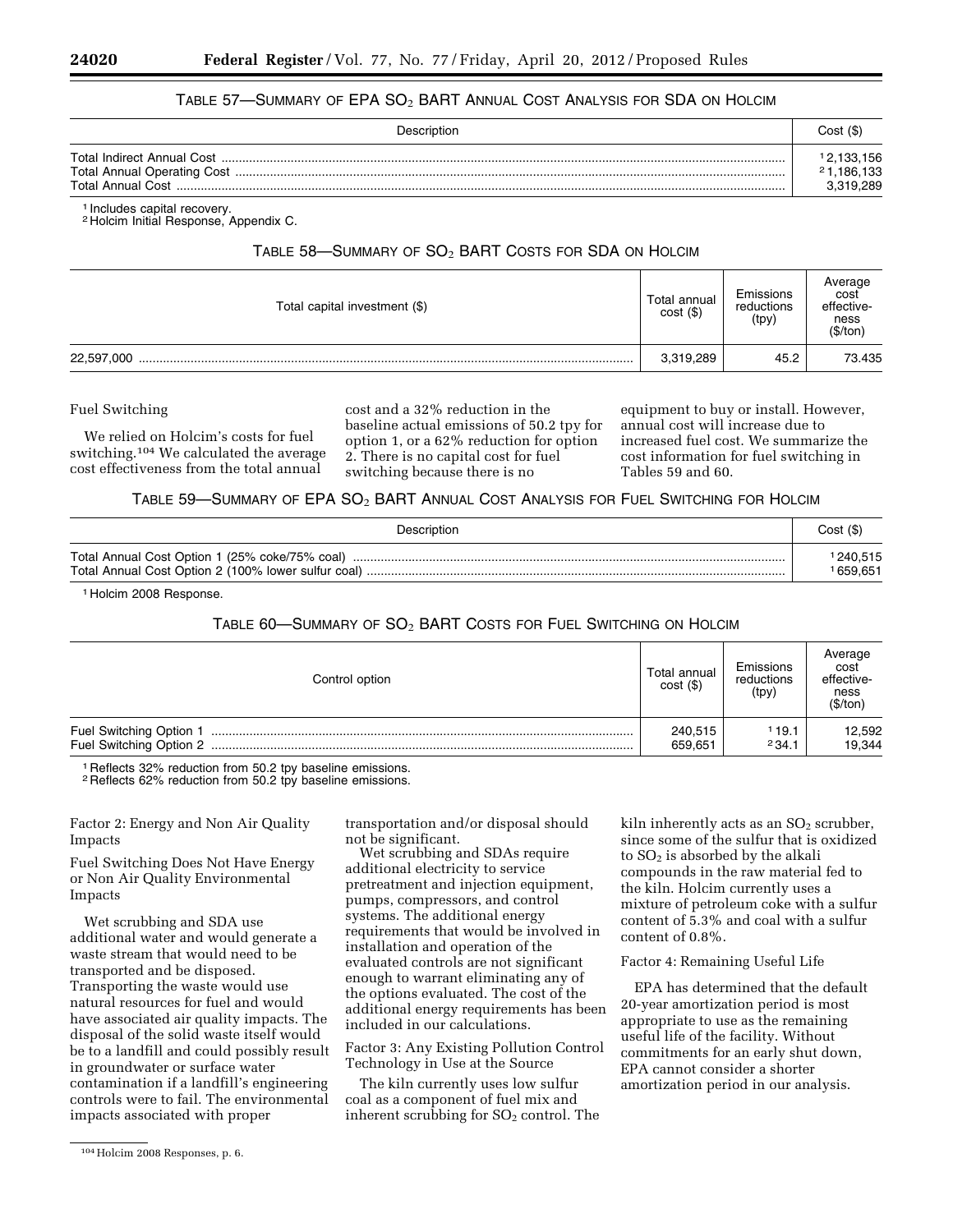#### Factor 5: Evaluate Visibility Impacts

We conducted modeling for Holcim as described in section V.C.3.a. Table 61

presents the visibility impacts of the 98th percentile of daily maxima for each Class I area from 2006 through 2008. Table 62 presents the number of days

with impacts greater than 0.5 deciviews for each Class I area from 2006 through 2008.

| TABLE 61—DELTA DECIVIEW IMPROVEMENT FOR $SO_2$ CONTROLS ON HOLCIM |
|-------------------------------------------------------------------|
|-------------------------------------------------------------------|

| Class I area   | Baseline im-<br>pact (delta<br>deciview) | Improvement<br>from fuel<br>switching op-<br>tion 1 (delta<br>deciview) | Improvement<br>from fuel<br>switching op-<br>tion 2 (delta<br>deciview) | Improvement<br>from SDA<br>(delta<br>deciview) | Improvement<br>from wet<br>scrubber (delta<br>deciview) |
|----------------|------------------------------------------|-------------------------------------------------------------------------|-------------------------------------------------------------------------|------------------------------------------------|---------------------------------------------------------|
|                | 0.980                                    | 0.015                                                                   | 0.024                                                                   | 0.044                                          | 0.046                                                   |
| Yellowstone NP | 0.411                                    | 0.011                                                                   | 0.007                                                                   | 0.020                                          | 0.021                                                   |

# TABLE 62—DAYS GREATER THAN 0.5 DECIVIEW FOR SO2 CONTROLS ON HOLCIM

[Three-year total]

| Class I area                                | <b>Baseline</b><br>(days) | Usina fuel<br>switching<br>option | Using fuel<br>switching<br>option 2 | Using SDA | Using wet<br>scrubbing |
|---------------------------------------------|---------------------------|-----------------------------------|-------------------------------------|-----------|------------------------|
| Gates of the Mountains WA<br>Yellowstone NP | 46<br>13                  | 45<br>12<br>╺                     | 44<br>12                            | 43<br>12  | 43<br>12               |

Modeling for fuel switching option #2 was performed assuming a 50% reduction rather than a 62% reduction.

#### Step 5: Select BART

We propose to find that BART for  $SO_2$ is no additional controls at Holcim with

an emission limit of 1.3 lb/ton clinker. Of the five BART factors, visibility was the critical one in our analysis of controls for this source. The low visibility improvement did not justify requiring additional  $SO<sub>2</sub>$  controls on this source.

In our BART analysis for  $SO<sub>2</sub>$  at Holcim, we considered wet scrubbing, SDA and fuel switching. The comparison between our wet scrubbing, SDA and fuel switching analysis is provided in Table 63.

TABLE 63—SUMMARY OF EPA  $\mathrm{SO}_2$  BART ANALYSIS COMPARISON OF WET SCRUBBING, SDA AND FUEL SWITCHING FOR HOLCIM

| Control option |                             | Average<br>cost<br>Total annual<br>effective-<br>cost<br>ness<br>(\$/ton) |         | Visibility impacts $1,2$                           |                                                     |                                 |
|----------------|-----------------------------|---------------------------------------------------------------------------|---------|----------------------------------------------------|-----------------------------------------------------|---------------------------------|
|                | Total capital<br>investment |                                                                           |         | Incremental<br>cost effec-<br>tiveness<br>(\$/ton) | Visibility im-<br>provement<br>(delta<br>deciviews) | Fewer days<br>> 0.5<br>deciview |
|                | 8,098,489                   | 4,217,905                                                                 | 102,414 | 408.462                                            | 0.046                                               | 3                               |
|                | 22,597,000                  | 3,319,289                                                                 | 73,435  | 239,607                                            | 0.044                                               | 3                               |
|                |                             | 659.651                                                                   | 19.344  | 27.942                                             | 0.024                                               | 2                               |
|                | з                           | 240,515                                                                   | 12,592  |                                                    | 0.015                                               |                                 |

<sup>1</sup> The visibility benefit shown is for Gates of the Mountains WA.

2The visibility improvement described in this table represents the change in the maximum 98th percentile impact over the modeled 3-year meteorological period (2006 through 2008) at the Class I area that showed the greatest improvement, Gates of the Mountains WA. Similarly, the number of days above 0.5 deciviews is the total for the modeled 3-year meteorological period at Gates of the Mountains WA.<br><sup>3</sup> Capital cost is not required for fuel switching.

4 Incremental cost is not applicable to the option that has the lowest effectiveness.

We have concluded that wet scrubbing, SDA and fuel switching are not cost effective control technologies and would not provide substantial visibility benefits. Given the minimal visibility improvements associated with  $SO<sub>2</sub>$  controls, we propose that the  $SO<sub>2</sub>$ BART emission limit for the kiln at Holcim should be based on current emissions, while allowing for a sufficient margin of compliance for a 30 day rolling average limit that would

apply at all times, including startup, shutdown, and malfunction.105

As EPA has explained earlier in this notice, adopting an output-based standard avoids rewarding a source for becoming less efficient. Accordingly, we are proposing 1.3 lb/ton clinker as a BART emission limit for  $SO<sub>2</sub>$  at Holcim. In proposing this limit, we considered the emission rate currently being

achieved by Holcim in lb/ton clinker.106 We are also proposing monitoring, recordkeeping, and reporting requirements in regulatory text at the end of this proposal.

As we have noted previously, under section 51.308(e)(1)(iv), ''each source subject to BART [is] required to install and operate BART as expeditiously as practicable, but in no event later than 5 years after approval of the

<sup>105</sup>As discussed in the BART Guidelines, section V (70 FR 39172, July 6, 2005), and Section 302(k) of the CAA, emissions limits such as BART are required to be met on a continuous basis.

<sup>106</sup>Holcim 2012 Response (Holcim lists the mean 30-day rolling average  $SO<sub>2</sub>$  emission rate for 2008– 2011 at 0.37 lb/ton clinker. The 99th percentile 30 day rolling average was 1.20 lb/ton clinker).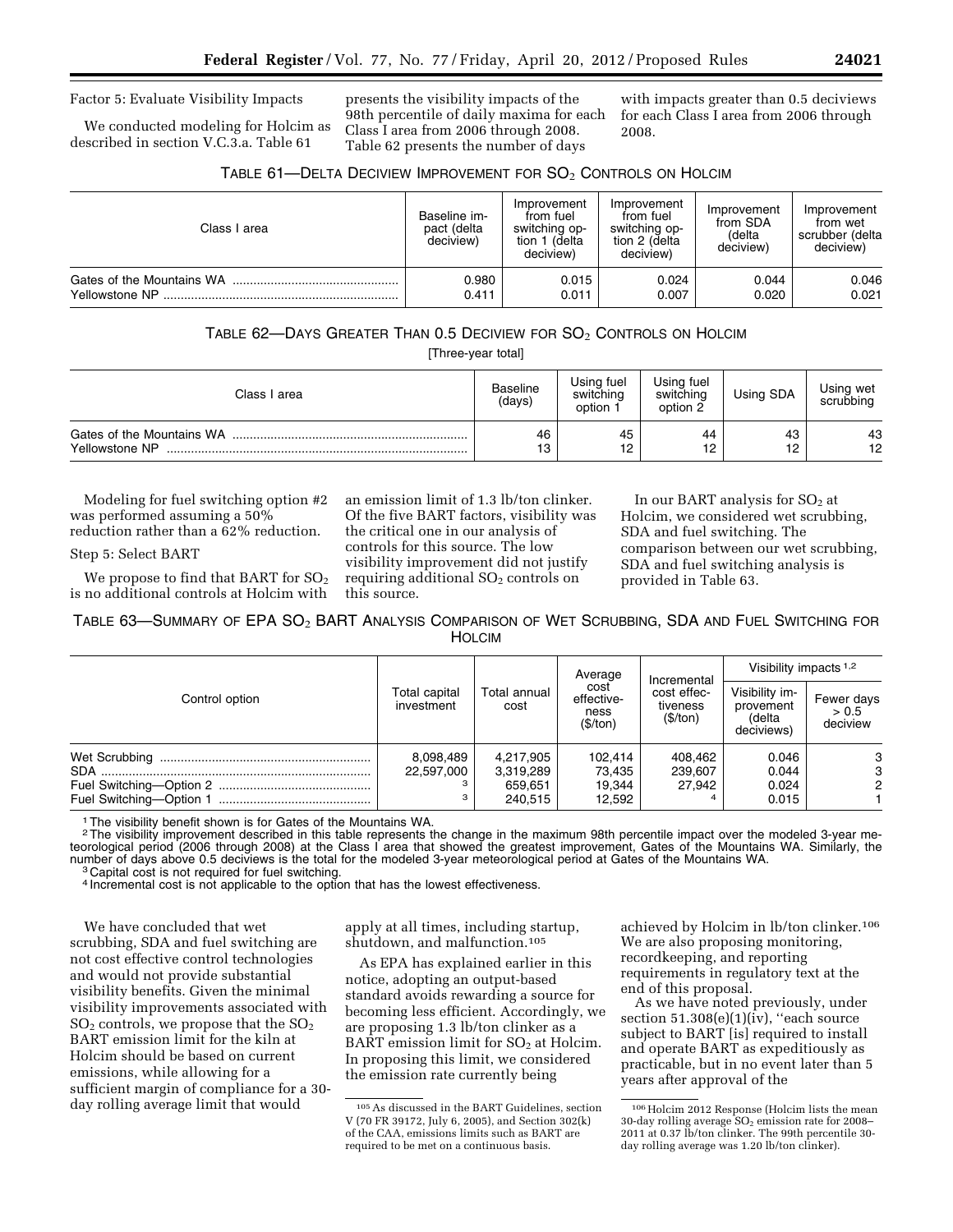implementation plan revision.'' Because we are not requiring additional controls to be installed, we propose that Holcim must comply with this emission limit within 180 days from the date our final FIP becomes effective. This will allow time for monitoring systems to be certified, if necessary.

PM

Holcim currently has an ESP that uses two fields in series for particulate control from the kiln. A description of an ESP can be found under the PM section of the BART analysis for Ash Grove. The efficiency of the ESP is greater than 99.9%.107

Based on our modeling described in section V.C.3.a, PM contribution to the baseline visibility impairment is low. Table 64 shows the maximum baseline visibility impact and percentage contribution to that impact from coarse PM and fine PM.

#### TABLE 64—HOLCIM VISIBILITY IMPACT CONTRIBUTION FROM PM

| Maximum baseline visibility impact (deciview) | % Contribution<br>coarse PM | % Contribution<br>fine PM |
|-----------------------------------------------|-----------------------------|---------------------------|
| 0.980                                         | 5.79                        | 12.61                     |

The PM contribution to the baseline visibility impact for Holcim is very small; therefore, any visibility improvement that could be achieved with improvements to the existing PM controls would be negligible.

Holcim must meet the filterable PM emission standard of 0.77 lb/ton of clinker in accordance with their Final Title V Operating Permit #OP0982–02. This Title V requirement appears in Permit Condition G.3.; and was included in the permit pursuant to the regulatory requirements in Montana's EPA approved SIP (ARM 17.8.749).

Taking into consideration the above factors we propose basing the BART emission limit on what Holcim is currently meeting. The unit is exceeding a PM control efficiency of 99.9%, and therefore we are proposing that the current control technology and the emission limit of 0.77 lb/ton clinker for  $PM/PM_{10}$  as BART. We find that the BART emission limit can be achieved through the operation of the existing ESP. Thus, as described in our BART Guidelines, a full five-factor analysis for PM/PM10 is not needed for Holcim.

As we have noted previously, under section 51.308(e)(1)(iv), "each source subject to BART [is] required to install and operate BART as expeditiously as practicable, but in no event later than 5 years after approval of the implementation plan revision.'' Since we propose a BART emission limit that represents current operations and no installation is necessary, we propose a compliance deadline of 30 days from the date our final FIP becomes effective. iii. Columbia Falls Aluminum Company (CFAC)

As described in section V.C., CFAC was determined to be subject to BART. As explained in that section, the document titled ''Identification of BART Eligible Sources in the WRAP Region'' dated April 4, 2005 provides more details on the specific emission units at each facility. We requested a five factor BART analysis for CFAC and the company submitted that analysis along with updated information.108 CFAC's five factor BART analysis is contained in the docket for this action.

CFAC holds a permit to operate five Vertical Stud Soderberg potlines at the Columbia Falls plant.109 Each potline has 120 individual cells that produce aluminum by the Hall-Heroult process. Subsequent to CFAC submitting its BART analysis, the CFAC plant closed at the end of October 2009.110 In a February 19, 2010 report on the CFAC facility, Montana's Department of Environmental Quality (MDEQ) noted witnessing the plant's closure during a January 14, 2010 inspection.<sup>111</sup> The State's report also noted that CFAC's environmental manager was uncertain as to whether and when the plant would resume aluminum production. CFAC's environmental manager stated that the only operating emission units were some natural gas heaters used in conjunction with water treatment at the facility.

CFAC is currently not operating and it is unknown whether and when the Company will resume operations. As

explained in the regulatory text for this proposal, if CFAC resumes operations, we will complete a BART determination after notification and revise the FIP as necessary in accordance with regional haze requirements, including the BART provisions in 40 CFR 51.308(e). CFAC will be required to install any controls that are required as soon as practicable, but in no case later than five years following date of the final action of this FIP.

#### iv. Colstrip

As described in section V.C., Colstrip Units 1 and 2 were determined to be subject to BART. As explained in section V.C., the document titled ''Identification of BART Eligible Sources in the WRAP Region'' dated April 4, 2005 provides more details on the specific emission units at each facility. PPL Montana's (PPL) Colstrip Power Plant (Colstrip), located in Colstrip, Montana, consists of a total of four electric utility steam generating units. Of the four units, only Units 1 and 2 are subject to BART. We previously provided in Section V.C. our reasoning for proposing that these two units are BART-eligible and why they are subject to BART. Units 1 and 2 boilers have a nominal gross capacity of 333 MW each. The boilers began commercial operation in 1975 (Unit 1) and 1976 (Unit 2) and are tangentially fired pulverized coal boilers that burn Powder River Basin (PRB) sub-bituminous coal as their exclusive fuel.

<sup>107</sup>Air Quality Technical Analysis Report, Review of Submittals Supporting the Holcim (US) Inc. Tires Combustion Proposal, Prepared for MDEQ, Prepared by Lorenzen Engineering, Inc., p. 13.

<sup>108</sup>The following information has been submitted by CFAC: Best Available Retrofit Technology (BART) Analysis, Nov. 5, 2007; Letter to Callie Videtich from Harold W. Robbins, RE: CFAC BART Analysis—Response to EPA Comments, June 19, 2008.

<sup>109</sup>See Montana Air Quality Operating Permit (MAQOP) #OP2655–02 (Title V).

<sup>110</sup>See Section V of MDEQ's CFAC Compliance Monitoring Report, p. 10.

<sup>111</sup>See Compliance Monitoring Report Section VII, p. 11.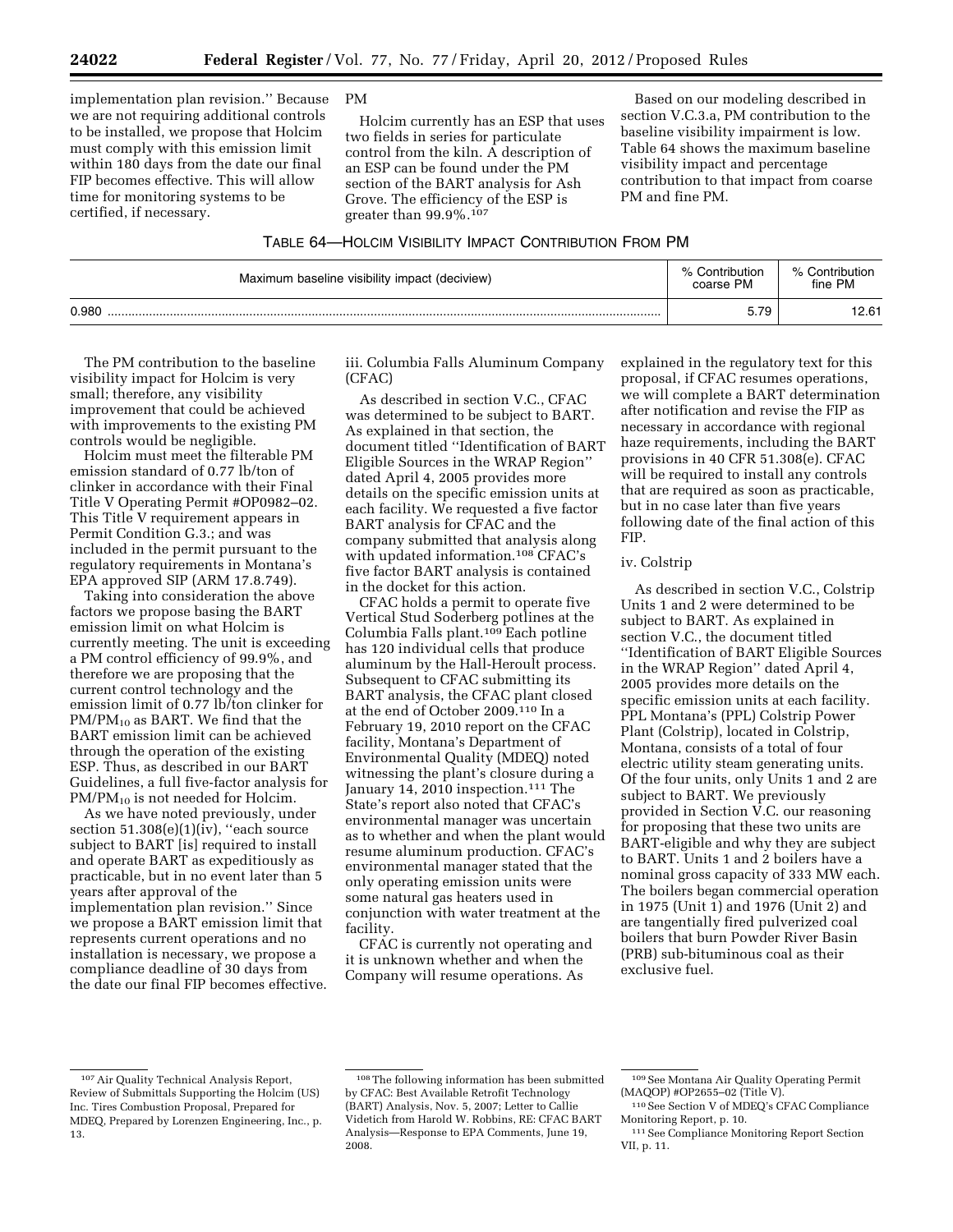Our analysis follows EPA's BART Guidelines. For Colstrip Units 1 and 2, the BART Guidelines are mandatory because the combined capacity for all four units at Colstrip is greater than 750 MW.112

We requested a five factor BART analysis for Colstrip Units 1 and 2 from PPL and the Company submitted that analysis in August 2007 along with updated information in June 2008 and September 2011. PPL's five factor BART analysis information is contained in the docket for this action and we have taken it into consideration in our proposed action.

#### (a) Colstrip Unit 1

#### $NO<sub>x</sub>$

The Colstrip Unit 1 boiler is of tangential-fired design with low- $NO_X$ burners and close-coupled overfire air (CCOFA). Originally, the unit operated with a  $NO<sub>X</sub>$  emission limit of 0.7 lb/ MMBtu. In 1997, EPA approved an early election plan under the acid rain program (ARP) that included a 0.45 lb/ MMBtu annual  $NO<sub>x</sub>$  limit. The early reduction limit expired in 2007 and the new annual limit of 0.40 lb/MMBtu under the ARP became effective in 2008. Normally, the unit operates with an actual annual average  $NO<sub>x</sub>$  emission rate in the range of 0.30 to 0.35 lb/ MMBtu, accomplished with low  $NO<sub>x</sub>$ burners and CCOFA.113

#### Step 1: Identify All Available Technologies

We identified that the following  $NO<sub>x</sub>$ control technologies are available: separated overfire air (SOFA), advanced separated overfire air (ASOFA), rotating opposed fire air (ROFA), rich reagent injection (RRI), SNCR, and SCR.

SOFA technology is similar to CCOFA but the air injection point for SOFA is separated some distance above the main burners and can result in improved  $NO_X$ removal efficiencies. SOFA in combination with LNB technology provides additional  $NO<sub>X</sub>$  control by injecting air into the lower temperature combustion zone where  $NO<sub>x</sub>$  is less likely to form. This allows complete

combustion of the fuel while reducing both thermal and chemical  $NO_X$ formation.

ASOFA technology is similar to SOFA, but the amount of air staged is in the range of 20 to 30%, and, in some cases, can result in even further  $improved NO<sub>X</sub>$  removal efficiencies compared to SOFA.

 $R\tilde{\text{O}}FA$  is a low  $N\text{O}_X$  system that is somewhat similar to the SOFA. ROFA uses more ports and a significantly bigger fan to accomplish similar results of getting air into the upper portion of the boiler. ROFA uses a rotating opposed fire air process, while the SOFA system uses both horizontal (yaw) and vertical nozzle tip controls.

RRI is similar to SNCR and achieves similar results.

In SNCR systems, a reagent such as NH3 or urea is injected into the flue gas at a suitable temperature zone, typically in the range of 1,600 to 2,000 °F and at an appropriate ratio of reagent to  $NO<sub>x</sub>$ .

 $S\tilde{C}\tilde{R}$  uses either NH<sub>3</sub> or urea in the presence of a metal based catalyst to selectively reduce  $NO<sub>x</sub>$  emissions.

Step 2: Eliminate Technically Infeasible **Options** 

Based on our review, all the technologies identified in Step 1 appear to be technically feasible for Colstrip Unit 1. In particular, both SCR and SNCR have been widely employed to control  $NO<sub>X</sub>$  emissions from coal-fired power plants.114,115,116

However, in the BART Guidelines, EPA states that it may be appropriate to eliminate from further consideration technologies that provide similar control levels at higher cost. The guidelines say that, ''a possible outcome of the BART procedures discussed in these guidelines is the evaluation of multiple control technology alternatives which result in essentially equivalent emissions. It is not our intent to encourage evaluation of unnecessarily large numbers of control alternatives for every emissions unit. For example, if two or more control techniques result in control levels that are essentially identical, considering the uncertainties of emissions factors and other parameters pertinent to estimating performance, you may evaluate only the

less costly of these options.'' 70 FR 39165 (July 6, 2005). As explained below, we have eliminated ASOFA, ROFA, and RRI from further consideration for this reason. SOFA is the least costly of these options.

Since ASOFA would likely not achieve greater emissions reductions compared to SOFA it is not considered further.

Since ROFA would achieve very similar emissions reductions compared to the SOFA system, ROFA is not considered further.

Since RRI would not achieve greater emissions reductions compared to SNCR, RRI is not considered further.

Step 3: Evaluate Control Effectiveness of Remaining Control Technology

At tangentially fired boilers firing PRB coal, SOFA in combination with CCOFA and LNB, can typically achieve emission rates below 0.15 lb/MMBtu on an annual basis.117 However, due to certain issues unique to Colstrip Unit 1, a rate of 0.20 lb/MMBtu is more realistic. Specifically, these issues include: (1) that the furnace is sized smaller than others and therefore runs hotter than similar units, and (2) that the PRB coal used, classified as a borderline sub-bituminous B coal, is less reactive (produces more  $NO<sub>x</sub>$ ) than typical PRB coals.118 The 0.20 lb/ MMBtu rate represents a 34.9% reduction from the current baseline (2008 through 2010) rate of 0.308 lb/ MMbtu.

The post-combustion control technologies, SNCR and SCR, have been evaluated in combination with combustion controls. That is, the inlet concentration to the post-combustion controls is assumed to be 0.20 lb/ MMBtu. This allows the equipment and operating and maintenance costs of the post-combustion controls to be minimized based on the lower inlet  $NO<sub>X</sub>$  concentration. Typically, SNCR reduces  $NO<sub>x</sub>$  an additional 20 to 30% above LNB/combustion controls without excessive NH<sup>3</sup> slip.119 Assuming that a minimum 25% additional emission reduction is achievable with SNCR, SOFA combined with SNCR can achieve an overall control efficiency of 51.1%. SCR can achieve performance emission rates as low as 0.04 to 0.07 lb/MMBtu

<sup>112</sup>Also, the BART Guidelines establish presumptive  $NO<sub>x</sub>$  limits for coal-fired Electric Generating Units (EGUs) located at greater than 750 MW power plants that are operating without postcombustion controls. For the tangential-fired boilers burning sub-bituminous coal at Colstrip, that limit is 0.15 lb/MMBtu. 70 FR 39172 (July 6, 2005), Table 1. The guidelines provide that the five factor analysis may result in a limit that is different than the presumptive limit.

<sup>113</sup>Baseline emissions were determined by averaging the annual emissions from 2008 through 2010 as reported to the CAMD database available at *[http://camddataandmaps.epa.gov/gdm/index.](http://camddataandmaps.epa.gov/gdm/index.cfm?fuseaction=emissions) [cfm?fuseaction=emissions](http://camddataandmaps.epa.gov/gdm/index.cfm?fuseaction=emissions)*.

<sup>114</sup> Institute of Clean Air Companies (ICAC) White Paper, Selective Catalytic Reduction Controls of  $N\overline{O}_X$  Emissions from Fossil Fuel-Fired Electric Power Plants, May 2009, pp. 7–8.

<sup>115</sup>Control Technologies to Reduce Conventional and Hazardous Air Pollutants from Coal-Fired Power Plants Northeast States for Coordinated Air Use Management (NESCAUM), March 31, 2011, p. 16.

<sup>116</sup> ICAC White Paper, Selective Non-Catalytic Reduction for Controlling  $NO<sub>x</sub>$  Emissions, February 2008, pp. 6–7.

 $^{117}\mathrm{Low}$  NO<sub>X</sub> Firing Systems and PRB Fuel; Achieving as Low as  $0.12$  LB NO<sub>x</sub>/MMBtu, Jennings, P., ICAC Forum, Feb. 2002.

<sup>118</sup> June 2008 PPL Addendum, p. 5–1. <sup>119</sup> White Paper, SNCR for Controlling NO<sub>X</sub> Emissions, Institute of Clean of Clean Air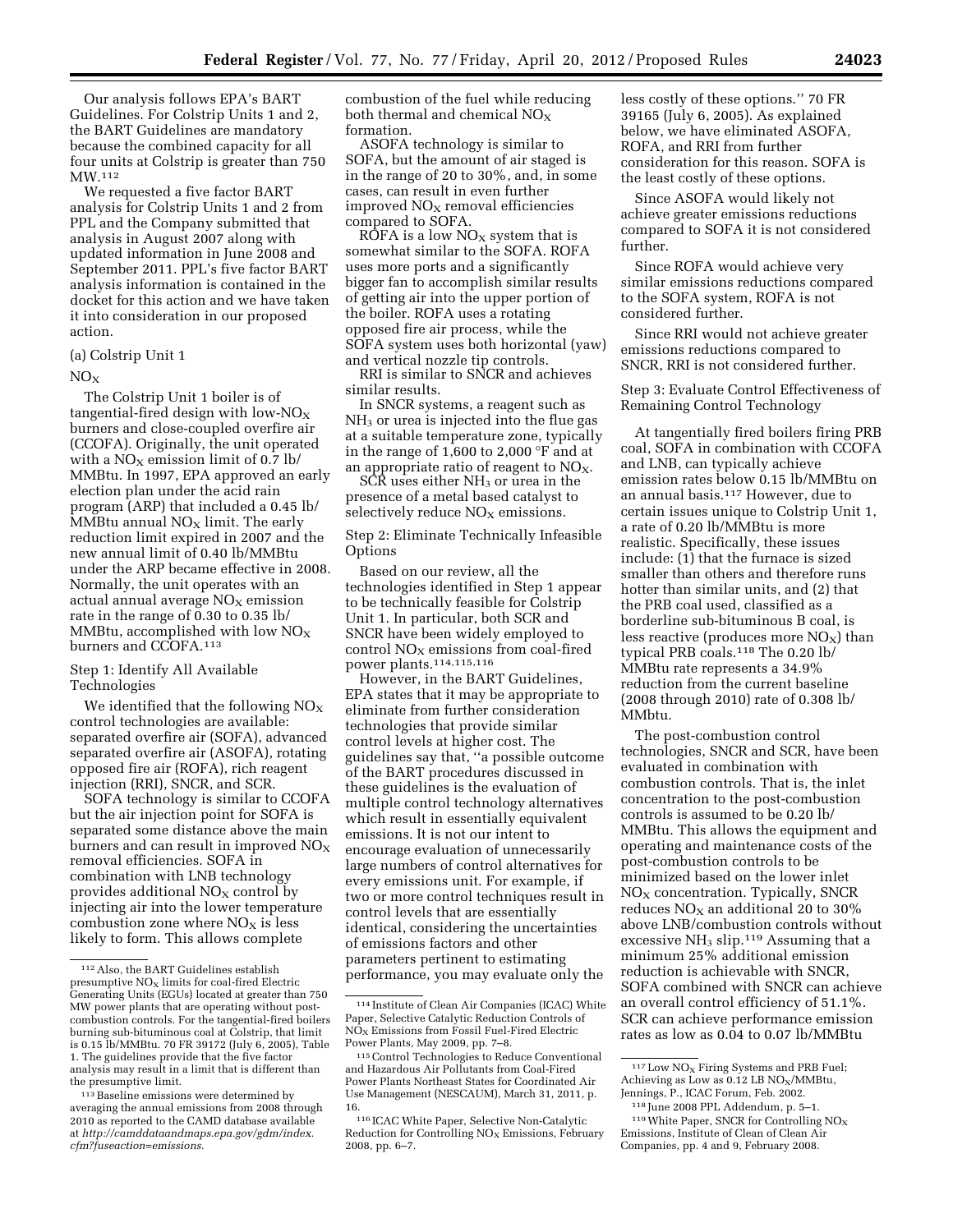on an annual basis.120 Assuming that an annual emission rate of 0.05 lb/MMBtu is achievable with SCR, SOFA

combined with SCR can achieve an overall control efficiency of 83.8%. A summary of emissions projections for the control options is provided in Table 65.

|  |  | TABLE 65-SUMMARY OF NO <sub>X</sub> BART ANALYSIS CONTROL TECHNOLOGIES FOR COLSTRIP UNIT 1 |
|--|--|--------------------------------------------------------------------------------------------|
|--|--|--------------------------------------------------------------------------------------------|

| Control option                      | Control<br>effectiveness<br>(%) | Annual<br>emission rate<br>(lb/MMBtu) | Emissions<br>reduction<br>(tpy) | Remaining<br>emissions<br>(tpy) |
|-------------------------------------|---------------------------------|---------------------------------------|---------------------------------|---------------------------------|
| SOFA+SCR                            | 83.5                            | 0.050                                 | 425                             | 678                             |
| SOFA+SNCR                           | 51.1                            | 0.150                                 | 2.097                           | 2,006                           |
| <b>SOFA</b>                         | 34.9                            | 0.200                                 | .432                            | 2,671                           |
| No Controls (Baseline) <sup>1</sup> |                                 | 0.308                                 |                                 | 4,103                           |

1Baseline emissions were determined by averaging the annual emissions from 2008 to 2010 as reported to the CAMD database available at *<http://camddataandmaps.epa.gov/gdm/>*.

Step 4: Evaluate Impacts and Document Results

#### Factor 1: Costs of Compliance

We relied on a number of resources to assess the cost of compliance for the control technologies under consideration. In accordance with the BART Guidelines (70 FR 39166 (July 6, 2005)), and in order to maintain and improve consistency, in all cases we sought to align our cost methodologies with the EPA's Control Cost Manual (CCM).121 However, to ensure that our methods also reflect the most recent cost levels seen in the marketplace, we also relied on control costs developed for the Integrated Planning Model (IPM)

version 4.10.122 These IPM control costs are based on databases of actual control project costs and account for project specifics such as coal type, boiler type, and reduction efficiency. The IPM control costs reflect the recent increase in costs in the five years proceeding 2009 that is largely attributed to international competition. Finally, our costs were also informed by cost analyses submitted by the sources, including in some cases vendor data.

Annualization of capital investments was achieved using the CRF as described in the CCM.123 The CRF was computed using an economic lifetime of 20 years and an annual interest rate of 7%.124 Unless otherwise noted, all costs

presented in this proposal for the PPL BART units have been adjusted to 2010 dollars using the Chemical Engineering Plant Cost Index (CEPCI).125 EPA's detailed control costs for Colstrip can be found in the docket.

#### SOFA

We relied on estimates submitted by PPL in 2008 for capital costs and direct annual costs for SOFA.126 The Capital Cost is listed in Table 66. We then used the CEPCI to adjust capital costs to 2010 dollars. Annual costs were determined by summing the indirect annual cost and the direct annual cost (see Table 67).

TABLE 66—SUMMARY OF  $NO_X$  BART CAPITAL COST ANALYSIS FOR SOFA ON COLSTRIP UNIT 1

| Description | Cost (\$) |
|-------------|-----------|
|             | 4,507,528 |

## TABLE 67-SUMMARY OF  $NO<sub>X</sub>$  BART ANNUAL COST ANALYSIS FOR SOFA ON COLSTRIP UNIT 1

| Description | Cost (\$)          |
|-------------|--------------------|
|             | 425,511<br>664.884 |
|             | .090.395           |

## TABLE  $68$ —SUMMARY OF  $NO_X$  BART COSTS FOR SOFA ON COLSTRIP UNIT 1

| Total capital investment | Total annual cost | Emissions reductions | Average cost effectiveness<br>(\$/ton) |
|--------------------------|-------------------|----------------------|----------------------------------------|
| (MM\$)                   | (MM\$)            | (tpy)                |                                        |
| 4.508                    | .090              | .432                 | 761                                    |

SOFA+SNCR We relied on control costs developed for the IPM for direct capital costs for SNCR.127 We then used

methods provided by the CCM for the remainder of the SOFA+SNCR analysis. Specifically, we used the methods in the CCM to calculate total capital investment, annual costs associated with operation and maintenance, to

<sup>120</sup> Information available at: *[http://www.netl.doe.](http://www.netl.doe.gov/technologies/coalpower/ewr/pubs/NOx%20control%20Lani%20AWMA%200905.pdf) [gov/technologies/coalpower/ewr/pubs/NOx%20](http://www.netl.doe.gov/technologies/coalpower/ewr/pubs/NOx%20control%20Lani%20AWMA%200905.pdf) [control%20Lani%20AWMA%200905.pdf](http://www.netl.doe.gov/technologies/coalpower/ewr/pubs/NOx%20control%20Lani%20AWMA%200905.pdf)*.

<sup>121</sup>EPA's CCM Sixth Edition, January 2002, EPA 452/B–02–001.

<sup>122</sup> Documentation for EPA Base Case v.4.10 Using the Integrated Planning Model, August 2010, EPA #430R10010.

<sup>123</sup>Section 1, Chapter 2, p. 2–21.

<sup>124</sup>Office of Management and Budget, Circular A– 4, Regulatory Analysis, *[http://www.whitehouse.gov/](http://www.whitehouse.gov/omb/circulars_a004_a-4/) [omb/circulars](http://www.whitehouse.gov/omb/circulars_a004_a-4/)*\_*a004*\_*a-4/*.

<sup>125</sup>Chemical Engineering Magazine, p. 56, August 2011. (*<http://www.che.com>*).

<sup>126</sup>Addendum to PPL Montana's Colstrip BART Report Prepared for PPL Montana, LLC; Prepared by TRC, (''Colstrip Addendum''), June 2008, Table 5.1– 1.

<sup>127</sup> IPM, Chapter 5, Appendix 5–2B.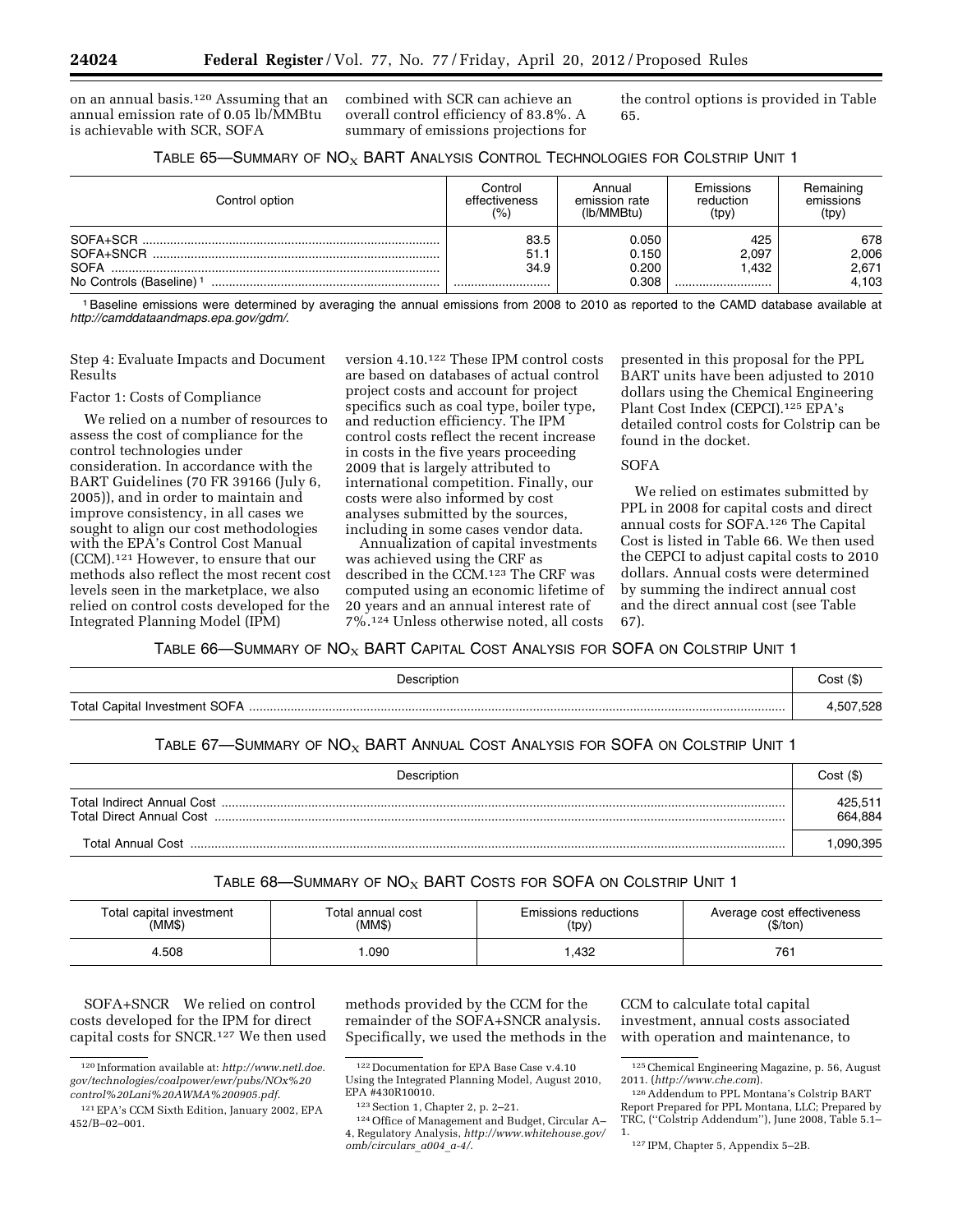annualize the total capital investment using the CRF, and to sum the total annual costs.

We used a retrofit factor of ''1'' reflecting an SNCR retrofit of typical difficulty in the IPM control costs. As Colstrip Unit 1 burns sub-bituminous PRB coal having a low sulfur content of 0.91 lb/MMBtu (equating to a  $SO<sub>2</sub>$  rate of 1.8 lb/MMBtu), $128$  it was not necessary to make allowances in the cost calculations to account for equipment modifications or additional

maintenance associated with fouling due to the formation of ammonium bisulfate. These are only concerns when the  $SO<sub>2</sub>$  rate is above 3 lb/MMBtu.<sup>129</sup> Moreover, ammonium bisulfate formation can be minimized by preventing excessive  $NH<sub>3</sub>$  slip. Optimization of the SNCR system can commonly limit NH3 slip to levels less than the 5 parts per million (ppm) upstream of the pre-air heater.130 EPA's detailed cost calculations for

SOFA+SNCR can be found in the docket.

We used a urea reagent cost estimate of \$450 per ton taken from PPL's September 2011 submittal.131 To estimate the average cost effectiveness (dollars per ton of emissions reductions) we divided the total annual cost by the estimated  $NO<sub>x</sub>$  emissions reductions. We summarize the costs from our SOFA+SNCR cost analysis in Tables 69, 70, and 71.

## TABLE 69—SUMMARY OF  $N\text{O}_X$  BART CAPITAL COST ANALYSIS FOR SOFA+SNCR ON COLSTRIP UNIT 1

| Description | Cost(S)                |
|-------------|------------------------|
|             | 4,507,528<br>8.873.145 |
|             | 13,380,673             |

TABLE 70—SUMMARY OF  $N O_X$  BART TOTAL ANNUAL COST ANALYSIS FOR SOFA+SNCR ON COLSTRIP UNIT 1

| Description                 | Cost(S)               |
|-----------------------------|-----------------------|
|                             | .090.395<br>2,188,569 |
| Total Annual Cost SOFA+SNCR | 3,278,964             |

TABLE 71—SUMMARY OF  $NO<sub>X</sub>$  BART COSTS for SOFA+SNCR on Colstrip Unit 1

| Total capital investment | Total annual cost | Emissions reductions | Average cost effectiveness |
|--------------------------|-------------------|----------------------|----------------------------|
| (MM\$)                   | (MM\$)            | (tpy)                | (\$/ton)                   |
| 13.381                   | 3.279             | 2,097                | ,564                       |

## SOFA+SCR

We relied on control costs developed for the IPM for direct capital costs for SCR.132 We then used methods in the CCM for the remainder of the SOFA+SCR analysis. Specifically, we used the methods in the CCM to calculate total capital investment,

annual costs associated with operation and maintenance, to annualize the total capital investment using the CRF, and to sum the total annual costs.

We used a retrofit factor of ''1'' in the IPM control costs, which reflects an SCR retrofit of typical difficulty. We used an aqueous ammonia (29%) cost of \$240 per ton,133 and a catalyst cost of \$6,000

per cubic meter.134 To estimate the average cost effectiveness (dollars per ton of emissions reductions) we divided the total annual cost by the estimated  $NO<sub>x</sub>$  emissions reductions. We summarize the costs from our SOFA+SCR cost analysis in Tables 72, 73, and 74.

## TABLE 72—SUMMARY OF  $\mathsf{NO}_{\mathsf{X}}$  BART CAPITAL COST ANALYSIS FOR SOFA+SCR ON COLSTRIP UNIT 1

| Description | Cost(S)                 |
|-------------|-------------------------|
|             | 4,507,528<br>78,264,060 |
|             | 82,771,589              |

# TABLE 73—SUMMARY OF  $NO_X$  BART TOTAL ANNUAL COST ANALYSIS FOR SOFA+SCR ON COLSTRIP UNIT 1

| Description                        | Cost (\$) |
|------------------------------------|-----------|
| <b>Total Annual Cost SOFA</b><br>. | 090.395   |

<sup>128</sup>Cost and Quality of Fuels for Electric Utility Plants 1999 Tables, Energy Information Administration, DOE/EIA–0191(99), June 2000, Table 24.

131 NO<sub>X</sub> Control Update to PPL Montana's Colstrip Generating Station BART Report Prepared for PPL Montana, LLC, by TRC, September 2011, p. 4–1.

132 IPM, Chapter 5, Appendix 5–2A.

<sup>129</sup> IPM, Chapter 5, p. 5–9.

<sup>130</sup> ICAC, p. 8.

<sup>133</sup>Email communication with Fuel Tech, Inc., March 2, 2012.

<sup>134</sup>Cichanowicz 2010, p. 6–7.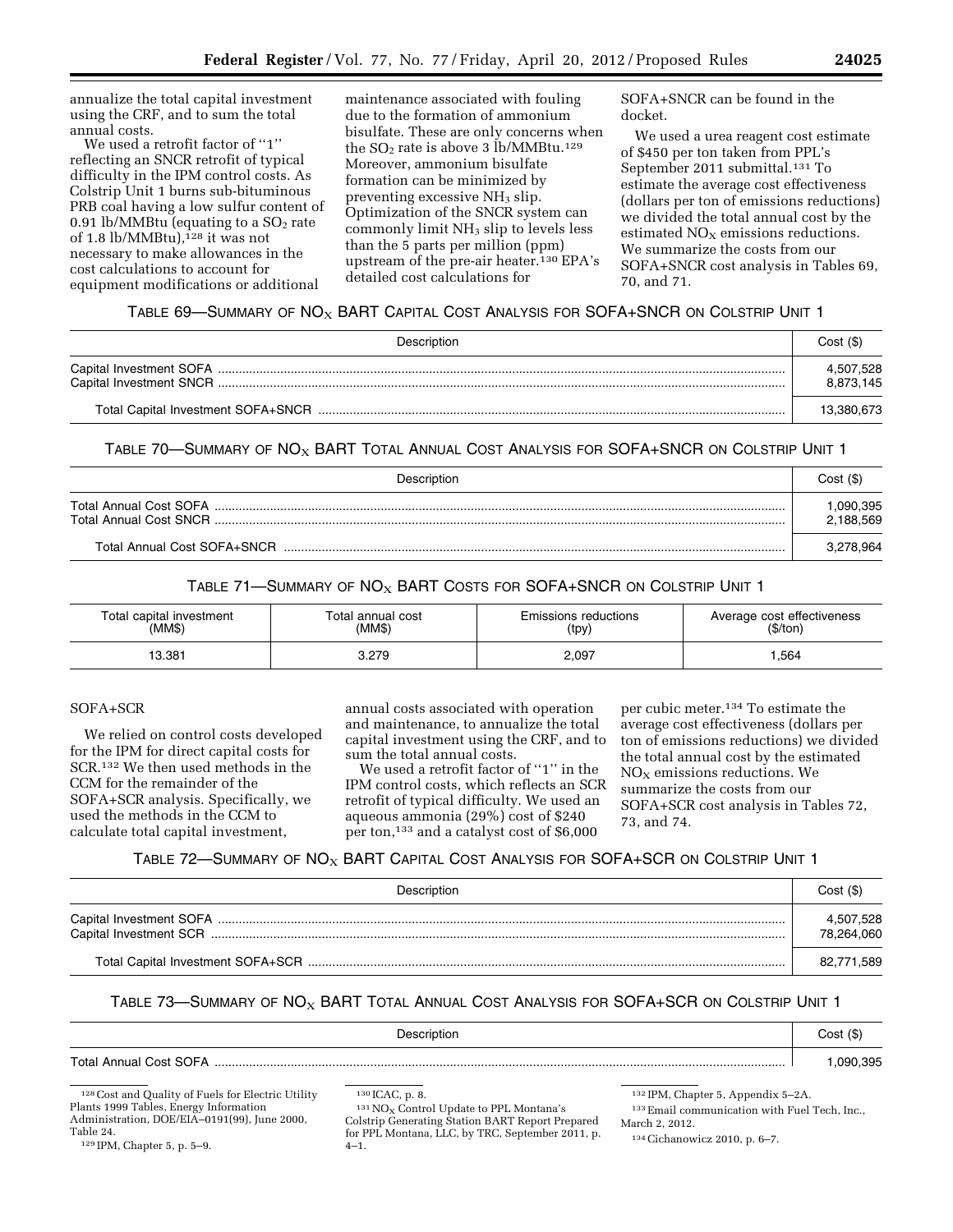#### Table 73—Summary of  $\mathsf{NO}_{\mathsf{X}}$  BART Total Annual Cost Analysis for SOFA+SCR on Colstrip Unit 1— **Continued**

| Description                  | Cost (\$)  |
|------------------------------|------------|
| <b>Total Annual Cost SCR</b> |            |
| Total Annual Cost SOFA+SCR   | 10.942.766 |

## TABLE 74—SUMMARY OF  $NO<sub>X</sub>$  BART COSTS FOR SOFA+SCR ON COLSTRIP UNIT 1

| Total capital investment<br>(MM\$) | Total annual cost<br>(MM\$) | <b>Emissions reductions</b><br>(tpy) | Average cost<br>effectiveness<br>(\$/ton) |
|------------------------------------|-----------------------------|--------------------------------------|-------------------------------------------|
| 82.772                             | 10.942                      | 3,425                                | 3,195                                     |

#### Factor 2: Energy Impacts

SNCR reduces the thermal efficiency of a boiler as the reduction reaction uses thermal energy from the boiler.135 Therefore, additional coal must be burned to make up for the decreases in power generation. Using CCM calculations we determined the additional coal needed for Unit 1 equates to 77,600 MMBtu/yr. For an SCR, the new ductwork and the reactor's catalyst layers decrease the flue gas pressure. As a result, additional fan power is necessary to maintain the flue gas flow rate through the ductwork. SCR systems require additional electric power to meet fan requirements equivalent to approximately 0.3% of the plant's electric output.136 Both SCR and SNCR require some minimal additional electricity to service pretreatment and injection equipment, pumps, compressors, and control systems. The additional energy requirements that would be involved in installation and operation of the evaluated controls are not significant enough to warrant eliminating any of the options

evaluated. Note that cost of the additional energy requirements has been included in our calculations.

Factor 3: Non-Air Quality Environmental Impacts

SNCR and SCR will increase the quantity of ash that will need to be disposed. Transporting this waste stream for disposal would use natural resources for fuel and would have associated air quality impacts. The disposal of the solid waste itself would be to a landfill and could possibly result in groundwater or surface water contamination if a landfill's engineering controls were to fail. Transporting the chemical reagents and catalysts would use natural resources for fuel and would have associated air quality impacts. The chemical reagents would be stored on site and could result in spills to the environment while being transferred between storage vessels or if containers were to fail during storage or movement. The environmental impacts associated with proper transportation, storage, and/ or disposal should not be significant.

Therefore, the non-air quality environmental impacts do not warrant eliminating either SNCR or SCR.

#### Factor 4: Remaining Useful Life

EPA has determined that the default 20-year amortization period is most appropriate to use as the remaining useful life of the facility. Without commitments for an early shut down, EPA cannot consider a shorter amortization period in our analysis. Thus, this factor does not impact our BART determination because the annualized cost was calculated over a 20 year period in accordance with the BART Guidelines.

Factor 5: Evaluate visibility impacts

We conducted modeling for Colstrip Unit 1 as described in section V.C.3.a. Table 75 presents the visibility impacts of the 98th percentile of daily maxima for each Class I area from 2006 through 2008. Table 76 presents the number of days with impacts greater than 0.5 deciviews for each Class I area from 2006 through 2008.

## Table 75—Delta Deciview Improvement for  $\mathsf{NO}_\mathsf{X}$  Controls on Colstrip Unit 1

| Class I area   | <b>Baseline</b><br>impact<br>(delta<br>deciview) | Improvement<br>from<br>SOFA+SCR<br>(delta<br>deciview) | Improvement<br>from<br>SOFA+SNCR<br>(delta<br>deciview) | Improvement<br>from<br><b>SOFA</b><br>(delta<br>deciview) |
|----------------|--------------------------------------------------|--------------------------------------------------------|---------------------------------------------------------|-----------------------------------------------------------|
|                | 0.414                                            | 0.181                                                  | 0.089                                                   | 0.047                                                     |
|                | 0.922                                            | 0.404                                                  | 0.264                                                   | 0.182                                                     |
|                | 0.895                                            | 0.378                                                  | 0.249                                                   | 0.164                                                     |
|                | 0.410                                            | 0.121                                                  | 0.077                                                   | 0.052                                                     |
| Yellowstone NP | 0.275                                            | 0.081                                                  | 0.059                                                   | 0.034                                                     |

## Table 76—Days Greater Than 0.5 Deciview for  $\mathsf{NO}_{\mathsf{X}}$  Controls on Colstrip Unit 1

[Three year total]

| Class I area      | Baseline<br>(days) | Jsina<br>SOFA+ŠCR | Usina<br>SOFA+SNCR | Using<br>SOFA |
|-------------------|--------------------|-------------------|--------------------|---------------|
| North Absaroka WA |                    |                   | -<br>ັ             |               |

135CCM, Section 4.2, Chapter 1, p. 1–21. 136 *Id.,* Section 4.2, Chapter 2, p. 2–28.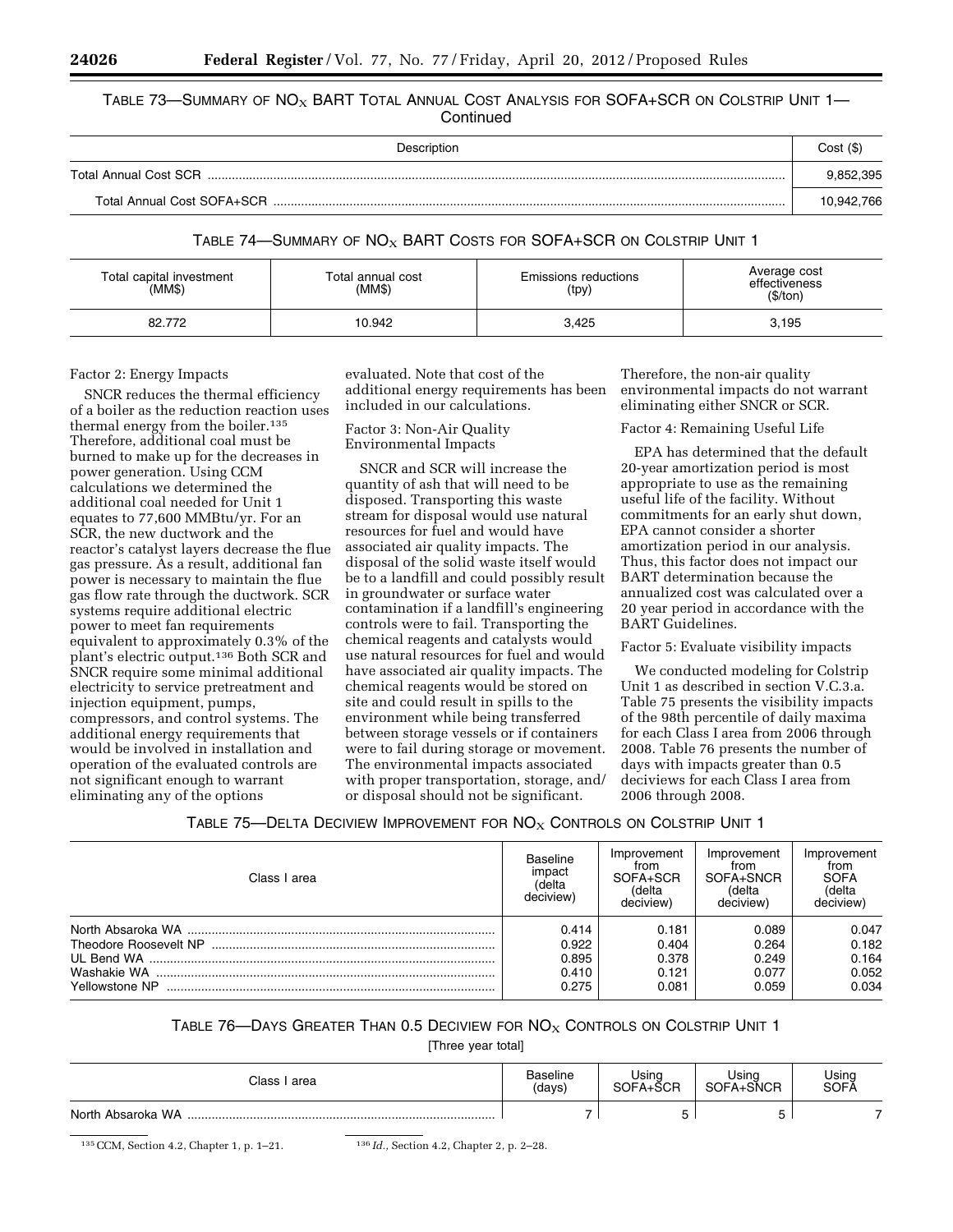TABLE 76—DAYS GREATER THAN 0.5 DECIVIEW FOR  $NOS$  CONTROLS ON COLSTRIP UNIT 1—Continued

[Three year total]

| Class I area                            | <b>Baseline</b> | Jsino         | Usina     | Using               |
|-----------------------------------------|-----------------|---------------|-----------|---------------------|
|                                         | (davs)          | SOFA+SCR      | SOFA+SNCR | <b>SOFA</b>         |
| Theodore Roosevelt NP<br>Yellowstone NP | 52<br>68<br>າດ  | 17<br>29<br>▃ | 47        | 33<br>52<br>10<br>C |

Step 5: Select BART

We propose to find that BART for NO<sub>X</sub> is SOFA+SNCR at Colstrip Unit 1 with an emission limit of 0.15 lb/ MMBtu (30-day rolling average). Of the five BART factors, cost and visibility improvement were the critical ones in our analysis of controls for this source.

In our BART analysis for  $NO<sub>x</sub>$  at Colstrip Unit 1, we considered SOFA,

SOFA+SNCR, and SOFA+SCR. The comparison between our SOFA, SOFA+SNCR, and SOFA+SCR analysis is provided in Table 77.

| TABLE 77—SUMMARY OF $NOx$ BART ANALYSIS COMPARISON OF CONTROL OPTIONS FOR COLSTRIP UNIT 1 |  |  |  |
|-------------------------------------------------------------------------------------------|--|--|--|
|-------------------------------------------------------------------------------------------|--|--|--|

|                |                                       |                                |                                           |                                               | Visibility impacts <sup>1</sup>                |                                |  |
|----------------|---------------------------------------|--------------------------------|-------------------------------------------|-----------------------------------------------|------------------------------------------------|--------------------------------|--|
| Control option | Total capital<br>investment<br>(MM\$) | Total annual<br>cost<br>(MM\$) | Average cost<br>effectiveness<br>(\$/ton) | Incremental cost<br>effectiveness<br>(\$/ton) | Visibility<br>improvement<br>(delta deciviews) | Fewer days<br>>0.5<br>deciview |  |
| SOFA+SCR       | 82.772                                | 10.942                         | 3,195                                     | 5.770                                         | 0.404 TRNP<br>0.378 UL Bend                    | 35 TRNP.<br>39 UL Bend.        |  |
| SOFA+SNCR      | 13.380                                | 3.279                          | 564. ا                                    | 3.291                                         | 0.264 TRNP<br>0.249 UL Bend                    | <b>25 TRNP.</b><br>21 UL Bend. |  |
| SOFA           | 4.508                                 | 1.090                          | 761                                       | $\overline{2}$                                | 0.182 TRNP<br>0.164 UL Bend                    | <b>19 TRNP.</b><br>16 UL Bend. |  |

TRNP—Theodore Roosevelt National Park.

UL Bend—UL Bend Wilderness Area.

<sup>1</sup>The visibility improvement described in this table represents the change in the maximum 98th percentile impact over the modeled 3-year me-<br>teorological period (2006 through 2008) at the Class I areas in the table.

<sup>2</sup> Incremental cost is not applicable to the option that has the lowest effectiveness.

We have concluded that SOFA, SOFA+SNCR, and SOFA+SCR are all cost effective control technologies. SOFA has a cost effectiveness value of \$761 per ton of  $NO<sub>X</sub>$  emissions reduced. SOFA+SNCR is more expensive than SOFA, with a cost effectiveness value of \$1,564 per ton of  $NO<sub>x</sub>$  emissions reduced. SOFA+SCR is more expensive than SOFA or SOFA+SNCR, having a cost effectiveness value of \$3,195 per ton of  $NO<sub>x</sub>$  emissions reduced. This is well within the range of values we have considered reasonable for BART and that states have considered reasonable for BART.

We have weighed costs against the anticipated visibility impacts for Colstrip Unit 1. Any of the control options would have a positive impact on visibility; however, the cost of SOFA+SCR (\$3,195/ton) is not justified by the visibility improvement of 0.404 deciviews at TRNP and 0.378 deciviews at UL Bend. The lower cost of SOFA+SNCR (\$1,564/ton) is justified when the visibility improvement is considered. SOFA+SNCR would have a visibility improvement of 0.264 deciviews at Theodore Roosevelt NP and 0.249 deciviews at UL Bend WA

and it would result in 25 fewer days above 0.5 deciviews at Theodore Roosevelt-NP and 21 fewer days above 0.5 deciviews at UL Bend WA. In addition, application of SOFA+SNCR at both Colstrip Units 1 and 2 would have a combined modeled visibility improvement of 0.501 deciviews at Theodore Roosevelt NP and 0.451 deciviews at UL Bend WA. We consider these improvements to be substantial, especially in light of the fact that Theodore Roosevelt NP and UL Bend WA are not projected to meet the URP. We propose that the  $NO<sub>X</sub>$  BART emission limit for Colstrip Unit 1 should be based on what can be achieved with SOFA+SNCR.

The proposed BART emission limit of 0.15 lb/MMBtu allows for a sufficient margin of compliance for a 30-day rolling average limit that would apply at all times, including startup, shutdown, and malfunction.137 We are also proposing monitoring, recordkeeping, and reporting requirements as described in our proposed regulatory text for 40 CFR 52.1395.

As we have noted previously, under section  $51.308(e)(1)(iv)$ , "each source subject to BART [is] required to install and operate BART as expeditiously as practicable, but in no event later than 5 years after approval of the implementation plan revision.'' We propose a compliance deadline of five (5) years from the date our final FIP becomes effective because of the equipment installation and potential combustion modifications that will be required.

#### $SO<sub>2</sub>$

Colstrip Unit 1 is already controlled by wet venturi scrubbers for simultaneous particulate and  $SO<sub>2</sub>$ control. The venturi scrubbers utilize the alkalinity of the fly ash to achieve an estimated  $SO<sub>2</sub>$  removal efficiency of 75%.138 Based on emissions data from the EPA Clean Air Markets Division (CAMD), for the baseline period 2008 through 2010, the average  $SO<sub>2</sub>$  emission rate was 0.418 lb/MMBtu and the

<sup>137</sup>As discussed in the BART Guidelines, section V (70 FR 39172, July 6, 2005), and Section 302(k) of the CAA, emissions limits such as BART are required to be met on a continuous basis.

<sup>138</sup>BART Assessment Colstrip Generating Station, prepared for PPL Montana, LLC, by TRC (''Colstrip Initial Response''), August 2007, p. ES–3.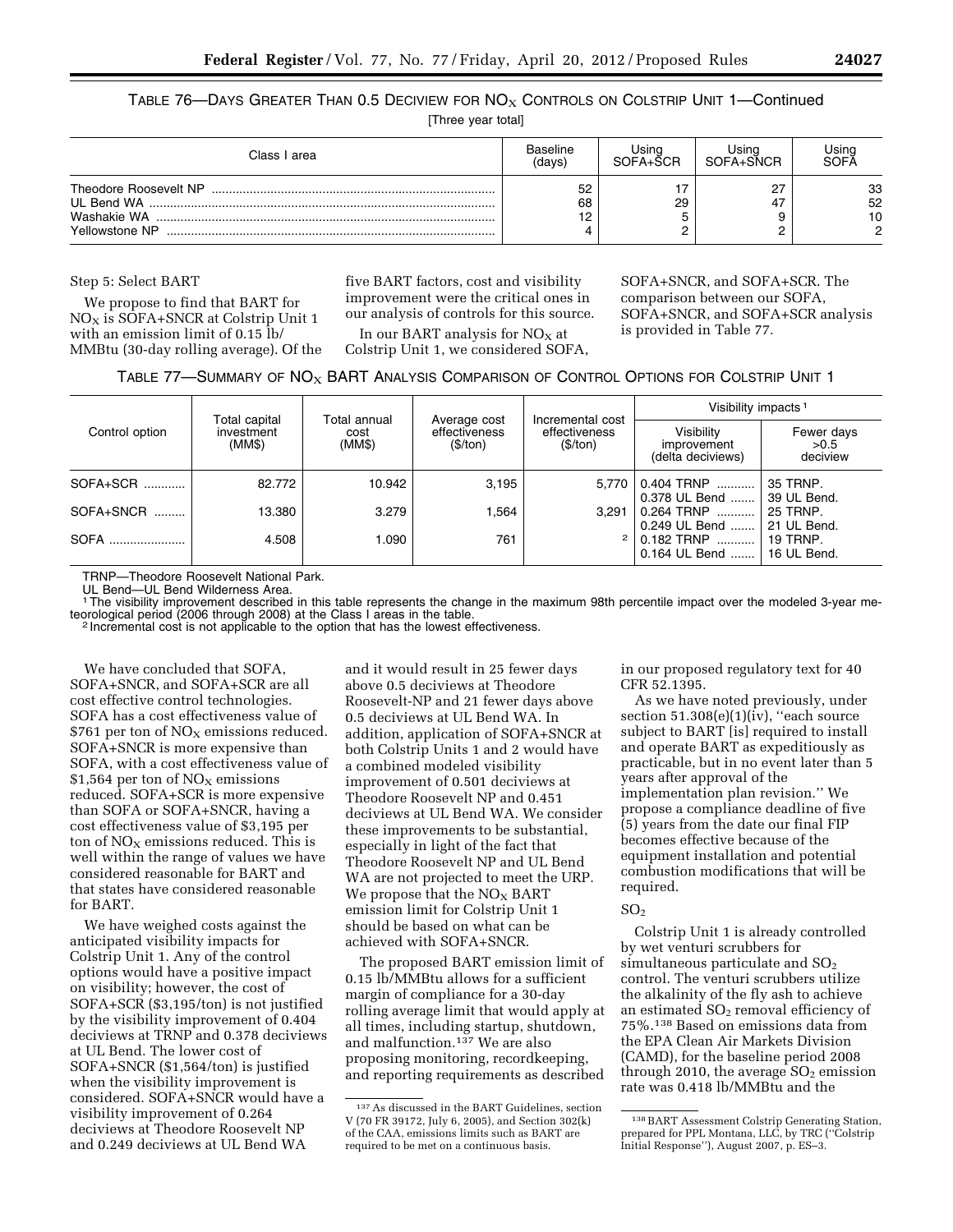average  $SO<sub>2</sub>$  emissions were 5,548  $typ.139$ 

#### Step 1: Identify All Available Technologies

The Colstrip Unit 1 venturi scrubber currently achieves greater than 50% removal of  $SO<sub>2</sub>$ . For units with preexisting post-combustion SO2 controls achieving removal efficiencies of at least 50%, the BART Guidelines state that upgrades to the system designed to improve the system's overall removal efficiency should be considered. 70 FR 39171 (July 6, 2005). For wet scrubbers, the BART Guidelines recommend that the following upgrades be considered: (a) Elimination of bypass reheat; (b) installation of liquid distribution rings; (c) installation of perforated trays; (d) use of organic acid additives; (e) improve or upgrade scrubber auxiliary equipment; and (f) redesign spray header or nozzle configuration.

In addition to the upgrades recommended by the BART Guidelines, two other upgrades are available: lime injection and lime injection with an additional scrubber vessel. Some of the upgrades recommended by the BART Guidelines are inherent in lime injection; consequently, they are available technologies only within that context. Specifically, these include options (b), (e), and (f) as listed above.

A venturi scrubber works by increasing the contact between the pollutant-bearing gas stream and the

scrubbing liquid. This is achieved in the throat of the venturi scrubber where the gas stream is accelerated, thereby atomizing the scrubber liquid and promoting greater gas-liquid contact.140 Absorption of  $SO<sub>2</sub>$  is further enhanced by use of alkaline reagents. Currently, the venturi scrubbers for Colstrip Unit 1 rely on the alkalinity of the coal ash to reduce SO2. Adding lime to the water stream for these scrubbers will increase  $SO<sub>2</sub>$  removal. However, as the amount of lime is increased, scaling of piping and equipment is also expected to increase and this scaling will have to be removed. The scrubber vessel would not be operational during the descaling process, resulting in downtime. Greater removal efficiencies could be achieved if an additional scrubber vessel is added to the system to reduce downtime for descaling. Therefore, addition of a spare scrubber vessel is an upgrade that can improve the overall  $SO<sub>2</sub>$  removal efficiency of the scrubber system by increasing the system's reliability and decreasing its downtime. The additional scrubber vessel is an example of equipment redundancy that will enhance the overall system performance.

Step 2: Eliminate Technically Infeasible **Options** 

Elimination of bypass reheat is not feasible option because Colstrip Unit 1 is designed so that there is no bypass of flue gas. Installation of perforated trays is not a feasible option because the

existing scrubber design already includes this technology in the form of wash trays. Finally, the use of organic acid additives is not a feasible option because the reactivity of the lime would neutralize the acids, making the additives ineffective.

Lime injection or lime injection with an additional scrubber vessel are technically feasible control options because lime injection is currently used to control  $SO<sub>2</sub>$  emissions at Colstrip Units 3 and 4.

Step 3: Evaluate Control Effectiveness of Remaining Control Technology

An annual emission rate of 0.015 lb/ MMBtu can be achieved with lime injection without an additional scrubber vessel. PPL stated that this is the lowest emission rate that could be achieved without adding an additional scrubber vessel.141 An annual emission rate of 0.08 to 0.09 lb/MMBtu can be achieved with lime injection with an additional scrubber vessel. This is the emission rate that is being achieved at Colstrip Units 3 and 4 according to emissions data from CAMD.142 The control effectiveness of each of the control options was calculated using the controlled emission rates that were provided by PPL.

A summary of control efficiencies, emission rates, and resulting emissions and emission reductions, is provided in Table 78. EPA's detailed emissions calculations can be found in the docket.

TABLE 78—SUMMARY OF BART ANALYSIS CONTROL TECHNOLOGIES FOR SO2 FOR COLSTRIP UNIT 1

| Control option                            | Control          | Annual                  | Emissions      | Remaining              |
|-------------------------------------------|------------------|-------------------------|----------------|------------------------|
|                                           | effectiveness    | emission rate           | reduction      | emissions              |
|                                           | (%) 1            | $(lb/MM)$ <sup>2</sup>  | (tpy)          | (tpy)                  |
| Existing Controls (Baseline) <sup>3</sup> | 80.9<br>64.1<br> | 0.080<br>0.150<br>0.418 | 4.486<br>3.557 | .062<br>1,991<br>5.548 |

<sup>1</sup> Control efficiency is provided relative to the emission rate with current controls.

2Emission rates are provided on an annual basis.

3Baseline emissions for 2008 through 2010 from Clean Air Markets—Data and Maps: *[http://camddataandmaps.epa.gov/gdm/.](http://camddataandmaps.epa.gov/gdm/)* 

Step 4: Evaluate Impacts and Document Results

Factor 1: Costs of Compliance

We relied on capital costs and direct annual costs provided by PPL when

determining the cost of compliance for both lime injection and lime injection with an additional scrubber vessel.143,144 All costs presented here for the Colstrip Unit  $1 \overline{S}O_2$  control options are in year 2007 dollars. EPA's

cost calculations can be found in the docket.

Lime Injection

We summarize our cost analysis for lime injection in Tables 79, 80, and 81.

142Clean Air Markets—Data and Maps: *[http://](http://camddataandmaps.epa.gov/gdm/) [camddataandmaps.epa.gov/gdm/.](http://camddataandmaps.epa.gov/gdm/)* 

<sup>139</sup>Clean Air Markets—Data and Maps: *[http://](http://camddataandmaps.epa.gov/gdm/) [camddataandmaps.epa.gov/gdm/.](http://camddataandmaps.epa.gov/gdm/)* 

<sup>140</sup>EPA Air Pollution Control Technology Fact Sheet: Venturi Scrubber, EPA–452/F–03–017.

<sup>141</sup>Colstrip Addendum, p. 4–1.

<sup>143</sup>Colstrip Initial Response, Table A4–6(c).

<sup>144</sup>Colstrip Addendum, Table 4.1–4.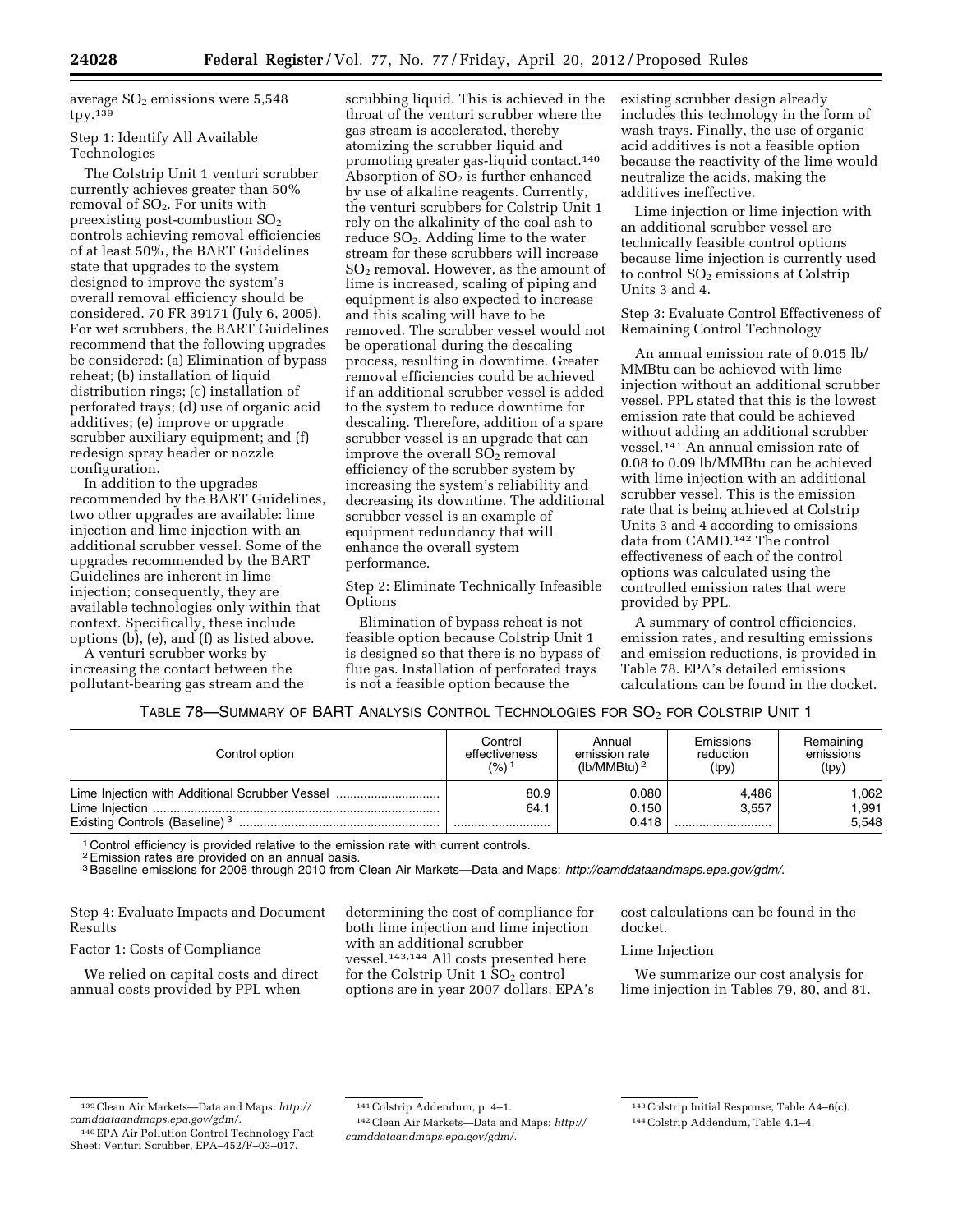#### TABLE 79—SUMMARY OF  $SO_2$  Capital Cost Analysis for Lime Injection on Colstrip Unit 1

|                          | Cost (\$) |
|--------------------------|-----------|
| Total Capital Investment | nnn nnn   |

## TABLE 80-SUMMARY OF SO<sub>2</sub> BART ANNUAL COST ANALYSIS FOR LIME INJECTION ON COLSTRIP UNIT 1

| Description          | Cost(S)             |
|----------------------|---------------------|
| Indirect Annual Cost | .600,000<br>283.200 |
| Total Annual Cost    | .883.200            |

## TABLE 81-SUMMARY OF SO<sub>2</sub> BART COSTS FOR LIME INJECTION ON COLSTRIP UNIT 1

| Total capital investment | Total annual cost | Emissions reductions | Average cost effectiveness |
|--------------------------|-------------------|----------------------|----------------------------|
| (MM\$)                   | (MM\$)            | (tpy)                | (S/ton)                    |
| 3.000                    | .883              | 3,557                | \$529                      |

Lime Injection With an Additional Scrubber Vessel

scrubber vessel cost analysis in Tables 82, 83, and 84.

We summarize our cost analysis for lime injection with an additional

TABLE 82—SUMMARY OF SO<sub>2</sub> CAPITAL COST ANALYSIS FOR LIME INJECTION WITH AN ADDITIONAL SCRUBBER VESSEL ON COLSTRIP UNIT 1

| Description | Cost(S)                 |
|-------------|-------------------------|
|             | 3,000,000<br>25,000,000 |
|             | 28,000,000              |

TABLE 83—SUMMARY OF SO2 BART ANNUAL COST ANALYSIS FOR LIME INJECTION WITH AN ADDITIONAL SCRUBBER VESSEL ON COLSTRIP UNIT 1

| Description | Cost(S)               |
|-------------|-----------------------|
|             | .450.000<br>2,643,200 |
|             | 4.093.200             |

TABLE 84—SUMMARY OF SO<sub>2</sub> BART COSTS ANALYSIS FOR LIME INJECTION WITH AN ADDITIONAL SCRUBBER VESSEL ON COLSTRIP UNIT 1

| Total capital investment | Total annual cost | Emissions reductions | Average cost effectiveness |
|--------------------------|-------------------|----------------------|----------------------------|
| (MM\$)                   | (MM\$)            | (tpy)                | \$/ton,                    |
| \$28.000                 | \$4.100           | 4.486                | 912                        |

#### Factor 2: Energy Impacts

According to PPL, the pressure drop of the venturi scrubbers is maintained in the range of 17 to 20 inches of water column. The injection of lime will be accompanied by little to no increase in pressure drop, but it will require a small increase in pump power consumption. This is included in the cost analysis in the additional operations and maintenance expenses of \$125,000 per

year.145 The additional energy requirements are not significant enough to warrant eliminating either lime injection or lime injection with an additional scrubber vessel.

145Colstrip Initial Response, p. 4–16.

Factor 3: Non-Air Quality Environmental Impacts

Adding lime to the scrubbers will require more frequent descaling operations that would increase the quantity of solid waste from descaling operations. Transporting this waste stream for disposal would use natural resources for fuel and would have associated air quality impacts. The disposal of the solid waste itself would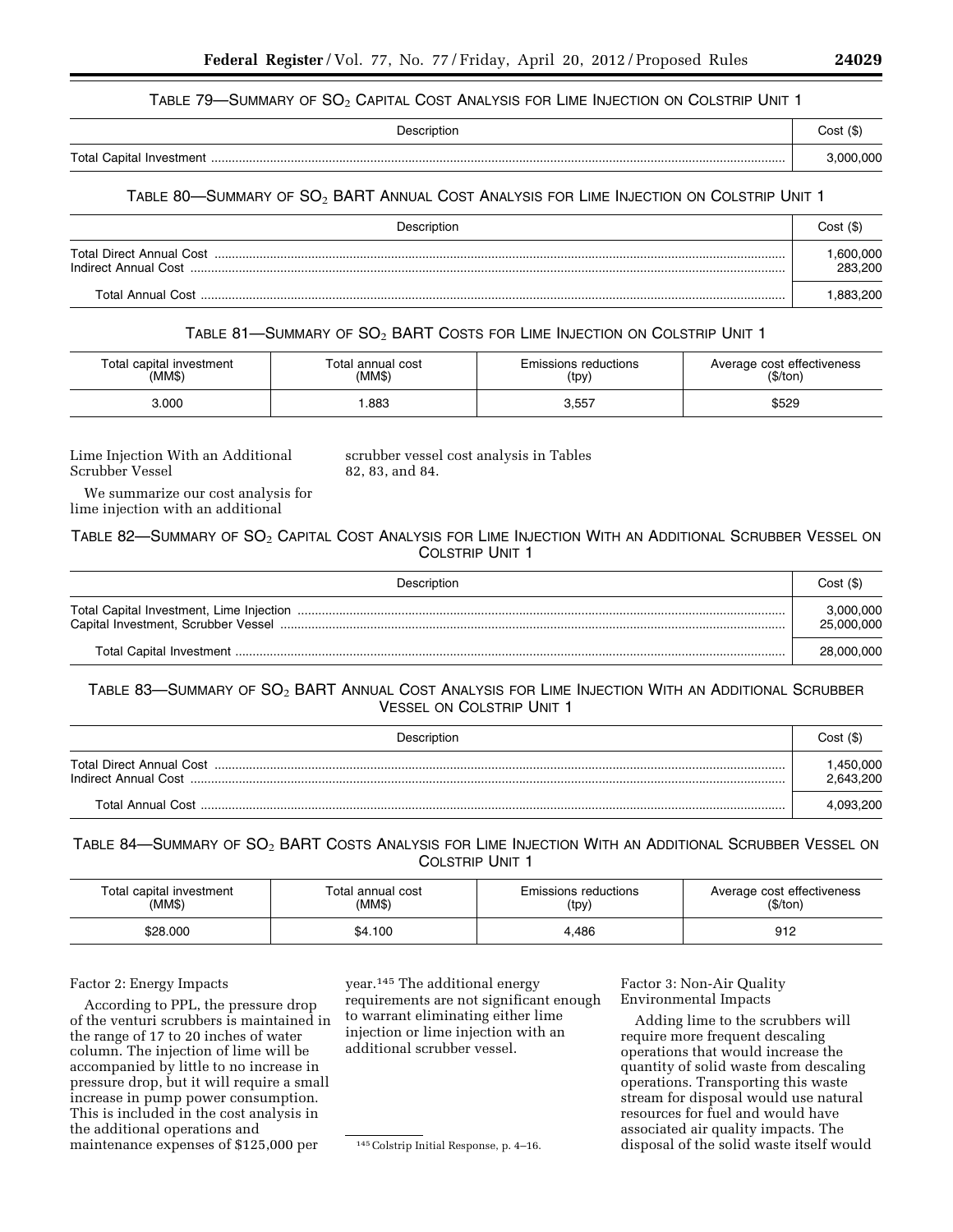be to a landfill and could possibly result in groundwater or surface water contamination if a landfill's engineering controls were to fail. EPA's analysis indicates that the environmental impacts associated with the proper transport and land disposal of the solid waste should not be significant. Therefore, the non-air quality environmental impacts do not warrant eliminating either lime injection addition or lime injection addition with an additional scrubber vessel.

Factor 4: Remaining Useful Life

EPA has determined that the default 20-year amortization period is most appropriate to use as the remaining useful life of the facility. Without commitments for an early shut down, EPA cannot consider a shorter amortization period in our analysis. Because the remaining useful life of the source is equal to that assumed for amortization of control option capital

investments, this factor does not impact our BART determination.

Factor 5: Evaluate Visibility Impacts

We conducted modeling for Colstrip Unit 1 as described in section V.C.3.a. Table 85 presents the visibility impacts of the 98th percentile of daily maxima for each Class I area from 2006 through 2008. Table 86 presents the number of days with impacts greater than 0.5 deciviews for each Class area from 2006 through 2008.

## TABLE 85-DELTA DECIVIEW IMPROVEMENT FOR SO<sub>2</sub> CONTROLS ON COLSTRIP UNIT 1

| Class I area                                           | Baseline impact<br>(delta deciview)       | Improvement<br>from lime<br>injection $+$ addi-<br>tional scrubber<br>vessel<br>(delta deciview) | Improvement<br>from lime<br>injection<br>(delta deciview) |
|--------------------------------------------------------|-------------------------------------------|--------------------------------------------------------------------------------------------------|-----------------------------------------------------------|
| Theodore Roosevelt NP<br>Washakie WA<br>Yellowstone NP | 0.414<br>0.922<br>0.895<br>0.410<br>0.275 | 0.164<br>0.350<br>0.261<br>0.154<br>0.115                                                        | 0.146<br>0.284<br>0.234<br>0.145<br>0.090                 |

## TABLE 86—DAYS GREATER THAN 0.5 DECIVIEW FOR SO2 CONTROLS ON COLSTRIP UNIT 1

[Three-year total]

| Class I area   | 3aseline<br>(days) | Using lime injec-<br>$tion + additional$<br>scrubber vessel | iniection |
|----------------|--------------------|-------------------------------------------------------------|-----------|
| Yellowstone NP | 52<br>68           | 29<br>31                                                    | 33        |

#### Step 5: Select BART

We propose to find that BART for  $\mathrm{SO}_2$ is lime injection with an additional scrubber vessel at Colstrip Unit 1 with an emission limit of 0.08 lb/MMBtu (30day rolling average). Of the five BART factors, cost and visibility improvement were the critical ones in our analysis of controls for this source.

In our BART analysis for  $SO<sub>2</sub>$  at Colstrip Unit 1, we considered lime injection and lime injection with an additional scrubber vessel. The comparison between our lime injection and lime injection with an additional scrubber vessel analysis is provided in Table 87.

TABLE 87-SUMMARY OF EPA SO<sub>2</sub> BART ANALYSIS COMPARISON OF LIME INJECTION AND LIME INJECTION WITH AN ADDITIONAL SCRUBBER VESSEL FOR COLSTRIP UNIT 1

| Total capital                                        | Incremental          | Visibility impacts <sup>1</sup> |                                          |                                    |                                                  |                                |
|------------------------------------------------------|----------------------|---------------------------------|------------------------------------------|------------------------------------|--------------------------------------------------|--------------------------------|
| Control option                                       | investment<br>(MM\$) | Total annual<br>cost (MM\$)     | Average cost<br>effectiveness<br>(S/ton) | cost effective-<br>$ness$ (\$/ton) | Visibility im-<br>provement (delta<br>deciviews) | Fewer days<br>>0.5 deciview    |
| Lime Injection with Additional Scrub-<br>ber Vessel. | 28.000               | 4.100                           | 912                                      | 1.957                              | $0.350$ TRNP<br>0.261 UL Bend                    | 23 TRNP.<br>37 UL Bend.        |
|                                                      | 3.000                | 1.883                           | 529                                      |                                    | $0.283$ TRNP<br>0.234 UL Bend                    | <b>19 TRNP.</b><br>27 UL Bend. |

TRNP—Theodore Roosevelt National Park.

UL Bend—UL Bend Wilderness Area.

1The visibility improvement described in this table represents the change in the maximum 98th percentile impact over the modeled 3-year meteorological period (2006 through 2008) at the Class I areas in the table.<br><sup>2</sup> Incremental cost is not applicable to the option that has the lowest effectiveness.

We have concluded that lime injection and lime injection with an additional scrubber vessel are both cost effective control technologies. Lime

injection has a cost effectiveness value of \$539 per ton of  $SO<sub>2</sub>$  emissions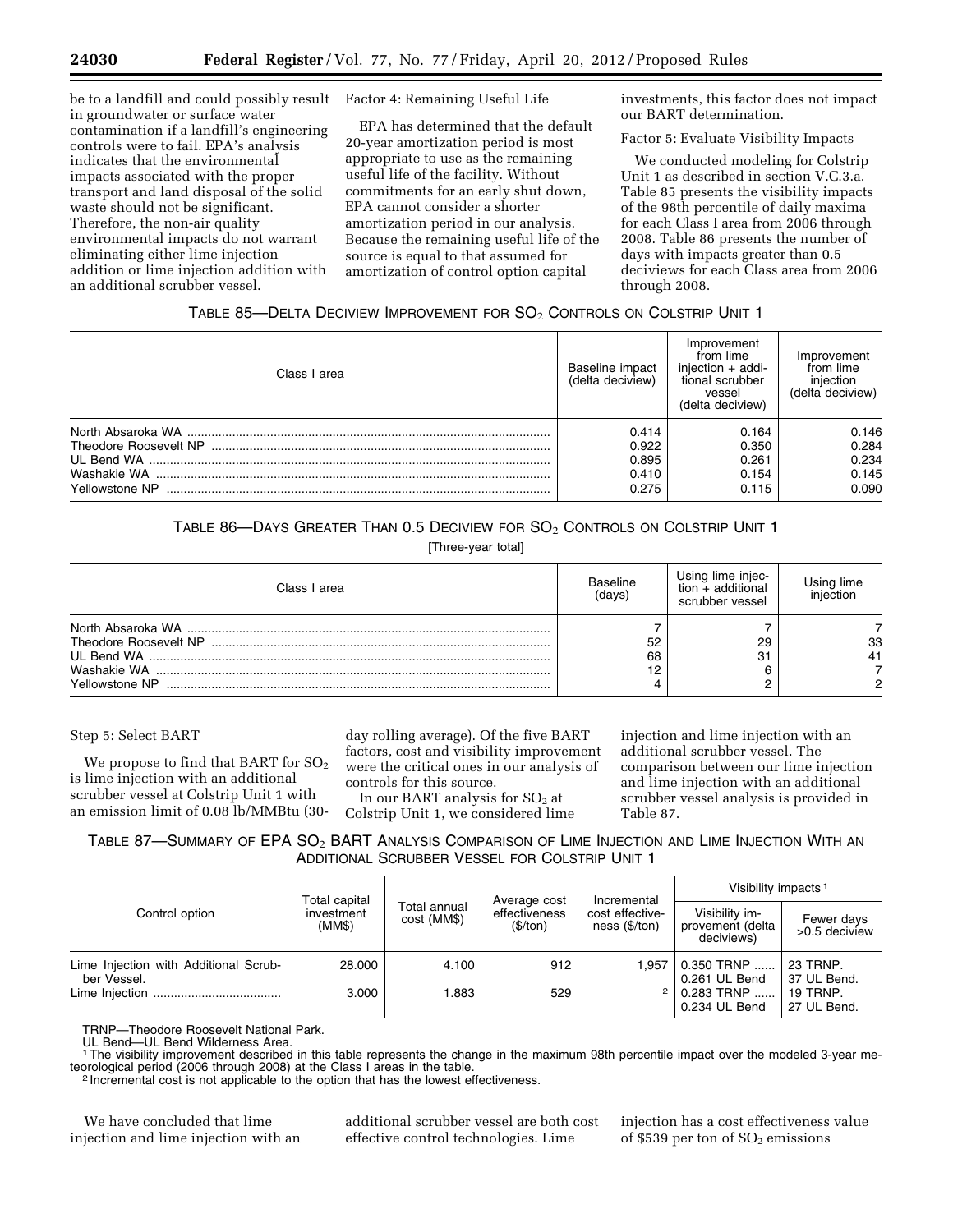reduced. Lime injection with an additional scrubber vessel is more expensive than lime injection, with a cost effectiveness value of \$912 per ton of SO2 emissions reduced. Both of these costs are well within the range of values we have considered reasonable for BART and that states have considered reasonable for BART.

We have weighed costs against the anticipated visibility impacts for Colstrip Unit 1. Either of the control options would have a positive impact on visibility. We have concluded that the cost of lime injection with an additional scrubber vessel (\$912/ton) is justified by the visibility improvement of 0.350 deciviews at Theodore Roosevelt NP and 0.261 deciviews at UL Bend WA and it would result in 23 fewer days above 0.5 deciviews at Theodore Roosevelt NP and 37 fewer days above 0.5 deciviews at UL Bend WA. In addition, the application of lime injection with an additional scrubber vessel on both Colstrip Units 1 and 2 would result in a combined modeled visibility improvement of 0.592 deciviews at Theodore Roosevelt NP and 0.384 deciviews at UL Bend WA. We consider these improvements to be substantial, especially in light of the fact that Theodore Roosevelt NP and UL

Bend WA are not projected to meet the URP. We propose that the  $SO<sub>2</sub>$  BART emission limit for Colstrip Unit 1 should be based on what can be achieved with lime injection with an additional scrubber vessel.

The proposed BART emission limit of 0.08 lb/MMBtu allows for a sufficient margin of compliance for a 30-day rolling average limit that would apply at all times, including startup, shutdown, and malfunction.146 We are also proposing monitoring, recordkeeping, and reporting requirements as described in our proposed regulatory text for 40 CFR 52.1395.

As we have noted previously, under section 51.308(e)(1)(iv), "each source subject to BART [is] required to install and operate BART as expeditiously as practicable, but in no event later than 5 years after approval of the implementation plan revision.'' We propose a compliance deadline of five (5) years from the date our final FIP becomes effective because of the equipment installation that will be required.

#### PM

Colstrip Unit 1 currently has wet venturi scrubbers designed to control PM emissions. Venturi scrubbers use a

liquid stream to remove solid particles. In the venturi scrubber, gas laden with PM passes through a short tube with flared ends and a constricted middle. This constriction causes the gas stream to speed up when the pressure is increased. A water spray is directed into the gas stream either prior to or at the constriction in the tube. The difference in velocity and pressure resulting from the constriction causes the particles and water to mix and combine. The reduced velocity at the expanded section of the throat allows the droplets of water containing the particles to drop out of the gas stream. Venturi scrubbers are effective in removing small particles, with removal efficiencies of up to 99%.147 The venturi scrubbers at Unit 1 are designed to have at least 98% control efficiency and have shown control efficiencies approximating 99.5%.148 The present filterable particulate emission rate is 0.047 lb/ MMBtu.149

Based on our modeling described in V.C.3.a., PM contribution to the baseline visibility impairment is low. Table 88 shows the maximum baseline visibility impact and percentage contribution to that impact from coarse PM and fine PM.

| Table 88—Colstrip Unit 1 Visibility Impact Contribution From PM. |  |
|------------------------------------------------------------------|--|
|------------------------------------------------------------------|--|

| n baseline visibility impact (deciview)<br>Maximum | Contribution coarse PM | Contribution fine PM |  |
|----------------------------------------------------|------------------------|----------------------|--|
| 922.(                                              |                        | $\sim$ 0.1<br>J.U    |  |

The PM contribution to the baseline visibility impact for Colstrip Unit 1 is very small; therefore, any visibility improvement that could be achieved with improvements to the existing PM controls would be negligible.

Colstrip Unit 1 must meet the filterable PM emission standard of 0.1 lb/MMBtu in accordance with their Final Title V Operating Permit #OP0513–06. This requirement appears in Permit Condition B.2.; and was included in the permit pursuant to ARM 17.8.340 and 40 CFR part 60, subpart D.

Taking into consideration the above factors we propose basing the BART emission limit on what Colstrip Unit 1 is currently meeting. The units are exceeding a PM control efficiency of 99%, and therefore we are proposing that the current control technology and the emission limit of 0.1lb/MMBtu for

 $PM/PM_{10}$  as BART. We find that the BART emission limit can be achieved through the operation of the existing venturi scrubbers. Thus, as described in our BART Guidelines, a full five-factor analysis for  $PM/PM_{10}$  is not needed for Colstrip Unit 1.

As we have noted previously, under section 51.308(e)(1)(iv), ''each source subject to BART [is] required to install and operate BART as expeditiously as practicable, but in no event later than 5 years after approval of the implementation plan revision.'' Since we propose a BART emission limit that represents current operations and no installation is necessary, we propose a compliance deadline of 30 days from the date our final FIP becomes effective.

#### (b) Colstrip Unit 2

 $NO<sub>X</sub>$ 

The Colstrip Unit 2 boiler is of tangential-fired design with LNB and OFA. Originally, the unit operated with a  $NO<sub>x</sub>$  emission limit of 0.7 lb/MMBtu. In 1997, EPA approved an early election plan under the ARP that included a 0.45  $lb/MM$ Btu annual  $NO<sub>X</sub>$  limit. The early reduction limit expired in 2007 and the new annual limit under the ARP (0.40 lb/MMBtu) became effective in 2008. Normally, the unit operates with an actual annual average  $NO<sub>x</sub>$  emission rate in the range of 0.30 to 0.35 lb/ MMBtu, accomplished with the low  $NO<sub>x</sub>$  burners and CCOFA.<sup>150</sup>

#### Step 1: Identify All Available Technologies

We identified that the same  $NO_x$ control technologies for Colstrip Unit 2

<sup>146</sup>As discussed in the BART Guidelines, section V (70 FR 39172, July 6, 2005), and Section 302(k) of the CAA, emissions limits such as BART are required to be met on a continuous basis.

<sup>147</sup>EPA Air Pollution Control Online Course, description at: *[http://www.epa.gov/apti/course422/](http://www.epa.gov/apti/course422/ce6a3.html)  [ce6a3.html.](http://www.epa.gov/apti/course422/ce6a3.html)* 

<sup>148</sup>Colstrip Addendum, p. 6–1

<sup>149</sup>Colstrip Initial Response, p. 4–8.

<sup>150</sup>Baseline emissions were determined by averaging the annual emissions from 2008 to 2010 as reported to the CAMD database available at *[http://camddataandmaps.epa.gov/gdm/](http://camddataandmaps.epa.gov/gdm/index.cfm?fuseaction=emissions)  [index.cfm?fuseaction=emissions.](http://camddataandmaps.epa.gov/gdm/index.cfm?fuseaction=emissions)*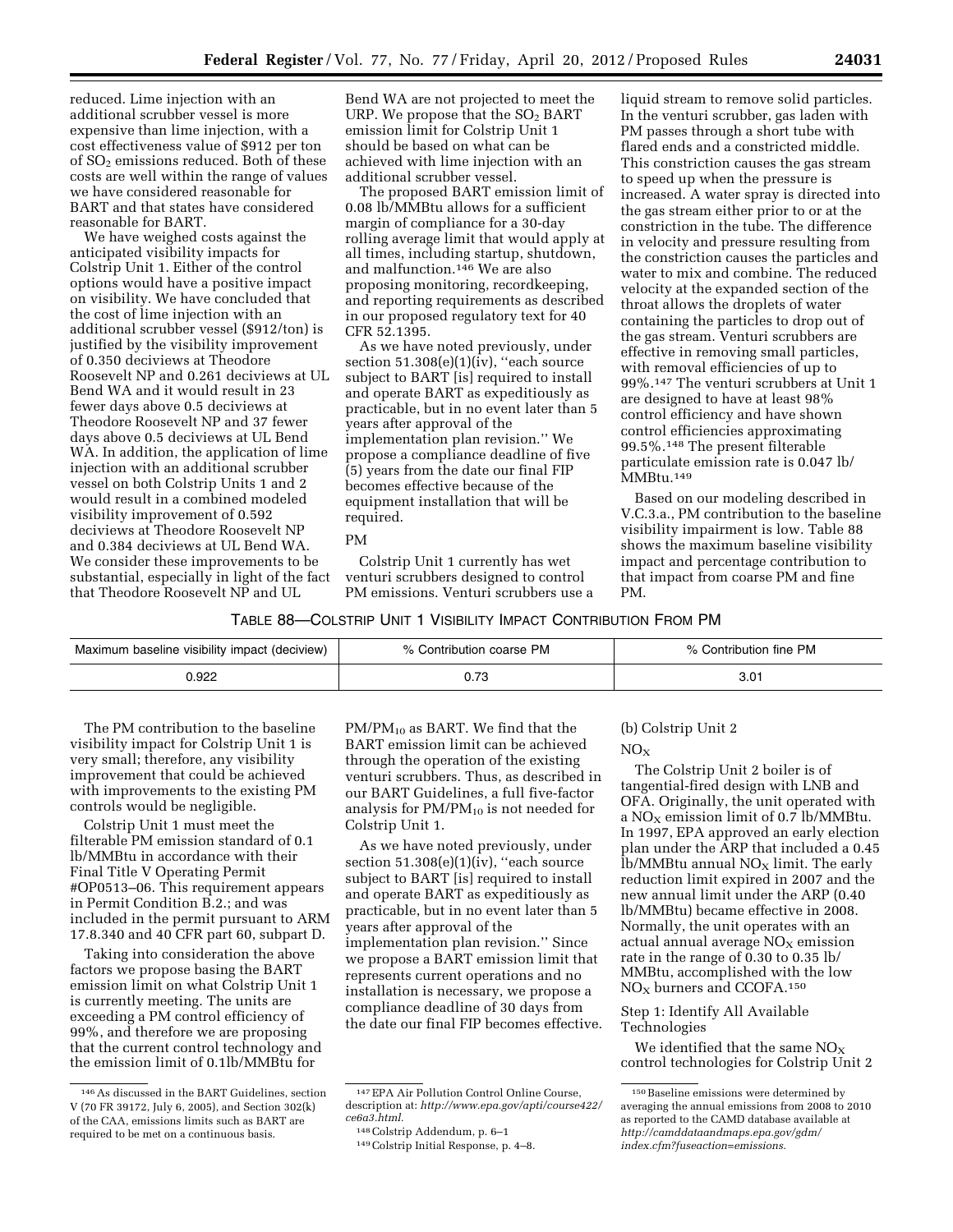as for Colstrip Unit 1; see Step 1 above under Colstrip Unit 1 for a list of proposed controls.

Step 2: Eliminate Technically Infeasible **Options** 

Our analysis for Colstrip Unit 1 explains our reasoning for eliminating some of the technologies that were identified in Step 1. We have retained SOFA, SOFA+SNCR, and SOFA+SCR for evaluation.

Step 3: Evaluate Control Effectiveness of Remaining Control Technology

At tangentially fired boilers firing PRB coal, SOFA in combination with CCOFA and LNB, can typically achieve emission rates below 0.15 lb/MMBtu on an annual basis.151 However, due to certain issues unique to Colstrip Unit 2,

a rate of 0.20 lb/MMBtu is more realistic. Specifically, these issues include: (1) That the furnace was sized too small and therefore runs hotter than similar units, and (2) that the PRB coal, classified as a borderline subbituminous B coal, is less reactive (produces more  $NO<sub>x</sub>$ ) than typical PRB coals.152 The 0.20 lb/MMBtu rate represents a 35.3% reduction from the current baseline (2008 through 2010) rate of 0.309 lb/MMbtu.

The post-combustion control technologies, SNCR and SCR, have been evaluated in combination with combustion controls. That is, the inlet concentration to the post-combustion controls is assumed to be 0.20 lb/ MMBtu. This allows the equipment and operating and maintenance costs of the

post-combustion controls to be minimized based on the lower inlet  $NO<sub>X</sub>$  concentration. Typically, SNCR reduces  $NO<sub>X</sub>$  an additional 20 to 30% above LNB/combustion controls without excessive NH<sub>3</sub> slip.<sup>153</sup> Assuming that a minimum 25% additional emission reduction is achievable with SNCR, SOFA combined with SNCR can achieve an overall control efficiency of 51.4%. SCR can achieve performance emission rates as low as 0.04–0.07 lb/MMBtu on an annual basis.154 Assuming that an annual emission rate of 0.05 lb/MMBtu is achievable with SCR, SOFA combined with SCR can achieve an overall control efficiency of 83.8%. A summary of emissions projections for the control options is provided in Table 89.

TABLE 89—SUMMARY OF  $NO<sub>x</sub>$  BART ANALYSIS CONTROL TECHNOLOGIES FOR COLSTRIP UNIT 2

| Control option                                                   | Control              | Annual emission                  | Emissions                   | Remaining                     |
|------------------------------------------------------------------|----------------------|----------------------------------|-----------------------------|-------------------------------|
|                                                                  | effectiveness (%)    | rate (lb/MMBtu)                  | reduction (tpy)             | emissions (tpy)               |
| SOFA+SCR<br>SOFA+SNCR<br><b>SOFA</b><br>No Controls (Baseline) 1 | 83.8<br>51.4<br>35.3 | 0.050<br>0.150<br>0.200<br>0.309 | 3.376<br>2.072<br>1.420<br> | 652<br>.956<br>2,608<br>4.028 |

1Baseline emissions were determined by averaging the annual emissions from 2008 to 2010 as reported to the CAMD database available at *[http://camddataandmaps.epa.gov/gdm/index.cfm?fuseaction=emissions.](http://camddataandmaps.epa.gov/gdm/index.cfm?fuseaction=emissions)* A summary of this information can be found in our docket.

Step 4: Evaluate Impacts and Document Results

Factor 1: Costs of Compliance

Refer to the Colstrip Unit 1 section above for general information on how we evaluated the cost of compliance for  $NO<sub>x</sub>$  controls.

#### SOFA

We relied on estimates submitted by PPL in 2008 for capital costs and direct annual costs for SOFA.155 We then used the CEPCI to adjust capital costs to 2010 dollars (see Table 90). Annual costs were determined by summing the indirect annual cost and the direct annual cost (see Table 91).

## TABLE 90 $-$ SUMMARY OF NO<sub>X</sub> BART CAPITAL COST ANALYSIS FOR SOFA ON COLSTRIP UNIT 2

| Description | Cost (\$) |
|-------------|-----------|
|             | .507.528  |

#### TABLE 91—SUMMARY OF  $N\text{O}_X$  BART ANNUAL COST ANALYSIS FOR SOFA ON COLSTRIP UNIT 2

| Description              | Cost (\$)          |
|--------------------------|--------------------|
| Total Direct Annual Cost | 425,511<br>664.884 |
| Total Annual Cost        | 090 395            |

# TABLE 92-SUMMARY OF  $NO<sub>X</sub>$  BART COSTS FOR SOFA ON COLSTRIP UNIT 2

| Total capital investment (MM\$) | Total annual cost (MM\$) | Emissions<br>reductions (tpy) | Average cost<br>effectiveness (\$/ton) |  |
|---------------------------------|--------------------------|-------------------------------|----------------------------------------|--|
| 4.508                           | .090                     | .420                          | 768                                    |  |

<sup>151</sup> *Low NO*<sup>X</sup> *Firing Systems and PRB Fuel; Achieving as Low as 0.12 LB NO*X*/MMBtu,* Jennings, P., ICAC Forum, Feb. 2002.

<sup>152</sup>Colstrip Addendum, p. 5–1.

 $153$  White Paper, SNCR for Controlling NO<sub>X</sub> Emissions, Institute of Clean Air Companies, pp. 4 and 9, February 2008.

<sup>154</sup>*[http://www.netl.doe.gov/technologies/](http://www.netl.doe.gov/technologies/coalpower/ewr/pubs/NOx%20control%20Lani%20AWMA%200905.pdf) [coalpower/ewr/pubs/NOx%20control%20Lani%20](http://www.netl.doe.gov/technologies/coalpower/ewr/pubs/NOx%20control%20Lani%20AWMA%200905.pdf) [AWMA%200905.pdf.](http://www.netl.doe.gov/technologies/coalpower/ewr/pubs/NOx%20control%20Lani%20AWMA%200905.pdf)* 

<sup>155</sup>Colstrip Addendum, Table 5.1–1.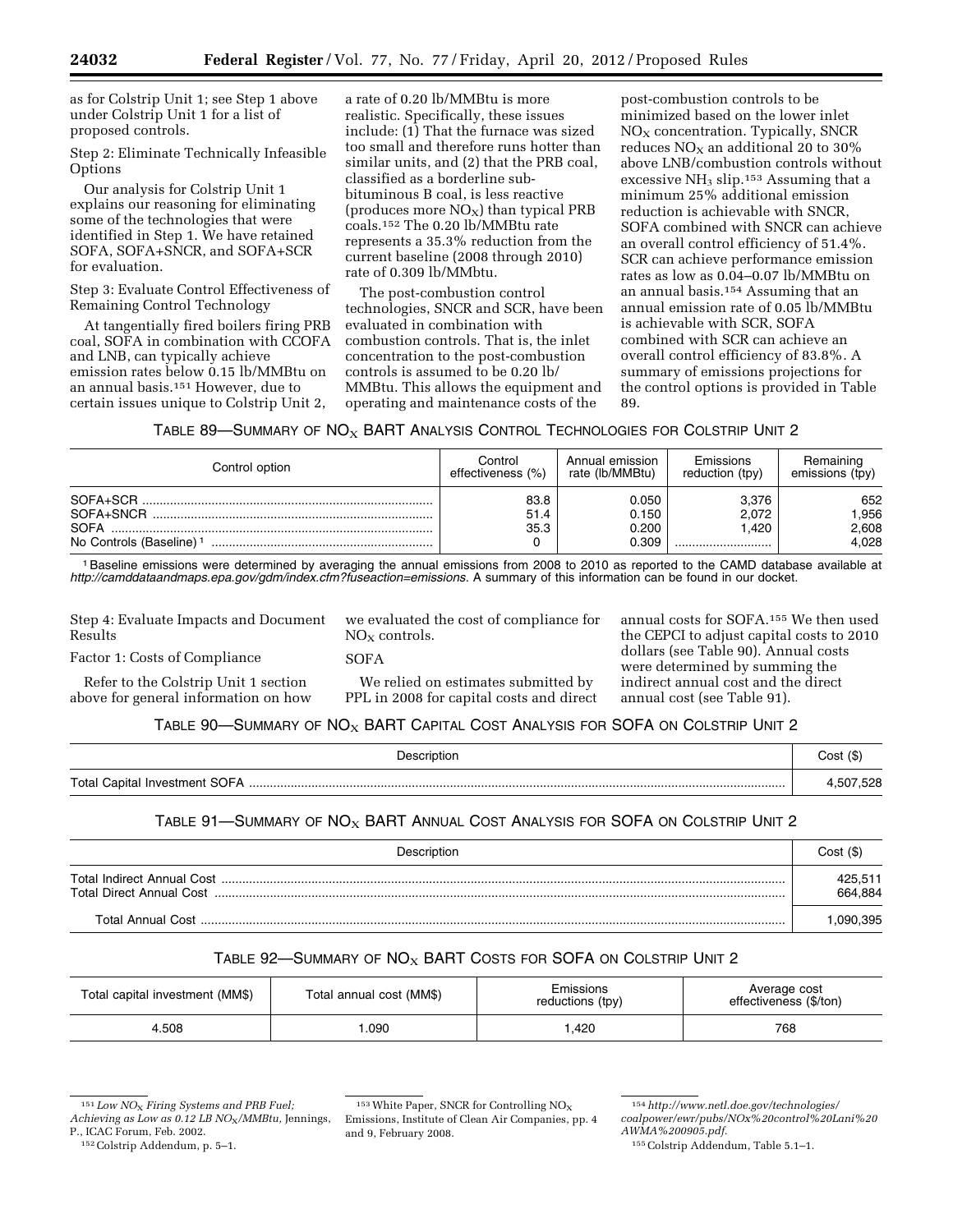#### SOFA+SNCR

We relied on control costs developed for the IPM for direct capital costs for SNCR.156 We then used methods provided by the CCM for the remainder of the SOFA+SNCR analysis. Specifically, we used the methods in the CCM to calculate total capital investment, annual costs associated with operation and maintenance, to annualize the total capital investment using the CRF, and to sum the total annual costs.

We used a retrofit factor of ''1'' reflecting an SNCR retrofit of typical difficulty in the IPM control costs. Colstrip Unit 2 burns sub-bituminous PRB coal having a low sulfur content of 0.91 lb/MMBtu (equating to a  $SO<sub>2</sub>$  rate of 1.8 lb/MMBtu).<sup>157</sup> As explained in our analysis for Colstrip Unit 1, it was not necessary to make allowances in the cost calculations to account for equipment modifications or additional maintenance associated with fouling due to the formation of ammonium

bisulfate. EPA's detailed cost calculations for SOFA+SNCR can be found in the docket.

We used a urea reagent cost estimate of \$450 per ton taken from PPL's September 2011 submittal.158 To estimate the average cost effectiveness (dollars per ton of emissions reductions) we divided the total annual cost by the estimated  $NO<sub>X</sub>$  emissions reductions. We summarize the costs from our SOFA+SNCR cost analysis in Tables 93, 94, and 95.

## TABLE 93—SUMMARY OF  $\mathsf{NO}_{\mathsf{X}}$  BART Capital Cost Analysis for SOFA+SNCR on Colstrip Unit 2

| Description | Cost(S)                |
|-------------|------------------------|
|             | 4,507,528<br>8,873,145 |
|             | 13.380.673             |

TABLE 94—SUMMARY OF  $N\text{O}_X$  BART TOTAL ANNUAL COST ANALYSIS FOR SOFA+SNCR ON COLSTRIP UNIT 2

| Description                 | Cost(S)               |
|-----------------------------|-----------------------|
|                             | ,090,395<br>2,165,732 |
| Total Annual Cost SOFA+SNCR | 3,256,127             |

# TABLE 95—SUMMARY OF  $N_{\rm OX}$  BART COSTS FOR SOFA+SNCR ON COLSTRIP UNIT 2

| Total capital investment (MM\$) | Total annual cost (MM\$) |       | Average cost<br>effectiveness (\$/ton) |  |
|---------------------------------|--------------------------|-------|----------------------------------------|--|
| 13.381                          | 3.256                    | 2,072 | ,571                                   |  |

#### SOFA+SCR

We relied on control costs developed for the IPM for direct capital costs for SCR.159 We then used methods in the CCM for the remainder of the SOFA+SCR analysis. Specifically, we used the methods in the CCM to calculate total capital investment,

annual costs associated with operation and maintenance, to annualize the total capital investment using the CRF, and to sum the total annual costs.

We used a retrofit factor of ''1'' in the IPM control costs, which reflects an SCR retrofit of typical difficulty. We used an aqueous ammonia (29%) cost of \$240 per ton,160 and a catalyst cost of \$6,000

per cubic meter.161 To estimate the average cost effectiveness (dollars per ton of emissions reductions) we divided the total annual cost by the estimated  $NO<sub>x</sub>$  emissions reductions. We summarize the costs from our SOFA+SCR cost analysis in Tables 96, 97, and 98.

#### TABLE 96—SUMMARY OF  $\mathsf{NO}_{\mathsf{X}}$  BART Capital Cost Analysis for SOFA+SCR on Colstrip Unit 2

| Description | Cost(S)                 |
|-------------|-------------------------|
|             | 4,507,528<br>78,263,720 |
|             | 82,771,248              |

## TABLE 97-SUMMARY OF  $NO<sub>X</sub>$  BART TOTAL ANNUAL COST ANALYSIS FOR SOFA+SCR ON COLSTRIP UNIT 2

| Description                   | Cost (\$) |
|-------------------------------|-----------|
| <b>Total Annual Cost SOFA</b> | .090.395  |

156 IPM, Chapter 5, Appendix 5–2B.

157Cost and Quality of Fuels for Electric Utility Plants 1999 Tables, Energy Information Administration, DOE/EIA–0191(99), June 2000, Table 24.

 $158\,\mathrm{NO_{X}}$  Control Update to PPL Montana's Colstrip Generating Station BART Report Prepared for PPL Montana, LLC, by TRC, September 2011, p. 4–1.

160Email communication with Fuel Tech, Inc., March 2, 2012.

161Cichanowicz 2010, p. 6–7.

159 IPM, Chapter 5, Appendix 5–2A.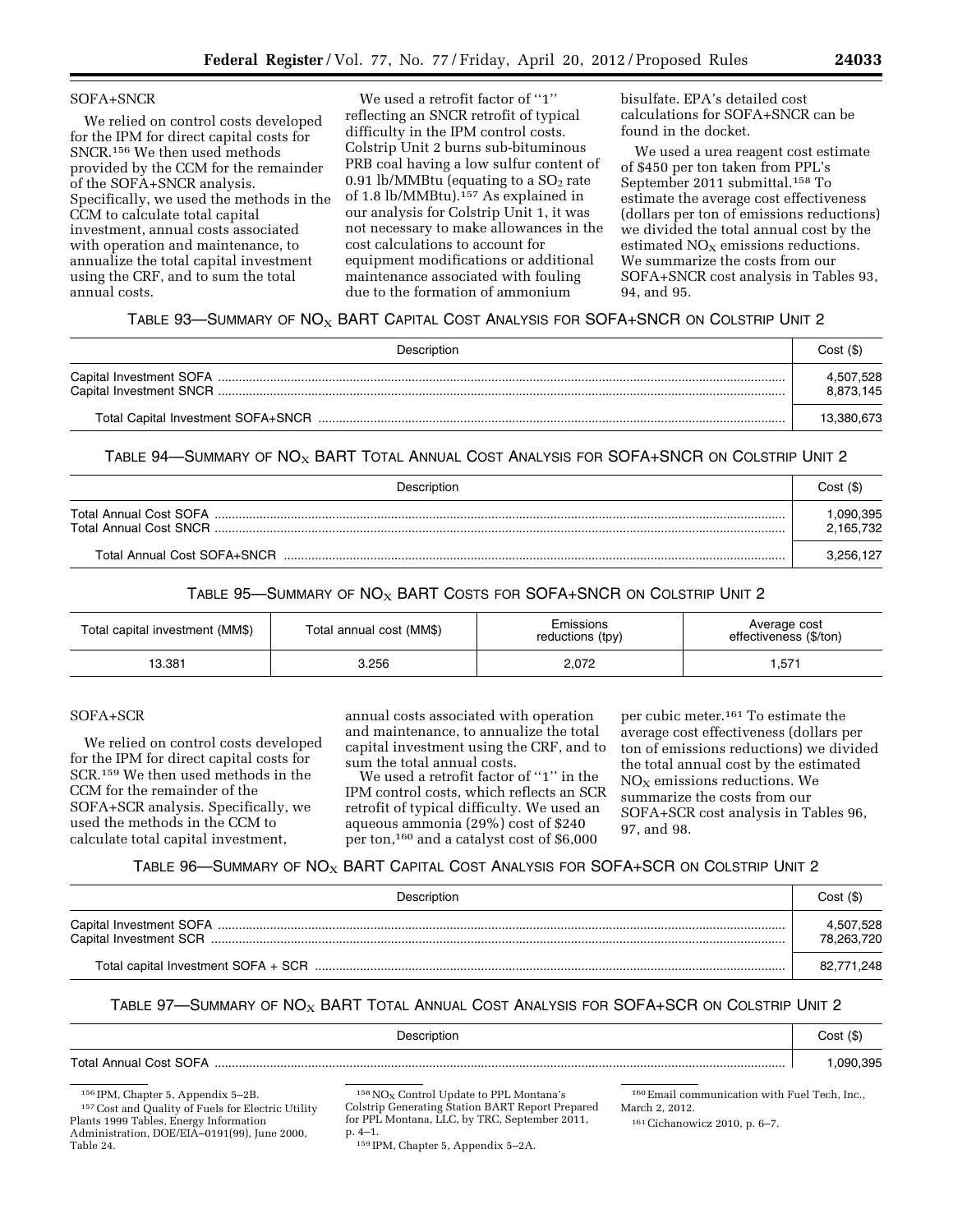#### Table 97—Summary of  $\mathsf{NO}_{\mathsf{X}}$  BART Total Annual Cost Analysis for SOFA+SCR on Colstrip Unit 2— **Continued**

| Description           | Cost(S)    |
|-----------------------|------------|
| Total Annual Cost SCR | 9.830.104  |
|                       | 10.920.499 |

#### TABLE 98—SUMMARY OF  $NO<sub>X</sub>$  BART COSTS FOR SOFA+SCR ON COLSTRIP UNIT 2

| Total capital investment (MM\$) |        | Emissions            | Average cost           |  |
|---------------------------------|--------|----------------------|------------------------|--|
| Total annual cost (MM\$)        |        | reductions (tons/yr) | effectiveness (\$/ton) |  |
| 82.771                          | 10.920 | 3,376                | 3,235                  |  |

#### Factor 2: Energy Impacts

An SNCR process reduces the thermal efficiency of a boiler as the reduction reaction uses thermal energy from the boiler.162 Therefore, additional coal must be burned to make up for the decreases in power generation. Using CCM calculations we determined the additional coal needed for Unit 2 equates to 75,800 MMBtu/yr. For an SCR, the new ductwork and the reactor's catalyst layers decrease the flue gas pressure. As a result, additional fan power is necessary to maintain the flue gas flow rate through the ductwork. SCR systems require additional electric power to meet fan requirements equivalent to approximately 0.3% of the plant's electric output.163 Both SCR and SNCR require some minimal additional electricity to service pretreatment and

injection equipment, pumps, compressors, and control systems. The additional energy requirements that would be involved in installation and operation of the evaluated controls are not significant enough to warrant eliminating any of the options evaluated. Note that cost of the additional energy requirements has been included in our calculations.

Factor 3: Non-Air Quality Environmental Impacts

The non-air quality environmental impacts for Colstrip Unit 2 are the same as for Colstrip Unit 1, see previous discussion for Colstrip Unit 1.

Factor 4: Remaining Useful Life

EPA has determined that the default 20-year amortization period is most

appropriate to use as the remaining useful life of the facility. Without commitments for an early shut down, EPA cannot consider a shorter amortization period in our analysis. Thus, this factor does not impact our BART determination because the annualized cost was calculated over a 20 year period in accordance with the BART Guidelines.

Factor 5: Evaluate Visibility Impacts

We conducted modeling for Colstrip Unit 2 as described in section V.C.3.a. Table 99 presents the visibility impacts of the 98th percentile of daily maxima for each Class I area from 2006 through 2008. Table 100 presents the number of days with impacts greater than 0.5 deciviews for each Class area from 2006 through 2008.

## TABLE 99—DELTA DECIVIEW IMPROVEMENT FOR  $NO_X$  Controls on Colstrip Unit 2

| Class I area   | Baseline impact<br>(delta deciview) | Improvement<br>from SOFA+SCR<br>(delta deciview) | Improvement<br>from<br>SOFA+SNCR<br>(delta deciview) | Improvement<br>from SOFA<br>(delta deciview) |
|----------------|-------------------------------------|--------------------------------------------------|------------------------------------------------------|----------------------------------------------|
|                | 0.402                               | 0.185                                            | 0.083                                                | 0.055                                        |
|                | 0.895                               | 0.423                                            | 0.269                                                | 0.190                                        |
|                | 0.889                               | 0.406                                            | 0.269                                                | 0.185                                        |
|                | 0.392                               | 0.143                                            | 0.089                                                | 0.063                                        |
| Yellowstone NP | 0.289                               | 0.091                                            | 0.071                                                | 0.063                                        |

## TABLE 100—DAYS GREATER THAN 0.5 DECIVIEW FOR  $NO_{X}$  Controls on Colstrip Unit 2

[Three year total]

| Class I Area   | Baseline (days) | Using<br>$SOFA+SCR$ | Using<br>SOFA+SNCR | Using SOFA    |
|----------------|-----------------|---------------------|--------------------|---------------|
| Yellowstone NP | 54<br>66<br>19  |                     | 25<br>41           | 35<br>46<br>റ |

<sup>162</sup>CCM, Section 4.2, Chapter 1, p. 1–21. 163CCM, Section 4.2, Chapter 2, p. 2–28.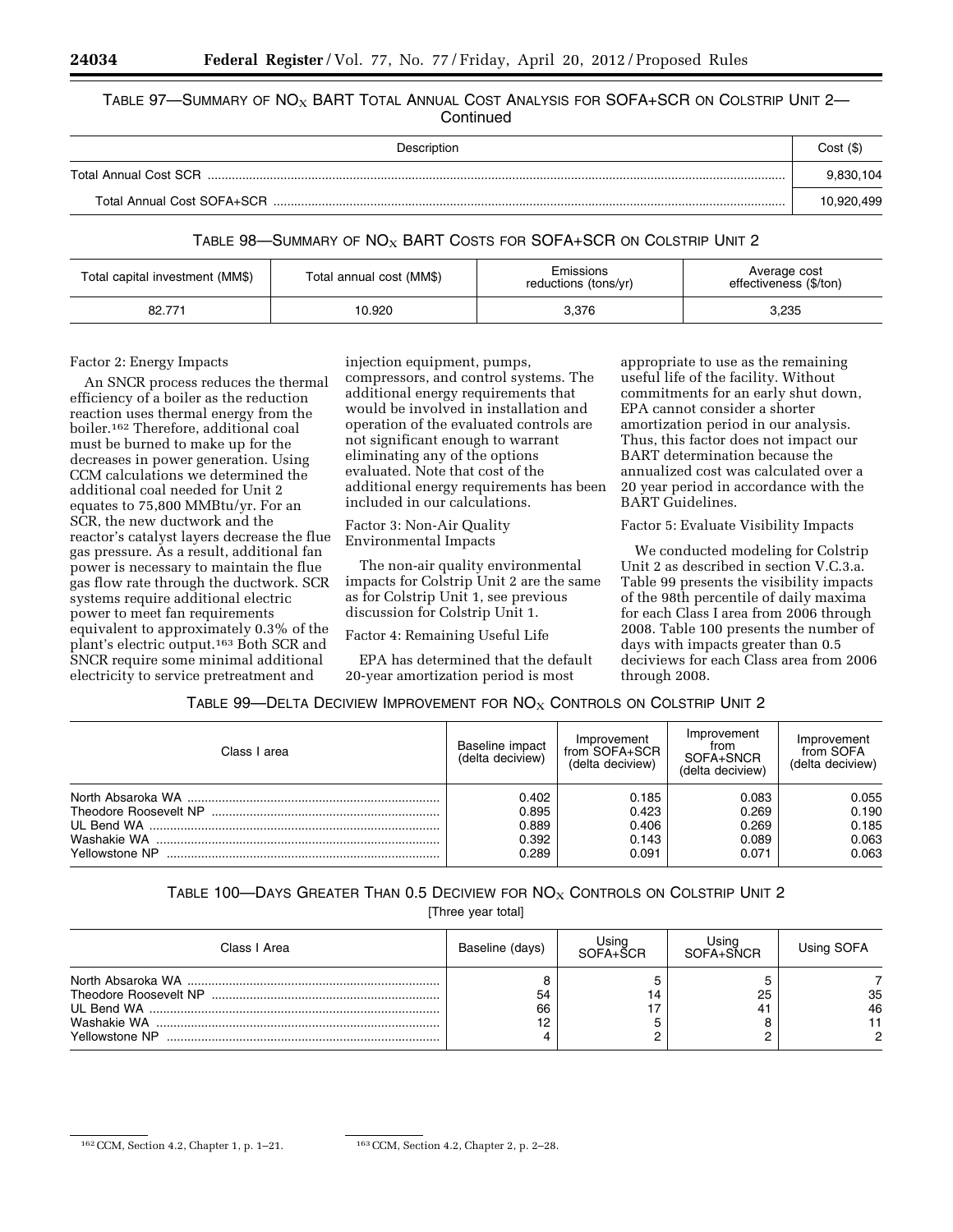Step 5: Select BART

We propose to find that BART for NOX is SOFA+SNCR at Colstrip Unit 2 with an emission limit of 0.15 lb/ MMBtu (30-day rolling average). Of the five BART factors, cost and visibility improvement were the critical ones in our analysis of controls for this source.

In our BART analysis for  $NO<sub>x</sub>$  at Colstrip Unit 2, we considered SOFA, SOFA+SNCR, and SOFA+SCR. The comparison between our SOFA, SOFA+SNCR, and SOFA+SCR analysis is provided in Table 101.

## TABLE 101-SUMMARY OF NO<sub>X</sub> BART ANALYSIS COMPARISON OF CONTROL OPTIONS FOR COLSTRIP UNIT 2

|                | Total capital        |                             | Average cost              | Incremental cost<br>effectiveness<br>(\$/ton) | Visibility Impacts <sup>1</sup>                |                              |
|----------------|----------------------|-----------------------------|---------------------------|-----------------------------------------------|------------------------------------------------|------------------------------|
| Control option | investment<br>(MM\$) | Total annual cost<br>(MM\$) | effectiveness<br>(\$/ton) |                                               | Visibility<br>Improvement<br>(delta deciviews) | Fewer days ><br>0.5 deciview |
| SOFA+SCR       | 82.771               | 10.920                      | 3.235                     | 5.877                                         | 0.423 TRNP<br>0.406 UL Bend                    | 40 TRNP<br>49 UL Bend        |
| SOFA+SNCR      | 13.380               | 3.256                       | .571                      | 3.322                                         | $0.269$ TRNP<br>0.269 UL Bend                  | 29 TRNP<br>25 UL Bend        |
| <b>SOFA</b>    | 4.508                | 090.                        | 768                       |                                               | $0.190$ TRNP<br>0.185 UL Bend                  | 19 TRNP<br>20 UL Bend        |

TRNP—Theodore Roosevelt National Park.

UL Bend—UL Bend Wilderness Area.

<sup>1</sup>The visibility improvement described in this table represents the change in the maximum 98th percentile impact over the modeled 3-year me-<br>teorological period (2006 through 2008) at the Class I areas in the table.

<sup>2</sup> Incremental cost is not applicable to the option that has the lowest effectiveness.

We have concluded that SOFA, SOFA+SNCR, and SOFA+SCR are all cost effective control technologies. SOFA has a cost effectiveness value of \$768 per ton of  $NO<sub>x</sub>$  emissions reduced. SOFA+SNCR is more expensive than SOFA, with a cost effectiveness value of \$1,571 per ton of  $NO<sub>x</sub>$  emissions reduced. SOFA+SCR is more expensive than SOFA or SOFA+SNCR, having a cost effectiveness value of \$3,235 per ton of  $NO<sub>x</sub>$  emissions reduced. This is well within the range of values we have considered reasonable for BART and that states have considered reasonable for BART.

We have weighed costs against the anticipated visibility impacts for Colstrip Unit 2. Any of the control options would have a positive impact on visibility; however, the cost of SOFA+SCR (\$3,322) is not justified by the visibility improvement of 0.423 deciviews at TRNP and 0.404 deciviews at UL Bend. The lower cost of SOFA+SNCR (\$1,571/ton) is justified when the visibility improvement is considered. SOFA+SNCR would have a visibility improvement of 0.269 deciviews at Theodore Roosevelt NP and 0.269 deciviews at UL Bend WA and it would result in 29 fewer days above 0.5 deciviews at Theodore Roosevelt NP and 25 fewer days above 0.5 deciviews at UL Bend WA. In addition, application of SOFA+SNCR at both Colstrip Units 1 and 2 would have a combined modeled visibility improvement of 0.501 deciviews at Theodore Roosevelt NP and 0.451 deciviews at UL Bend WA. We consider these improvements to be substantial, especially in light of the fact that

Theodore Roosevelt NP and UL Bend WA are not projected to meet the URP. We propose that the  $NO<sub>x</sub>$  BART emission limit for Colstrip Unit 2 should be based on what can be achieved with SOFA + SNCR.

The proposed BART emission limit of 0.15 lb/MMBtu allows for a sufficient margin of compliance for a 30-day rolling average limit that would apply at all times, including startup, shutdown, and malfunction.164 We are also proposing monitoring, recordkeeping, and reporting requirements as described in our proposed regulatory text for 40 CFR 52.1395.

As we have noted previously, under section 51.308(e)(1)(iv), "each source subject to BART [is] required to install and operate BART as expeditiously as practicable, but in no event later than 5 years after approval of the implementation plan revision.'' We propose a compliance deadline of five (5) years from the date our final FIP becomes effective because of the equipment installation and potential combustion modifications that will be required.

#### $SO<sub>2</sub>$

Colstrip Unit 2 is already controlled by wet venturi scrubbers, which are identical to Colstrip Unit 1 scrubbers, for simultaneous particulate and  $SO<sub>2</sub>$ control. The venturi scrubbers utilize the alkalinity of the fly ash to achieve an estimated SO2 removal efficiency of 75%.165 Based on emissions data from CAMD, for the baseline period 2008 through 2010, the average  $SO<sub>2</sub>$  emission rate was 0.418 lb/MMBtu and the average  $SO<sub>2</sub>$  emissions were 5,548 tpy.166

Step 1: Identify All Available Technologies

The Colstrip Unit 2 venturi scrubber currently achieves greater than 50% removal of SO2. The available technologies for Colstrip Unit 2 are the same as those for Colstrip Unit 1; see Step 1 analysis for Colstrip Unit 1.

Step 2: Eliminate Technically Infeasible **Options** 

Elimination of bypass reheat is not a feasible option because Colstrip Unit 2 is designed so that there is no bypass of flue gas. Installation of perforated trays is not a feasible option because the existing scrubber design already includes this technology in the form of wash trays. Finally, the use of organic acid additives is not a feasible option because the reactivity of the lime would neutralize the acids, making the additives ineffective.

Lime injection or lime injection with an additional scrubber vessel are technically feasible control options because lime injection is currently used to control  $SO<sub>2</sub>$  emissions at Colstrip Units 3 and 4.

<sup>164</sup>As discussed in the BART Guidelines, section V (70 FR 39172, July 6, 2005), and Section 302(k) of the CAA, emissions limits such as BART are required to be met on a continuous basis.

<sup>165</sup>Colstrip Initial Response, p. ES–3. 166Clean Air Markets—Data and Maps: *[http://](http://camddataandmaps.epa.gov/gdm)  [camddataandmaps.epa.gov/gdm.](http://camddataandmaps.epa.gov/gdm)*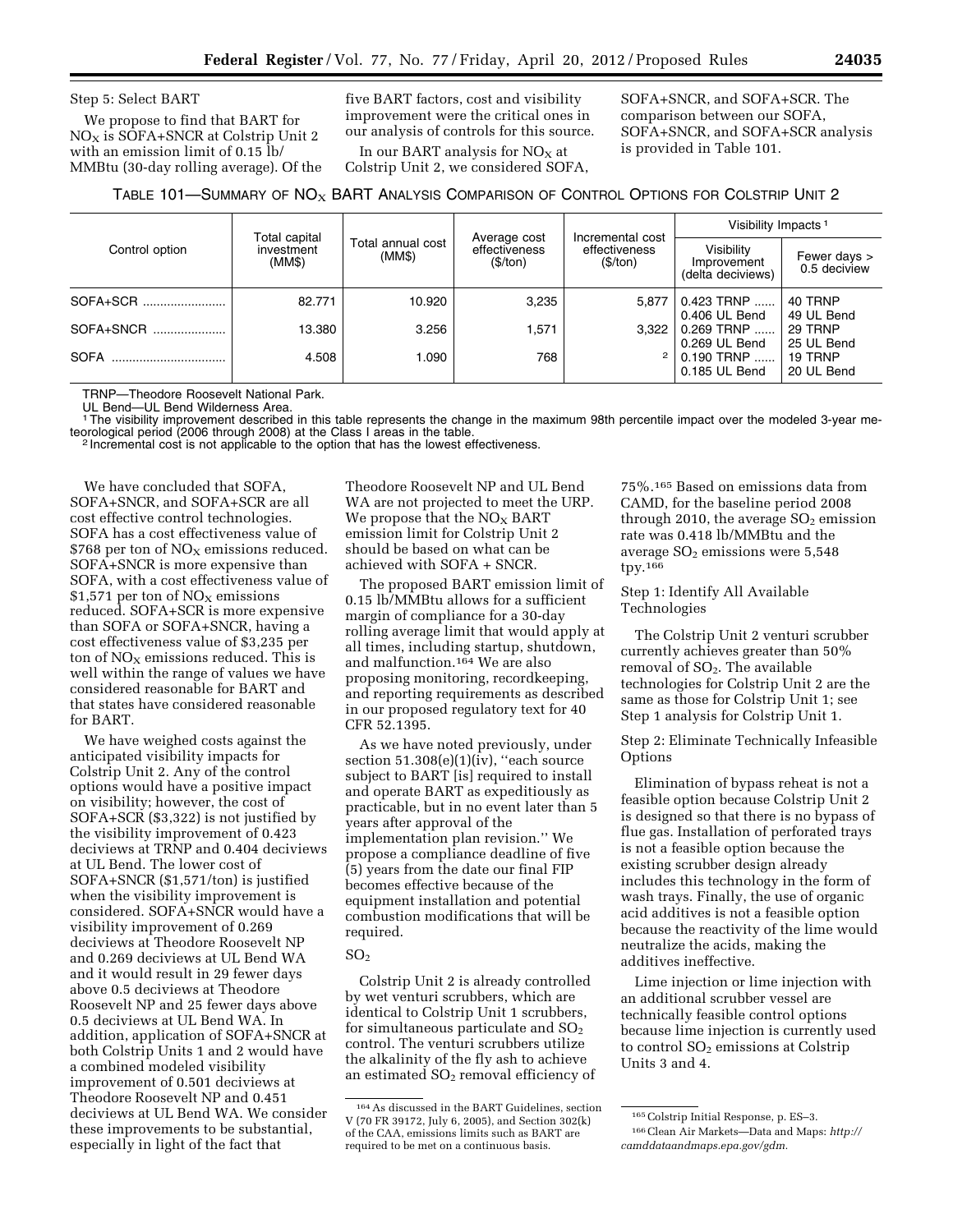Step 3: Evaluate Control Effectiveness of Remaining Control Technology

An annual emission rate of 0.015 lb/ MMBtu can be achieved with lime injection without an additional scrubber vessel. PPL stated that this is the lowest emission rate that could be achieved without adding an additional scrubber

vessel.167 An annual emission rate of 0.08–0.09 lb/MMBtu can be achieved with lime injection with an additional scrubber vessel. This is the emission rate that is being achieved at Colstrip Units 3 and 4 according to emissions data from CAMD.168 The control effectiveness of each of the control options was calculated using the

controlled emission rates that were provided by PPL.

A summary of control efficiencies, emission rates, and resulting emissions and emission reductions, is provided in Table 102. EPA's detailed emissions calculations for Colstrip 2 can be found in the docket.

## TABLE 102—SUMMARY OF BART ANALYSIS CONTROL TECHNOLOGIES FOR SO2 FOR COLSTRIP UNIT 2

| Control option                            | Control effective-      | Annual emission              | Emissions       | Remaining             |
|-------------------------------------------|-------------------------|------------------------------|-----------------|-----------------------|
|                                           | ness $(%)$ <sup>1</sup> | rate (lb/MMBtu) <sup>2</sup> | reduction (tpy) | emissions (tpy)       |
| Existing Controls (Baseline) <sup>3</sup> | 79.7<br>62.0            | 0.080<br>0.150<br>0.395      | 4.129<br>3.212  | .049<br>.966<br>5.178 |

<sup>1</sup> Control efficiency is provided relative to the emission rate with current controls.

2Emission rates are provided on an annual basis.

3Baseline emissions for 2008 through 2010 from Clean Air Markets—Data and Maps: *[http://camddataandmaps.epa.gov/gdm/.](http://camddataandmaps.epa.gov/gdm/)* 

Step 4: Evaluate Impacts and Document Results

Factor 1: Costs of Compliance

We relied on capital costs and direct annual costs provided by PPL when determining the cost of compliance for both lime injection and lime injection with an additional scrubber vessel.  $^{169\,170}$ All costs presented here for the Colstrip Unit  $2 SO<sub>2</sub>$  control options are in year 2007 dollars. EPA's cost calculations for Colstrip 2 can be found in the docket.

Lime Injection

We summarize our cost analysis for lime injection in Tables 103, 104, and 105.

#### TABLE 103-SUMMARY OF SO<sub>2</sub> CAPITAL COST ANALYSIS FOR LIME INJECTION ON COLSTRIP UNIT 2

| Description | Cost (\$) |
|-------------|-----------|
|             | 000.000.، |

TABLE 104—SUMMARY OF SO2 BART ANNUAL COST ANALYSIS FOR LIME INJECTION ON COLSTRIP UNIT 2

| Description       | Cost (\$)           |
|-------------------|---------------------|
|                   | ,600,000<br>283.200 |
| Total Annual Cost | .883.200            |

## TABLE 105-SUMMARY OF SO<sub>2</sub> BART COSTS FOR LIME INJECTION ON COLSTRIP UNIT 2

| Total Capital Investment (MM\$) | Total Annual Cost (MM\$) | Emissions<br>reductions (tpy) | Average cost<br>effectiveness<br>(\$/ton) |
|---------------------------------|--------------------------|-------------------------------|-------------------------------------------|
| 3.000                           | .883                     | 3,212                         | 586                                       |

Lime Injection With an Additional Scrubber Vessel

scrubber vessel cost analysis in Tables 106, 107, and 108.

We summarize our cost analysis for lime injection with an additional

## Table 106—Summary of  $\mathrm{SO}_2$  Capital Cost Analysis for Lime Injection With an Additional Scrubber Vessel ON COLSTRIP UNIT 2

| Description | $Cost($ \$) |
|-------------|-------------|
|             | 3.000.000   |

167Colstrip Addendum, p. 4–1. 168Clean Air Markets—Data and Maps: *[http://](http://camddataandmaps.epa.gov/gdm/)  [camddataandmaps.epa.gov/gdm/.](http://camddataandmaps.epa.gov/gdm/)* 

169Colstrip Initial Response, Table A4–6(c). 170Colstrip Addendum, Table 4.1–4.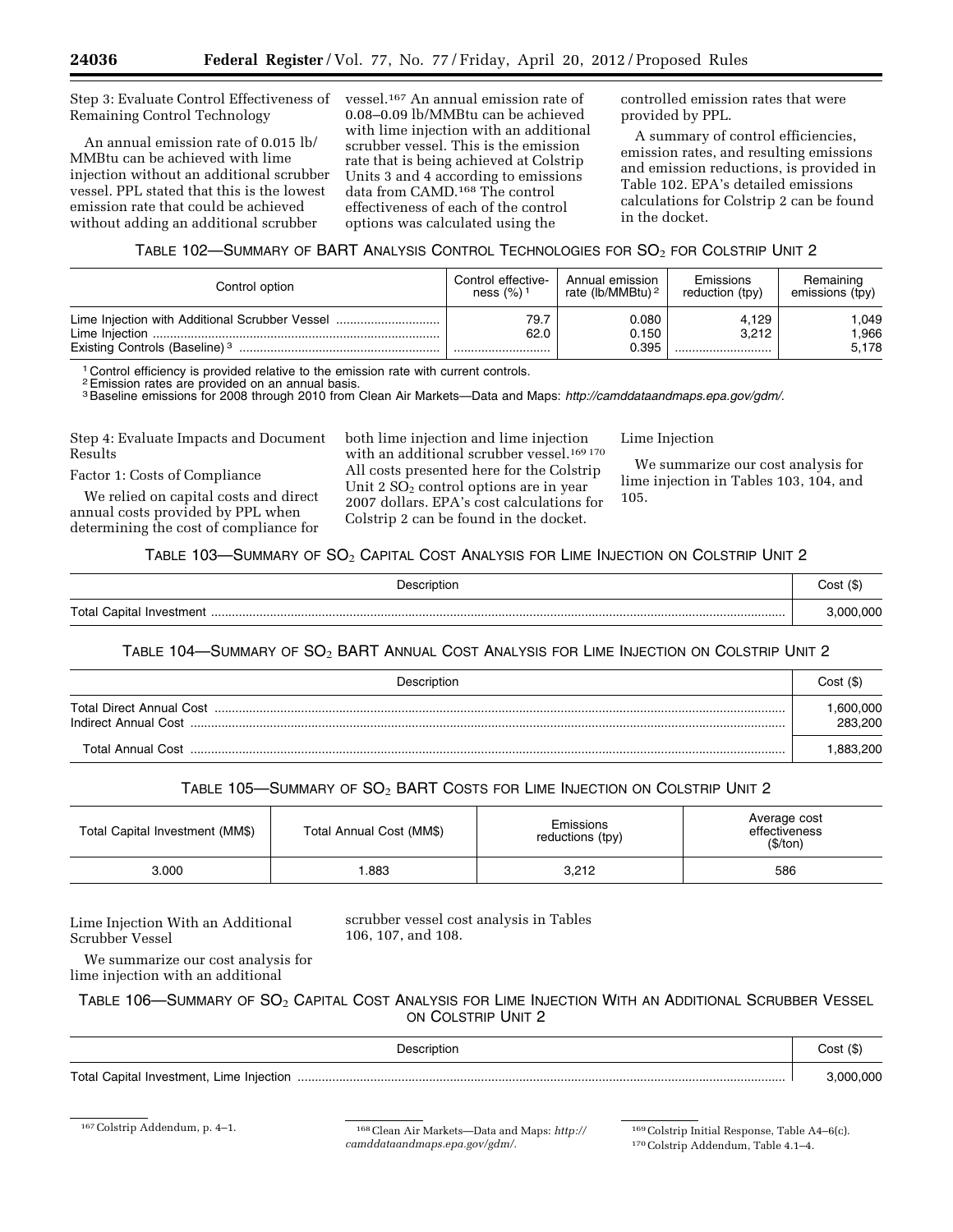#### TABLE 106—SUMMARY OF SO<sub>2</sub> CAPITAL COST ANALYSIS FOR LIME INJECTION WITH AN ADDITIONAL SCRUBBER VESSEL ON COLSTRIP UNIT 2—Continued

| Description | Cost(S)    |
|-------------|------------|
|             | 25,000,000 |
|             | 28,000,000 |

## TABLE 107—SUMMARY OF SO2 BART ANNUAL COST ANALYSIS FOR LIME INJECTION WITH AN ADDITIONAL SCRUBBER VESSEL ON COLSTRIP UNIT 2

| Description                                       | $Cost ($\)$           |
|---------------------------------------------------|-----------------------|
| Total Direct Annual Cost.<br>Indirect Annual Cost | ,450,000<br>2,643,200 |
| Total Annual Cost                                 | 4,093,200             |

## TABLE 108—SUMMARY OF SO<sub>2</sub> BART COSTS ANALYSIS FOR LIME INJECTION WITH AN ADDITIONAL SCRUBBER VESSEL ON COLSTRIP UNIT 2

| Total installed capital cost (MM\$) | Total annual cost (MM\$) |       | Average cost<br>effectiveness (\$/ton) |  |
|-------------------------------------|--------------------------|-------|----------------------------------------|--|
| \$28.000                            | \$4.093                  | 4.129 | 991                                    |  |

#### Factor 2: Energy Impacts

According to PPL, the pressure drop of the venturi scrubbers is maintained in the range of 17 to 20 inches of water column. The injection of lime will be accompanied by little to no increase in pressure drop, but it will require a small increase in pump power consumption. This is included in the cost analysis in the additional operations and maintenance expenses of \$125,000 per year.171 The additional energy requirements are not significant enough to warrant eliminating either lime injection or lime injection with an additional scrubber vessel.

#### Factor 3: Non-Air Quality Environmental Impacts

Adding lime to the scrubbers will require more frequent descaling operations that would increase the

quantity of solid waste from descaling operations. Transporting this waste stream for disposal would use natural resources for fuel and would have associated air quality impacts. The disposal of the solid waste itself would be to a landfill and could possibly result in groundwater or surface water contamination if a landfill's engineering controls were to fail. EPA's analysis indicates that the environmental impacts associated with the proper transport and land disposal of the solid waste should not be significant. Therefore, the non-air quality environmental impacts do not warrant eliminating either lime injection addition or lime injection addition with an additional scrubber vessel.

## Factor 4: Remaining Useful Life

EPA has determined that the default 20-year amortization period is most

appropriate to use as the remaining useful life of the facility. Without commitments for an early shut down, EPA cannot consider a shorter amortization period in our analysis. Because the remaining useful life of the source is equal to that assumed for amortization of control option capital investments, this factor does not impact our BART determination.

Factor 5: Evaluate Visibility Impacts

We conducted modeling for Colstrip Unit 2 as described in section V.C.3.a. Table 109 presents the visibility impacts of the 98th percentile of daily maxima for each Class I area from 2006 through 2008. Table 110 presents the number of days with impacts greater than 0.5 deciviews for each Class I area from 2006 through 2008.

#### TABLE 109—DELTA DECIVIEW IMPROVEMENT FOR  $SO_2$  Controls on Colstrip 2

| Class I area   | Baseline impact<br>(delta deciview) | Improvement<br>from lime injec-<br>$tion + additional$<br>scrubber vessel<br>(delta deciview) | Improvement<br>from lime<br>injection (delta<br>deciview) |
|----------------|-------------------------------------|-----------------------------------------------------------------------------------------------|-----------------------------------------------------------|
|                | 0.402                               | 0.140                                                                                         | 0.111                                                     |
|                | 0.895                               | 0.280                                                                                         | 0.225                                                     |
|                | 0.889                               | 0.179                                                                                         | 0.143                                                     |
|                | 0.392                               | 0.141                                                                                         | 0.119                                                     |
| Yellowstone NP | 0.289                               | 0.090                                                                                         | 0.067                                                     |

<sup>171</sup>Colstrip Initial Response, p. 4–16.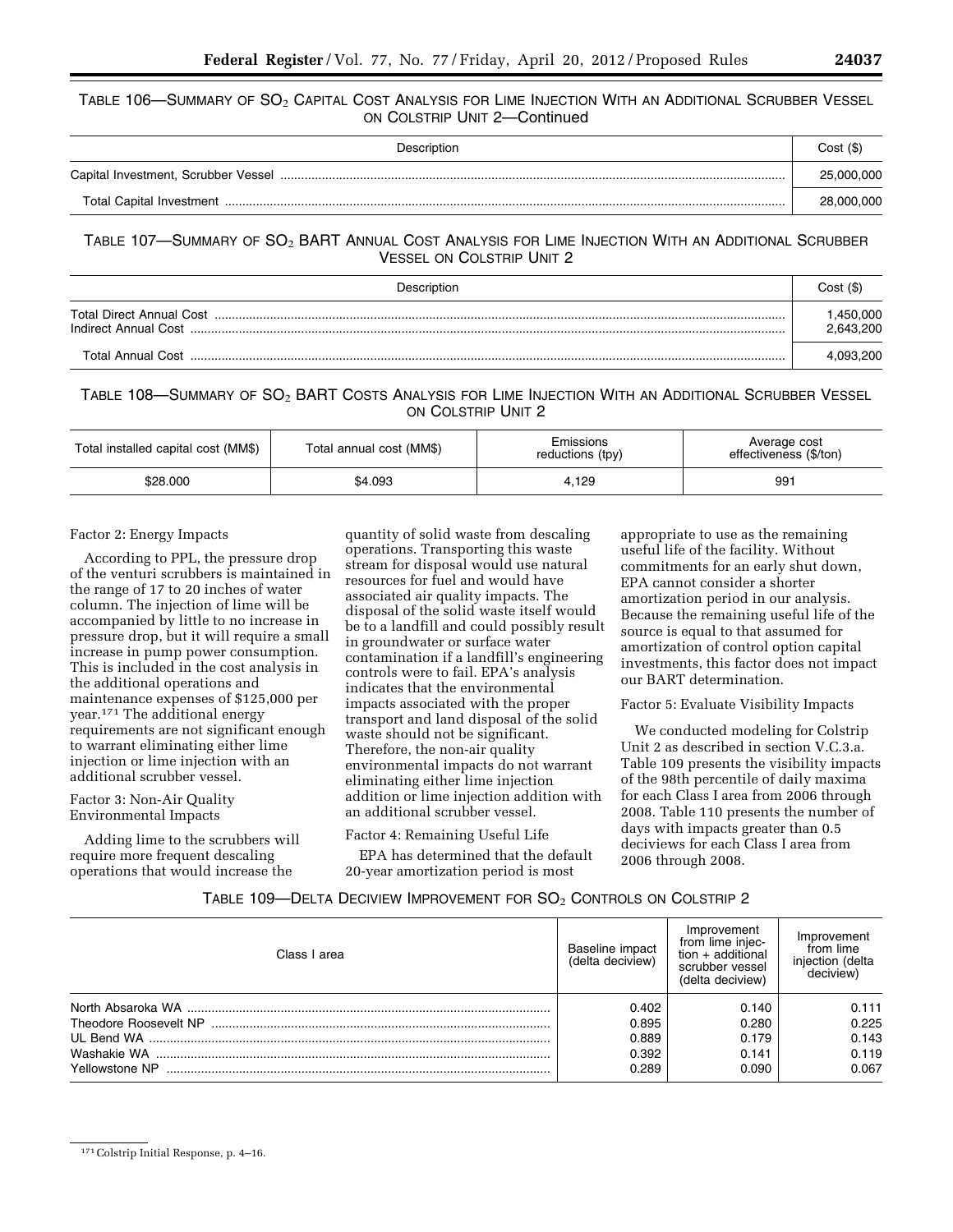# Table 110—Days Greater Than 0.5 Deciview for  $SO_2$  Controls on Colstrip 2

[Three year total]

| Class I area   | Baseline<br>(days) | Using lime<br>injection $+$ addi-<br>tional scrubber<br>vessel | iniection |
|----------------|--------------------|----------------------------------------------------------------|-----------|
|                |                    |                                                                |           |
|                | 52                 | 33                                                             | -37       |
|                | 68                 | 39                                                             | 44        |
|                | 12.                |                                                                |           |
| Yellowstone NP |                    |                                                                |           |

Step 5: Select BART

We propose to find that BART for  $SO<sub>2</sub>$ is lime injection with an additional scrubber vessel at Colstrip Unit 2 with an emission limit of 0.08 lb/MMBtu (30day rolling average). Of the five BART factors, cost and visibility improvement were the critical ones in our analysis of controls for this source.

In our BART analysis for  $SO<sub>2</sub>$  at Colstrip Unit 2, we considered lime injection and lime injection with an additional scrubber vessel. The comparison between our lime injection and lime injection with an additional scrubber vessel analysis is provided in Table 111.

TABLE 111—SUMMARY OF EPA SO<sub>2</sub> BART ANALYSIS COMPARISON OF LIME INJECTION AND LIME INJECTION WITH AN ADDITIONAL SCRUBBER VESSEL FOR COLSTRIP UNIT 2

|                                                      |                                       |                             | Average cost<br>effectiveness<br>(\$/ton) |                                                 | Visibility impacts <sup>1</sup>                  |                              |
|------------------------------------------------------|---------------------------------------|-----------------------------|-------------------------------------------|-------------------------------------------------|--------------------------------------------------|------------------------------|
| Control option                                       | Total capital<br>investment<br>(MM\$) | Total annual<br>cost (MM\$) |                                           | Incremental<br>cost effective-<br>ness (\$/ton) | Visibility im-<br>provement (delta<br>deciviews) | Fewer days ><br>0.5 deciview |
| Lime Injection with Additional Scrub-<br>ber Vessel. | 28.000                                | 4.093                       | 991                                       | 2.410                                           | 0.280 TRNP<br>0.179 UL Bend                      | 7 TRNP<br>8 UL Bend          |
|                                                      | 3.000                                 | 1.883                       | 586                                       | 2 <sup>1</sup>                                  | $0.225$ TRNP<br>0.143 UL Bend                    | 6 TRNP<br>7 UL Bend          |

TRNP—Theodore Roosevelt National Park.

UL Bend—UL Bend Wilderness Area.<br>1 The visibility improvement described in this table represents the change in the maximum 98th percentile impact over the modeled 3-year meteorological period (2006 through 2008) at the Class I areas in the table. <sup>2</sup> Incremental cost is not applicable to the option that has the lowest effectiveness.

We have concluded that lime injection and lime injection with an additional scrubber vessel are both cost effective control technologies. Lime injection has a cost effectiveness value of  $$586$  per ton of  $SO<sub>2</sub>$  emissions reduced. Lime injection with an additional scrubber vessel is more expensive than lime injection, with a cost effectiveness value of \$919 per ton of  $SO<sub>2</sub>$  emissions reduced. Both of these costs are well within the range of values we have considered reasonable for BART and that states have considered reasonable for BART.

We have weighed costs against the anticipated visibility impacts at Colstrip Unit 2. Either of the control options would have a positive impact on visibility. We have concluded that the cost of lime injection with an additional scrubber vessel (\$991/ton) is justified by the visibility improvement of 0.280 deciviews at Theodore Roosevelt NP and 0.179 deciviews at UL Bend WA and it would result in seven fewer days above 0.5 deciviews at Theodore Roosevelt NP and eight fewer days above 0.5 deciviews at UL Bend WA. In

addition, the application of lime injection with an additional scrubber vessel on both Colstrip Units 1 and 2 would result in a combined modeled visibility improvement of 0.592 deciviews at Theodore Roosevelt NP and 0.384 deciviews at UL Bend WA. We consider these improvements to be substantial, especially in light of the fact that Theodore Roosevelt NP and UL Bend WA are not projected to meet the URP. We propose that the  $SO<sub>2</sub>$  BART emission limit for Colstrip Unit 2 should be based on what can be achieved with lime injection with an additional scrubber vessel.

The proposed BART emission limit of 0.08 lb/MMBtu allows for a sufficient margin of compliance for a 30-day rolling average limit that would apply at all times, including startup, shutdown, and malfunction.172 We are also proposing monitoring, recordkeeping, and reporting requirements as described

in our proposed regulatory text for 40 CFR 52.1395.

As we have noted previously, under section  $51.308(e)(1)(iv)$ , "each source subject to BART [is] required to install and operate BART as expeditiously as practicable, but in no event later than 5 years after approval of the implementation plan revision.'' We propose a compliance deadline of five (5) years from the date our final FIP becomes effective because of the equipment installation that will be required.

#### PM

Colstrip Unit 2 currently has venturi scrubbers designed to control PM emissions. A description of a venturi scrubber can be found under the PM section of the BART analysis for Colstrip Unit 1. The venturi scrubbers at Colstrip unit 2 are designed to have at least 98% control efficiency and have shown control efficiencies approximating 99.5%. The present emission rate is 0.0525 lb/MMBtu.<sup>173</sup>

<sup>172</sup>As discussed in the BART Guidelines, section V (70 FR 39172, July 6, 2005), and Section 302(k) of the CAA, emissions limits such as BART are required to be met on a continuous basis. 173Colstrip Addendum, p. 6–1.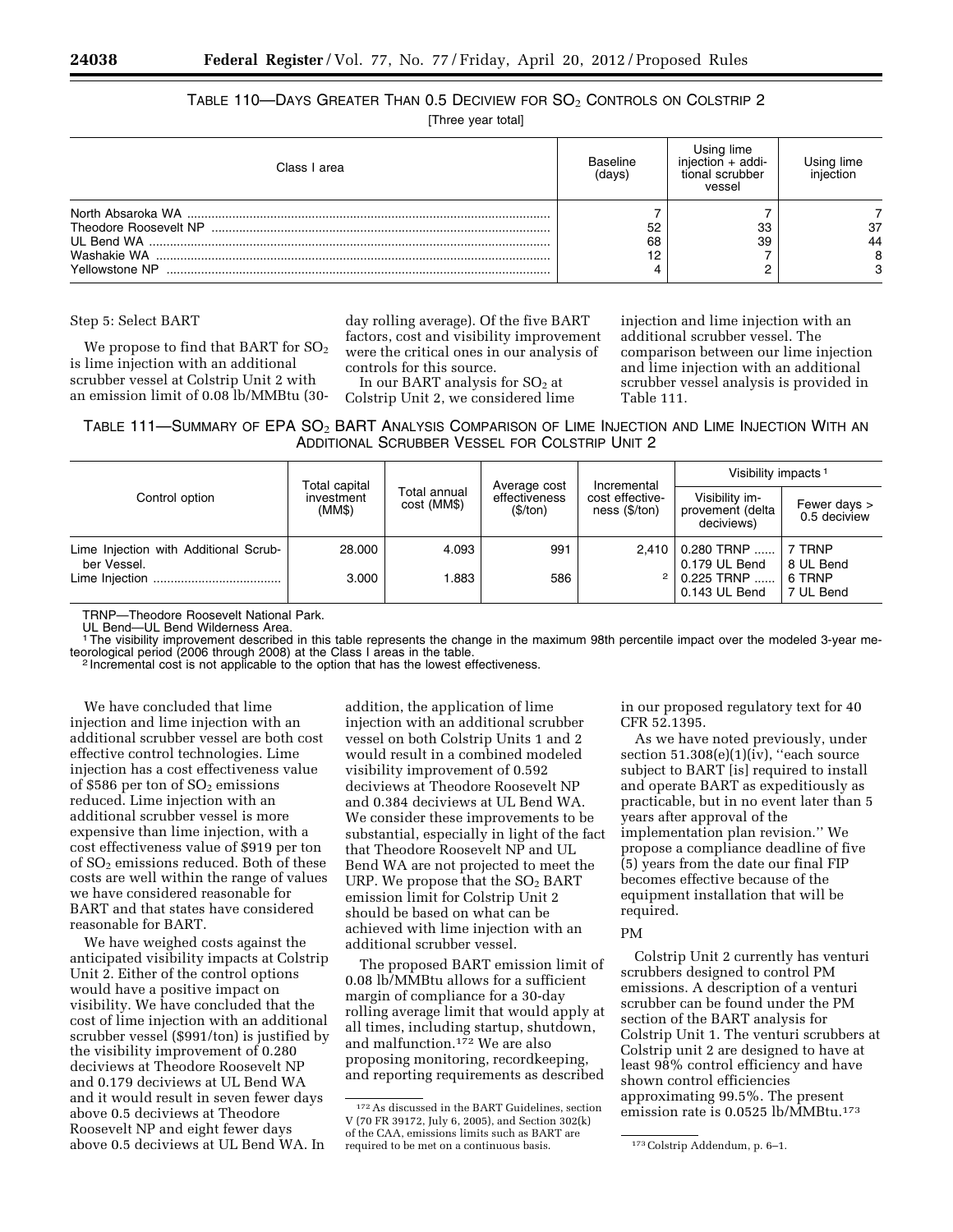Based on our modeling described in section V.C.3.a. PM contribution to the baseline visibility impairment is low.

Table 112 shows the maximum baseline visibility impact and percentage

contribution to that impact from coarse PM and fine PM.

| TABLE 112-COLSTRIP UNIT 2 VISIBILITY IMPACT CONTRIBUTION FROM PM |  |
|------------------------------------------------------------------|--|
|------------------------------------------------------------------|--|

| Maximum baseline visibility impact (deciview) | % Contribution coarse PM | Contribution fine PM |
|-----------------------------------------------|--------------------------|----------------------|
| 895.(                                         | 95. ل                    | 3.88                 |

The PM contribution to the baseline visibility impact for Colstrip Unit 2 is very small; therefore, any visibility improvement that could be achieved with improvements to the existing PM controls would be negligible. We are proposing that the existing PM control device represents BART.

Colstrip Unit 2 must meet the filterable PM emission standard of 0.1lb/MMBtu in accordance with its Final Title V Operating Permit #OP0513–06. This requirement appears in Permit Condition B.2.; and was included in the permit pursuant to ARM 17.8.340 and 40 CFR part 60, subpart D.

Taking into consideration the above factors we propose basing the BART emission limit on what Colstrip Unit 2 is currently meeting. The units are exceeding a PM control efficiency of 99%, and therefore we are proposing that the current control technology and the emission limit of 0.1lb/MMBtu for  $PM/PM_{10}$  as BART. We find that the BART emission limit can be achieved through the operation of the existing venturi scrubbers. Thus, as described in our BART Guidelines, a full five-factor analysis for  $PM/PM_{10}$  is not needed for Colstrip Unit 2.

As we have noted previously, under section 51.308(e)(1)(iv), "each source subject to BART [is] required to install and operate BART as expeditiously as practicable, but in no event later than 5 years after approval of the implementation plan revision.'' Since we propose a BART emission limit that represents current operations and no installation is necessary, we propose a compliance deadline of 30 days from the date our final FIP becomes effective.

#### v. Corette

#### Background

PPL Montana's Corette Power Plant (Corette), located in Billings, Montana, consists of one electric utility steam generating unit. We previously provided in Section V.C. our reasoning for proposing that this unit is BART-eligible and why it is subject to BART. As explained in section V.C., the document titled ''Identification of BART Eligible Sources in the WRAP Region'' dated April 4, 2005 provides more details on the specific emission units at each

facility. Corette's boiler has a nominal gross capacity of 162 MW. The boiler began commercial operation in 1968 and is a tangentially fired pulverized coal boiler that burns PRB subbituminous coal as their exclusive fuel.

Although the gross capacity of Corette is below the 750 MW cutoff for which use of the BART Guidelines is mandatory, we have nonetheless followed the guidelines as they ''provide useful advice in implementing the BART provisions of the regional haze rule.'' 174

We requested a five factor BART analysis for Corette from PPL and the Company submitted that analysis in August 2007 along with updated information in June 2008 and September 2011. PPL's five factor BART analysis information is contained in the docket for this action and we have taken it into consideration in our proposed action.

#### $NO<sub>X</sub>$

The Corette boiler is a tangential-fired unit with existing low- $NO_{X}$  burners and CCOFA. The unit is subject to an annual  $NO<sub>X</sub>$  emission limit of 0.4 lb/MMBtu.

Step 1: Identify All Available Technologies

We identified the following  $NO<sub>X</sub>$ control technologies are available: SOFA, SNCR, and SCR. Descriptions for each of these  $NO<sub>X</sub>$  control technologies can be found in the Colstrip 1 evaluation above.

Step 2: Eliminate Technically Infeasible **Options** 

Based on our review all the technologies identified in Step 1 appear to be technically feasible for Corette. In particular, both SCR and SNCR have been widely employed to control  $NO_X$ emissions from coal-fired power plants.175 176 177

Step 3: Evaluate Control Effectiveness of Remaining Control Technology

At tangentially fired boilers firing subbituminous coal, SOFA in combination with CCOFA and LNB, can typically achieve emission rates below 0.15 lb/ MMBtu on an annual basis.178 However, due to certain issues unique to Corette, a rate of 0.20 lb/MMBtu is more realistic. Specifically, these issues include: (1) That the furnace is undersized, has a high heat rate, and therefore runs hotter than newer units designed for low  $NO<sub>X</sub>$  emissions; and (2) the nature of the particular PRB coal burned. The 0.20 lb/MMBtu rate represents a 26.8% reduction from the current baseline (2008 through 2010) rate of 0.274 lb/MMbtu.

The post-combustion control technologies, SNCR and SCR, have been evaluated in combination with combustion controls. That is, the inlet concentration to the post-combustion controls is assumed to be 0.20 lb/ MMBtu. This allows the equipment and operating and maintenance costs of the post-combustion controls to be minimized based on the lower inlet  $NO<sub>X</sub>$  concentration. Typically, SNCR reduces  $NO<sub>X</sub>$  an additional 20 to 30% above LNB/combustion controls without excessive NH<sup>3</sup> slip.179 Assuming that a minimum 25% additional emission reduction is achievable with SNCR, SOFA combined with SNCR can achieve an overall control efficiency of 44.9%. SCR can achieve performance emission rates as low as 0.04–0.07 lb/MMBtu on an annual basis.180 Assuming that an annual emission rate of 0.05 lb/MMBtu is achievable with SOFA+SCR, this equates to an overall control efficiency of 81.2%. A summary of control

Emissions, Institute of Clean Air Companies, pp. 4 and 9, February 2008.

*[NOx%20control%20Lani%20AWMA%200905.pdf.](http://www.netl.doe.gov/technologies/coalpower/ewr/pubs/NOx%20control%20Lani%20AWMA%200905.pdf)* 

<sup>174</sup> 70 FR 39108 (July 6, 2005).

<sup>175</sup> Institute of Clean Air Companies (ICAC) White Paper, SCR Controls of NO<sub>x</sub> Emissions from Fossil Fuel-Fired Electric Power Plants, May 2009, pp. 7– 8.

<sup>176</sup>Control Technologies to Reduce Conventional and Hazardous Air Pollutants from Coal-Fired Power Plants, Northeast States for Coordinated Air Use Management (NESCAUM), March 31, 2011, p. 16.

 $^{177}\rm ICAC$  White Paper, SNCR for Controlling  $\rm NO_X$ Emissions, February 2008, pp. 6–7.

 $^{178}\mathrm{Low}$  NO<sub>X</sub> Firing Systems and PRB Fuel; Achieving as Low as  $0.12$  LB NO<sub>X</sub>/MMBtu, Jennings, P., ICAC Forum, Feb. 2002.

 $179$  White Paper, SNCR for Controlling NO<sub>X</sub>

<sup>180</sup>Srivastava, R., Hall, R., Khan, S., Lani, B., and Culligan, K., ''Nitrogen oxides emission control options for coal-fired utility boilers,'' Journal of Air and Waste Management Association 55(9):1367–88 (2005). Available at: *[http://www.netl.doe.gov/](http://www.netl.doe.gov/technologies/coalpower/ewr/pubs/NOx%20control%20Lani%20AWMA%200905.pdf)  [technologies/coalpower/ewr/pubs/](http://www.netl.doe.gov/technologies/coalpower/ewr/pubs/NOx%20control%20Lani%20AWMA%200905.pdf)*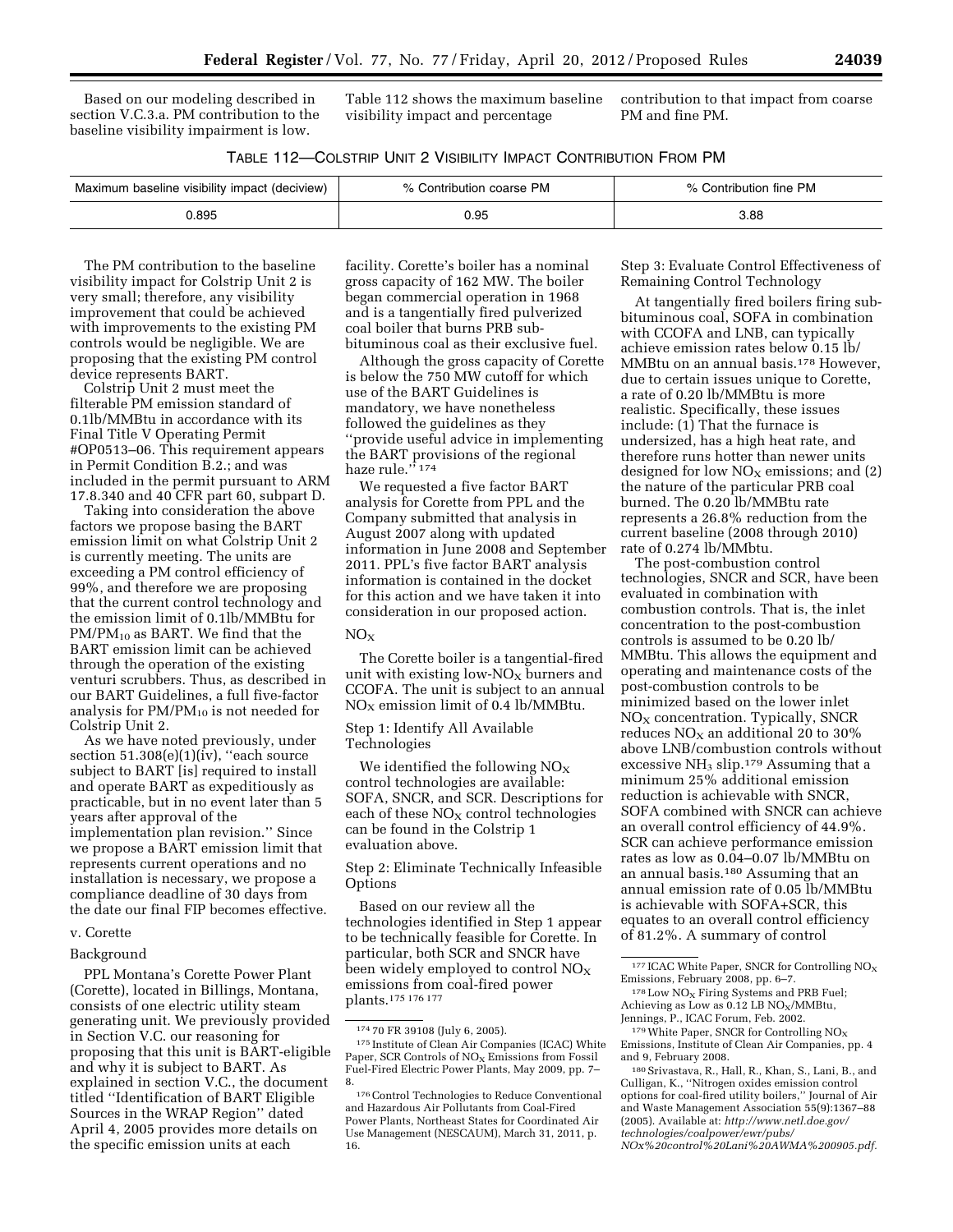efficiencies, emission rates, and resulting emission reductions for the control options under consideration are provided in Table 113. EPA's detailed

emissions calculations for Corette can be found in the docket.

## TABLE 113-SUMMARY OF NO<sub>X</sub> BART ANALYSIS CONTROL TECHNOLOGIES FOR CORETTE

| Control option                      | Control<br>effectiveness<br>(%) | Annual emission<br>rate<br>(lb/MMBtu) | Emissions<br>reduction<br>(tpy) | Remaining<br>emissions<br>(tpy) |
|-------------------------------------|---------------------------------|---------------------------------------|---------------------------------|---------------------------------|
| SOFA+SCR                            | 81.2                            | 0.050                                 | 320                             | 305                             |
| SOFA+SNCR                           | 44.9                            | 0.150                                 | 730                             | 895                             |
| <b>SOFA</b>                         | 26.9                            | 0.200                                 | 435                             | .190                            |
| No Controls (Baseline) <sup>1</sup> |                                 | 0.274                                 |                                 | .625                            |

1Baseline emissions were determined by averaging the annual emissions from 2008 to 2010 as reported to the CAMD database available at *[http://camddataandmaps.epa.gov/gdm/.](http://camddataandmaps.epa.gov/gdm/)* 

Step 4: Evaluate Impacts and Document Results

Refer to the Colstrip Unit 1 section above for general information on how we evaluated the cost of compliance for

Factor 1: Costs of Compliance

 $NO<sub>x</sub>$  controls. EPA's cost calculations for  $NO<sub>X</sub>$  controls at Corette can be found in the docket.

 $S$ OFA

We relied on estimates submitted by PPL in 2008 for capital costs and direct

annual costs for SOFA.181 We then used the CEPCI to adjust capital costs to 2010 dollars (see Table 114). Annual costs were determined by summing the indirect annual cost and the direct annual cost (see Table 115).

#### TABLE 114-SUMMARY OF  $NO<sub>X</sub>$  BART CAPITAL COST ANALYSIS FOR SOFA ON CORETTE

| Description | Cost (\$) |
|-------------|-----------|
|             |           |

## TABLE 115-SUMMARY OF  $NO<sub>X</sub>$  BART ANNUAL COST ANALYSIS FOR SOFA ON CORETTE

| Description       | Cost(S)            |
|-------------------|--------------------|
|                   | 330,375<br>315.754 |
| Total Annual Cost | 646.129            |

## TABLE 116-SUMMARY OF  $NO<sub>X</sub>$  BART COSTS FOR SOFA ON CORETTE

| Total installed capital cost<br>(MMS) | Total annual cost<br>(MM\$) | Emissions<br>reductions<br>(tpy) | Average cost<br>effectiveness<br>(\$/ton) |
|---------------------------------------|-----------------------------|----------------------------------|-------------------------------------------|
| 3.351                                 | 0.646                       | 435                              | ,487                                      |

## SOFA+SNCR

We relied on control costs developed for the IPM for direct capital costs for SNCR.182 We then used methods provided by the CCM for the remainder of the SOFA+SNCR analysis. Specifically, we used the methods in the CCM to calculate total capital investment, annual costs associated with operation and maintenance, to annualize the total capital investment using the CRF, and to sum the total annual costs.

We used a retrofit factor of "1" reflecting an SNCR retrofit of typical difficulty in the IPM control costs. Corette burns sub-bituminous PRB coal having a low sulfur content of 0.24 lb/ MMBtu.183 As explained in our analysis for Colstrip Unit 1, it was not necessary to make allowances in the cost calculations to account for equipment modifications or additional maintenance associated with fouling due to the formation of ammonium bisulfate. EPA's detailed cost

calculations for SOFA+SNCR can be found in the docket.

We used a urea reagent cost estimate of \$450 per ton taken from PPL's September 2011 submittal.184 To estimate the average cost effectiveness (dollars per ton of emissions reductions) we divided the total annual cost by the estimated  $NO<sub>X</sub>$  emissions reductions. We summarize the costs from our SPFA+SNCR cost analysis in Tables 117, 118, and 119.

181Addendum to PPL Montana's J.E. Corette Generating Station BART Report Prepared for PPL Montana, LLC; Prepared by TRC (''Corette Addendum''), June 2008, Table 5.1–3.

<sup>182</sup> IPM, Chapter 5, Appendix 5–2B.

<sup>183</sup>Cost and Quality of Fuels for Electric Utility Plants 1999 Tables, Energy Information Administration, DOE/EIA–0191(99), June 2000, Table 24.

 $^{184}\rm{NO_X}$  Control Update to PPL Montana's J.E. Corette Generating Station BART Report, September 2011, Prepared for PPL Montana, LLC by TRC, p. 8.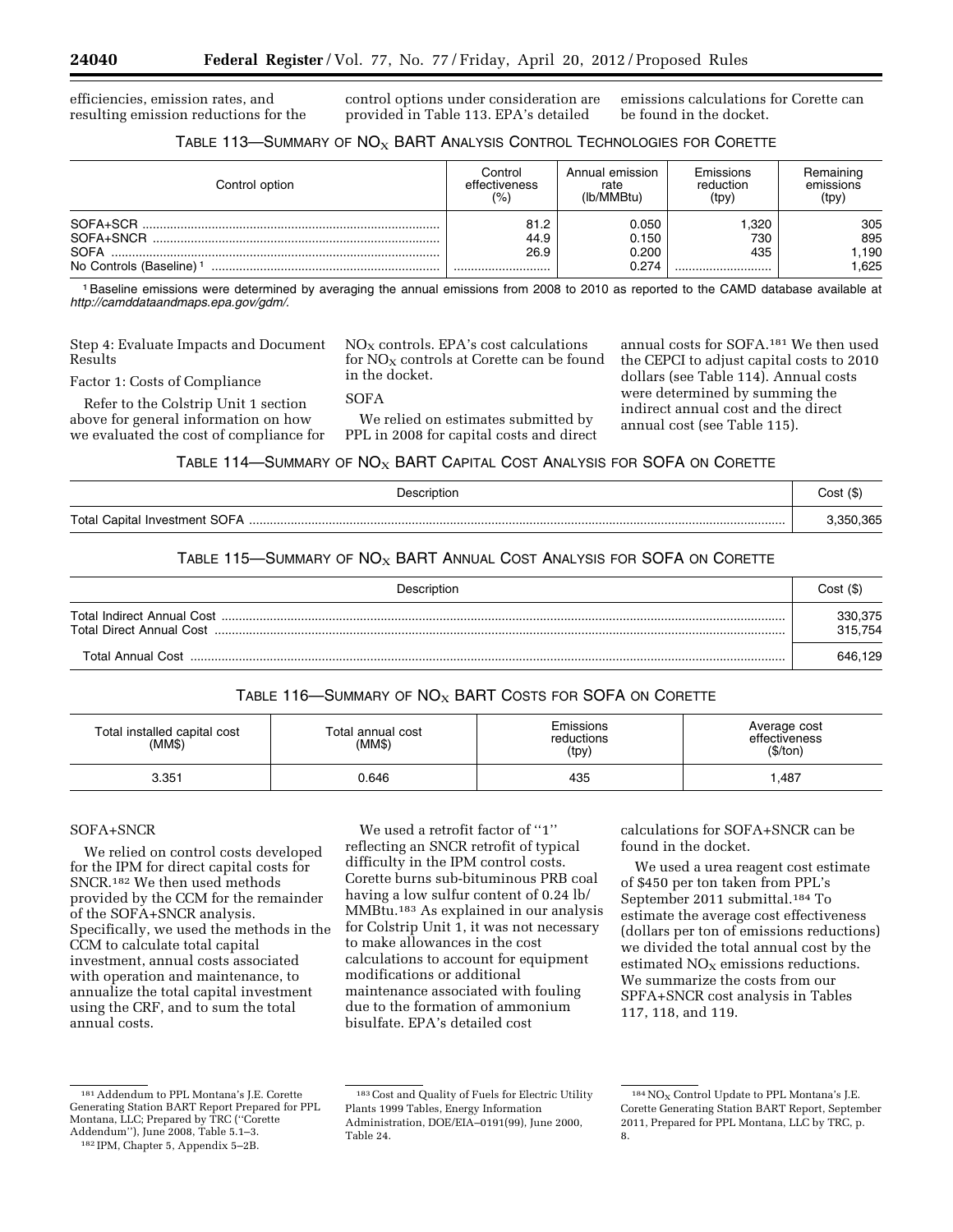## TABLE 117—SUMMARY OF  $NO_X$  BART CAPITAL COST ANALYSIS FOR SOFA+SNCR ON CORETTE

| Description | Cost(S)                |
|-------------|------------------------|
|             | 3,350,365<br>6.464.691 |
|             | 9,815,056              |

#### TABLE 118-SUMMARY OF NO<sub>X</sub> BART TOTAL ANNUAL COST ANALYSIS FOR SOFA+SNCR ON CORETTE

| Description            | Cost(S)             |
|------------------------|---------------------|
| Total Annual Cost SOFA | 646,129<br>.248.062 |
|                        | .894.191            |

## TABLE 119-SUMMARY OF  $NO<sub>X</sub>$  BART COSTS FOR SOFA+SNCR ON CORETTE

| Total installed capital cost (MM\$) | Total annual cost (MM\$) |     | Average cost<br>effectiveness (\$/ton) |  |
|-------------------------------------|--------------------------|-----|----------------------------------------|--|
| 9.815                               | .894                     | 730 | 2,596                                  |  |

## SOFA+SCR

We relied on control costs developed for the IPM for direct capital costs for SCR.185 We then used methods in the CCM for the remainder of the SOFA+SCR analysis. Specifically, we used the methods in the CCM to calculate total capital investment,

annual costs associated with operation and maintenance, to annualize the total capital investment using the CRF, and to sum the total annual costs.

We used a retrofit factor of ''1'' in the IPM control costs, which reflects an SCR retrofit of typical difficulty. We used an aqueous ammonia (29%) cost of \$240 per ton,186 and a catalyst cost of \$6,000

per cubic meter.187 To estimate the average cost effectiveness (dollars per ton of emissions reductions) we divided the total annual cost by the estimated NOX emissions reductions. We summarize the costs from our SOFA+SCR cost analysis in Tables 120, 121, and 122.

## TABLE 120-SUMMARY OF NO<sub>X</sub> BART CAPITAL COST ANALYSIS FOR SOFA+SCR ON CORETTE

| Description | Cost(S)                 |
|-------------|-------------------------|
|             | 3.350,365<br>42,958,390 |
|             | 46.308.755              |

#### TABLE 121-SUMMARY OF NO<sub>X</sub> BART TOTAL ANNUAL COST ANALYSIS FOR SOFA+SCR ON CORETTE

| Description                 | Cost(S)              |
|-----------------------------|----------------------|
|                             | 646,129<br>5,281,486 |
| Total Annual Cost SOFA+SCR. | 5,927,615            |

#### TABLE 122-SUMMARY OF  $NO<sub>X</sub>$  BART COSTS FOR SOFA+SCR ON CORETTE

| Total capital investment (MM\$) | Total annual cost (MM\$) | Emissions<br>reductions (tpy) |       |
|---------------------------------|--------------------------|-------------------------------|-------|
| 46.309                          | 5.927                    | .320                          | 4.491 |

## Factor 2: Energy Impacts

SNCR reduces the thermal efficiency of a boiler as the reduction reaction uses thermal energy from the boiler.188

Therefore, additional coal must be burned to make up for the decrease in power generation. Using CCM calculations we determined the

additional coal needed for Corette equates to 34,319 MMBtu/yr. For SCR, the new ductwork and the reactor's catalyst layers decrease the flue gas

<sup>&</sup>lt;sup>185</sup> IPM, Chapter 5, Appendix 5–2A. <sup>186</sup> Email communication with Fuel Tech, Inc., March 2, 2012.

<sup>187</sup>Cichanowicz 2010, p. 6–7.

<sup>188</sup>CCM, Section 4.2, Chapter 1, p. 1–21.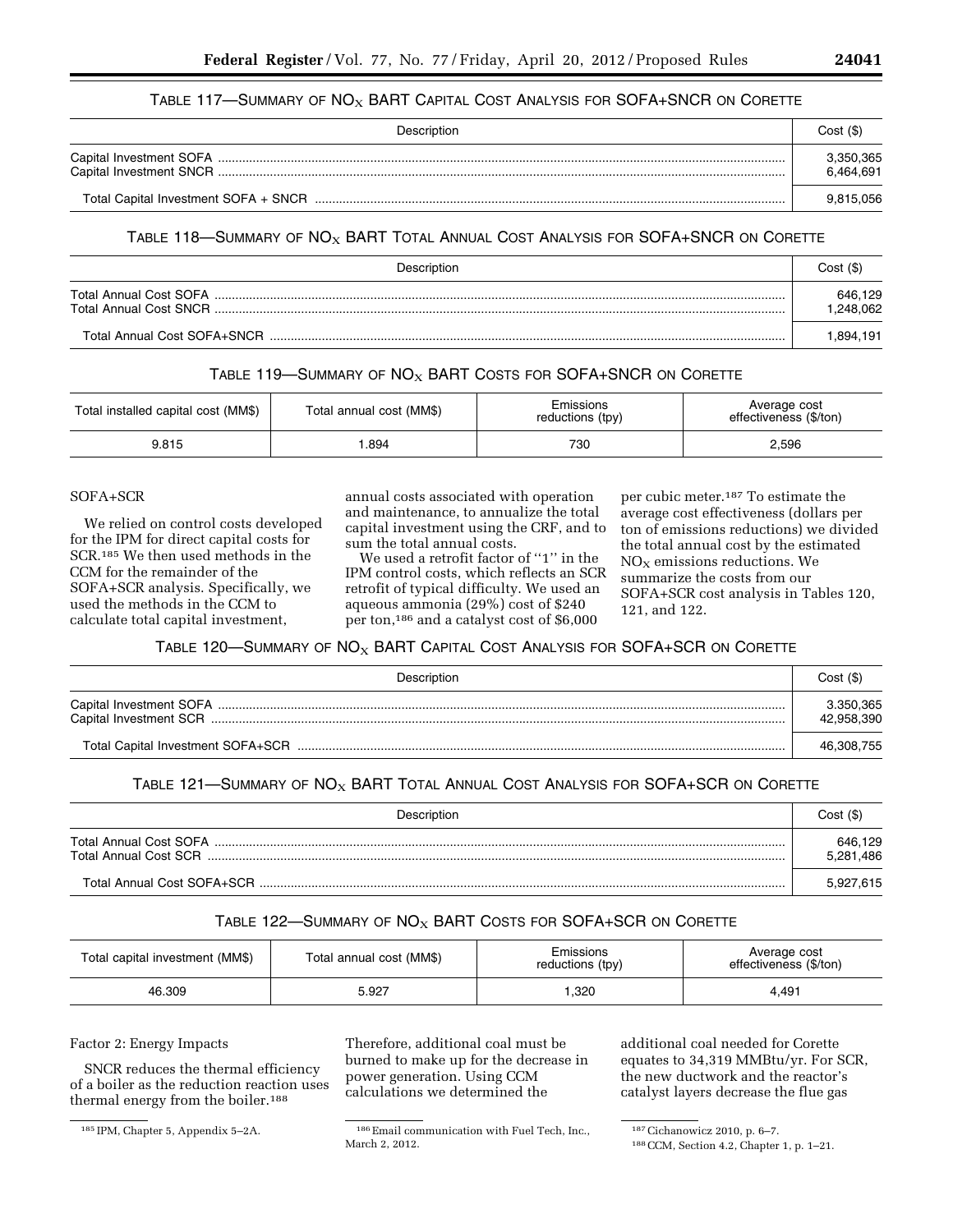pressure. As a result, additional fan power is necessary to maintain the flue gas flow rate through the ductwork. SCR systems require additional electric power to meet fan requirements equivalent to approximately 0.3% of the plant's electric output.189 Both SCR and SNCR require some minimal additional electricity to service pretreatment and injection equipment, pumps, compressors, and control systems. The additional energy requirements that would be involved with operation of the evaluated controls are not significant enough to warrant eliminating any of the options evaluated. Note that the cost

of the additional energy requirements has been included in our calculations.

Factor 3: Non-Air Quality Environmental Impacts

The non-air quality environmental impacts for Corette are the same as for Colstrip Unit 1, see previous discussion for Colstrip Unit 1.

Factor 4: Remaining Useful Life

EPA has determined that the default 20-year amortization period is most appropriate to use as the remaining useful life of the facility. Without commitments for an early shut down, EPA cannot consider a shorter

amortization period in our analysis. Thus, this factor does not impact our BART determination because the annualized cost was calculated over a 20 year period in accordance with the BART Guidelines.

Factor 5: Evaluate Visibility Impacts

We conducted modeling for Corette as described in section V.C.3.a. Table 123 presents the visibility impacts of the 98th percentile of daily maxima for each Class I area from 2006 through 2008. Table 124 presents the number of days with impacts greater than 0.5 deciviews for each Class area from 2006 through 2008.

## TABLE 123-DELTA DECIVIEW IMPROVEMENT FOR  $NO_X$  CONTROLS ON CORETTE

| Class I area   | Baseline impact  | SOFA+SCR         | SOFA+SNCR        | SOFA (delta |
|----------------|------------------|------------------|------------------|-------------|
|                | (delta deciview) | (delta deciview) | (delta deciview) | deciview)   |
|                | 0.295            | 0.093            | 0.049            | 0.028       |
|                | 0.497            | 0.184            | 0.103            | 0.062       |
|                | 0.090            | 0.029            | 0.016            | 0.010       |
|                | 0.298            | 0.118            | 0.062            | 0.042       |
|                | 0.462            | 0.158            | 0.091            | 0.057       |
|                | 0.667            | 0.264            | 0.146            | 0.087       |
| Yellowstone NP | 0.325            | 0.093            | 0.053            | 0.033       |

# TABLE 124—DAYS GREATER THAN 0.5 DECIVIEW FOR  $NO<sub>X</sub>$  Controls on Corette

[Three Year Total]

| Class I area   | Baseline (days) | Using<br>SOFA+SCR | Using<br>SOFA+SNCR | Using SOFA |
|----------------|-----------------|-------------------|--------------------|------------|
|                |                 |                   |                    |            |
|                |                 |                   |                    |            |
|                |                 |                   |                    |            |
|                |                 |                   |                    |            |
|                |                 |                   |                    |            |
|                | 20              |                   |                    |            |
| Yellowstone NP |                 |                   |                    |            |

#### Step 5. Select BART

We propose to find that BART for  $NO<sub>x</sub>$  is the existing tangential firing design of the boilers and existing low- $NO<sub>X</sub>$  burners with close coupled over

fire air at Corette with an emission limit of 0.40 lb/MMBtu (annual average). Of the five BART factors, cost and visibility improvement were the critical ones in our analysis of controls for this source.

In our BART analysis for  $NO<sub>x</sub>$  at Corette, we considered SOFA, SOFA+SNCR, and SOFA+SCR. The comparison between our SOFA, SOFA+SNCR, and SOFA+SCR analysis is provided in Table 125.

## TABLE 125—SUMMARY OF  $NO<sub>X</sub>$  BART ANALYSIS COMPARISON OF CONTROL OPTIONS FOR CORETTE

| Total capital<br>investment<br>(MM\$) | Total annual<br>cost (MM\$) | Average cost<br>effectiveness<br>(\$/ton) | Incremental<br>ness (\$/ton) | Visibility im-<br>provement<br>(delta<br>deciviews) | Fewer days ><br>0.5 deciview             |
|---------------------------------------|-----------------------------|-------------------------------------------|------------------------------|-----------------------------------------------------|------------------------------------------|
| 46.309<br>9.815                       | 5.927<br>1.894              | 4,491<br>2.596                            | 6,836<br>4,231               | 0.264<br>0.146                                      | 13<br>9                                  |
|                                       | 3.350                       | 0.646                                     | 1.487                        | cost effective-                                     | Visibility impacts <sup>1</sup><br>0.087 |

1The visibility improvement described in this table represents the change in the maximum 98th percentile impact over the modeled 3-year meteorological period (2006 through 2008) is for Washakie WA, the Class I area with the greatest change, except that the fewer days >0.5 deciview<br>for SOFA+SNCR is for UL Bend WA.

<sup>2</sup> Incremental cost is not applicable to the option that has the lowest effectiveness.

<sup>189</sup> Id., Section 4.2, Chapter 2, p. 2–28.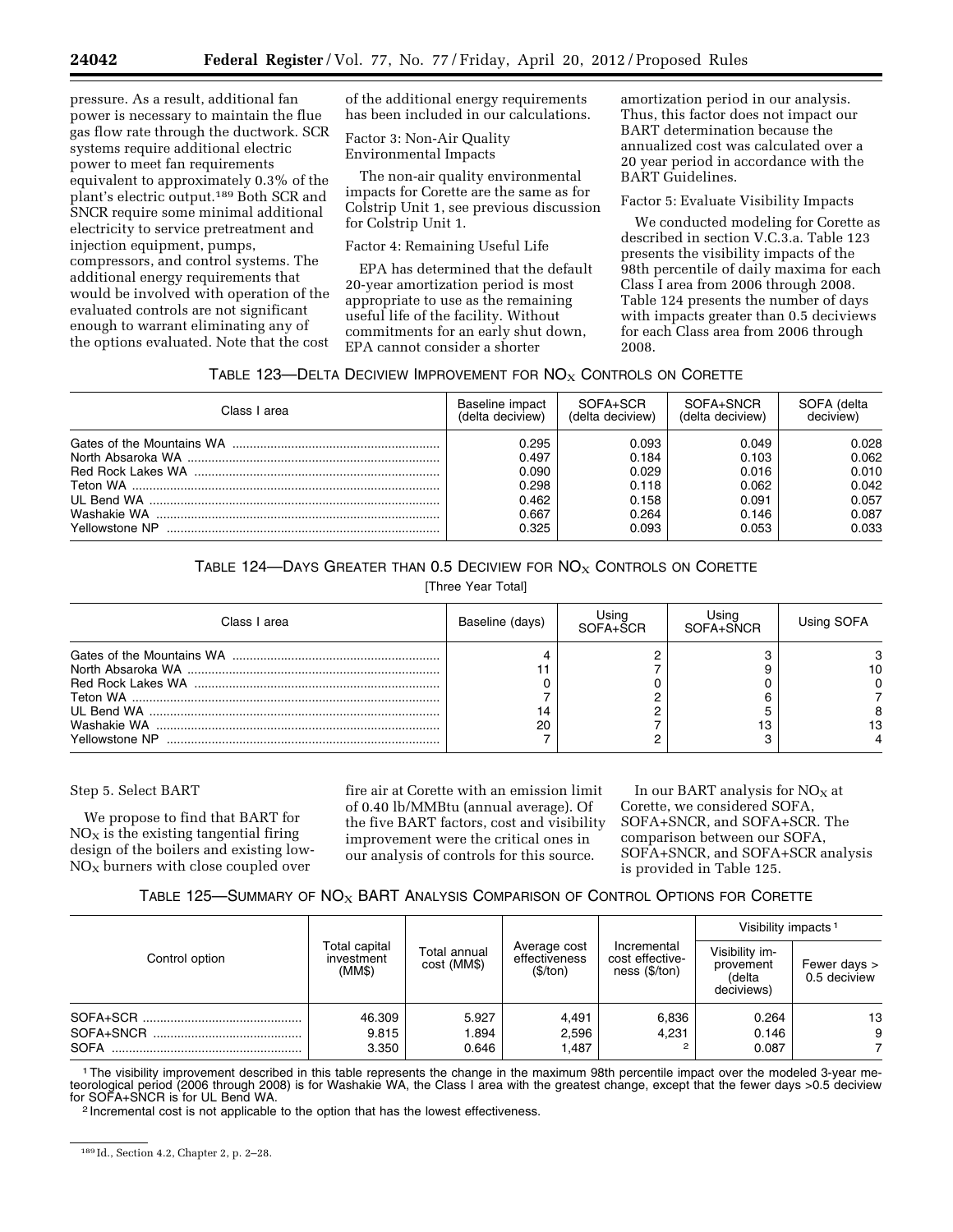We have concluded that SOFA, SOFA+SNCR, and SOFA+SCR are all cost effective control technologies. SOFA has a cost effectiveness value of \$1,487 per ton of  $NO<sub>x</sub>$  emissions reduced. SOFA+SNCR is more expensive than SOFA, with a cost effectiveness value of \$2,596 per ton of  $NO<sub>X</sub>$  emissions reduced. SOFA+SCR is more expensive than SOFA or SOFA+SNCR, having a cost effectiveness value of \$4,491 per ton of  $NO<sub>x</sub>$  emissions reduced. This is well within the range of values we have considered reasonable for BART and that states have considered reasonable for BART.

We have weighed costs against the anticipated visibility impacts for Corette. Any of the control options would have a positive impact on visibility; however, the cost of controls is not justified by the visibility improvement.

In proposing a BART emission limit of 0.40 lb/MMBtu, we evaluated the existing emissions from the facility and determined this rate to allow for a sufficient margin of compliance for a 30 day rolling average limit that that would apply at all times, including startup, shutdown, and malfunction.190 We are also proposing monitoring, recordkeeping, and reporting requirements as described in our proposed regulatory text for 40 CFR 52.1395.

As we have noted previously, under section 51.308(e)(1)(iv), "each source subject to BART [is] required to install and operate BART as expeditiously as practicable, but in no event later than 5 years after approval of the implementation plan revision.'' Since we propose a BART emission limit that represents current operations and no installation is necessary, we propose a compliance deadline of 30 days from the date our final FIP becomes effective.

#### $SO<sub>2</sub>$

The Corette boiler currently burns very low-sulfur PRB sub-bituminous coal with a sulfur content of 0.3% by weight.191 The boiler is subject to a fuel sulfur limit of 1 lb/MMBtu (as fired) on a continuous basis and an annual emission limit of 9,990,00 lbs/calendar year.192

Step 1: Identify All Available Technologies

We identified that three flue gas desulfurization (FGD or ''scrubbing'') technologies as available control technologies for consideration at Corette. Two of these options, dry sorbent injection (DSI) and semi-dry scrubbing (sometimes referred to as LSD), are dry scrubbing technologies. The third option is a wet scrubbing technology known as limestone forced oxidation (LSFO). We did not consider fuel-switching options as Corette already burns very low-sulfur coal.

DSI is the injection of dry sorbent reagents that react with  $SO<sub>2</sub>$  and other acid gases, with a downstream PM control device (ESP or baghouse) to capture the reaction products. Unlike wet or semi-dry scrubbing, a reaction chamber is not necessary and reagents are introduced directly into the existing ductwork. Trona, a naturally occurring mixture of sodium carbonate and sodium bicarbonate mined in some western states, is commonly used as a reagent in DSI systems.193 DSI is typically more attractive for smaller boilers.

In a LSD system, the polluted gas stream is brought into contact with the alkaline sorbent in a semi-dry state through use of a spray dryer absorber. The term ''dry'' refers to the fact that, although water is added to the flue gas, the amount of water added is only just enough to maintain the gas above the saturation (dew point) temperature. In most cases, the reaction products and any unreacted lime from the LSD process are captured in a downstream fabric filter (baghouse), which helps provide additional capture of SO<sub>2</sub>.<sup>194</sup>

In LSFO, the polluted gas stream is brought into contact with a liquid alkaline sorbent (typically limestone) by forcing it through a pool of the liquid slurry or by spraying it with the liquid. In the absorber, the gas is cooled to below the saturation temperature, resulting in a wet gas stream and high rates of capture. Because a wet FGD system operates at low temperatures, it is usually the last pollution control device before the stack. The wet FGD absorber is typically located downstream of the PM control device (most often an ESP) and immediately upstream of the stack.195

There are several variations of the scrubbing systems described above. However, as discussed in the  $NO_X$ 

control evaluation, the BART Guidelines do not require that all variations be evaluated. The particular variations that we have identified here—DSI with trona, LSD, and LSFO represent designs that have been successfully applied in a cost-effective manner at numerous utility boilers.

Step 2: Eliminate Technically Infeasible Options

Based on our review, all the technologies identified in Step 1 appear to be technically feasible for Corette. Using these technologies, over 480 power plant boilers, representing nearly two-thirds of the electric generating capacity in the United States, are scrubbed or are projected to be scrubbed in the near future.196

Step 3: Evaluate Control Effectiveness of Remaining Control Technology

The control effectiveness of DSI, when located upstream of an ESP (as would be the case at Corette), is in the range of 30 to 60%.197 For the purposes of our BART analysis for Corette, we assumed a  $SO<sub>2</sub>$  removal target for DSI of 50%, which is at the upper end of this range. Higher control efficiencies can be achieved with DSI in conjunction with a baghouse. However, as described under the PM control evaluation, replacement of the existing ESP with a new baghouse is not warranted under BART.

The control effectiveness of LSD or LSFO is dependent on the sulfur content of the coal burned, with greater removal efficiencies being achieved with higher sulfur coals. LSD, which is more commonly applied to lower sulfur coals, can achieve control efficiencies of 70 to 95%, while LSFO can routinely achieve control efficiencies of 95% when applied to higher sulfur coals.198 Because the control efficiency varies significantly with the inlet sulfur concentration, we evaluated the control effectiveness of LSD and LSFO based on the performance rate that can be achieved. Specifically, we aligned the performance rate with the ''floor'' assumed for retrofits in the IPM control cost methodology.199 On an annual basis, these rates are 0.065 lb/MMBtu and 0.060 lb/MMBtu for LSD and LSFO, respectively.

A summary of control efficiencies, emission rates, and resulting emission reductions for the control options under consideration are provided in Table 126.

<sup>190</sup>As discussed in the BART Guidelines, section V (70 FR 39172, July 6, 2005), and Section 302(k) of the CAA, emissions limits such as BART are required to be met on a continuous basis.

<sup>191</sup>BART Assessment J.E. Corette Generating Station, prepared for PPL Montana, LLC, by TRC, (''Corette Initial Response''), August 2007, p. 4–9.

<sup>192</sup>MDEQ, Final Operating Permit #OP2953–05, for PPL Montana, LLC, JE Corette Steam Electric Station, 9.25/09.

<sup>193</sup>Control Technologies to Reduce Conventional and Hazardous Air Pollutants from Coal-Fired Power Plants, NESCAUM, March 31, 2011, p. 13.

<sup>194</sup> *Id.,* p. 11.

<sup>195</sup> *Id.,* p. 10.

<sup>196</sup> *Id.,* p. 10.

<sup>197</sup> *Id.,* p. 13.

 $^{198}\rm ICAC$ , Acid Gas/SO<sub>2</sub> Control Technologies, *[http://www.icac.com/i4a/pages/](http://www.icac.com/i4a/pages/index.cfm?pageid=3401)* 

*[index.cfm?pageid=3401.](http://www.icac.com/i4a/pages/index.cfm?pageid=3401)*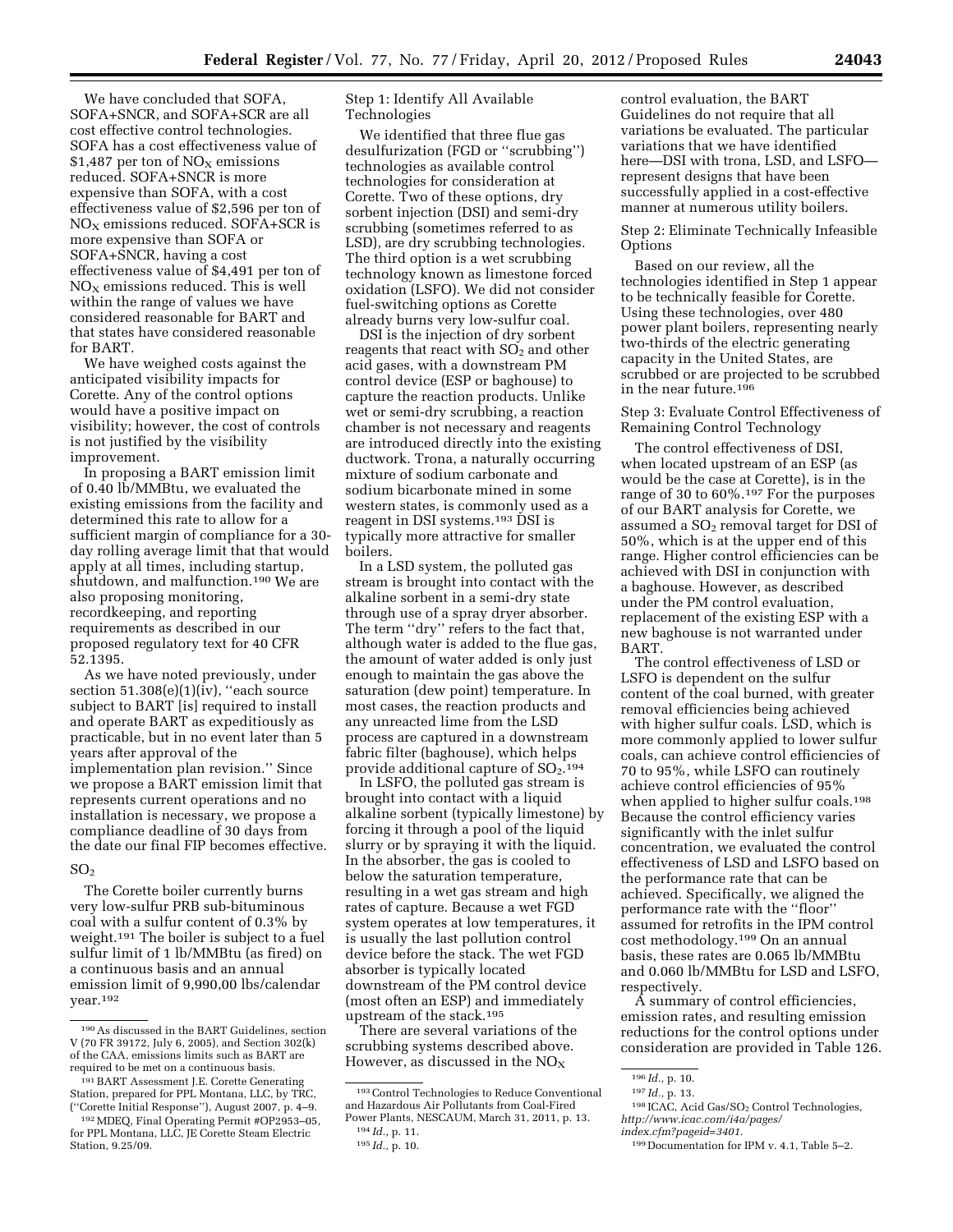| Control option                      | Control effective- | Annual emission | Emissions reduc- | Remaining emis- |
|-------------------------------------|--------------------|-----------------|------------------|-----------------|
|                                     | ness $(\%)$        | rate (lb/MMBtu) | tion (tpy)       | sions (tpy)     |
| I SEC                               | 87.C               | 0.060           | 2.369            | 354             |
| LSD                                 | 85.9               | 0.065           | 2,339            | 384             |
| <b>DSI</b>                          | 50.0               | 0.232           | .362             | .361            |
| No Controls (Baseline) <sup>1</sup> | NA                 | 0.461           |                  | 2.723           |

## TABLE 126—SUMMARY OF SO2 BART ANALYSIS CONTROL TECHNOLOGIES FOR CORETTE

1Baseline emissions were determined by averaging the annual emissions from 2008 to 2010 as reported to the CAMD database available at *<http://camddataandmaps.epa.gov/gdm/>*. A summary of this information can be found in our docket.

Step 4: Evaluate Impacts and Document Results

#### Factor 1: Costs of compliance

In accordance with the BART Guidelines (70 FR 39166 (July 6, 2005)), and in order to maintain and improve consistency, we sought to align our cost analysis for  $SO<sub>2</sub>$  controls with the CCM. In a manner similar to our evaluation of costs for  $NO<sub>x</sub>$  controls as described above, we relied on the cost methods developed for IPM version 4.10. However, unlike our evaluation of costs for  $NO<sub>x</sub>$  controls, we relied on the IPM cost methods for both the capital costs and operating and maintenance costs (*i.e.,* direct annual costs). The IPM cost methods for both capital and operation

and maintenance costs for  $SO<sub>2</sub>$  controls are more appropriate to utility boilers than the methods for industrial processes found in the CCM. Our costs were also informed by cost analyses submitted by PPL. EPA's detailed cost calculations for each of the  $SO<sub>2</sub>$  control options can be found in the docket.

Annualization of capital investments was achieved using the CRF as described in the CCM.200 Unless noted otherwise, the CRF was computed using an economic lifetime of 20 years and an annual interest rate of 7%.201 All costs presented in this proposal are adjusted to 2010 dollars using the CEPCI.<sup>202</sup> EPA's detailed cost calculations can be found in the docket.

#### DSI

The specific methods that we relied upon for evaluating costs for DSI are found in Appendix 5–4 to the IPM v.4.1 documentation. Our costs are based on utilization of the existing ESP to handle the increased particulate loading associated with injection of dry sorbent. This is consistent with the  $SO<sub>2</sub>$  control efficiency of 50% that we assumed for DSI in conjunction with ESP. We used a retrofit factor of ''1'' reflecting a DSI retrofit of typical difficulty in the IPM control costs. We used a reagent cost of \$145/ton of trona, consistent with the assumption in the IPM cost methods. We summarize the costs from our DSI cost analysis in Tables 127, 128, and 129.

#### TABLE 127—SUMMARY OF SO2 BART CAPITAL COST ANALYSIS FOR DSI ON CORETTE

| Description | Cost(S) |
|-------------|---------|
| .           | 10 311  |

#### TABLE 128—SUMMARY OF EPA SO2 BART ANNUAL COST ANALYSIS FOR DSI ON CORETTE

| Description | Cost (\$)            |
|-------------|----------------------|
|             | 973,409<br>4,390,487 |
|             | 5.363.896            |

#### TABLE 129—SUMMARY OF  $SO_2$  BART COSTS FOR DSI ON CORETTE

| Total capital investment (MM\$) | Total annual cost<br>(MM\$) | Emissions<br>reductions<br>(tpy) | Average cost<br>effectiveness<br>(\$/ton) |
|---------------------------------|-----------------------------|----------------------------------|-------------------------------------------|
| 10.31                           | 5.364                       | 361. ا                           | 3,940                                     |

Semi-dry Scrubbing with LSD

The specific methods that we relied upon for evaluating costs for LSD can be found in Appendix 5–1B to the IPM v.4.1 documentation. We used a retrofit factor of "1" reflecting a LSD retrofit of typical difficulty in the IPM control

costs. We summarize the costs from our LSD cost analysis in Tables 130, 131, and 132.

<sup>200</sup>CCM, Section 1, Chapter 2, p. 2–21. 201Office of Management and Budget, Circular A– 4, Regulatory Analysis, *[http://www.whitehouse.gov/](http://www.whitehouse.gov/omb/circulars_a004_a-4/) [omb/circulars](http://www.whitehouse.gov/omb/circulars_a004_a-4/)*\_*a004*\_*a-4/.* 

<sup>202</sup>Chemical Engineering Magazine, p. 56, August 2011. (*<http://www.che.com>*).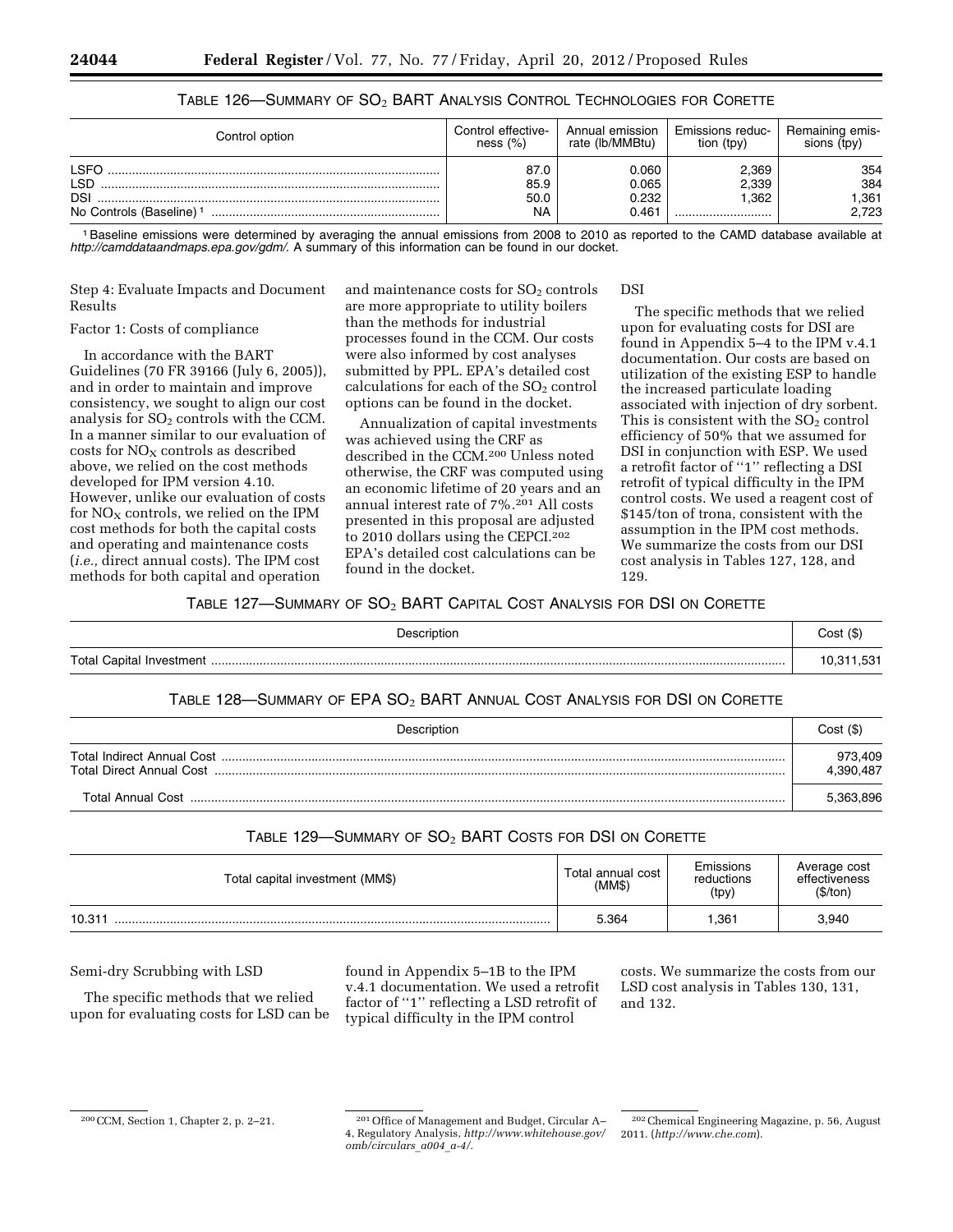#### Table 130—Summary of  $\mathrm{SO}_2$   $\mathrm{BART}$  Capital Cost Analysis for LSD on Corette

| <b>Description</b> | $Cost($ \$) |
|--------------------|-------------|
|                    | 75.857      |

## TABLE 131—SUMMARY OF EPA SO2 BART ANNUAL COST ANALYSIS FOR LSD ON CORETTE

| Description                                             | Cost(S)                |
|---------------------------------------------------------|------------------------|
| Total Indirect Annual Cost.<br>Total Direct Annual Cost | 8,795,801<br>3,932,763 |
|                                                         | 12,728,564             |

## TABLE 132-SUMMARY OF SO<sub>2</sub> BART COSTS FOR LSD ON CORETTE

| Total capital investment<br>(MMS) | Total annual cost<br>(MM\$) | Emissions<br>reductions<br>(tons/vr) | Average cost<br>effectiveness<br>(\$/ton) |
|-----------------------------------|-----------------------------|--------------------------------------|-------------------------------------------|
| 93.175                            | 12.728                      | 2,339                                | 5.442                                     |

#### Wet Scrubbing With LSFO

The specific methods that we relied upon for evaluating costs for LSFO can be found in Appendix 5–1A to the IPM v.4.1 documentation. We used a retrofit factor of ''1'' reflecting a LSFO retrofit of typical difficulty in the IPM control

costs. We summarize the costs from our LSFO cost analysis in Tables 133, 134, and 135.

#### TABLE 133-SUMMARY OF SO<sub>2</sub> BART CAPITAL COST ANALYSIS FOR LSFO ON CORETTE

| escription                              | ∵∩st <i>(</i> \$ |
|-----------------------------------------|------------------|
| <b>Total Capital</b><br>Investment<br>. | 945<br>QЯ        |

## TABLE 134—SUMMARY OF EPA SO<sub>2</sub> BART ANNUAL COST ANALYSIS FOR LSFO ON CORETTE

| Description       | Cost (\$)              |
|-------------------|------------------------|
|                   | 9,284,518<br>5.792.020 |
| Total Annual Cost | 15,076,538             |

#### TABLE 135—SUMMARY OF  $SO_2$  BART COSTS FOR LSFO ON CORETTE

| Total capital investment<br>(MMS) | Total annual cost<br>(MM\$) | Emissions<br>reductions<br>(tpy) | Average cost<br>effectiveness<br>(\$/ton) |
|-----------------------------------|-----------------------------|----------------------------------|-------------------------------------------|
| 98.352                            | 15.076                      | 2,369                            | 6,365                                     |

#### Factor 2: Energy Impacts

Auxiliary power requirements were calculated consistent with the methods found in the IPM cost model for variable operating and maintenance costs. DSI requires additional power of 0.19% of the plant's electrical output for air blowers for the injection system, drying equipment for the transport air, and inline trona milling equipment. LSD and LSFO require additional power of 1.64% and 1.42% of the plant's electrical output, respectively, to meet power requirements primarily associated with increased fan power to

overcome the pressure drop of the FGD system. The average annual gross output of the Corette facility between 2008 and 2010 was 1,084,455 MW-hours (MWh). The additional annual power needs associated with DSI, LSD, and LSFO equate to 2,060 MWh, 17,785 MWh, and 15,399 MWh, respectively. We find that the additional energy requirements are not significant enough to warrant elimination of any of the  $SO<sub>2</sub>$  control options under consideration.

Factor 3: Non-air Quality Environmental Impacts

Non-air quality environmental impacts for the  $SO<sub>2</sub>$  control options under consideration for Corette include increased waste disposal, and with the exception of DSI, water usage.

Waste disposal rates were calculated consistent with the methods found in the IPM cost model for variable operation and maintenance costs; PPL currently sells the fly ash generated at Corette. However, with the addition of a sodium sorbent used in DSI, any fly ash produced must be landfilled.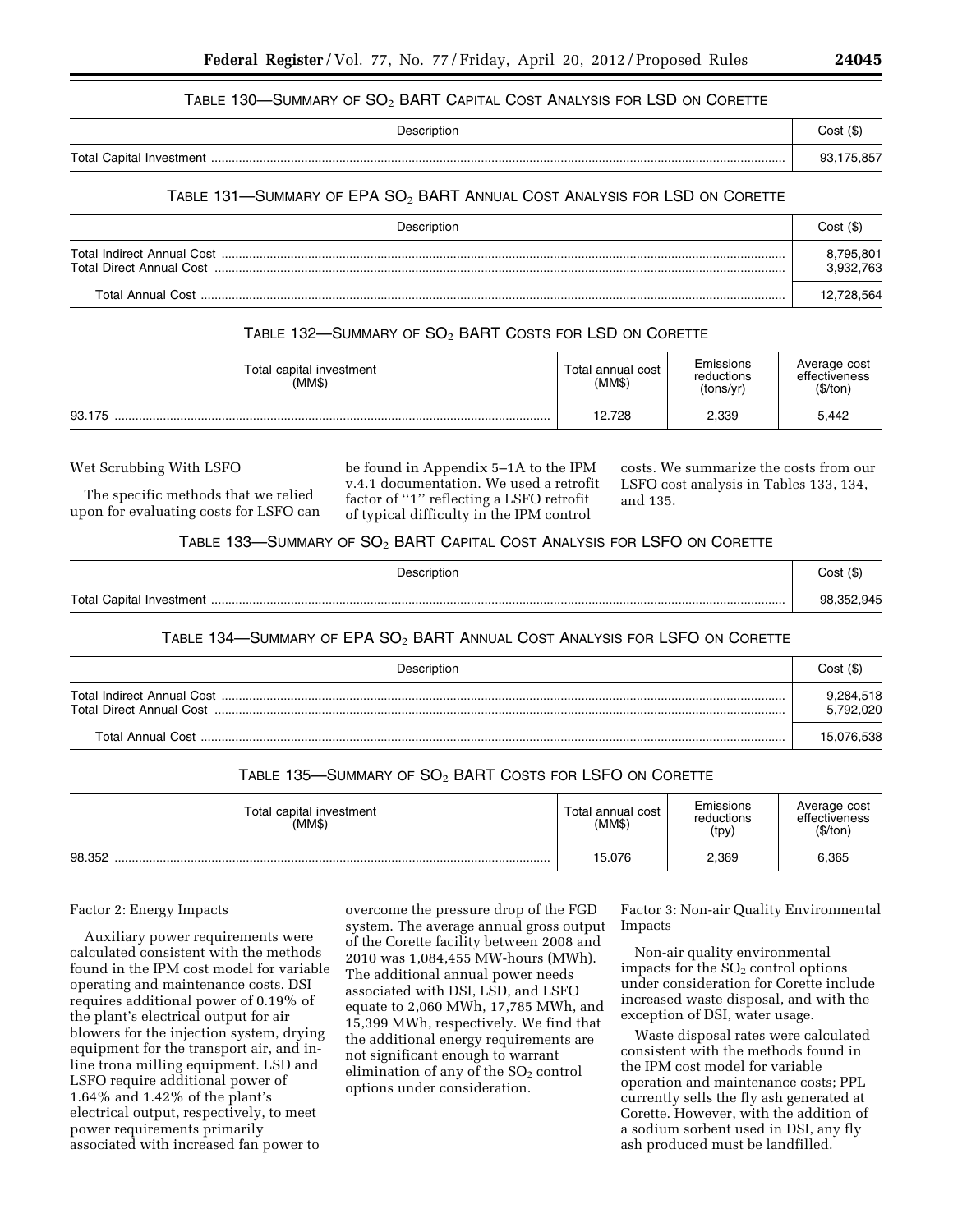Therefore, the total waste disposal rate includes waste associated with both fly ash and sorbent. The hourly waste generation rate for DSI is 9.51 tons/hr. For both LSD and LSFO, the waste generation rate is directly proportional to the reagent usage and is estimated based on 10% moisture in the byproduct. The hourly waste generation rates for LSD and LSFO are 1.41 tons/ hr and 1.42 tons/hr, respectively. The average annual hours of operation at the Corette facility between 2008 and 2010 were 7,513 hours. The annual waste generation rates associated with DSI, LSD, and LSFO equate to 71,448 tons/ yr, 10,593 tons/yr, and 10,668 tons/yr, respectively.

Makeup water rates were calculated consistent with the methods found in the IPM cost model for variable

operation and maintenance costs. The makeup water rates for LSD and LSFO are a function of gross unit size (actual gas flow rate) and sulfur feed rate. The hourly makeup water rates for LSD and LSFO are 11,290 gallons/hr and 15,380 gallons/hr, respectively. These rates equate to an increase of annual consumption of 85,024,990 gallons/yr and 115,813,373 gallons/yr, respectively.

With the exception of water use explained above, we find that the nonair quality environmental impacts are not significant enough to warrant elimination of any of the  $SO<sub>2</sub>$  control options under consideration.

Factor 4: Remaining Useful Life

EPA has determined that the default 20-year amortization period is most

appropriate to use as the remaining useful life of the facility. Without commitments for an early shut down, EPA cannot consider a shorter amortization period in our analysis. Thus, this factor does not impact our BART determination because the annualized cost was calculated over a 20 year period in accordance with the BART Guidelines.

#### Factor 5: Evaluate Visibility Impacts.

We conducted modeling for Corette as described in section V.C.3.a. Table 136 presents the visibility impacts of the 98th percentile of daily maxima for each Class I area from 2006 through 2008. Table 137 presents the number of days with impacts greater than 0.5 deciviews for each Class area from 2006 through 2008.

| Table 136—Delta Deciview Improvement for $\mathrm{SO}_2$ Controls on Corette |  |
|------------------------------------------------------------------------------|--|
|------------------------------------------------------------------------------|--|

| Class I area   | Baseline impact<br>(Delta deciview) | <b>SEO</b><br>(Delta deciview) | ∣ SD<br>(Delta deciview) | DSI<br>(Delta deciview) |  |
|----------------|-------------------------------------|--------------------------------|--------------------------|-------------------------|--|
|                | 0.295                               | 0.147                          | 0.145                    | 0.090                   |  |
|                | 0.497                               | 0.148                          | 0.147                    | 0.093                   |  |
|                | 0.090                               | 0.044                          | 0.043                    | 0.025                   |  |
|                | 0.298                               | 0.114                          | 0.112                    | 0.065                   |  |
|                | 0.462                               | 0.168                          | 0.168                    | 0.101                   |  |
|                | 0.667                               | 0.256                          | 0.253                    | 0.176                   |  |
| Yellowstone NP | 0.325                               | 0.135                          | 0.134                    | 0.097                   |  |

## TABLE 137—DAYS GREATER THAN 0.5 DECIVIEW FOR  $SO_2$  Controls on Corette (Three Year Total)

| Class I area   | Baseline<br>(days) | Using LSFO | Using LSD | Using DSI |
|----------------|--------------------|------------|-----------|-----------|
| Yellowstone NP | 20                 |            |           |           |

Step 5: Select BART.

We propose to find that BART for  $SO<sub>2</sub>$ is the existing operation at Corette with an emission limit of 0.70 lb/MMBtu (annual average). Of the five BART

factors, cost and visibility improvement were the critical ones in our analysis of controls for this source.

In our BART analysis for  $SO<sub>2</sub>$  at Corette, we considered DSI, LSD, and LSFO. The comparison between our DSI, LSD, and LSFO analysis is provided in Table 138.

#### TABLE 138—SUMMARY OF EPA SO<sub>2</sub> BART ANALYSIS COMPARISON OF DSI, LSD, AND LSFO FOR CORETTE

|                |                                       |                                       |                                           |                                                    |                                                     | Visibility Impacts <sup>1</sup> |  |
|----------------|---------------------------------------|---------------------------------------|-------------------------------------------|----------------------------------------------------|-----------------------------------------------------|---------------------------------|--|
| Control option | Total capital<br>investment<br>(MM\$) | <b>Total annual</b><br>cost<br>(MM\$) | Average cost<br>effectiveness<br>(\$/ton) | Incremental<br>cost effective-<br>ness<br>(\$/ton) | Visibility im-<br>provement<br>(delta<br>deciviews) | Fewer days ><br>0.5<br>deciview |  |
| <b>LSFO</b>    | 98.352                                | 15.076                                | 6,365                                     | 78,266                                             | 0.256                                               | 12                              |  |
| LSD            | 93.175                                | 12.728                                | 5.442                                     | 7.530                                              | 0.253                                               | 12                              |  |
| <b>DSI</b>     | 10.312                                | 5.364                                 | 3.940                                     | 2                                                  | 0.176                                               | 8                               |  |

1The visibility improvement described in this table represents the change in the maximum 98th percentile impact over the modeled 3-year meteorological period (2006 through 2008) is for Washakie WA, the Class I area with the greatest change.<br><sup>2</sup> Incremental cost is not applicable to the option that has the lowest effectiveness.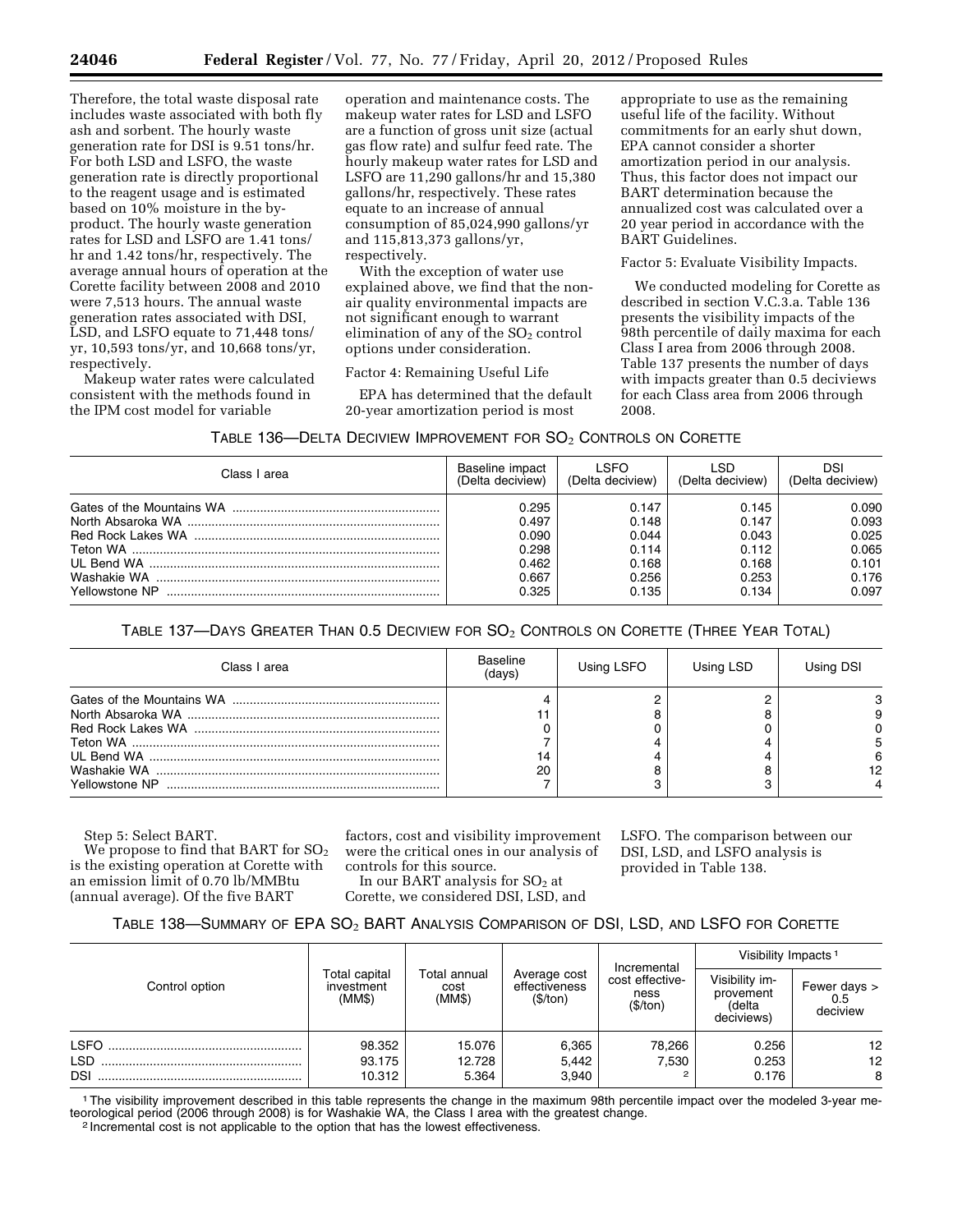We have concluded that DSI is a cost effective control technology. DSI has a cost effectiveness value of \$3,940 per ton of  $NO<sub>X</sub>$  emissions reduced. This is within the range of values we have considered reasonable for BART and that states have considered reasonable for BART. We have concluded that LSD and LSFO are not cost effective. LSD has a cost effectiveness of \$5,442 per ton of SO2 emissions reduced and LSFO has a cost effectiveness of \$6,365 per ton of SO2 emissions reduced.

We have weighed costs against the anticipated visibility impacts at Corette. Any of the control options would have a positive impact on visibility; however, the cost of controls is not justified by the visibility improvement.

In proposing a BART emission limit of 0.70 lb/MMBtu, we evaluated the existing emissions from the facility and determined this rate to allow for a sufficient margin of compliance for an

annual average limit that would apply at all times, including startup, shutdown, and malfunction.203 We are also proposing monitoring, recordkeeping, and reporting requirements as described in our proposed regulatory text for 40 CFR 52.1395.

As we have noted previously, under section  $51.308(e)(1)(iv)$ , "each source subject to BART [is] required to install and operate BART as expeditiously as practicable, but in no event later than 5 years after approval of the implementation plan revision.'' Since we propose a BART emission limit that represents current operations and no installation is necessary, we propose a compliance deadline of 30 days from the date our final FIP becomes effective.

PM

Corette currently has an ESP for particulate control. ESP is a particle control device that uses electrical forces to move the particles out of the flowing

gas stream and onto collector plates. The ESP places electrical charges on the particles, causing them to be attracted to oppositely charged metal plates located in the precipitator. The particles are removed from the plates by ''rapping'' and collected in a hopper located below the unit. The removal efficiencies for ESPs are highly variable; however, for very small particles alone, the removal efficiency is about 99%.204 The ESP at Corette is designed to achieve a 96% control efficiency, but is currently operating at 98.5%.205 The present emission annual average filterable particulate emission rate is 0.082 lb/ MMBtu.206

Based on our modeling described in section V.C.3.a., PM contribution to the baseline visibility impairment is low. Table 139 shows the maximum baseline visibility impact and percentage contribution to that impact from coarse PM and fine PM.

#### TABLE 139—CORETTE VISIBILITY IMPACT CONTRIBUTION FROM PM

| Maximum baseline visibility impact |  | % Contribution | % Contribution |
|------------------------------------|--|----------------|----------------|
| (deciview)                         |  | coarse PM      | fine PM        |
| 0.497                              |  | . 97           | 2.42           |

The PM contribution to the baseline visibility impact for Corette is very small; therefore, any visibility improvement that could be achieved with improvements to the existing PM controls would be negligible.

Corette must meet the filterable PM emission standard of 0.26 lb/MMBtu in accordance with its Final Title V Operating Permit #OP2953–05. This Title V requirement appears in Permit Condition H.4.; and was included in the permit pursuant to the regulatory requirements in Montana's EPA approved SIP (ARM 17.8.749).

Taking into consideration the above factors we propose basing the BART emission limit on what Corette is currently meeting. The units are exceeding a PM control efficiency of 99%, and therefore we are proposing that the current control technology and the emission limit of 0.10 lb/MMBtu for  $PM/PM_{10}$  as BART. We find that the BART emission limit can be achieved through the operation of the existing ESP. Thus, as described in our BART Guidelines, a full five-factor analysis for PM/PM<sub>10</sub> is not needed for Corette.

As we have noted previously, under section 51.308(e)(1)(iv), "each source

subject to BART [is] required to install and operate BART as expeditiously as practicable, but in no event later than 5 years after approval of the implementation plan revision.'' Since we propose a BART emission limit that represents current operations and no installation is necessary, we propose a compliance deadline of 30 days from the date our final FIP becomes effective.

#### *D. Long-Term Strategy/Strategies*

#### 1. Emissions Inventories

40 CFR 51.308(d)(3)(iii) requires that EPA document the technical basis, including modeling, monitoring, and emissions information, on which it relied to determine its apportionment of emission reduction obligations necessary for achieving Reasonable Progress in each mandatory Class I Federal area Montana affects. EPA must identify the baseline emissions inventory on which its strategies for Montana are based. 40 CFR 51.308(d)(3)(iv) requires that EPA identify all anthropogenic (humancaused) sources of visibility impairment it considered in developing Montana's LTS. This includes major and minor

stationary sources, mobile sources, and area sources. In its efforts to meet these requirements, EPA relied on technical analyses developed by WRAP and approved by all state participants, as described below.

Emissions within Montana are both naturally occurring and man-made. Two primary sources of naturally occurring emissions include wildfires and windblown dust. In Montana, the primary sources of anthropogenic emissions include electric utility steam generating units, energy production and processing sources, agricultural production and processing sources, prescribed burning, and fugitive dust sources. The Montana inventory includes emissions of  $SO_2$ ,  $NO<sub>X</sub>$ ,  $PM<sub>2.5</sub>$ ,  $PM_{10}$ , OC, EC, VOCs, and NH<sub>3</sub>.

An emissions inventory for each pollutant was developed by WRAP for Montana for the baseline year 2002 and for 2018, which is the first RP milestone. The 2018 emissions inventory was developed by projecting 2002 emissions and applying reductions expected from federal and state regulations. The emission inventories developed by WRAP were calculated using approved EPA methods.

<sup>203</sup>As discussed in the BART Guidelines, section V (70 FR 39172, July 6, 2005), and Section 302(k) of the CAA, emissions limits such as BART are required to be met on a continuous basis.

<sup>204</sup>EPA Air Pollution Control Online Course, description at *[http://www.epa.gov/apti/course422/](http://www.epa.gov/apti/course422/ce6a1.html)  [ce6a1.html.](http://www.epa.gov/apti/course422/ce6a1.html)* 

<sup>205</sup>Corette Addendum, p. 6–1.

<sup>206</sup> *Id.*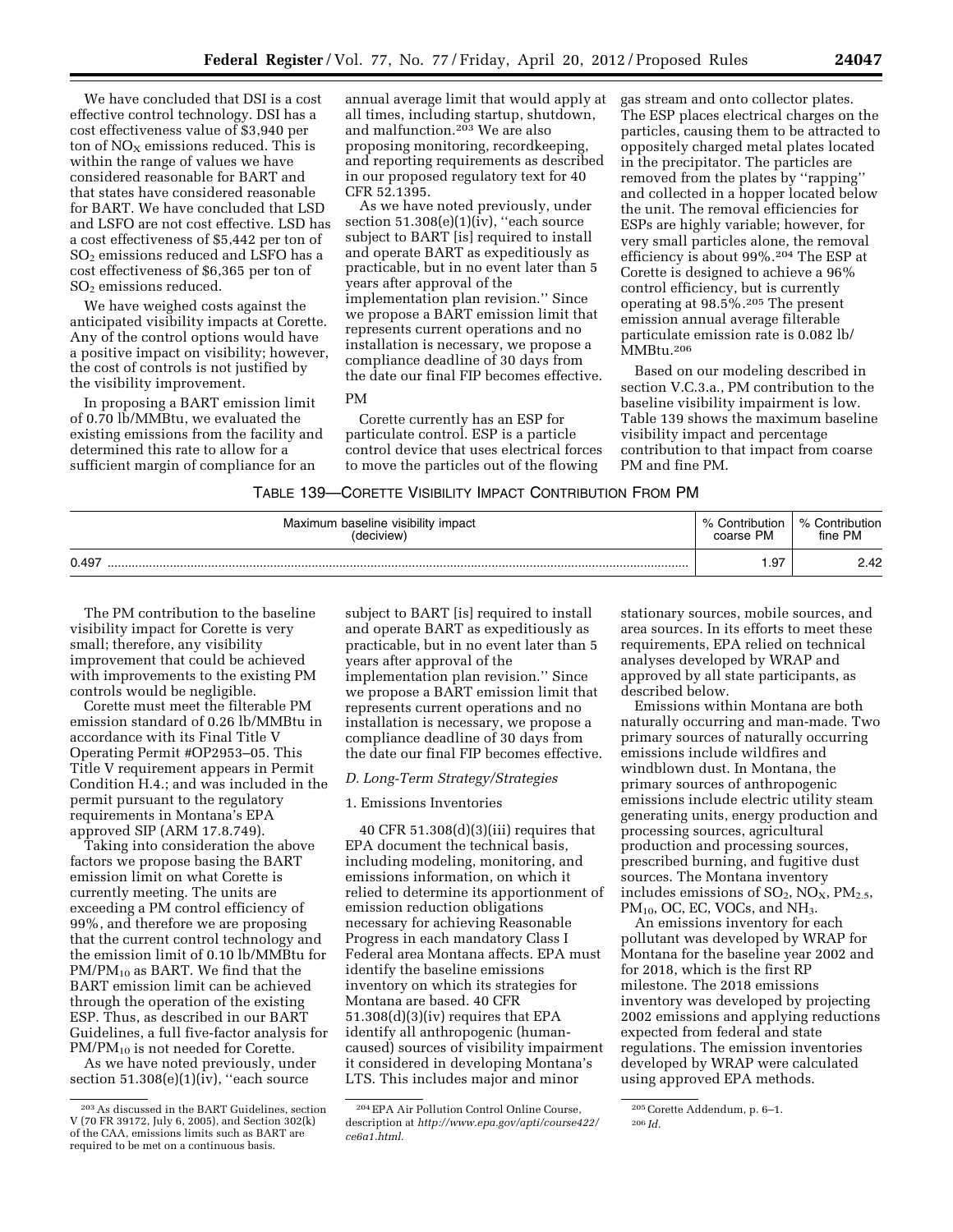There are ten different emission inventory source categories identified: Point, area, area oil and gas, on-road, off-road, all fire, biogenic, road dust, fugitive dust, and windblown dust. Tables 140 through 145 show the 2002 baseline emissions, the 2018 projected emissions, and net changes of emissions for  $SO_2$ , NO<sub>X</sub>, OC, EC, PM<sub>2.5</sub>, and PM<sub>10</sub> by source category in Montana. The methods that WRAP used to develop these emission inventories are described in more detail in the WRAP documents included in the docket.207

SO2 emissions in Montana, shown in Table 140, come mostly from point

sources with smaller amounts coming from fire, area, mobile and the oil and gas industry. WRAP assumed more than 6,000 tpy of SO2 would be reduced at Colstrip due to controls required by the Regional Haze program. Overall, a 12% statewide reduction in  $SO<sub>2</sub>$  emissions is expected by 2018.

| Table 140—Montana SO $_{2}$ Emission Inventory—2002 and 2018. |  |
|---------------------------------------------------------------|--|
|---------------------------------------------------------------|--|

|                 | Montana statewide $SO2$ emissions<br>[tons/year] |                |            |                |
|-----------------|--------------------------------------------------|----------------|------------|----------------|
| Source category | Baseline<br>2002                                 | Future<br>2018 | Net change | Percent change |
|                 | 36,888                                           | 36,749         | $-138$     | $-0.4$         |
|                 | 5.134                                            | 4.912          | $-222$     | $-4.3$         |
|                 |                                                  |                |            |                |
| Area            | 3.236                                            | 3.580          | 344        |                |
|                 | 225                                              |                | $-219$     | $-97$          |
|                 | 1.863                                            | 234            | $-1629$    | $-87$          |
|                 | 4.552                                            | 282            | $-4270$    | $-94$          |
|                 |                                                  | 13             |            | 20             |
|                 | 13                                               |                |            | 32.8           |
|                 |                                                  |                |            | <sup>0</sup>   |
| Total           | 51,923                                           | 45.794         | $-6.128$   | $-12$          |

 $NO<sub>X</sub>$  emissions in Montana, shown in Table 141, are expected to decline 26% by 2018. Off-road and on-road vehicle  $NO<sub>X</sub>$  emissions are estimated to decline by more than 50,000 tpy from the base case emissions total of approximately

104,000 tpy. WRAP assumed more than 23,000 tpy of  $NO<sub>x</sub>$  would be reduced at Colstrip by 2018 due to an enforcement action and additional controls required as a result of the regional haze requirements.  $NO<sub>X</sub>$  emissions from oil

and gas sources are projected to increase by 84% (6000 tons). Overall, a 26% statewide reduction in  $NO<sub>X</sub>$  emissions is expected by 2018.

| Montana statewide $NOx$ emissions<br>[tons/year] |                         |                |            |                |  |
|--------------------------------------------------|-------------------------|----------------|------------|----------------|--|
| Source Category                                  | <b>Baseline</b><br>2002 | Future<br>2018 | Net change | Percent change |  |
|                                                  | 53.416                  | 33.508         | $-19,909$  | $-37$          |  |
|                                                  | 15.283                  | 14.632         | $-652$     |                |  |
|                                                  | 58,354                  | 58,354         |            |                |  |
| Area                                             | 4.292                   | 5.535          | 1.244      | 29             |  |
|                                                  | 7,557                   | 13,880         | 6,323      | 84             |  |
|                                                  | 53,597                  | 22,036         | $-31,560$  | $-59$          |  |
|                                                  | 50.604                  | 32.054         | $-18.550$  | $-37$          |  |
|                                                  | 25                      | 29             |            |                |  |
|                                                  | 14                      |                |            |                |  |
|                                                  |                         |                |            |                |  |
| Total                                            | 243.142                 | 180.043        | $-63.099$  | $-26$          |  |

Most of the PM OC emissions in Montana are from fires as shown in Table 142. In 2002, natural (nonanthropogenic) wildfire accounted for 38,324 tons of OC emissions while

anthropogenic fire accounted for 3,745 tons of OC emission. Anthropogenic fire (human-caused), includes such activities as forestry prescribed burning, agricultural field burning, and outdoor

residential burning. Overall, OC emissions are estimated to decline by 3% by 2018.

<sup>207</sup>The WRAP 2002 Plan02d and WRAP 2018 PRP18b inventories cited in Tables 73–78 can be

found at *[http://vista.cira.colostate.edu/tss/Results/](http://vista.cira.colostate.edu/tss/Results/HazePlanning.aspx) [HazePlanning.aspx.](http://vista.cira.colostate.edu/tss/Results/HazePlanning.aspx)*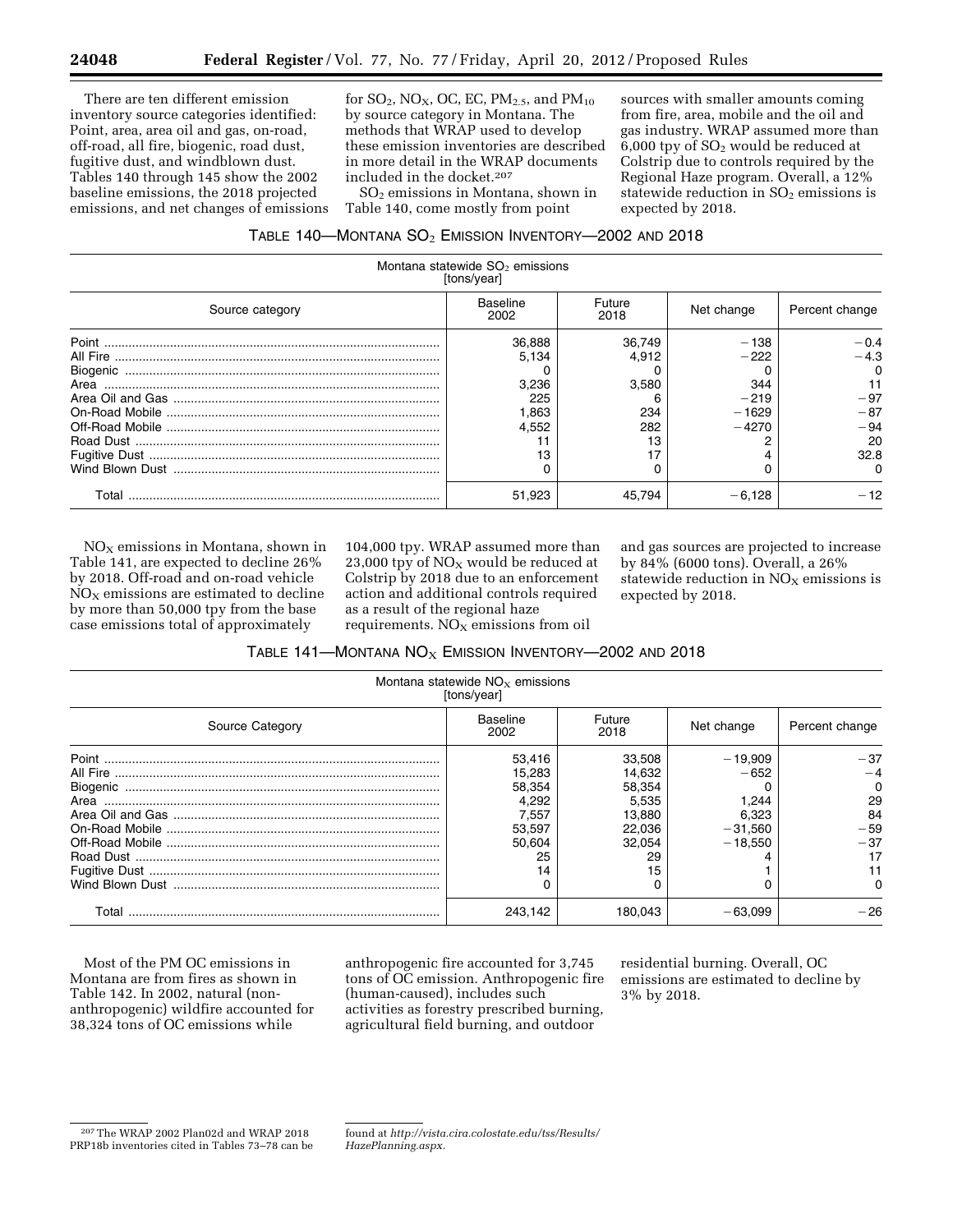# TABLE 142—MONTANA PARTICULATE MATTER ORGANIC CARBON EMISSION INVENTORY—2002 AND 2018

| Montana statewide organic carbon emissions<br>[tons/year] |                  |                |            |                       |  |
|-----------------------------------------------------------|------------------|----------------|------------|-----------------------|--|
| Source category                                           | Baseline<br>2002 | Future<br>2018 | Net change | <b>Percent Change</b> |  |
|                                                           | 101              | 267            | 167        | 165                   |  |
|                                                           | 42.069           | 40.162         | $-1.907$   |                       |  |
|                                                           |                  |                |            |                       |  |
| Area <sup>1</sup>                                         | 2788             | 2974           | 187        |                       |  |
|                                                           | 455              | 469            | 14         |                       |  |
|                                                           | 718              | 382            | $-336$     | -47                   |  |
|                                                           | 271. ا           | 1.487          | 216        |                       |  |
|                                                           | 687              | 760            |            |                       |  |
|                                                           |                  |                |            |                       |  |
| Total                                                     | 48.089           | 46.502         | $-1.587$   |                       |  |

1Area Source Oil and Gas emissions are included in Area Source total for OC, EC, and PM.

The primary source of EC is fire as shown in Table 143. In 2002, natural (non-anthropogenic) wildfire accounted for 7,743 tons of EC emissions while

anthropogenic fire accounted for 759 tons of OC emissions. Other emissions of note are off-road mobile and on-road mobile sources, particularly those

associated with diesel engines. EC emissions are estimated to decrease by 17% by 2018 due mostly to new federal mobile source regulations.

| TABLE 143-MONTANA ELEMENTAL CARBON EMISSION INVENTORY-2002 AND 2018 |  |  |  |
|---------------------------------------------------------------------|--|--|--|
|                                                                     |  |  |  |

| Montana statewide elemental carbon emissions<br>[tons/year] |                         |                |            |                |  |
|-------------------------------------------------------------|-------------------------|----------------|------------|----------------|--|
| Source category                                             | <b>Baseline</b><br>2002 | Future<br>2018 | Net change | Percent change |  |
|                                                             |                         | 25             |            | 49             |  |
|                                                             | 8,502                   | 8.116          | $-386$     |                |  |
|                                                             |                         |                |            |                |  |
| Area <sup>1</sup>                                           | 413                     | 447            | 34         | 8              |  |
|                                                             | 519                     | 159            | $-361$     | - 69           |  |
|                                                             | 2,288                   | 1.001          | $-1287$    | $-56$          |  |
|                                                             | 87                      | 102            | 15         |                |  |
|                                                             | 47                      | 52             |            |                |  |
|                                                             |                         |                |            | <sup>n</sup>   |  |
| Total                                                       | 11.873                  | 9.901          | $-1.971$   |                |  |

1Area Source Oil and Gas emissions are included in Area Source total for OC, EC, and PM.

As detailed in Tables 144 and 145, the primary sources of PM (both  $PM_{10}$  and PM2.5) are road, fugitive, and

windblown dust (agriculture, mining, construction, and unpaved and paved roads). Overall, PM shows an increase of 8–9% by 2018.

| TABLE 144—MONTANA FINE PARTICULATE MATTER EMISSION INVENTORY—2002 AND 2018 |  |
|----------------------------------------------------------------------------|--|
|----------------------------------------------------------------------------|--|

| Montana statewide $PM_{2.5}$ emissions<br>[tons/year] |                         |                |            |                |  |
|-------------------------------------------------------|-------------------------|----------------|------------|----------------|--|
| Source category                                       | <b>Baseline</b><br>2002 | Future<br>2018 | Net change | Percent change |  |
|                                                       | 182                     | 294            | 112        | 62             |  |
|                                                       | 3.190                   | 3.047          | $-142$     | $-5$           |  |
|                                                       |                         |                |            | n              |  |
| Area <sup>1</sup>                                     | 2.472                   | 2,754          | 281        |                |  |
|                                                       |                         |                |            |                |  |
|                                                       |                         |                |            |                |  |
|                                                       | 21,671                  | 25,294         | 3,623      |                |  |
|                                                       | 13.276                  | 15.209         | 1,933      | 15             |  |
|                                                       | 36.448                  | 36.448         |            |                |  |
| Total                                                 | 77.239                  | 83.047         | 5.807      | 8              |  |

1Area Source Oil and Gas emissions are included in Area Source total for OC, EC, and PM.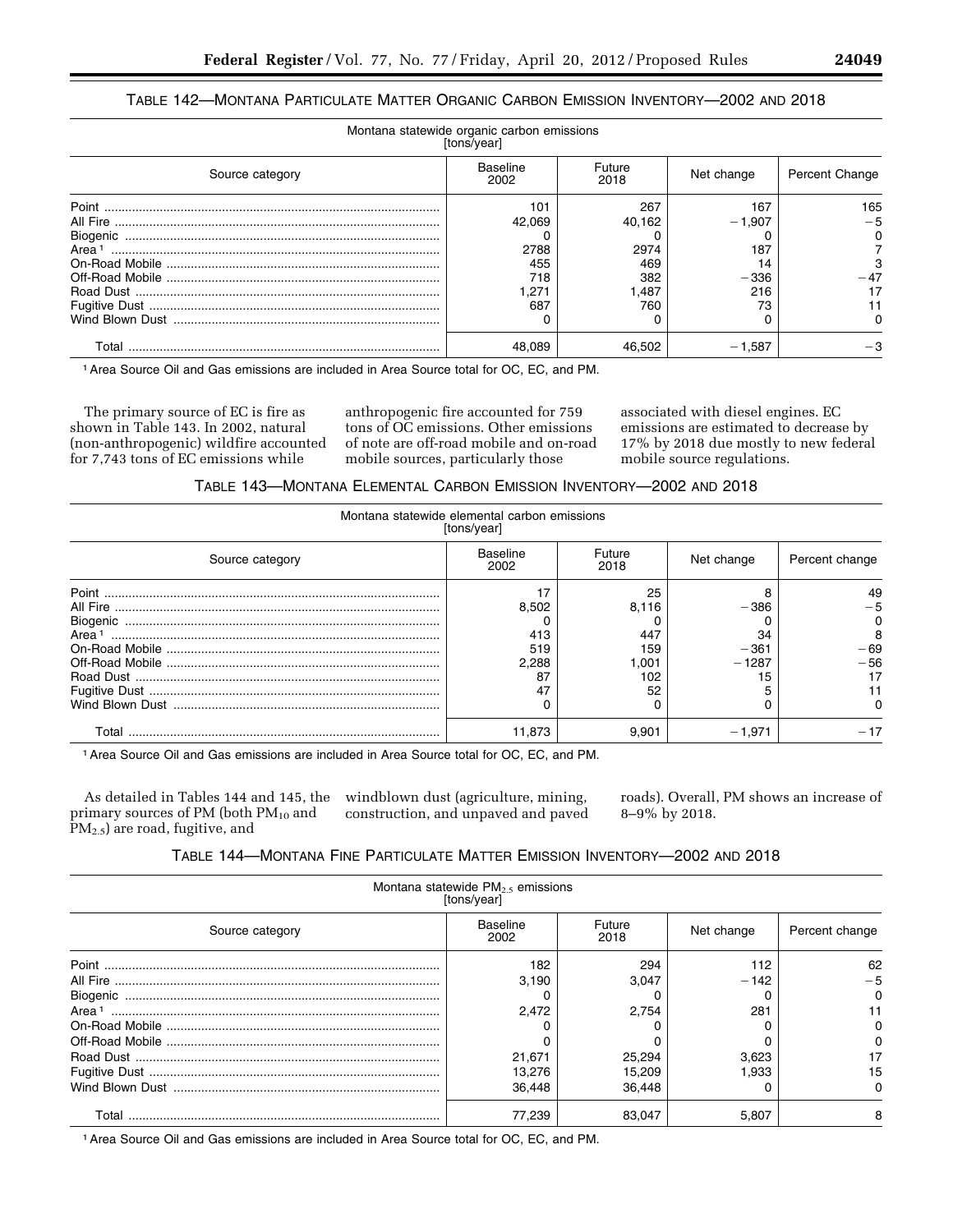| Montana statewide coarse particulate matter emissions | [tons/year]      |                |            |                |
|-------------------------------------------------------|------------------|----------------|------------|----------------|
| Source category                                       | Baseline<br>2002 | Future<br>2018 | Net change | Percent change |
|                                                       | 7.818            | 11,384         | 3,566      | 46             |
|                                                       | 9.210            | 8.808          | $-401$     |                |
|                                                       |                  |                |            |                |
| Area <sup>1</sup>                                     | 706              | 790            | 84         | 12             |
|                                                       | 270              | 329            | 59         | 22             |
|                                                       |                  |                |            |                |
|                                                       | 206,863          | 241,329        | 34,467     |                |
|                                                       | 68.373           | 85,309         | 16.936     | 25             |
|                                                       | 328.036          | 328.036        |            |                |
| Total                                                 | 621.276          | 675.985        | 54.709     | 9              |

# TABLE 145—MONTANA COARSE PARTICULATE MATTER EMISSION INVENTORY—2002 AND 2018

1Area Source Oil and Gas emissions are included in Area Source total for OC, EC, and PM.

See the WRAP documents included in the docket for details on how the 2018 emissions inventory was constructed. WRAP used this inventory and other states' 2018 emission inventories to construct visibility projection modeling for 2018.

The reduction in point and area emissions shown in Tables 140 through 145 is explained in the WRAP's 2018 point and area source projection on Reasonable Progress inventory (version 2018 PRP 18b, *[http://www.wrapair.org/](http://www.wrapair.org/forums/ssjf/pivot.html)  [forums/ssjf/pivot.html](http://www.wrapair.org/forums/ssjf/pivot.html)*). The factors contributing to the reductions included emission reductions due to known controls in place on the emission sources, consent decrees, SIP control measures, and other relevant regulations that have gone into effect since 2002, or will go into effect before the end of 2018. This includes estimates made in 2007 for controls for BART sources. These controls do not include impacts from any future control scenarios that had not been defined by 2007. The reduction in emissions due to the retirement of older equipment was estimated using annual retirement rates and based on expected equipment lifetimes. Unit lifetimes were examined for natural gas-fired electrical generating units (EGU) but no retirements were assumed for coal-fired EGU. The permit limits for a source having a limit were

considered in the cases where the projected emissions may have inadvertently exceeded an enforceable emission limit i.e., emissions were adjusted downward to the permit limit.

2. Sources of Visibility Impairment in Montana Class I Areas

In order to determine the significant sources contributing to haze in Montana's Class I areas, EPA relied upon two source apportionment analysis techniques developed by WRAP. The first technique was regional modeling using the Comprehensive Air Quality Model (CAMx) and the PSAT tool, used for the attribution of sulfate and nitrate sources only. The second technique was the WEP tool, used for attribution of sources of OC, EC,  $PM_{2.5}$ , and PM10. The WEP tool is based on emissions and residence time, not modeling.

PSAT uses the CAMx air quality model to show nitrate-sulfate-ammonia chemistry and apply this chemistry to a system of tracers or ''tags'' to track the chemical transformations, transport, and removal of NO<sub>X</sub> and SO<sub>2</sub>. These two pollutants are important because they tend to originate from anthropogenic sources. Therefore, the results from this analysis can be useful in determining contributing sources that may be controllable, both in-state and in neighboring states.

WEP is a screening tool that helps to identify source regions that have the potential to contribute to haze formation at specific Class I areas. Unlike PSAT, this method does not account for chemistry or deposition. The WEP combines emissions inventories, wind patterns, and residence times of air masses over each area where emissions occur, to estimate the percent contribution of different pollutants. Like PSAT, the WEP tool compares baseline values (2000 through 2004) to 2018 values, to show the improvement expected by 2018, for sulfate, nitrate,  $OC$ , EC, P $M<sub>2.5</sub>$ , and P $M<sub>10</sub>$ . More information on WRAP modeling methodologies is available in the docket.208 Note that the PSAT analyses used the earlier 2002 Plan 02c and 2018 Base 18b inventories, rather than the 2002 Plan 02d and 2018 PRP 18b inventories that are listed in the tables here. The 2018 Base 18b inventory does not assume BART controls.

The contributions of sulfate and nitrate are based on PSAT while the contributions of OC, EC,  $PM_{2.5}$ ,  $PM_{10}$ , and Sea Salt are based on WEP. The PSAT and WEP results presented in Tables 146, 147, and 148 were derived from WRAP analysis. Table 147 shows the contribution of different pollutant species from Montana sources.

## TABLE 146—MT SOURCES EXTINCTION CONTRIBUTION 2000–2004 FOR 20% WORST DAYS

| Class I area | Pollutant species        | Extinction<br>$(Mm^{-1})$ | Species con-<br>tribution to<br>total extinction<br>(% ) | MT sources<br>contribution to<br>species<br>extinction<br>(%) <sup>1</sup> |
|--------------|--------------------------|---------------------------|----------------------------------------------------------|----------------------------------------------------------------------------|
|              | Sulfate<br>Nitrate<br>OC | 4.83<br>1.46<br>20.01     | 47                                                       | 18<br>5                                                                    |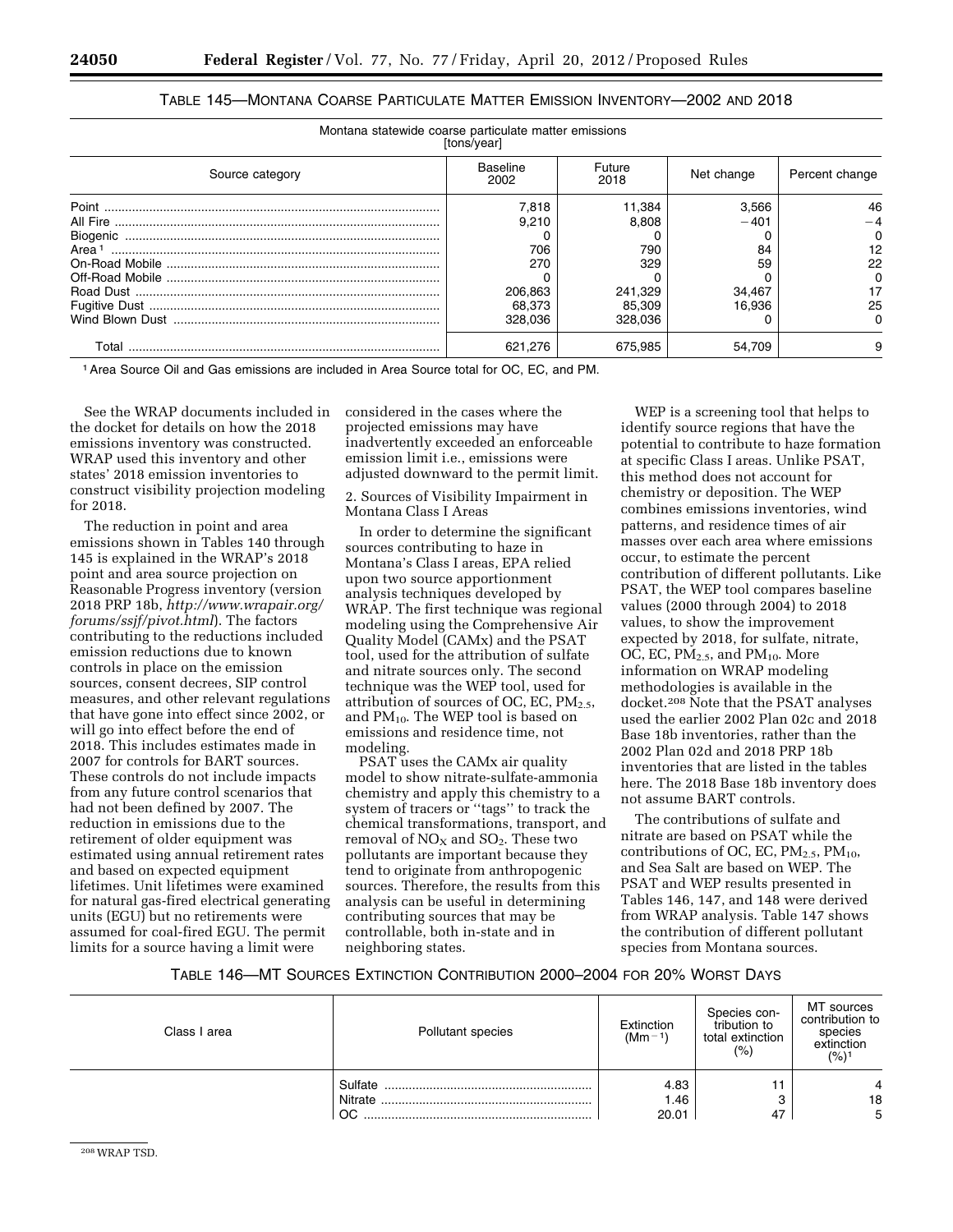# TABLE 146-MT SOURCES EXTINCTION CONTRIBUTION 2000-2004 FOR 20% WORST DAYS-Continued

| Class I area      | Pollutant species | Extinction<br>$(Mm^{-1})$ | Species con-<br>tribution to<br>total extinction<br>$(\%)$ | MT sources<br>contribution to<br>species<br>extinction<br>$(%)^1$ |
|-------------------|-------------------|---------------------------|------------------------------------------------------------|-------------------------------------------------------------------|
|                   |                   | 2.52                      | 6                                                          | 6                                                                 |
|                   |                   | 0.94                      | 2                                                          | 21                                                                |
|                   |                   | 2.49                      | 6                                                          | 21                                                                |
|                   |                   | 0.26                      | 1                                                          | $\mathfrak{p}$                                                    |
|                   |                   | 5.12                      | 11                                                         | 6                                                                 |
|                   |                   | 1.43                      | 3                                                          | 31                                                                |
|                   |                   | 22.29                     | 48                                                         | 33                                                                |
|                   |                   | 2.8                       | 6                                                          | 36                                                                |
|                   |                   | 1.29                      | 3                                                          | 49                                                                |
|                   |                   | 3.6<br>0.03               | 8<br>0                                                     | 60                                                                |
|                   |                   |                           |                                                            |                                                                   |
| Mountains WA.     |                   | 6.48                      | 15                                                         | 3                                                                 |
|                   |                   | 2.02                      | 5                                                          | 14                                                                |
|                   |                   | 16.95                     | 40                                                         | 25                                                                |
|                   |                   | 2.79                      | 7                                                          | 25                                                                |
|                   |                   | 1.03                      | 2                                                          | 13                                                                |
|                   |                   | 2.81<br>0.1               | 7<br>0                                                     | 16                                                                |
|                   |                   |                           |                                                            |                                                                   |
|                   |                   | 5.41                      | 17                                                         | 8                                                                 |
|                   |                   | 1.88                      | 6                                                          | 30                                                                |
|                   |                   | 11.26                     | 35                                                         | 35                                                                |
|                   |                   | 1.82                      | 6                                                          | 38                                                                |
|                   |                   | 0.75                      | 2                                                          | 73                                                                |
|                   |                   | 1.68                      | 5                                                          | 82                                                                |
|                   |                   | 0.06                      | 0                                                          | $\overline{2}$                                                    |
|                   |                   | 11.37                     | 8                                                          | 10                                                                |
|                   |                   | 9.36                      | 7                                                          | 23<br>44                                                          |
|                   |                   | 87.68<br>11.2             | 64<br>8                                                    | 45                                                                |
|                   |                   | 1.4                       | 1                                                          | 36                                                                |
|                   |                   | 5.22                      | 4                                                          | 42                                                                |
|                   |                   | 0.28                      | 0                                                          | $\overline{2}$                                                    |
|                   |                   | 16.96                     | 28                                                         | 3                                                                 |
|                   |                   | 16.27                     | 27                                                         | 16                                                                |
| Medicine Lake WA. |                   | 9.48                      | 15                                                         | 40                                                                |
|                   |                   | 2.34                      | 4                                                          | 40                                                                |
|                   |                   | 0.75                      | 1                                                          | 45                                                                |
|                   |                   | 4.46                      | 7                                                          | 51                                                                |
|                   |                   | 0.03                      | 0                                                          |                                                                   |
|                   |                   | 5.12                      | 11<br>3                                                    | 6                                                                 |
|                   |                   | 1.43<br>22.29             | 48                                                         | 31<br>33                                                          |
|                   |                   | 2.8                       | 6                                                          | 36                                                                |
|                   |                   | 1.29                      | 3                                                          | 49                                                                |
|                   |                   | 3.6                       | 8                                                          | 60                                                                |
|                   |                   | 0.03                      | 0                                                          |                                                                   |
|                   |                   | 4.26                      | 12                                                         |                                                                   |
|                   |                   | 1.77                      | 5                                                          |                                                                   |
|                   |                   | 13.48                     | 39                                                         | 2                                                                 |
|                   |                   | 2.48<br>0.95              | 7<br>3                                                     | 3<br>18                                                           |
|                   |                   | 2.58                      | 7                                                          | 26                                                                |
|                   |                   | 0.02                      | 0                                                          |                                                                   |
|                   |                   | 5.12                      | 11                                                         | 6                                                                 |
|                   |                   | 1.43                      | 3                                                          | 31                                                                |
|                   |                   | 22.29                     | 48                                                         | 33                                                                |
|                   |                   | 2.8                       | 6                                                          | 36                                                                |
|                   |                   | 1.29                      | 3                                                          | 49<br>60                                                          |
|                   |                   | 3.6<br>0.03               | 8<br>0                                                     |                                                                   |
|                   |                   | 4.83                      | 11                                                         |                                                                   |
|                   |                   | 1.46                      | 3                                                          |                                                                   |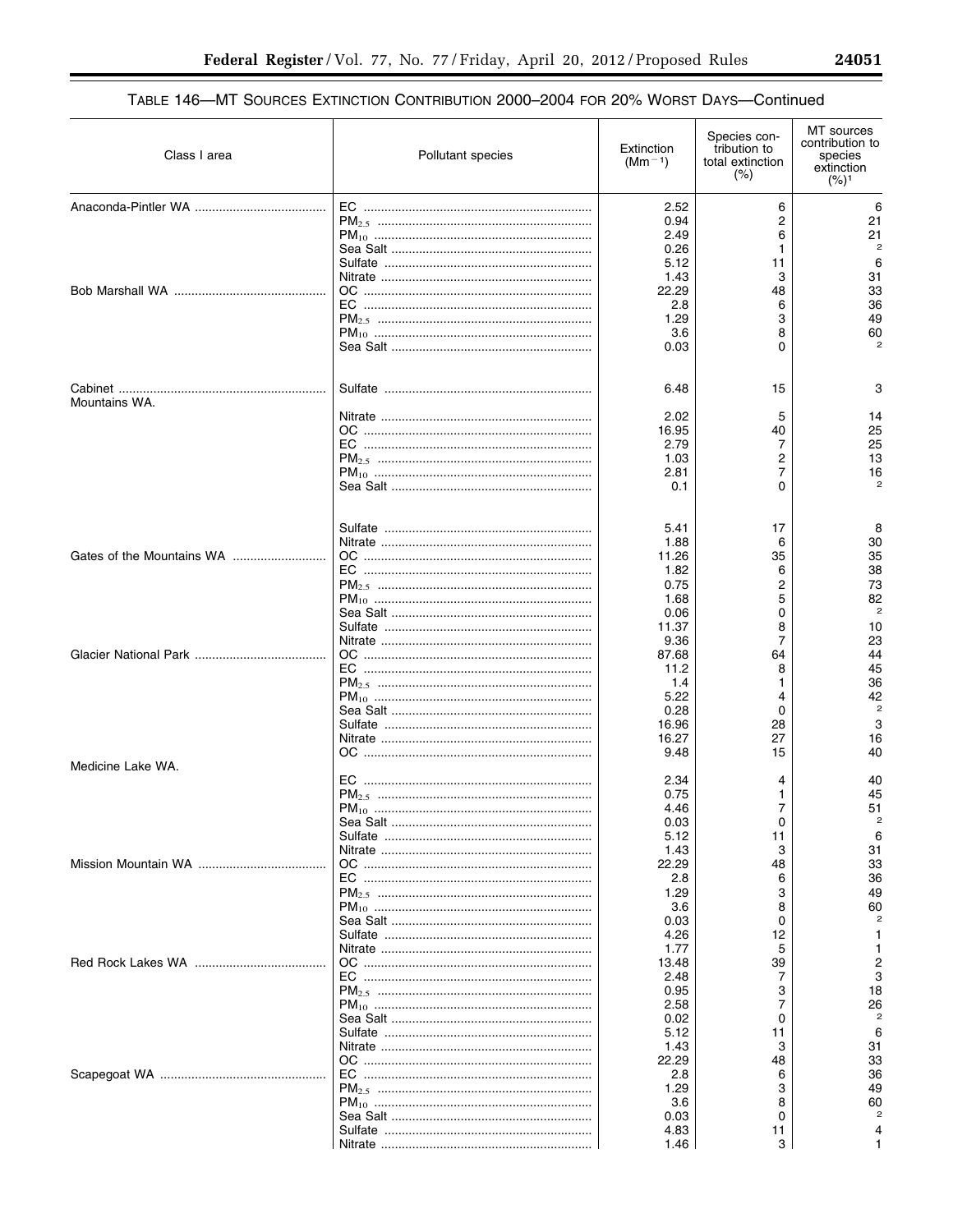# TABLE 146—MT SOURCES EXTINCTION CONTRIBUTION 2000–2004 FOR 20% WORST DAYS—Continued

| Class I area | Pollutant species | Extinction<br>$(Mm^{-1})$ | Species con-<br>tribution to<br>total extinction<br>(% ) | MT sources<br>contribution to<br>species<br>extinction<br>$(%)^1$ |
|--------------|-------------------|---------------------------|----------------------------------------------------------|-------------------------------------------------------------------|
|              |                   | 20.01                     | 47                                                       |                                                                   |
|              |                   | 2.52                      |                                                          |                                                                   |
|              |                   | 0.94                      |                                                          | 21                                                                |
|              |                   | 2.49                      |                                                          | 21                                                                |
|              |                   | 0.26                      |                                                          |                                                                   |
|              |                   | 9.78                      | 20                                                       | 5                                                                 |
|              |                   | 8.01                      |                                                          | 18                                                                |
|              |                   | 12.76                     | 26                                                       | 52                                                                |
|              |                   | 2.08                      |                                                          | 51                                                                |
|              |                   | 0.77                      |                                                          | 75                                                                |
|              |                   | 4.01                      |                                                          | 81                                                                |
|              |                   | 0.01                      |                                                          | 2                                                                 |
|              |                   | 4.26                      |                                                          |                                                                   |
|              |                   | 1.77                      |                                                          |                                                                   |
|              |                   | 13.48                     | 39                                                       |                                                                   |
|              | EC                | 2.48                      |                                                          |                                                                   |
|              |                   | 0.95                      |                                                          | 18                                                                |
|              |                   | 2.58                      |                                                          | 26                                                                |
|              |                   | 0.02                      |                                                          |                                                                   |

<sup>1</sup> Contribution of sulfate and nitrate based on PSAT; OC, EC, PM<sub>2.5</sub>, PM<sub>10</sub>, and Sea Salt contribution based on WEP. <sup>2</sup> MT sources contribution to sea salt was not included in the WRAP results.

Tables 147 and 148 show influences from sources both inside and outside of Montana.

# TABLE 147—SOURCE REGION APPORTIONMENT FOR SO4 FOR 20% WORST DAYS

[Percentage]

|                           | Montana | Canada | Idaho | Washington | Oregon | Outside<br>domain |
|---------------------------|---------|--------|-------|------------|--------|-------------------|
| Anaconda-Pintler WA       |         | 14     | 13    | 10         |        | 45                |
|                           |         | 14     |       |            |        | 47                |
|                           |         | 17     |       | 14         |        | 48                |
| Gates of the Mountains WA |         |        |       |            |        | 48                |
|                           |         | 24     |       |            |        | 51                |
|                           |         | 50     |       |            |        | 23                |
|                           |         | 14     |       |            |        | 47                |
|                           |         |        |       |            |        | 46                |
|                           |         | 14     |       |            |        | 47                |
|                           |         | 14     |       | 10         |        | 45                |
|                           |         | 34     |       |            |        | 37                |
|                           |         |        |       |            |        | 46                |

# TABLE 148-SOURCE REGION APPORTIONMENT FOR NO<sub>3</sub> FOR 20% WORST DAYS

[Percentage]

|                           | Montana | Canada | Idaho | Washington | Oregon | Outside<br>domain |
|---------------------------|---------|--------|-------|------------|--------|-------------------|
|                           | 18      |        | 13    | 15         |        | 23                |
|                           |         |        |       |            |        | 25                |
| Cabinet Mountains WA      |         |        |       | 32         |        | 14                |
| Gates of the Mountains WA | 29      | 13     |       |            |        | 26                |
|                           | 23      | 22     |       | 13         |        | 23                |
|                           | 16      | 47     |       |            |        | 18                |
|                           |         |        |       |            |        | 25                |
|                           |         |        | 24    |            |        | 27                |
|                           |         |        |       |            |        | 25                |
| Selway-Bitterroot WA      | 18      |        | 13    | 15         |        | 23                |
|                           | 18      | 38     |       |            |        |                   |
|                           |         |        | 24    |            |        | 27                |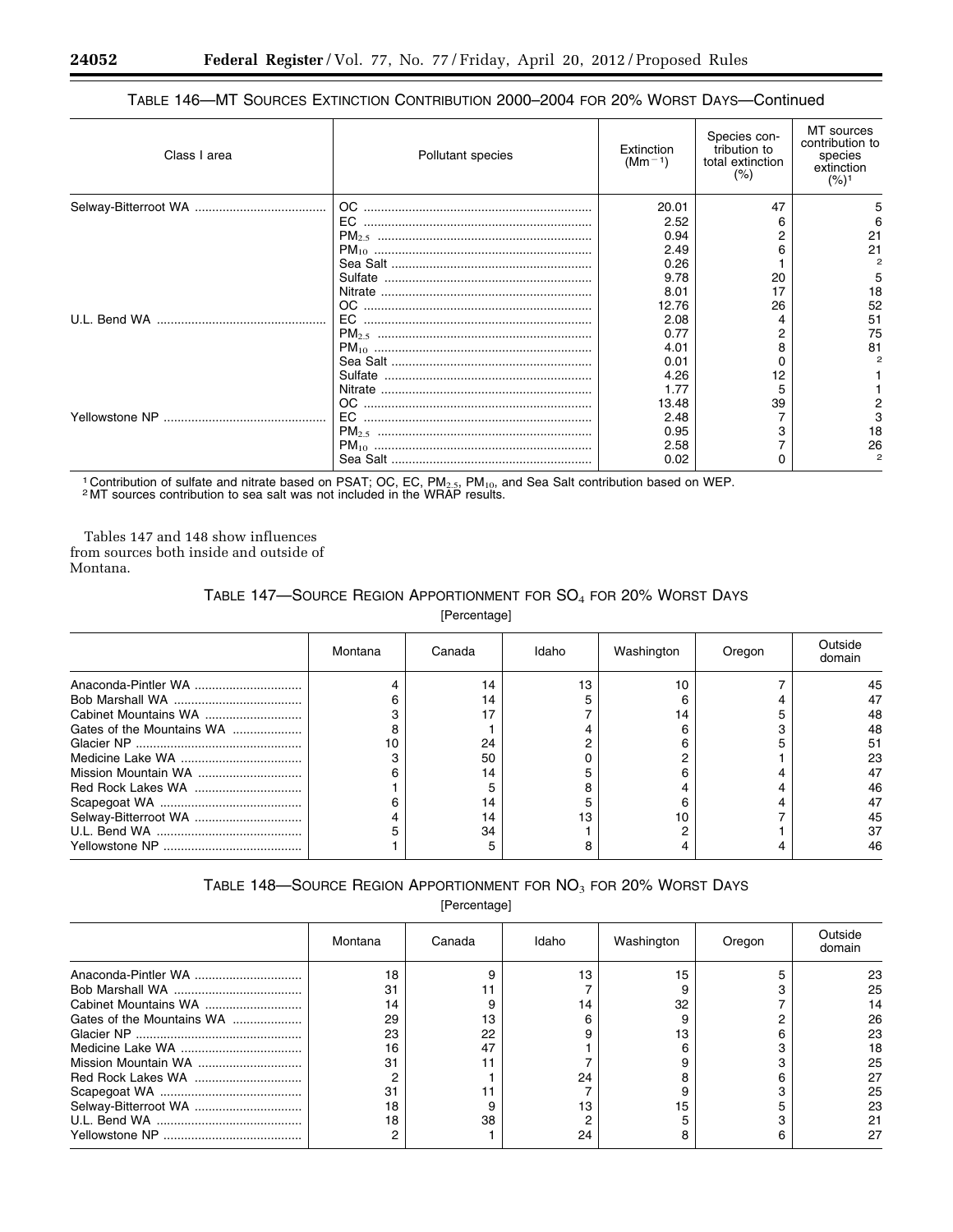۰

3. Other States' Class I Areas Affected by Montana Emissions

Table 149 shows the impact Montana sources have on Class I areas in adjacent states.<sup>209</sup>

# TABLE 149-MT SOURCES EXTINCTION CONTRIBUTION 2000-2004, 20% WORST DAYS

| Class I area | Pollutant species | Extinction<br>(Mm $^{-1}$ ) | Species con-<br>tribution to<br>particle extinc-<br>tion $(\%)$ | MT sources<br>contribution to<br>species<br>extinction<br>(%) <sup>1</sup> |
|--------------|-------------------|-----------------------------|-----------------------------------------------------------------|----------------------------------------------------------------------------|
|              |                   | 18.85                       | 41                                                              | 2                                                                          |
|              |                   | 5.85<br>11.78               | 13<br>26                                                        | 7<br>18                                                                    |
|              |                   | 2.59                        | 6                                                               | 12                                                                         |
|              |                   | 0.98                        | 2                                                               |                                                                            |
|              |                   | 5.94                        | 13                                                              |                                                                            |
|              |                   | 0.19                        | 0                                                               |                                                                            |
|              |                   | 4.99                        | 22                                                              | 2                                                                          |
|              |                   | 1.43                        | 6                                                               | 3                                                                          |
|              |                   | 10.55                       | 47                                                              |                                                                            |
|              |                   | 1.99                        | 9                                                               |                                                                            |
|              |                   | 1.1<br>2.51                 | 5<br>11                                                         | 13                                                                         |
|              |                   | 0.04                        | 0                                                               |                                                                            |
|              |                   | 5.69                        | 18                                                              |                                                                            |
|              |                   | 11.35                       | 35                                                              |                                                                            |
|              |                   | 9.06                        | 28                                                              |                                                                            |
|              |                   | 1.92                        | 6                                                               |                                                                            |
|              |                   | 1.04                        | 3                                                               |                                                                            |
|              |                   | 2.95                        | 9                                                               | 5                                                                          |
|              |                   | 0.03                        | $\Omega$                                                        |                                                                            |
|              |                   | 4.99                        | 22<br>6                                                         | 3                                                                          |
|              |                   | 1.43<br>10.55               | 47                                                              | 2                                                                          |
|              |                   | 1.99                        | 9                                                               |                                                                            |
|              |                   | 1.1                         | 5                                                               |                                                                            |
|              |                   | 2.51                        | 11                                                              | 13                                                                         |
|              |                   | 0.04                        | 0                                                               |                                                                            |
|              |                   | 4.26                        | 17                                                              | 0                                                                          |
|              |                   | 1.77                        | 7                                                               | 0                                                                          |
|              |                   | 13.48                       | 53                                                              |                                                                            |
|              |                   | 2.48                        | 10                                                              |                                                                            |
|              |                   | 0.95                        | 4                                                               | 18                                                                         |
|              |                   | 2.58                        | 10<br>0                                                         | 26                                                                         |
|              |                   | 0.02<br>8.37                | 14                                                              |                                                                            |
|              |                   | 28.47                       | 49                                                              |                                                                            |
|              |                   | 15.6                        | 27                                                              |                                                                            |
|              |                   | 3.06                        | 5                                                               |                                                                            |
|              |                   | 0.66                        | 1                                                               |                                                                            |
|              |                   | 1.93                        | 3                                                               |                                                                            |
|              |                   | 0.05                        | 0                                                               |                                                                            |
|              |                   | 21.4                        | 34                                                              | 2                                                                          |
|              |                   | 22.94                       | 36                                                              | 9                                                                          |
|              |                   | 11.05<br>2.84               | 18<br>5                                                         | 17<br>12                                                                   |
|              |                   | 0.62                        | 1                                                               |                                                                            |
|              |                   | 3.93                        | 6                                                               | 11                                                                         |
|              |                   | 0.26                        | 0                                                               |                                                                            |
|              |                   | 4.87                        | 21                                                              | 7                                                                          |
|              |                   | 1.61                        | 7                                                               | 16                                                                         |
|              |                   | 11.64                       | 49                                                              | 15                                                                         |
|              |                   | 1.86                        | 8                                                               | 15                                                                         |
|              |                   | 0.85                        | 4                                                               | 45                                                                         |
|              |                   | 2.91                        | 12                                                              | 56                                                                         |
|              |                   | 0.01                        | 0                                                               |                                                                            |
|              |                   | 4.26<br>1.77                | 17<br>7                                                         | O<br>n                                                                     |
|              |                   | 13.48                       | 53                                                              |                                                                            |
|              |                   | 2.48                        | 10                                                              |                                                                            |
|              |                   |                             |                                                                 |                                                                            |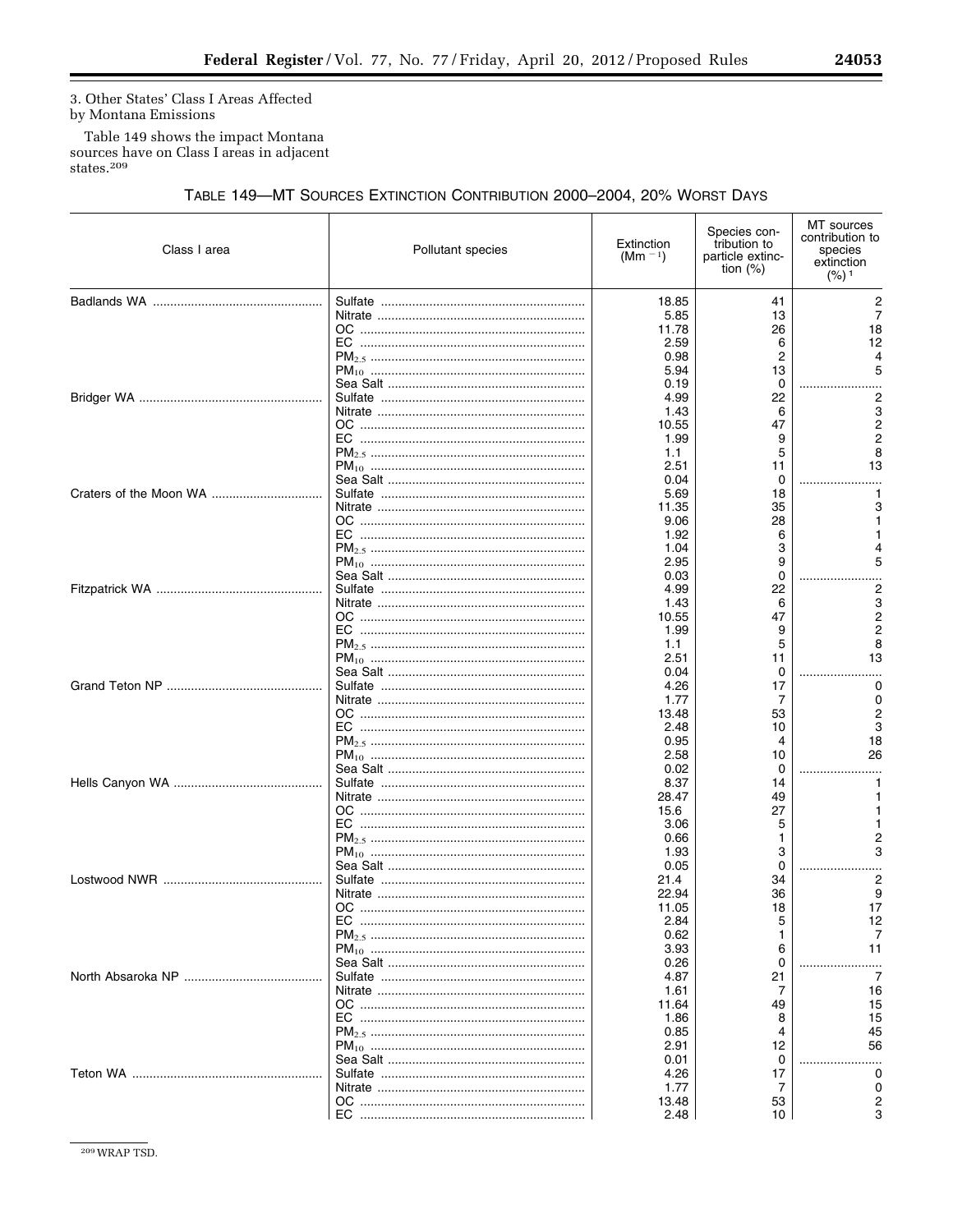| Class I area | Pollutant species | Extinction<br>$(Mm - 1)$ | Species con-<br>tribution to<br>particle extinc-<br>tion $(%)$ | MT sources<br>contribution to<br>species<br>extinction<br>(%) <sup>1</sup> |
|--------------|-------------------|--------------------------|----------------------------------------------------------------|----------------------------------------------------------------------------|
|              |                   | 0.95                     |                                                                | 18                                                                         |
|              |                   | 2.58                     | 10                                                             | 26                                                                         |
|              |                   | 0.02                     |                                                                |                                                                            |
|              |                   | 17.53                    | 35                                                             |                                                                            |
|              |                   | 13.74                    | 27                                                             | 15                                                                         |
|              |                   | 10.82                    | 21                                                             | 49                                                                         |
|              |                   | 2.75                     |                                                                | 33                                                                         |
|              |                   | 0.9                      |                                                                | 22                                                                         |
|              |                   | 4.82                     | 10                                                             | 25                                                                         |
|              |                   | 0.07                     |                                                                |                                                                            |
|              |                   | 4.87                     | 21                                                             |                                                                            |
|              |                   | 1.61                     |                                                                | 16                                                                         |
|              |                   | 11.64                    | 49                                                             | 15                                                                         |
|              |                   | 1.86                     | 8                                                              | 15                                                                         |
|              |                   | 0.85                     |                                                                | 45                                                                         |
|              |                   | 2.91                     | 12                                                             | 56                                                                         |
|              |                   | 0.01                     |                                                                |                                                                            |
|              |                   | 13.2                     | 32                                                             |                                                                            |
|              |                   | 6.98                     | 17                                                             | $\Omega$                                                                   |
|              |                   | 13.22                    | 32                                                             | 21                                                                         |
|              |                   | 2.92                     |                                                                | 15                                                                         |
|              |                   | 0.85                     |                                                                | 11                                                                         |
|              |                   | 3.52                     | 9                                                              | 13                                                                         |
|              |                   | 0.03                     |                                                                |                                                                            |
|              |                   |                          |                                                                |                                                                            |

#### TABLE 149—MT SOURCES EXTINCTION CONTRIBUTION 2000–2004, 20% WORST DAYS—Continued

<sup>1</sup> Contribution of sulfate and nitrate based on PSAT; OC, EC, PM<sub>2.5</sub>, PM<sub>10</sub>, and Sea Salt contribution based on WEP.

#### 4. Visibility Projection Modeling

The Regional Modeling Center (RMC) at the University of California Riverside, under the oversight of the WRAP Modeling Forum, performed modeling for the regional haze LTS for the WRAP member states, including Montana. The modeling analysis is a complex technical evaluation that began with selection of the modeling system. RMC primarily used the Community Multi-Scale Air Quality (CMAQ) photochemical grid model to estimate 2018 visibility conditions in Montana and all western Class I areas, based on application of the regional haze strategies in the various state plans, including some assumed controls on BART sources.

The RMC developed air quality modeling inputs, including annual meteorology and emissions inventories for: (1) A 2002 actual emissions base case; (2) a planning case to represent the 2000–2004 regional haze baseline period using averages for key emissions categories; and (3) a 2018 base case of projected emissions determined using factors known at the end of 2007. All emission inventories were spatially and temporally allocated using the Sparse Matrix Operator Kernel Emissions (SMOKE) modeling system. Each of these inventories underwent a number of revisions throughout the development process to arrive at the

final versions used in CMAQ modeling. The WRAP states' modeling was developed in accordance with our guidance.210 A more detailed description of the CMAQ modeling performed for the WRAP can be found in the docket.211

The photochemical modeling of regional haze for the WRAP states for 2002 and 2018 was conducted on the 36-km resolution national regional planning organization domain that covered the continental United States, portions of Canada and Mexico, and portions of the Atlantic and Pacific Oceans along the east and west coasts. The RMC examined the model performance of the regional modeling for the areas of interest before determining whether the CMAQ model results were suitable for use in the regional haze assessment of the LTS and for use in the modeling assessment. The

2002 modeling efforts were used to evaluate air quality/visibility modeling for a historical episode—in this case, for calendar year 2002—to demonstrate the suitability of the modeling systems for subsequent planning, sensitivity, and emissions control strategy modeling. Model performance evaluation compares output from model simulations with ambient air quality data for the same time period to determine whether model performance is sufficiently accurate to justify using the model to simulate future conditions. Once the RMC determined that model performance was acceptable, it used the model to determine the 2018 RPGs using the current and future year air quality modeling predictions, and compared the RPGs to the URP.

5. Consultation and Emissions Reduction for Other States' Class I Areas

40 CFR 51.308(d)(3)(i) requires that EPA consult with another state if Montana's emissions are reasonably anticipated to contribute to visibility impairment at that state's Class I area(s), and that EPA consult with other states if those other states' emissions are reasonably anticipated to contribute to visibility impairment at Montana's Class I areas. EPA worked with other states and tribes through the WRAP process. EPA also accepts and incorporates the WRAP-developed visibility modeling

<sup>210</sup> Guidance on the Use of Models and Other Analyses for Demonstrating Attainment of Air Quality Goals for Ozone,  $\widetilde{PM}_{2.5}$ , and Regional Haze, (EPA–454/B–07–002), April 2007, located at *[http://www.epa.gov/scram001/guidance/guide/](http://www.epa.gov/scram001/guidance/guide/final-03-pm-rh-guidance.pdf) [final-03-pm-rh-guidance.pdf;](http://www.epa.gov/scram001/guidance/guide/final-03-pm-rh-guidance.pdf)* Emissions Inventory Guidance for Implementation of Ozone and Particulate Matter National Ambient Air Quality Standards (NAAQS) and Regional Haze Regulations, August 2005, updated November 2005 (''Our Modeling Guidance''), located at *[http://](http://www.epa.gov/ttnchie1/eidocs/eiguid/index.html)  [www.epa.gov/ttnchie1/eidocs/eiguid/index.html,](http://www.epa.gov/ttnchie1/eidocs/eiguid/index.html)*  EPA–454/R–05–001.

<sup>211</sup>WRAP TSD and ''Air Quality Modeling,'' available at: *[http://vista.cira.colostate.edu/docs/](http://vista.cira.colostate.edu/docs/WRAP/Modeling/AirQualityModeling.doc) [WRAP/Modeling/AirQualityModeling.doc.](http://vista.cira.colostate.edu/docs/WRAP/Modeling/AirQualityModeling.doc)*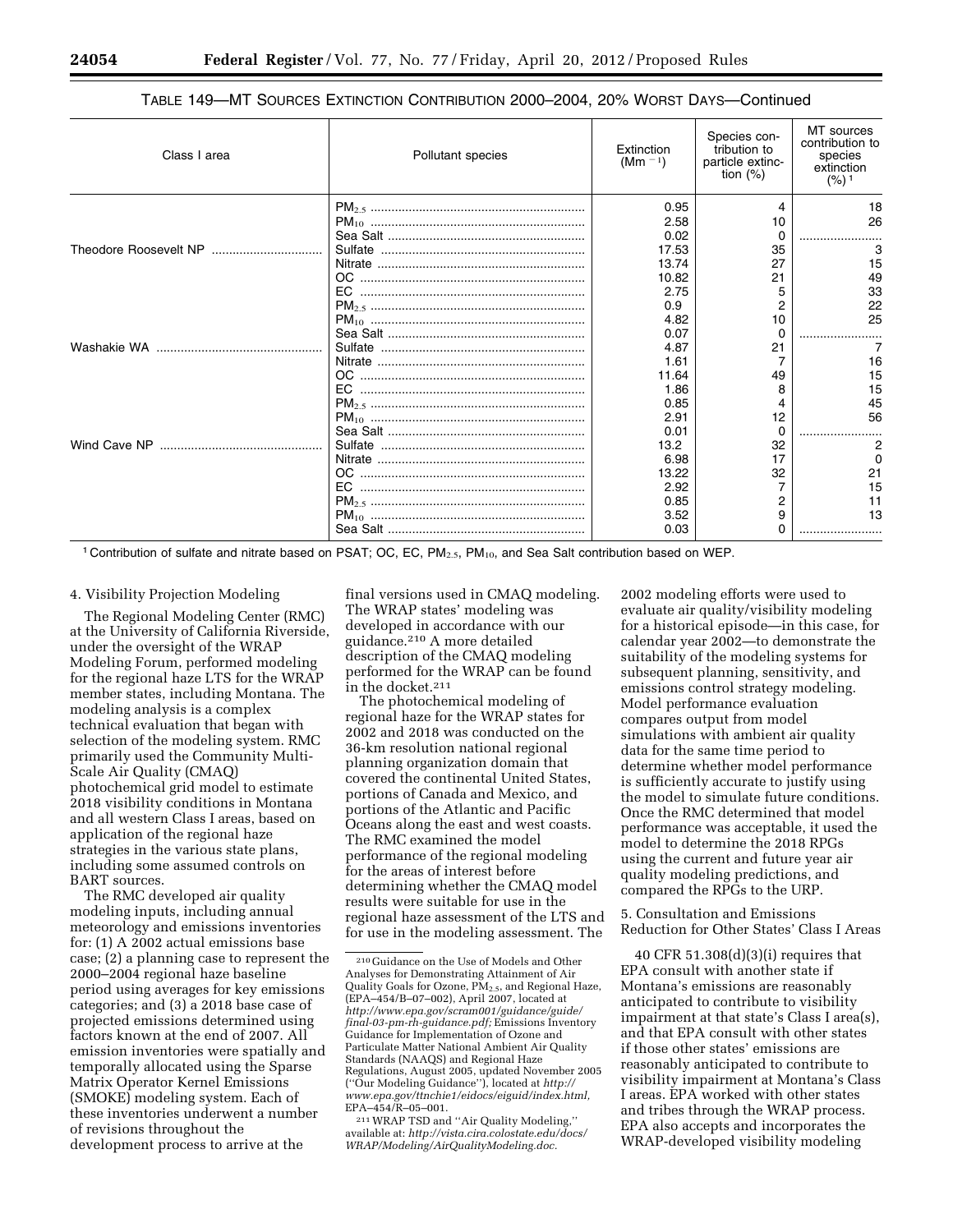into the Regional Haze FIP for Montana.<sup>212</sup>

This proposal contains the necessary measures to meet Montana's share of the reasonable progress goals for the other state's Class I areas.

Table 149 above shows Montana's contribution to Class I areas in neighboring states. None of the neighboring states with Class I areas have indicated to EPA that specific reductions are necessary for this FIP. Therefore, EPA proposes that this FIP meets Montana's share of the reasonable progress goals for the other state's Class I areas.

6. EPA's Reasonable Progress Goals for Montana

In order to establish RPGs for the Class I areas in Montana and to determine the controls needed for the LTS, we followed the process established in the Regional Haze Rule. First, we identified the anticipated visibility improvement in 2018 in all Montana Class I areas accounting for all existing enforceable federal and state regulations already in place and anticipated BART controls. The WRAP CMAQ modeling results were used to identify the extent of visibility improvement from the baseline by pollutant for each Class I area.

a. EPA's Use of WRAP Visibility Modeling

We are relying on modeling performed by WRAP. The primary tool WRAP relied upon for modeling regional haze improvements by 2018, and for estimating Montana's RPGs, was

the CMAQ model. The CMAQ model was used to estimate 2018 visibility conditions in Montana and all western Class I areas, based on application of anticipated regional haze strategies in the various states' regional haze plans, including assumed controls on BART sources.

The RMC at the University of California Riverside conducted the CMAQ modeling under the oversight of the WRAP Modeling Forum. The RMC developed air quality modeling inputs including annual meteorology and emissions inventories for: (1) A 2002 actual emissions base case; (2) a planning case to represent the 2000– 2004 regional haze baseline period using averages for key emissions categories; and (3) a 2018 base case of projected emissions determined using factors known at the end of 2007. A more detailed description of the inventories can be found in the following documents that are included in the docket.213 All emission inventories were spatially and temporally allocated using the SMOKE modeling system. Each of these inventories underwent a number of revisions throughout the development process to arrive at the final versions used in CMAQ modeling.214

b. EPA's Reasonable Progress ''Four-Factor'' Analysis

In determining the measures necessary to make reasonable progress and in selecting RPGs for mandatory Class I areas within Montana, we must take into account the following four

factors and demonstrate how they were taken into consideration:

• Costs of Compliance;

• Time Necessary for Compliance;

• Energy and Non-air Quality Environmental Impacts of Compliance; and

• Remaining Useful Life of any Potentially Affected Sources.

CAA § 169A(g)(1) and 40 CFR  $51.308(d)(1)(i)(A)$ .

As the purpose of the reasonable progress analysis is to evaluate the potential of controlling certain sources or source categories for addressing visibility from manmade sources, our four-factor analysis addresses only anthropogenic sources, on the assumption that the focus should be on sources that can be ''controlled.''

As explained previously, WRAP developed emission inventories for 11 source categories and we are proposing to use this analysis to identify sources that should be evaluated for further control. Specifically, we identified those source categories that, based on the inventories, contribute the most to emissions of visibility impairing pollutants and for which there are not adequate controls. The visibility impairing pollutants we considered are primary organic aerosol, EC,  $PM<sub>2.5</sub>$ ,  $PM_{10}$ , SO<sub>2</sub>, and NO<sub>X</sub>.

Tables 150 through 154 provide the statewide 2002 baseline primary organic aerosol, EC,  $PM_{2.5}$  and  $PM_{10}$  emissions and percentage contribution from the eleven source categories evaluated by WRAP.

#### TABLE 150—MONTANA PRIMARY ORGANIC AEROSOL EMISSION INVENTORY—2002

| Source category | Baseline 2002 | Percentage of |
|-----------------|---------------|---------------|
| Point           | 101           |               |
|                 | 3.745         |               |
|                 | 38.324        | 80            |
|                 |               |               |
| Area            | 2.788         |               |
|                 |               |               |
|                 | 455           |               |
|                 | 718           |               |
|                 | 1.271         |               |
|                 | 687           |               |
|                 |               |               |
| l ota           |               |               |

212See ''Air Quality Modeling,'' available at: *[http://vista.cira.colostate.edu/docs/WRAP/](http://vista.cira.colostate.edu/docs/WRAP/Modeling/AirQualityModeling.doc) [Modeling/AirQualityModeling.doc.](http://vista.cira.colostate.edu/docs/WRAP/Modeling/AirQualityModeling.doc)* 

213WRAP TSD; WRAP PRP 18b Emissions Inventory—Revised Point and Area Sources Projections, Final dated October 16, 2009; Development of 2000–04 Baseline period and 2018 Projection Year Emission Inventories, Final, dated May 2007; Final Report, WRAP Mobile Source

Emission Inventories Updated, dated May 2006; Emissions Overview, for which WRAP did not include a date; 2002 Planning Simulation Version D Specification Sheet for which WRAP did not include a date; 2018 Preliminary Reasonable Progress Simulation Version B Specification Sheet for which WRAP did not include a date. The actual inventories can be found in the docket in the spreadsheets with the following titles: 02d Point

Source Inventory; 02d Area Source Inventory; PRP18b Point Source Inventory; PRP 18b Area Source Inventory.

214A more detailed description of the CMAQ modeling performed by WRAP can be found in WRAP's TSD dated February 29, 2011, and also in the document in the docket titled Air Quality Modeling for which the WRAP did not include a date.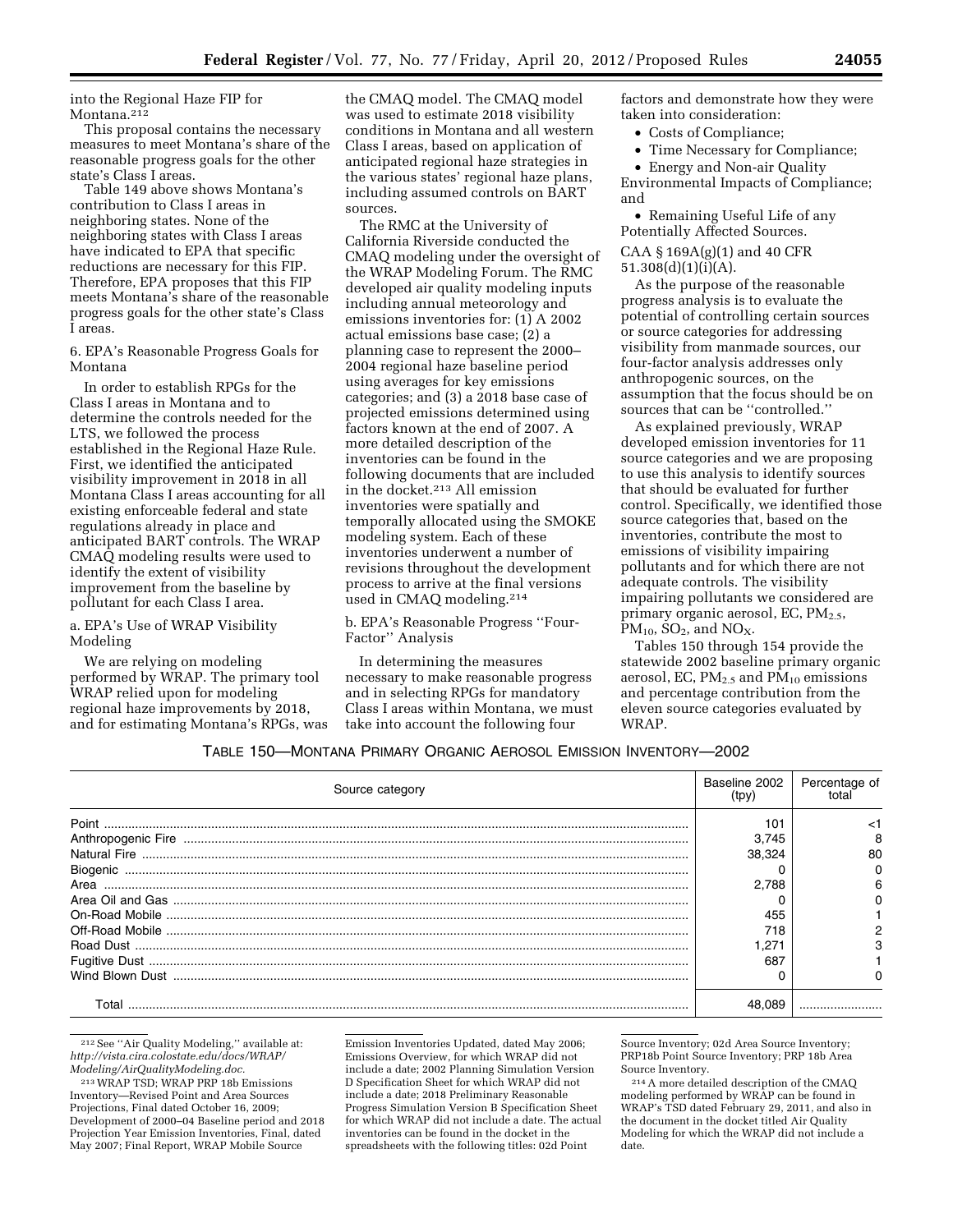| TABLE 151-MONTANA ELEMENTAL CARBON EMISSION INVENTORY-2002 |               |
|------------------------------------------------------------|---------------|
| $P$ <sup>a</sup>                                           | Baseline 2002 |

| Source category | Baseline 2002<br>(tpy) | Percentage of |
|-----------------|------------------------|---------------|
|                 |                        |               |
|                 | 759                    |               |
|                 | 7.743                  |               |
|                 |                        |               |
|                 |                        |               |
|                 |                        |               |
|                 | 519                    |               |
|                 | 2.288                  |               |
|                 |                        |               |
|                 |                        |               |
|                 |                        |               |
|                 | 11.873                 |               |

# TABLE 152-MONTANA FINE PARTICULATE MATTER EMISSION INVENTORY-2002

| Source category | Baseline 2002<br>(tpv) | Percentage of |
|-----------------|------------------------|---------------|
| Point           | 182                    |               |
|                 | 279                    |               |
|                 | 2.911                  |               |
|                 |                        |               |
| Area            | 2.472                  |               |
|                 |                        |               |
|                 |                        |               |
|                 |                        |               |
|                 | 21.671                 | 28            |
|                 | 13.276                 |               |
|                 | 36.448                 |               |
| Total           |                        |               |

## TABLE 153-MONTANA COARSE PARTICULATE MATTER EMISSION INVENTORY-2002

| Source category | Baseline 2002<br>(tpv) | Percentage of |
|-----------------|------------------------|---------------|
| Point           | 7.818                  |               |
|                 | 713                    |               |
|                 | 8.496                  |               |
|                 |                        |               |
| Area            | 706                    |               |
|                 |                        |               |
|                 | 270                    |               |
|                 |                        |               |
|                 | 206.863                |               |
|                 | 68.373                 |               |
|                 | 328.036                |               |
| Total           |                        |               |

As indicated, point sources contribute less than 1% to primary organic aerosol emissions, less than 1% to EC emissions, less than 1% to fine particulate, and 1% to coarse particulate emissions. Also, BART modeling that we conducted tends to indicate that PM emissions from point sources have the potential to contribute only a minimal amount to the visibility impairment in the Montana Class I areas. Since the contribution from point sources to primary organic aerosols, EC,  $PM_{2.5}$  and  $PM_{10}$  is very small, and modeling tends

to show that PM emissions from point sources do not have a very large impact, we are proposing that additional controls on point sources for primary organic aerosols, EC,  $PM_{2.5}$  and  $PM_{10}$  are not necessary for this planning period. We next consider other sources of these pollutants.

Anthropogenic fire contributes 8% to primary organic aerosol emissions, 6% to EC emissions, less than  $1\%$  to  $PM_{2.5}$ emissions and less than  $1\%$  to  $PM_{10}$ emissions. Anthropogenic fire emissions are controlled through Montana's

visibility SIP, which we propose for approval as addressing one of the required LTS factors, Agricultural and Forestry Smoke Management Techniques, in section V.D.6.f.v. Natural fire contributes 80% to primary organic aerosol emissions, 65% to EC emissions,  $4\%$  to  $PM_{2.5}$  emissions, and  $1\%$  to PM<sub>10</sub> emissions. Natural fires are considered uncontrollable. In summary, we are proposing that additional controls for primary organic aerosols, EC,  $PM_{2.5}$  and  $PM_{10}$  from anthropogenic fire are not necessary for this planning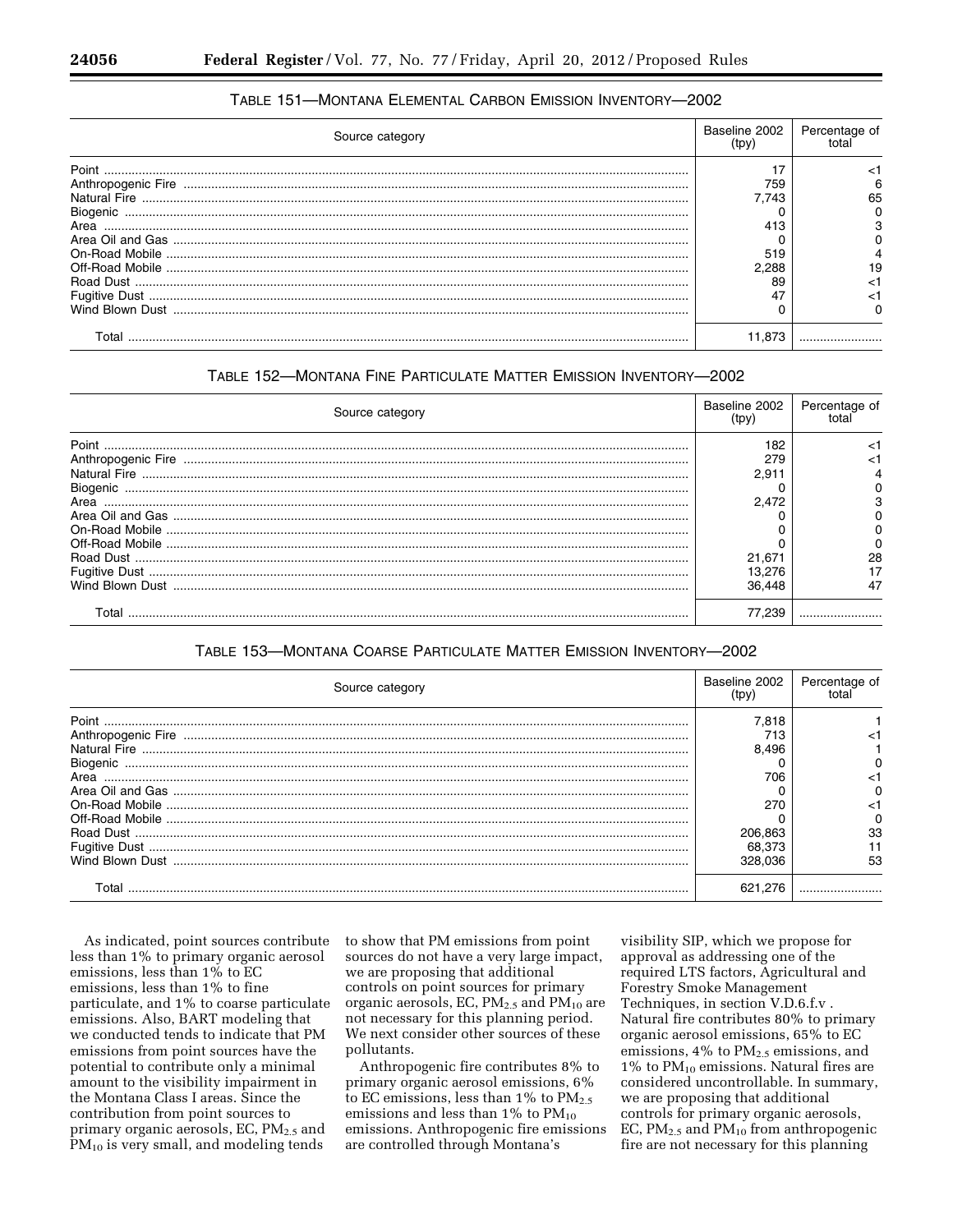period. We also are proposing that natural fires do not need to be addressed because they are not man-made.

Area sources contribute only 6% to primary organic aerosol emissions, 3% to EC emissions,  $3\%$  to  $PM_{2.5}$  emissions, and less than  $1\%$  to  $PM_{10}$  emissions. We are proposing that because area sources have such a small contribution to the emissions inventory, additional controls for primary organic aerosols, EC,  $PM_{2.5}$ and PM10 from area sources are not necessary for this planning period.

On-road mobile sources contribute only 1% to primary organic aerosol emissions, 4% to EC emissions, and less than 1% to  $PM_{10}$  emissions. Off-road mobile sources contribute 2% to primary organic aerosol emissions and 19% to EC emissions. Both on-road and off-road mobile sources will benefit from fleet turnover to cleaner vehicles resulting from more stringent federal emission standards. Since emissions are expected to decrease as newer vehicles replace older ones, we are proposing that additional controls for primary organic aerosols, EC,  $PM_{2.5}$  and  $PM_{10}$ 

from on-road and off-road vehicles are not necessary during this planning period.

Emissions from road dust contribute 3% to primary organic aerosol emissions, less than 1% to EC emissions,  $28\%$  to  $PM_{2.5}$  emissions and 33% to PM10 emissions. Wind-blown dust contributes 47% to fine particulate emissions and  $53\%$  to  $PM_{10}$  emissions. Road dust and wind-blown dust are regulated by the State's ARM 17.8.308, Particulate Matter, Airborne. This regulation, which is approved into Montana's SIP, establishes an opacity limit of 20% and also requires reasonable precautions to be taken to control emissions of airborne PM from the production, handling, transportation, or storage of any material. It also requires reasonable precautions to be taken to control emissions of airborne PM from streets, roads, and parking lots. In addition, in any nonattainment area, this regulation requires Reasonable Available Control Technology for existing sources, BACT for new sources with a potential to emit

less than 100 tpy, and Lowest Achievable Emission Rates for new sources that have the potential to emit more than 100 tpy. Finally, this regulation requires operators of a construction site to take reasonable precautions to control emissions of airborne PM at construction and demolition sites and it establishes a 20% opacity limit for emissions of airborne pollutants at these sites. The measures to mitigate the impact of construction activities are included as one of the required LTS factors in section V.D.6.f.ii. We are proposing that the existing rules at ARM 17.8.308 are sufficient to control emissions of OC, EC,  $PM_{2.5}$  and  $PM_{10}$  and that additional controls for primary organic aerosols, EC,  $PM_{2.5}$  and  $PM_{10}$  from road dust, fugitive dust, and windblown dust are not necessary for this planning period.

Table 154 provides the Statewide baseline  $SO<sub>2</sub>$  emissions and percentage contribution to the total  $SO<sub>2</sub>$  emissions in Montana.

## TABLE 154—MONTANA  $SO<sub>2</sub>$  EMISSION INVENTORY-2002

| Source category | Baseline 2002 | Percentage of |
|-----------------|---------------|---------------|
| Point           | 36.887        |               |
|                 | 500           |               |
|                 | 4.634         |               |
| Biogenic        |               |               |
| Area            | 3.236         |               |
|                 |               |               |
|                 | .836          |               |
|                 | 4.552         |               |
|                 |               |               |
|                 |               |               |
|                 |               |               |
| Γ∩tal           | 51.923        |               |

As indicated, 71% of total Statewide  $SO<sub>2</sub>$  emissions are from point sources, 6% are from area sources and less than 1% are from area oil and gas sources. Emissions from anthropogenic fire contribute 1% and emissions from natural fire contribute 9% to Statewide  $SO<sub>2</sub>$  emissions. Anthropogenic fire emissions are controlled through Montana's Visibility SIP, which is further described as one of the required LTS factors, Agricultural and Forestry Smoke Management Techniques, in

V.D.6.f.v.  $SO<sub>2</sub>$  emissions from natural fires (9%) are considered uncontrollable. On-road mobile sources contribute 4% and off-road sources contribute  $9\%$  to Statewide  $SO<sub>2</sub>$ emissions. Both off-road and on-road mobile sources are subject to federal ultra-low sulfur diesel fuel requirements that limit sulfur content to 15 ppm (0.0015%), which was in widespread use after June 2010 for off-road mobile and June 2006 for on-road mobile. Road dust, fugitive dust and windblown dust

comprise less than 1% of Statewide emissions. We are proposing that point sources are the dominant source of emissions and, for this planning period, the only category necessary to evaluate further under reasonable progress for  $SO<sub>2</sub>$ .

Table 155 provides the Statewide baseline  $NO<sub>x</sub>$  emissions and percentage contribution to the total  $NO<sub>X</sub>$  emissions in Montana.

## TABLE 155—MONTANA  $NO<sub>X</sub>$  EMISSION INVENTORY-2002

| Source category     | Baseline 2002<br>(tpv) | Percentage of<br>total |
|---------------------|------------------------|------------------------|
| Point               | 53.416                 | つつ                     |
| Anthropogenic Fire  | .513                   |                        |
| <b>Natural Fire</b> | 13.770                 | ี                      |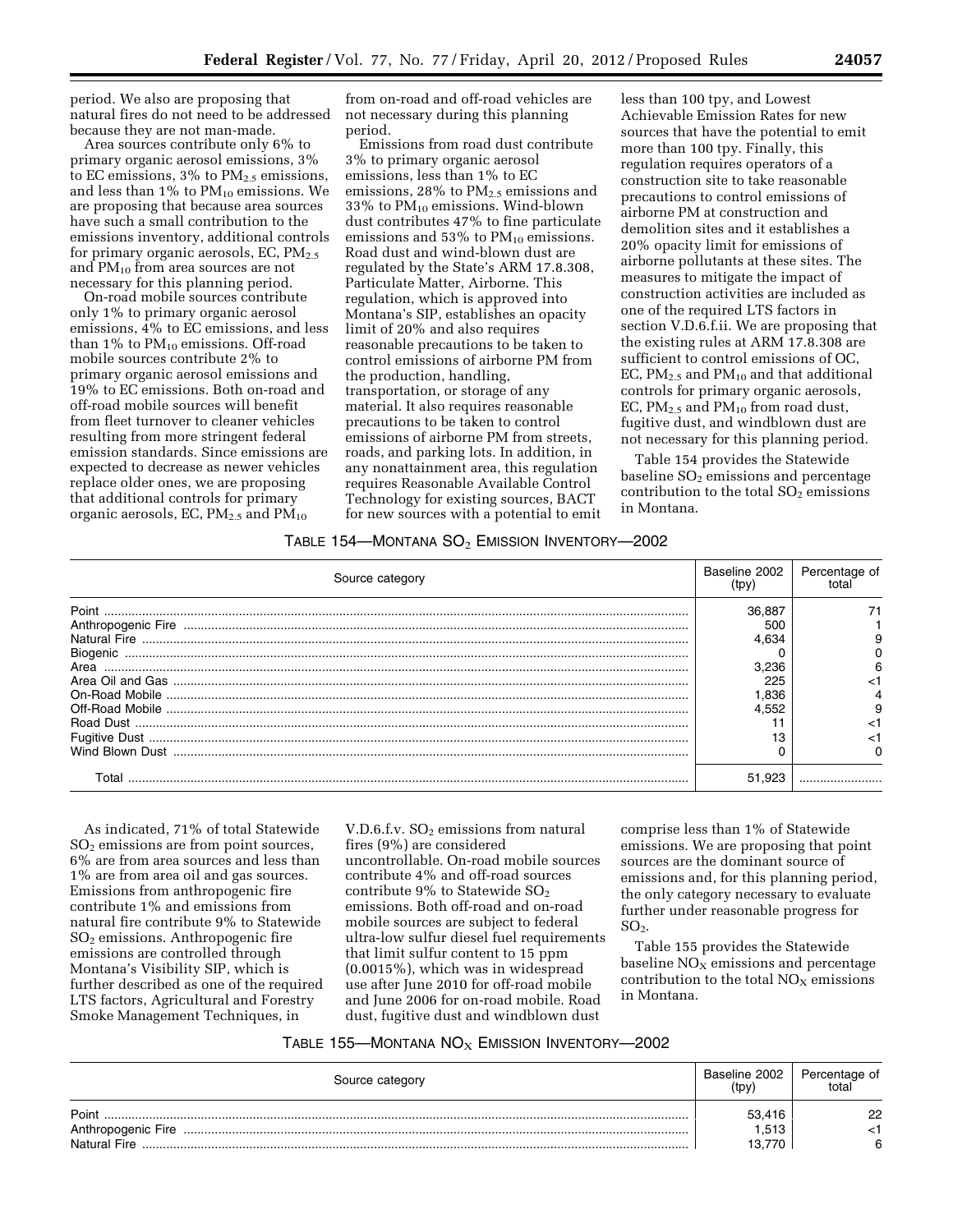| Source category | Baseline 2002 | Percentage of |
|-----------------|---------------|---------------|
| Biogenic        | 58.353        |               |
| Area            | 4.292         |               |
|                 | 7.557         |               |
|                 | 53.597        |               |
|                 | 50.604        |               |
|                 | 25            |               |
|                 |               |               |
|                 |               |               |
| Γ∩tal           | 24.314        |               |

#### TABLE 155—MONTANA  $NO_X$  EMISSION INVENTORY—2002—Continued

As indicated, 22% of total Statewide  $NO<sub>x</sub>$  emissions are from point sources. Emissions from anthropogenic fire contribute less than 1% and emissions from natural fire contribute 6% to Statewide  $NO<sub>X</sub>$  emissions. Agricultural and Forestry smoke management techniques are discussed in section V.D.6.f.v as one of the mandatory LTS factors required to be considered. Emissions from natural fires are considered uncontrollable. Emissions from biogenic sources contribute 24% and also are considered uncontrollable. Emissions from area sources contribute only 2% and emissions from area oil and gas sources contribute only 3% of statewide emissions. Emissions from onroad mobile sources contribute 22% and emissions from off-road mobile sources contribute 21% to Statewide  $NO<sub>X</sub>$ 

emissions. Both on-road and off-road mobile sources will benefit from fleet turnover to cleaner vehicles resulting from more stringent federal emission standards. We are proposing that point sources are the dominant source of emissions not already being addressed and, for this planning period, the only category necessary to evaluate further under reasonable progress for  $NO<sub>X</sub>$ .

To identify the point sources in Montana that potentially affect visibility in Class I areas, we started with the list of sources included in the 2002 NEI, except that for Colstrip Units 3 and 4 we used data from 2010. For Colstrip, we included only the emissions for Units 3 and 4 because Units 1 and 2 are subject to BART. Also, a consent decree signed in 2007 required upgraded combustion controls on Units 3 and 4. The year 2010 was the first full year that the upgraded combustions controls were operational for both units.

We divided the actual emissions (Q) in tpy from each source in the inventory by their distance (D) in kilometers to the nearest Class I Federal area. We are proposing to use a Q/D value of 10 as our threshold for further evaluation for RP controls. We chose this value based on the FLMs' Air Quality Related Values Work Group guidance amendments for initial screening criteria, as well as statements in EPA's BART Guidelines.215 A comprehensive list of the sources we reviewed is included in the docket as a spreadsheet titled, ''Montana Q Over D Analysis.'' The sources with Q/D results greater than 10 are listed below in Table 156.

|  | TABLE 156-MONTANA Q/D ANALYSIS SOURCES WITH RESULTS GREATER THAN 10 |  |
|--|---------------------------------------------------------------------|--|
|--|---------------------------------------------------------------------|--|

| Source                                                                   | $SO_2 + NO_x$<br>emissions<br>(tons) | Distance to<br>nearest class I<br>area<br>(km) | Q/D<br>(tons/km) |
|--------------------------------------------------------------------------|--------------------------------------|------------------------------------------------|------------------|
|                                                                          | 15.754                               | 193                                            | 82               |
|                                                                          | 1.067                                | 13                                             | 82               |
|                                                                          | 2,060                                | 31                                             | 66               |
|                                                                          | 591                                  | 10                                             | 59               |
|                                                                          | 6.313                                | 161                                            | 39               |
|                                                                          | 4.838                                | 136                                            | 36               |
|                                                                          | 1.315                                | 41                                             | 32               |
|                                                                          | 1.576                                | 54                                             | 29               |
|                                                                          | 3.038                                | 161                                            | 19               |
|                                                                          | 1.783                                | 97                                             | 18               |
|                                                                          | 2.408                                | 161                                            | 15               |
|                                                                          | 1,928                                | 141                                            |                  |
|                                                                          | 518                                  | 44                                             | 12               |
| Devon Energy Production Company, LP, Blaine County #1 Compressor Station | 1.155                                | 107                                            |                  |
|                                                                          | 1.242                                | 117                                            |                  |
|                                                                          | 774                                  | 77                                             | 10               |
| Conoco Phillips                                                          | 1.323                                | 136                                            | 10               |

less than 500 tpy of  $NO<sub>X</sub>$  or  $SO<sub>2</sub>$  (or combined  $NO<sub>X</sub>$ and SO2), as long as these sources are located more than 50 kilometers from any Class I area; and sources that emit less than 1000 tpy of  $NO<sub>x</sub>$  or  $SO<sub>2</sub>$ (or combined  $NO<sub>X</sub>$  and  $SO<sub>2</sub>$ ) that are located more

<sup>215</sup>The relevant language in our BART Guidelines reads, ''Based on our analyses, we believe that a State that has established 0.5 deciviews as a contribution threshold could reasonably exempt from the BART review process sources that emit

than 100 kilometers from any Class I area.'' (See 40 CFR part 51, appendix Y, section III, How to Identify Sources ''Subject to BART.'') The values described equate to a Q/D of 10.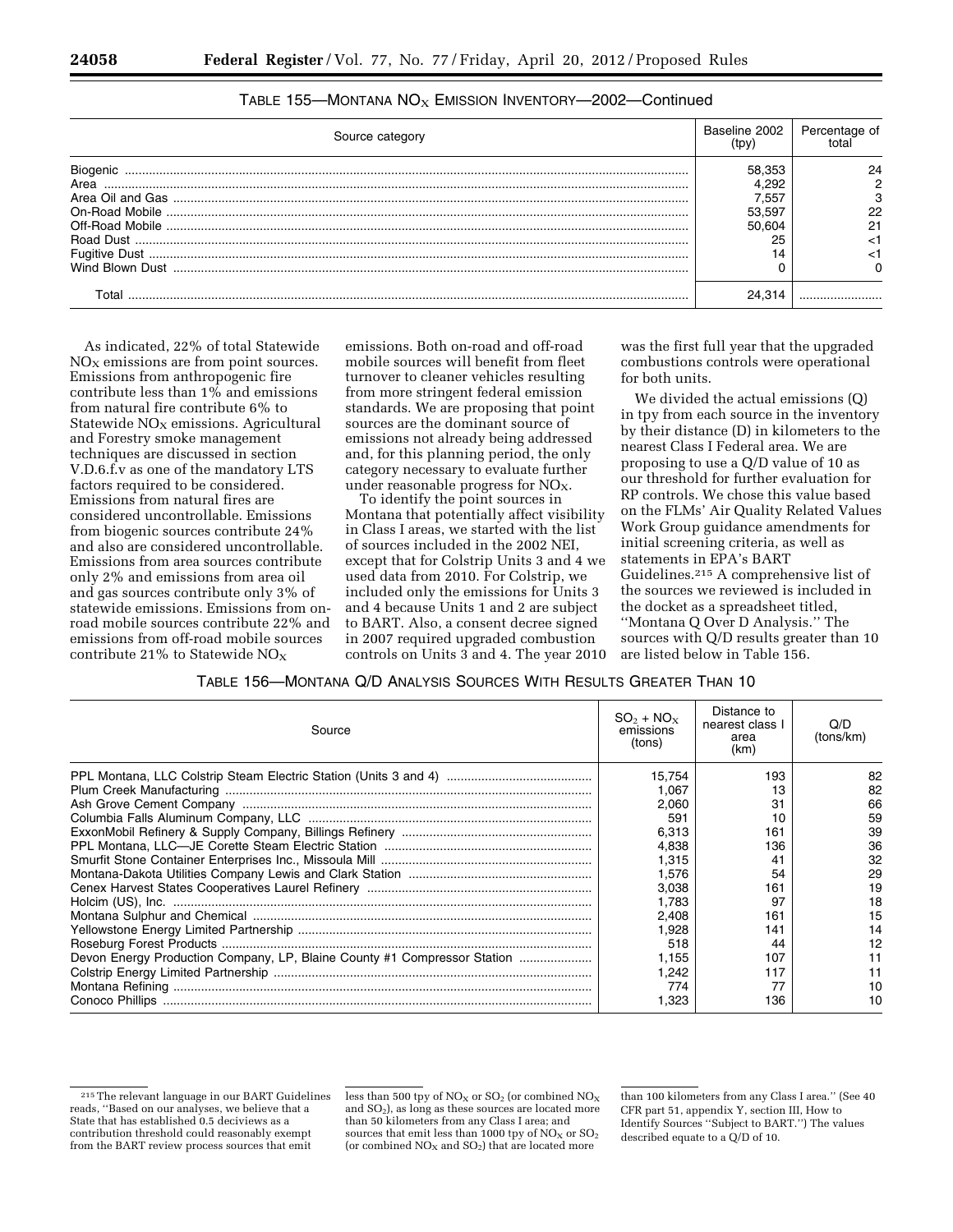For the reasons described below, we eliminated from further consideration several sources that met the Q/D criteria.

We are eliminating the four refineries from further consideration as a result of consent decrees entered into by the owners. Under these consent decrees, emissions have been reduced sufficiently after the 2002 baseline so that the Q/D for each facility is below 10. Specifically, ExxonMobil's emissions in 2008 of  $NO<sub>x</sub>$  and  $SO<sub>2</sub>$  were 1,019 tpy, resulting in a Q/D of 6.

Cenex's emissions in 2008 of  $NO<sub>x</sub>$  and  $SO<sub>2</sub>$  were 727 tpy, resulting in a Q/D of 5. Conoco's emissions in 2008 of  $NO<sub>X</sub>$ and  $SO<sub>2</sub>$  were 1,087 tpy, resulting in a Q/D of 8. Montana Refining's emissions in 2008 of  $NO<sub>X</sub>$  and  $SO<sub>2</sub>$  were 122 tpv, resulting in a Q/D of 2. The consent decrees are available in the docket.

We eliminated from further discussion the following sources because they were evaluated under BART: Colstrip Units 1 and 2, Ash Grove Cement, CFAC, PPL Montana JE Corette, and Holcim US Incorporated,

Trident Plant. As the BART analysis is based, in part, on an assessment of many of the same factors that are addressed under RP or RPGs, we propose that the BART control requirements for these facilities also satisfy the requirements for reasonable progress for the facilities for this planning period.

We undertook a more detailed analysis of the remaining sources that exceeded a Q/D of 10. These sources are shown below in Table 157.

# TABLE 157—SOURCES FOR REASONABLE PROGRESS FOUR-FACTOR ANALYSES

| Source                                                                  | $SO_2 + NO_X$<br>Emissions<br>(tons) | Distance to<br>nearest class I<br>area<br>(km) | Q/D<br>(tons/km) |
|-------------------------------------------------------------------------|--------------------------------------|------------------------------------------------|------------------|
|                                                                         | 15.754                               | 193                                            | 82.              |
|                                                                         | 1.067                                |                                                | 82               |
|                                                                         | 1.315                                | 41                                             | 32               |
|                                                                         | 1.576                                | 54                                             | 29               |
|                                                                         | 2.408                                | 161                                            | 15               |
|                                                                         | Ⅰ.928                                | 141                                            | 14               |
|                                                                         | 518                                  | 44                                             | 12               |
| Devon Energy Production Company, LP Blaine County #1 Compressor Station | 1.155                                | 107                                            |                  |
|                                                                         | 1.242                                | 117                                            |                  |

#### c. Four Factor Analyses for Point Sources

The BART Guidelines recommend that states utilize a five-step process for determining BART for sources that meet specific criteria. In proposing a FIP we are considering this recommendation applicable to us as it would be applicable to a state. Although this fivestep process is not required for making RP determinations, we have elected to largely follow it in our RP analysis because there is some overlap in the statutory BART and RP factors and because it provides a reasonable structure for evaluating potential control options.

We requested a four factor analysis from each RP source and our analysis has taken that information into consideration.

i. Colstrip Energy Limited Partnership

Colstrip Energy Limited Partnership (CELP) submitted analysis and supporting information on March 11, 2009 and February 24, 2011.216

CELP in partnership with Rosebud Energy Corporation, owns the Rosebud Power Plant, operated by Rosebud Operating Services. The plant is rated at 43 MWs gross output (38 MWs net). The primary source of emissions consists of a single circulating fluidized bed (CFB) boiler, fired on waste coal. The boiler and emission controls were installed in 1989–90.

PM emissions are controlled by a fabric filter baghouse that is designed to achieve greater than 99% control of particulates.217 As discussed previously in Section V.D.6.b., the contribution from point sources to primary organic aerosols, EC, PM<sub>2.5</sub> and PM<sub>10</sub> at Montana Class I areas is very small, and modeling tends to confirm that PM emissions from point sources do not have a very large impact. Therefore, we are proposing that additional controls for PM are not necessary for this planning period.

# $SO<sub>2</sub>$

The current  $SO<sub>2</sub>$  control consists of limestone injection with waste coal prior to its combustion in the boiler.

## Step 1: Identify All Available Technologies

We identified that the following technologies are available: limestone injection process upgrade, SDA, DSI, a

circulating dry scrubber (CDS), hydrated ash reinjection (HAR), a wet lime scrubber, a wet limestone scrubber, and/ or a dual alkali scrubber.

CELP currently controls  $SO<sub>2</sub>$ emissions using limestone injection. Crushed limestone is injected with the waste coal prior to its combustion in the boiler, becoming the solid medium in which coal combustion takes place. When limestone is heated to 1550°F, it releases  $CO<sub>2</sub>$  and forms lime, which subsequently reacts with acid gases released from the burning coal, to form calcium sulfates and calcium sulfites. The calcium compounds are removed as PM by the baghouse. Depending on the fuel fired in the boiler and the total heat input, this process currently removes  $70\%$  to  $90\%$  of  $SO_2$  emissions, on average about 80%. Increasing the limestone injection rate beyond current levels could theoretically result in a modest increase in SO<sub>2</sub> control.<sup>218</sup>

SDAs use lime slurry and water injected into a tower to remove  $SO<sub>2</sub>$ from the combustion gases. The towers must be designed to provide adequate contact and residence time between the exhaust gas and the slurry in order to produce a relatively dry by-product. The process equipment associated with an SDA typically includes an alkaline storage tank, mixing and feed tanks, atomizer, spray chamber, particulate

<sup>216</sup>Response to Request for Information for the Colstrip Energy Limited Partnership Facility Pursuant to Section 114(a) of the Clean Air Act (42 U.S.C. Section 7414(A) (''CELP Initial Response''), Rosebud Energy Corp. (Mar. 11, 2009); Response to Additional Reasonable Progress Information for the Colstrip Energy Limited Partnership Facility Pursuant to Section 114(a) of the Clean Air Act (42 U.S.C. Section 7414(A)) (''CELP Additional Response''), Rosebud Energy Corp., Prepared by

<sup>&</sup>lt;sup>217</sup> CELP Additional Response, p. 2–1. <sup>218</sup> CELP Additional Response, p. 2–2.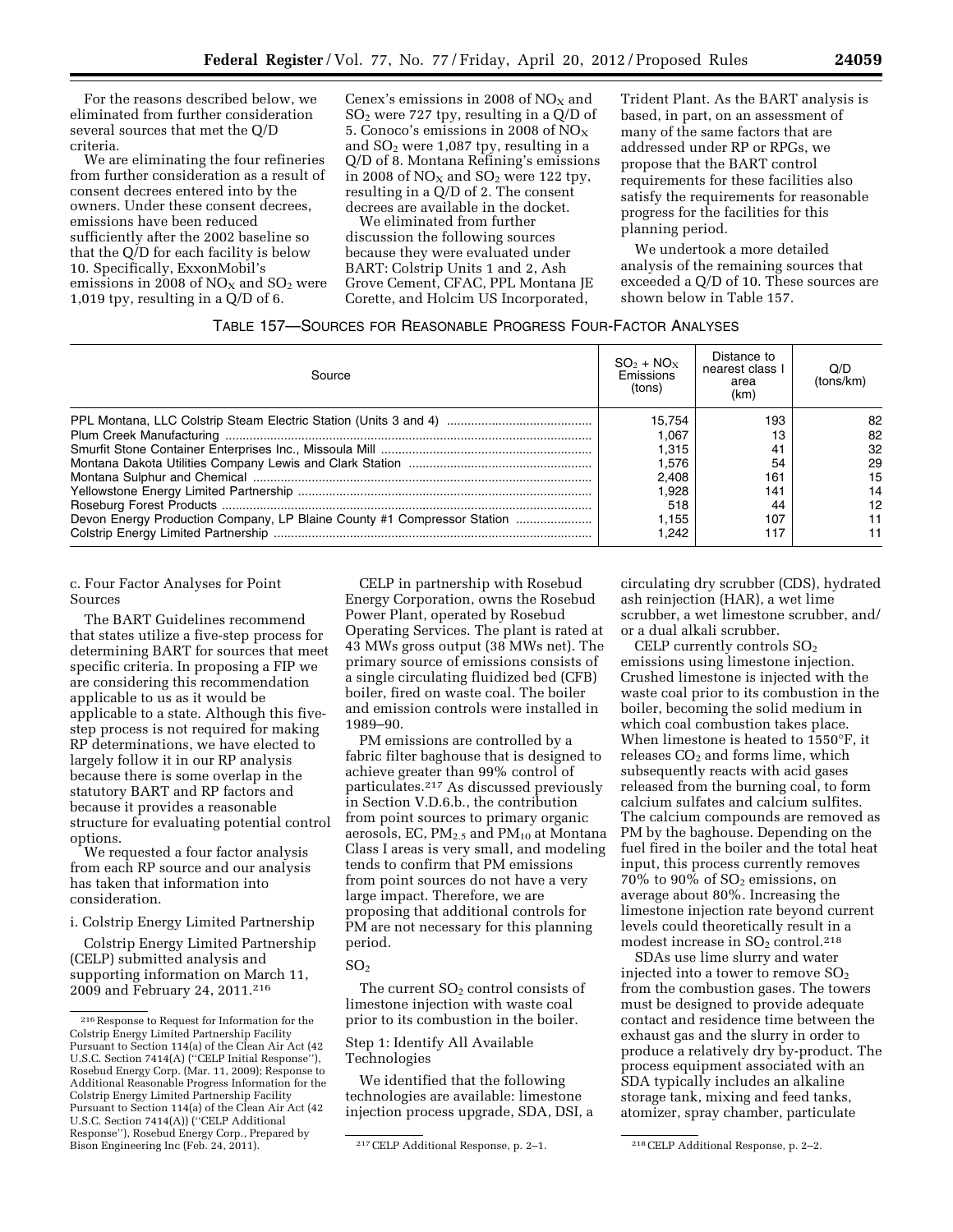control device, and recycle system. The recycle system collects solid reaction product and recycles it back to the spray dryer feed system to reduce alkaline sorbent use. SDAs are the commonly used dry scrubbing method in large industrial and utility boiler applications. SDAs have demonstrated the ability to achieve 90% to 94%  $SO_2$ reduction. SDA plus limestone injection can achieve between  $98\%$  and  $99\%$  SO<sub>2</sub> reduction.219

DSI was previously described in our evaluation for Corette.  $SO<sub>2</sub>$  control efficiencies for DSI systems by themselves (not downstream of limestone injection systems) are approximately 50%, but if the sorbent is hydrated lime, then 80% or greater removal can be achieved. These systems are commonly called lime spray dryers.

A CDS uses a fluidized bed of dry hydrated lime reagent to remove SO<sub>2</sub>. Flue gas passes through a venturi at the base of a vertical reactor tower and is humidified by a water mist. The humidified flue gas then enters a fluidized bed of powdered hydrated lime where  $SO<sub>2</sub>$  is removed. The dry byproduct produced by this system is routed with the flue gas to the particulate removal system. A CDS can achieve removal efficiency similar to that achieved by SDA on CFB boilers.<sup>220</sup>

The HAR process is a modified dry FGD process developed to increase the use of unreacted lime in the CFB ash and any free lime left from the furnace burning process. HAR will further reduce the  $SO<sub>2</sub>$  concentration in the flue gas. The actual design of an HAR system is vendor-specific, but in general, a portion of the collected ash and lime is hydrated and re-introduced into a reaction vessel located ahead of the fabric filter inlet. In conventional boiler applications, additional lime may be added to the ash to increase the mixture's alkalinity. For CFB applications, sufficient residual lime is available in the ash and additional lime is not required. HAR downstream of a CFB boiler that utilizes limestone injection can reduce the remaining  $SO<sub>2</sub>$ by about 80%.221

The wet lime scrubbing process uses alkaline slurry made by adding CaO to water. The alkaline slurry is sprayed into the exhaust stream and reacts with the  $SO<sub>2</sub>$  in the flue gas. Insoluble calcium sulfite  $(CaSO<sub>3</sub>)$  and calcium sulfate ( $CaSO<sub>4</sub>$ ) salts are formed in the

chemical reaction that occurs in the scrubber. The salts are removed as a solid waste by-product.

Wet lime and wet limestone scrubbers involve spraying alkaline slurry into the exhaust gas to react with  $SO<sub>2</sub>$  in the flue gas. The reaction in the scrubber forms insoluble salts that are removed as a solid waste by-product. Wet lime and limestone scrubbers are very similar, but the type of additive used differs (lime or limestone). Using limestone  $(CaCO<sub>3</sub>)$ instead of lime requires different feed preparation equipment and a higher liquid-to-gas ratio. The higher liquid-togas ratio typically requires a larger absorbing unit. The limestone slurry process also requires a ball mill to crush the limestone feed. Wet lime and limestone scrubbers have been demonstrated to achieve greater than 99% control efficiency.222

Dual-alkali scrubbers use a sodiumbased alkali solution to remove SO<sub>2</sub> from the combustion exhaust gas. The process uses both sodium-based and calcium-based compounds. The sodiumbased reagents absorb  $SO<sub>2</sub>$  from the exhaust gas, and the calcium-based solution (lime or limestone) regenerates the spent liquor. Calcium sulfites and sulfates are precipitated and discarded as sludge, and the regenerated sodium solution is returned to the absorber loop. The dual-alkali process requires lower liquid-to-gas ratios than scrubbing with lime or limestone. The reduced liquid-to-gas ratios generally mean smaller reaction units; however, additional regeneration and sludge processing equipment is necessary.

A sodium-based scrubbing solution, typically consisting of a mixture of sodium hydroxide, sodium carbonates, and sodium sulfite, is an efficient  $SO<sub>2</sub>$ control reagent. However, the process generates a sludge that can create material handling and disposal issues. The control efficiency is similar to the wet lime/limestone scrubbers at approximately 95% or greater.

Step 2: Eliminate Technically Infeasible **Options** 

The current limestone injection system is operating at or near its maximum capacity. The boiler feed rates are approximately 770 tons/day of waste coal and 91 tons/day of limestone. Increasing limestone injection beyond the current levels would result in plugging of the injection lines, and increased bed ash production, which can reduce combustion efficiency, and increased particulate loading to the

baghouses. Therefore, increasing limestone injection beyond its current level would require major upgrades to the limestone feeding system and the baghouses.223 Only modest increases in  $SO<sub>2</sub>$  removal efficiency, if any, are expected with this scenario, compared to add-on  $SO<sub>2</sub>$  control systems discussed below. Therefore, a limestone injection process upgrade is eliminated from further consideration.

CDS systems result in high particulate loading to the unit's particulate control device. Because of the high particulate loading, the pressure drop across a fabric filter would be unacceptable; therefore, ESPs are generally used for particulate control. CELP has a high efficiency fabric filter (baghouse) in place. Based on limited technical data from non-comparable applications and engineering judgment, we are determining that CDS is not technically feasible for this baghouse-equipped facility.224 Therefore, CDS is eliminated from further consideration.

A DSI system is not practical for use in a CFB boiler such as CELP, where limestone injection is already being used upstream in the boiler for  $SO<sub>2</sub>$ control. With limestone injection, the CFB boiler flue gas already contains excess unreacted lime. Fly ash containing this unreacted lime is reinjected back into the CFB boiler combustion bed, as part of the boiler operating design. A DSI system would simply add additional unreacted lime to the flue gas and would achieve little, if any, additional  $SO<sub>2</sub>$  control.<sup>225</sup> If used instead of limestone injection (the only practical way it might be used), DSI would achieve less control efficiency (50%) than the limestone injection system already being used (70% to 90%). Therefore, DSI is eliminated from further consideration.

Regarding wet scrubbing, there is limited area to install additional  $SO<sub>2</sub>$ controls that would require high quantities of water and dewatering ponds. The wet FGD scrubber systems with the higher water requirements (wet lime scrubber, wet limestone scrubber, dual alkali wet scrubber) would require an on-site dewatering pond or an additional landfill to dispose of scrubber sludge. Due to the limited available space, its proximity to the East Armels Creek to the east of the plant, an unnamed creek to the south of the plant, and limited water availability for these

<sup>219</sup>US EPA Region 8, Final Statement of Basis, PSD Permit to Construct, Deseret Power Elec. Coop., Bonanza Power Plant (''Deseret Bonanza SOB''), p. 92 (Aug. 30, 2007), available at *[http://www.epa.gov/](http://www.epa.gov/region8/air/pdf/FinalStatementOfBasis.pdf)  [region8/air/pdf/FinalStatementOfBasis.pdf.](http://www.epa.gov/region8/air/pdf/FinalStatementOfBasis.pdf)* 

<sup>220</sup> *Id.* 

<sup>221</sup> *Id.,* p. 93.

<sup>222</sup> *Id.,* p. 94 (for proposed CFB boiler, indicating that a wet FGD scrubber plus limestone injection can achieve 99.1% control efficiency).

<sup>223</sup>CELP Additional Response, p. 2–2.

<sup>224</sup> Deseret Bonanza SOB, p. 92 (indicating that CDS systems have thus far not been used on CFB boilers).

<sup>225</sup> Id., p. 93.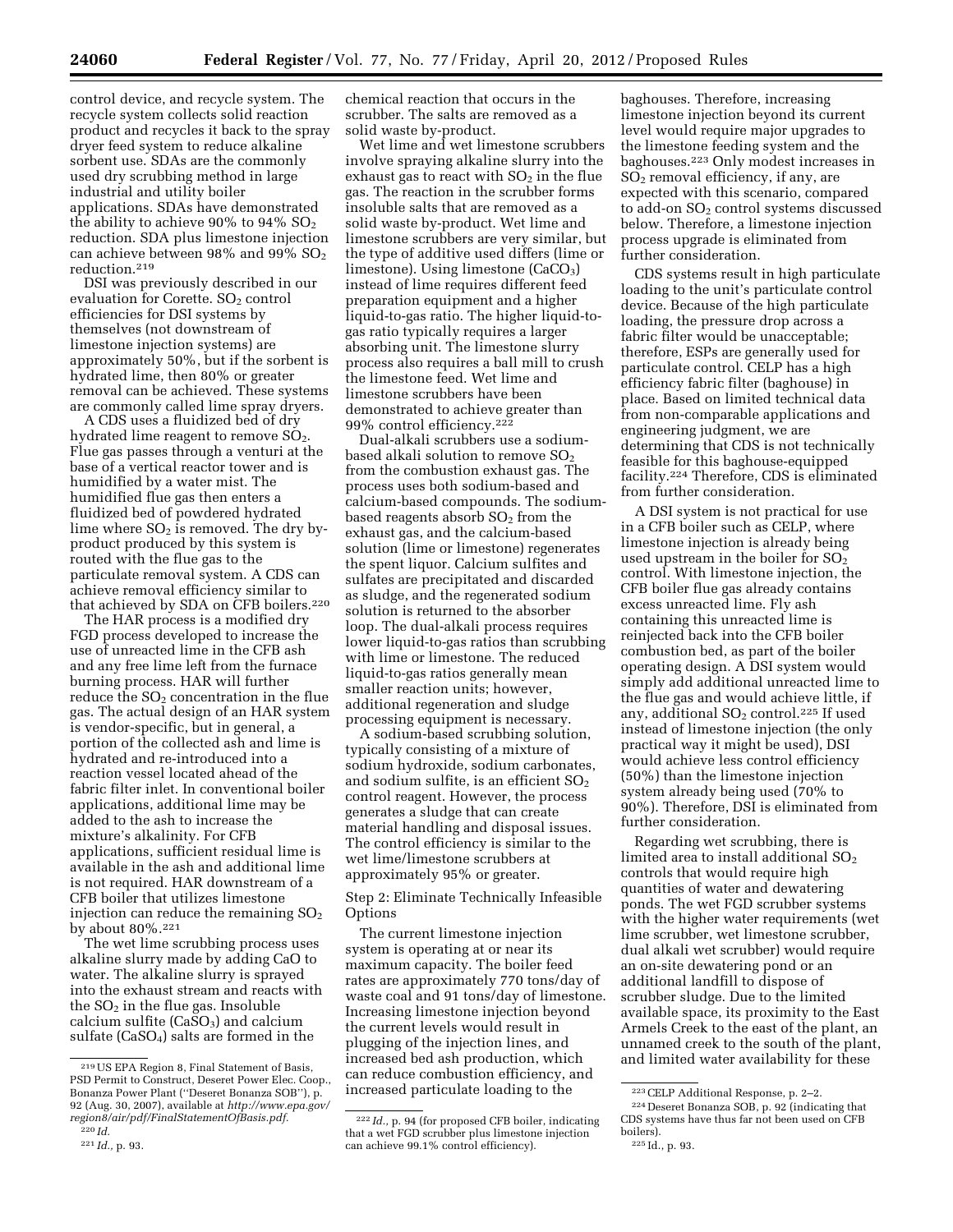controls,226 we consider these technologies technically infeasible and do not evaluate them further.

The remaining technically feasible SO2 control options for CELP are SDA and HAR.

Step 3: Evaluate Control Effectiveness of Remaining Control Technology

Baseline  $SO<sub>2</sub>$  emissions from CELP are 1141 tpy. A summary of emissions projections for the various control options is provided in Table 158. Since

limestone injection is already in use at the CELP facility, the control efficiencies and emissions reductions shown below are those that might be achieved beyond the control already being achieved by the existing limestone injection system.

# TABLE 158-SUMMARY OF CELP SO<sub>2</sub> REASONABLE PROGRESS ANALYSIS CONTROL TECHNOLOGIES

| Control option           | Control       | Emissions | Remaining  |
|--------------------------|---------------|-----------|------------|
|                          | effectiveness | reduction | emissions  |
|                          | (%            | tpy       | tpy        |
| <b>SDA</b><br><b>HAR</b> | 80<br>50      | 913<br>57 | 228<br>570 |

Step 4: Evaluate Impacts and Document Results

Factor 1: Costs of Compliance

Table 159 provides a summary of estimated annual costs for the various control options.

## TABLE 159-SUMMARY OF CELP SO<sub>2</sub> REASONABLE PROGRESS COST ANALYSIS

| Control option | Total annual<br>cost<br>$($ \$) | Cost<br>effectiveness<br>(S/ton) |
|----------------|---------------------------------|----------------------------------|
|                | 4,419,472                       | 4,840                            |
|                | 3,138,450                       | 3.437                            |
|                | 3,384,565                       | 5.927                            |
|                | 2,103,543                       | 3.684                            |

We are relying on the control costs provided by CELP,227 with two exceptions. First, we calculated the annual cost of capital using a 7% annual interest rate and a 20-year equipment life (which yields a capital CRF of 0.0944), as specified in the Office of Management and Budget's Circular A–4, Regulatory Analysis.228 Second, we calculated the cost of SDA and HAR in two ways: (1) With baghouse replacement, and (2) without baghouse replacement.

## Factor 2: Time Necessary for Compliance

We have relied on CELP's estimates that the time necessary to complete the modifications to the boiler to accommodate SDA or HAR, without baghouse replacement, would be approximately four to six months and that a boiler outage of approximate two to three months would be necessary to perform the installation of either system. As noted previously, CELP states that complete replacement or major modifications to the existing baghouse would be necessary; however,

the company does not explain why the existing baghouse would need to be replaced or modified to accommodate SDA or HAR.<sup>229</sup>

Factor 3: Energy and Non-air Quality Environmental Impacts of Compliance

Wet FGD systems are estimated to consume 1% to 2.5% of the total electric generation of the plant and can consume approximately 40% more than dry FGD systems (SDA). Electricity requirements for a HAR system are less than FGD systems. DSI systems are estimated to consume 0.1% to 0.5% of the total plant generation.230 For reasons explained above, wet FGD systems and DSI systems have already been eliminated as technically infeasible.

SO2 controls would result in increased ash production at the CELP facility. Boiler ash is currently either sent to a landfill or sold for beneficial use, such as oil well reclamation. Changes in ash properties due to increased calcium sulfates and calcium sulfites could result in the ash being no longer suitable to be sold for beneficial uses. If the ash properties were to

change such that the ash could no longer be sold for beneficial use, the loss of this market would cost approximately \$1,020,000 per year at the current ash value and production rates (approximately 100,000 tons of ash per year). The loss of this market could also result in the company having to dispose of the ash at its current landfill, which is adjacent to the plant. The cost to dispose of the ash would be approximately \$62,000 per year. The total cost from the loss of the beneficial use market and the increase in ash disposal costs would be a total of \$1,082,000 per year.231 This potential cost has not been included in the cost described above, as it is only speculative, being based on an undetermined potential future change in ash properties.

As described above, wet FGD scrubber systems with the higher water requirements (wet lime scrubber, wet limestone scrubber, dual alkali wet scrubber) would require an on-site dewatering pond or an additional landfill to dispose of scrubber sludge.

<sup>226</sup>CELP Additional Response, p. 2–5.

<sup>227</sup>CELP Additional Response, Appendix A, pp. 17–24.

<sup>228</sup>Available at: *[http://www.whitehouse.gov/omb/](http://www.whitehouse.gov/omb/circulars_a004_a-4/) [circulars](http://www.whitehouse.gov/omb/circulars_a004_a-4/)*\_*a004*\_*a-4/.* 

<sup>229</sup>CELP Additional Response, p. 3–1.

<sup>230</sup> *Id.,* p. 4–1.

<sup>231</sup> *Id.*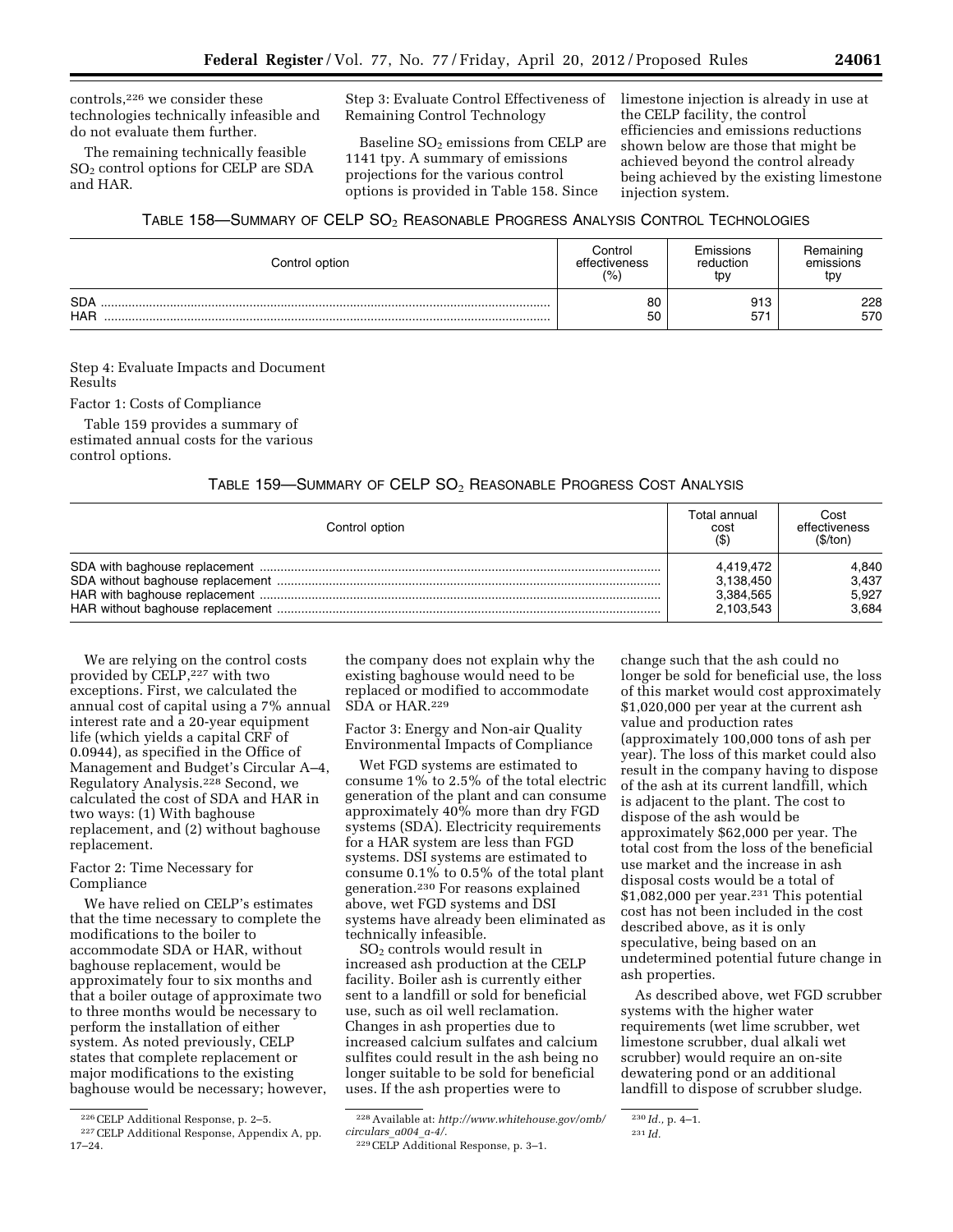#### Factor 4: Remaining Useful Life

EPA has determined that the default 20-year amortization period is most appropriate to use as the remaining useful life of the facility. Without commitments for an early shut down, EPA cannot consider a shorter amortization period in our analysis.

#### Step 5: Select Reasonable Progress Controls

We have considered the following four factors: the cost of compliance; the time necessary for compliance; the energy and non-air quality environmental impacts of compliance; and the remaining useful life of the source. We are also taking into account the size of the facility, the baseline Q/ D of the facility, and the potential reduction in Q/D from the controls. Given the cost of \$3,437 per ton of  $SO<sub>2</sub>$ (at a minimum) for the most costeffective option (SDA), the relatively small size of CELP, and the small baseline Q/D of 11, we find it reasonable to not impose any of the  $SO<sub>2</sub>$  control options. We therefore propose to not require additional SO<sub>2</sub> controls for this planning period.

#### $NO_{Y}$

Currently, there are no  $\mathrm{NO}_\mathrm{X}$  controls at the CELP facility.

## Step 1: Identify All Available Technologies

We identified that the following technologies to be available: SCR, SNCR, low excess air (LEA), FGR, OFA, LNB, non-thermal plasma reactor, and carbon injection into the combustion chamber.

 $SCR$  uses either  $NH<sub>3</sub>$  or urea in the presence of a metal-based catalyst to selectively reduce  $NO<sub>X</sub>$  emissions. Technical factors that impact the effectiveness of SCR include the catalyst reactor design, operating temperature, type of fuel fired, sulfur content of the fuel, design of the  $NH<sub>3</sub>$  injection system, and the potential for catalyst poisoning.

SCR has been demonstrated to achieve high levels of  $NO<sub>x</sub>$  reduction in the range of 80% to 90% control, for a wide range of industrial combustion sources, including PC and stoker coalfired boilers and natural gas-fired boilers and turbines. Typically, installation of the SCR is upstream of the particulate control device (e.g., baghouse). However, calcium oxide (from a dry scrubber) in the exhaust stream can cause the SCR catalyst to plug and foul, which would lead to an ineffective catalyst.

SCRs are classified as low dust SCR (LDSCR) or high dust SCR (HDSCR). LDSCR is usually applied to natural gas

combustion units or after a particulate control device. HDSCR units can be installed on solid fuel combustion units before the particulate control device, but they have their limitations. Installation of SCR in a low dust flue gas stream is often not practical, especially on an existing boiler. The reason is that the low dust portion of a flue gas stream is located after a baghouse or precipitator. The temperature of the flue gas stream is too low in these areas for proper operation of SCR. The temperature range for proper operation of SCR is between 480 °F and 800 °F. Many of the CFBs in the United States have baghouses for particulate control. The normal maximum allowable temperature for a baghouse is 400 °F.

Therefore, on some installations, regenerative SCR (RSCR) is installed. RSCRs are expensive to install and expensive to operate, because an RSCR requires the use of burners to heat up the flue gas stream in order for the  $NO<sub>x</sub>$ capture to occur. This is often an efficiency decrease for the boiler, significant increase in operating cost, and often not a practical solution. For this reason, RSCR was not evaluated as a control option for CELP. Instead, HDSCR was evaluated.

In SNCR systems, a reagent such as  $NH<sub>3</sub>$  or urea is injected into the flue gas at a suitable temperature zone, typically in the range of 1,600 to 2,000 °F and at an appropriate ratio of reagent to  $NO<sub>X</sub>$ .

LEA operation involves lowering the amount of combustion air to the minimum level compatible with efficient and complete combustion. Limiting the amount of air fed to the furnace reduces the availability of oxygen for the formation of fuel  $NO<sub>x</sub>$ and lowers the peak flame temperature, which inhibits thermal  $NO<sub>X</sub>$  formation. Emissions reductions achieved by LEA are limited by the need to have sufficient oxygen present for flame stability and to ensure complete combustion. As excess air levels decrease, emissions of carbon monoxide (CO), hydrocarbons (HC) and unburned carbon increase, resulting in lower boiler efficiency. Other impediments to LEA operation are the possibility of increased corrosion and slagging in the upper boiler because of the reducing atmosphere created at low oxygen levels.

FGR is a flame-quenching technique that involves recirculating a portion of the flue gas from the economizers or the air heater outlet and returning it to the furnace through the burner or windbox. The primary effect of FGR is to reduce the peak flame temperature through absorption of the combustion heat by relatively cooler flue gas. FGR also

serves to reduce the oxygen concentration in the combustion zone.

OFA allows staged combustion by supplying less than the stoichiometric amount of air theoretically required for complete combustion through the burners. The remaining necessary combustion air is injected into the furnace through overfire air ports. Having an oxygen-deficient primary combustion zone in the furnace lowers the formation of fuel  $NO<sub>x</sub>$ . In this atmosphere, most of the fuel nitrogen compounds are driven into the gas phase. Having combustion occur over a larger portion of the furnace lowers peak flame temperatures. Use of a cooler, less intense flame limits thermal  $NO<sub>X</sub>$ formation.

Poorly controlled OFA may result in increased CO and hydrocarbon emissions, as well as unburned carbon in the fly ash. These products of incomplete combustion result from a decrease in boiler efficiency. OFA may also lead to reducing conditions in the lower furnace that in turn may lead to corrosion of the boiler.

LNBs use stepwise or staged combustion and localized exhaust gas recirculation (i.e., at the flame).

The non-thermal plasma technique involves using methane and hexane as reducing agents. Non-thermal plasma is shown to remove  $NO<sub>X</sub>$  in a laboratory setting with a reactor duct only two feet long. The reducing agents were ionized by a transient high voltage that created a non-thermal plasma. The ionized reducing agents reacted with  $NO<sub>x</sub>$ achieving a 94% destruction efficiency, and there are indications that an even higher destruction efficiency can be achieved. A successful commercial vendor uses  $NH<sub>3</sub>$  as a reducing agent to react with  $NO<sub>x</sub>$  in an electron beam generated plasma.232 Such a short reactor can meet available space requirements for virtually any plant. The non-thermal plasma reactor can also be used without a reducing agent to generate ozone and use that ozone to raise the valence of nitrogen for subsequent absorption as nitric acid. This control technology may have practical potential for application to coal-fired CFB boilers as a technology transfer option.

A version of sorbent injection uses carbon injected into the air flow to finish the capture of  $NO<sub>X</sub>$ . The carbon is captured in either the baghouse or the ESP, just like other sorbents.233

<sup>232</sup> Deseret Bonanza SOB, p. 46.

<sup>233</sup>US EPA, Office of Air Quality Planning and Standards, Technical Bulletin: Nitrogen Oxides (NO<sub>x</sub>), Why and How They Are Controlled, EPA-456/F–99–006R, p. 19 (Nov. 1999), available at *[http://www.epa.gov/ttn/catc/dir1/fnoxdoc.pdf.](http://www.epa.gov/ttn/catc/dir1/fnoxdoc.pdf)*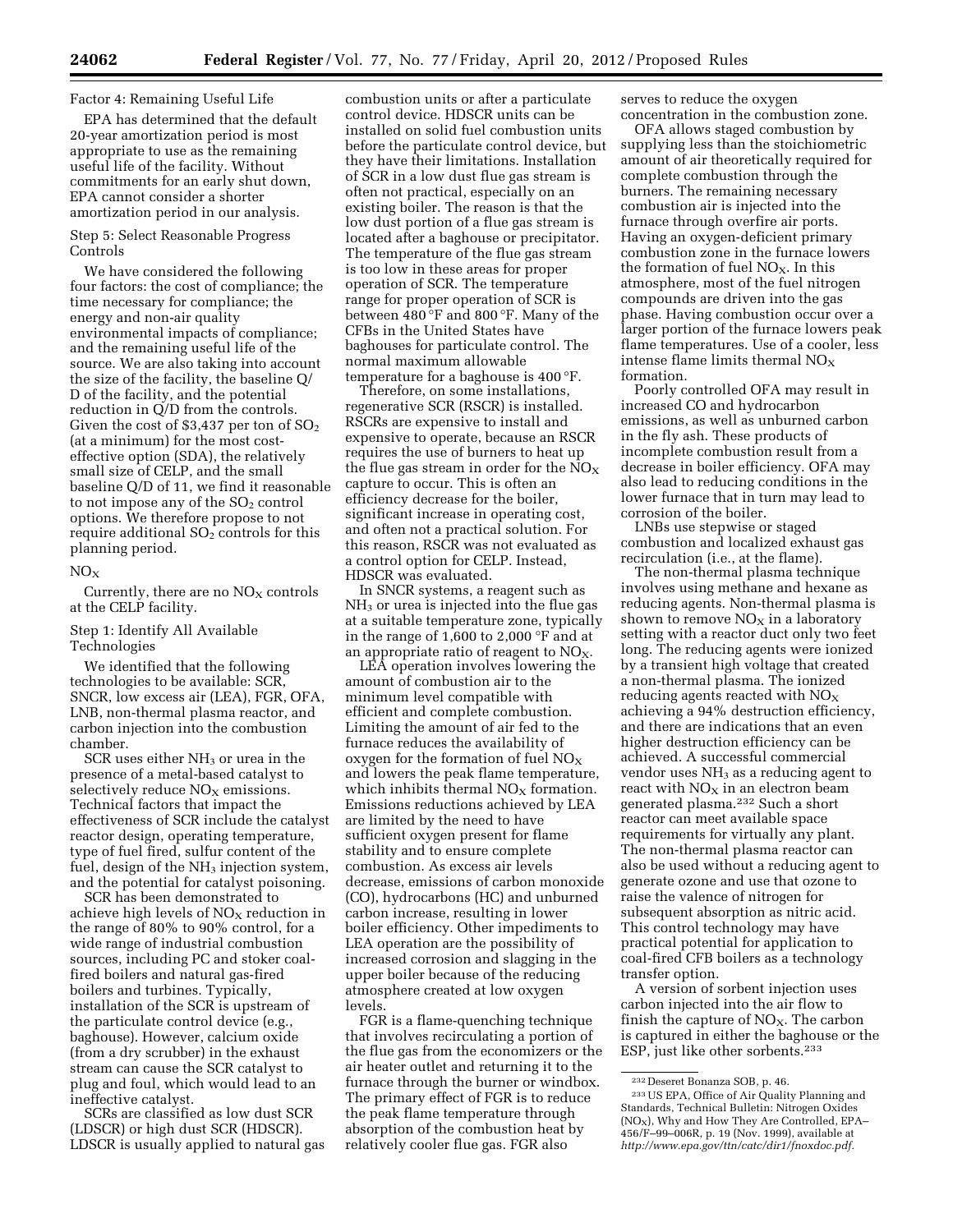Step 2: Eliminate Technically Infeasible **Options** 

LEA, FGR, and OFA are typically used on Pulverized Coal (PC) units and cannot be used on CFB boilers due to air needed to fluidize the bed.234 While LEA may have substantial effect on  $NO<sub>X</sub>$ emissions at PC boilers, it has much less effect on  $NO<sub>x</sub>$  emissions at combustion sources such as CFBs that operate at low combustion temperatures. FGR reduces  $NO<sub>x</sub>$  formation by reducing peak flame temperature and is ineffective on combustion sources such as CFBs that already operate at low combustion temperatures. For these reasons, LEA,

FGR and OFA are eliminated from further consideration.

LNBs are typically used on PC units and cannot be used on CFB boilers because the combustion occurs within the fluidized bed.235 CFB boilers do not use burners during normal operation. Therefore, LNBs are eliminated from further consideration.

While a non-thermal plasma reactor may have practical potential for application to coal-fired CFB boilers as a technology transfer option at Step 1 of the analysis, it is not known to be commercially available for CFB boilers.236 Therefore, a non-thermal

plasma reactor is eliminated from further consideration.

Although carbon injection is an emerging technology used to reduce mercury emissions, it has not been used anywhere to control  $NO<sub>X</sub>$ . Therefore, it is eliminated from further consideration.

The remaining technically feasible NO<sub>X</sub> control options for CELP are HDSCR and SNCR.

Step 3: Evaluate Control Effectiveness of Remaining Control Technology

Baseline  $NO<sub>X</sub>$  emissions from CELP are 768 tpy. A summary of emissions projections for the various control options is provided in Table 160.

# TABLE 160-SUMMARY OF CELP NO<sub>X</sub> REASONABLE PROGRESS ANALYSIS CONTROL TECHNOLOGIES

| Control option              | Control<br>effectiveness<br>(%) | Emissions<br>reduction<br>(tpy) | Remaining<br>emissions<br>reduction<br>(tpy) |
|-----------------------------|---------------------------------|---------------------------------|----------------------------------------------|
| <b>HDSCR</b><br><b>SNCR</b> | 80<br>50                        | 614<br>384                      | 154<br>384                                   |

Step 4: Evaluate Impacts and Document Results

Factor 1: Costs of Compliance

Table 161 provides a summary of estimated annual costs for the various control options.

# TABLE 161—SUMMARY OF CELP  $NO<sub>X</sub>$  Reasonable Progress Cost Analysis

| Control option              | Total annual<br>cost<br>$($ \$) | Cost<br>effectiveness<br>(\$/ton |
|-----------------------------|---------------------------------|----------------------------------|
| <b>HDSCR</b><br><b>SNCR</b> | 2,102,189<br>584.717            | 3,423<br>.523                    |

We are relying on all the  $NO<sub>X</sub>$  control costs provided by CELP,237 with one exception. We calculated the annual cost of capital using a 7% annual interest rate and 20-year equipment life (which yields a capital CRF of 0.0944), as specified in the Office of Management and Budget's Circular A–4, Regulatory Analysis.238

Factor 2: Time Necessary for Compliance

We are relaying on CELP's estimates that SCR would take approximately 26 months to install and that SNCR would take 16 to 24 weeks to install.<sup>239</sup>

Factor 3: Energy and Non-air Quality Environmental Impacts of Compliance

The energy impacts from SNCR are expected to be minimal. SNCR is not expected to cause a loss of power output from the facility. SCR, however, could cause significant backpressure on the boiler, leading to lost boiler efficiency and, thus, a loss of power production. If LDSCR was to be installed instead of HDSCR, CELP would be subject to the additional cost of reheating the exhaust gas.

Regarding other non-air quality environmental impacts of compliance, SCRs can contribute to airheater fouling from the formation of ammonium sulfate. Airheater fouling could reduce

unit efficiency, increase flue gas velocities in the airheater, cause corrosion, and erosion. Catalyst replacement can lengthen boiler outages, especially in retrofit installations, where space and access is limited. This is a retrofit installation in a high dust environment, thus fouling is likely, which could lead to unplanned outages or less time between planned outages. On some installations, catalyst life is short and SCRs have fouled in high dust environments. For both SCR and SNCR, the storage of on-site NH3 could pose a risk from potential releases to the environment. An additional concern is the loss of NH3, or ''slip'' into the emissions stream from the facility.

<sup>234</sup>CELP Additional Response, pp. 2–7, 2–8. 235CELP Additional Response, p. 2–8. 236 Deseret Bonanza SOB, pp. 46, 48.

<sup>237</sup>CELP Additional Response.

<sup>238</sup>Available at: *[http://www.whitehouse.gov/omb/](http://www.whitehouse.gov/omb/circulars_a004_a-4/) [circulars](http://www.whitehouse.gov/omb/circulars_a004_a-4/)*\_*a004*\_*a-4/.* 

<sup>239</sup>CELP Additional Response, p. 3–1.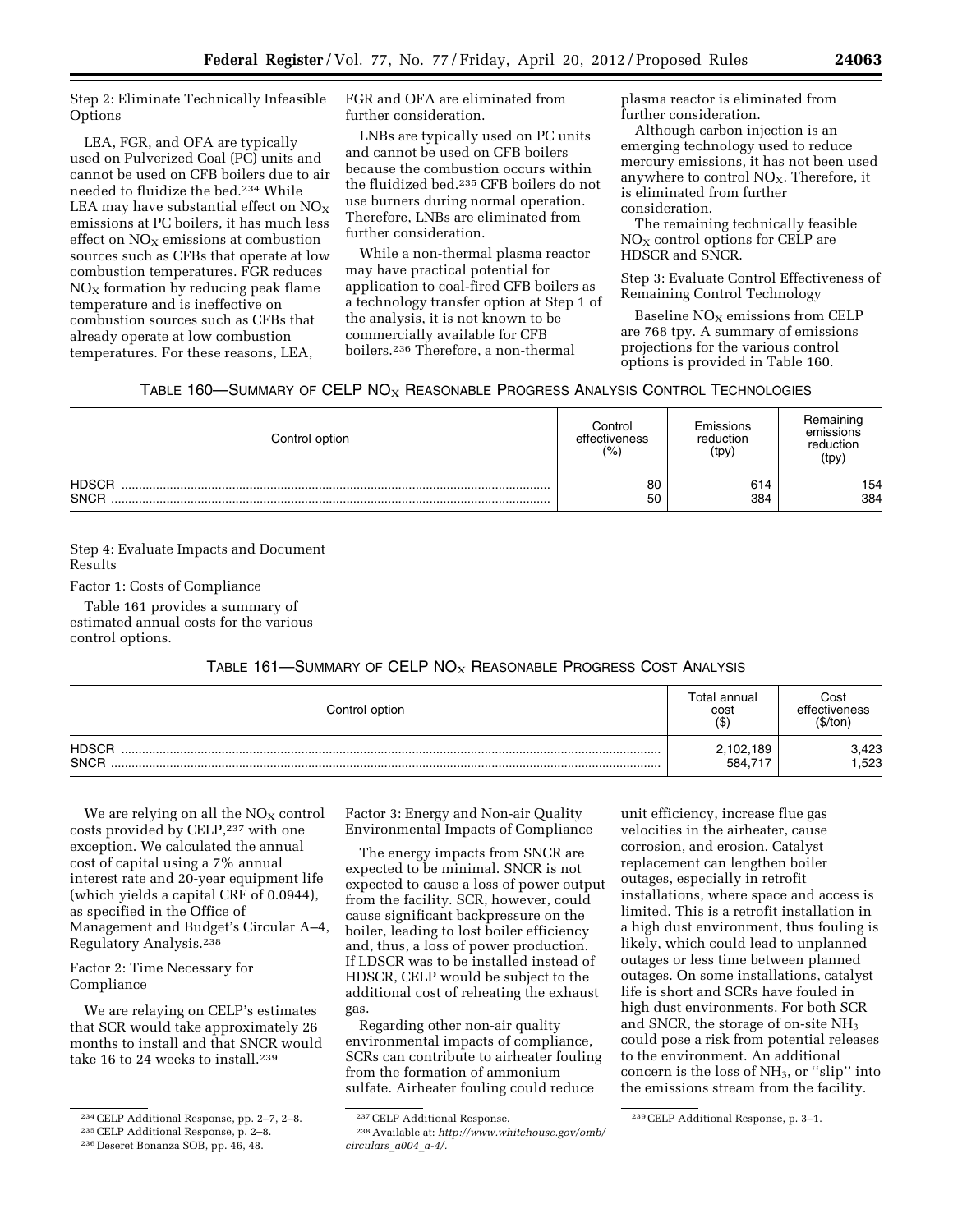This ''slip'' contributes another pollutant to the environment, which has been implicated as a precursor to  $PM_{2.5}$ formation.

## Factor 4: Remaining Useful Life

EPA has determined that the default 20-year amortization period is most appropriate to use as the remaining useful life of the facility. Without commitments for an early shut down, EPA cannot consider a shorter amortization period in our analysis.

Step 5: Select Reasonable Progress Controls

We have considered the following four factors: the cost of compliance; the time necessary for compliance; the energy and non-air quality environmental impacts of compliance; and the remaining useful life of the sources. We are also taking into account the size of the facility, the baseline Q/D of the facility, and the potential reduction in Q/D from the controls. Based on costs of compliance, the relatively small size of CELP, and the relatively small baseline Q/D, we propose to eliminate the more expensive control option (SCR). The more costeffective control option (SNCR) would result in a fairly small total reduction in emissions (384 tpy). This would constitute an approximately 20% reduction in overall emissions of  $SO<sub>2</sub>$  +  $NO<sub>X</sub>$  for the facility and a reduction of the facility's Q/D from 11 to 9. Based on the cost of compliance, the relatively small size of CELP, and the reduction in

Q/D for SNCR, we find it reasonable to not require SNCR. We therefore propose to not require additional  $NO<sub>X</sub>$  controls for this planning period.

## ii. Colstrip Unit 3

PPL Montana's Colstrip Power Plant (Colstrip), located in Colstrip, Montana, consists of a total of four electric utility steam generating unit; however, only Units 3 and 4 are being analyzed for control options to meet RP requirements under the Regional Haze Rule. All information found within this section is located in the docket. Unit 3, a tangentially fired CE boiler which burns low sulfur, sub-bituminous northern PRB coal, is rated at 805 MW gross output. The boiler started operation in 1984.

PM emissions are controlled by using a wet particulate scrubber that is designed to achieve approximately 99.8% particulate control efficiency.240 As discussed previously in Section V.D.6.b., the contribution from point sources to primary organic aerosols, EC, PM2.5 at Montana Class I areas is very small, and modeling tends to confirm that PM emissions from point sources do not have a very large impact. Therefore, we are proposing that additional controls for PM are not necessary for this planning period.

Colstrip Unit 3 burns low-sulfur (0.7%) coal and has a wet particulate scrubber that achieves  $95\%$  SO<sub>2</sub> control. Emissions for the last five years have averaged 0.08 lb/MMBtu. The scrubber has no provisions for bypass and the

system includes a spare vessel for the unit which is available for use while servicing the other vessels. Other upgrades to the scrubber are infeasible for the same reasons as described in the BART determinations for Colstrip Units 1 and 2. For these reasons, additional controls for  $SO<sub>2</sub>$  will not be considered or required in this planning period. We now consider controls for NO<sub>X</sub>.

Currently, Colstrip Unit 3 has installed LNB with SOFA and a Digital Process Control System (DPCS). These controls reduce  $NO<sub>x</sub>$  emissions by 81%.

Step 1: Identify All Available Technologies

We identified that the following technologies to be available for Colstrip Unit 3: SCR and SNCR. These technologies have been described in the BART determinations for Colstrip Unit 1.

Step 2: Eliminate Technically Infeasible Options

We are not eliminating either SCR or SNCR as technically infeasible. Thus, the technically feasible  $NO<sub>x</sub>$  control options for Colstrip Unit 3 are SCR and SNCR.

Step 3: Evaluate Control Effectiveness of Remaining Control Technology

Baseline  $NO<sub>x</sub>$  emissions from Colstrip Unit 3 are 5,428 tpy. A summary of emissions projections for the various control options is provided in Table 162.

TABLE 162—SUMMARY OF COLSTRIP UNIT 3  $NOS_X$  Reasonable Progress Analysis Control Technologies

| Control option            | Control<br>effectiveness<br>(% ) | Emissions<br>reduction<br>(tpy) | Remaining<br>emissions<br>reduction<br>(tpy) |
|---------------------------|----------------------------------|---------------------------------|----------------------------------------------|
| <b>SCR</b><br><b>SNCR</b> | 70.2<br>25.0                     | 3,810<br>1,356                  | .618<br>4,072                                |

Step 4: Evaluate Impacts and Document Results

Factor 1: Costs of Compliance

Refer to the Colstrip Unit 1 section above for general information on how we evaluated the cost of compliance for  $NO<sub>X</sub>$  controls. EPA's control costs can be found in the docket. Table 163 provides a summary of estimated annual costs for the various control options.

# TABLE 163—SUMMARY OF COLSTRIP UNIT  $3$  NO<sub>X</sub> Reasonable Progress Cost Analysis

| Control option            | Total annual<br>cost<br>$($ \$` | Cost<br>effectiveness<br>(\$/ton) |
|---------------------------|---------------------------------|-----------------------------------|
| <b>SCR</b><br><b>SNCR</b> | 17,425,444<br>3,755,238         | 4,574<br>2,769                    |

<sup>240</sup>Letter from James Parker to Vanessa Hinkle regarding Request for Additional Reasonable Progress Information—Colstrip Steam Electric Station Units 3 & 4 (''Colstrip 3 & 4 Additional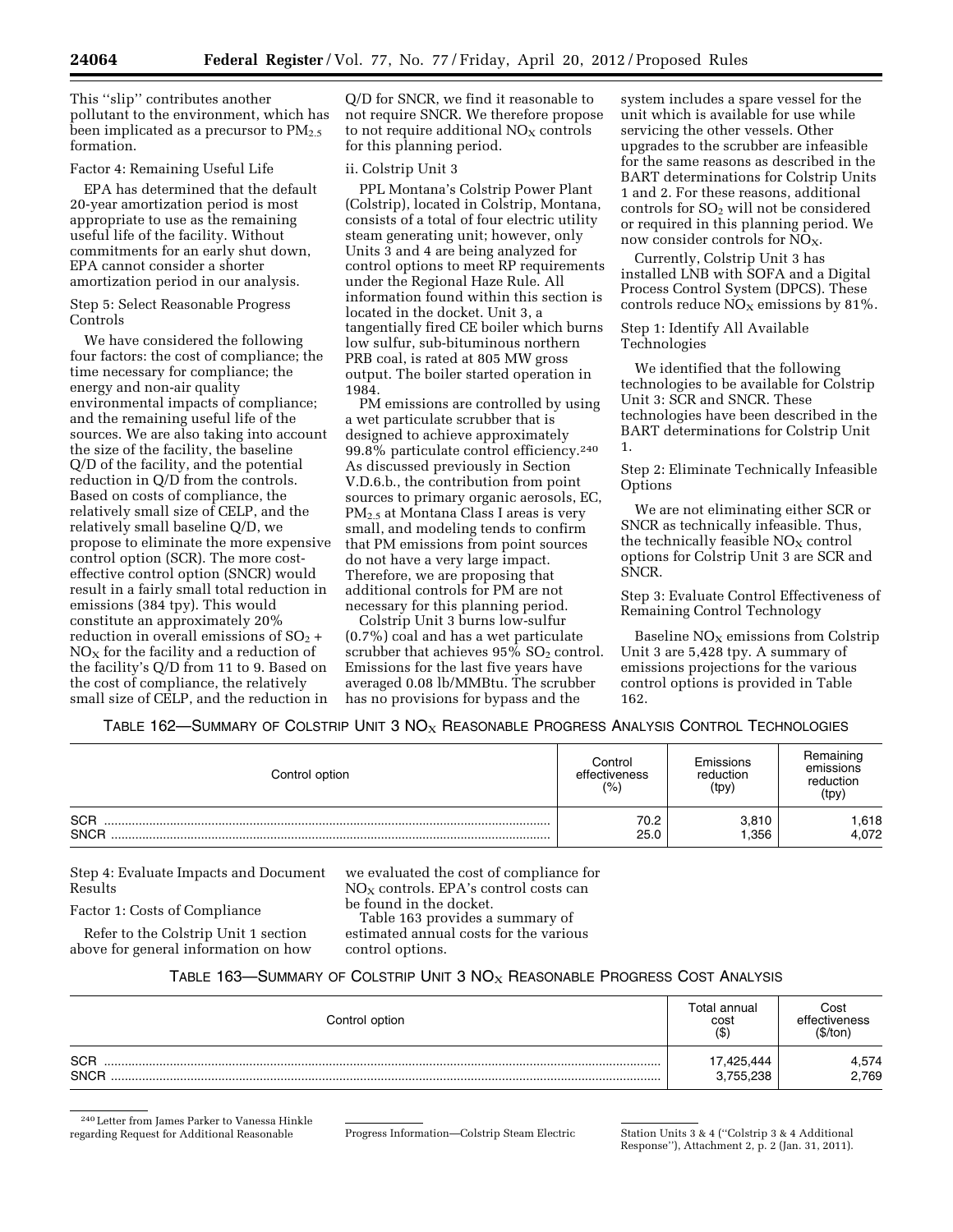We relied on control costs developed for the IPM for direct capital costs for SCR and SNCR.241 We then used methods provided by the CCM for the remainder of SCR and SNCR calculations. Specifically, we used the methods in the CCM to calculate total capital investment, annual costs associated with operation and maintenance, to annualize the total capital investment using the CRF, and to sum the total annual costs. We used a retrofit factor of ''1,'' reflecting an SCR and SNCR retrofit of typical difficulty in the IPM control costs.

As Colstrip Unit 3 burns subbituminous PRB coal having a low sulfur content of 0.91 lb/MMBtu (equating to a  $SO<sub>2</sub>$  rate of 1.8 lb/ MMBtu),242 it was not necessary to make allowances in the control costs to account for equipment modifications or additional maintenance associated with fouling due to the formation of ammonium bisulfate. These are only concerns when the rate of  $SO<sub>2</sub>$  is above 3 lb/MMBtu.243 Moreover, ammonium bisulfate formation can be minimized by preventing excessive NH<sub>3</sub> slip. Optimization of the SNCR system can commonly limit NH3 slip to levels less than the 5 ppm upstream of the pre-air heater.244 EPA's detailed cost calculations for SNCR can be found in the docket.

For SNCR we used a urea reagent cost estimate of \$450 per ton, taken from PPL's September 2011 submittal for Colstrip Units 1 and 2.245 For SCR, we used an aqueous ammonia (29%) cost of \$240 per ton,<sup>246</sup> and a catalyst cost of \$6,000 per cubic meter.<sup>247</sup> To estimate the average cost effectiveness (dollars per ton of emissions reductions), we divided the total annual cost by the estimated  $NO<sub>x</sub>$  emissions reductions.

Factor 2: Time Necessary for Compliance

We estimate that SCR and SNCR can be installed within this planning period.

Factor 3: Energy and Non-Air Quality Environmental Impacts of Compliance

An SNCR process reduces the thermal efficiency of a boiler as the reduction reaction uses thermal energy from the boiler.248 Therefore, additional coal must be burned to make up for the decreases in power generation. Using CCM calculations, we determined the additional coal needed for Unit 3 equates to 176,800 MMBtu/yr. For an SCR, the new ductwork and the reactor's catalyst layers decrease the flue gas pressure. As a result, additional fan power is necessary to maintain the flue gas flow rate through the ductwork. SCR systems require additional electric power to meet fan requirements

equivalent to approximately 0.3% of the plant's electric output.249 Both SCR and SNCR require some minimal additional electricity to service pretreatment and injection equipment, pumps, compressors, and control systems. Note that cost of the additional energy requirements has been included in our calculations.

Non-air quality environmental impacts of SNCR and SCR were described in our BART analysis for Colstrip Unit 1.

Factor 4: Remaining Useful Life

EPA has determined that the default 20-year amortization period is most appropriate to use as the remaining useful life of the facility. Without commitments for an early shut down, EPA cannot consider a shorter amortization period in our analysis.

Optional Factor: Modeled Visibility Impacts

We conducted modeling for Colstrip Unit 3 as described in section V.C.3.a. Table 164 presents the visibility impacts and benefits of SCR and SNCR at the 98th percentile of daily maxima for each Class I area from 2006 through 2008. Table 165 presents the number of days with impacts greater than 0.5 deciviews for each Class I area from 2006 through 2008.

TABLE 164—DELTA DECIVIEW IMPROVEMENT FOR  $NO<sub>X</sub>$  Controls on Colstrip Unit 3

| Class I area   | Baseline impact<br>(delta deciview)       | Improvement<br>from SCR<br>(delta deciview) | Improvement<br>from SNCR<br>(delta deciview) |
|----------------|-------------------------------------------|---------------------------------------------|----------------------------------------------|
| Yellowstone NP | 0.200<br>0.498<br>0.471<br>0.223<br>0.151 | 0.109<br>0.273<br>0.261<br>0.105<br>0.063   | 0.036<br>0.099<br>0.084<br>0.044<br>0.032    |

# TABLE 165-DAYS GREATER THAN 0.5 DECIVIEW FOR  $NO_X$  CONTROLS ON COLSTRIP UNIT 3

[Three Year Total]

| Class I area   | Baseline<br>(davs) | Using SCR | Using SNCR        |
|----------------|--------------------|-----------|-------------------|
| Yellowstone NP | 14<br>15           |           | C<br>8<br>10<br>C |

244 ICAC, p. 8.

243 IPM, Chapter 5, p. 5–9.

242U.S. DOE, Energy Information Administration, Cost and Quality of Fuels for Electric Utility Plants 1999 Tables, DOE/EIA–0191(99), Table 24 (June 2000).

 $^{245}\mathrm{NO_X}$  Control Update to PPL Montana's Colstrip Generating Station BART Report, September 2011, p. 8.

<sup>241</sup> IPM, Chapter 5, Appendix 5–2A and 5–2B.

<sup>246</sup>Email communication with Fuel Tech, Inc. (Mar. 2, 2012).

<sup>247</sup>Cichanowicz 2010, p. 6–7.

<sup>248</sup>CCM, Section 4.2, Chapter 1, p. 1–21.

<sup>249</sup>CCM, Section 4.2, Chapter 2, p. 2–28.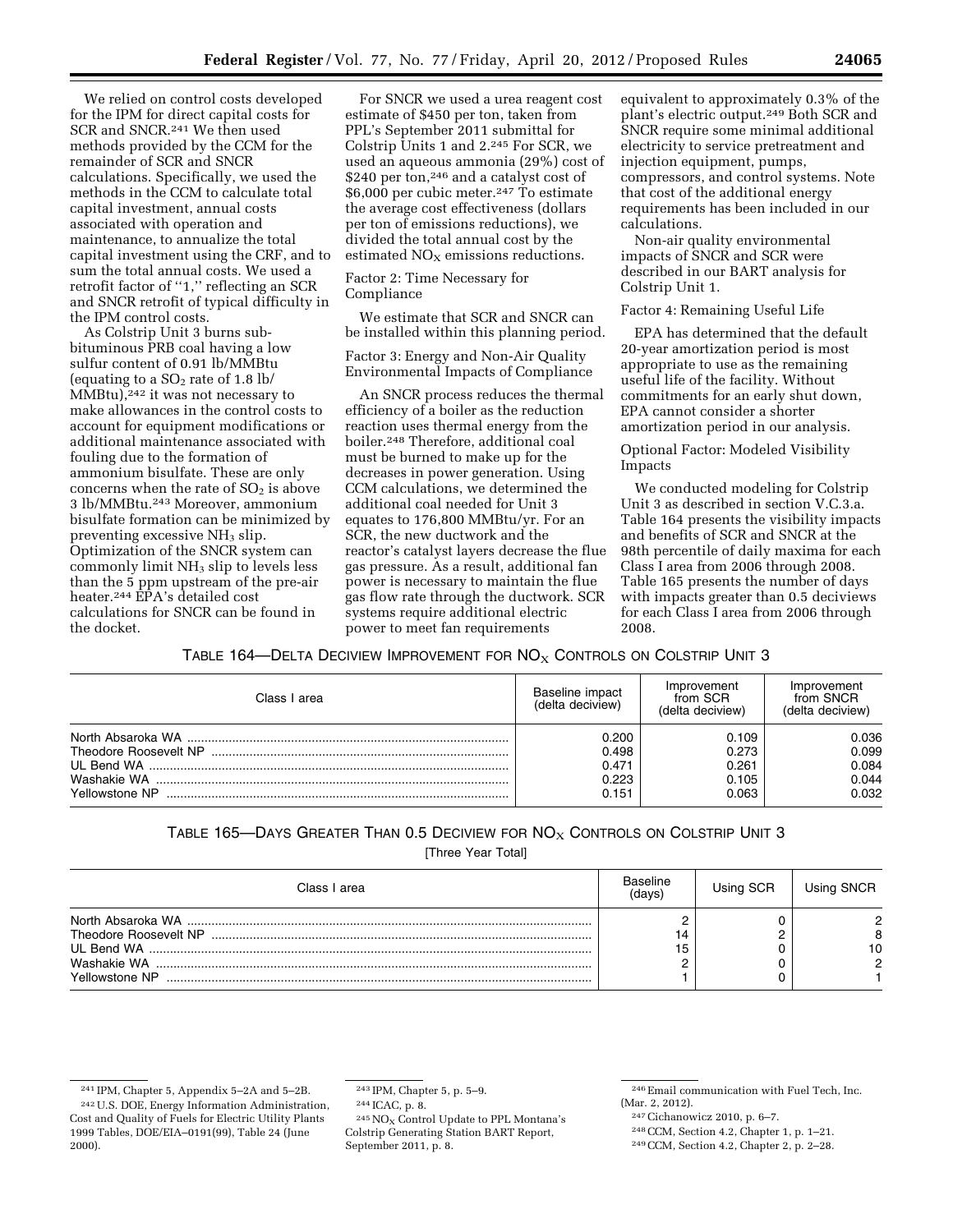Step 5: Select Reasonable Progress Controls

We have considered the following four factors: The cost of compliance; the time necessary for compliance; the energy and non-air quality environmental impacts of compliance; and the remaining useful life of the sources. We have also considered an additional factor: The modeled visibility benefits of controls. We evaluated this factor for Colstrip Units 3 and 4, due to the size of Colstrip Units 3 and 4 in comparison with the other RP sources. For the more cost-effective option (SNCR), the modeled visibility benefits are relatively modest. For the more expensive option (SCR), the modeled visibility benefits, although more substantial, are not sufficient for us to consider it reasonable to impose this option in this planning period. Therefore, we are proposing that no additional  $NO<sub>X</sub>$  controls will be required for this planning period on Colstrip Unit 3.

iii. Colstrip Unit 4

All information found within this section is located in the docket. Unit 4, a tangentially fired CE boiler which burns low sulfur, sub-bituminous northern PRB coal, is rated at 805 MW gross output. The boiler started operation in 1984.

PM emissions are controlled by using a wet particulate scrubber that is designed to achieve approximately 99.8% particulate control efficiency.250 As discussed previously in Section V.D.6.b., the contribution from point sources to primary organic aerosols, EC, PM2.5 at Montana Class I areas is very small, and modeling tends to confirm that PM emissions from point sources do not have a very large impact. Therefore, we are proposing that additional controls for PM are not necessary for this planning period.

Colstrip Unit 4 burns low-sulfur (0.7%) coal and has a wet particulate scrubber that achieves  $95\%$  SO<sub>2</sub> control. Emissions for the last five years have averaged 0.08 lb/MMBtu. The scrubber has no provisions for bypass and the system includes a spare vessel for the unit which is available for use while servicing the other vessels.251 Other upgrades to the scrubber are infeasible for the same reasons as described in the BART determinations for Colstrip Units

1 and 2. For these reasons, additional controls for  $SO<sub>2</sub>$  will not be considered or required in this planning period.

Currently, Colstrip Unit 4 has installed LNB with SOFA and a DPCS. These controls reduce  $NO<sub>X</sub>$  emissions by 81%.

Step 1: Identify All Available Technologies

We identified that the following technologies to be available for Colstrip Unit 4: SCR and SNCR. These technologies have been described in the BART determinations for Colstrip Unit 1.

Step 2: Eliminate Technically Infeasible Options

We are not eliminating any options as technically infeasible. Thus, the technically feasible  $NO<sub>X</sub>$  control options for Colstrip Unit 4 are SCR and SNCR.

Step 3: Evaluate Control Effectiveness of Remaining Control Technology

Baseline  $NO<sub>X</sub>$  emissions from Colstrip Unit 4 are 5,347 tpy. A summary of emissions projections for the various control options is provided in Table 166.

TABLE 166—SUMMARY OF COLSTRIP UNIT 4  $NO_{X}$  Reasonable Progress Analysis Control Technologies

| Control option            | Control       | Emissions     | Remaining     |
|---------------------------|---------------|---------------|---------------|
|                           | effectiveness | reduction     | emissions     |
|                           | (0)           | (tpy)         | (tpy)         |
| <b>SCR</b><br><b>SNCR</b> | 70.7<br>25.0  | 3,780<br>.336 | .567<br>4.011 |

Step 4: Evaluate Impacts and Document Results

Factor 1: Costs of Compliance

Refer to the Colstrip Unit 1 section above for general information on how we evaluated the cost of compliance for  $NO<sub>X</sub>$  controls. EPA's cost calculations can be found in the docket. Table 167 provides a summary of estimated annual costs for the various control options.

TABLE 167—SUMMARY OF COLSTRIP UNIT 4  $NO<sub>X</sub>$  Reasonable Progress Cost Analysis

| Control option            | Total annual cost<br>$($ \$) | Cost<br>effectiveness<br>(\$/ton |
|---------------------------|------------------------------|----------------------------------|
| <b>SCR</b><br><b>SNCR</b> | 17,441,422<br>3,682,750      | 4,607<br>2,757                   |

We relied on control costs developed for the IPM for direct capital costs for SCR and SNCR.252 We then used methods provided by the CCM for the remainder of the SCR and SNCR. Specifically, we used the methods in the CCM to calculate total capital investment, annual costs associated

250Colstrip 3 & 4 Additional Response,

annualize the total capital investment using the CRF, and to sum the total annual costs. We used a retrofit factor of ''1,'' reflecting an SCR and SNCR retrofit of typical difficulty in the IPM control costs.

with operation and maintenance, to

As Colstrip Unit 4 burns subbituminous PRB coal having a low sulfur content of 0.91 lb/MMBtu (equating to a  $SO_2$  rate of 1.8 lb/ MMBtu),253 it was not necessary to make allowances in the cost calculations to account for equipment modifications or additional

Attachment 2, p. 2.

<sup>251</sup> *Id.* 

<sup>252</sup> IPM, Chapter 5, Appendix 5–2A and 5–2B. 253U.S. DOE, Energy Information Administration, Cost and Quality of Fuels for Electric Utility Plants

<sup>1999</sup> Tables, DOE/EIA–0191(99), Table 24 (June 2000).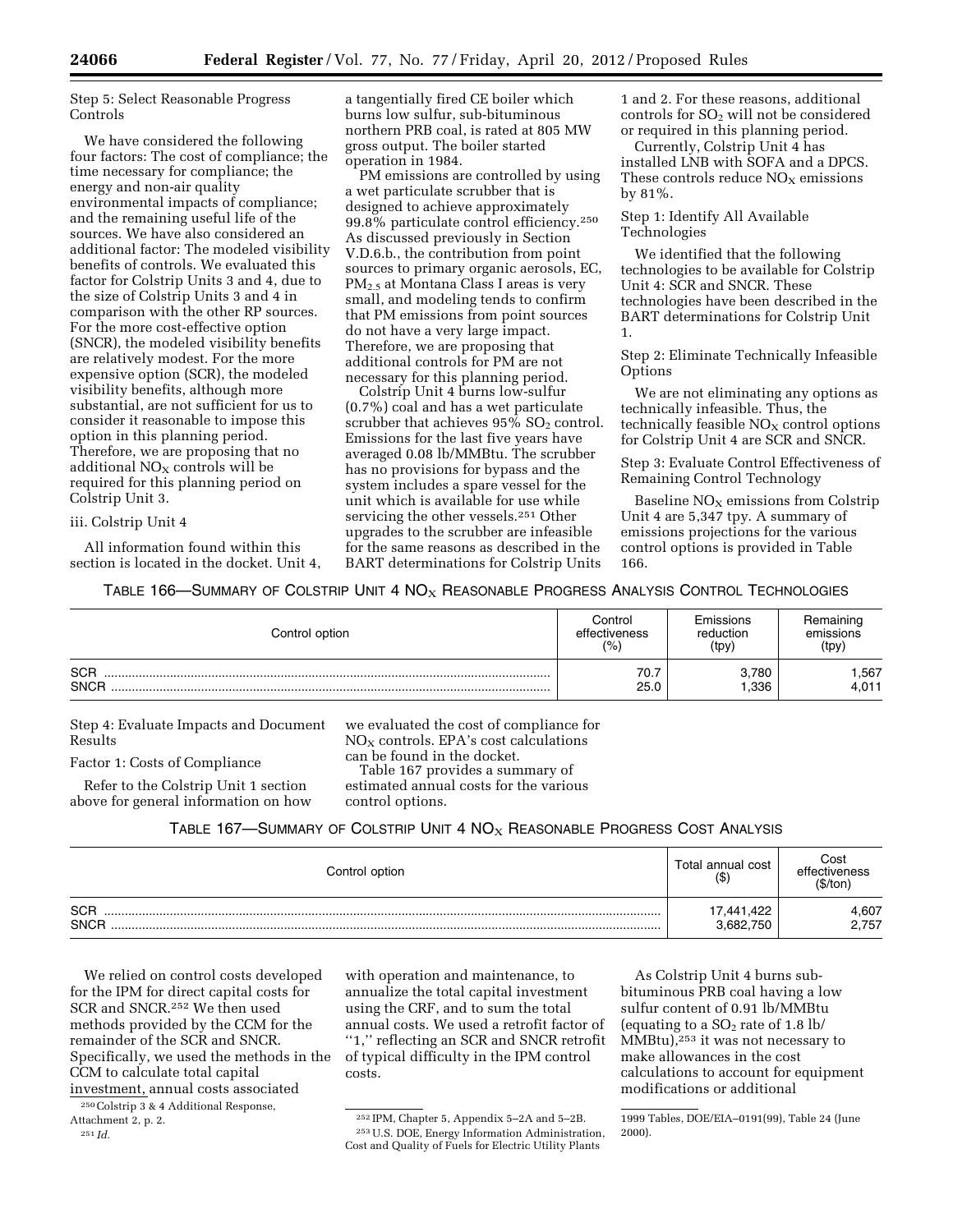maintenance associated with fouling due to the formation of ammonium bisulfate. These are only concerns when the rate of  $SO<sub>2</sub>$  is above 3 lb/MMBtu.<sup>254</sup> Moreover, ammonium bisulfate formation can be minimized by preventing excessive NH<sub>3</sub> slip. Optimization of the SNCR system can commonly limit NH3 slip to levels less than the 5 ppm upstream of the pre-air heater.255 EPA's detailed cost calculations for SNCR can be in the docket.

For SNCR we used a urea reagent cost estimate of \$450 per ton taken from PPL's September 2011 submittal for Colstrip Units 1 and 2.256 For SCR, we used an aqueous ammonia (29%) cost of \$240 per ton,257 and a catalyst cost of \$6,000 per cubic meter.258

Factor 2: Time Necessary for Compliance

We estimate that SCR and SNCR can be installed within this planning period. Factor 3: Energy and Non-Air Quality Environmental Impacts of Compliance

An SNCR process reduces the thermal efficiency of a boiler as the reduction reaction uses thermal energy from the boiler.259 Therefore, additional coal must be burned to make up for the decreases in power generation. Using CCM calculations we determined the additional coal needed for Unit 4 equates to 172,200 MMBtu/yr. For an SCR, the new ductwork and the reactor's catalyst layers decrease the flue gas pressure. As a result, additional fan power is necessary to maintain the flue gas flow rate through the ductwork. SCR systems require additional electric power to meet fan requirements equivalent to approximately 0.3% of the plant's electric output.260 Both SCR and SNCR require some minimal additional electricity to service pretreatment and injection equipment, pumps, compressors, and control systems. Note that cost of the additional energy requirements has been included in our calculations.

Non-air quality environmental impacts of SNCR and SCR were described in our BART analysis for Colstrip Unit 1.

Factor 4: Remaining Useful Life

EPA has determined that the default 20-year amortization period is most appropriate to use as the remaining useful life of the facility. Without commitments for an early shut down, EPA cannot consider a shorter amortization period in our analysis.

Optional Factor: Modeled Visibility Impacts

We conducted modeling for Colstrip Unit 4 as described in section V.C.3.a. Table 168 presents the visibility impacts and benefits of SCR and SNCR at the 98th percentile of daily maxima for each Class I area from 2006 through 2008. Table 169 presents the number of days with impacts greater than 0.5 deciviews for each Class I area from 2006 through 2008.

## TABLE 168—DELTA DECIVIEW IMPROVEMENT FOR  $NO<sub>X</sub>$  Controls on Colstrip Unit 4

| Class I area   | <b>Baseline</b><br>impact<br>(delta<br>deciview) | Improvement<br>from SCR<br>(delta<br>deciview) | Improvement<br>from SNCR<br>(delta<br>deciview) |
|----------------|--------------------------------------------------|------------------------------------------------|-------------------------------------------------|
|                | 0.168                                            | 0.077                                          | 0.030                                           |
|                | 0.485                                            | 0.260                                          | 0.091                                           |
|                | 0.468                                            | 0.249                                          | 0.081                                           |
|                | 0.223                                            | 0.101                                          | 0.043                                           |
| Yellowstone NP | 0.148                                            | 0.057                                          | 0.026                                           |

# TABLE 169—DAYS GREATER THAN 0.5 DECIVIEW FOR  $NO<sub>x</sub>$  CONTROLS ON COLSTRIP UNIT 4

[Three Year Total]

| Class I area   | Baseline<br>(davs) | Using SCR | Using SNCR |
|----------------|--------------------|-----------|------------|
| Yellowstone NP | 14<br>14           |           | 8          |

Step 5: Select Reasonable Progress Controls

We have considered the following four factors: The cost of compliance; the time necessary for compliance; the energy and non-air quality environmental impacts of compliance; and the remaining useful life of the sources. We have also considered an

additional factor: The modeled visibility benefits of controls. We evaluated this factor for Colstrip Units 3 and 4, due to the size of Colstrip Units 3 and 4 in comparison with the other RP sources. For the more cost-effective option (SNCR), the modeled visibility benefits are relatively modest. For the more expensive option (SCR), the modeled visibility benefits, although more

substantial, are not sufficient for us to consider it reasonable to impose this option in this planning period. Therefore, we are proposing that no additional  $NO<sub>X</sub>$  controls will be required for this planning period on Colstrip Unit 4.

<sup>254</sup> IPM, Chapter 5, p. 5–9.

<sup>255</sup> ICAC, p. 8.

 $^{256}\mathrm{NO_X}$  Control Update to PPL Montana's Colstrip Generating Station BART Report, September 2011, p. 8.

<sup>257</sup>Email communication with Fuel Tech, Inc., March 2, 2012.

<sup>258</sup>Cichanowicz 2010, p. 6–7.

<sup>259</sup>CCM, Section 4.2, Chapter 1, p. 1–21.

<sup>260</sup>CCM, Section 4.2, Chapter 2, p. 2–28.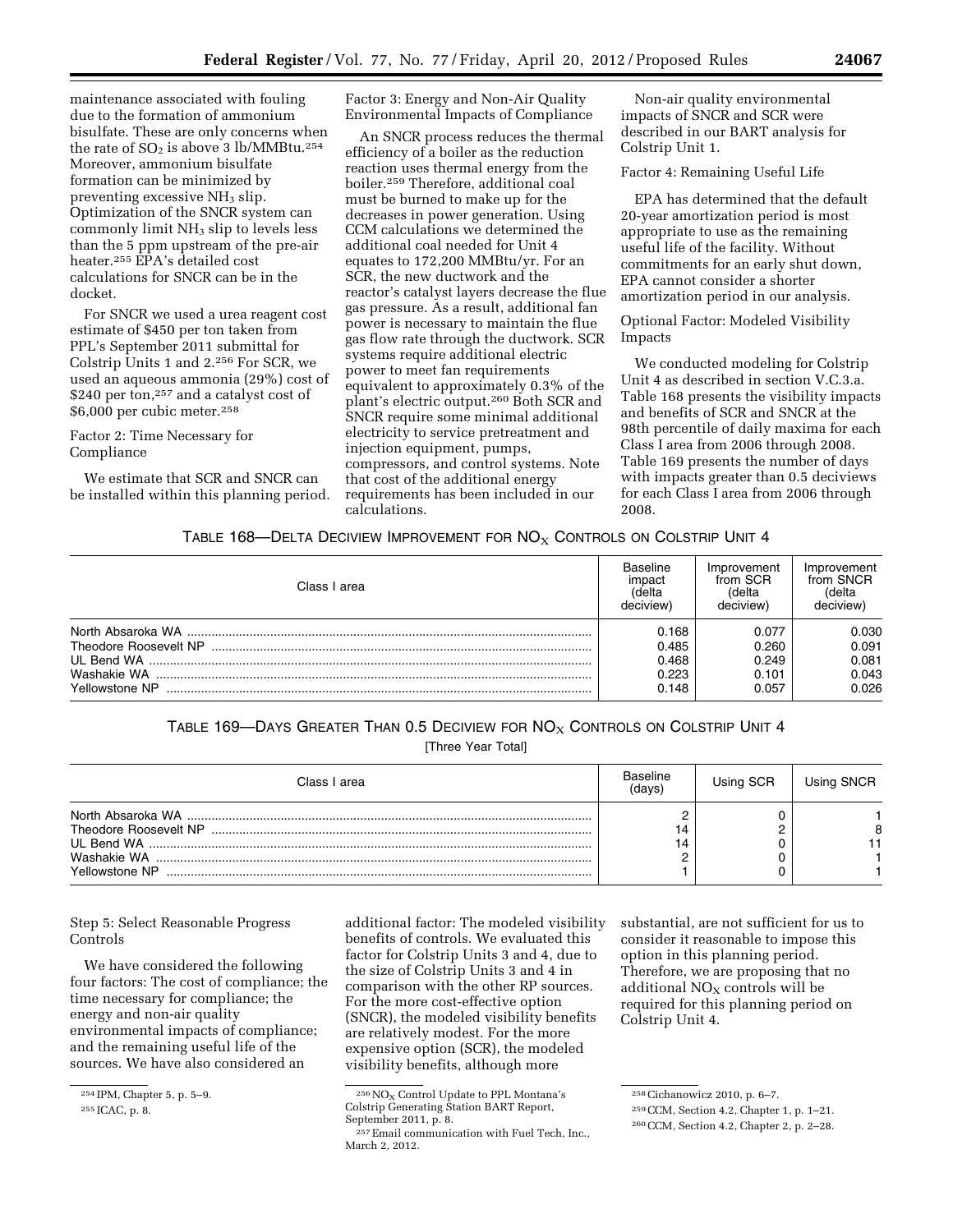## iv. Devon Energy Blaine County #1 Compressor Station

Devon Energy Blaine County #1 Compressor Station (Devon) operates two 5,500-hp Ingersoll Rand 616 natural gas compressor engines at its Blaine County #1 Compressor Station. The engines began operation in 1972 and combust natural gas. Emissions exit through a 45-foot stack. Additional information to support this four factor analysis can be found in the docket.261

PM and  $SO<sub>2</sub>$  emissions are relatively small (0.32 tpy of PM and 0.02 tpy of  $SO<sub>2</sub>$  per engine). Thus,  $SO<sub>2</sub>$  and PM emissions from these two engines are not significant contributors to regional haze and our determination only considers  $NO<sub>X</sub>$ . Additional controls for SO2 and PM will not be considered or required in this planning period.

#### Step 1: Identify All Available Technologies

We identified that the following technologies to be available for the compressor station: A continuous exhaust monitoring system (CEMS) with upgraded ignition system and air-fuel ratio control, a Dresser-Rand (D–R) mixing kit, a D–R mixing kit with screwin prechambers, SCR, and non-selective catalytic reduction (NSCR). Both engines are already equipped with electronic air/fuel controllers, as well as electronic fuel valves and ignition. Emissions are adjusted through manual setpoint control of the air-to-fuel (A/F) ratio.

The CEMS involves continuous monitoring of the exhaust stack gases and making the necessary automatic adjustments to the ignition timing and air-fuel ratio to ensure optimization of the combustion cycle within the power cylinders. Load changes on the engine

are compensated for in real time as opposed to the manual adjustments that currently take place. It is estimated that this system could achieve a 12% reduction in  $NO<sub>x</sub>$  from the baseline case. This technology has been used in the past on similar engines.

A D–R mixing kit system, supplied by the engine manufacturer, improves the fuel delivery system to enhance fuel/air mixing, which improves exhaust  $NO<sub>X</sub>$ levels and combustion stability. Dresser-Rand estimates that this system could achieve a 14% reduction in  $NO<sub>x</sub>$  from the baseline case.

The D–R mixing kit with screw-in prechambers adds a new turbocharger and cooling system to the hardware of the mixing kit. This system further leans out the combustion of the existing engine to improve  $NO<sub>x</sub>$  emissions performance. Dresser-Rand estimates that this system could achieve a 78% reduction in  $\rm{NO_{X}}$  from the baseline case.

SCR has been described in general terms in the above BART determinations. SCR is considered feasible for this source. However, typical compressor engines operate at variable loads, thereby creating technical difficulties for SCR operation leading to periods of NH<sub>3</sub> slip or periods of insufficient NH<sub>3</sub> injection. It is estimated that this system could achieve a 75% reduction in  $NO<sub>x</sub>$  from the baseline case. This technology is available from Catalytic Combustion, Inc and has been used in the past on similar engines.

NSCR is an add-on  $NO<sub>X</sub>$  control technology for exhaust streams with low O2 content. NSCR uses a catalyst reaction to simultaneously reduce  $NO<sub>x</sub>$ , CO, and HC to water, carbon dioxide, and nitrogen. The catalyst is usually a noble metal.

One type of NSCR system injects a reducing agent into the exhaust gas stream prior to the catalyst reactor to reduce the NO<sub>X</sub>. Another type of NSCR system has an afterburner and two catalytic reactors (one reduction catalyst and one oxidation catalyst). In this system, natural gas is injected into the afterburner to combust unburned HC (at a minimum temperature of 1700 °F). The gas stream is cooled prior to entering the first catalytic reactor where  $CO$  and  $NO<sub>X</sub>$  are reduced. A second heat exchanger cools the gas stream (to reduce any  $NO<sub>x</sub>$  reformation) before the second catalytic reactor where remaining CO is converted to carbon dioxide.

The control efficiency achieved by NSCR for  $NO<sub>x</sub>$  ranges from 80 to 90%. The  $NO<sub>X</sub>$  reduction efficiency is controlled by similar factors as for SCR, including the catalyst material and condition, the space velocity, and the catalyst bed operating temperature. Other factors include the A/F ratio, the exhaust gas temperature, and the presence of masking or poisoning agents. The operating temperature for an NSCR system ranges from approximately 700 °F to 1500 °F, depending on the catalyst.262

Step 2: Eliminate Technically Infeasible **Options** 

We are not eliminating any of the control options as being technically infeasible.

Step 3: Evaluate Control Effectiveness of Remaining Control Technology

Baseline  $NO<sub>X</sub>$  emissions are 372 tpy for each engine. A summary of emissions projections for the various control options is provided in Table 170.

TABLE 170—SUMMARY OF DEVON  $NO<sub>X</sub>$  REASONABLE PROGRESS ANALYSIS CONTROL TECHNOLOGIES

| Control option                              | Control<br>effectiveness<br>(%) | Emissions<br>reduction<br>(tpy) | Remaining<br>emissions<br>(tpy) | Emissions<br>reduction<br>(tpy) | Remaining<br>emissions<br>(tpy) |
|---------------------------------------------|---------------------------------|---------------------------------|---------------------------------|---------------------------------|---------------------------------|
|                                             |                                 | Unit 1                          |                                 |                                 | Unit 2                          |
|                                             | 90                              | 335                             | 37                              | 335                             | 37                              |
| Mixing kit plus screw-in prechambers        | 78                              | 290                             | 82                              | 290                             | 82                              |
|                                             | 75                              | 279                             | 93                              | 279                             | 93                              |
|                                             | 14                              | 52                              | 320                             | 52                              | 320                             |
| CEMS with upgraded ignition system and air- | 12                              | 45                              | 327                             | 45                              | 327                             |

CAM Technical Guidance Document, Appendix B–16, Non-Selective Catalytic Reduction (Apr. 2002), available at: *[www.epa.gov/ttnchie1/mkb/](http://www.epa.gov/ttnchie1/mkb/documents/B_16a.pdf)  [documents/B](http://www.epa.gov/ttnchie1/mkb/documents/B_16a.pdf)*\_*16a.pdf.* 

from Tracy Carter, no subject, (Feb. 25, 2011); APMM Unit Recommendations/Considerations for AQP Unit Reasonable Progress Determination for Devon Energy Blaine County #1 Compressor Station, Prepared by Claudia Smith (Dec. 5, 2011);

<sup>261</sup>Letter to Laurel Dygowski from Tracy Carter, no subject (June 18, 2009); Memo to Laurel Dygowski from Brad Nelson, RE: Four-Factor Analysis of Control Options for Devon Energy-Blaine County #1 Compressor Station—Chinook, Montana (July 17, 2009); Letter to Vanessa Hinkle

Email to Vanessa Hinkle from Alden West RE: Regional Haze RP Analysis (Oct. 26, 2011). 262CAM Technical Guidance Document,

Appendix B–16, Non-Selective Catalytic Reduction (Apr. 2002), available at: *[www.epa.gov/ttnchie1/](http://www.epa.gov/ttnchie1/mkb/documents/B_16a.pdf) [mkb/documents/B](http://www.epa.gov/ttnchie1/mkb/documents/B_16a.pdf)*\_*16a.pdf.*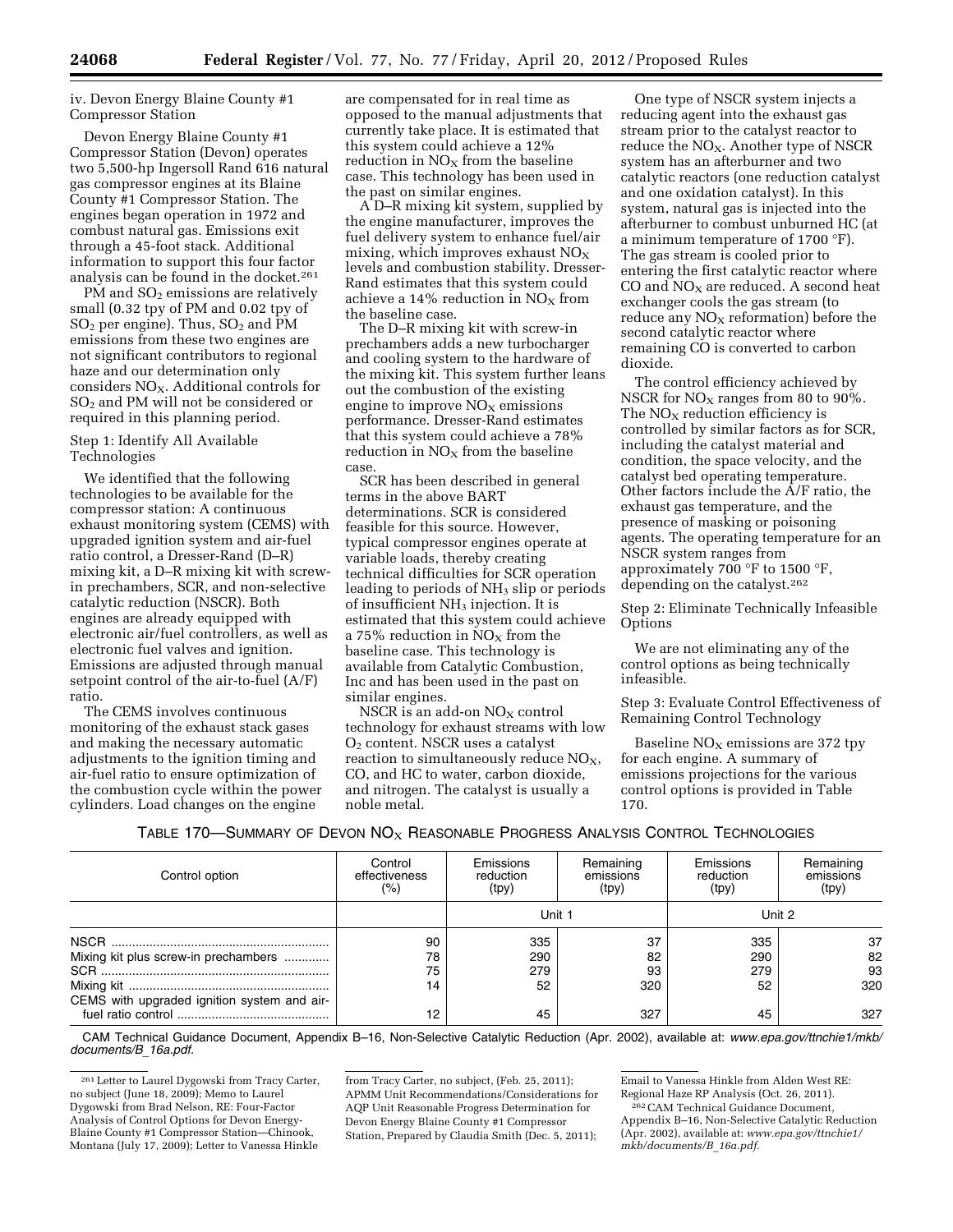Step 4: Evaluate Impacts and Document Results

Factor 1: Costs of Compliance

We are adopting cost figures provided by Devon, except for the costs of NSCR.

For NSCR, we estimated the annual cost to be \$105,000 based on information used to support the 2002 NESHAP for Reciprocating Internal Combustion Engines (RICE).263

Table 171 provides a summary of estimated annual costs for the various control options.

| TABLE 171-SUMMARY OF DEVON NO <sub>X</sub> REASONABLE PROGRESS COST ANALYSIS |  |  |  |  |  |
|------------------------------------------------------------------------------|--|--|--|--|--|
|------------------------------------------------------------------------------|--|--|--|--|--|

| Control option | Total annual cost<br>(same for both | Cost<br>effectiveness<br>(S/ton) | Cost<br>effectiveness<br>(S/ton) |
|----------------|-------------------------------------|----------------------------------|----------------------------------|
|                | units)                              | Unit 1                           | Unit 2                           |
| NSCR.          | 105.000                             | 282                              | 282                              |
|                | 261.000                             | 897                              | 897                              |
| <b>SCR</b>     | 308,822                             | 1.108                            | 1,108                            |
|                | 110,500                             | 2.079                            | 2.079                            |
|                | 29.100                              | 652                              | 652                              |

Factor 2: Time Necessary for Compliance

Installation of a CEMS would take approximately nine weeks, installation of the mixing kit would take between 17 to 22 weeks, installation of a mixing kit plus screw-in prechambers would take 20 to 26 weeks, installation of SCR would take approximately 25 weeks, and installation of NSCR could take up to one year.

Factor 3: Energy and Non-Air Quality Environmental Impacts

A CEMS with an upgraded ignition system and air-fuel ratio control would actually improve fuel consumption. Installation of SCR would cause backpressure on the engine exhausts which would lead to a reduction of available power and an increase in engine fuel use. NSCR can potentially require up to a 5% increase in fuel consumption and up to a 2% reduction in power output.

A CEMS with an integrated ignition system and air-fuel ratio control, D–R mixing kit, or D–R mixing kit with screw-in prechambers would not have direct environmental impacts. Some manufacturers accept the return of spent catalyst that would be used by NSCR and SCR. If the catalyst could not be returned to the manufacturer, it would need to be disposed. In addition, SCR uses NH3, which would have the possibility of being released if not properly managed.

Factor 4: Remaining Useful Life

EPA has determined that the default 20-year amortization period is most appropriate to use as the remaining useful life of the facility. Without commitments for an early shut down,

EPA cannot consider a shorter amortization period in our analysis.

Step 5: Select Reasonable Progress Controls

We have considered the following four factors: The cost of compliance; the time necessary for compliance; the energy and non-air quality environmental impacts of compliance; and the remaining useful life of the sources. We are also taking into account the size of the facility, the baseline Q/D of the facility, and the potential reduction in Q/D from the controls. Based primarily on the low cost of \$282 per ton of  $NO<sub>X</sub>$  removed, we propose to find NSCR is a reasonable control to address reasonable progress for the initial planning period, with an emission limit of 21.8 lb/hr (30-day rolling average).

We have eliminated lower performing options—upgraded ignition system and air-fuel ratio control, D–R mixing kit, SCR, and D–R mixing kit with screw-in prechambers because their cost effectiveness values are higher and/or the emission reductions are lower than NSCR. We are proposing an emission limit of 21.8 lbs/hr (30-day rolling average) based on a predicted control efficiency of 90%. The emission limit would apply on a continuous basis, including during startup, shutdown, and malfunction. We propose to require that Devon start meeting our proposed emission limit at Blaine County #1 Compressor Station as expeditiously as practicable, but no later than July 31, 2018. This is consistent with the requirement that the FIP cover an initial planning period that ends July 31, 2018. We propose this compliance deadline

because of the equipment installation that is required.

In order to ensure the effectiveness of the NSCR, we are proposing to require the following work practices and operational requirements. We are proposing that Devon install a temperature-sensing device (*i.e.,*  thermocouple or resistance temperature detectors) before the catalyst in order to monitor the inlet temperatures of the catalyst for each engine and that Devon maintain the engine at a minimum of at least 750 °F and no more than 1250 °F in accordance with manufacturer's specifications. Also, we are proposing that Devon install gauges before and after the catalyst for each engine in order to monitor pressure drop across the catalyst, and that Devon maintain the pressure drop within  $\pm 2''$  water at 100% load plus or minus 10% from the pressure drop across the catalyst measured during the initial performance test. We are proposing to require Devon to follow the manufacturer's recommended maintenance schedule and procedures for each engine and its respective catalyst. We are proposing that Devon only fire each engine with natural gas that is of pipeline-quality in all respects except that the  $CO<sub>2</sub>$ concentration in the gas shall not be required to be within pipeline-quality.

We are proposing the following monitoring, recordkeeping, and reporting requirements for Devon:

• Devon shall measure  $NO_X$ emissions from each engine at least semi-annually or once every six month period to demonstrate compliance with the emission limits. To meet this requirement, we are proposing that Devon measure  $NO<sub>x</sub>$  emissions from the

<sup>263</sup>US EPA, Office of Air Quality Planning and Standards, Regulatory Impact Analysis of the

Proposed Reciprocating Internal Combustion Engines NESHAP, Final Report (Nov. 2002),

available at *[http://www.epa.gov/ttn/atw/rice/](http://www.epa.gov/ttn/atw/rice/riceria.pdf)  [riceria.pdf.](http://www.epa.gov/ttn/atw/rice/riceria.pdf)*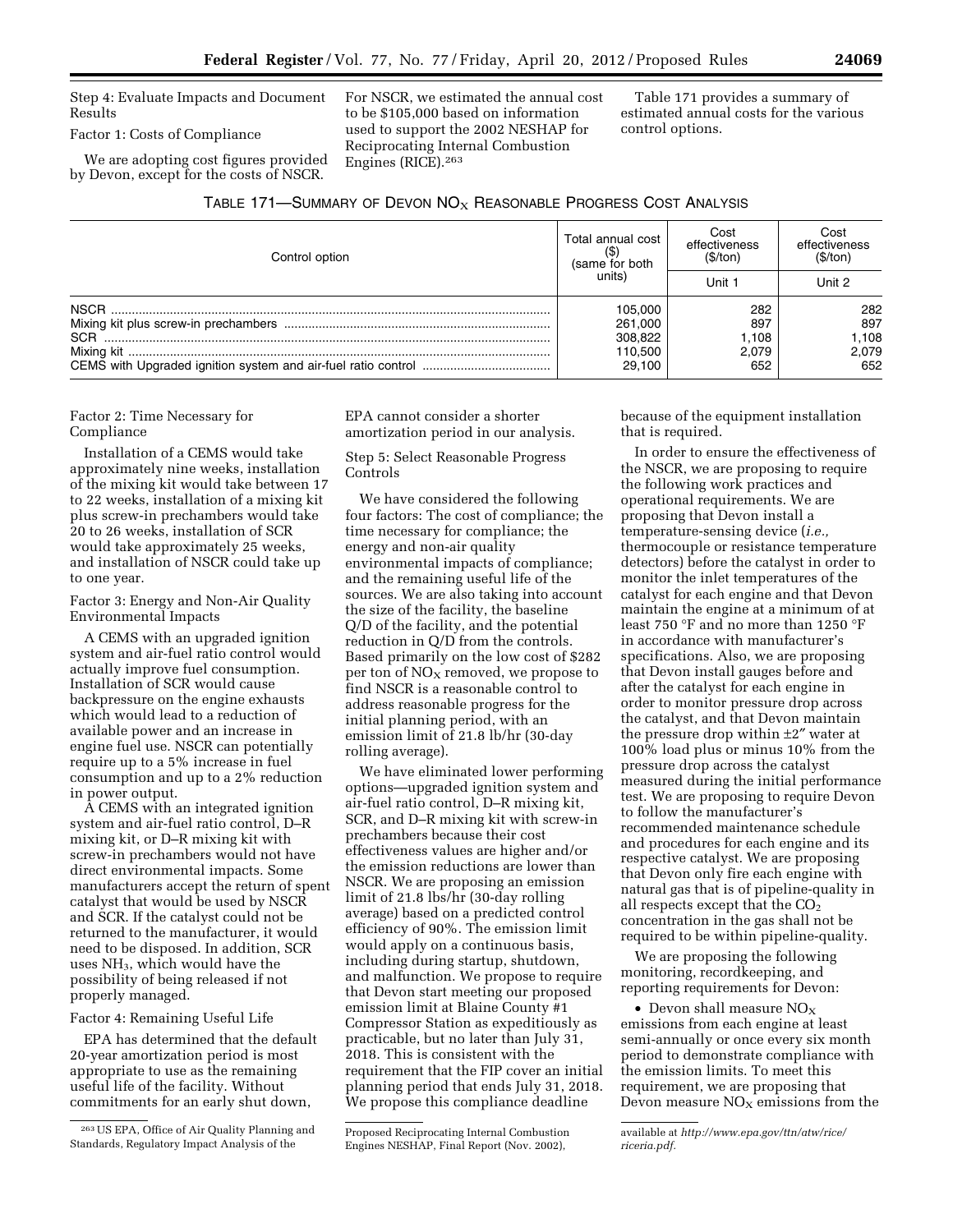engines using a portable analyzer and a monitoring protocol approved by EPA.

• Devon shall submit the analyzer specifications and monitoring protocol to EPA for approval within 45 calendar days prior to installation of the NSCR unit.

• Monitoring for  $NO<sub>x</sub>$  emissions shall commence during the first complete calendar quarter following Devon's submittal of the initial performance test results for  $NO<sub>x</sub>$  to EPA.

• Devon shall measure the engine exhaust temperature at the inlet to the oxidation catalyst at least once per week and shall measure the pressure drop across the oxidation catalyst monthly.

• Each temperature-sensing device shall be accurate to within plus or minus 0.75% of span and that the pressure sensing devices be accurate to within plus or minus 0.1 inches of water.

• Devon shall keep records of all temperature and pressure measurements; vendor specifications for the thermocouples and pressure gauges; vendor specifications for the NSCR catalyst and the A/F ratio controller on each engine.

• Devon shall keep records sufficient to demonstrate that the fuel for the engines is pipeline-quality natural gas in all respects, with the exception of the  $CO<sub>2</sub>$  concentration in the natural gas.

• Devon shall keep records of all required testing and monitoring that include: the date, place, and time of sampling or measurements; the date(s) analyses were performed; the company or entity that performed the analyses; the analytical techniques or methods used; the results of such analyses or measurements; and the operating conditions as existing at the time of sampling or measurement.

• Devon shall maintain records of all required monitoring data and support information (e.g. all calibration and maintenance records, all original stripchart recordings for continuous monitoring instrumentation, and copies of all reports required) for a period of at least five years from the date of the monitoring sample, measurement, or report and that these records be made available upon request by EPA.

Devon shall submit a written report of the results of the required performance tests to EPA within 90 calendar days of the date of testing completion.

v. Montana-Dakota Utilities Lewis & Clark Station

Montana-Dakota Utilities Company (MDU) submitted analyses and supporting information on March 17, 2009, February 2011 (Revised June

2011), June 14, 2011, February 10, 2012, and February 27, 2012.264

MDU owns and operates an electric utility power plant in Sidney, Montana, known as the L&C Station. The plant is rated at 52 MWs gross output (48 MWs net output) and consists of a single dry bottom, tangentially fired boiler, fueled with lignite coal. The boiler was installed in 1958.

PM emissions are controlled by a multi-cyclone dust collector, installed in 1957, with design control of 75–80%, as well as a flooded disc wet scrubber installed in 1975, designed for 98% PM control, with a nominal  $SO<sub>2</sub>$  control efficiency of approximately 15%, but which has achieved up to 60% control during certain operating conditions, mainly by the presence of calcium in the coal, but also by MDU's addition of lime to the existing scrubber system when the coal has lower calcium and higher sulfur content. Current  $NO<sub>x</sub>$ controls consist of LNBs and a CCOFA system, installed in 1996. Estimated level of control is 33%.265

As discussed previously in Section V.D.6.b., the contribution from point sources to primary organic aerosols, EC, PM2.5 at Montana Class I areas is very small, and modeling tends to confirm that PM emissions from point sources do not have a very large impact. Therefore, we are proposing that additional controls for PM are not necessary for this planning period.

## $SO<sub>2</sub>$

Current  $SO<sub>2</sub>$  controls consist of a wet scrubbing system (flooded disc wet scrubber, with lime addition as needed, depending on coal quality) with an estimated control efficiency of up to 60%.

Step 1: Identify All Available Technologies

We identified that the following technologies to be available for emissions reductions beyond those

265L&C Initial Response, pp. 3–5; L&C Emissions

achieved by the current control configuration: Wet lime scrubbing/ optimization of existing wet PM scrubber, lime SDA and baghouse, DSI and baghouse, and fuel switching to either PRB coal or to natural gas.

Wet lime scrubbing involves scrubbing the exhaust gas stream with slurry comprised of lime (CaO) in suspension. The process takes place in a wet scrubbing tower located downstream of a PM control device to prevent the plugging of spray nozzles and other problems caused by the presence of particulates in the scrubber. The  $SO<sub>2</sub>$  in the gas stream reacts with the lime to form  $CaSO<sub>3</sub>•2H<sub>2</sub>O$  and CaSO4. This control option is functionally equivalent to ''in terms of concept and control efficiency. Forced oxidation is used in wet scrubbing systems to convert calcium sulfite to calcium sulfate (gypsum). Air is blown through spent lime reagent to accomplish this reaction. This often takes place in the bottom of the wet scrubber. Calcium sulfite is a watery compound and cannot be de-watered. It is typically disposed in ash ponds. Calcium sulfate is a solid. Wet scrubber blowdown containing calcium sulfate can be run through a filter press for calcium sulfate recovery. After filtration, calcium sulfate can be disposed of as a solid waste or it can be sold as a raw material for drywall production. The use of forced oxidation has an impact on the method of scrubber waste disposal, but does not appreciably impact SO<sub>2</sub> removal.

This wet scrubbing option at L&C Station would involve modification to the existing PM wet scrubber to increase SO2 removal efficiency. The modification would primarily involve upgrade and optimization of the lime injection system. Expected total  $SO<sub>2</sub>$ emissions reduction would be approximately 70% on an annual basis, versus the estimated 60% control currently being achieved (about a 10% improvement). The scrubber lime injection system would be upgraded to achieve this additional removal.266

Lime SDA is a dry scrubbing system that sprays a fine mist of lime slurry into an absorption tower where the  $SO<sub>2</sub>$ is absorbed by the droplets. Once absorbed, the  $SO<sub>2</sub>$  reacts with lime to form  $CaSO<sub>3</sub>•2H<sub>2</sub>O$  and  $CaSO<sub>4</sub>$  within the droplets. The SDA temperature must be hot enough to ensure that the heat from the exhaust gas causes the water to evaporate before the droplets reach the bottom of the tower. This leads to the formation of a dry powder, which is carried out with the gas and collected

<sup>264</sup>Response to Reasonable Progress Request for Information, Montana-Dakota Utilities Co. (''L&C Initial Response'') (Mar. 17, 2009); Emissions Control Analysis for Lewis & Clark Station Unit 1, Prepared for Montana-Dakota Utilities Co. by Barr Consultants (''L&C Emissions Control Analysis'') (Feb. 2011, rev'd June 2011); Revised Emissions Control Analysis for Lewis & Clark Station, in Response to EPA Request of November 5, 2010, Montana-Dakota Utilities Co. (''L&C Revised Emissions Control Analysis'') (June 14, 2011); Response to EPA Questions of January 19, 2012, Regarding Fuel Switch to Natural Gas, Basis for SCR Cost Calculation, and SDA Efficiency, Montana-Dakota Utilities Co. (''L&C Feb. 10, 2012 Response'') (Feb. 10, 2012); Response to EPA Questions of February 15, 2012, Regarding Cost of Fuel Switch to Natural Gas, Montana-Dakota Utilities Co. (''L&C Feb. 27, 2012 Response'') (Feb. 27, 2012).

<sup>&</sup>lt;sup>266</sup>L&C Emissions Control Analysis, pp. 13-17.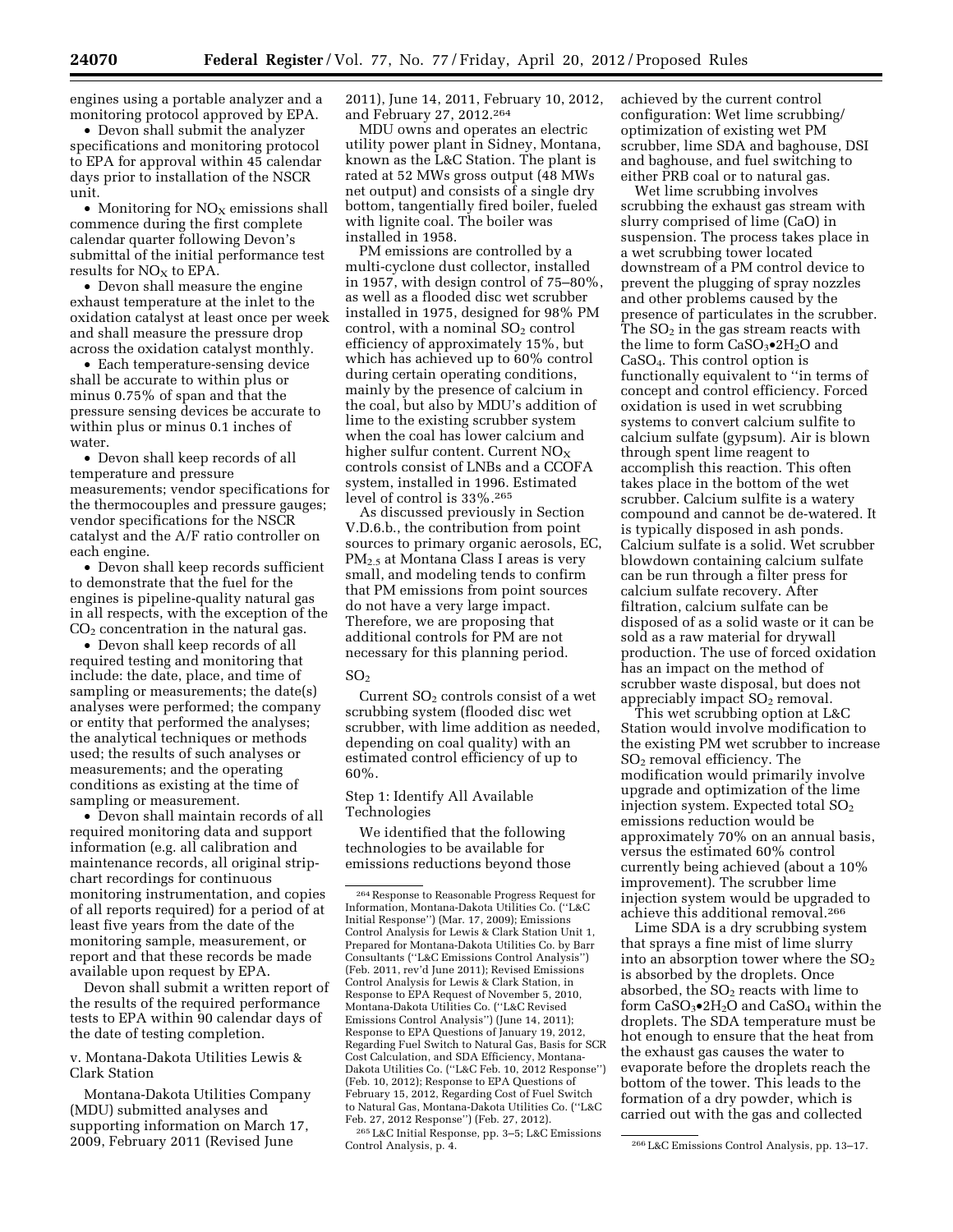with a fabric filter baghouse. Spray dryer absorption control efficiency is typically in the 70% to 90% range, but can be as high as 95%.267 We used 95% control for this analysis. To accommodate the SDA control option, the existing particulate scrubber at L&C Station would need to be abandoned in place and replaced with a baghouse.268 This is necessary to ensure the required system residence time for a dry control option; otherwise, the achievable control efficiency would be significantly decreased.269

DSI involves the injection of a lime or limestone powder into the exhaust gas duct work. The stream is then passed through a baghouse or ESP to remove the sorbent and entrained  $SO<sub>2</sub>$ . The process was developed as a lower cost FGD option because the mixing occurs directly in the exhaust gas stream instead of in a separate tower. Depending on the residence time allowed in the system and gas duct temperature, sorbent injection control efficiency is typically between 50% and 70%. Based on the particulate loading of the existing control system, DSI is expected to achieve removal efficiencies of less than the design range in combination with existing controls. We used 70% control for this analysis. To accommodate the DSI control option, the existing particulate scrubber at L&C Station would need to be abandoned in place and replaced with a new baghouse. Again, this is necessary to ensure the required system residence time for a dry control option; otherwise, the achievable control efficiency would be significantly decreased.270

Fuel switching is a control technology option. Blending of subbituminous PRB

coal is already employed at L&C Station, in instances where relatively poor quality lignite coal is provided to the plant. MDU's boiler is currently permitted to blend PRB coal with the primary lignite fuel.271 Therefore, we consider a fuel switch to PRB coal as primary fuel to be an available  $SO_2$ control option, although, since there is no appreciable difference in the sulfur content (weight percent) of PRB coal versus lignite coal, this option might yield only marginal SO<sub>2</sub> reductions.<sup>272</sup> Also, since MDU has provided data indicating natural gas is used to some extent (about 0.37% of total heat input to the boiler in 2002, by our calculations, based on information supplied by MDU),<sup>273</sup> we consider a fuel switch to natural gas as primary fuel to be another available control option for  $SO_2$ . Since pipeline-quality natural gas has negligible sulfur content, we would expect a greater than 99% reduction in  $SO<sub>2</sub>$ . To supply sufficient natural gas to serve as primary fuel for the boiler, a new 22-mile pipeline from the nearest connection point to L&C Station would have to be constructed.274

Step 2: Eliminate Technically Infeasible Options

Although switching to coals with lower sulfur content and higher Btu content represents a viable precombustion method of reducing  $SO<sub>2</sub>$ emissions, there are limitations to achievable blending. Switching to any fuel with an appreciably different composition and energy content would require boiler surface and other design changes. Previous test burns of PRB coal at the boiler confirm that the high flue gas temperatures, resulting from the use

of PRB coal, cause significant fouling to boiler walls and other boiler surfaces. Due to the physical properties of PRB coal, coal mills and coal piping to the boiler would also need to be replaced, along with the addition of a railcar unloading system. A re-design of the existing boiler does not constitute a feasible retrofit control option. Further, there is no appreciable difference in the sulfur content (weight percent) of the subbituminous coal supplement, and reduced calcium/magnesium concentrations present in the subbituminous coal would also result in less inherent SO<sub>2</sub> control. Finally, the on-site coal inventory is fairly limited (generally 2–3 days' supply of lignite), due primarily to lack of property to safely store additional inventory.<sup>275</sup> Therefore, a switch to PRB coal as primary fuel is not considered further in this evaluation.

Step 3: Evaluate Control Effectiveness of Remaining Control Technology

A summary of emissions projections for the various control options is provided in Table 172. For all options, we relied on the estimated control efficiencies, estimated emissions reductions, and emissions baseline provided by MDU. The emissions baseline of 1,002.1 tpy used in our analysis reflects an estimated 60% level of control already being achieved by the existing scrubber system. The control efficiencies listed in the table below are the degree of control that is expected to be achieved on baseline  $SO<sub>2</sub>$  emissions (1,002 tpy).

| TABLE 172-SUMMARY OF MDU LEWIS AND CLARK SO <sub>2</sub> REASONABLE PROGRESS ANALYSIS CONTROL TECHNOLOGIES |  |  |  |
|------------------------------------------------------------------------------------------------------------|--|--|--|
|------------------------------------------------------------------------------------------------------------|--|--|--|

| Control option | Control       | Emissions | Remaining  |
|----------------|---------------|-----------|------------|
|                | effectiveness | reduction | emissions  |
|                | (%)           | (tpy)     | (tpy)      |
|                | $99+$         | 1.002     | Negligible |
|                | 85            | 850.3     | 151.8      |
|                | 10            | 100.2     | 901.9      |
|                | 10            | 100.2     | 901.9      |

Step 4: Evaluate Impacts and Document Results

Factor 1: Costs of Compliance

Table 173 provides a summary of estimated annual costs for the various control options.

270 *Id.,* pp. 13, 15. 271 *Id.,* pp. 8–10. 272 *Id.* 

273L&C Initial Response, p. 7.

274L&C Feb. 10, 2012 Response, p. 2.

275L&C Emissions Control Analysis, p. 8–10.

<sup>267</sup>L&C Feb. 10, 2012 Response, p. 3.

<sup>268</sup>L&C Emissions Control Analysis, p. 15. 269 *Id.*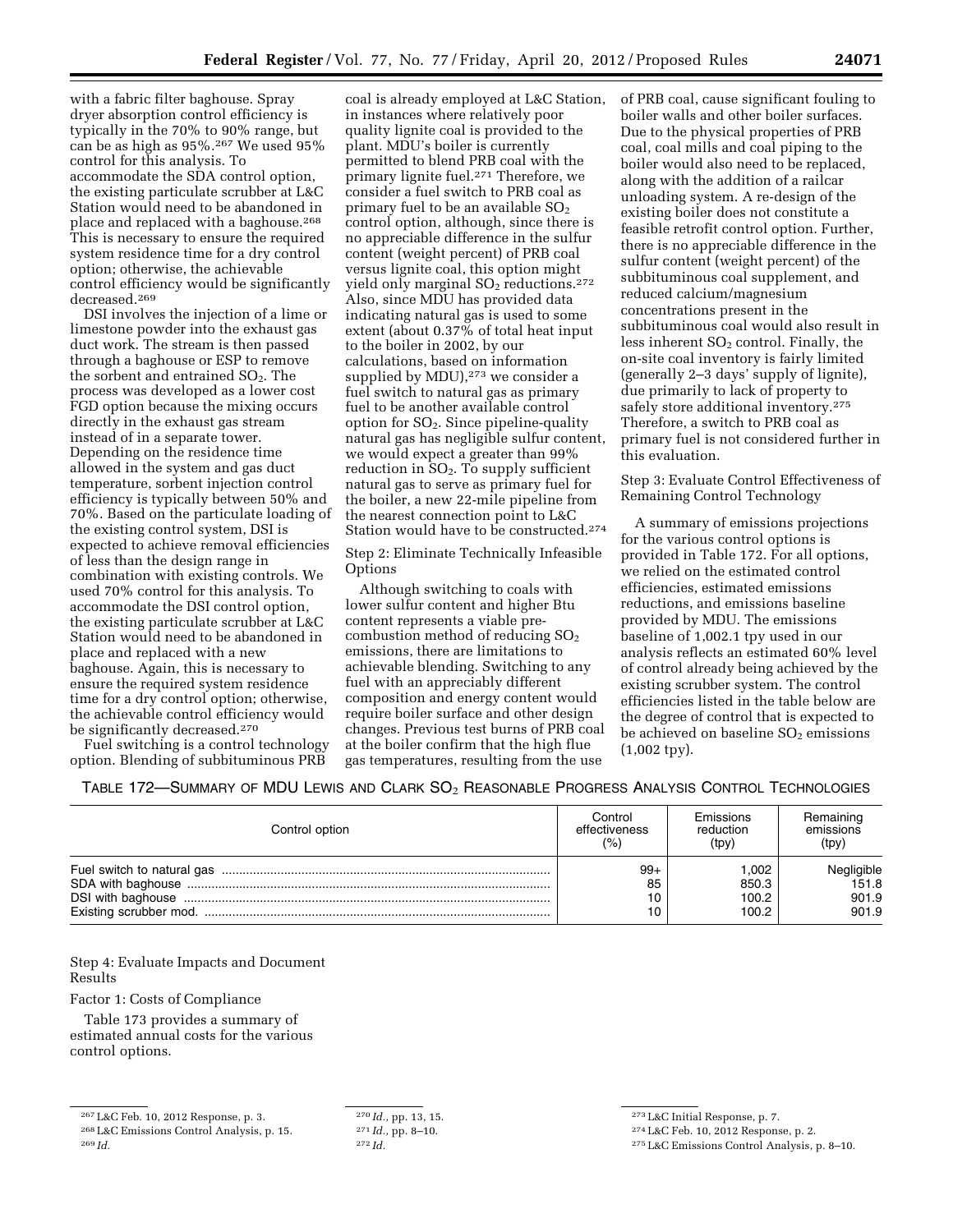| Control option | Total annual cost | Cost<br>effectiveness<br>(\$/ton) |
|----------------|-------------------|-----------------------------------|
|                | 21,919,094        | 21,875                            |
|                | 10,055,056        | 11,825                            |
|                | 2,840,734         | 28,350                            |
|                | 138.637           | 1.383                             |

TABLE 173—SUMMARY OF MDU LEWIS & CLARK REASONABLE PROGRESS COST ANALYSIS

We have relied on costs provide by MDU for these control options. The high annual cost of a fuel switch is due partly to the need to construct a new 22-mile natural gas pipeline, and partly to the large difference in cost of natural gas versus lignite coal. Natural gas would cost about five times as much as lignite coal to fuel the boiler.

## Factor 2: Time Necessary for Compliance

For the option involving a fuel switch to natural gas as primary fuel, we estimate several years would be needed to secure the necessary rights-of-way and install a new 22-mile pipeline that MDU has stated would be needed to provide a sufficient supply of natural gas.276 For the SDA-with-baghouse and DSI-with-baghouse control options, we relied on an estimate from the Institute of Clean Air Companies (ICAC) that approximately 30 months is required to design, build and install  $SO<sub>2</sub>$  scrubbing technology.277 For the option involving modification to the existing scrubbing system, we relied on MDU's estimate of 6 to 12 months to conduct an optimization study to evaluate scrubber capabilities and identify operational constraints.278

#### Factor 3: Energy and Non-Air Quality Environmental Impacts of Compliance

A fuel switch to natural gas as primary fuel could significantly increase the demand for natural gas in the region and could increase natural gas prices for other consumers of natural gas in the region, as well as create impacts associated with more production of natural gas in the region. For the SDAwith-baghouse control option, as well as for the DSI-with-baghouse control option, energy impacts would include a blower requiring increased energy use and an associated indirect CO<sub>2</sub> emissions increase. For the option of modifying the existing wet scrubber system, no appreciable energy impacts

are expected. There is, however, a potential for additional water consumption and wastewater generation.279

Factor 4: Remaining Useful Life

EPA has determined that the default 20-year amortization period is most appropriate to use as the remaining useful life of the facility. Without commitments for an early shut down, EPA cannot consider a shorter amortization period in our analysis.

## Step 5: Select Reasonable Progress Controls

We have considered the following four factors: The cost of compliance; the time necessary for compliance; the energy and non-air quality environmental impacts of compliance; and the remaining useful life of the sources. The costs per ton of pollutant reduced are excessive for the three most expensive options. We are also taking into account the size of the facility, the baseline Q/D of the facility, and the potential reduction in Q/D from the controls. Based on costs of compliance, the small size of MDU L&C, and the relatively small baseline Q/D, we propose to eliminate the more expensive control options (fuel switch to natural gas, SDA with baghouse, and DSI with baghouse). The most cost-effective control option (scrubber modifications) would reduce SO<sub>2</sub> emissions by 100 tpy, which equates to a 5.5% reduction in overall emissions of  $SO_2 + NO_X$  for this facility, or a reduction of Q/D from 29 to 27. Based on the costs of compliance, the relatively small size of MDU L&C, the baseline Q/D, and the modest reduction in Q/D, we find it reasonable to eliminate this option. We therefore propose to not require additional  $SO<sub>2</sub>$ controls for this planning period.

## $NO<sub>x</sub>$

Current  $\rm{NO_{X}}$  controls consist of LNBs and a CCOFA system, with estimated control efficiency of 33%.

## Step 1: Identify All Available Technologies

We identified that the following technologies to be available for emissions reductions beyond those achieved by the current control configuration: Fuel switching to PRB coal or to natural gas, SCR + SOFA/ LNB, SNCR, SOFA/LNB, and SNCR with SOFA/LNB.

We consider fuel switching to PRB coal or to natural gas, as primary fuel for the boiler, as an available control for NOX, for the same reasons as described in our  $SO<sub>2</sub>$  analysis. With regard to a potential switch to PRB coal, higher heat content of coal can yield lower  $NO<sub>x</sub>$  emissions in lb/MMBtu. The lignite coal used at L&C Station has an average heating value of 6,435 Btu/lb.280 PRB coal typically ranges from 8,000 to 8,500 Btu/lb and therefore could be expected to have lower  $NO<sub>x</sub>$  emissions than lignite coal, per ton of coal fired. Similarly, natural gas could be expected to produce lower  $NO<sub>X</sub>$  emissions than lignite coal. We used a 65% reduction in our analysis.281

SCR was generally described in our BART analysis for CELP. SCR has been demonstrated to achieve high levels of  $NO<sub>x</sub>$  reduction in the range of 80% to 90% (or higher) control, for a wide range of industrial combustion sources, including PC, cyclone, and stoker coalfired boilers and natural gas-fired boilers and turbines. For our SCR analysis, we included SOFA and LNB upstream of the SCR controls, on the basis that these controls are much less expensive than SCR and would enable the SCR system to use less reagent. Our calculations reveal that a control system consisting of SCR + SOFA/LNB would be more cost-effective than SCR alone

<sup>276</sup>L&C Feb. 10, 2012 Response, p. 2.

<sup>277</sup>Report from Bradley Nelson, EC/R Inc. to Laurel Dygowski of EPA, Four-factor Analysis of Control Options for MDU L&C Station, p. 5 (July 3, 2009).

<sup>278</sup>L&C Emissions Control Analysis, p. 17. 279L&C Emissions Control Analysis, p. 16.

<sup>280</sup>L&C Feb. 27, 2012 Response. MDU cited typical heat content of 6,435 Btu/lb for lignite coal, based on 2009–2011 average from FERC Form 1/EIA

 ${}^{281}\mathrm{The}$  AP–42 emission factor for natural gas is 170 lb/MMSCF. MDU's February 27, 2012 letter to EPA states that annual natural gas consumption, if natural gas is used as primary fuel, would be 3,283<br>MMSCF. This yields 279 tpy of NO<sub>x</sub> emissions. Baseline  $NO<sub>x</sub>$  emissions used by MDU in its June 2011 analysis, with lignite coal as primary fuel, are 802 tpy. Switching to natural gas would therefore represent a potential 65% reduction in  $NO<sub>x</sub>$ emissions.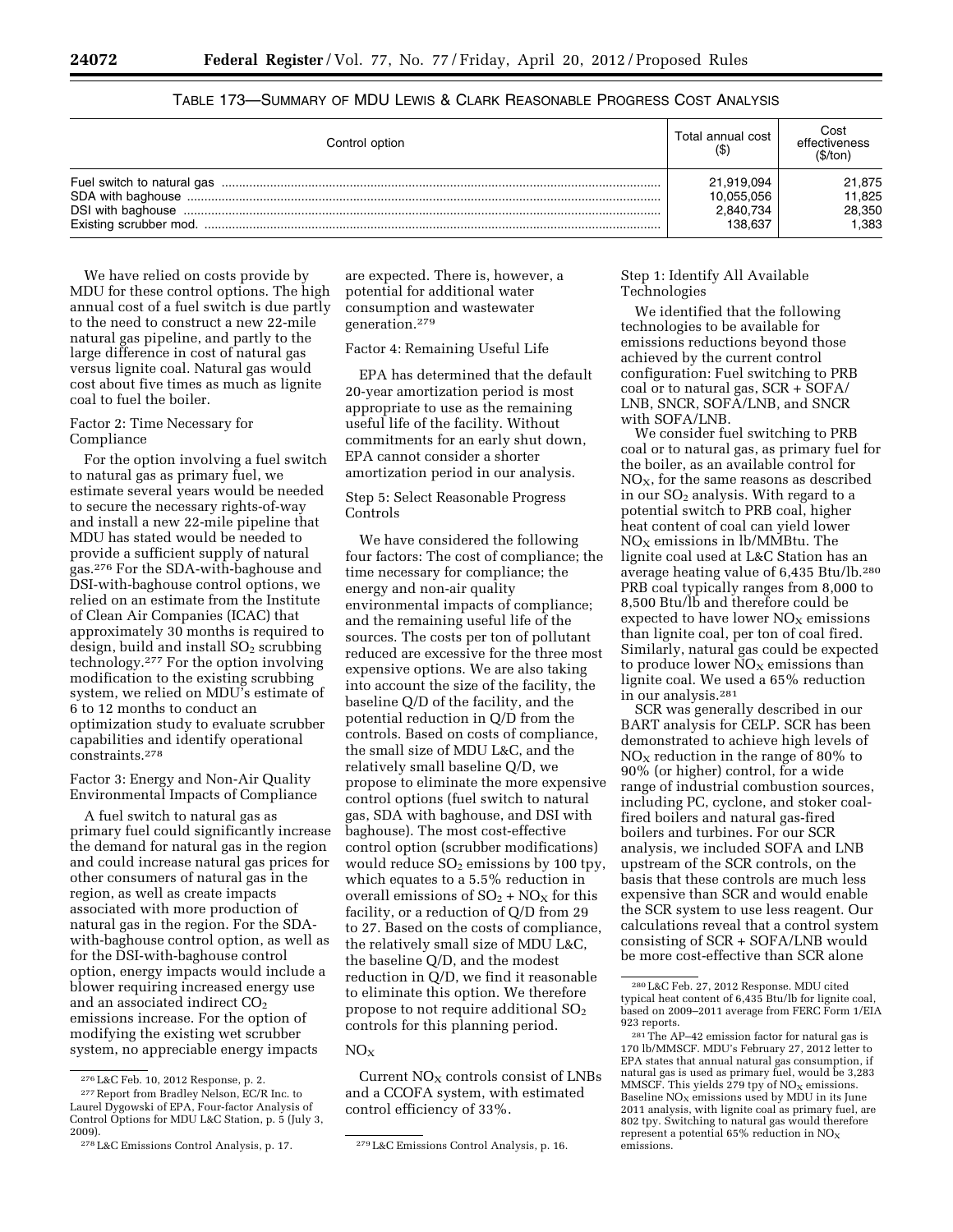and would also achieve a higher level of control than SCR alone. We have used 87.5% control as our estimate for the combined SCR + SOFA/LNB system.282

A description of SNCR was provided in our BART analysis for CELP. We used 38% control effectiveness for SNCR alone, and 50% control effectiveness for the control option of SNCR with SOFA/ LNB.

L&C Station is a member of Midwest Independent Transmission System Operator (MISO) and, as such, is operated as called upon based on energy demand and price. Generally, combustion systems on boilers are not optimized for low load operation, including associated  $NO<sub>x</sub>$  emissions. This is important because the efficiency of many air emission controls cannot be guaranteed at low load operating conditions. This is especially true for SNCR. Therefore, to reflect actual emission reductions on cost per ton basis, an SNCR scenario at low load operation is also presented in our analysis, using 23 MW capacity as the

low load operational case. Based on a preliminary SNCR engineering assessment that includes the temperature, residence time, and the current level of  $\mathrm{NO}_\mathrm{X}$  control, an emissions reduction of approximately 15% to 30% would be expected at low load conditions. We used 16% for our analysis.

SOFA was described in our BART analysis for Colstrip Unit 1. LNB was described in our analysis for CELP. SOFA technology is compatible with the existing LNB.

 $LNBs$  typically achieve  $NO<sub>X</sub>$  emission reductions of 25% to 50% as compared to uncontrolled emissions. LNBs are currently used at L&C Station. Based on the currently achieved emission rates, a combined reduction in the range of 30% to 40% is expected at L&C Station with the addition of SOFA and new LNB. We used 38% for our analysis.

Step 2: Eliminate Technically Infeasible **Options** 

We consider fuel switching to PRB coal to be technically infeasible, for

reasons already described in Step 2 of our  $SO<sub>2</sub>$  analysis.

Step 3: Evaluate Control Effectiveness of Remaining Control Technology

A summary of emissions projections for the various control options is provided in Table 174. We relied on information from MDU for estimated control efficiencies, expected emission reductions, and baseline emissions, with the exception of HDSCR + SOFA/ LNB, for which we performed our own analysis. The control efficiencies listed in the table below, other than for the SNCR low-load scenario, are the degree of reduction that is expected to be achieved on actual controlled baseline NOX emissions of 802 tpy. Similarly, the emission reductions in tpy in the table are reductions from the baseline emissions. For the SNCR low-load scenario, the baseline emissions, control efficiency and emissions reduction are those that correspond to low load operation (23 MW).

## TABLE 174—SUMMARY OF MDU LEWIS & CLARK  $NO<sub>X</sub>$  REASONABLE PROGRESS ANALYSIS CONTROL TECHNOLOGIES

| Control option  | Control<br>effectiveness<br>(% | Emissions<br>reduction<br>(tpy) | emissions<br>(tpy) |
|-----------------|--------------------------------|---------------------------------|--------------------|
|                 | 87.5                           | 69.                             | 109                |
|                 | 65                             | 523                             | 279                |
|                 | 50                             | 40 <sup>1</sup>                 | 401                |
| SOFA/LNB        | 38                             | 301                             | 501                |
| SNCR            | 38                             | 301                             | 501                |
| SNCR (low load) | 16                             | 57.6                            | 298                |

1Baseline emissions for the low load scenario are 356 tpy.

Step 4: Evaluate Impacts and Document Results Factor 1: Costs of Compliance

Table 175 provides a summary of estimated annual costs for the various control options. We relied on MDU's cost figures, with the exception of HDSCR + SOFA/LNB, for which we performed our own cost calculations, using a combination of EPA's OAQPS CCM and control costs from EPA's IPM.

# TABLE 175—SUMMARY OF MDU LEWIS & CLARK  $NO<sub>X</sub>$  Reasonable Progress Cost Analysis

| Control option                                                                           | Total annual cost<br>$($ \$)                                         | Cost<br>effectiveness                               |
|------------------------------------------------------------------------------------------|----------------------------------------------------------------------|-----------------------------------------------------|
| Fuel switch to natural gas<br>SNCR with SOFA/I NB<br>SOFA/LNB<br>SNCR<br>SNCR (low load) | 3.361,965<br>21.919.094<br>.093.962<br>364.546<br>761.654<br>565.673 | 4.853<br>41,934<br>2.729<br>1.213<br>2.533<br>9.817 |

 $282$  MDU NO<sub>X</sub> control cost analysis by US EPA Region 8 for SCR, SOFA/LNB, and SCR + SOFA/

LNB, Summary Spreadsheet (Mar. 7, 2012).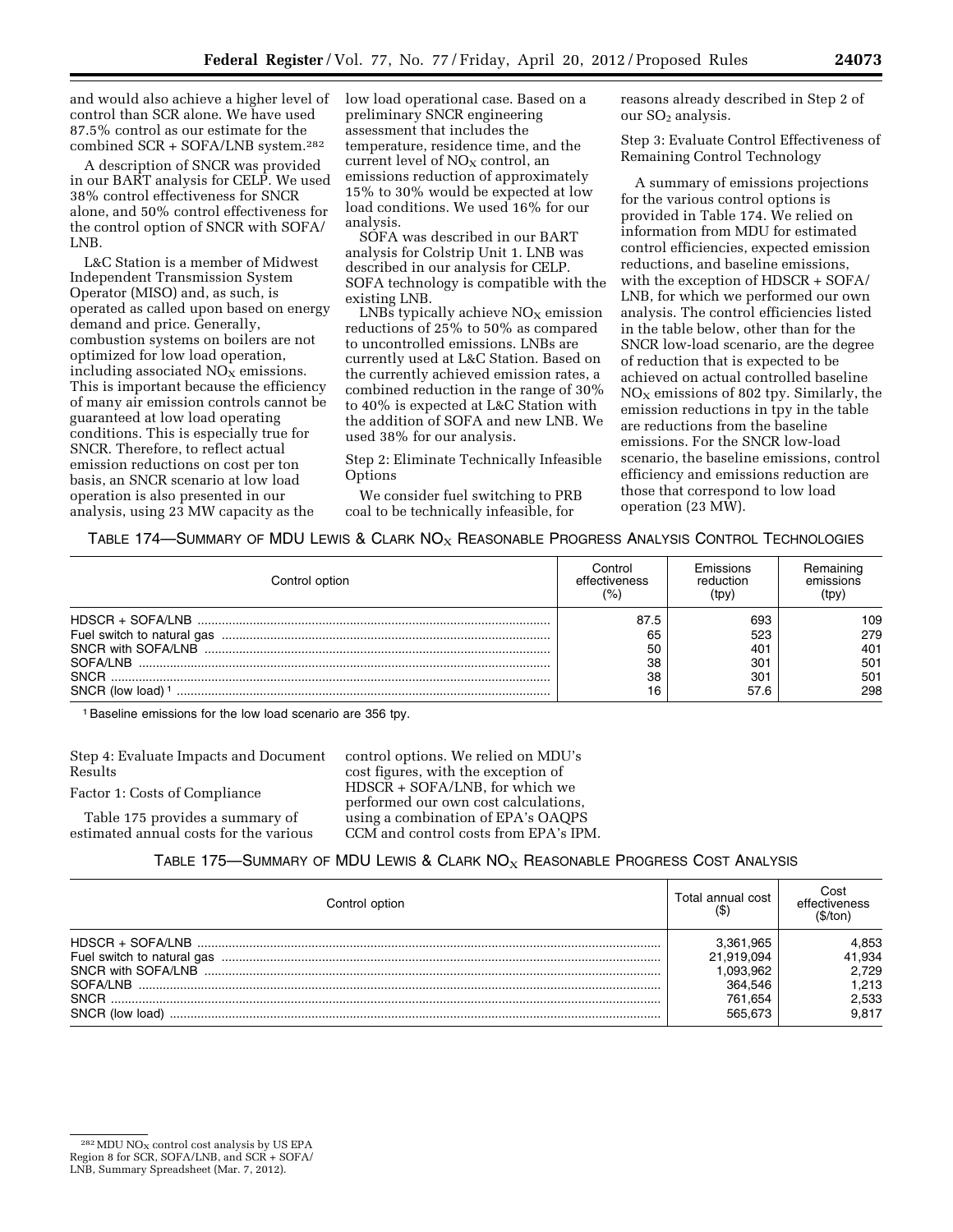## Factor 2: Time Necessary for Compliance

For combustion modifications such as SOFA and/or LNB, furnace penetration would be required and, as such, will need to align with a major outage. The next planned outage is spring of 2018.283 Therefore, it might not be possible to ensure that SOFA or LNB could be installed within the first planning period for regional haze requirements under the CAA. If HDSCR + SOFA/LNB is the chosen control option, the construction schedule could extend into many months. If SNCR is the chosen control option, installation would likely be much quicker. For the option involving a fuel switch to natural gas as primary fuel, several years might be needed to secure the necessary rights-of-way and install a new 22-mile pipeline that MDU has stated would be needed to provide a sufficient supply of natural gas.284

Factor 3: Energy and Non-Air Quality Environmental Impacts of Compliance

A fuel switch to natural gas as primary fuel could significantly increase the demand for natural gas in the region and could increase natural gas prices for other consumers of natural gas in the region, as well as create impacts associated with more production of natural gas in the region. Other control options, however, would have minimal energy impacts.

Depending on HDSCR installation in relation to existing controls,  $NH<sub>3</sub>$  slip can generally cause additional  $NH<sub>3</sub>$  to be emitted to air or water. As  $NH<sub>3</sub>$  is both a visibility impairing air pollutant and a wastewater regulated pollutant, air emissions and water discharges can be impacted. This is also a potential SNCR impact. Also, spent catalyst from SCR produces an increase in solid waste. Finally, for combustion modifications (SOFA and/or LNB), there is a potential for increased CO emissions from the boiler. During normal operation at L&C Station, CO levels are currently on the order of 20 ppm. Generally, CO performance guarantees are in the 100 ppm to 200 ppm range for LNBs.

#### Factor 4: Remaining Useful Life

EPA has determined that the default 20-year amortization period is most appropriate to use as the remaining useful life of the facility. Without commitments for an early shut down, EPA cannot consider a shorter amortization period in our analysis.

Step 5: Select Reasonable Progress Controls

We have considered the following four factors: the cost of compliance; the time necessary for compliance; the energy and non-air quality environmental impacts of compliance; and the remaining useful life of the sources. We are also taking into account the size of the facility, the baseline Q/ D of the facility, and the potential reduction in Q/D from the controls. Based on costs of compliance, the small size of the facility, and the relatively small baseline Q/D, we propose to eliminate the more expensive control options (fuel switching to natural gas and HDSCR + SOFA/LNB). For similar reasons, taking into account costs in the low load scenario, we propose to eliminate SNCR and SNCR + SOFA/ LNB. Finally, for the most cost effective option (SOFA/LNB), emissions reductions would be fairly small (300 tpy), which would result in approximately 16.6% reduction in overall emissions of  $SO_2 + NO_X$  for this facility, or a reduction of Q/D from 29 to 24. Based on the costs of compliance, the relatively small size of MDU L&C, and the modest reduction in Q/D, we find it reasonable to eliminate this option. We therefore propose to not require  $NO<sub>X</sub>$  controls for this planning period.

vi. Montana Sulphur and Chemical

Montana Sulphur and Chemical Company (MSCC) is a sulfur recovery source located in Billings, Montana. Additional information to support this four factor analysis can be found in the docket.285

MSCC converts the raw sulfur compound from fuel gases, acid gases and other materials to create marketable products, including: low sulfur fuel gas, elemental sulfur, dry fertilizers, hydrogen gas, hydrogen sulfide, and carbon and sodium sulfates. MSCC receives sulfur-containing fuel gases from the ExxonMobil refinery, desulfurizes these gases in its amine unit, and returns low-sulfur fuels back to the refinery. This process reduces sulfur oxide emissions that might otherwise be emitted to the atmosphere at the oil refinery site.

At MSCC, acid gases are processed in a multistage Claus process and tail gas incinerator. In 1998, MSCC installed a SuperClaus Process, which further

desulfurizes Claus tail gases by selective partial oxidation and controls emissions of SO2. In 2008, a second SuperClaus unit was installed in parallel to the first unit, so that sulfur and fuel gas processing can continue during periods of repair and maintenance.

The sulfur recovery process and its related stack is the preponderant source of SO2 emissions from the facility and is the only emissions unit included in our analysis.

PM emissions from the sulfur recovery process are estimated to be only 1 tpy. As discussed previously in Section V.D.6.b., the contribution from point sources to primary organic aerosols, EC,  $PM_{2.5}$  and  $PM_{10}$  at Montana Class I areas is very small, and modeling tends to confirm that PM emissions from point sources do not have a very large impact. Therefore, we are proposing that additional controls for PM are not necessary for this planning period.

 $NO<sub>X</sub>$  emissions also are relatively small, at 3 tpy. Thus,  $NO<sub>x</sub>$  emissions from the unit are not significant contributors to regional haze. Additional controls for  $NO<sub>X</sub>$  will not be considered or required in this planning period. We are therefore considering controls only for  $SO<sub>2</sub>$  for this planning period.

## Step 1: Identify All Available Technologies

We identified that the following technologies to be available: extending the Claus reaction into a lower temperature liquid phase (the Sulfured® process) and tail gas scrubbing (Wellman-Lord, SCOT, and traditional FGD processes).

In the Sulfured® process, the Claus reaction is extended at low temperatures (260 to 300°F) to recover  $SO_2$  and  $H_2S$ in the tail gas. Tail gas passes through one of three reactors on line at a given time. Two reactors are on either heating or cooling cycles while the third is on the gas stream. Gas flow is switched from the reactors and is determined by the sulfur-holding capacity of each catalyst bed in the reactors. Sulfur is vaporized by using inert gas from a blower, resulting in the regeneration of the catalyst bed. The inert gas is then cooled in a condenser, where the liquid sulfur is removed. The hot regenerated catalyst bed must be cooled before going back on the gas stream.

The Wellman-Lord is an oxidation tail gas scrubber that uses sodium sulfite  $(Na<sub>2</sub>SO<sub>3</sub>)$  and sodium bisulfate (NaHSO<sub>3</sub>) to react with  $SO<sub>2</sub>$  gas from the Claus incinerator to form bisulfate. The incinerator gases must be cooled and quenched before scrubbing, subjected to

<sup>283</sup>L&C Emissions Control Analysis, p. 26. 284L&C Feb. 10, 2012 Response, p. 2.

<sup>285</sup>Reasonable Progress (RP) Four-Factor Analysis of Control Options for Montana Sulphur & Chemical Company in Billings Montana; Response to Request for Information, Reasonable Progress for Montana Sulphur & Chemical Co, pursuant to Section  $114(A)$  of the Federal Clean Air (Feb. 6, 2012).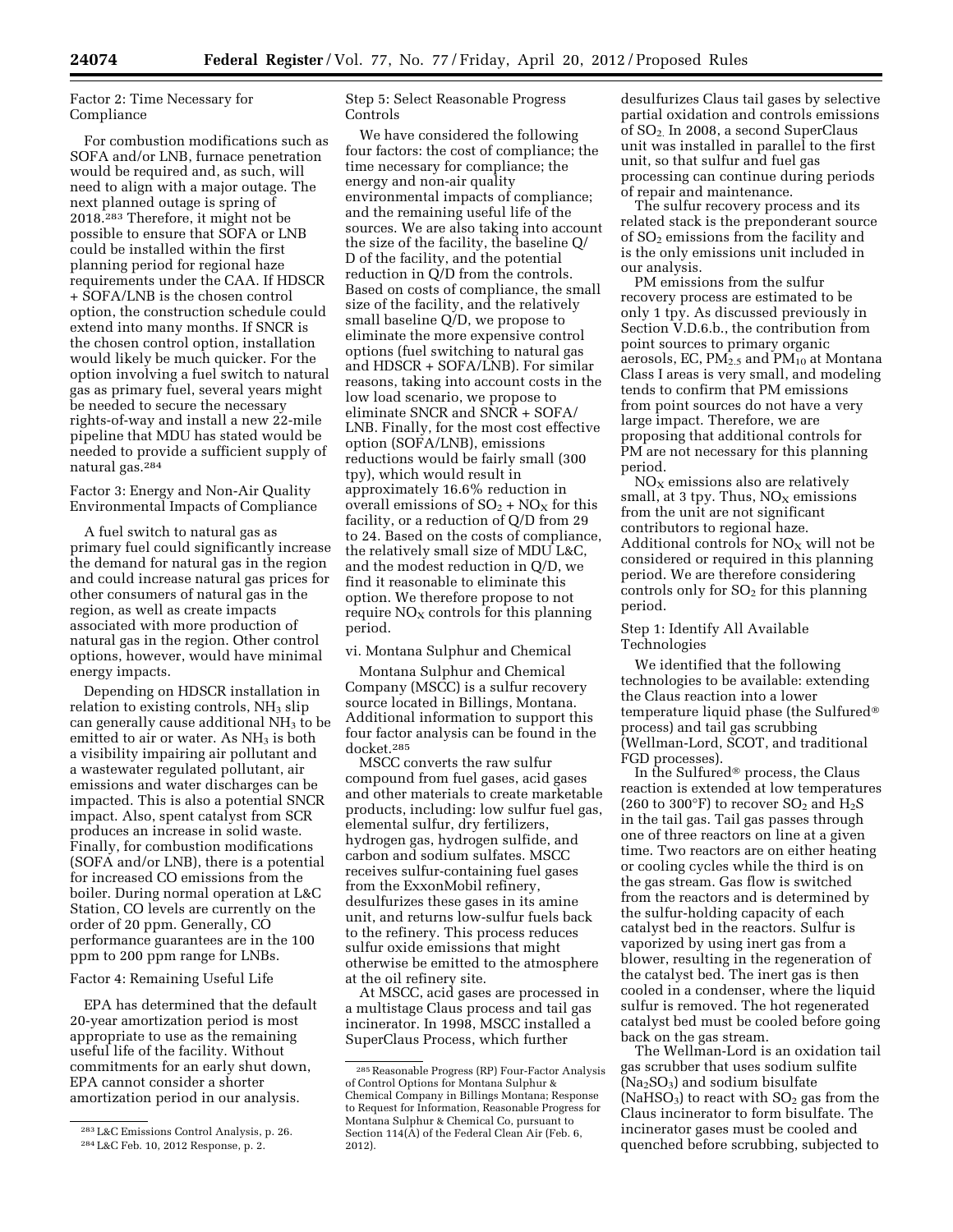misting after scrubbing, and reheated afterwards. The bisulfate solution is regenerated to sodium sulfite in a steamenergized evaporator. The concentrated wet  $SO<sub>2</sub>$  gas stream from the evaporator is partially condensed and some of the liquid water is used to dissolve sulfite crystals. The remaining enriched  $SO<sub>2</sub>$ gas stream is recycled back to the Claus plant and used to recover additional sulfur by reaction with the incoming hydrogen sulfide.

The Shell Claus Off-Gas Treatment (SCOT) process is another example of reduction tail gas scrubbing. In the SCOT process, and numerous variants, tail gas from the sulfur recovery unit (SRU) is re-heated and mixed with a hydrogen-rich reducing gas stream. Heated tail gas is treated using a catalytic reactor where the free sulfur, SO2, and reduced sulfur compounds are substantially reconverted to  $H_2S$ . The H2S-rich gas stream is then routed to a cooling/quench system where the gases are cooled. Excess condensed water from the quench system is routed to a separate sour water system for treatment and disposal. The cooled quench system gas effluent is then fed to an absorber section where the acidic gas comes in contact with a selective amine solution and is absorbed into solution; the amine must selectively reject carbon dioxide gas to avoid problems in the following steps, and must not be exposed to unreduced gases or oxygen (e.g., unconverted  $SO<sub>2</sub>$  or sulfur) that may arise during malfunctions. The rich solution is separately regenerated using steam, cooled and returned to the scrubber/absorber. The  $H_2S$ -rich gas released at the regenerator is reprocessed by the SRU.

Other traditional FGD technologies include: Wet lime scrubbers, wet

limestone scrubbers, dual alkali wet scrubbers, spray dry absorbers, DSI, and CDS. All of these technologies were described in previous sections (see the BART analysis for Corette and the four factor analyses for CELP, YELP, and MDU, L&C Station).

Step 2: Eliminate Technically Infeasible **Options** 

The Wellman-Lord scrubber is infeasible for MSCC. This system can require significant space, especially in retrofit applications. There is limited space at MSCC. Also, the purge system required by this process would generate excess acid water that would require onsite management and onsite or offsite disposal. For these reasons, the Wellman Lord system was not considered further.

SDA and DSI are not technically feasible because the flue gas  $SO<sub>2</sub>$ concentrations at MSCC are too high. These technologies cannot be used when concentrations are greater than 2000 ppm. The average concentration of  $SO<sub>2</sub>$  in the flue gas at MSCC ranges from 2,100 to 6,000 ppm. For this reason, SDA and DSI were not considered further.

MSCC has very limited space to install wet systems or to manage the waste streams generated by wet systems (wet lime scrubbers, wet limestone scrubbers, and dual alkali wet scrubbers). These systems can require significant space, especially in retrofit applications. There is limited space at MSCC. Also, these processes would generate excess water that would require onsite management and onsite or offsite disposal. Wet systems would require an onsite dewatering pond and landfill to process and dispose of scrubber sludge. For these reasons, the

wet systems were not considered further.

CDS cannot be used at MSCC because it would result in high particulate loading. It would be necessary to control those particulates. Because of the high particulate loading, the pressure drop across a fabric filter would be unacceptable; therefore, ESPs are generally used for particulate control for power plants. Either type of particulate control device would require substantial space, which is not available at MSCC. Based on limited technical data from non-comparable applications and our engineering judgment, we have determined that CDS is not technically feasible for this facility. For this reason, CDS was not considered further.

Both the SCOT and Sulfured® processes are feasible; however, in the BART Guidelines, EPA states that it may be appropriate to eliminate from further consideration technologies that provide similar control levels at higher cost. See 70 FR 39165 (July 6, 2005). We think it appropriate to do the same for RP determinations. In this case, Sulfured® systems reportedly can achieve 98% to 99.5% sulfur recovery efficiency while SCOT can reportedly achieve sulfur recovery as high as 99.8% to 99.9%. The cost is higher for the Sulfured® system when compared to the SCOT process. Because the SCOT process is more effective and costs less than the Sulfured® system, the Sulfured® system was not considered further.

Step 3: Evaluate Control Effectiveness of Remaining Control Technologies

Baseline SO<sub>2</sub> emissions from MSCC are 1,452 tpy. A summary of emissions projections for the SCOT process, the only remaining control technology, is provided in Table 176.

TABLE 176—SUMMARY OF MSCC SO2 REASONABLE PROGRESS ANALYSIS CONTROL TECHNOLOGY CONTROL **EFFECTIVENESS** 

| Control option | Control       | Emissions | Remaining |
|----------------|---------------|-----------|-----------|
|                | effectiveness | reduction | emissions |
|                | (% )          | (tpy)     | (tpy)     |
| <b>SCOT</b>    | 99.9          | 871       | 581       |

<sup>1</sup> Overall control efficiency is shown. Incremental control efficiency, over the current Superclaus™ Process is 60%.

Factor 1: Costs of Compliance

Table 177 provides a summary of estimated annual costs and cost effectiveness for the SCOT process.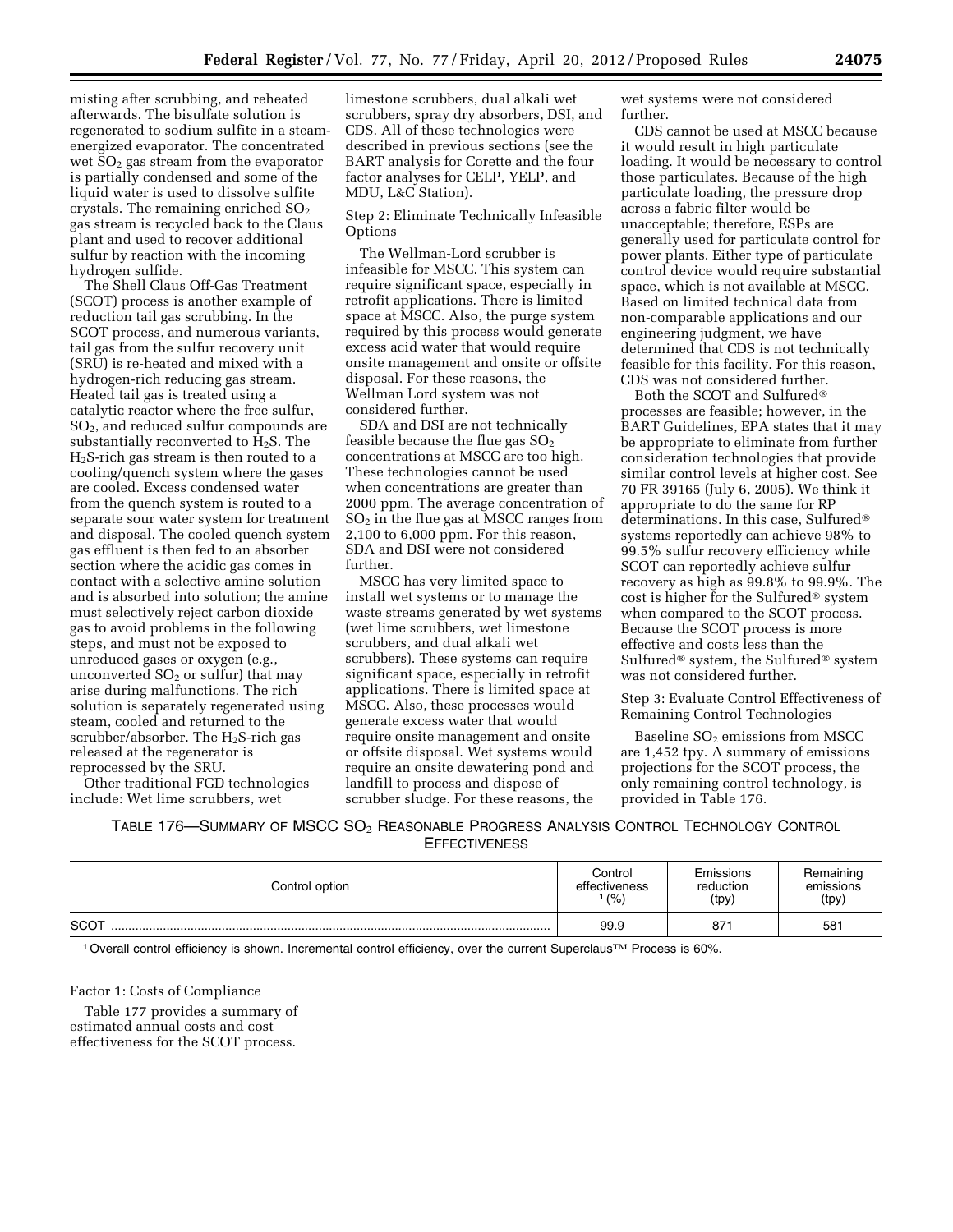| Control option | Total annual cost<br>(3) | Cost<br>effectiveness<br>(\$/ton) |
|----------------|--------------------------|-----------------------------------|
| SCOT           | 7,705,000                | 5,441                             |

# TABLE 177—SUMMARY OF MSCC  $SO_2$  Reasonable Progress Cost Analysis

We are adopting cost figures provided by MSCC, except that we annualized the capital cost using a 7% interest rate and 20-year equipment life (which yields a CRF of 0.0944), as specified in the Office of Management and Budget's Circular A–4, Regulatory Analysis.286 The capital cost is annualized by multiplying the total capital investment by the CRF (0.0944). We also used a control efficiency of 99.9% for the SCOT process.

## Factor 2: Time Necessary for Compliance

The SCOT process could be installed in 18 to 36 months.

Factor 3: Energy and Non-Air Quality Environmental Impacts of Compliance

The SCOT process requires substantial additional energy for operation. The tail gas from the Claus unit would need to be heated prior to entering a reducing reactor and/or heating recycled gas for regeneration requirements. Low-temperature based systems such as the SCOT system would also require additional fuel for reheat of the final tail gas for incineration prior to discharge. SCOT systems also require substantial electricity to operate numerous pumps, coolers and a condenser. Additional power is required to provide relatively large amounts of cooling water. Additional fuel and power energy (and equipment) is required for processing of the new sour water waste that is continuously produced in the quench process necessary for scrubbing. Additional details of the energy requirements for the SCOT process are described in the docket.

The quench system in the SCOT system produces a sour water effluent that requires treatment prior to disposal. This effluent contains hydrogen sulfide, and may contain other troublesome species as well, particularly during upset conditions. An engineered facility needs to be installed at MSCC to manage this waste stream.

Factor 4: Remaining useful life

EPA has determined that the default 20-year amortization period is most appropriate to use as the remaining

useful life of the facility. Without commitments for an early shut down, EPA cannot consider a shorter amortization period in our analysis.

Step 5: Select Reasonable Progress Controls

We have considered the following four factors: The cost of compliance; the time necessary for compliance; the energy and non-air quality environmental impacts of compliance; and the remaining useful life of the sources. We are also taking into account the size of the facility, the baseline Q/ D of the facility, and the potential reduction in Q/D from the controls. Based on costs of compliance for the only control option (SCOT), the relatively small size of the facility, and the relatively small baseline Q/D, we propose to eliminate this option. Therefore, we are proposing that no additional controls for  $SO<sub>2</sub>$  will be required for this planning period.

#### vii. Plum Creek Manufacturing

Plum Creek Manufacturing's Columbia Falls Operation, in Columbia Falls, Montana consists of a sawmill, a planner, and plywood and medium density fiberboard (MDF) processes. Additional information to support this four-factor analysis can be found in the docket.287 This RP analysis focuses on four emitting units at the Columbia Falls Operation: the Riley Union hog fuel boiler (Riley Union boiler), two Line 1 MDF dryer sander dust burners (Line 1 sander dust burners), and the Line 2 MDF dryer sander dust burner (Line 2 sander dust burner). The Riley Union boiler is used as a load-following steam generator for the dry kilns, plywood press, log vats, and MDF platen press. Downstream from the spreader-stoker grate, there are sander dust burners that are capable of supplementing 10% of the heat rate capacity of the boiler. These burners are normally fired with sander dust, but have the ability to fire natural gas during sander dust shortages and startup.

The Line 1 MDF dryers include two direct-contact dryers, a core fiber dryer, and a face fiber dryer. One Cone sander dust burner supplies heat to each dryer. The Line 1 fireboxes are one-quarter the size of the Line 2 firebox.

The Line 2 MDF dryers are directcontact dryers. The flue gas from the combustion chamber provides heat for the first- and second-stage dryer lines. The design of the Line 2 burner employs staged combustion, with a rich zone followed by a lean zone reducing peak flame temperature, thereby reducing thermal  $NO<sub>x</sub>$  emissions.

The Riley Union boiler exhausts to a dry ESP that was installed in 1993. The Line 1 dryer exhausts combine with the Line 1 press vents and metering bin baghouse exhausts before being controlled by a wet ESP that was installed in 1995. They emit to the atmosphere through two 80-foot stacks. The Line 2 dryer exhausts to a Venturi scrubber (installed in 2001) before emitting to the atmosphere through three 40-foot stacks. As discussed previously in Section V.D.6.b., the contribution from point sources to primary organic aerosols, EC,  $PM_{2.5}$  and PM<sub>10</sub> at Montana Class I areas is very small, and modeling tends to confirm that PM emissions from point sources do not have a very large impact. Therefore, we are proposing that additional controls for PM are not necessary for this planning period.

SO2 emissions are relatively small (18 tpy for all units combined). Thus,  $SO<sub>2</sub>$ emissions from these units are not significant contributors to regional haze, and additional controls for SO<sub>2</sub> will not be considered or required in this planning period. We are therefore only considering controls for  $NO<sub>x</sub>$  for this planning period.

#### Riley Union Boiler

Step 1: Identify All Available Technologies

The Riley Union Boiler does not currently have post-combustion or low  $NO<sub>X</sub>$  combustion technology. We identified that the following technologies to be available: SCR, RSCR, SNCR, SNCR/SCR hybrid, staged combustion, fuel staging, LNB, OFA, LEA, and FGR.

SCR, SNCR, LNB, OFA, LEA and FGR were described in our analysis for CELP.

RSCR uses a regenerative thermal oxidizer (or waste heat transfer system) to bring cool exhaust gas back up to the

<sup>286</sup>Available at: *[http://www.whitehouse.gov/omb/](http://www.whitehouse.gov/omb/circulars_a004_a-4/) [circulars](http://www.whitehouse.gov/omb/circulars_a004_a-4/)*\_*a004*\_*a-4/.* 

<sup>287</sup>Letter from Thomas Ray to Vanessa Hinkle (Feb. 28, 2011); Reasonable Progress (RP) Four-Factor Analysis of Control Options for Plum Creek Manufacturing/Columbia Falls Operations.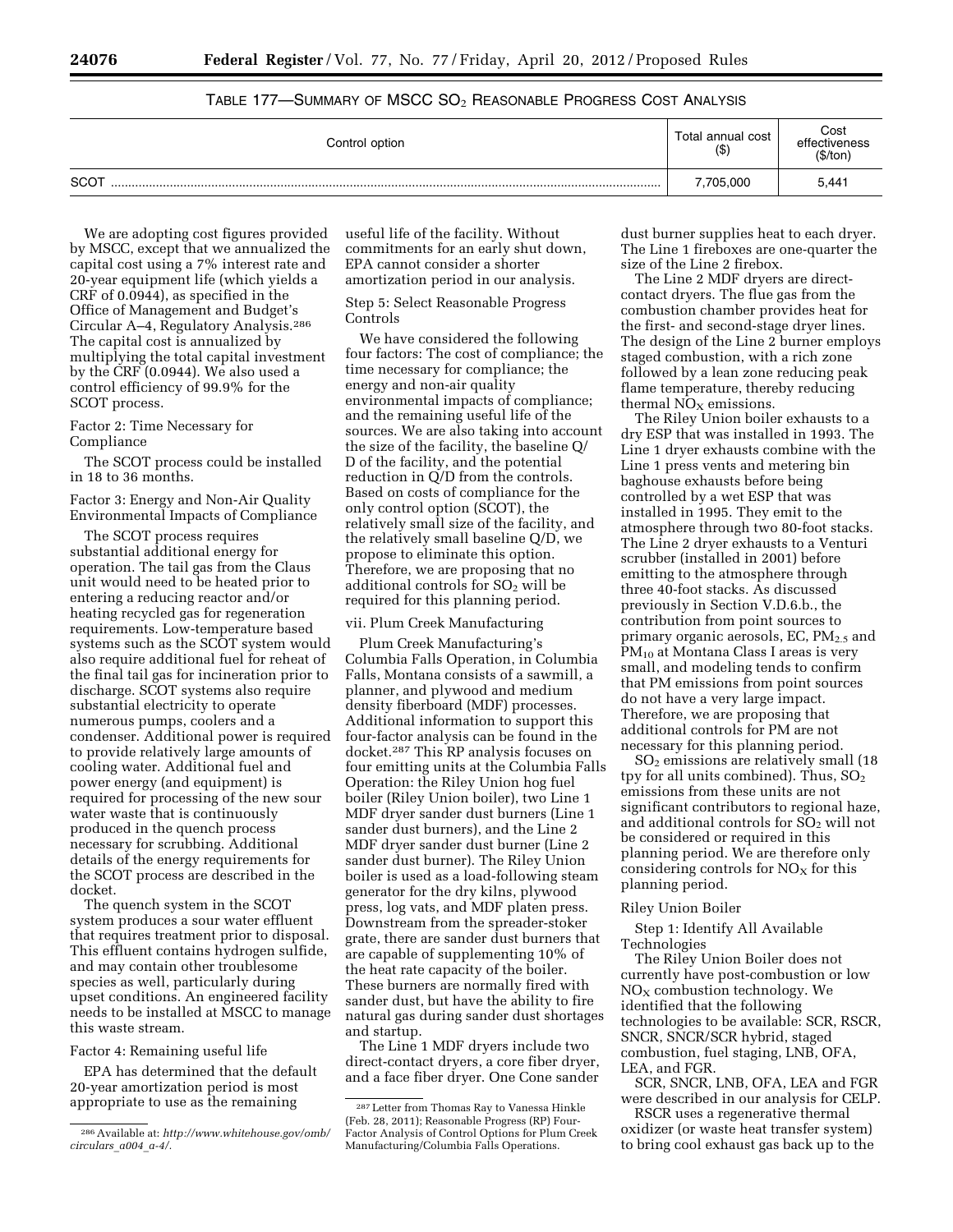temperature required for the SCR catalyst to be effective at reducing  $NO<sub>X</sub>$ to nitrogen and water. RSCR is a good option for an exhaust gas that has constituents requiring removal prior to introduction into the catalyst (to prevent fouling or plugging), such as high PM concentrations.

The SNCR/SCR hybrid approach involves injecting the reagent  $(NH<sub>3</sub>$  or urea) into the combustion chamber, which is a higher temperature zone than traditional SCR injection. This provides an initial reaction that is similar to SNCR. A catalyst is placed in the downstream flue gas to further reduce  $NO<sub>x</sub>$  and any reagent that remains.

Staged combustion can be achieved through a wide variety of methods and techniques, but in general creates a fuelrich zone followed by a fuel lean zone. This reduces the peak flame temperature and the generation of thermal  $NO<sub>x</sub>$ .

Fuel staging is a technique that uses 10% to 20% of the total fuel input downstream from the primary combustion zone. The fuel in the downstream secondary zone acts as a reducing agent to reduce NO emissions to N2. Natural gas or distillate oil usually are used in the secondary combustion zone.

Step 2: Eliminate Technically Infeasible **Options** 

SCR catalysts may be fouled or plugged by exhaust gas that contains high concentrations of PM, as is the case with the combustion of wood, biomass, or hog fuel. To prevent the premature failure of the catalyst, the PM must be removed from the exhaust stream prior to SCR. At this facility, the exhaust from the boiler's ESP will not meet the minimum temperature required for SCR (without reheat). Since the PM loading is too high for high dust SCR prior to PM controls; and the gas is too cool after the PM control equipment for a low dust SCR (downstream of the ESP). For these reasons, SCR was not considered further.

Since the PM concentrations in the exhaust of the Riley Union boiler would require the PM controls to precede the catalyst section of the hybrid system, reheat would be required. RSCR is considered to be feasible without firebox/SNCR injection, therefore

SNCR/SCR Hybrid systems were not considered further.

Further staged combustion is not possible for the Riley Union boiler. The boiler is a stoker boiler with sander dust burners downstream from the stoker. In order to create a further staged combustion process (and lower flame temperature), the energy density must be reduced in the combustion fuel. This means that more volume would be required to accommodate the current heat rate. In addition to the space constraint, as with OFA, it is unlikely that the current design could further stratify the rich and lean combustion zones (either through decreased underfire air, or increased OFA), due to the minimum air flow needed to cool the stoker grate and maintain an even heat release rate. For these reasons, staged combustion was not considered further.

The Riley Union boiler already employs fuel staging by having a stoker grate for a majority of the heat input followed by sander dust burners downstream of the grate. Further fuel staging is infeasible for the boiler. For this reason, fuel staging was not considered further.

LNBs are not feasible for spreaderstoker boilers, as they do not use burners for a majority (90% in this case) of the heat input. Sander dust burners are located downstream from the stoker grate; however, their small size may restrict the ability to create conditions necessary for a LNB. For LNB technology to be effective, the rich zone must precede the lean zone. In this case, the secondary combustion zone burners would not have sufficient space to accommodate a larger flame front characterized by LNB technology. In addition, lowering the flame temperature at that location may negatively affect the function of the secondary combustion zone, which could result in increased emissions of some pollutants. For these reasons, LNB technology was not considered further.

In order to implement OFA on the boiler, further modifications would be required to add OFA ports. The OFA ports would need to be installed at the same location as the current sander dust burners. In addition, installation of OFA ports will increase the size/volume of the flame front, in turn, increasing flame impingement on the boiler walls, which may lead to tube failure. Flame

impingement may also increase quenching of the flame thereby increasing emissions associated with incomplete combustion. The reducing atmosphere of the rich primary zone also may result in accelerated corrosion of the furnace, and grate corrosion and overheating may occur in stokers as primary air flow is diverted to OFA ports. Some level of staged combustion is already achieved through fuel staging (by use of the downstream sander dust burners). Further staging of the combustion process through OFA (or other techniques) is technically infeasible without increasing the boiler volume or decreasing the heat input rate. For these reasons, OFA was not considered further.

LEA is not compatible with the design of the boiler. The boiler is a stoker boiler that operates on the principle of creating an even release of heat across the entire grate. In order to achieve optimal conditions, sufficient air flow is required from beneath the grate. In addition sufficient air flow is needed to keep the grate and parts exposed to combustion material below their maximum operating temperatures. For these reasons, LEA is not considered further.

Similarly, FGR creates a LEA condition, but may not affect the under fire air needed to properly operate the stoker grate system. In order to prevent high loss on ignition and increased emissions associated with incomplete combustion (and the LEA condition) the volume of the boiler's combustion chamber would likely need to be increased to maintain the current steam rate and overall heat release rate, and thus is not compatible with the design of the boiler. FGR is a technique with multiple mechanisms for reducing  $NO<sub>X</sub>$ , including reducing the available oxygen, since some exhaust gas replaces oxygen rich ambient air. For this reason, FGR is not considered further.

Step 3: Evaluate Control Effectiveness of Remaining Control Technologies

Baseline  $NO<sub>X</sub>$  emissions from the boiler are 587 tpy. A summary of emissions projections for RSCR and SNCR, the only remaining control technologies, are provided in Table 178. Further information can be found in the docket.

TABLE 178—SUMMARY OF BOILER  $NO<sub>X</sub>$  REASONABLE PROGRESS ANALYSIS CONTROL TECHNOLOGY

| Control option | Control       | Emissions | Remaining |
|----------------|---------------|-----------|-----------|
|                | effectiveness | reduction | emissions |
|                | (%            | (tpy)     | (tpy)     |
| <b>SNCR</b>    | 35            | 205       | 382       |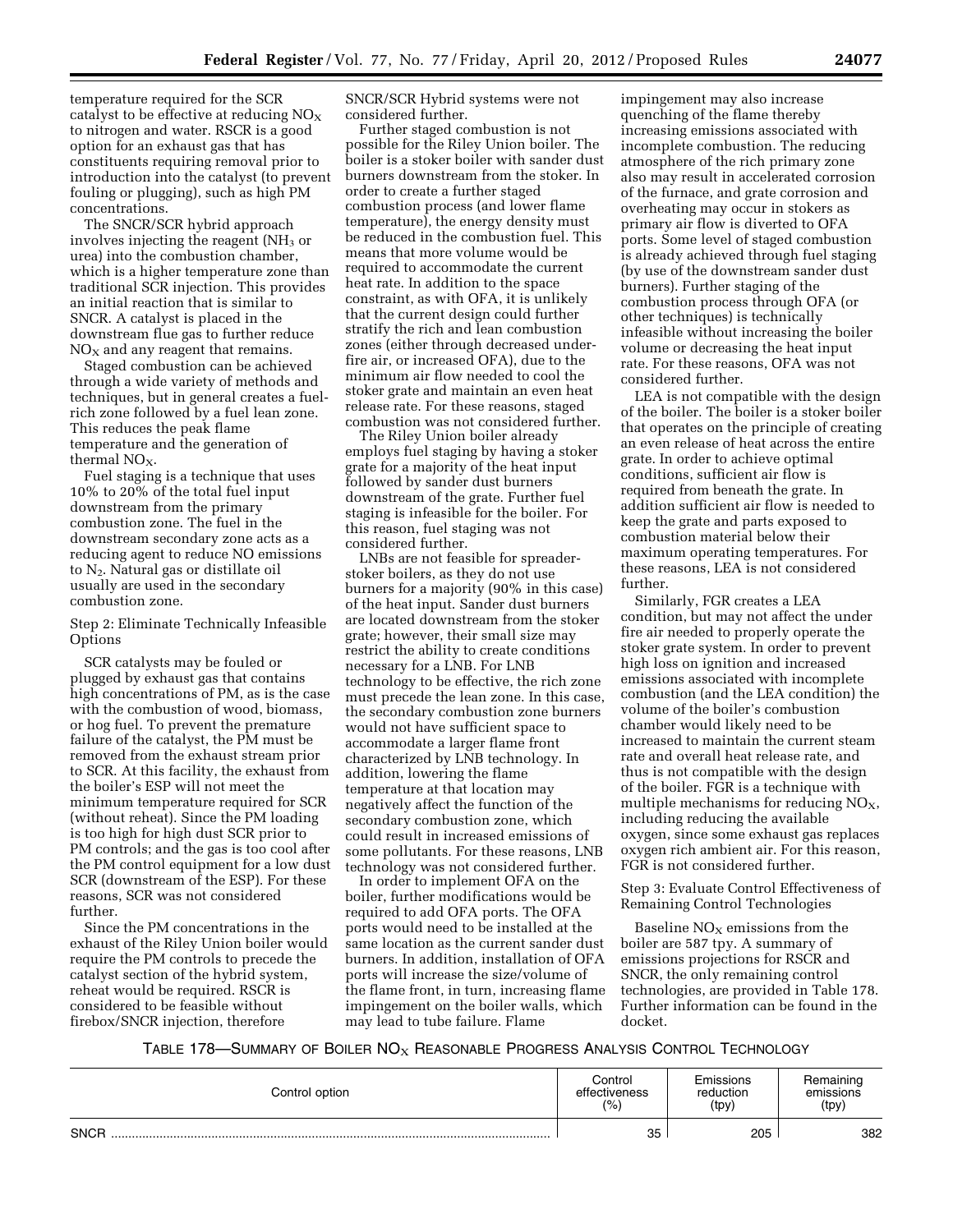## TABLE 178—SUMMARY OF BOILER  $N\overline{O_X}$  Reasonable Progress Analysis Control Technology—Continued

| Control option | Control       | Emissions | Remaining |
|----------------|---------------|-----------|-----------|
|                | effectiveness | reduction | emissions |
|                | (%)           | (tpy)     | (tpy)     |
| <b>RSCR</b>    | 75            | 440       | 147       |

Factor 1: Costs of Compliance

Table 179 provides a summary of estimated annual costs and cost effectiveness for SNCR and RSCR.

## TABLE 179—SUMMARY OF BOILER  $\mathsf{NO}_\mathrm{X}$  Reasonable Progress Cost Analysis

| Control<br>option     | Total annual<br>cost<br>( \$ ) | Cost<br>effectiveness<br>(\$/ton` |
|-----------------------|--------------------------------|-----------------------------------|
| <b>SNCR</b><br>' RSCR | \$294,377<br>748.097           | ,436<br>\$1<br>.700               |

1Further information on our cost calculation can be found in the docket in the document titled Reasonable Progress (RP) Four-Factor Analysis of Control Options for Roseburg Forest Products Co./Missoula Particleboard (a similar type source to Plum Creek's boiler).

For SNCR, we are adopting cost figures provided by Plum Creek,288 except that we annualized the capital cost by multiplying the capital cost by a CRF that corresponds to a 7% interest rate and 20-year equipment life (which yields a CRF of 0.0944), as specified in the Office of Management and Budget's Circular A–4, Regulatory Analysis.289 For RSCR, we are adopting the total annual cost for RSCR for the SolaGen sander dust burner at Roseburg Forest Products. This is likely an underestimation of the cost for the boiler dryers at Plum Creek, because the boiler at Plum Creek is larger than the SolaGen sander dust burner at Roseburg. Factor 2: Time Necessary for Compliance

RSCR systems can be operational within eight months to one year. Because RSCR includes much of the equipment needed for SNCR, with additional equipment (the catalyst for instance), we have assumed that SNCR could be installed within a similar timeframe to that quoted for RSCR. Therefore, SNCR also can be installed and operational within eight months to one year.

Factor 3: Energy and Non-Air Quality Environmental Impacts of Compliance

RSCR requires the reheat of the flue gas, either through a heat exchanger that

uses plant waste heat, and/or through direct reheat of the flue gas by additional combustion or electrically powered heating elements. Although specific estimates of resources needed to operate RSCR on the Columbia Falls boiler were not available, we have examined estimates presented for a similar source (Roseburg Forest Products) to illustrate the approximate quantity of resources needed to run a RSCR system. Table 180 provides estimates of these additional resources that are necessary for RSCR.

# TABLE 180—ADDITIONAL AMMONIA, NATURAL GAS, ELECTRICITY, AND STEAM REQUIRED FOR RSCR

|                       | Ammonia $(NH_3)$        | Natural gas               | Electricity              | Steam                     |
|-----------------------|-------------------------|---------------------------|--------------------------|---------------------------|
| RSCR usage per system | 300,000 to 400,000 gal/ | 2 million scf/year to 9.7 | 930.000-5.4 million kWh/ | 42.5-125 lb/hr or 186-548 |
|                       | year.                   | million scf/year.         | year.                    | tpy.                      |

Additionally, the RSCR catalyst may have the potential to emit  $NH<sub>3</sub>$  (as  $NH<sub>3</sub>$ ) slip) and generate nitrous oxide if not operated optimally. Catalysts must be disposed of, presenting a cost; however, many catalyst manufacturers provide a system to regenerate or recycle the catalyst reducing the impacts associated with spent catalysts. In addition to these

considerations, there are issues associated with the production, transport, storage, and use of NH<sub>3</sub>. However, regular handling of  $NH<sub>3</sub>$  has reduced the risks associated with its transport, storage, and use.

As with RSCR, there are issues associated with NH<sub>3</sub>, electricity, and compressed air for SNCR. Although specific estimates of resources needed to

operate SNCR on the Columbia Falls boiler were not available, we have examined estimates presented for a similar source (Roseburg Forest Products) to illustrate the approximate quantity of resources needed to run a SNCR system. Table 181 provides estimates for additional reagent, electricity and steam use.

<sup>288</sup>Plum Creek Revised Response, Table C–4 (Mar. 13, 2012).

<sup>289</sup>Available at: *[http://www.whitehouse.gov/omb/](http://www.whitehouse.gov/omb/circulars_a004_a-4/) [circulars](http://www.whitehouse.gov/omb/circulars_a004_a-4/)*\_*a004*\_*a-4/.*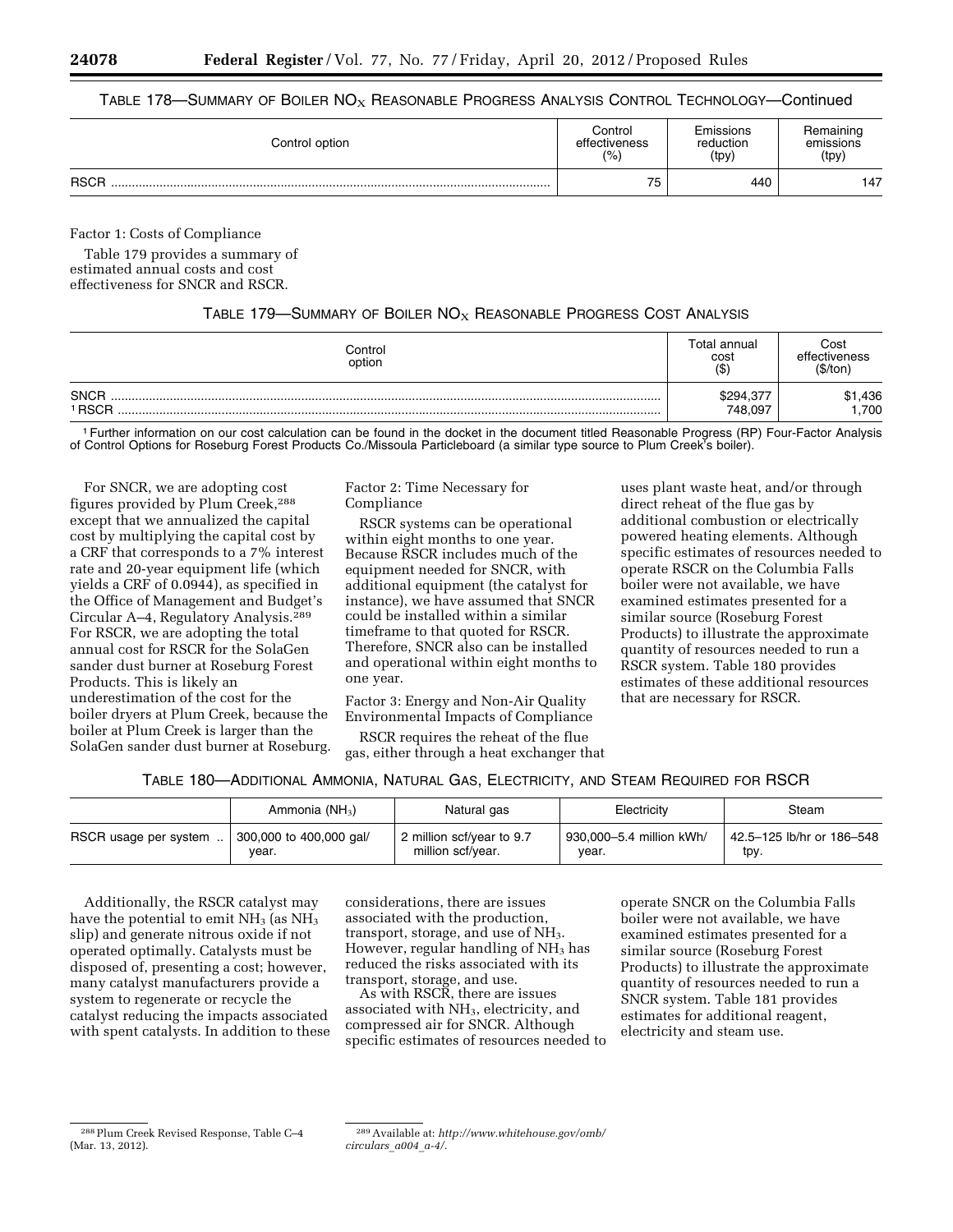# TABLE 181—ADDITIONAL REAGENT, ELECTRICITY AND STEAM REQUIRED FOR SNCR

| Reagent (Urea) | Electricity | Steam |
|----------------|-------------|-------|
| solution/year. |             |       |

As with RSCR, some level of  $NH<sub>3</sub>$  slip will be present, which is dependent on the amount of reagent injected and the level of control that is desired. Higher levels of control are associated with greater NH3 slip. Whether urea or NH3 is used, there are impacts associated with the production, transport, storage, and use of these chemicals. If urea is used, there will be GHG emissions associated with its hydrolysis prior to its use as a  $NO<sub>x</sub>$  reagent.

#### Factor 4: Remaining Useful Life

EPA has determined that the default 20-year amortization period is most appropriate to use as the remaining useful life of the facility. Without commitments for an early shut down, EPA cannot consider a shorter amortization period in our analysis.

Step 5: Select Reasonable Progress Controls

We have considered the following four factors: The cost of compliance; the time necessary for compliance; the energy and non-air quality environmental impacts of compliance; and the remaining useful life of the sources. We are also taking into account the size of the facility, the baseline Q/ D of the facility, and the potential reduction in Q/D from the controls. We propose to eliminate the most expensive option (RSCR), based on costs of compliance and the relatively small size of this facility. The less expensive option (SNCR) would reduce emissions by 205 tpy, which equates to approximately an 18.5% reduction in overall emissions of  $SO_2 + NO_X$  from the facility, or a reduction of Q/D from 82 to 67. Based on the relatively small size of this facility, the baseline Q/D, and the reduction in Q/D, we propose to find it reasonable to eliminate this option. Therefore, we are proposing to not require any  $NO<sub>X</sub>$  controls for this planning period.

#### Line 1 Sander Dust Burners

## Step 1: Identify All Available Technologies

The Line 1 sander dust burners do not currently have post-combustion or low  $NO<sub>X</sub>$  combustion technology. We identified the following technologies to be available: SCR, RSCR, SNCR, SNCR/ SCR hybrid, staged combustion, fuel staging, LNB, OFA, LEA, and FGR. SCR,

SNCR, LNB, OFA, LEA and FGR were described in our analysis for CELP. RSCR, SNCR/SCR hybrid, staged combustion, and fuel staging were described in our analysis for Plum Creek's Riley Union boiler.

Step 2: Eliminate Technically Infeasible Options

For the Line 1 sander dust burners, PM loadings are too high for a hot/high dust SCR, and temperatures are too cool following the PMCD unless reheat is used. In addition to these issues, the dryer burners are direct contact dryers. Therefore, any  $NH<sub>3</sub>$  in the gas stream from a hot/high dust SCR would have the potential to stain or darken the wood product. For these reasons, SCR was not considered further.

The exhaust from the Line 1 sander dust burners acts as a direct contact heat source for the drying processes at the facility. The use of SNCR would require injection of the reagent prior to the dryers introducing  $NH<sub>3</sub>$  to the product lines. Contact with NH<sub>3</sub> may result in reduced product quality. NH<sub>3</sub> darkens wood, which would not be acceptable for Plum Creek's light colored stains. Additionally,  $NH<sub>3</sub>$  may affect the curing of any formaldehyde-based resins used in the wood products. High levels of NH3 reduce the cellulosic structure of the wood, allowing it to be permanently shaped; however compressive strength is reduced, which is an important factor for product quality. Space constraints also are a consideration because there is not sufficient residence time at the required temperatures in the exhaust stream prior to the location where the exhaust comes into contact with the wood products; therefore, there is a likelihood that the conversion of the NH3 reagent may not be sufficiently completed before the exhaust enters the dryers, making product quality a concern (as stated above). For these reasons, SNCR was not considered further.

Because the PM concentrations in the exhaust of the sander dust burners would require the PM controls to precede the catalyst section of the hybrid system, reheat would be required. RSCR is considered to be feasible without firebox/SNCR injection, therefore SNCR/SCR hybrid systems were not considered further.

Fuel staging is not feasible for the Line 1 sander dust burners. The Line 1 sander dust burners have a combustion chamber that is too small to accommodate fuel staging; therefore, fuel staging was not considered further.

Staged combustion is not compatible with the Line 1 sander dust burners. The Line 1 sander dust burners have a combustion chamber that is one-quarter the volume of the Line 2 sander dust burner. Staged combustion techniques increase the volume (or size) of the flame front for a given heat input rate; therefore it would be necessary to reduce the overall heat input of the burners to achieve lower flame temperatures and thereby realize the  $NO<sub>x</sub>$  reduction achievable with staged combustion techniques. A reduction in the heat rate to the Line 1 sander dust burners would result in insufficient heat being sent into the drying process.

As stated above in the Step 2 discussion of staged combustion, there is insufficient combustion chamber volume to implement LNB design for the Line 1 sander dust burners; therefore, LNB are considered to be technically infeasible for the Line 1 sander dust burners without increasing combustion chamber volume or decreasing the heat input rate (which would affect Plum Creek's ability to successfully operate the wood product dryers). For this reason, LNB was not considered further.

As also discussed above, there is insufficient combustion chamber volume to implement OFA on the Line 1 burners without decreasing the heat input rate. The reduced heat input rate would prevent the dryers from operating as designed. For this reason, OFA was not considered further.

LEA is considered to be technically infeasible for the Line 1 sander dust burners because sander dust suspension burners require high levels of air in order to fluidize the solid fuel. Poor operation of the burners would result with LEA since high excess air conditions are necessary to sustain stable combustion. The Line 1 dryers are all suspension burners, and therefore LEA is considered technically infeasible for these sources.

Because FGR depends on the same conditions as LEA and LEA is considered technically infeasible for the Line 1 sander dust burners, FGR is also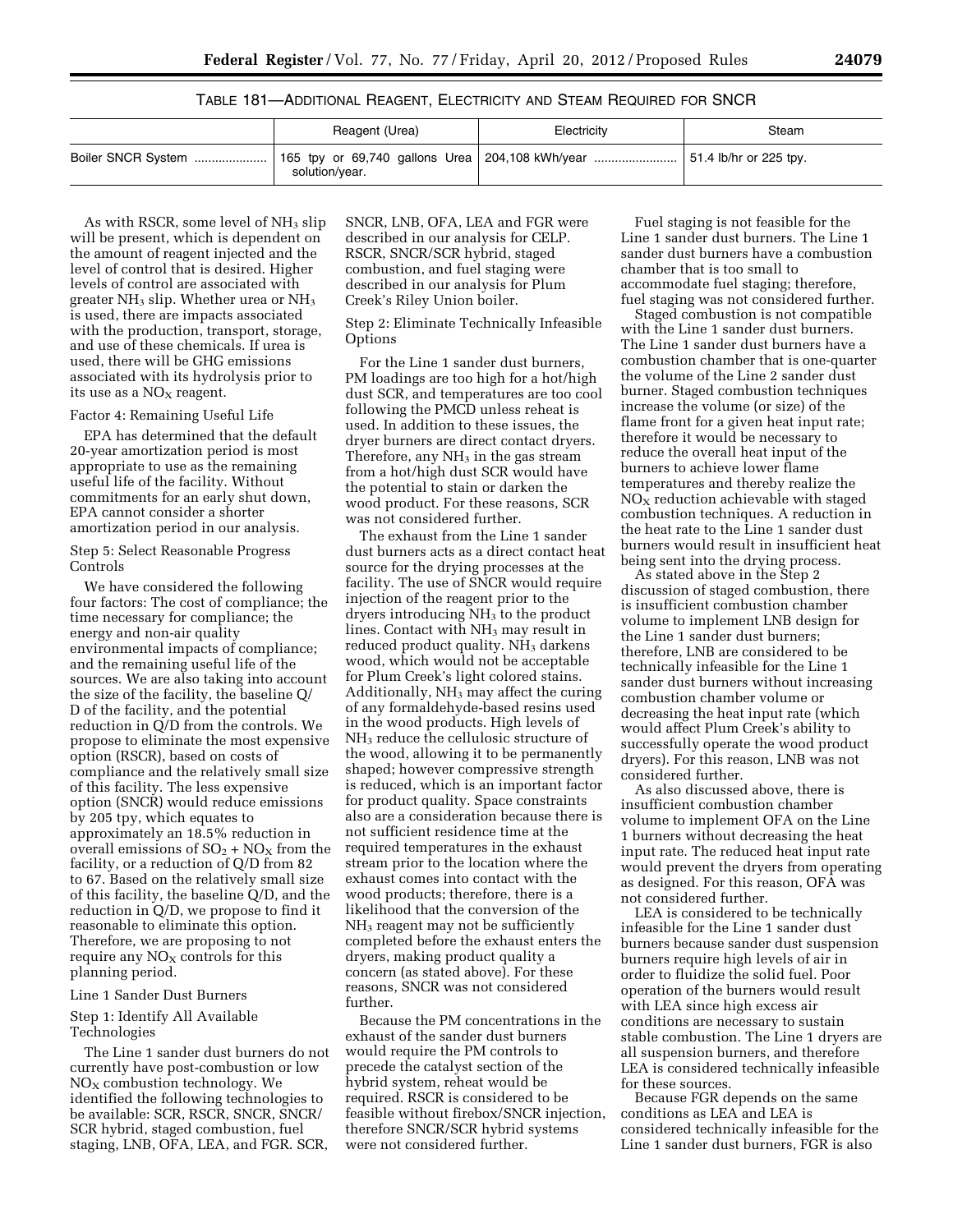considered infeasible for the Line 1 sander dust burners. Additionally, FGR may require additional combustion chamber volume to accommodate the same heat input while maintaining a reduced flame temperature. For these

reasons, FGR was not considered further.

Step 3: Evaluate Control Effectiveness of Remaining Control Technologies

Baseline  $NO<sub>X</sub>$  emissions from the Line 1 sander dust burners are 319 tpy. A

summary of emissions projections for RSCR, the only remaining control technology, is provided in Table 182. Further information can be found in the docket.

| TABLE 182—SUMMARY OF LINE 1 $\mathsf{NO}_{\mathsf{X}}$ REASONABLE PROGRESS ANALYSIS CONTROL TECHNOLOGY |  |
|--------------------------------------------------------------------------------------------------------|--|
|--------------------------------------------------------------------------------------------------------|--|

| Control option | Control<br>effectiveness<br>(% ) | Emissions<br>reduction<br>(tpy) | Remaining<br>emissions (tpy) |
|----------------|----------------------------------|---------------------------------|------------------------------|
| <b>RSCR</b>    | 75                               | 240                             | 79                           |

Factor 1: Costs of Compliance

Table 183 provides a summary of estimated annual costs and cost effectiveness for RSCR.

TABLE 183—SUMMARY OF LINE 1  $NO<sub>X</sub>$  REASONABLE PROGRESS COST ANALYSIS

| Control option |         | Cost<br>effectiveness<br>(\$/ton) |
|----------------|---------|-----------------------------------|
| ' RSCR         | 748,097 | 3,117                             |

1Further information on our cost calculation can be found in the docket in the document titled Reasonable Progress (RP) Four-Factor Analysis of Control Options for Roseburg Forest Products Co./Missoula Particleboard (a similar type source to Plum Creek).

For RSCR, we are adopting the total annual cost for RSCR for the SolaGen sander dust burner at Roseburg Forest Products. This is likely an underestimation of the cost for the Line 1 sander dust burners at Plum Creek, because the Line 1 sander dust burners are smaller than the SolaGen sander dust burner at Roseburg.

Factor 2: Time Necessary for Compliance

RSCR systems for the Line 1 sander dust burners could be operational within eight months to one year.

Factor 3: Energy and Non-Air Quality Environmental Impacts of Compliance

The energy and non-air quality environmental impacts from RSCR were discussed in the analysis for the boiler. Specific reagent, electricity and steam requirements were not calculated for the Line 1 sander dust burners but are expected to be less than what would be needed for the boiler.

Factor 4: Remaining Useful Life

EPA has determined that the default 20-year amortization period is most appropriate to use as the remaining useful life of the facility. Without commitments for an early shut down, EPA cannot consider a shorter amortization period in our analysis.

Step 5: Select Reasonable Progress Controls

We have considered the following four factors: The cost of compliance; the time necessary for compliance; the energy and non-air quality environmental impacts of compliance; and the remaining useful life of the sources. We are also taking into account the size of the facility, the baseline Q/ D of the facility, and the potential reduction in Q/D from the controls. The emissions reductions from the only feasible option (RSCR) would be fairly small (240 tpy), which would result in approximately 21.7% reduction in overall emissions of  $SO_2 + NO_X$  for this facility, or a reduction of Q/D from 82 to 64. Based on the costs of compliance, the relatively small size of the facility, and the reduction in Q/D, we think it reasonable to not impose RSCR for this facility. Therefore, we are proposing to not require any  $NO<sub>x</sub>$  controls on this unit for this planning period.

Line 2 Sander Dust Burner

## Step 1: Identify All Available Technologies

The line 2 sander dust burner uses staged combustion to control  $NO<sub>X</sub>$ . We identified the following technologies to be available: SCR, RSCR, SNCR, SNCR/ SCR hybrid, staged combustion, fuel staging, LNB, OFA, LEA, and FGR. SCR, SNCR, LNB, OFA, LEA and FGR were

described in our analysis for CELP. RSCR, SNCR/SCR hybrid, staged combustion, and fuel staging were described in our analysis for Plum Creek's boiler.

Step 2: Eliminate Technically Infeasible **Options** 

All of the sander dust burners have the same issues associated with the implementation of SCR as the boiler. PM loadings are too high for a hot/high dust SCR, and temperatures are too cool following PM control unless reheat is used. In addition to these issues, the dryer burners are all direct contact dryers. Therefore, any NH<sub>3</sub> in the gas stream from a hot/high dust SCR would have the potential to stain or darken the wood product. For these reasons, SCR was not considered further.

The exhaust from the Line 2 sander dust burner acts as a direct contact heat source for the drying processes at the facility. Using SNCR on the Line 2 sander dust burner would cause the same product quality issues that were explained in the analysis for the Line 1 sander dust burners. Space constraints are also an issue as explained for the Line 1 sander dust burners. For these reasons, SNCR was not considered further.

As explained in the analysis for the Line 1 sander dust burners, the PM concentrations in the exhaust of the sander dust burners would require the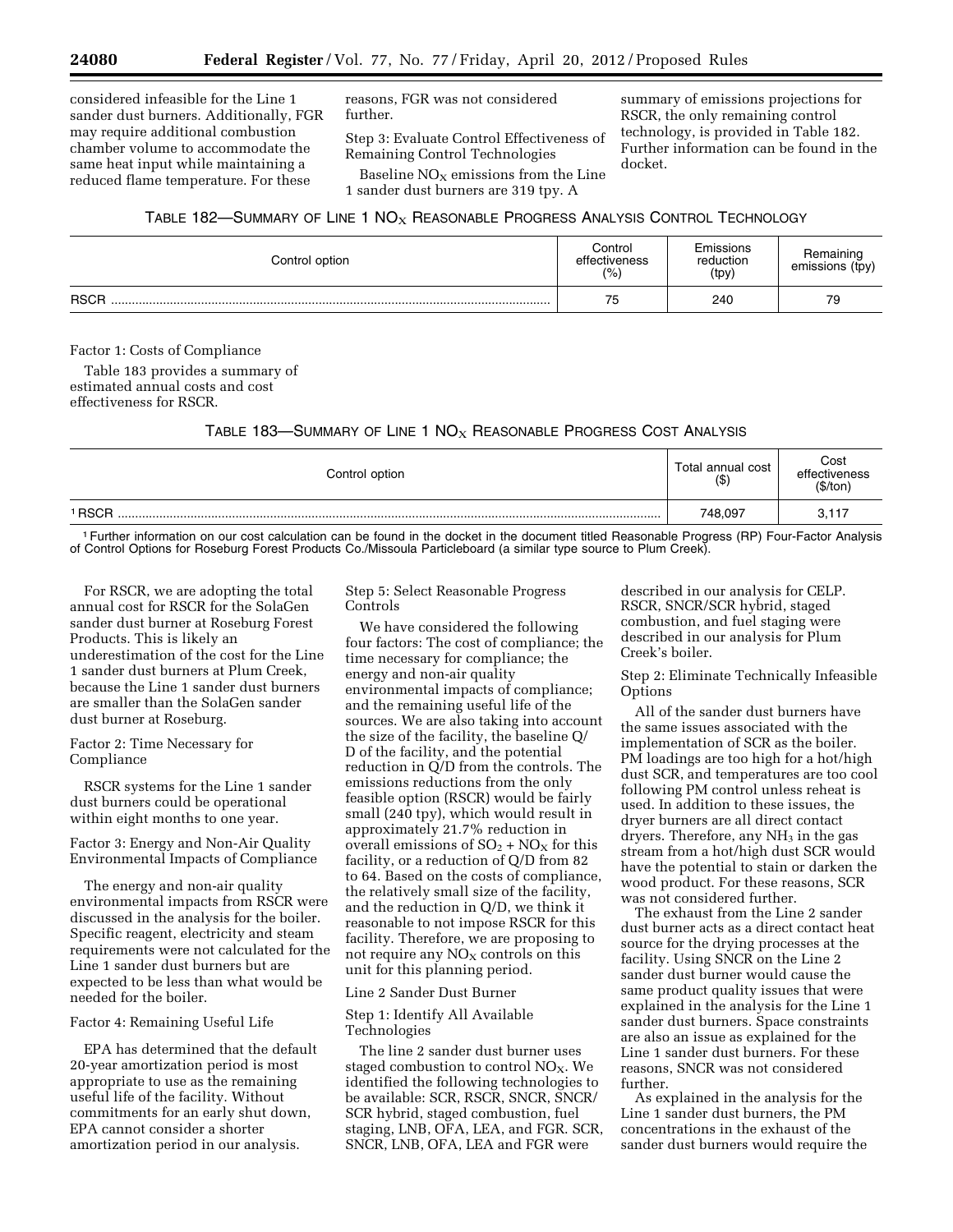PM controls to precede the catalyst section of the hybrid system, and so reheat would be required. RSCR is considered to be feasible without firebox/SNCR injection; therefore SNCR/SCR Hybrid systems were not considered further.

Fuel staging is not feasible for the Line 2 sander dust burner. The Line 2 sander dust burner uses staged combustion. Further modification of the combustion chamber would be required to use fuel staging; however, space constraints would make the expansion infeasible. Also, additional  $NO<sub>X</sub>$ reductions would not likely be realized because the staged combustion design has already reduced thermal  $NO<sub>x</sub>$  to the extent possible. For these reasons, fuel staging is not considered further.

The Line 2 sander dust burner already uses staged combustion, therefore further staging would not be technically feasible without complete replacement.

LNB (or staged combustion) is a technique that was designed into the Line 2 sander dust burner; therefore,

further staging, or LNB configuration was not considered further.

The Line 2 sander dust burner uses staged combustion. Further modification of the combustion chamber would be required to use fuel staging; however, space constraints would make the expansion infeasible. Also, further  $NO<sub>X</sub>$  reductions would not likely be realized because the staged combustion design has already reduced thermal  $NO<sub>X</sub>$  to the extent possible. For these reasons, fuel staging is not considered further.

The Line 2 sander dust burner already employs staged combustion; therefore, further staging through the use of OFA is technically infeasible. For this reason, OFA was not considered further.

LEA is considered to be technically infeasible for the Line 2 sander dust burner because sander dust suspension burners require high levels of air in order to fluidize the solid fuel. Poor operation of the burners would result with LEA since high excess air conditions are found under the conditions necessary to sustain stable

combustion. The Line 2 dryers are all suspension burners, and therefore LEA is considered technically infeasible for these sources. For these reasons, LEA was not considered further.

FGR is not technically feasible for the Line 2 sander dust burner for the same reasons as were described under the analysis for the Line 1 sander dust burners. Because FGR causes a LEA condition and LEA is considered technically infeasible for the Line 2 sander dust burner, FGR has also been considered to be infeasible for the Line 2 sander dust burner. Also, FGR may require additional combustion chamber volume to accommodate the same heat input while maintaining a reduced flame temperature. For these reasons, FGR was not considered further.

Step 3: Evaluate Control Effectiveness of Remaining Control Technologies

Baseline  $NO<sub>x</sub>$  emissions from the Line 2 sander dust burner are 200 tpy. A summary of emissions projections for RSCR, the only remaining control technology, is provided in Table 184.

## TABLE 184—SUMMARY OF LINE 2 NO<sub>X</sub> REASONABLE PROGRESS ANALYSIS CONTROL TECHNOLOGY

| Control option | Control       | Emissions | Remaining |
|----------------|---------------|-----------|-----------|
|                | effectiveness | reduction | emissions |
|                | $(\% )$       | (tpy)     | (tpy)     |
| <b>RSCR</b>    | 75            | 150       | 50        |

Factor 1: Costs of Compliance

Table 185 provides a summary of estimated annual costs and cost effectiveness for RSCR.

# TABLE 185—SUMMARY OF LINE 2  $NO<sub>X</sub>$  Reasonable Progress Cost Analysis

| Control option | Total annual cost<br>$($ \$) | Cost<br>effectiveness<br>(\$/ton) |
|----------------|------------------------------|-----------------------------------|
| <b>RSCR</b>    | 748,000                      | 4,987                             |

1Further information on our cost calculation can be found in the docket in the document titled Reasonable Progress (RP) Four-Factor Analysis of Control Options for Roseburg Forest Products Co./Missoula Particleboard (a similar type source to Plum Creek's boiler).

For RSCR, we are adopting the total annual cost for RSCR for the SolaGen sander dust burner at Roseburg Forest Products. This is likely an underestimation of the cost for the Line 2 sander dust burner because the line 2 sander dust burner at Plum Creek is larger than the SolaGen sander dust burner at Roseburg.

Factor 2: Time Necessary for Compliance

RSCR systems for the Line 2 sander dust burner could be operational within eight months to one year.

Factor 3: Energy and Non-Air Quality Environmental Impacts of Compliance

The energy and non-air quality environmental impacts from RSCR were discussed in the analysis for the boiler. Specific reagent, electricity and steam requirements were not calculated for the Line 2 sander dust burner, but are expected to be less than what would be needed for the boiler.

#### Factor 4: Remaining Useful Life

EPA has determined that the default 20-year amortization period is most appropriate to use as the remaining

useful life of the facility. Without commitments for an early shut down, EPA cannot consider a shorter amortization period in our analysis.

Step 5: Select Reasonable Progress Controls

We have considered the following four factors: The cost of compliance; the time necessary for compliance; the energy and non-air quality environmental impacts of compliance; and the remaining useful life of the sources. We are also taking into account the size of the facility, the baseline Q/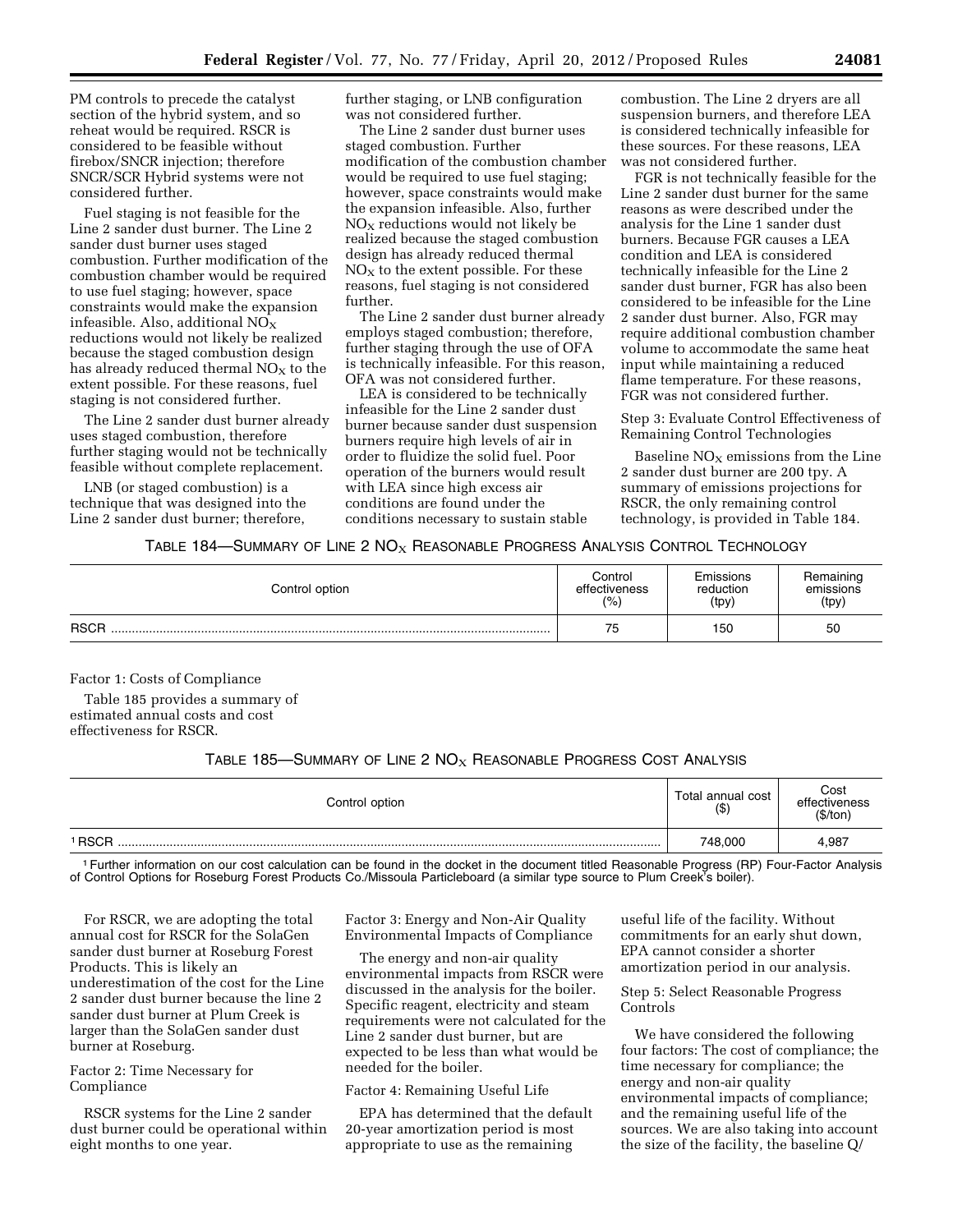D of the facility, and the potential reduction in Q/D from the controls. Based on the costs of compliance and the relatively small size of this facility, we find it reasonable to eliminate the only control option (RSCR). Therefore, we are proposing that no additional controls will be required for this planning period.

#### viii. Roseburg Forest Products

Roseburg Forest Products Company owns and operates a particleboard manufacturing facility in Missoula, Montana. Additional information to support this four factor analysis can be found in the docket.290 The facility has two production lines, one with a multiplaten batch press (Line 1) and one with a continuous press (Line 2). A pre-dryer is used to reduce the moisture of green wood materials received at the facility. Heat for the pre-dryer is provided by exhaust from a 45 MMBtu/hr SolaGen sander dust burner. There are four final dryers associated with Line 1 and two final dryers associated with Line 2 that produce dried wood furnish for face and core material in the particleboard. Heat input for all six of the final dryers is provided by the combined exhaust of a 50 MMBtu/hr ROEMMC sander dust burner and 55 MMBtu/hr sander dustfired Babcock & Wilcox boiler, which also provides steam for facility processes.

The Babcock & Wilcox boiler is the oldest of the three sander dust-fired sources at the facility. It is a stoker-type boiler that was installed in 1969. Unlike the other sander dust burners at the facility, the boiler serves the function of producing steam for facility processes in addition to providing heat input to the final dryers. The ROEMMC burner was installed in 1979, although it is a 1978 model burner. The sole purpose of this burner is to provide heat input for the final dryers. The SolaGen sander dust burner was installed in 2006, although it is a 2005 model. The sole purpose of this burner is to provide heat input to the pre-dryer.

PM emissions from the Babcock & Wilcox boiler, ROEMMC burner, and Line 1 and 2 final dryers are controlled by multi-clones at the dryer outlets. PM emissions from the SolaGen burner and pre-dryer are controlled by a cyclone, a wet ESP, and a regenerative thermal oxidizer. As discussed previously in Section V.D.6.b., the contribution from point sources to primary organic

aerosols, EC, PM $_{2.5}$  and PM $_{10}$  at Montana  $\;$  this reason, SNCR was not considered Class I areas is very small, and modeling tends to confirm that PM emissions from point sources do not have a very large impact. Therefore, we are proposing that additional controls for PM are not necessary for this planning period.

SO2 emissions are relatively small (6 tpy of  $SO<sub>2</sub>$  for all units combined). Thus, SO2 emissions from these units are not significant contributors to regional haze and our analysis only considers  $NO<sub>X</sub>$ . Additional controls for  $SO<sub>2</sub>$  will not be considered or required in this planning period. We are therefore considering controls only for  $NO<sub>x</sub>$  for this planning period.

#### Babcock & Wilcox Boiler

## Step 1: Identify All Available Technologies

The Babcock & Wilcox boiler does not currently have post-combustion controls or low  $NO<sub>X</sub>$  combustion technology. We identified that the following technologies to be available: SCR, RSCR, SNCR, SNCR/SCR hybrid, staged combustion, fuel staging, LNB, OFA, LEA, and FGR. SCR, SNCR, LNB, OFA, LEA and FGR were described in our analysis for CELP. RSCR, SNCR/SCR hybrid, staged combustion, and fuel staging were described in our analysis for the boiler at Plum Creek Manufacturing.

Step 2: Eliminate Technically Infeasible **Options** 

SCR catalysts may be fouled or plugged by exhaust gas that contains high concentrations of PM, as is the case with the combustion of wood, biomass, or hog fuel. To prevent the premature failure of the catalyst, the PM must be removed from the exhaust stream prior to the SCR. In this case, the exhaust from the PM control equipment will not meet the minimum temperature required for SCR to be effective. In addition to these issues, there is insufficient space prior to the dryers to add both PM controls and SCR. Even if there were space to add both systems, the exhaust from PM controls and SCR would be at a lower temperature, resulting in insufficient heat being sent to the dryers. For these reasons, SCR was not considered further.

The exhaust from all of the units act as direct contact heat sources for the drying processes at the facility. The use of SNCR would require injection of the reagent prior to the dryers, which would introduce  $NH<sub>3</sub>$  to the product lines. Roseburg has stated that contact with NH3 may reduce product quality. For

further.

A SNCR/SCR hybrid system also uses a catalyst and thus would experience similar technical difficulties related to catalyst plugging and/or fouling, as described for SCR. If PM controls were retrofitted prior to the dryers to allow the SCR to be operated without reheat, the exhaust from the PM controls would be significantly reduced, resulting in insufficient heat being sent to the dryers. Space constraints and product quality concerns are also issues. For these reasons, a SNCR/SCR hybrid system was not considered further.

Two stable zones of combustion are required for fuel staging. If there is insufficient space, the secondary fuel and combustion zone will impinge on the primary zone having the effect of raising the peak flame temperature and, in turn, increasing  $NO<sub>x</sub>$  emissions. There is not sufficient room within the boiler to achieve fuel staging while maintaining the necessary heat input to the dryers. The creation of a larger combustion zone within the boiler also has the possibility of causing greater flame impingement on the boiler wall and tubes, which may compromise their integrity and cause premature failure. For these reasons, fuel staging was not considered further.

Staged combustion is considered feasible for the boiler in the form of a new SolaGen-type LNB; however, staged combustion in the form of OFA is considered technically infeasible for the boiler. Suspension burners such as the boiler need high air flow through the fuel-feed auger and burner to suspend and fluidize the solid fuel. Splitting the combustion air to OFA ports would result in poor and perhaps unstable combustion at the burner tip. For this reason, OFA was not considered further.

As with OFA, suspension-type burners, such as the boiler, require high levels of air in order to fluidize the solid fuel. The burners would operate poorly with LEA. For this reason, LEA was not considered further.

FGR is a technique with multiple mechanisms for reducing  $NO<sub>X</sub>$ , including reducing the available oxygen, since some exhaust gas replaces oxygen rich ambient air. As with LEA, some combustion air must be reduced to accommodate the recirculating flue gas, which may cause the suspension burner to operate improperly. FGR may be applied in some situations, but in order to maintain the necessary heat input in this situation, additional combustion chamber volume would be required to accommodate the volume of the flue gas introduced into the combustion

<sup>290</sup>Reasonable Progress Analysis, Roseburg Forest Products, Missoula Particleboard, Submitted for Roseburg Forest Products by Golder Associates, Inc. (Feb. 2, 2011); Reasonable Progress (RP) Four-Factor Analysis of Control Options for Roseburg Forest Products Co., Missoula Particleboard.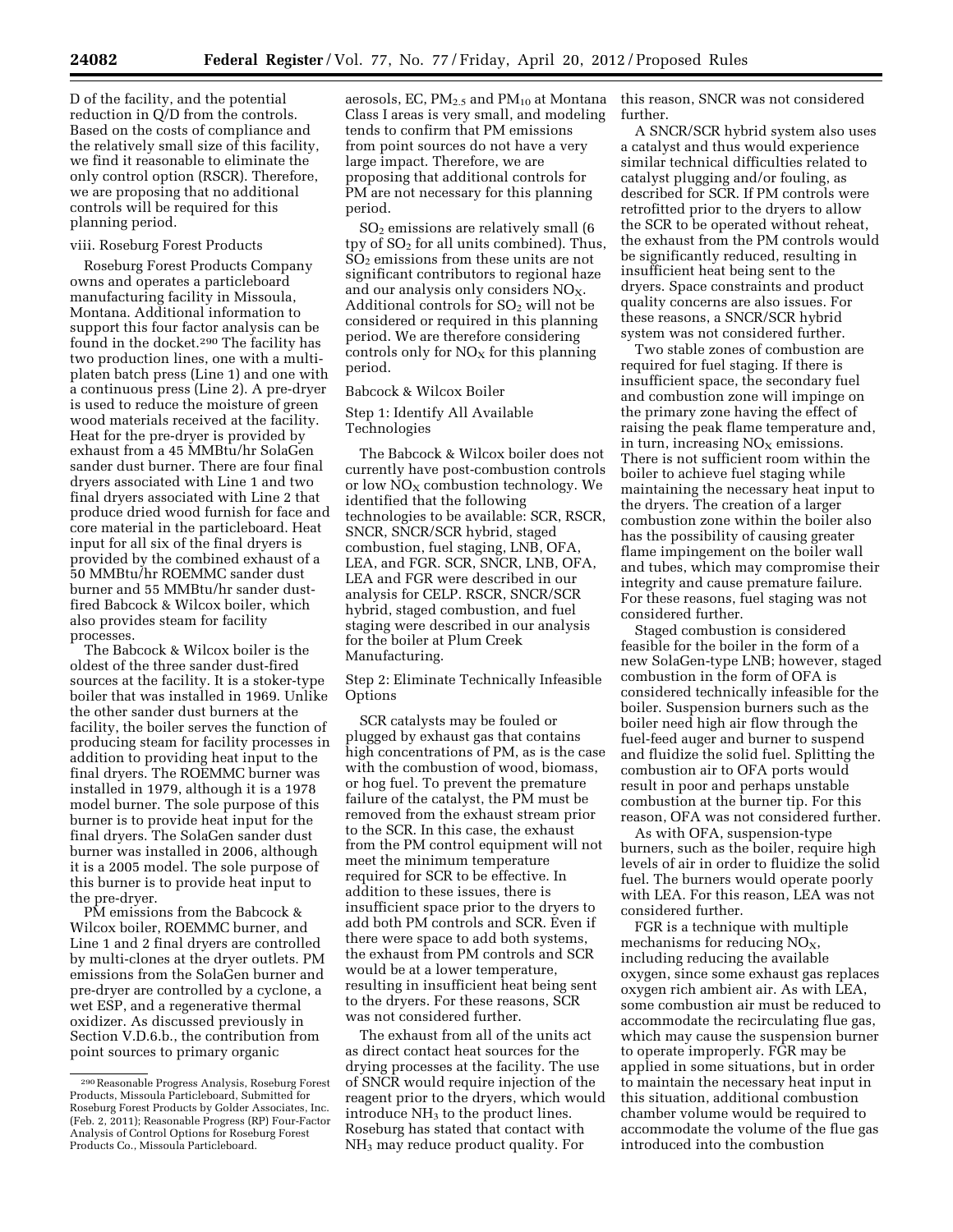chamber. For these reasons, FGR was not considered further.

Step 3: Evaluate Control Effectiveness of Remaining Control Technologies

A summary of emissions projections for LNB and RSCR, the only remaining control technologies, are provided in

Table 186. At this facility, RSCR would be placed downstream of the wood particle dryers and as a result would control emissions from both the boiler and the ROEMMC sander dust burner. Baseline  $NO<sub>X</sub>$  emissions from the boiler are 134 tpy. Baseline  $NO<sub>x</sub>$  emissions

from the Line 1 dryers would be from the boiler and ROEMMC sander dust burner combined and are 202 tpy. Baseline  $NO<sub>x</sub>$  emissions from the Line 2 dryers would be from the boiler and ROEMMC sander dust burner combined and are 92 tpy.

TABLE 186—SUMMARY OF ROSEBURG  $NO<sub>X</sub>$  REASONABLE PROGRESS ANALYSIS CONTROL TECHNOLOGY

| Control option     | Control<br>effectiveness<br>(% | Emissions<br>reduction<br>(tpy) | Remaining<br>emissions<br>(tpy) |
|--------------------|--------------------------------|---------------------------------|---------------------------------|
| <b>LNB</b>         | י ממ                           | 30                              | 104                             |
| <b>RSCR Line 1</b> | 75                             | '151                            | 151                             |
|                    | 75                             | 169                             | 123                             |

1 RSCR on the dryers would control emissions from the boiler and the ROEMMC.

LNBs are a form of staged combustion and may be able to achieve 50–70% reductions in  $NO<sub>x</sub>$  emissions when firing coal, depending on the design or generation of the burner. However,  $NO<sub>x</sub>$ reductions are highly dependent on the specifics of the burner design, fuel fired, and the operational setting. Roseburg

presented a control efficiency for LNB applicable to the boiler of approximately 20%, which was based on information from the LNB vendor. This is not unreasonable considering that biomass produces primarily fuel  $NO<sub>X</sub>$  rather than thermal  $NO<sub>X</sub>$ , and LNB

primarily reduce the generation of thermal  $NO<sub>x</sub>$ .

Factor 1: Costs of Compliance

Table 187 provides a summary of estimated annual costs and cost effectiveness for LNB and RSCR.

# TABLE 187—SUMMARY OF ROSEBURG  $NO<sub>X</sub>$  Reasonable Progress Cost Analysis

| Control option                                       | Total annual<br>cost<br>$($ \$)  | Cost<br>effectiveness<br>(\$/ton |
|------------------------------------------------------|----------------------------------|----------------------------------|
| <b>LNB</b><br><b>RSCR Line</b><br><b>RSCR Line 2</b> | 70.624<br>2,261,273<br>1,234,469 | 2,354<br>14,975<br>17,891        |

For LNB, we are adopting cost figures provided by Roseburg, except that we annualized the capital cost by multiplying the capital cost by a CRF that corresponds to a 7% interest rate and 20-year equipment life (which yields a CRF of 0.0944), as specified in the Office of Management and Budget's Circular A–4, Regulatory Analysis.291

## Factor 2: Time Necessary for Compliance

EPA found cases in which boilers have been retrofitted with LNB in less than six months. However, this does not take into account variables that affect the ability of a company to have equipment off-line, such as seasonal variations in business that may require Roseburg to postpone retrofit until such time as is appropriate. In this case, we would expect that the LNB can be

installed within a maximum of 12 months.

RSCR systems can be operational within eight months to one year.

Factor 3: Energy and Non-air Quality Environmental Impacts of Compliance

LNB would reduce the heat rate that could be sent to the units without increasing the volume of the combustion chamber. That would have the effect of reducing the mass flow rate and heat flux through the dryers. In order to make up for the lost heat it may be possible to add an additional heat source; however, that would use additional fuel, increasing natural resource use. It may be possible to reduce the amount of ambient air mixed into the exhaust prior to the dryers, but this is unlikely because there must be sufficient air flow, in addition to heat,

to reduce the moisture content of the product.

RSCR requires the reheat of the flue gas, either through a heat exchanger that utilizes plant waste heat, and/or through direct reheat of the flue gas by additional combustion or electrically powered heating elements. The flue gas at the boiler exhaust is approximately 572 °F, and the temperature of the exhaust of the ROEMMC varies between 700 °F and 1050 °F. These two gas streams then mix with additional ambient air and pass through the Line 1 and Line 2 dryers, further reducing the exhaust gas temperature to 130 °F to 155 °F. In order to reheat the gas stream and operate the RSCR system it is anticipated that the following resources described in Table 188 would be required or consumed.

<sup>291</sup>Available at: *[http://www.whitehouse.gov/omb/](http://www.whitehouse.gov/omb/circulars_a004_a-4/) [circulars](http://www.whitehouse.gov/omb/circulars_a004_a-4/)*\_*a004*\_*a-4/.*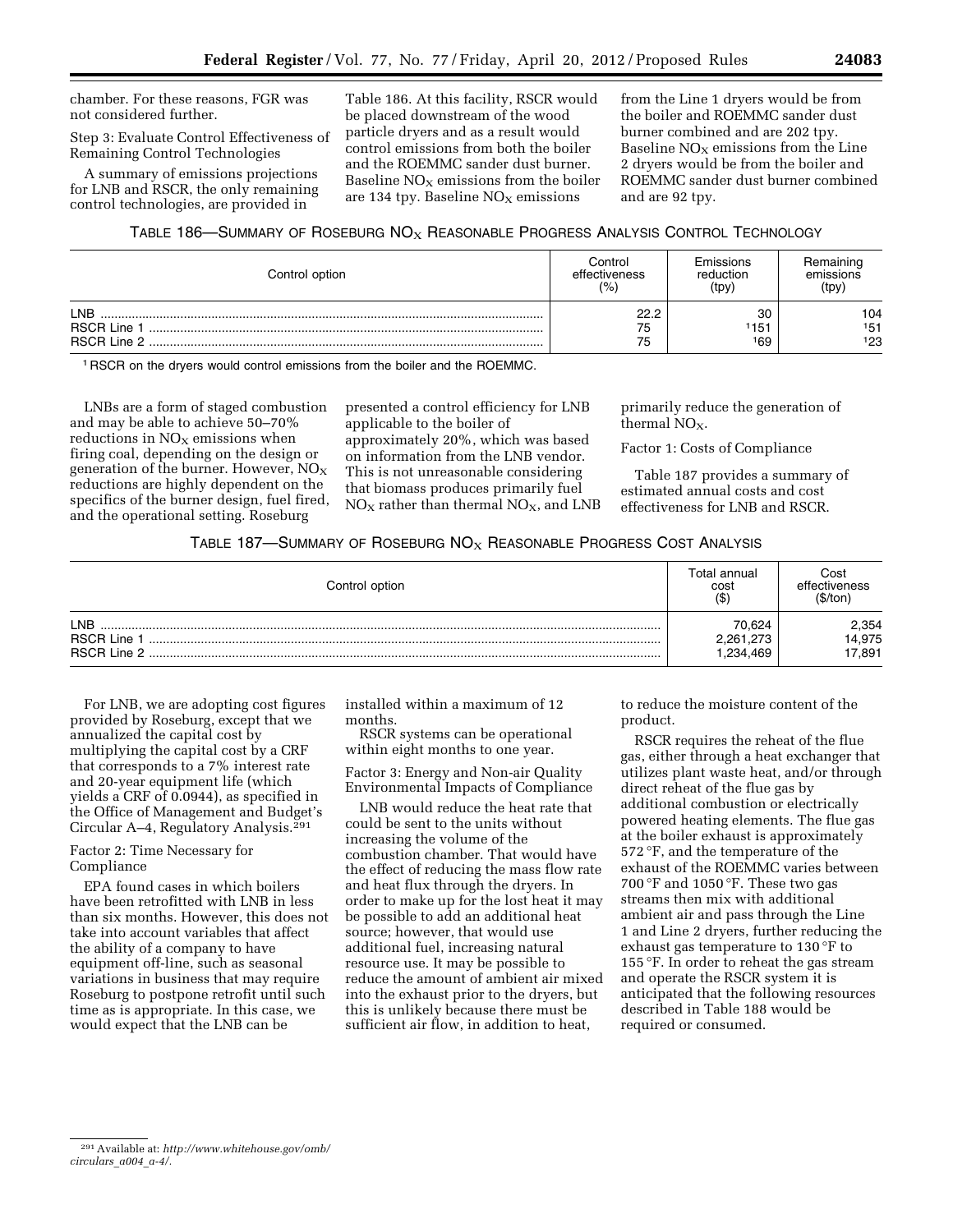## TABLE 188—ADDITIONAL AMMONIA, NATURAL GAS, ELECTRICITY AND COMPRESSED AIR FOR RSCR

| Ammonia (NH <sub>3</sub> )                                                                                                                                                                                       | Natural gas | Electricity | Compressed air |
|------------------------------------------------------------------------------------------------------------------------------------------------------------------------------------------------------------------|-------------|-------------|----------------|
| Line 1 RSCR  433,000 gal/year    9.7 million scf/year    3.6 million kWh/year    7.2 million scf/year<br>Line 2 RSCR    433,000 gal/year    4.7 million scf/year    1.7 million kWh/year    3.8 million scf/year |             |             |                |

Additionally, the RSCR catalyst may have the potential to emit  $NH<sub>3</sub>$  (as  $NH<sub>3</sub>$ ) slip) and generate nitrous oxide if not operated optimally. Catalysts must be disposed of, presenting a cost; however, many catalyst manufacturers provide a system to regenerate or recycle the catalyst reducing the impacts associated with spent catalysts. In addition to these considerations, there are issues associated with the production, transport, storage, and use of NH<sub>3</sub>. However, regular handling of NH3 has reduced the risks associated with its transport, storage, and use.

#### Factor 4: Remaining Useful Life

EPA has determined that the default 20-year amortization period is most appropriate to use as the remaining useful life of the facility. Without commitments for an early shut down, EPA cannot consider a shorter amortization period in our analysis.

Step 5: Select Reasonable Progress Controls

We have considered the following four factors: The cost of compliance; the time necessary for compliance; the energy and non-air quality environmental impacts of compliance; and the remaining useful life of the sources. We are also taking into account the size of the facility, the baseline Q/ D of the facility, and the potential reduction in Q/D from the controls. We propose to eliminate the most expensive options (RSCR on line 1 and line 2), based on costs of compliance and the relatively small size of this facility. The most cost-effective option (LNB) would reduce emissions by only 34 tpy, which equates to approximately a 9.2% reduction in overall emissions of  $SO<sub>2</sub>$  +  $NO<sub>X</sub>$  from the facility, or a reduction of Q/D from 12 to 11. Based on this benefit, the baseline Q/D, and the reduction in Q/D, we find it reasonable to eliminate this option. Therefore, we are proposing to not require any  $NO<sub>X</sub>$ controls on this unit for this planning period.

## ROEMMC Sander Dust Burner

Step 1: Identify All Available Technologies

The ROEMMC sander dust burner does not currently have post combustion controls or low  $NO<sub>x</sub>$ combustion technology. We identified

that the following technologies to be available: SCR, RSCR, SNCR, SNCR/SCR hybrid, staged combustion, fuel staging, LNB, OFA, LEA, and FGR. SCR, SNCR, and LNB, OFA, LEA and FGR were described in our analysis for CELP. RSCR, SNCR/SCR hybrid, staged combustion, and fuel staging were described in our analysis for the boiler at Plum Creek Manufacturing.

Step 2: Eliminate Technically Infeasible **Options** 

SCR was not considered further for the ROEMMC sander dust burner for the same reasons provided for the boiler: Insufficient space for both PM controls (necessary to avoid fouling and plugging) and the SCR catalyst, and insufficient heat from the exhaust to operate the dryers.

RSCRs would be placed downstream of the wood particle dryers. The RSCRs would control emissions from the ROEMMC sander dust burner in addition to the Babcock & Wilcox boiler. This technology was described in the analysis for the boiler; for the same reasons it was considered feasible there, it is considered feasible here.

SNCR was not considered further for the ROEMMC sander dust burner for the same reason provided for the boiler: reduced product quality due to contact with NH<sub>3</sub>. A SNCR/SCR hybrid system was also not considered further for the ROEMMC sander dust burner for the same reasons provided for the boiler: lower temperature exhaust from PM controls and the SCR/SNCR hybrid system would provide insufficient heat for the dryers.

Staged combustion techniques increase the volume of the flame front for a given heat input rate. The ROEMMC sander dust burner is small, making it necessary to reduce the overall heat input to levels below what is needed to operate the dryers to achieve staged combustion. For this reason, staged combustion was not considered further.

Fuel staging was not considered further for the same reasons provided for the boiler: Insufficient space to achieve fuel staging while maintaining the necessary heat input the dryers.

LNB designs increase the length of the flame front. In order for the ROEMMC sander dust burner to operate as designed (with a rich and lean zone),

the heat input to the burner would need to be decreased so that a smaller, yet longer flame could be created within the same physical space available with the current combustion chamber. The reduced firing rate would have the effect of reducing the necessary heat input below acceptable levels for operating the dryers. For these reasons, LNB was not considered further.

The ROEMMC sander dust burner does not have sufficient space to install OFA ports. In addition to space constraints, suspension burners such as the ROEMMC need high air flow through the fuel feed auger and burner to suspend and fluidize the solid fuel. Splitting the combustion air to OFA ports would result in poor and perhaps unstable combustion at the burner tip. For these reasons, OFA was not considered further.

LEA was not considered further for the ROEMMC sander dust burner for the same reasons provided for the boiler. Suspension-type burners, such as the ROEMMC sander dust burner, require high levels of air in order to fluidize the solid fuel. The burners would operate poorly with LEA.

FGR was not considered further for the ROEMMC sander dust burner for the same reasons provided for the boiler. FGR reduces the available oxygen, since some exhaust gas replaces oxygen rich ambient air. Additionally, FGR may require increased combustion chamber volume to accommodate the same heat input while maintaining a reduced flame temperature. For these reasons, FGR was not considered further.

All technologies identified in Step 1 were eliminated in Step 2; therefore, our analysis for the ROEMMC sander dust burner is complete. We have determined that no additional controls should be imposed on this unit in this planning period.

#### SolaGen Sander Dust Burner

Step 1: Identify All Available Technologies

The SolaGen sander dust burner currently uses LNB and FGR to control  $NO<sub>X</sub>$ . We identified that the following technologies to be available: SCR, RSCR, SNCR, SNCR/SCR hybrid, staged combustion, fuel staging, OFA, and LEA. SCR, SNCR, LNB, OFA, LEA and FGR were described in our analysis for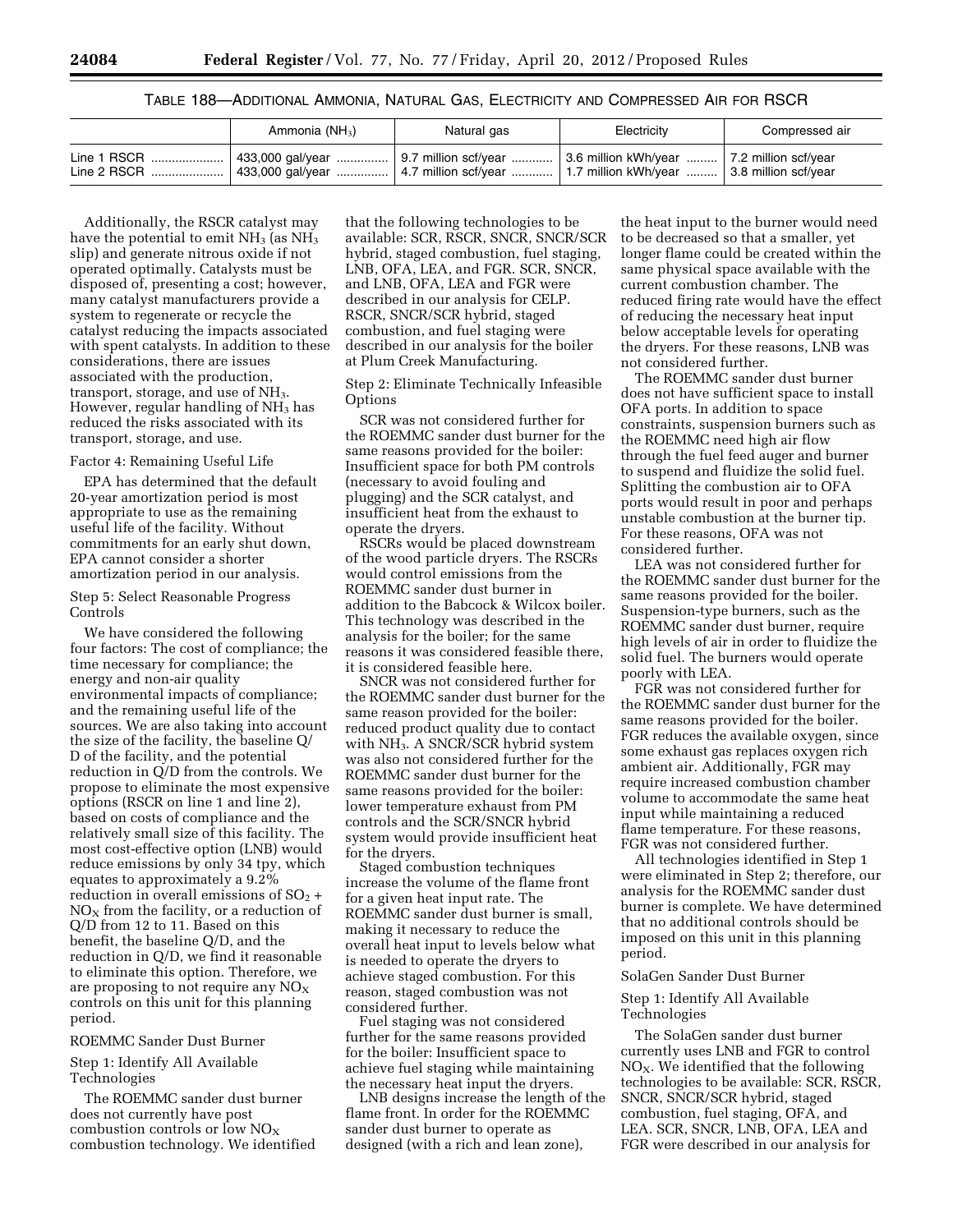CELP. RSCR, SNCR/SCR hybrid, staged combustion, and fuel staging were described in our analysis for the boiler at Plum Creek Manufacturing.

Step 2: Eliminate Technically Infeasible **Options** 

SCR was not considered further for the SolaGen sander dust burner for the same reasons provided for the boiler. There is insufficient space prior to the pre-dryer to add both PM controls and SCR, and the exhaust from PM controls and SCR would be at a lower temperature resulting in insufficient heat being sent to the pre-dryer.

SNCR was not considered further for the SolaGen sander dust burner for the same reason provided for the boiler: reduced product quality from contact with NH3. A SNCR/SCR hybrid system

was not considered further for the SolaGen sander dust burner for the same reasons provided for the boiler: lower temperature exhaust from PM controls and the SCR/SNCR hybrid system would provide insufficient heat for the pre-dryer.

The SolaGen sander dust burner is a LNB, which is a form of staged combustion; further staging would not be technically feasible for the SolaGen. For this reason, staged combustion was not considered further.

Fuel staging was not considered further for the same reasons provided for the boiler. There is not sufficient room to achieve fuel staging while maintaining the necessary heat input for the pre-dryer.

The SolaGen sander dust burner already utilizes a LNB design, making

further excess air infeasible to support stable combustion. For this reason, OFA was not considered further.

LEA was not considered further for the SolaGen sander dust burner for the same reasons provided for the boiler. Suspension-type burners, such as the SolaGen sander dust burner, require high levels of air in order to fluidize the solid fuel. The burners would operate poorly with LEA.

Step 3: Evaluate Control Effectiveness of Remaining Control Technology

Baseline  $NO<sub>X</sub>$  emissions from the SolaGen sander dust burner are 58 tpy. A summary of emissions projections for RSCR, the only remaining control technology, is provided in Table 189.

TABLE 189—SUMMARY OF ROSEBURG  $\mathsf{NO}_{\mathsf{X}}$  Reasonable Progress Analysis Control Technology

| Control option | Control       | Emissions | Remaining |
|----------------|---------------|-----------|-----------|
|                | effectiveness | reduction | emissions |
|                | (%)           | (tpy)     | (tpy)     |
| <b>RSCR</b>    | 75            | 43        | 15        |

Factor 1: Costs of Compliance

Table 190 provides a summary of estimated annual costs for RSCR.

## TABLE 190—SUMMARY OF ROSEBURG RSCR REASONABLE PROGRESS COST ANALYSIS

| Control option |         | Cost<br>effectiveness<br>(\$/ton) |
|----------------|---------|-----------------------------------|
| <b>RSCR</b>    | 748,097 | 17,398                            |

We are adopting cost figures provided by Roseburg, except that we annualized the capital cost by multiplying the capital cost by a CRF that corresponds to a 7% interest rate and 20-year equipment life (which yields a CRF of 0.0944), as specified in the Office of Management and Budget's Circular A–4, Regulatory Analysis.292

Factor 2: Time Necessary for Compliance

RSCR systems can be operational within eight months to one year.

Factor 3: Energy and Non-air Quality Environmental Impacts of Compliance

RSCR requires the reheat of the flue gas, either through a heat exchanger that

utilizes plant waste heat, and/or through direct reheat of the flue gas by additional combustion or electrically powered heating elements. In order to reheat the gas stream and operate the RSCR system, the following resources described in Table 191 would be consumed.

TABLE 191—ADDITIONAL AMMONIA, NATURAL GAS, ELECTRICITY AND COMPRESSED AIR REQUIRED FOR RSCR

| Ammonia $(NH_3)$ | Natural gas        | Electricitv      | Compressed air       |
|------------------|--------------------|------------------|----------------------|
| 304,000 gal/year | 2 million scf/vear | 700,000 kWh/vear | 1.3 million scf/year |

Environmental impacts were described in the analysis for the boiler.

Factor 4: Remaining Useful Life

EPA has determined that the default 20-year amortization period is most

292Available at: *[http://www.whitehouse.gov/omb/](http://www.whitehouse.gov/omb/circulars_a004_a-4/) [circulars](http://www.whitehouse.gov/omb/circulars_a004_a-4/)*\_*a004*\_*a-4/.* 

appropriate to use as the remaining useful life of the facility. Without commitments for an early shut down, EPA cannot consider a shorter amortization period in our analysis.

Step 5: Select Reasonable Progress Controls

We have considered the following four factors: the cost of compliance; the time necessary for compliance; the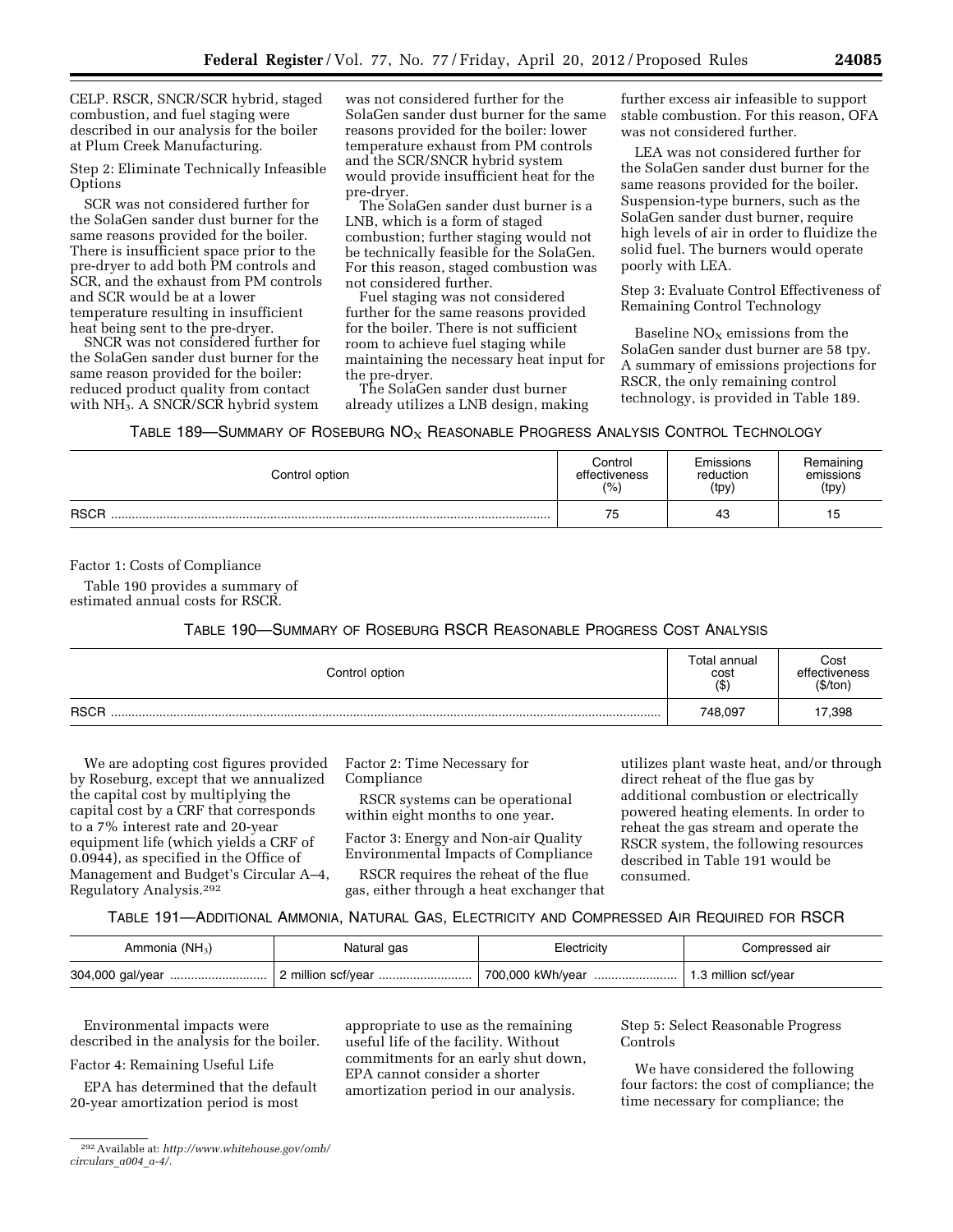energy and non-air quality environmental impacts of compliance; and the remaining useful life of the sources. We are also taking into account the size of the facility, the baseline Q/ D of the facility, and the potential reduction in Q/D from the controls. We find it reasonable to eliminate the only feasible option, RSCR, on the basis of the costs of compliance and the relatively small size of this facility. Therefore, we are proposing that no additional  $NO<sub>X</sub>$  controls will be required for this planning period.

## ix. Smurfit Stone Container

Smurfit Stone Container Enterprises Inc., Missoula Mill (purchased and renamed M2Green Redevelopment LLC Missoula Site on 5/3/11) 293 was determined to be below the threshold of sources subject to BART, but above the threshold for sources subject to further evaluation for RP controls. According to an emissions report from M2Green Redevelopment LLC, the mill was permanently shut down on January 12, 2010 and is no longer operating.294

While the current owners have permanently shut down the mill at M2Green Redevelopment LLC, Missoula Site, and it is uncertain whether the mill will resume operations, should the mill resume operations we will revise the FIP as necessary in accordance with regional haze requirements, including the ''reasonable progress'' provisions in 40 CFR 51.308(d)(1).

## x. Yellowstone Energy Limited Partnership

Yellowstone Energy Limited Partnership (YELP), in partnership with Billings Generation Incorporated, owns an electric power plant in Billings, Montana.295 The plant is rated at 65 MW gross output and includes two identical CFB boilers that are fired on petroleum coke and cooker gas; exhaust exits through a common stack. The boilers and emission controls were installed in 1995.

PM emissions are controlled by two fabric filter baghouses at the common stack that is designed to achieve greater than 99% control of particulates.296 As discussed previously in Section

V.D.6.b., the contribution from point sources to primary organic aerosols, EC, PM2.5 at Montana Class I areas is very small, and modeling tends to confirm that PM emissions from point sources do not have a very large impact. Therefore, we are proposing that additional controls for PM are not necessary for this planning period.

## $SO<sub>2</sub>$

## Step 1: Identify All Available Technologies

We identified that the following technologies to be available: limestone injection process upgrade, a SDA, DSI, a CDS, HAR, a wet lime scrubber, a wet limestone scrubber, and/or a dual alkali scrubber.

YELP currently controls  $SO<sub>2</sub>$ emissions using limestone injection. Crushed limestone is injected with the petroleum coke prior to its combustion in the two CFB boilers. When limestone is heated to 1550  $\mathrm{^{\circ}F}$ , it releases CO<sub>2</sub> and forms lime (CaO), which subsequently reacts with the  $SO<sub>2</sub>$  in the combustion gas to form calcium sulfates and calcium sulfites. The calcium compounds are removed as PM by the baghouse. Depending on the fuel fired in the boilers and the total heat input, YELP must achieve, under a Montana operating permit, 70% to 90% reduction of SO2 emissions. YELP states that, during 2008 through 2009,  $SO<sub>2</sub>$ reduction averaged 95%. Increasing the limestone injection rate beyond current levels could theoretically result in a modest increase in  $SO<sub>2</sub>$  control.

SDAs were described in our analysis for CELP. SDAs have demonstrated the ability to achieve  $90\%$  to  $94\%$  SO<sub>2</sub> reduction. SDA plus limestone injection can achieve between 98% and 99% SO<sub>2</sub> reduction.297 Due to the high degree of SO2 control efficiency already achieved by limestone injection at this facility (95%), we have used 80% control efficiency for SDA in this analysis, downstream of limestone injection.

DSI was described in our BART analysis for Corette.  $SO<sub>2</sub>$  control efficiencies for DSI systems by themselves (not downstream of limestone injection systems) are approximately 50%, but if the sorbent is hydrated lime, then 80% or greater removal can be achieved. These systems are commonly called lime spray dryers.

A description of a CDS was provided in our analysis for CELP. A CDS can achieve removal efficiency similar to that achieved by SDA on CFB boilers.298

The HAR process was described in our analysis for CELP. HAR downstream

of a CFB boiler that utilizes limestone injection can reduce the remaining  $SO<sub>2</sub>$ by about 80%.299

A general description of wet lime scrubbing was provided in our BART analysis for Ash Grove.

Wet lime and wet limestone scrubbers involve spraying alkaline slurry into the exhaust gas to react with  $SO<sub>2</sub>$  in the flue gas. Insoluble salts are formed in the chemical reaction that occurs in the scrubber and the salts are removed as a solid waste by-product. Wet lime and limestone scrubbers are very similar, but the type of additive used differs (lime or limestone). The use of limestone (CaCO<sub>3</sub>) instead of lime requires different feed preparation equipment and a higher liquid-to-gas ratio. The higher liquid-to-gas ratio typically requires a larger absorbing unit. The limestone slurry process also requires a ball mill to crush the limestone feed. Wet lime and limestone scrubbers have been demonstrated to achieve greater than 99% control efficiency.300

Dual-alkali scrubbers use a sodiumbased alkali solution to remove SO<sub>2</sub> from the combustion exhaust gas. The process uses both sodium-based and calcium-based compounds. The sodiumbased reagents absorb  $SO<sub>2</sub>$  from the exhaust gas, and the calcium-based solution (lime or limestone) regenerates the spent liquor. Calcium sulfites and sulfates are precipitated and discarded as sludge, and the regenerated sodium solution is returned to the absorber loop. The dual-alkali process requires lower liquid-to-gas ratios than scrubbing with lime or limestone. The reduced liquid-to-gas ratios generally mean smaller reaction units; however, additional regeneration and sludge processing equipment is necessary. A sodium-based scrubbing solution, typically consisting of a mixture of sodium hydroxide, sodium carbonates, and sodium sulfite, is an efficient  $SO<sub>2</sub>$ control reagent. However, the process generates a sludge that can create material handling and disposal issues. The control efficiency is similar to the wet lime/limestone scrubbers at approximately 95% or greater.

Step 2: Eliminate Technically Infeasible **Options** 

The current limestone injection system is operating at or near its maximum capacity. The boiler feed rates are approximately 740 tons/day of petroleum coke and 415 tons/day of limestone. Increasing limestone injection beyond the current levels would result in plugging of the injection

<sup>293</sup>See *[http://www.greeninvgroup.com/news/](http://www.greeninvgroup.com/news/news-release-missoula-announcement.html) [news-release-missoula-announcement.html.](http://www.greeninvgroup.com/news/news-release-missoula-announcement.html)* 

<sup>294</sup>M2Green Redevelopment LLC Quarterly Excess Emissions Report—Third Quarter 2011 (11/1/2011).

<sup>295</sup>All information found within this section can be found in the corresponding report in the docket.

<sup>296</sup>Response to Additional Reasonable Progress Information for the Yellowstone Energy Limited Partnership Facility Pursuant to Section 114(a) of the CAA (42 U.S.C. Section 7414(A)) Prepared for Billings Generation, Inc. (''YELP Additional Response''), p. 2–1 February 24, 2011.

<sup>297</sup> Deseret Bonanza SOB, p. 92. 298 *Id.* 

<sup>299</sup> *Id.,* p. 93.

<sup>300</sup> Deseret Bonanza SOB, p. 94.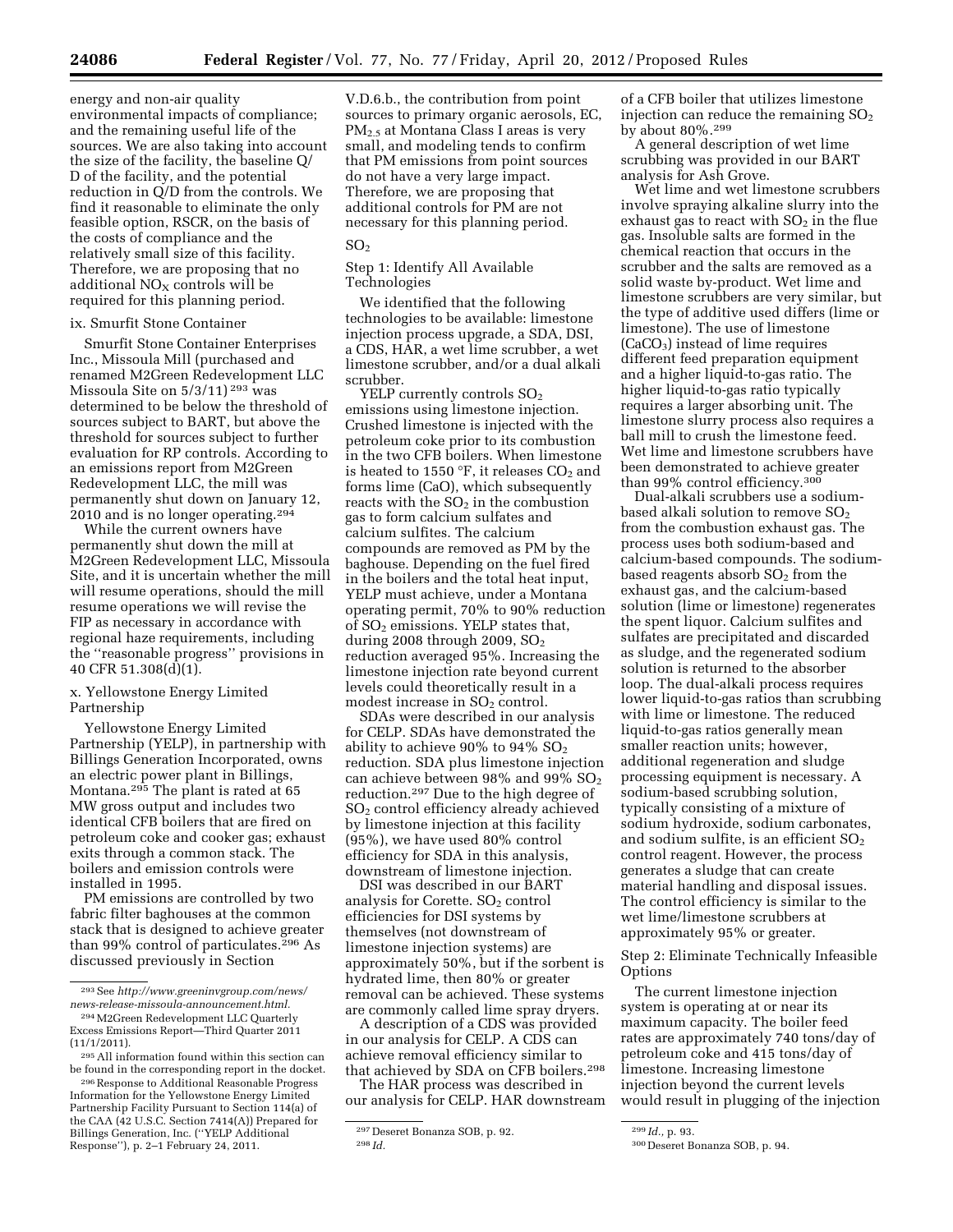lines, and increased bed ash production, which can reduce combustion efficiency, and increased particulate loading to the baghouses. Therefore, increasing limestone injection beyond its current level would require major upgrades to the limestone feeding system and the baghouses.301 Only modest increases in  $SO<sub>2</sub>$  removal efficiency, if any, would be expected with this scenario, compared to add-on SO2 control systems discussed below. Therefore, a limestone injection process upgrade is eliminated from further consideration.

CDS systems result in high particulate loading to the unit's particulate control device. Because of the high particulate loading, the pressure drop across a fabric filter would be unacceptable; therefore, ESPs are generally used for particulate control. YELP has two high efficiency fabric filters (baghouses) in place. Based on limited technical data from non-comparable applications and engineering judgment, we are determining that CDS is not technically feasible for this facility.302 Therefore,

CDS is eliminated from further consideration.

A DSI system is not practical for use in a CFB boiler such as YELP, where limestone injection is already being used upstream in the boiler for  $SO<sub>2</sub>$ control. With limestone injection, the CFB boiler flue gas already contains excess unreacted lime. Fly ash containing this unreacted lime is reinjected back into the CFB boiler combustion bed, as part of the boiler operating design. A DSI system would simply add additional unreacted lime to the flue gas and would achieve little, if any, additional  $SO<sub>2</sub>$  control.<sup>303</sup> If used instead of limestone injection (the only practical way it might be used), DSI would achieve less control efficiency (50%) than the limestone injection system already being used (70 to 90%). Therefore, DSI is eliminated from further consideration.

Regarding wet scrubbing, there is limited area to install additional  $SO<sub>2</sub>$ controls that would require high quantities of water and dewatering ponds. The wet FGD scrubber systems with the higher water requirements (wet

lime scrubber, wet limestone scrubber, and dual alkali wet scrubber) would require an on-site dewatering pond or an additional landfill to dispose of scrubber sludge. Due to the limited available space, its proximity to the Yellowstone River and limited water availability for these controls,304 we consider these technologies technically infeasible and do not evaluate them further.

The remaining technically feasible SO2 control options for YELP are SDA and HAR.

Step 3: Evaluate Control Effectiveness of Remaining Control Technology

Baseline  $NO<sub>x</sub>$  emissions from YELP are 1,826 tpy. A summary of emissions projections for the various control options is provided in Table 192. Since limestone injection is already in use at the YELP facility, the control efficiencies and emissions reductions shown below are those that might be achieved beyond the control already being achieved by the existing limestone injection system.

# TABLE 192—SUMMARY OF YELP  $SO_2$  Reasonable Progress Analysis Control Technologies

| Control option           | Control       | Emissions   | Remaining  |
|--------------------------|---------------|-------------|------------|
|                          | effectiveness | reduction   | emissions  |
|                          | (% )          | (tpy)       | (tpy)      |
| <b>SDA</b><br><b>HAR</b> | 80<br>50      | 461.<br>913 | 365<br>913 |

Step 4: Evaluate Impacts and Document Results

control options. All costs shown are for the two boilers combined.

Factor 1: Costs of compliance

Table 193 provides a summary of estimated annual costs for the various

TABLE 193-SUMMARY OF YELP SO<sub>2</sub> REASONABLE PROGRESS COST ANALYSIS AS RECALCULATED BY EPA

| Control option | Total annual<br>cost<br>$($ \$) | Cost<br>effectiveness<br>(S/ton) |
|----------------|---------------------------------|----------------------------------|
|                | 6,237,065                       | 4.211                            |
|                | 4,709,504                       | 3,182                            |
|                | 4,660,376                       | 5,104                            |
|                | 3,132,815                       | 3.431                            |

We have relied on the control costs provided by YELP,305 with two exceptions. First, we calculated the annual cost of capital using 7% annual interest rate and a 20-year equipment life (which yields a CRF of 0.0944), as specified in the Office of Management and Budget's Circular A–4 Regulatory

Analysis.306 Second, we calculated the cost of SDA and HAR in two ways: (1) With baghouse replacement, and (2) without baghouse replacement, see Table 193 above.

Factor 2: Time Necessary for Compliance

We have relied on YELP's estimates that the time necessary to complete the modifications to the two boilers to accommodate SDA or HAR, without replacing the baghouses, would be

<sup>301</sup> YELP Additional Response, p. 2–2.

<sup>302</sup> Deseret Bonanza SOB, p. 92.

<sup>303</sup> *Id.,* p. 93.

<sup>304</sup> YELP Additional Response, p. 2–5. 305 *Id.,* p. 7–3.

<sup>306</sup>Available at: *[http://www.whitehouse.gov/omb/](http://www.whitehouse.gov/omb/circulars_a004_a-4/) [circulars](http://www.whitehouse.gov/omb/circulars_a004_a-4/)*\_*a004*\_*a-4/.*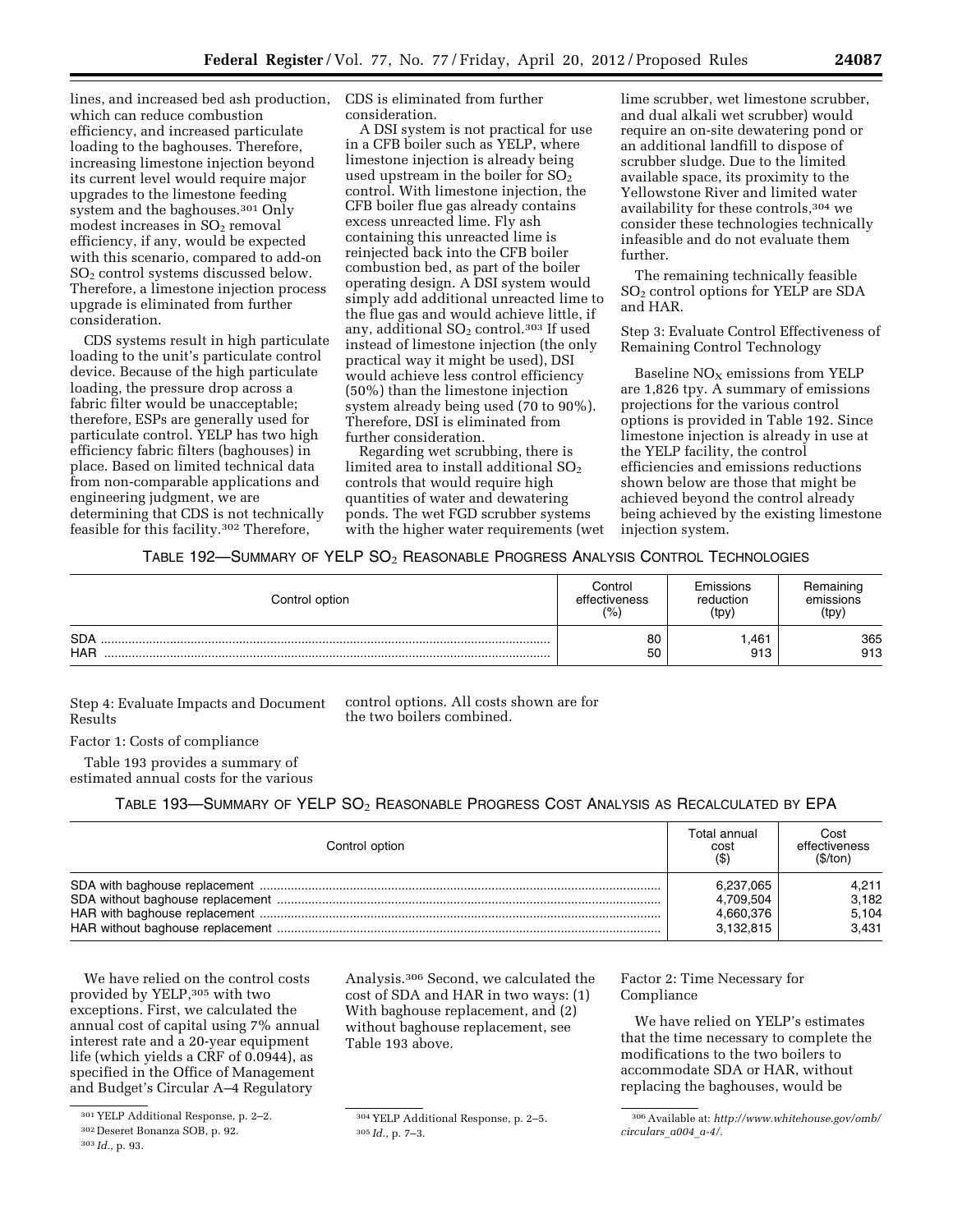approximately one year and that a boiler outage of approximate two to three months per boiler would be necessary to perform the installation of either system. The installation of the controls would need to be staggered to allow one boiler to remain in operation while the retrofits are applied to the other boiler. YELP states that complete replacement or major modifications to the existing baghouses would be necessary, however, the company does not explain why the existing baghouses would need to be replaced or modified to accommodate SDA or HAR.307

Factor 3: Energy and Non-air Quality Environmental Impacts of Compliance

Wet FGD systems are estimated to consume 1% to 2.5% of the total electric generation of the plant and can consume approximately 40% more than dry FGD systems (SDA). Electricity requirements for a HAR system are less than FGD systems. DSI systems are estimated to consume 0.1% to 0.5% of the total plant generation.308 For reasons explained above, wet FGD systems and DSI systems have already been eliminated as technically infeasible.

SO2 controls would result in increased ash production at the YELP facility. Boiler ash is currently either sent to a landfill or sold for beneficial use, such as oil well reclamation. Changes in ash properties due to increased calcium sulfates and calcium sulfites could result in the ash being no longer suitable to be sold for beneficial uses. If the ash properties were to change such that the ash could no longer be sold for beneficial use, the loss of this market would cost approximately \$2,300,000 per year at the current ash value and production rates (approximately 170,000 tons of ash per year). The loss of this market could also result in the company having to dispose of the ash at its current landfill, which is approximately 80 miles from the plant. The cost to dispose of the ash would be approximately \$96,000 per year. The total cost from the loss of the beneficial use market and the increase in ash disposal costs would be a total of \$2,400,000 per year.309 This potential cost has not been included in the cost described above, as it is only speculative, being based on an

undetermined potential future change in ash properties.

As described above, wet FGD scrubber systems with the higher water requirements (Wet Lime Scrubber, Wet Limestone Scrubber, and Dual Alkali Wet Scrubber) would require construction of an on-site dewatering pond or an additional landfill to dispose of scrubber sludge.

#### Factor 4: Remaining Useful Life

EPA has determined that the default 20-year amortization period is most appropriate to use as the remaining useful life of the facility. Without commitments for an early shut down, EPA cannot consider a shorter amortization period in our analysis.

Step 5: Select Reasonable Progress Controls

We have considered the following four factors: the cost of compliance; the time necessary for compliance; the energy and non-air quality environmental impacts of compliance; and the remaining useful life of the sources. We are also taking into account the size of the facility, the baseline Q/ D of the facility, and the potential reduction in Q/D from the controls. Given the cost of \$3,182 per ton of  $SO<sub>2</sub>$ (at a minimum) for the most costeffective option (SDA), the relatively small size of YELP, and the small baseline Q/D of 14, we find it reasonable to not impose any of the  $SO<sub>2</sub>$  control options. Therefore, we are proposing that no additional controls will be required for this planning period.

#### $NO<sub>x</sub>$

Currently, there are no  $NO<sub>X</sub>$  controls at the YELP facility.

Step 1: Identify All Available Technologies

We identified that the following technologies to be available: SCR, SNCR, LEA, FGR, OFA, LNB, nonthermal plasma reactor, and carbon injection into the combustion chamber.

SCR, SNCR, LNB, LEA, OFA, FGR, non-thermal plasma reactor, and carbon injection into the combustion chamber were described in our analysis for CELP.

The temperature range for proper operation of an SCR is between 480 °F and 800 °F. Many of the CFBs in the United States have baghouses for particulate control. The normal maximum allowable temperature for a baghouse is 400 °F.

Therefore, on some installations, RSCR is installed. RSCRs are expensive to install and expensive to operate, because an RSCR requires the use of burners to heat up the flue gas stream in order for the  $NO<sub>x</sub>$  capture to occur. This is often an efficiency decrease for the boiler, significant increase in operating cost, and often not a practical solution. For this reason, RSCR was not evaluated as a control option for YELP. Instead, high dust SCR was evaluated.

Step 2: Eliminate Technically Infeasible **Options** 

LEA, FGR, and OFA are typically used on Pulverized Coal (PC) units and cannot be used on CFB boilers due to air needed to fluidize the bed.310 While LEA may have substantial effect on  $NO_X$ emissions at PC boilers, it has much less effect on  $NO<sub>x</sub>$  emissions at combustion sources such as CFBs that operate at low combustion temperatures. FGR reduces  $NO<sub>x</sub>$  formation by reducing peak flame temperature and is ineffective on combustion sources such as CFBs that already operate at low combustion temperatures. For these reasons, LEA, FGR and OFA are eliminated from further consideration.

LNBs are typically used on PC units and cannot be used on CFB boilers because the combustion occurs within the fluidized bed.311 CFB boilers do not use burners during normal operation. Therefore, LNBs are eliminated from further consideration.

While a non-thermal plasma reactor may have practical potential for application to coal-fired CFB boilers as a technology transfer option at Step 1 of the analysis, it is not known to be commercially available for CFB boilers.312 Therefore, a non-thermal plasma reactor is eliminated from further consideration.

Although carbon injection is an emerging technology used to reduce mercury emissions, it has not been used anywhere to control  $NO<sub>x</sub>$ . Therefore, it is eliminated from further consideration.

The remaining technically feasible  $NO<sub>X</sub>$  control options for YELP are HDSCR and SNCR.

Step 3: Evaluate Control Effectiveness of Remaining Control Technology

Baseline  $NO<sub>X</sub>$  emissions from YELP are 396 tpy. A summary of emissions projections for the various control options is provided in Table 194.

<sup>307</sup> YELP Additional Response, p. 3–1.

<sup>308</sup> *Id.,* p. 4–2.

<sup>309</sup> *Id.* 

<sup>310</sup> *Id.* 

<sup>311</sup> *Id.* 

<sup>312</sup> Deseret Bonanza SOB, pp. 46, 48.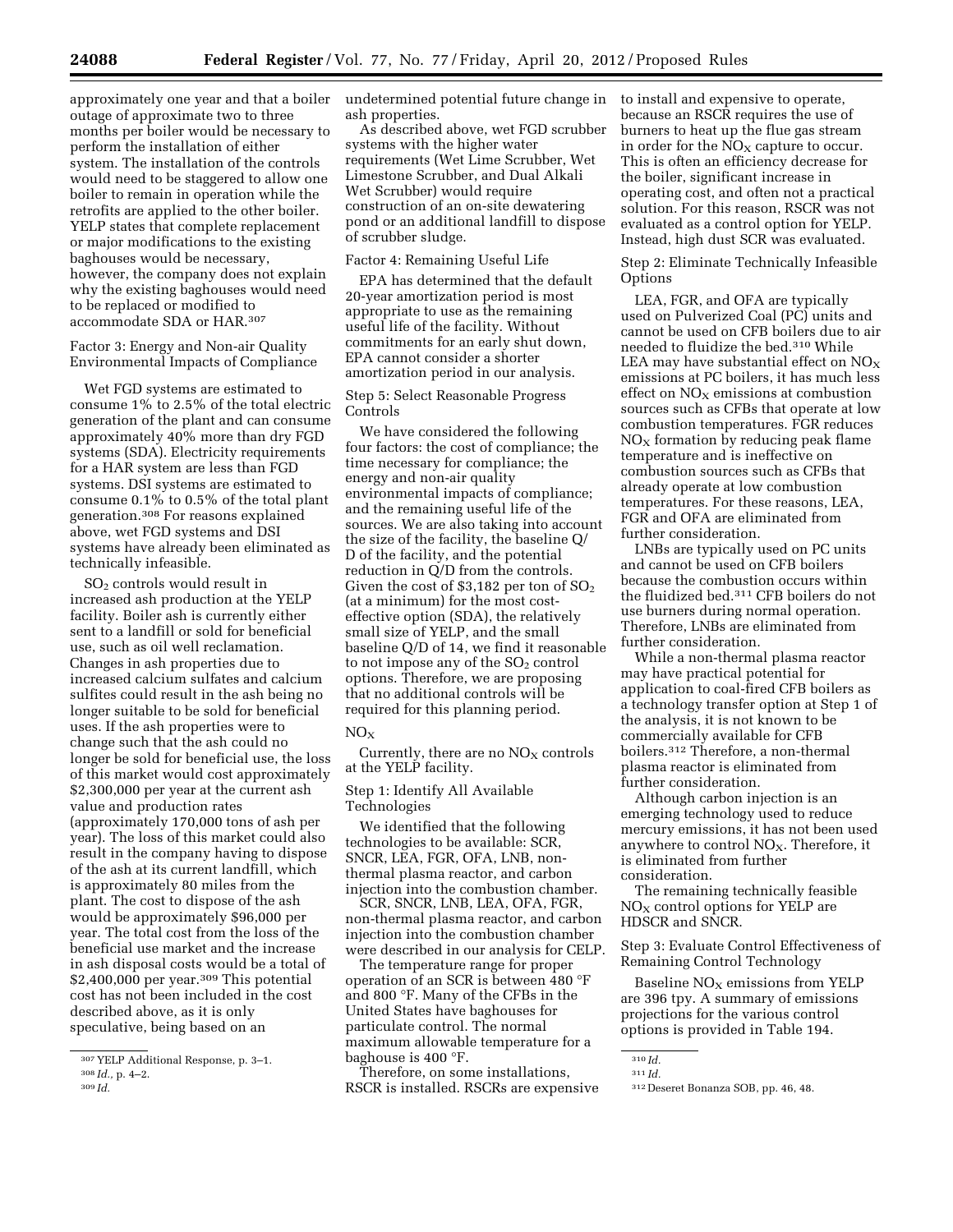## TABLE 194—SUMMARY OF YELP  $NO<sub>X</sub>$  REASONABLE PROGRESS ANALYSIS CONTROL TECHNOLOGIES

| Control option              | Control       | Emissions  | Remaining |
|-----------------------------|---------------|------------|-----------|
|                             | effectiveness | reduction  | emissions |
|                             | (%            | (tpy)      | (tpy)     |
| <b>HDSCR</b><br><b>SNCR</b> | 80<br>50      | 317<br>198 | 79<br>198 |

Step 4: Evaluate Impacts and Document Results

Factor 1: Costs of Compliance

Table 195 provides a summary of estimated annual costs for the various control options.

# TABLE 195-SUMMARY OF YELP  $NO<sub>X</sub>$  Reasonable Progress Cost Analysis

| Control option              | Total annual cost<br>/ ሱ<br>$(\Phi)$ | Cost<br>effectiveness<br>'\$/ton |
|-----------------------------|--------------------------------------|----------------------------------|
| <b>HDSCR</b><br><b>SNCR</b> | 1.883.020<br>529.810                 | 12,249<br>2,689                  |

We have relied on the  $NO<sub>X</sub>$  control costs provided by YELP,313 with one exception. We calculated the annual cost of capital using a 7% annual interest rate and 20-year equipment life (which yields a CRF of 0.0944), as specified in the Office of Management and Budget's Circular A–4, Regulatory Analysis.314

## Factor 2: Time Necessary for Compliance

We have relied on YELP's estimates that HDSCR would take approximately 26 months to install and that SNCR would take 24 to 30 weeks to install.315

Factor 3: Energy and Non-Air Quality Environmental Impacts of Compliance

The energy impacts from SNCR are expected to be minimal. SNCR is not expected to cause a loss of power output from the facility. SCR, however, could cause significant backpressure on the boiler, leading to lost boiler efficiency and, thus, a loss of power production. If LDSCR was to be installed instead of HDSCR, YELP would be subject to the additional cost of reheating the exhaust gas.

Regarding other non-air quality environmental impacts of compliance, SCRs can contribute to airheater fouling from the formation of ammonium sulfate. Airheater fouling could reduce unit efficiency, increase flue gas velocities in the airheater, cause corrosion, and erosion. Catalyst replacement can lengthen boiler

outages, especially in retrofit installations, where space and access is limited. This is a retrofit installation in a high dust environment, thus fouling is likely, which could lead to unplanned outages or less time between planned outages. On some installations, catalyst life is short and SCRs have fouled in high dust environments. For both SCR and SNCR, the storage of on-site NH3 could pose a risk from potential releases to the environment. An additional concern is the loss of  $NH<sub>3</sub>$ , or "slip" into the emissions stream from the facility. This ''slip'' contributes another pollutant to the environment, which has been implicated as a precursor to  $PM_{2.5}$ formation.

#### Factor 4: Remaining Useful Life

EPA has determined that the default 20-year amortization period is most appropriate to use as the remaining useful life of the facility. Without commitments for an early shut down, EPA cannot consider a shorter amortization period in our analysis.

Step 5: Select Reasonable Progress Controls

We have considered the following four factors: The cost of compliance; the time necessary for compliance; the energy and non-air quality environmental impacts of compliance; and the remaining useful life of the source. For the more expensive option (SCR), we have concluded that the costs per ton of pollutant reduced are

excessive for this facility. The less expensive option (SNCR) would reduce emissions by 198 tpy, which equates to approximately an 8.9% reduction in overall emissions of  $SO_2 + NO_X$  from this facility, or a reduction of Q/D from 14 to 13. Given the small size of the facility, the baseline Q/D, and the potential reduction in Q/D, we find it reasonable to eliminate this option. Therefore, we are proposing to not require any  $NO<sub>X</sub>$  controls on this unit for this planning period.

d. Establishment of the Reasonable Progress Goal

40 CFR 51.308(d)(1) of the Regional Haze Rule requires states to ''establish goals (in deciviews) that provide for Reasonable Progress towards achieving natural visibility conditions'' for each Class I area of the state. These RPGs are interim goals that must provide for incremental visibility improvement for the most impaired visibility days, and ensure no degradation for the least impaired visibility days. The RPGs for the first planning period are goals for the year 2018.

Based on (1) the results of the WRAP CMAQ modeling, and (2) the results of the four-factor analysis of Montana point sources, we established RPGs for the most impaired days for all of Montana's Class I areas, as identified in Table 196 below. Also shown in Table 197 is a comparison of the RPGs to the URP for Montana Class I areas. The RPGs for the 20% worst days fall short

<sup>313</sup> YELP Additional Response, Appendix A. 314Available at: *[http://www.whitehouse.gov/omb/](http://www.whitehouse.gov/omb/circulars_a004_a-4/) [circulars](http://www.whitehouse.gov/omb/circulars_a004_a-4/)*\_*a004*\_*a-4/.* 

<sup>315</sup> YELP Additional Response, p. 3–1.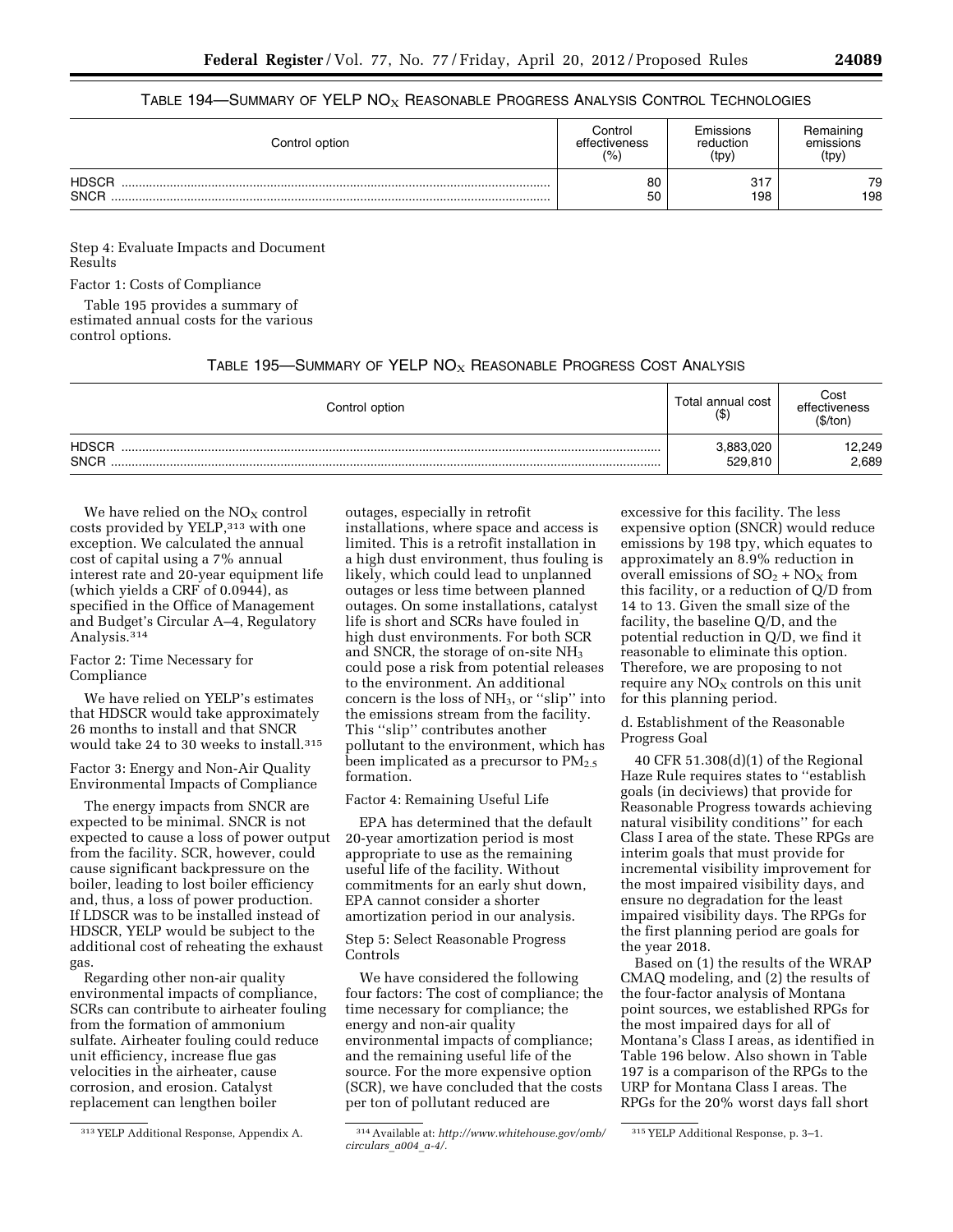of the URP by the amounts shown in the table.

# TABLE 196—COMPARISON OF REASONABLE PROGRESS GOALS TO UNIFORM RATE OF PROGRESS ON MOST IMPAIRED DAYS FOR MONTANA CLASS I AREAS

|                      | Visibility conditions on 20% worst days                  | Percentage of    |                                 |                     |
|----------------------|----------------------------------------------------------|------------------|---------------------------------|---------------------|
| Montana class I area | Average for<br>20% worst<br>days (baseline<br>2000-2004) | 2018 URP<br>qoal | <b>RPG (WRAP</b><br>projection) | URP achieved<br>(%) |
|                      | 13.41                                                    | 12.02            | 12.94                           | 34                  |
|                      | 14.48                                                    | 12.91            | 13.83                           | 41                  |
|                      | 14.09                                                    | 12.56            | 13.31                           | 51                  |
|                      | 11.29                                                    | 10.15            | 10.82                           | 41                  |
|                      | 22.26                                                    | 19.21            | 21.48                           | 26                  |
|                      | 17.72                                                    | 15.42            | 17.36                           | 16                  |
|                      | 14.48                                                    | 12.91            | 13.83                           | 41                  |
|                      | 11.76                                                    | 10.52            | 11.23                           | 43                  |
|                      | 14.48                                                    | 12.91            | 13.83                           | 41                  |
|                      | 13.41                                                    | 12.02            | 12.94                           | 34                  |
|                      | 15.14                                                    | 13.51            | 14.85                           | 18                  |
| Yellowstone NP       | 11.76                                                    | 10.52            | 11.23                           | 43                  |

Our RPGs for each Class I area for 2018 for the 20% worst days represents the improvement shown in Table 197. Our RPGs establish a slower rate of progress than the URP. The number of

years necessary to attain natural conditions was calculated by dividing the amount of improvement needed by the rate of progress established by the RPGs. Table 197 shows the number of

years it would take to attain natural conditions if visibility improvement continues at the rate of progress established by the RPGs.

TABLE 197—NUMBER OF YEARS TO REACH NATURAL CONDITIONS FOR MONTANA CLASS I AREAS

| Montana class I area | 2064 natural<br>conditions<br>(deciview) | Average for<br>20% worst<br>days (Baseline<br>$2000 - 2004$ | Improvement<br>needed<br>(deciview) | RPG Rate of<br>improvement<br>(deciview/year) | Number of years<br>to reach natural<br>conditions |
|----------------------|------------------------------------------|-------------------------------------------------------------|-------------------------------------|-----------------------------------------------|---------------------------------------------------|
|                      | 7.43                                     | 13.41                                                       | 5.98                                | 0.03                                          | 204                                               |
|                      | 7.73                                     | 14.48                                                       | 6.75                                | 0.04                                          | 166                                               |
|                      | 7.52                                     | 14.09                                                       | 6.57                                | 0.05                                          | 135                                               |
|                      | 6.38                                     | 11.29                                                       | 4.91                                | 0.03                                          | 167                                               |
|                      | 9.18                                     | 22.26                                                       | 13.08                               | 0.05                                          | 268                                               |
|                      | 7.89                                     | 17.72                                                       | 9.83                                | 0.02                                          | 437                                               |
|                      | 7.73                                     | 14.48                                                       | 6.75                                | 0.04                                          | 166                                               |
|                      | 6.44                                     | 11.76                                                       | 5.32                                | 0.03                                          | 161                                               |
|                      | 7.73                                     | 14.48                                                       | 6.75                                | 0.04                                          | 166                                               |
|                      | 7.43                                     | 13.41                                                       | 5.98                                | 0.03                                          | 204                                               |
|                      | 8.16                                     | 15.14                                                       | 6.98                                | 0.02                                          | 385                                               |
|                      | 6.44                                     | 11.76                                                       | 5.32                                | 0.03                                          | 161                                               |

Table 198 provides a comparison of our RPGs for Montana to baseline conditions on the least impaired days.

This comparison demonstrates that our RPGs will result in no degradation in

visibility conditions in the first planning period.

# TABLE 198—COMPARISON OF REASONABLE PROGRESS GOALS TO BASELINE CONDITIONS ON LEAST IMPAIRED DAYS FOR MONTANA CLASS I AREAS

| Montana class I area | Visibility conditions on 20% best<br>days<br>(deciview) | Achieved "No<br>degradation" |       |
|----------------------|---------------------------------------------------------|------------------------------|-------|
|                      | Average for 20%<br>best days (Base-<br>line 2000-2004)  | RPG (WRAP<br>projection)     | (Y/N) |
|                      | 2.58                                                    | 2.48                         |       |
|                      | 3.85                                                    | 3.60                         |       |
|                      | 3.62                                                    | 3.27                         |       |
|                      | - 71                                                    | 1.54                         |       |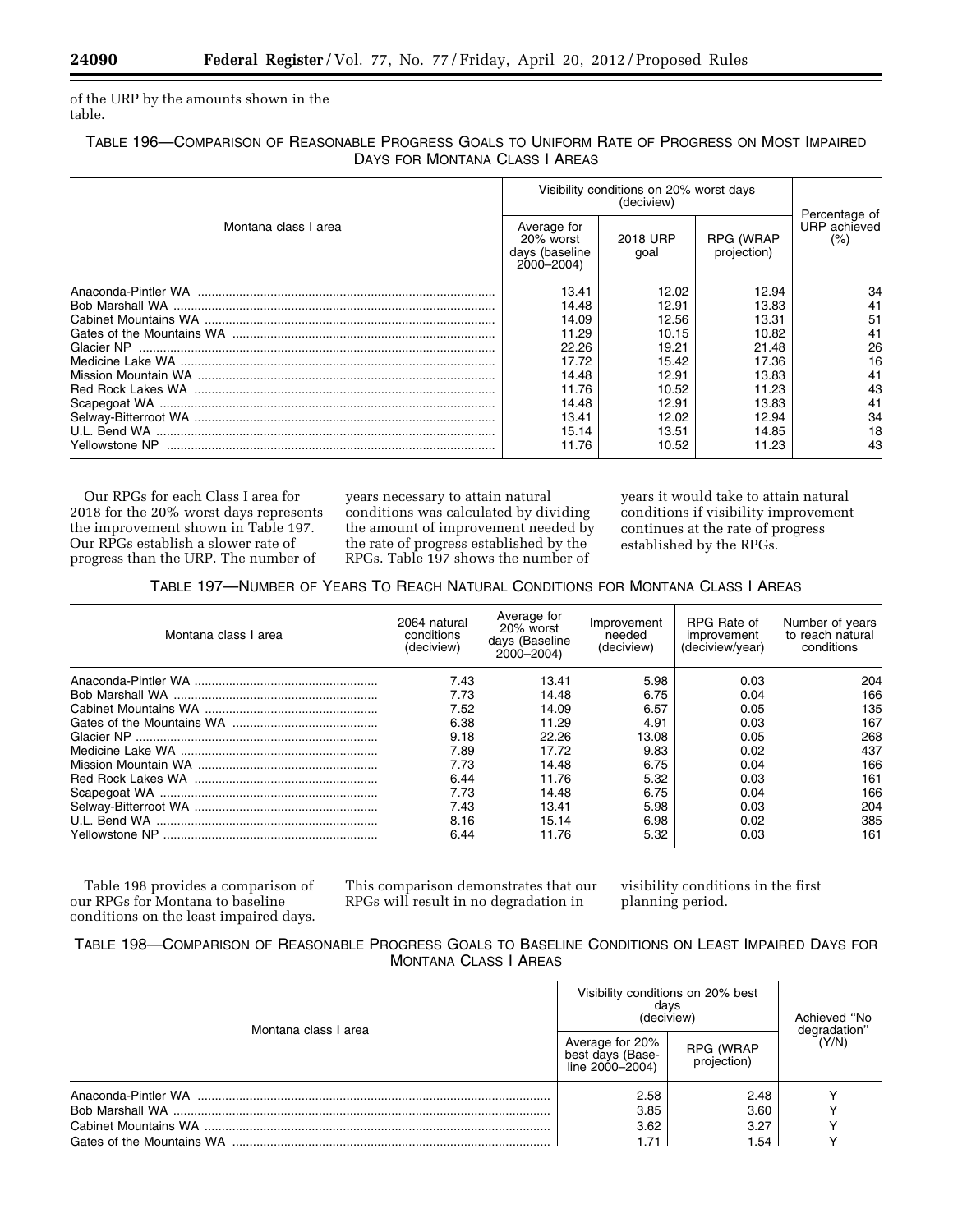| Montana class I area | Visibility conditions on 20% best<br>days<br>(deciview) | Achieved "No             |                       |
|----------------------|---------------------------------------------------------|--------------------------|-----------------------|
|                      | Average for 20%<br>best days (Base-<br>line 2000-2004)  | RPG (WRAP<br>projection) | degradation"<br>(Y/N) |
|                      | 7.22                                                    | 6.92                     |                       |
|                      | 7.26                                                    | 7.11                     |                       |
|                      | 3.85                                                    | 3.60                     |                       |
|                      | 2.58                                                    | 2.36                     |                       |
|                      | 3.85                                                    | 3.60                     |                       |
|                      | 2.58                                                    | 2.48                     |                       |
|                      | 4.75                                                    | 4.57                     |                       |
| Yellowstone NP       | 2.58                                                    | 2.36                     |                       |

TABLE 198—COMPARISON OF REASONABLE PROGRESS GOALS TO BASELINE CONDITIONS ON LEAST IMPAIRED DAYS FOR MONTANA CLASS I AREAS—Continued

The Regional Haze Rule states that if we establish a RPG that provides for a slower rate of improvement in visibility than the rate that would be needed to attain natural conditions by 2064, we must demonstrate that the rate of progress for the implementation plan to attain natural conditions by 2064 is not reasonable; and that the progress goal we adopt is reasonable. 40 CFR 51.308(d)(1)(B)(ii).

We are proposing that the RPGs we established for the Montana Class I areas are reasonable, and that it is not reasonable to achieve the glide path in 2018, for the following reasons:

1. Findings from our four-factor analyses resulted in limited opportunities for reasonable controls for point sources.

2. As described previously in section V.D.2., significant visibility impairment is caused by non-anthropogenic sources in and outside Montana.

We could not re-run the WRAP modeling, but anticipate that the additional controls would result in an increase in visibility improvement during the 20% worst days and the 20% best days. As noted in our analyses, many of our proposed controls would result in significant incremental visibility benefits when modeled against natural background. We anticipate that this would translate into some measurable improvement if modeled on the 20% worst days as well. We are confident that this improvement would not be sufficient to achieve the URP at Montana Class I areas.

For purposes of this action, we are proposing RPGs that are consistent with the additional controls we are proposing. While we would prefer to quantify the RPGs, we note that the RPGs themselves are not enforceable values. The more critical elements of our FIP are the enforceable emissions limits we are proposing.

e. Reasonable Progress Consultation

In accordance with 40 CFR 51.308(d)(3)(i) and (ii), each state that causes or contributes to impairment in a Class I area in another state or states is required to consult with other states and demonstrate that it has included in its SIP all measures necessary to obtain its share of the emission reductions needed to meet the progress goals for the Class I area. If the state has participated in a regional planning process, the state must ensure it has included all measures needed to achieve its apportionment of emission reduction obligations agreed upon through that process.

In this case, where EPA is promulgating a FIP, we take on the responsibilities of the state. We propose that we have met the requirement for consultation with other states through our participation in the WRAP process. Through this processes, we worked with neighboring states, and relied on the technical tools, policy documents, and other products that all western states used to develop their regional haze plans. The WRAP Implementation Work Group was one of the primary collaboration mechanisms. Discussions with neighboring states included the review of major contributing sources of air pollution, as documented in numerous WRAP reports and projects. The focus of this review process was interstate transport of emissions, major sources believed to be contributing, and whether any mitigation measures were needed. All the states relied upon similar emission inventories, results from source apportionment studies and BART modeling, review of IMPROVE monitoring data, existing state smoke management programs, and other information in assessing the extent to which each state contributes to visibility impairment other states' Class I areas.

The Regional Haze Rule at 40 CFR 51.308(d)(3)(ii) requires a state to demonstrate that its regional haze plan includes all measures necessary to obtain its fair share of emission reductions needed to meet RPGs. Based on the consultation described above, we identified no major contributions that supported developing new interstate strategies, mitigation measures, or emission reduction obligations. Both EPA and neighboring states agreed that the implementation of BART and other existing measures in state regional haze plans were sufficient for the states to meet the RPGs for their Class I areas, and that future consultation would address any new strategies or measures needed.

## f. Mandatory Long-Term Strategy Requirements

40 CFR 51.308(d)(3)(v) requires that we, at a minimum, consider certain factors in developing our LTS (the LTS factors). These are: (a) Emission reductions due to ongoing air pollution control programs, including measures to address RAVI; (b) measures to mitigate the impacts of construction activities; (c) emissions limitations and schedules for compliance to achieve the RPG; (d) source retirement and replacement schedules; (e) smoke management techniques for agricultural and forestry management purposes including plans as currently exist within the state for these purposes; (f) enforceability of emissions limitations and control measures; and (g) the anticipated net effect on visibility due to projected changes in point, area, and mobile source emissions over the period addressed by the LTS.

i. Reductions Due to Ongoing Air Pollution Programs

In addition to our BART determinations, our LTS incorporates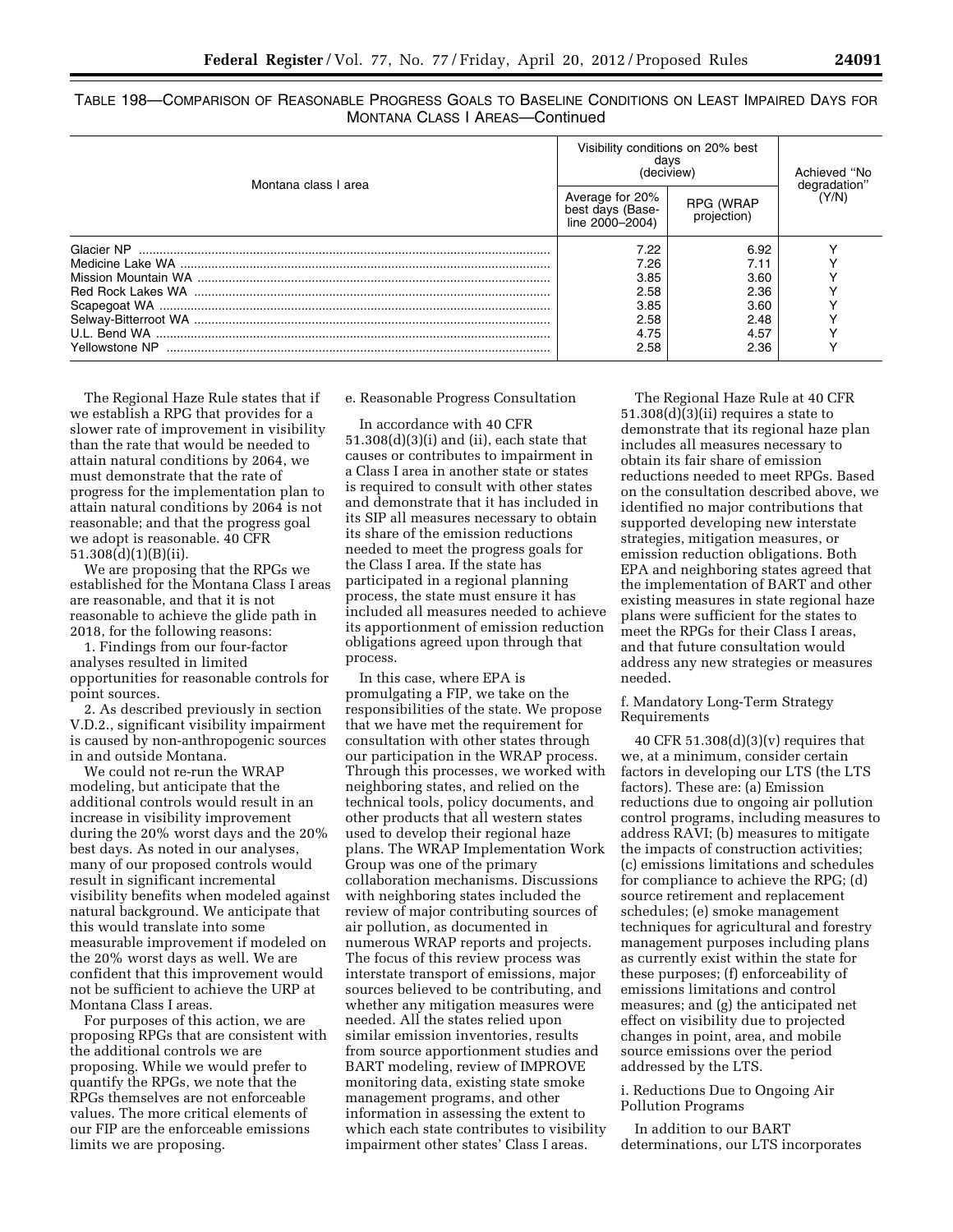emission reductions due to a number of ongoing air pollution control programs.

a. Prevention of Significant Deterioration/New Source Review Rules

The two primary regulatory tools for addressing visibility impairment from industrial sources are BART and the PSD New Source Review rules. The PSD rules protect visibility in Class I areas from new industrial sources and major changes to existing sources. Title 17, Chapter 8 of the ARM contain requirements for visibility impact assessment and mitigation associated with emissions from new and modified major stationary sources. A primary responsibility of Montana under these rules is visibility protection. ARM 17.8.1106 requires an owner or operator of a major source or major modification to demonstrate that the emissions will not cause or contribute to adverse impact on a Class I area or the Department shall not issue a permit. ARM 17.8.1107 describes the modeling methods.

b. Montana's Phase I Visibility Protection Program

Montana's Visibility SIP was approved as meeting the requirements of 40 CFR 51.305 (Monitoring for RAVI) and 40 CFR 51.307 (New Source Review) on June 6, 1986 (51 FR 20646). On February 17, 2012, Montana submitted a revised Visibility SIP, which as explained in the submittal, includes administrative updates to rule citations, board affiliation, and grammar/punctuation edits to these sections.

EPA will act on the revisions to the sections addressing monitoring for RAVI, new source review, and other sections in a future action.

c. On-going Implementation of State and Federal Mobile Source Regulations

Mobile source  $NO<sub>x</sub>$  and  $SO<sub>2</sub>$ emissions are expected to decrease in Montana from 2002 to 2018.316 This reduction will result from numerous ''on the books'' federal mobile source regulations described below. This trend is expected to provide significant visibility benefits. Beginning in 2006, EPA mandated new standards for onroad (highway) diesel fuel, known as ultra-low sulfur diesel. This regulation

dropped the sulfur content of diesel fuel from 500 ppm to 15 ppm. Ultra-low sulfur diesel fuel enables the use of cleaner technology diesel engines and vehicles with advanced emissions control devices, resulting in significantly lower emissions.

Diesel fuel intended for locomotive, marine, and non-road (farming and construction) engines and equipment was required to meet a low sulfur diesel fuel maximum specification of 500 ppm sulfur in 2007 (down from 5000 ppm). By 2010, the ultra-low sulfur diesel fuel standard of 15 ppm sulfur applied to all non-road diesel fuel. Locomotive and marine diesel fuel will be required to meet the ultra-low sulfur diesel standard beginning in 2012, resulting in further reductions of diesel emissions.

ii. Measures to Mitigate the Impacts of Construction Activities

In developing our LTS, we have considered the impact of construction activities. Based on our general knowledge of construction activity in the State, and without conducting extensive research on the contribution of emissions from construction activities to visibility impairment in Montana Class I areas, we propose to find that current State regulations adequately address construction activities because the regulations already require controls for these sources. Current rules addressing impacts from construction activities in Montana include ARM 17.8.308, which regulates fugitive dust emissions. The rule requires that ''no person shall operate a construction site or demolition project unless reasonable precautions are taken to control emissions of airborne particulate matter.'' The SIP rule also requires that ''[s]uch emissions of airborne particulate matter from any stationary source shall not exhibit an opacity of 20% or greater averaged over six consecutive minutes.'' Additionally, emissions from vehicles at construction site are expected to decrease due to ongoing implementation of federal mobile source regulations. ARM 18.8.743 requires permits for asphalt concrete plants, mineral crushers, and mineral screens that have a potential to emit that is greater than 15 tpy.

iii. Emission Limitations and Schedules for Compliance

For those sources subject to BART: Ash Grove Cement Company; PPL Montana, LLC Colstrip Steam Electric Station (Unit 1 and Unit 2); Holcim (US), Inc.; and PPL Montana, LLC JE Corette Steam Electric Station, we have included proposed emission limits and schedules of compliance in regulatory text at the end of this proposal.

As described earlier in Section V.C.3.b.iii, we are proposing that we make a BART determination in the future for CFAC if the sources at that facility begin operating. Additionally, we also are proposing that those sources at CFAC will be required to implement that determination within five years of our final FIP for this action.

For the source that is subject to additional controls for RP requirements, Devon, we have included proposed emission limits and schedules of compliance in regulatory text at the end of this proposal.

We are proposing to determine whether additional controls will be required for Green Investment Group, Inc. (previously owned by Smurfit Stone Container Enterprises Inc.) if the sources at that facility begin operating. We also are proposing that those sources will be required to implement any additional controls that are required by those determinations within this planning period. The proposed schedules for implementation of additional controls for this source is identified within the four factor analyses for this source.

iv. Sources Retirement and Replacement Schedules

Even though the sources at CFAC and Green Investment Group Inc. are not currently operating, we are not relying on those source retirements or replacements in the LTS. Replacement of existing facilities will be managed according to Montana's existing PSD program. The 2018 modeling that WRAP conducted included one new power plant in Montana that is unlikely to be built.317 Construction of new power plants or replacement of existing plants prior to 2018 is unlikely.

v. Agricultural and Forestry Smoke Management Techniques

We are proposing to use the WRAP's estimates of fire emissions in our analysis for Montana. Table 199, below, shows WRAP's estimate of emissions from fire in Montana for the 2000–2004 baseline period.

<sup>316</sup>WRAP TSD. and Final Report, WRAP Mobile Source Emission Inventories Updated, dated May 2006.

<sup>317</sup>Email from Debbie Skibicki to Vanessa Hinkle dated January 4, 2012 regarding Roundup Power.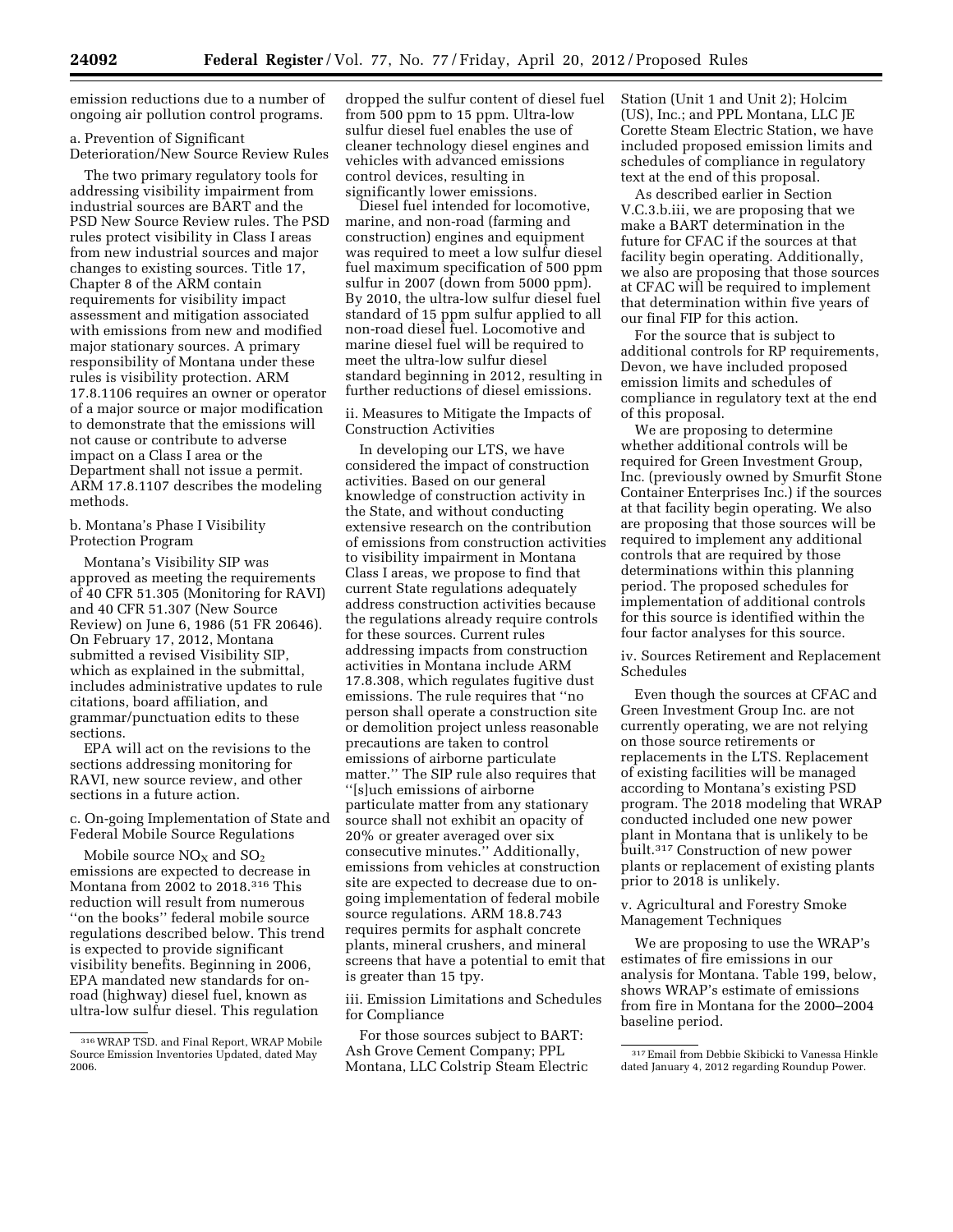| Source      | PM <sub>2.5</sub> | $PM_{10}$    | NO <sub>x</sub> | SO <sub>2</sub> | OС              | ЕC           |
|-------------|-------------------|--------------|-----------------|-----------------|-----------------|--------------|
|             | 2,911<br>279      | 8,496<br>713 | 13,770<br>1,513 | 4,634<br>500    | 38,324<br>3.745 | 7,743<br>759 |
| $\tau$ otal | 3,190             | 9,209        | 15,283          | 5.134           | 42.069          | 8,502        |

## TABLE 199—ANNUAL AVERAGE EMISSIONS FROM FIRE (2000–2004) (TONS/YEAR)

A more detailed description of the inventories can be found in the docket.318 40 CFR 308(d)(3)(v)(E) of the Regional Haze Rule requires the LTS to address smoke management techniques for agricultural and forestry burning. These two sources generally have a very small contribution to visibility impairment in Montana Class I areas. Much of these fire emissions are from wildfires, which fluctuate significantly from year to year. The following paragraph summarizes source apportionment analyses conducted by the WRAP.

As described previously in Sections V.D.6.b., most of the emissions from fire are from wildfires which fluctuate significantly from year to year. Anthropogenic fire contributes 8% to primary organic aerosol emissions, 6% to EC emissions, less than  $1\%$  to  $PM_{2.5}$ emissions, less than  $1\%$  to  $PM_{10}$ emissions,  $1\%$  to  $SO<sub>2</sub>$  emissions, and less than  $1\%$  to  $NO<sub>x</sub>$  emissions. Natural fire contributes 80% to primary organic aerosol emissions, 65% to EC emissions, 4% to  $PM_{2.5}$  emissions, 1% to  $PM_{10}$ emissions,  $9\%$  to  $SO<sub>2</sub>$  emissions, and  $6\%$  to NO<sub>x</sub> emissions. As described previously in Section V.D.2., OC contributes 15% to 64%, EC contributes 4% to 8%, fine particulate contributes 1% to 7%, coarse particulate contributes 4% to 8%,  $SO<sub>2</sub>$  contributes 8% to 28%, and  $NO<sub>X</sub>$  contributes 3% to 27% of the total light extinction to Montana Class I areas

40 CFR  $308(d)(3)(v)(E)$  of the Regional Haze Rule requires states to consider smoke management techniques for agricultural and forestry burning in their LTS. We are proposing to approve amendments to Montana's existing smoking management program that will ensure that the State's program meets the Regional Haze Rule requirement.

Montana's existing smoke management program regulates major and minor sources of open burning; and

the State operates a year round open burning program as well as issues air quality open burning permits for specific types of open burning.319 On February 17, 2012, Montana submitted a revised Montana Visibility Plan (Plan) that contained revisions to the smoke management program. As described in Montana's ''Explanation of Proposed Action'' the revised Plan ''includes a reference to BACT as the current visibility mitigation measure for open burning administered through the Department's open burning permit program''. The revised Plan requires Montana to consider the visibility impact of smoke on the mandatory federal class I areas when developing, issuing or conditioning permits and when making dispersion forecast recommendations through the implementation of Title 17, Chapter 8, Subchapter 6, Open Burning. These revisions appear in the paragraph of the Plan titled ''Smoke Management''.320 We are proposing that to approve the revisions to this paragraph titled ''Smoke Management'' as meeting the requirement in 40 CFR  $308(d)(3)(v)(E)$ because the Plan controls emissions from these sources by requiring BACT and takes into consideration the visibility impacts on the mandatory class I areas. We will take action in a future notice on the additional revisions in the Montana Visibility Plan, which as explained in the State's February 17, 2012 submittal include administrative updates to rule citations, board affiliation, and grammar/punctuation edits.

320State of Montana Air Quality Control Implementation Plan, Volume I, Chapter 9, p. 9.6(8) (Dec. 2, 2011).

## vi. Enforceability of Montana's Measures

40 CFR 51.308(d)(3)(v)(F) of the Regional Haze Rule requires us to ensure that emission limitations and control measures used to meet RPGs are enforceable. In addition to what is required by the Regional Haze Rule, general FIP requirements mandate that the FIP must also include adequate monitoring, recordkeeping, and reporting requirements for the regional haze emission limits and requirements. See CAA section 110(a). As noted, we are proposing specific BART and other emission limits and compliance schedules. For  $SO<sub>2</sub>$  and  $NO<sub>X</sub>$  limits, we are proposing to require the use of CEMS that must be operated and maintained in accordance with relevant EPA regulations, in particular, 40 CFR part 75. For PM limits, we are requiring regular testing. We are proposing to require that relevant records be kept for five years, and that sources report excess emissions on a quarterly basis.

In addition to these requirements, various requirements that are relevant to regional haze are codified in Montana's regulations, including Montana's PSD and other provisions mentioned above.

vii. Anticipated Net Effect on Visibility Due to Projected Changes

The anticipated net effect on visibility due to projected changes in point, area, and mobile source emissions during this planning period is addressed in section V.D.4 above.

# *E. Coordination of RAVI and Regional Haze Requirements*

Our visibility regulations direct states to coordinate their RAVI LTS and monitoring provisions with those for regional haze, as explained in section IV.G, above. Under our RAVI regulations, the RAVI portion of a state SIP must address any integral vistas identified by the FLMs pursuant to 40 CFR 51.304. See 40 CFR 51.302. An *integral vista* is defined in 40 CFR 51.301 as a ''view perceived from within the mandatory Class I federal area of a specific landmark or panorama located outside the boundary of the mandatory Class I federal area.'' Visibility in any mandatory Class I Federal area includes any integral vista associated with that

<sup>318</sup>WRAP TSD; Development of 2000–04 Baseline Period and 2018 Projection Year Emission Inventories, FINAL dated May 2007; Emissions Overview, for which WRAP did not include a date; 2002 Planning Simulation Version D Specification Sheet for which WRAP did not include a date; 1996 Fire Emission Inventory dated December 2002. The actual inventories can be found in the docket in the spreadsheets with the following title: 02d Area Source Inventory.

<sup>319</sup>There are several key elements of Montana's existing smoke management program, which include: (1) Smoke is monitored in Montana (*<http://www.satguard.com/usfs4/realtime/MT.asp>*); (2) the open burning SIP regulations require best available control technology (BACT) as the visibility mitigation measure for open burning administered through MDEQ's open burning permit program; and (3) the State participates in Montana State Airshed Group, which implements an enhanced smoke management plan (information on the Montana State Airshed Group can be found at *<http://www.smokemu.org/about.cfm>*).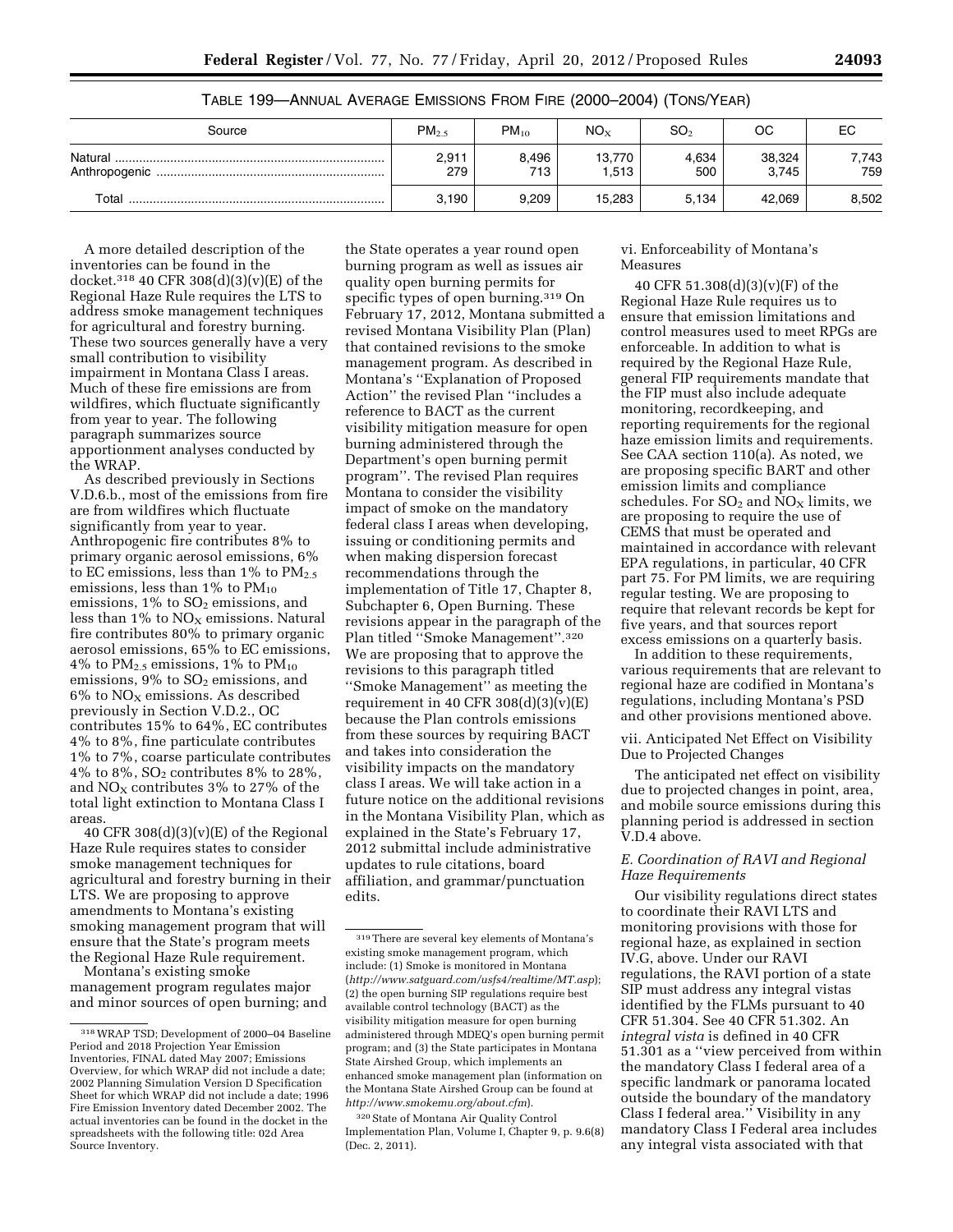area. The FLMs did not identify any integral vistas in Montana. In addition, there have been no certifications of RAVI in the Montana Class I areas, nor are any Montana sources affected by the RAVI provisions. We commit to coordinate the Montana regional haze LTS with our RAVI FIP LTS. We propose to find that the Regional Haze FIP appropriately supplements and augments the EPA FIP for RAVI visibility provisions by updating the monitoring and LTS provisions to address regional haze. We discuss the relevant monitoring provisions further below.

## *F. Monitoring Strategy and Other Implementation Plan Requirements*

40 CFR 51.308(d)(4) requires that the FIP contain a monitoring strategy for measuring, characterizing, and reporting regional haze visibility impairment that is representative of all mandatory Class I Federal areas within the state. This monitoring strategy must be coordinated with the monitoring strategy required in 40 CFR 51.305 for RAVI. As 40 CFR 51.308(d)(4) notes, compliance with this requirement may be met through participation in the IMPROVE network. 40 CFR 51.308(d)(4)(i) further requires the establishment of any additional monitoring sites or equipment needed to assess whether RPGs to address regional haze for all mandatory Class I Federal areas within the state are being achieved. Consistent with EPA's monitoring regulations for RAVI and regional haze, EPA will rely on the IMPROVE network for compliance purposes, in addition to any RAVI monitoring that may be needed in the future. Further information on monitoring methods and monitor locations can be found in the docket.321 322 The most recent report also can be found in the docket.323 Therefore, we propose to find that we have satisfied the requirements of 40 CFR 51.308(d)(4) enumerated in this paragraph.

40 CFR 51.308(d)(4)(ii) requires that EPA establish procedures by which monitoring data and other information are used in determining the contribution

of emissions from within Montana to regional haze visibility impairment at mandatory Class I Federal areas both within and outside the State. The IMPROVE monitoring program is national in scope, and other states have similar monitoring and data reporting procedures, ensuring a consistent and robust monitoring data collection system. As 40 CFR 51.308(d)(4) indicates, participation in the IMPROVE program constitutes compliance with this requirement.

40 CFR 51.308(d)(4)(iv) requires that the FIP provide for the reporting of all visibility monitoring data to the Administrator at least annually for each mandatory Class I Federal area in the state. To the extent possible, EPA should report visibility monitoring data electronically. 40 CFR 51.308(d)(4)(vi) also requires that the FIP provide for other elements, including reporting, recordkeeping, and other measures, necessary to assess and report on visibility. We propose that EPA's participation in the IMPROVE network ensures that the monitoring data is reported at least annually and is easily accessible; therefore, such participation complies with this requirement.

40 CFR 51.308 $(d)(4)(v)$  requires that EPA maintain a statewide inventory of emissions of pollutants that are reasonably anticipated to cause or contribute to visibility impairment in any mandatory Class I Federal area. The inventory must include emissions for a baseline year, emissions for the most recent year for which data are available, and estimates of future projected emissions. EPA must also include a commitment to update the inventory periodically. Please refer to section V.D.1, above, where we discuss EPA's emission inventory for Montana. EPA proposes that we will update statewide emissions inventories periodically and review periodic emissions information from other states and future emissions projections. Additionally, during the next planning period EPA intends to review and consider emissions from oil and gas activities, as well as from other sources. Therefore, we propose that this satisfies the requirement.

#### *G. Coordination With FLMs*

The Forest Service manages Anaconda-Pintler WA, Bob Marshall WA, Cabinet Mountains WA, Gates of the Mountains WA, Mission Mountains WA, Scapegoat WA, and Selway-Bitterroot WA. The Fish and Wildlife Service manages the Medicine Lake WA, Red Rocks Lake WA, and U.L. Bend WA. The National Park Service manages Glacier NP and Yellowstone NP. Although the FLMs are very active

in participating in the RPOs, the Regional Haze Rule grants the FLMs a special role in the review of regional haze FIPs, summarized in section IV.H, above.

Initially, MDEQ met the requirement of 40 CFR 51.308(i)(1) by sending letters to the FLMs dated November 5, 1999. The letters included the title of the official to which the FLM of any mandatory Class I Federal area could submit any recommendations on the implementation of the regional haze rule including the identification of impairment of visibility in any mandatory Class I Federal area(s) and the identification of elements for inclusion in the visibility monitoring strategy required by 40 CFR 51.305 and the regional haze rule.

Under 40 CFR 51.308(i)(2), we were obligated to provide the Forest Service, the Fish and Wildlife Service, and the National Park Service with an opportunity for consultation, in person and at least 60 days prior to holding a public hearing on the Regional Haze FIP. We sent a draft of our Regional Haze FIP to the Forest Service, the Fish and Wildlife Service, and the National Park Service on February 16, 2012 and March 5, 2012. We notified the FLMs of our public hearings (as initially scheduled) on March 14, 2012. 40 CFR 51.308(i)(3) requires that we provide in our Regional Haze FIP a description of how we addressed any comments provided by the FLMs. We revised our proposed Regional Haze FIP to incorporate comments received by the FLMs.

Lastly,  $40$  CFR  $51.308(i)(4)$  specifies the regional haze FIP must provide procedures for continuing consultation with the FLMs on the implementation of the visibility protection program required by 40 CFR 51.308, including development and review of implementation plan revisions and 5-year progress reports, and on the implementation of other programs having the potential to contribute to impairment of visibility in mandatory Class I Federal areas. We commit to continue to coordinate and consult with the FLMs as required by 40 CFR 51.308(i)(4). We intend to consult the FLMs in the development and review of implementation plan revisions; review of progress reports; and development and implementation of other programs that may contribute to impairment of visibility at Montana and other Class I areas.

We are proposing that we have complied with the requirements of 40 CFR 51.308(i).

<sup>321</sup> *Visibility Monitoring Guidance,* EPA–454/R– 99–003, June 1999, *[http://www.epa.gov/ttn/amtic/](http://www.epa.gov/ttn/amtic/files/ambient/visible/r-99-003.pdf) [files/ambient/visible/r-99-003.pdf.](http://www.epa.gov/ttn/amtic/files/ambient/visible/r-99-003.pdf)* 

<sup>322</sup> Guidance for Tracking Progress Under the Regional Haze Rule, EPA–454/B–03–004, September 2003, available at *[http://www.epa.gov/](http://www.epa.gov/ttncaaa1/t1/memoranda/rh_tpurhr_gd.pdf)  [ttncaaa1/t1/memoranda/rh](http://www.epa.gov/ttncaaa1/t1/memoranda/rh_tpurhr_gd.pdf)*\_*tpurhr*\_*gd.pdf.* Figure 1–2 shows the monitoring network on a map, while Table A–2 lists Class I areas and corresponding monitors.

<sup>323</sup>*Spatial and Seasonal Patterns and Temporal Variability of Haze and its Constituents in the United States,* Report V, ISSN 0737–5352–87, June 2011.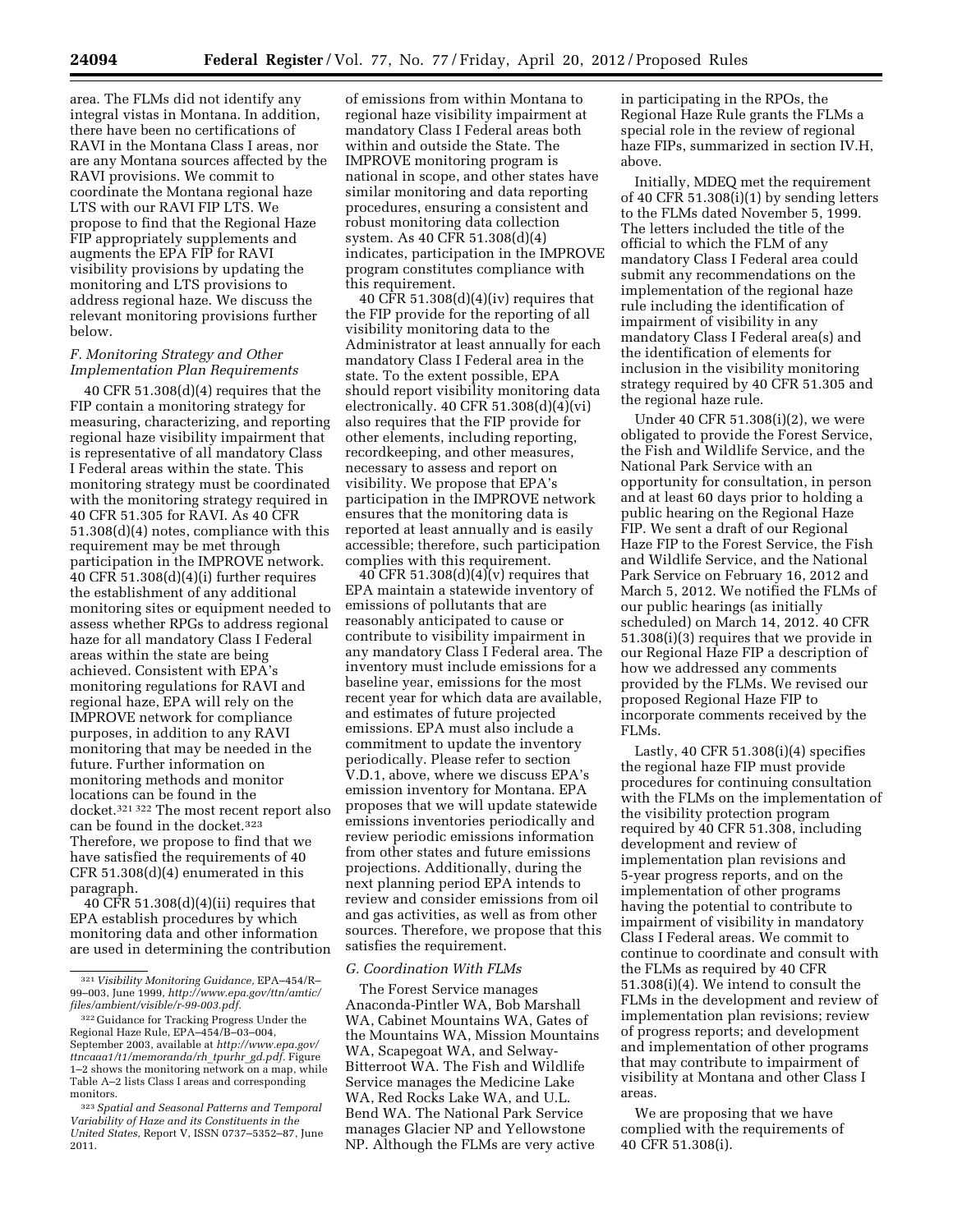# *H. Periodic FIP Revisions and Five-Year Progress Reports*

Consistent with 40 CFR 51.308(g), we are committing to prepare a progress report in the form of a FIP revision, every five years following the final FIP. The FIP revision will evaluate progress towards the RPG for each mandatory Class I Federal area located within Montana and in each mandatory Class I Federal area located outside Montana that may be affected by emissions from within Montana. The FIP revision will include all the activities in 40 CFR 51.308(g).

## **VI. Proposed Action**

#### *A. Montana Visibility SIP*

B. We are proposing to approve the changes to one of the sections of Montana's Visibility SIP that were submitted on February 17, 2012 that includes amendments to the ''Smoke Management'' section, which adds a reference to BACT as the visibility control measure for open burning as currently administered through the State's air quality permit program.

#### *Montana Regional Haze FIP*

We are proposing the promulgation of a FIP to address Regional Haze for Montana that we have identified in this proposal. The proposed FIP includes the following elements:

• For Ash Grove Cement:

 $\circ\;$  A NO<sub>X</sub> BART determination and emission limit of 8 lb/ton clinker that applies on a 30-day rolling average, and a requirement that the owners/operators comply with this  $NO<sub>x</sub>$  BART limit within five (5) years of the effective date of our final rule.

 $\circ\;$  A SO<sub>2</sub> BART determination and emission limit of 11.5 lb/ton clinker that applies on a 30-day rolling average, and a requirement that the owners/operators comply with this  $SO<sub>2</sub>$  BART limit within 180 days of the effective date of our final rule.

 $\circ$  The following PM BART determination and emission limit: if the process weight rate of the kiln is less than or equal to 30 tons per hour, then the emission limit shall be calculated using  $E=4.10p^{0.67}$  where  $E =$  rate of emission in pounds per hour and p = process weight rate in tons per hour; however, if the process weight rate of the kiln is greater than 30 tons per hour, then the emission limit shall be calculated using  $E = 55.0p^{0.11} - 40$ where  $E =$  rate of emission in pounds per hour and  $P =$  process weight rate in tons per hour. This limit applies on a 30-day rolling average, and a requirement that the owners/operators comply with this PM BART limit within 30 days of the effective date of our final rule.

• For Colstrip Units 1 and 2:  $\circ$  NO<sub>X</sub> BART determinations and emission limits of 0.15 lb/MMBtu that apply singly to each of these units on a 30-day rolling average, and a requirement that the owners/operators comply with these  $NO<sub>x</sub>$  BART limits within five (5) years of the effective date of our final rule.

 $\circ$  SO<sub>2</sub> BART determinations and emission limits of 0.08 lb/MMBtu that apply singly to each of these units on a 30-day rolling average, and a requirement that the owners/operators comply with these  $SO<sub>2</sub>$  BART limits within five (5) years of the effective date of our final rule.

 $\circ$  PM BART determinations and emission limits of 0.10 lb/MMBtu that apply singly to each of these units on a 30-day rolling average, and a requirement that the owners/operators comply with these PM BART limits within 30 days of the effective date of our final rule.

• For Holcim:

 $\circ\;$  A NO<sub>X</sub> BART determination and emission limit of 5.5 lbs/ton clinker produced that applies on a 30-day rolling average, and a requirement that the owners/operators comply with this  $NO<sub>x</sub>$  BART limit within five (5) years of the effective date of our final rule.

 $\rm \dot{\circ}$ A SO<sub>2</sub> BART determination and emission limit of 1.3 lbs/ton clinker produced that applies on a 30-day rolling average, and a requirement that the owners/operators comply with this  $SO<sub>2</sub>$  BART limit within 180 days of the effective date of our final rule.

 $\circ$  A PM BART determination and emission limit of 0.77 lb/ton clinker produced that applies on a 30-day rolling average, and a requirement that the owners/operators comply with this PM BART limit within 30 days of the effective date of our final rule.

• For Corette:

 $\circ~$  A NO<sub>X</sub> BART determination and emission limit of .40 lb/MMBtu that applies on a 30-day rolling average, and a requirement that the owners/operators comply with this  $NO<sub>x</sub>$  BART limit within 30 days of the effective date of our final rule.

 $\circ$  A SO<sub>2</sub> BART determination and emission limit of 0.70 lb/MMBtu that applies on a 30-day rolling average, and a requirement that the owners/operators comply with this  $SO<sub>2</sub>$  BART limit within 30 days of the effective date of our final rule.

 $\circ~$  A PM BART determination and emission limit of 0.10 lb/MMBtu that applies on a 30-day rolling average, and a requirement that the owners/operators comply with this PM BART limit within 30 days of the effective date of our final rule.

• For Devon Energy Blaine County #1 Compressor Station, a  $NO<sub>x</sub>$  emission limit of 21.8 lb/hr that applies on a 30 day rolling average, and a requirement, as described in our proposed regulatory text for 40 CFR § 52.1395, that the owners/operators comply with this limit as expeditiously as practicable, but no later than July 31, 2018.

• For CFAC, CFAC must notify EPA 60 days in advance of resuming operation. Once CFAC notifies EPA that it intends to resume operation, EPA will initiate and complete a BART determination after notification and revise the FIP as necessary in accordance with regional haze requirements, including the BART provisions in 40 CFR 51.308(e). CFAC will be required to install any controls that are required as soon as practicable, but in no case later than five years following the effective date of this action.

• For the M2Green Redevelopment LLC, Missoula Site, M2Green Redevelopment LLC must notify EPA 60 days in advance of resuming operation. Once M2 Green Redevelopment LLC notifies EPA that it intends to resume operation, EPA will initiate and complete a four factor analysis after notification and revise the FIP as necessary in accordance with regional haze requirements including the ''reasonable progress'' provisions in 40 CFR 51.308(d)(1). M2 Green Redevelopment LLC will be required to install any controls that are required as soon as practicable, but in no case later than July 31, 2018.

• Monitoring, recordkeeping, and reporting requirements for the above six units to ensure compliance with these emission limitations.

• RPGs consistent with the proposed FIP limits.

• LTS elements that reflect the other aspects of the proposed FIP.

# **VII. Statutory and Executive Order Reviews**

# *A. Executive Order 12866: Regulatory Planning and Review*

This proposed action is not a ''significant regulatory action'' under the terms of Executive Order 12866 (58 FR 51735, October 4, 1993) and is therefore not subject to review under Executive Orders 12866 and 13563 (76 FR 3821, January 21, 2011). As discussed in detail in section C below, the proposed FIP applies to only six sources. It is therefore not a rule of general applicability.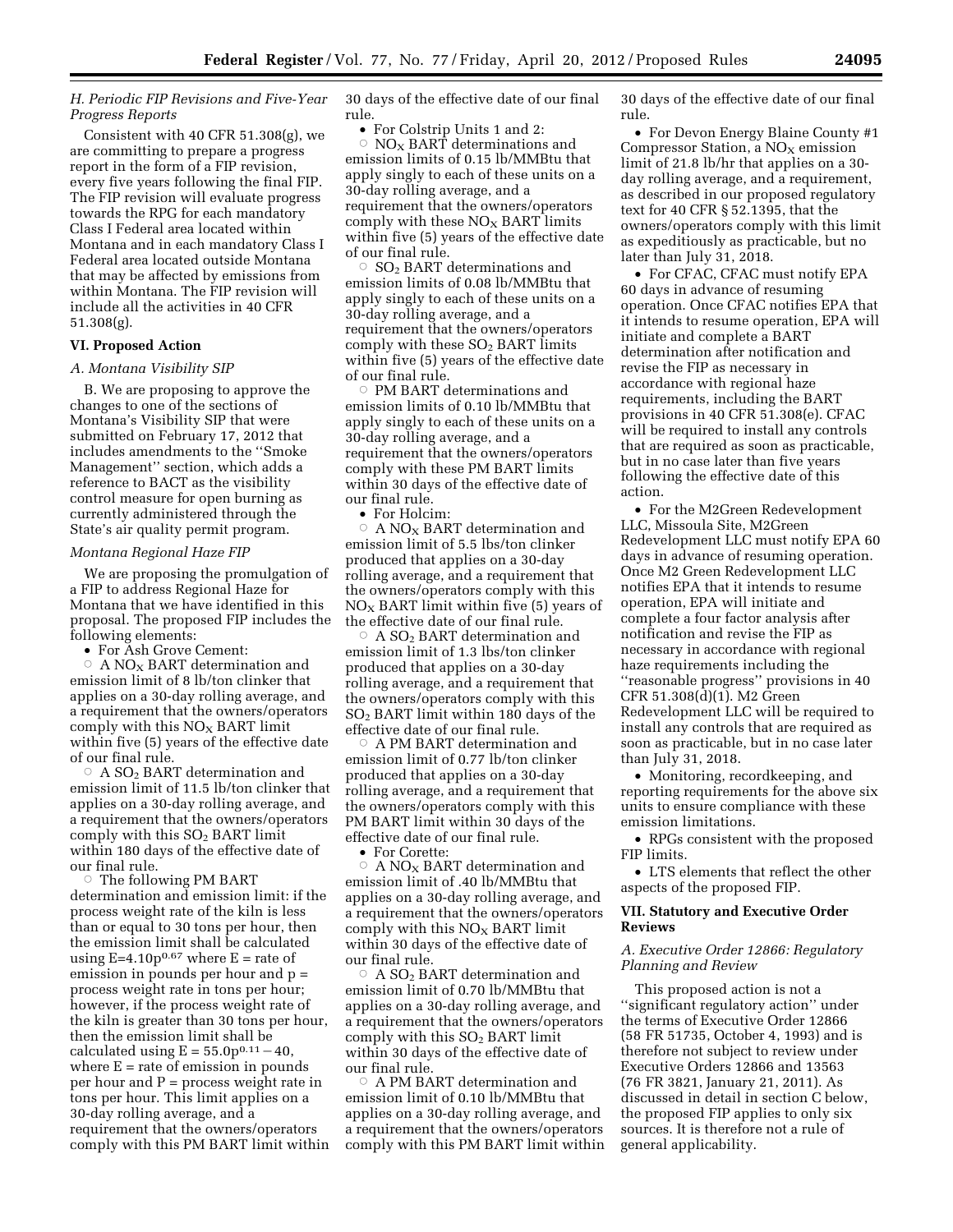### *B. Paperwork Reduction Act*

This proposed action does not impose an information collection burden under the provisions of the Paperwork Reduction Act, 44 U.S.C. 3501 *et seq.*  Under the Paperwork Reduction Act, a ''collection of information'' is defined as a requirement for "answers to \* \* \* identical reporting or recordkeeping requirements imposed on ten or more persons \* \* \*.'' 44 U.S.C. 3502(3)(A). Because the proposed FIP applies to just six facilities, the Paperwork Reduction Act does not apply. *See* 5 CFR 1320(c).

Burden means the total time, effort, or financial resources expended by persons to generate, maintain, retain, or disclose or provide information to or for a federal agency. This includes the time needed to review instructions; develop, acquire, install, and utilize technology and systems for the purposes of collecting, validating, and verifying information, processing and maintaining information, and disclosing and providing information; adjust the existing ways to comply with any previously applicable instructions and requirements; train personnel to be able to respond to a collection of information; search data sources; complete and review the collection of information; and transmit or otherwise disclose the information.

An agency may not conduct or sponsor, and a person is not required to respond to a collection of information unless it displays a currently valid Office of Management and Budget (OMB) control number. The OMB control numbers for our regulations in 40 CFR are listed in 40 CFR part 9.

#### *C. Regulatory Flexibility Act*

The Regulatory Flexibility Act (RFA) generally requires an agency to prepare a regulatory flexibility analysis of any rule subject to notice and comment rulemaking requirements under the Administrative Procedure Act or any other statute unless the agency certifies that the rule will not have a significant economic impact on a substantial number of small entities. Small entities include small businesses, small organizations, and small governmental jurisdictions.

For purposes of assessing the impacts of today's proposed rule on small entities, small entity is defined as: (1) A small business as defined by the Small Business Administration's (SBA) regulations at 13 CFR 121.201; (2) a small governmental jurisdiction that is a government of a city, county, town, school district or special district with a population of less than 50,000; and (3) a small organization that is any not-forprofit enterprise which is independently owned and operated and is not dominant in its field.

After considering the economic impacts of this proposed action on small entities, I certify that this proposed action will not have a significant economic impact on a substantial number of small entities. EPA's proposal consists of the proposed partial approval of Montana's Regional Haze SIP submission and the proposed Regional Haze FIP by EPA that adds additional controls to certain sources. The Regional Haze FIP that EPA is proposing for purposes of the regional haze program consists of imposing federal controls to meet the BART requirement for PM,  $NO<sub>X</sub>$  and  $SO<sub>2</sub>$ emissions on specific units at five sources in Montana, and imposing controls to meet the RP requirement for  $NO<sub>X</sub>$  emissions at one additional source in Montana. The net result of the FIP action is that EPA is proposing direct emission controls on selected units at six sources. The sources in question are two large electric generating plants, two cement plants, and one gas compressor station, and none of these sources are not owned by small entities, and therefore are not small entities. The proposed partial approval of the SIP, if finalized, merely approves state law as meeting federal requirements and imposes no additional requirements beyond those imposed by state law. *See Mid-Tex Electric Cooperative, Inc.* v. *FERC,* 773 F.2d 327 (D.C. Cir. 1985)

### *D. Unfunded Mandates Reform Act (UMRA)*

Title II of the Unfunded Mandates Reform Act of 1995 (UMRA), Public Law 104–4, establishes requirements for federal agencies to assess the effects of their regulatory actions on State, local, and Tribal governments and the private sector. Under section 202 of UMRA, EPA generally must prepare a written statement, including a cost-benefit analysis, for proposed and final rules with ''Federal mandates'' that may result in expenditures to State, local, and Tribal governments, in the aggregate, or to the private sector, of \$100 million or more (adjusted for inflation) in any one year. Before promulgating an EPA rule for which a written statement is needed, section 205 of UMRA generally requires EPA to identify and consider a reasonable number of regulatory alternatives and adopt the least costly, most costeffective, or least burdensome alternative that achieves the objectives of the rule. The provisions of section 205 of UMRA do not apply when they are inconsistent with applicable law.

Moreover, section 205 of UMRA allows EPA to adopt an alternative other than the least costly, most cost-effective, or least burdensome alternative if the Administrator publishes with the final rule an explanation why that alternative was not adopted. Before EPA establishes any regulatory requirements that may significantly or uniquely affect small governments, including Tribal governments, it must have developed under section 203 of UMRA a small government agency plan. The plan must provide for notifying potentially affected small governments, enabling officials of affected small governments to have meaningful and timely input in the development of EPA regulatory proposals with significant federal intergovernmental mandates, and informing, educating, and advising small governments on compliance with the regulatory requirements.

Under Title II of UMRA, EPA has determined that this proposed rule does not contain a federal mandate that may result in expenditures that exceed the inflation-adjusted UMRA threshold of \$100 million by State, local, or Tribal governments or the private sector in any one year. In addition, this proposed rule does not contain a significant federal intergovernmental mandate as described by section 203 of UMRA nor does it contain any regulatory requirements that might significantly or uniquely affect small governments.

#### *E. Executive Order 13132: Federalism*

*Federalism* (64 FR 43255, August 10, 1999) revokes and replaces Executive Orders 12612 (Federalism) and 12875 (Enhancing the Intergovernmental Partnership). Executive Order 13132 requires EPA to develop an accountable process to ensure ''meaningful and timely input by State and local officials in the development of regulatory policies that have federalism implications.'' ''Policies that have federalism implications'' is defined in the Executive Order to include regulations that have ''substantial direct effects on the States, on the relationship between the national government and the States, or on the distribution of power and responsibilities among the various levels of government.'' Under Executive Order 13132, EPA may not issue a regulation that has federalism implications, that imposes substantial direct compliance costs, and that is not required by statute, unless the federal government provides the funds necessary to pay the direct compliance costs incurred by State and local governments, or EPA consults with State and local officials early in the process of developing the proposed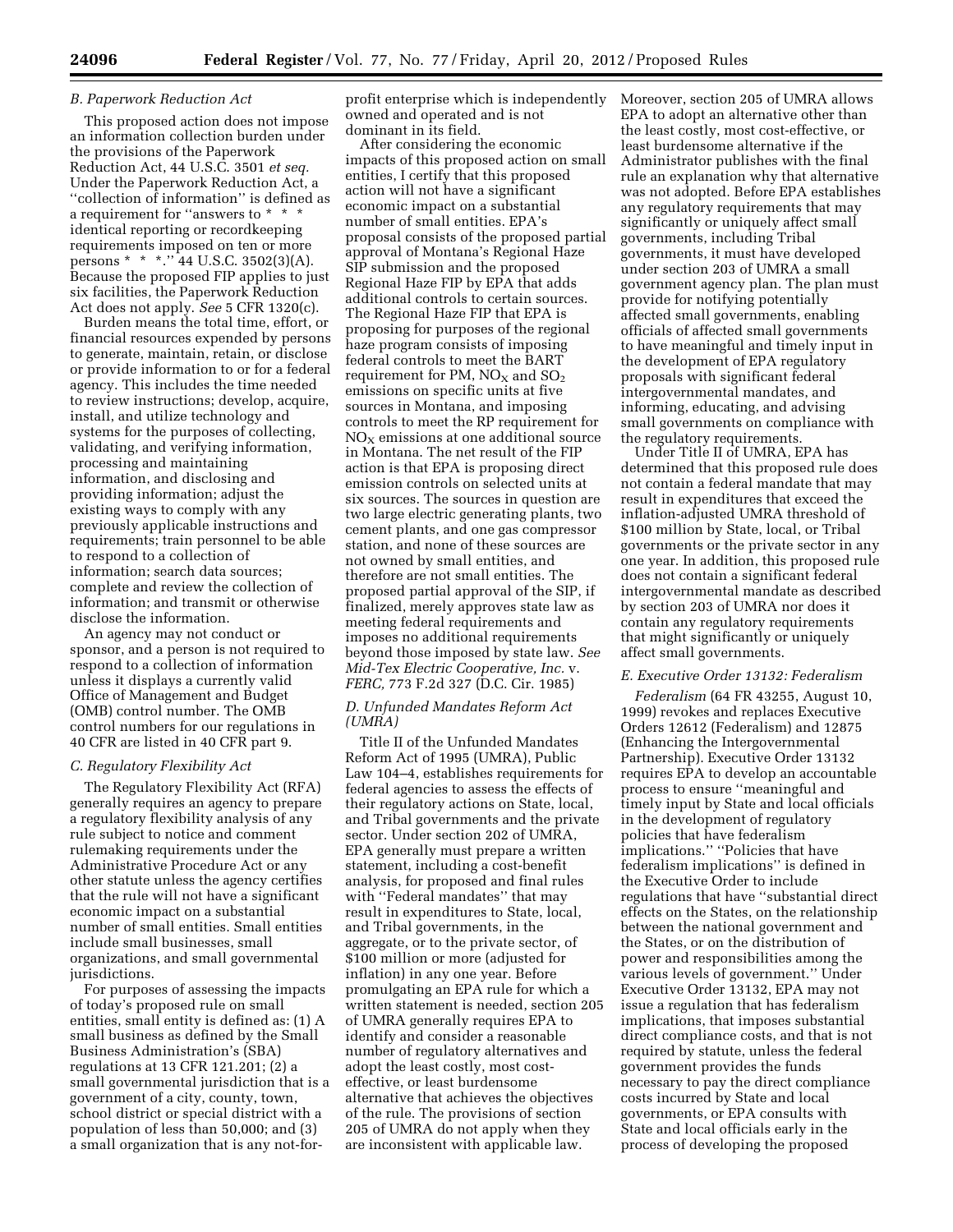regulation. EPA also may not issue a regulation that has federalism implications and that preempts State law unless the Agency consults with State and local officials early in the process of developing the proposed regulation.

This rule will not have substantial direct effects on the States, on the relationship between the national government and the States, or on the distribution of power and responsibilities among the various levels of government, as specified in Executive Order 13132, because it merely addresses the State not fully meeting its obligation to prohibit emissions from interfering with other states measures to protect visibility established in the CAA. Thus, Executive Order 13132 does not apply to this action. In the spirit of Executive Order 13132, and consistent with EPA policy to promote communications between EPA and State and local governments, EPA specifically solicits comment on this proposed rule from State and local officials.

# *F. Executive Order 13175: Consultation and Coordination With Indian Tribal Governments*

Executive Order 13175, entitled *Consultation and Coordination with Indian Tribal Governments* (65 FR 67249, November 9, 2000), requires EPA to develop an accountable process to ensure ''meaningful and timely input by tribal officials in the development of regulatory policies that have tribal implications.'' This proposed rule does not have tribal implications, as specified in Executive Order 13175. It will not have substantial direct effects on tribal governments. Thus, Executive Order 13175 does not apply to this rule. However, EPA did send letters, dated October 7, 2011, to each of the Montana Tribes explaining our regional haze FIP action and offering consultation. We did not receive any written or verbal requests from the Montana Tribes for more information or consultation. As a follow-up to our letter, we invited all of the Tribes to a January 5, 2012 conference call. The call was attended by tribal Air Program Managers and one Environmental Director from tribes from four reservations. We will be offering to meet with the Montana Tribes prior to the start of the public hearings being held in Helena and Billings, Montana. EPA specifically solicits additional comment on this proposed rule from tribal officials.

*G. Executive Order 13045: Protection of Children From Environmental Health Risks and Safety Risks* 

Executive Order 13045: *Protection of Children from Environmental Health Risks and Safety Risks* (62 FR 19885, April 23, 1997), applies to any rule that: (1) Is determined to be economically significant as defined under Executive Order 12866; and (2) concerns an environmental health or safety risk that we have reason to believe may have a disproportionate effect on children. EPA interprets EO 13045 as applying only to those regulatory actions that concern health or safety risks, such that the analysis required under section 5–501 of the EO has the potential to influence the regulation. This action is not subject to EO 13045 because it implements specific standards established by Congress in statutes. However, to the extent this proposed rule will limit emissions of  $\overline{NO}_{X}$ ,  $SO_{2}$ , and PM, the rule will have a beneficial effect on children's health by reducing air pollution.

*H. Executive Order 13211: Actions Concerning Regulations That Significantly Affect Energy Supply, Distribution, or Use* 

This action is not subject to Executive Order 13211 (66 FR 28355 (May 22, 2001)), because it is not a significant regulatory action under Executive Order 12866.

*I. National Technology Transfer and Advancement Act* 

Section 12 of the National Technology Transfer and Advancement Act (NTTAA) of 1995 requires federal agencies to evaluate existing technical standards when developing a new regulation. To comply with NTTAA, EPA must consider and use ''voluntary consensus standards'' (VCS) if available and applicable when developing programs and policies unless doing so would be inconsistent with applicable law or otherwise impractical.

The EPA believes that VCS are inapplicable to this action. Today's action does not require the public to perform activities conducive to the use of VCS.

# *J. Executive Order 12898: Federal Actions To Address Environmental Justice in Minority Populations and Low-Income Populations*

Executive Order 12898 (59 FR 7629, February 16, 1994), establishes federal executive policy on environmental justice. Its main provision directs federal agencies, to the greatest extent practicable and permitted by law, to make environmental justice part of their mission by identifying and addressing, as appropriate, disproportionately high and adverse human health or environmental effects of their programs, policies, and activities on minority populations and low-income populations in the United States.

We have determined that this proposed rule, if finalized, will not have disproportionately high and adverse human health or environmental effects on minority or low-income populations because it increases the level of environmental protection for all affected populations without having any disproportionately high and adverse human health or environmental effects on any population, including any minority or low-income population. This proposed rule limits emissions of  $NO<sub>X</sub> SO<sub>2</sub>$  and PM from six sources in Montana.

# **List of Subjects in 40 CFR Part 52**

Environmental protection, Air pollution control, Intergovernmental relations, Nitrogen dioxide, Particulate matter, Reporting and recordkeeping requirements, Sulfur oxides, Volatile organic compounds.

Dated: March 20, 2012.

#### **James B. Martin,**

*Regional Administrator, Region 8.* 

40 CFR part 52 is proposed to be amended as follows:

# **PART 52—[AMENDED]**

1. The authority citation for part 52 continues to read as follows:

**Authority:** 42 U.S.C. 7401 *et seq.* 

### **Subpart BB—Montana**

\* \* \* \* \*

2. Section 52.1370 is amended by revising paragraph (c)(27)(i)(H) to read as follows:

### **§ 52.1370 Identification of plan.**

- \* \* \* \* \*
- (c) \* \* \*
- $(27)$  \* \* \*  $(i) * * * *$

(H) Appendix G–2, Montana Smoke Management Plan, effective April 15, 1988, is superseded by § 52.1365.

3. Add § 52.1395 to read as follows:

## **§ 52.1395 Smoke management plan.**

The Department considers smoke management techniques for agriculture and forestry management burning purposes as set forth in 40 CFR  $51.308(d)(3)(v)(E)$ . The Department considers the visibility impact of smoke when developing, issuing, or conditioning permits and when making dispersion forecast recommendations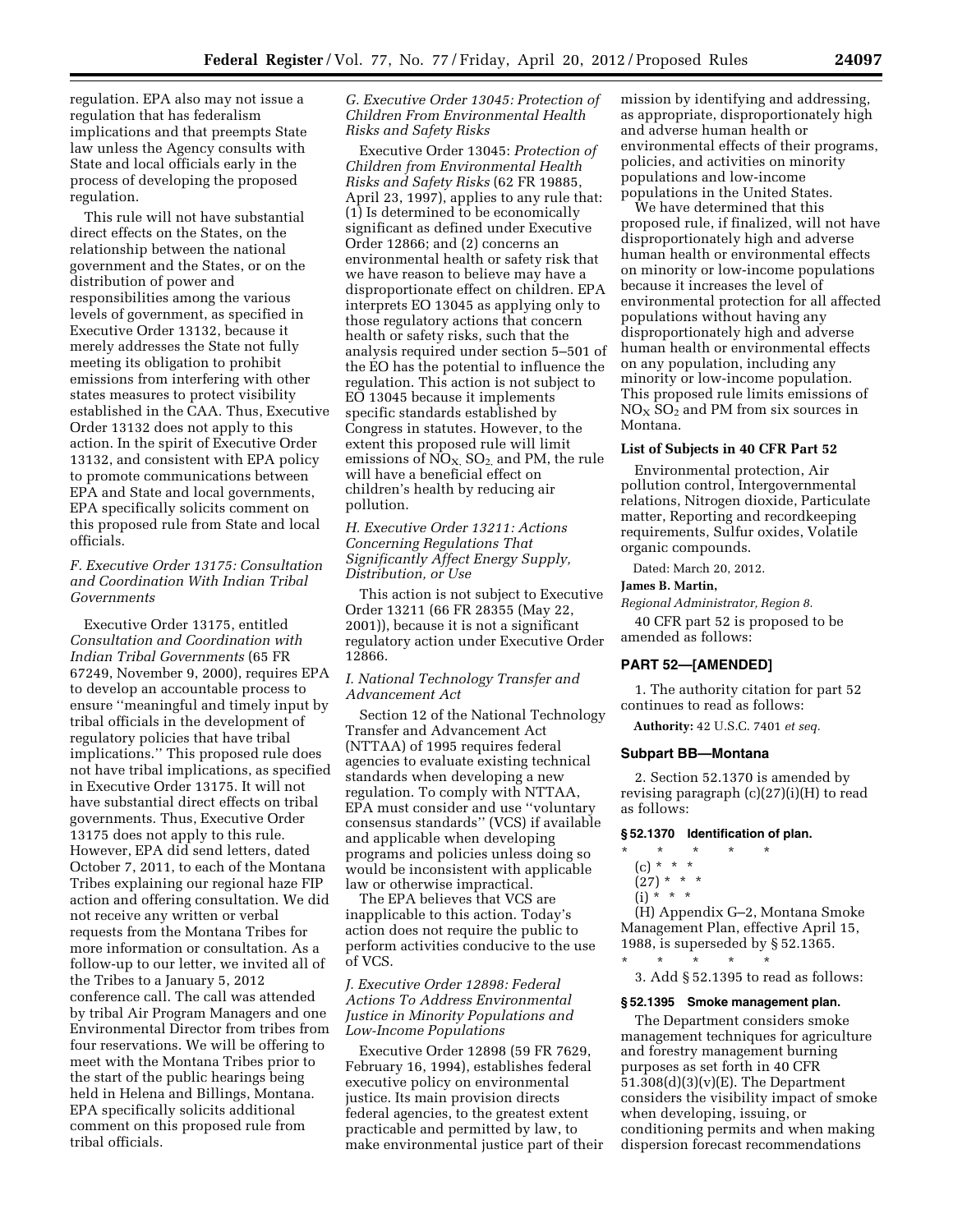through the implementation of Title 17, Chapter 8, subchapter 6, ARM, Open Burning.

4. Add section 52.1396 to read as follows:

## **§ 52.1396 Federal implementation plan for regional haze.**

(a) *Applicability.* This section applies to each owner and operator of the following coal fired electric generating units (EGUs) in the State of Montana: PPL Montana, LLC, Colstrip Power Plant, Units 1, 2; and PPL Montana, LLC, JE Corette Steam Electric Station. This section also applies to each owner and operator of cement kilns at the following cement production plants: Ash Grove Cement, Montana City Plant; and Holcim (US) Inc. Cement, Trident Plant. This section also applies to each owner or operator of Blaine County #1 Compressor Station. This section also applies to each owner and operator of

CFAC and M2 Green Redevelopment LLC, Missoula site.

(b) *Definitions.* Terms not defined below shall have the meaning given them in the Clean Air Act or EPA's regulations implementing the Clean Air Act. For purposes of this section:

*Boiler operating day* means a 24-hour period between 12 midnight and the following midnight during which any fuel is combusted at any time in the EGU. It is not necessary for fuel to be combusted for the entire 24-hour period.

*Continuous emission monitoring system or CEMS* means the equipment required by this section to sample, analyze, measure, and provide, by means of readings recorded at least once every 15 minutes (using an automated data acquisition and handling system  $(DAHS)$ , a permanent record of  $SO<sub>2</sub>$  or  $NO<sub>x</sub>$  emissions, other pollutant emissions, diluent, or stack gas volumetric flow rate.

*Kiln operating day* means a 24-hour period between 12 midnight and the following midnight during which the kiln operates.

*NO*X means nitrogen oxides. *Owner/operator* means any person who owns or who operates, controls, or supervises an EGU identified in paragraph (a) of this section.

*PM* means filterable total particulate matter.

*SO*2 means sulfur dioxide.

*Unit* means any of the EGUs or cement kilns identified in paragraph (a) of this section.

(c) *Emissions limitations.* (1) The owners/operators of EGUs subject to this section shall not emit or cause to be emitted PM,  $SO<sub>2</sub>$  or  $NO<sub>X</sub>$  in excess of the following limitations, in pounds per million British thermal units (lb/ MMBtu), averaged over a rolling 30-day period:

| Source name                                             | <b>PM Emission limit</b> | $SO2$ Emission limit | $NO_{\rm x}$ Emission limit |
|---------------------------------------------------------|--------------------------|----------------------|-----------------------------|
|                                                         | (lb/MMBtu)               | (lb/MMBtu)           | (lb/MMBtu)                  |
| Colstrip Unit 1<br>Colstrip Unit 2<br>JE Corette Unit 1 | 0.10<br>0.10<br>0.10     | 0.08<br>0.08<br>0.70 | 0.15<br>0.15<br>0.40        |

(2) The owners/operators of cement kilns subject to this section shall not emit or cause to be emitted PM, SO<sub>2</sub> or  $NO<sub>x</sub>$  in excess of the following limitations, in pounds per ton of clinker

produced, averaged over a rolling 30 day period:

| Source name | PM Emission limit (lb/ton clinker)                                                                                                                                                                                                                                                                                                                                                                                                                                                                                                           | $SO2$ Emission limit<br>(lb/ton clinker) | $NO_x$ Emission limit<br>(lb/ton clinker) |
|-------------|----------------------------------------------------------------------------------------------------------------------------------------------------------------------------------------------------------------------------------------------------------------------------------------------------------------------------------------------------------------------------------------------------------------------------------------------------------------------------------------------------------------------------------------------|------------------------------------------|-------------------------------------------|
|             | If the process weight rate of the kiln is less than or<br>equal to 30 tons per hour, then the emission limit<br>shall be calculated using $E = 4.10p^{0.67}$ where E<br>= rate of emission in pounds per hour and $p =$<br>process weight rate in tons per hour; however, if<br>the process weight rate of the kiln is greater than<br>30 tons per hour, then the emission limit shall be<br>calculated using $E = 55.0p^{0.11} - 40$ , where $E =$<br>rate of emission in pounds per hour and $P =$<br>process weight rate in tons per hour | 11.5                                     | 8.0                                       |
|             | $0.77$ lb/ton                                                                                                                                                                                                                                                                                                                                                                                                                                                                                                                                | 1.3                                      | $5.5^{\circ}$                             |

(3) The owners/operators of LP, Blaine County #1 Compressor Station shall not emit or cause to be emitted  $NO<sub>X</sub>$  in excess of 21.8 lbs/hr (30-day rolling average).

(4) These emission limitations shall apply at all times, including startups, shutdowns, emergencies, and malfunctions.

(d) *Compliance date.* The owners and operators of Blaine County #1 Compressor Station shall comply with the emissions limitation and other requirements of this section

expeditiously as practicable, but no later than July 31, 2018. The owners and operators of the BART sources subject to this section shall comply with the emissions limitations and other requirements of this section within five years of the effective date of this rule unless otherwise indicated in specific paragraphs.

(e) *Compliance determinations for SO2 and NOX*. (1) *CEMS for EGUs.* At all times after the compliance date specified in paragraph (d) of this

section, the owner/operator of each unit shall maintain, calibrate, and operate a CEMS, in full compliance with the requirements found at 40 CFR part 75, to accurately measure  $SO_2$ ,  $NO_X$ , diluent, and stack gas volumetric flow rate from each unit. The CEMS shall be used to determine compliance with the emission limitations in paragraph (c) of this section for each unit.

(2) *Method for EGUs.* (i) For any hour in which fuel is combusted in a unit, the owner/operator of each unit shall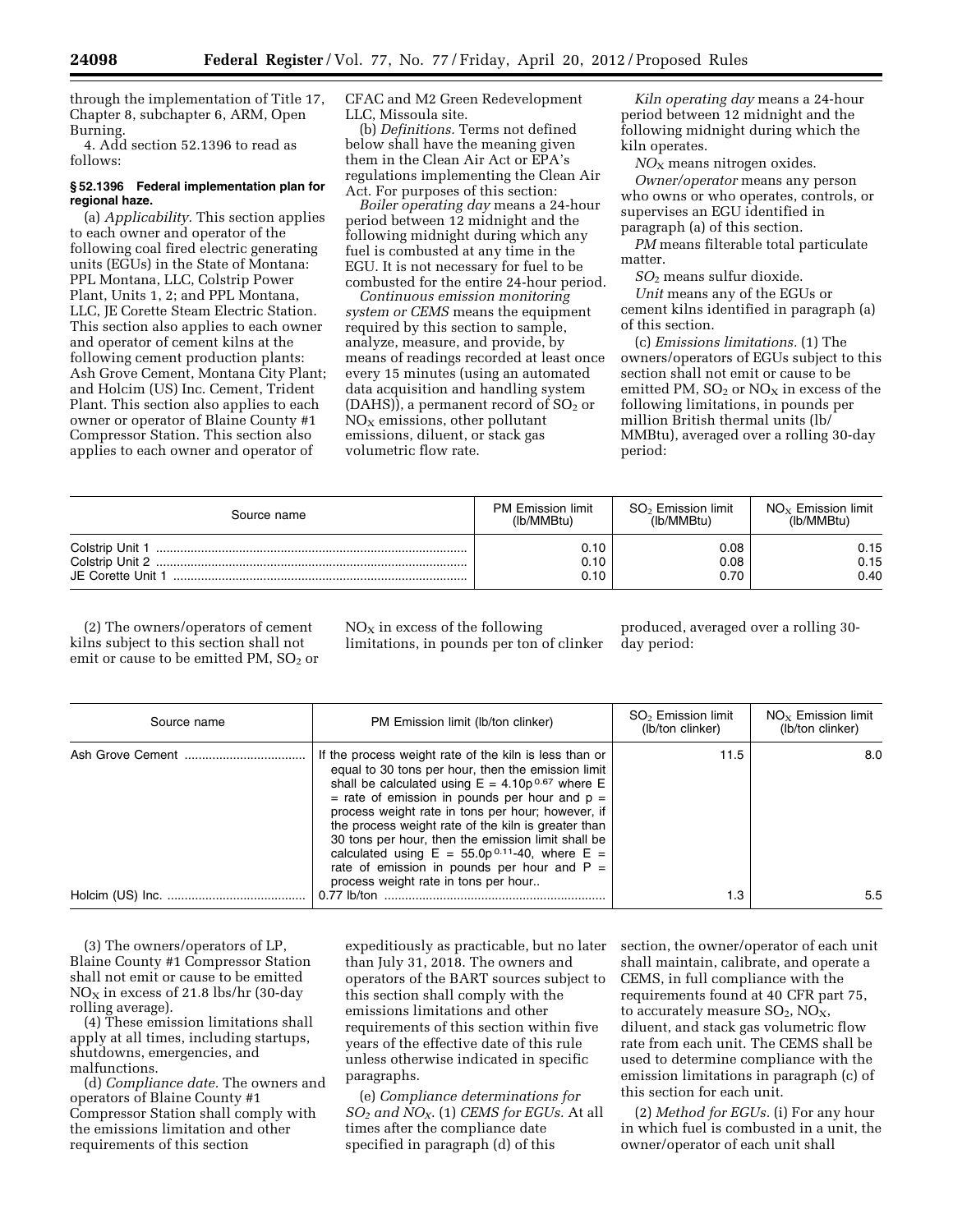calculate the hourly average  $SO<sub>2</sub>$  and  $NO<sub>x</sub>$  concentration in lb/MMBtu at the CEMS in accordance with the requirements of 40 CFR part 75. At the end of each boiler operating day, the owner/operator shall calculate and record a new 30-day rolling average emission rate in lb/MMBtu from the arithmetic average of all valid hourly emission rates from the CEMS for the current boiler operating day and the previous 29 successive boiler operating days.

(ii) An hourly average  $SO_2$  or  $NO_X$ emission rate in lb/MMBtu is valid only if the minimum number of data points, as specified in 40 CFR part 75, is acquired by both the pollutant concentration monitor  $(SO_2 \text{ or } NO_X)$  and the diluent monitor  $(O_2 \text{ or } CO_2)$ .

(iii) Data reported to meet the requirements of this section shall not include data substituted using the missing data substitution procedures of subpart D of 40 CFR part 75, nor shall the data have been bias adjusted according to the procedures of 40 CFR part 75.

(3) *CEMS for cement kilns.* At all times after the compliance date specified in paragraph (d) of this section, the owner/operator of each unit shall maintain, calibrate, and operate a CEMS, in full compliance with the requirements found at 40 CFR 60.63(f), to accurately measure concentration by volume of  $SO<sub>2</sub>$  and  $NO<sub>X</sub>$  emissions into the atmosphere from each unit. The CEMS shall be used to determine compliance with the emission limitations in paragraph (c) of this section for each unit, in combination with data on actual clinker production.

(4) *Method for cement kilns.* (i) The owner/operator of each unit shall record the daily clinker production rates.

(ii) The owner/operator of each unit shall calculate and record the 30 operating day rolling emission rates of  $SO_2$  and  $NO_X$ , in lb/ton of clinker produced, as the total of all hourly emissions data for the cement kiln in the preceding 30 days, divided by the total tons of clinker produced in that kiln during the same 30-day operating period, using the following equation:

# $E = (C_s Q_s)/(PK)$

Where:

- $E =$  emission rate of  $SO_2$  or  $NO_X$ , lb/ton of clinker produced
- $C_s$  = concentration of  $SO_2$  or  $NO_x$ , in grains per standard cubic foot (gr/scf);
- $Q_s$  = volumetric flow rate of effluent gas, where  $C_s$  and  $Q_s$  are on the same basis (either wet or dry), scf/hr;
- P = total kiln clinker production rate, tons/ hr, and
- $K =$  conversion factor, 7000 gr/lb.

Hourly clinker production shall be determined in accordance with the requirements found at 40 CFR 60.63(b).

(iii) At the end of each kiln operating day, the owner/operator of each unit shall calculate and record a new 30-day rolling average emission rate in lb/ton clinker from the arithmetic average of all valid hourly emission rates for the current kiln operating day and the previous 29 successive kiln operating days.

(5) The owner/operator of Blaine County #1 Compressor Station shall install a temperature-sensing device (i.e. thermocouple or resistance temperature detectors) before the catalyst in order to monitor the inlet temperatures of the catalyst for each engine. The owner/ operator shall maintain the engine at a minimum of at least 750°F and no more than 1250°F in accordance with manufacturer's specifications. Also, the owner/operator shall install gauges before and after the catalyst for each engine in order to monitor pressure drop across the catalyst, and that the owner/operator maintain the pressure drop within  $\pm 2$ " water at 100% load plus or minus 10% from the pressure drop across the catalyst measured during the initial performance test. The owner/operator shall follow the manufacturer's recommended maintenance schedule and procedures for each engine and its respective catalyst. The owner/operator shall only fire each engine with natural gas that is of pipeline-quality in all respects except that the  $CO<sub>2</sub>$  concentration in the gas shall not be required to be within pipeline-quality.

(f) *Compliance determinations for particulate matter.* (1) *EGU particulate matter BART limits.* Compliance with the particulate matter BART emission limits for each EGU BART unit shall be determined from annual performance stack tests. Within 60 days of the compliance deadline specified in paragraph (d) of this section, and on at least an annual basis thereafter, the owner/operator of each unit shall conduct a stack test on each unit to measure particulate emissions using EPA Method 5, 5B, 5D, or 17, as appropriate, in 40 CFR part 60, Appendix A. A test shall consist of three runs, with each run at least 120 minutes in duration and each run collecting a minimum sample of 60 dry standard cubic feet. Results shall be reported in lb/MMBtu. In addition to annual stack tests, owner/operator shall monitor particulate emissions for compliance with the BART emission limits in accordance with the applicable Compliance Assurance Monitoring

(CAM) plan developed and approved in accordance with 40 CFR part 64.

(2) *Cement kiln particulate matter BART limits.* Compliance with the particulate matter BART emission limits for each cement kiln shall be determined from annual performance stack tests. Within 60 days of the compliance deadline specified in paragragh (d) of this section, and on at least an annual basis thereafter, the owner/operator of each unit shall conduct a stack test on each unit to measure particulate matter emissions using EPA Method 5, 5B, 5D, or 17, as appropriate, in 40 CFR part 60, Appendix A. A test shall consist of three runs, with each run at least 120 minutes in duration and each run collecting a minimum sample of 60 dry standard cubic feet. The emission rate (E) of particulate matter, in lb/ton clinker, shall be computed for each run using the equation in paragraph (e)(4)(ii) of this section above. Clinker production shall be determined in accordance with the requirements found at 40 CFR 60.63(b). Results of each test shall be reported as the average of three valid test runs. In addition to annual stack tests, owner/operator shall monitor particulate emissions for compliance with the BART emission limits in accordance with the applicable Compliance Assurance Monitoring (CAM) plan developed and approved in accordance with 40 CFR part 64.

(g) *Recordkeeping for EGUs.* Owner/ operator shall maintain the following records for at least five years:

(1) All CEMS data, including the date, place, and time of sampling or measurement; parameters sampled or measured; and results.

(2) Records of quality assurance and quality control activities for emissions measuring systems including, but not limited to, any records required by 40 CFR Part 75 .

(3) Records of all major maintenance activities conducted on emission units, air pollution control equipment, and CEMS.

(4) Any other records required by 40 CFR part 75.

(h) *Recordkeeping for cement kilns.*  Owner/operator shall maintain the following records for at least five years:

(1) All CEMS data, including the date, place, and time of sampling or measurement; parameters sampled or measured; and results.

(2) All particulate matter stack test results.

(3) All records of clinker production. (4) Records of quality assurance and quality control activities for emissions measuring systems including, but not limited to, any records required by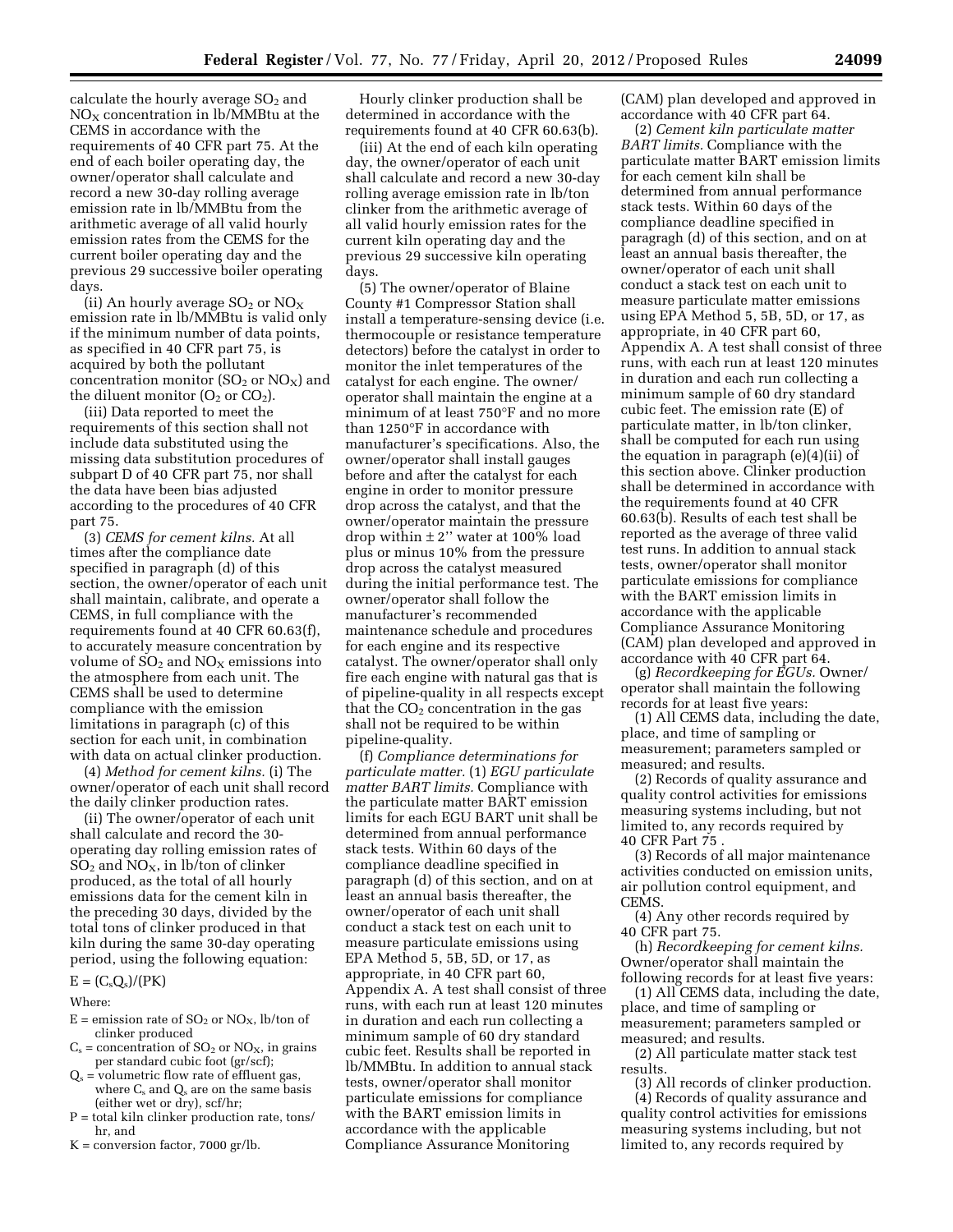40 CFR part 60, appendix F, Procedure 1.

(5) Records of all major maintenance activities conducted on emission units, air pollution control equipment, CEMS and clinker production measurement devices.

(6) Any other records required by 40 CFR part 75, 40 CFR part 60, Subpart F, or 40 CFR part 60, Appendix F, Procedure 1.

(i) *Reporting.* All reports under this section, with the exception of 40 CFR 53.1395(n) and (o), shall be submitted to the Director, Office of Enforcement, Compliance and Environmental Justice, U.S. Environmental Protection Agency, Region 8, Mail Code 8ENF–AT, 1595 Wynkoop Street, Denver, Colorado 80202–1129.

(1) Owner/operator of each unit shall submit quarterly excess emissions reports for  $SO<sub>2</sub>$  and  $NO<sub>X</sub>$  BART limits no later than the 30th day following the end of each calendar quarter. Excess emissions means emissions that exceed the emissions limits specified in paragraph (c) of this section. The reports shall include the magnitude, date(s), and duration of each period of excess emissions, specific identification of each period of excess emissions that occurs during startups, shutdowns, and malfunctions of the unit, the nature and cause of any malfunction (if known), and the corrective action taken or preventative measures adopted.

(2) Owner/operator of each unit shall submit quarterly CEMS performance reports, to include dates and duration of each period during which the CEMS was inoperative (except for zero and span adjustments and calibration checks), reason(s) why the CEMS was inoperative and steps taken to prevent recurrence, and any CEMS repairs or adjustments.

(i) *For EGUs:* Owner/operator of each unit shall also submit results of any CEMS performance tests required by 40 CFR part 75 (Relative Accuracy Test Audits, Relative Accuracy Audits, and Cylinder Gas Audits).

(ii) *For cement kilns:* Owner/operator of each unit shall also submit results of any CEMS performance tests required by 40 CFR part 60, appendix F, Procedure 1 (Relative Accuracy Test Audits, Relative Accuracy Audits, and Cylinder Gas Audits).

(3) When no excess emissions have occurred or the CEMS has not been inoperative, repaired, or adjusted during the reporting period, such information shall be stated in the quarterly reports required by sections (h)(1) and (2) of this section.

(4) Owner/operator of each unit shall submit results of any particulate matter stack tests conducted for demonstrating compliance with the particulate matter BART limits in paragragh (c) of this section.

(j) Monitoring, recordkeeping, and reporting requirements for Blaine County #1 Compressor Station:

(1) The owner/operator shall measure  $NO<sub>x</sub>$  emissions from each engine at least semi-annually or once every six month period to demonstrate compliance with the emission limits. To meet this requirement, the owner/operator shall measure  $NO<sub>X</sub>$  emissions from the engines using a portable analyzer and a monitoring protocol approved by EPA.

(2) The owner/operator shall submit the analyzer specifications and monitoring protocol to EPA for approval within 45 calendar days prior to installation of the NSCR unit.

(3) Monitoring for  $NO<sub>x</sub>$  emissions shall commence during the first complete calendar quarter following the owner/operator's submittal of the initial performance test results for  $NO<sub>x</sub>$  to EPA.

(4) The owner/operator shall measure the engine exhaust temperature at the inlet to the oxidation catalyst at least once per week and shall measure the pressure drop across the oxidation catalyst monthly.

(5) Each temperature-sensing device shall be accurate to within plus or minus 0.75% of span and that the pressure sensing devices be accurate to within plus or minus 0.1 inches of water.

(6) The owner/operator shall keep records of all temperature and pressure measurements; vendor specifications for the thermocouples and pressure gauges; vendor specifications for the NSCR catalyst and the air-to-fuel ratio controller on each engine.

(7) The owner/operator shall keep records sufficient to demonstrate that the fuel for the engines is pipelinequality natural gas in all respects, with the exception of the  $CO<sub>2</sub>$  concentration in the natural gas.

(8) The owner/operator shall keep records of all required testing and monitoring that include: The date, place, and time of sampling or measurements; the date(s) analyses were performed; the company or entity that performed the analyses; the analytical techniques or methods used; the results of such analyses or measurements; and the operating conditions as existing at the time of sampling or measurement.

(9) The owner/operator shall maintain records of all required monitoring data and support information (*e.g.* all calibration and maintenance records, all original strip-chart recordings for continuous monitoring instrumentation, and copies of all reports required) for a

period of at least five years from the date of the monitoring sample, measurement, or report and that these records be made available upon request by EPA.

(10) The owner/operator shall submit a written report of the results of the required performance tests to EPA within 90 calendar days of the date of testing completion.

(k) *Notifications.* (1) Owner/operator shall submit notification of commencement of construction of any equipment which is being constructed to comply with the  $SO_2$  or  $NO_X$ emission limits in paragraph (c) of this section.

(2) Owner/operator shall submit semiannual progress reports on construction of any such equipment.

(3) Owner/operator shall submit notification of initial startup of any such equipment.

(l) *Equipment operation.* At all times, owner/operator shall maintain each unit, including associated air pollution control equipment, in a manner consistent with good air pollution control practices for minimizing emissions.

(m) *Credible evidence.* Nothing in this section shall preclude the use, including the exclusive use, of any credible evidence or information, relevant to whether a source would have been in compliance with requirements of this section if the appropriate performance or compliance test procedures or method had been performed.

(n) CFAC notification. CFAC must notify EPA 60 days in advance of resuming operation. CFAC shall submit such notice to the Director, Air Program, U.S. Environmental Protection Agency, Region 8, Mail Code 8P–AR, 1595 Wynkoop Street, Denver, Colorado 80202–1129. Once CFAC notifies EPA that it intends to resume operation, EPA will initiate and complete a BART determination after notification and revise the FIP as necessary in accordance with regional haze requirements, including the BART provisions in 40 CFR 51.308(e). CFAC will be required to install any controls that are required as soon as practicable, but in no case later than five years following the effective date of this rule.

(o) *M2Green Redevelopment LLC notification.* M2Green Redevelopment LLC must notify EPA 60 days in advance of resuming operation. M2Green Redevelopment LLC shall submit such notice to the Director, Air Program, U.S. Environmental Protection Agency, Region 8, Mail Code 8P–AR, 1595 Wynkoop Street, Denver, Colorado 80202–1129. Once M2 Green Redevelopment LLC notifies EPA that it